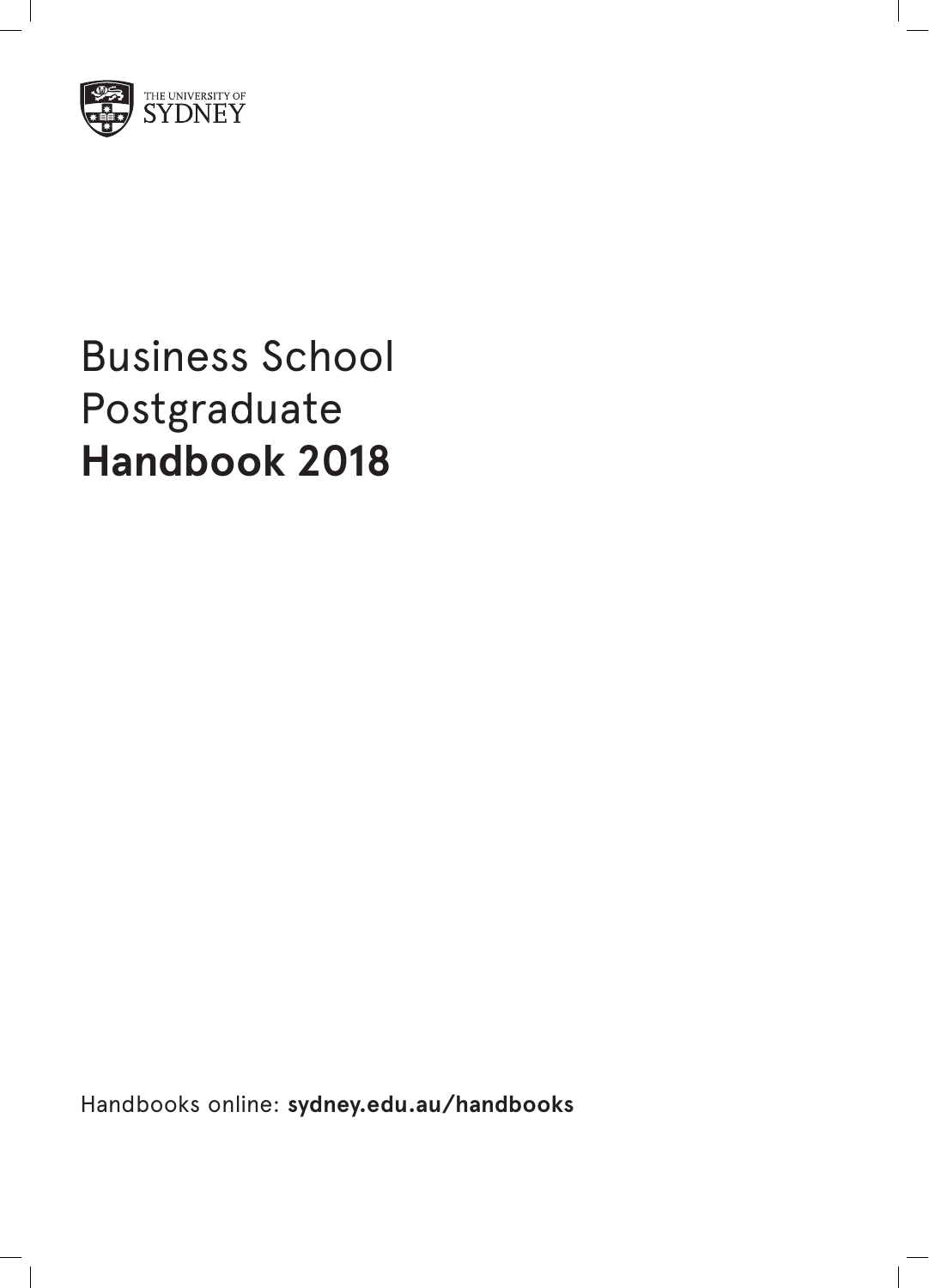## **Contents**

| <b>Master of Business Administration (MBA)</b>                                                                                          | 1  |
|-----------------------------------------------------------------------------------------------------------------------------------------|----|
| <b>Course structures</b>                                                                                                                | 3  |
| Course requirements                                                                                                                     | 3  |
| Units of study                                                                                                                          | 5  |
| 1. Table of postgraduate units of study: Master of<br>Business Administration and Graduate Diploma in<br><b>Business Administration</b> | 5  |
| (i) Core units of study                                                                                                                 | 5  |
| (ii) Elective units of study                                                                                                            | 5  |
| (iii) Capstone unit of study (MBA only)                                                                                                 | 5  |
| 2. Unit of study descriptions for the MBA and the<br>Graduate Diploma in Business Administration                                        | 6  |
| <b>Progression guide</b>                                                                                                                | 11 |
| Progression guide and further information                                                                                               | 11 |
| <b>Course rules and resolutions</b>                                                                                                     | 13 |
| Master of Business Administration                                                                                                       | 13 |
| Graduate Diploma in Business Administration                                                                                             | 13 |
| Graduate Certificate in Business Administration                                                                                         | 13 |
| <b>Course Resolutions</b>                                                                                                               | 13 |
| <b>Master of Business Administration Leadership</b><br>and Enterprise                                                                   | 15 |
| Degree structure                                                                                                                        | 17 |
| Master of Business Administration (Leadership<br>and Enterprise)                                                                        | 17 |
| Units of study                                                                                                                          | 19 |
| 1. Table of postgraduate units of study: Master of<br>Business Administration (Leadership and<br>Enterprise)                            | 19 |
| 2. Unit of study descriptions for the Master of<br>Business Administration (Leadership and<br>Enterprise)                               | 19 |
| <b>Progression guide</b>                                                                                                                | 21 |
| <b>Course rules and resolutions</b>                                                                                                     | 23 |
| Master of Business Administration in Leadership<br>and Enterprise                                                                       | 23 |
| <b>Course Resolutions</b>                                                                                                               | 23 |
| Commerce                                                                                                                                | 25 |
| Master of Commerce                                                                                                                      | 25 |
| Graduate Diploma in Commerce                                                                                                            | 25 |
| Graduate Certificate in Commerce                                                                                                        | 25 |
| <b>Course structures</b>                                                                                                                | 27 |
| Course requirements                                                                                                                     | 27 |
| Specialisation subject areas                                                                                                            | 27 |
| Elective opportunities in the Master of Commerce 28                                                                                     |    |
| Work Integrated Learning (WIL) units of study                                                                                           | 28 |

| Remote and Rural Enterprise (RARE) Program                      | 28 |
|-----------------------------------------------------------------|----|
| <b>NEXT</b> Innovation program                                  | 28 |
| Dissertation (Master of Commerce only)                          | 29 |
| Table of postgraduate units of study:<br><b>Commerce</b>        | 31 |
| 1. Core unit of study                                           | 31 |
| 2. Foundational units of study                                  | 31 |
| 3. Capstone unit of study (Master's degree only)                | 32 |
| 4. Areas of Specialisation                                      | 32 |
| Accounting                                                      | 32 |
| Aviation and Maritime Management and Logistics                  | 33 |
| Banking                                                         | 33 |
| <b>Big Data in Business</b>                                     | 34 |
| <b>Business Analytics</b>                                       | 35 |
| <b>Business Economics</b>                                       | 35 |
| <b>Business Information Systems</b>                             | 36 |
| Business Law                                                    | 37 |
| <b>Business Sustainability</b>                                  | 37 |
| Finance                                                         | 38 |
| Infrastructure and Transport Management                         | 39 |
| International Business                                          | 39 |
| Logistics and Supply Chain Management                           | 40 |
| Marketing                                                       | 41 |
| People, Management and Organisations                            | 42 |
| <b>Project Management</b>                                       | 42 |
| Quantitative Finance                                            | 43 |
| Strategy, Innovation and Entrepreneurship                       | 44 |
| 5. Other elective units of study available to students 45       |    |
| in the Commerce coursework programs                             |    |
| Units of study descriptions for Commerce<br>coursework programs | 47 |
| 1. Core unit of study                                           | 47 |
| 2. Foundational units of study                                  | 47 |
| 3. Capstone unit of study                                       | 49 |
| 4. Subject Areas                                                | 50 |
| Accounting                                                      | 50 |
| Aviation and Maritime Management and Logistics                  | 52 |
| Banking                                                         | 53 |
| <b>Big Data in Business</b>                                     | 55 |
| <b>Business Analytics</b>                                       | 58 |
| <b>Business Economics</b>                                       | 59 |
|                                                                 | 61 |
| <b>Business Information Systems</b><br><b>Business Law</b>      | 63 |
|                                                                 |    |
| <b>Business Sustainability</b>                                  | 65 |
| Finance                                                         | 66 |
| Infrastructure and Transport Management                         | 69 |

International Business 71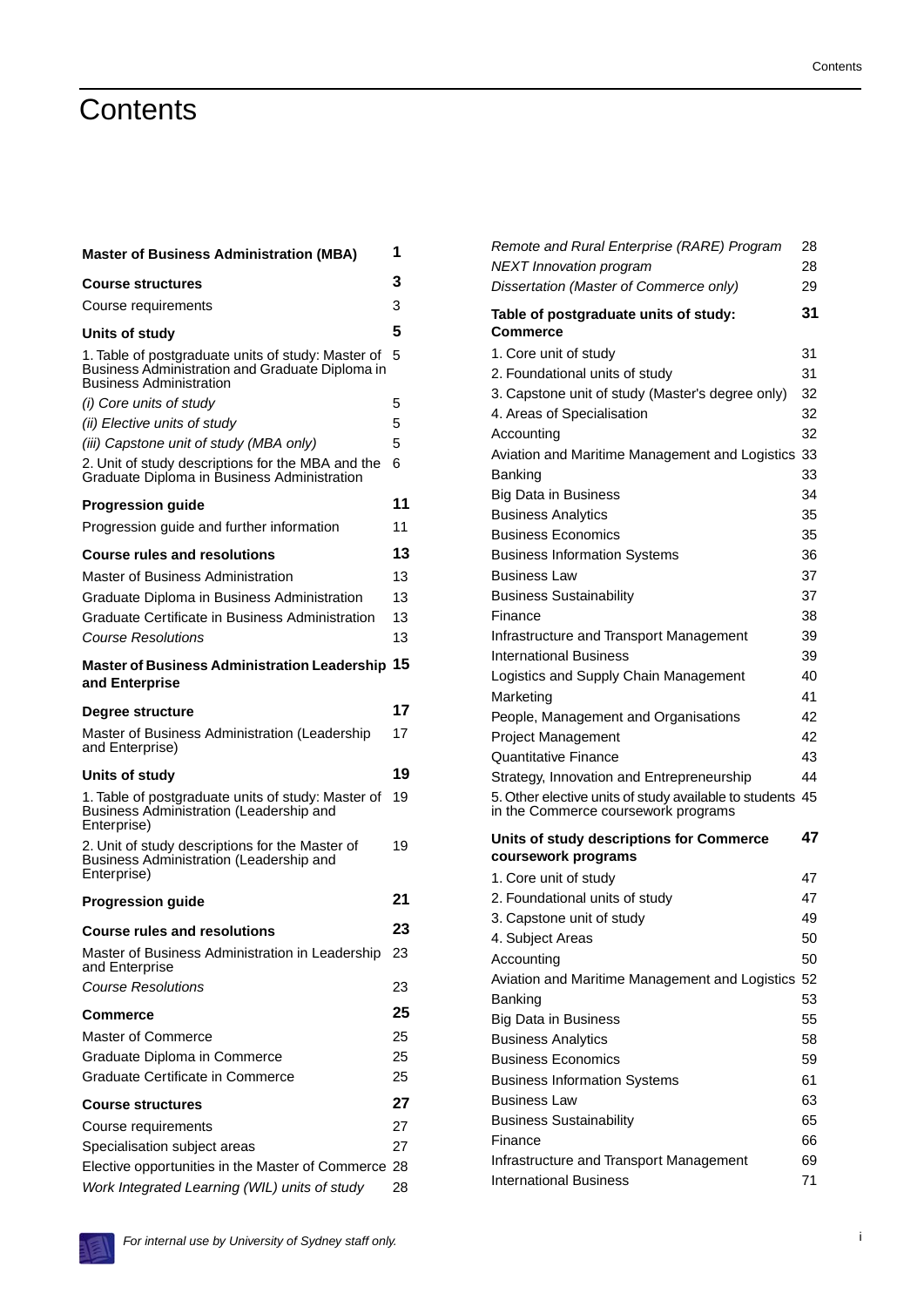| Marketing<br>People, Management and Organisations                                              | 74<br>76<br>78 |
|------------------------------------------------------------------------------------------------|----------------|
| <b>Project Management</b>                                                                      | 80             |
| Quantitative Finance                                                                           | 82             |
| Strategy, Innovation and Entrepreneurship                                                      | 83             |
| 5. Other Business School elective units of study                                               | 86             |
| <b>Progression guides</b>                                                                      | 89             |
| 1. Master of Commerce                                                                          | 89             |
| 2. Graduate Diploma in Commerce                                                                | 89             |
| 3. Graduate Certificate in Commerce                                                            | 89             |
| <b>Professional accreditations</b>                                                             | 91             |
| Professional accreditation in accounting                                                       | 91             |
| (i) CPA Australia or Chartered Accountants<br>Australia and New Zealand (CAANZ)                | 91             |
| (ii) Association of Chartered Certified Accountants 91<br>(ACCA)                               |                |
| Preparation for Chartered Financial Analyst<br>(CFA®) Exams                                    | 91             |
| <b>Course rules and resolutions</b>                                                            | 93             |
| Master of Commerce, Graduate Diploma in<br>Commerce and Graduate Certificate in Commerce       | 93             |
| Master of Commerce                                                                             | 93             |
| Graduate Diploma in Commerce                                                                   | 93             |
| Graduate Certificate in Commerce                                                               | 93             |
| Course resolutions                                                                             | 93             |
| <b>Executive Master of Business Administration</b><br>(Executive MBA)                          | 95             |
| Units of study                                                                                 | 97             |
| 1. Table of Postgraduate units of study - Executive 97                                         |                |
| Master of Business Administration                                                              |                |
| Core units of study                                                                            | 97             |
| 2. Unit of study descriptions for the Executive<br>Master of Business Administration           | 97             |
| <b>Progression guide</b>                                                                       | 101            |
| <b>Course rules and resolutions</b>                                                            | 103            |
| <b>Executive Master of Business Administration</b>                                             | 103            |
| Course resolutions                                                                             | 103            |
| Human Resource Management and Industrial<br><b>Relations</b>                                   | 105            |
| <b>Course structures</b>                                                                       | 107            |
| Course requirements                                                                            | 107            |
| (1) Master of Human Resource Management and 107<br><b>Industrial Relations</b>                 |                |
| (2) Graduate Diploma in Human Resource<br><b>Management and Industrial Relations</b>           | 107            |
| Professional accreditation                                                                     | 107            |
| Units of study                                                                                 | 109            |
| 1. Table of postgraduate units of study: Human<br>Resource Management and Industrial Relations | 109            |
| (i) Core units of study (all courses)                                                          | 109            |

| (iii) Elective units of study<br>2. Unit of study descriptions for Human Resource<br>Management and Industrial Relations coursework | 109<br>110        |
|-------------------------------------------------------------------------------------------------------------------------------------|-------------------|
| programs<br>Core units of study<br>Capstone unit of study (Master's degree only)<br>Elective units of study                         | 110<br>111<br>111 |
| <b>Progression guides</b>                                                                                                           | 115               |
| (1) Master of Human Resource Management and<br><b>Industrial Relations</b>                                                          | 115               |
| (2) Graduate Diploma in Human Resource<br>Management and Industrial Relations                                                       | 115               |
| (3) Graduate Certificate in Human Resource<br>Management and Industrial Relations                                                   | 115               |
| <b>Course rules and resolutions</b>                                                                                                 | 117               |
| Master of Human Resource Management and<br>Industrial Relations                                                                     | 117               |
| Graduate Diploma in Human Resource<br>Management and Industrial Relations                                                           | 117               |
| Graduate Certificate in Human Resource<br>Management and Industrial Relations                                                       | 117               |
| Course resolutions                                                                                                                  | 117               |
| <b>Innovation and Enterprise</b>                                                                                                    | 119               |
| <b>Course structure</b>                                                                                                             | 121               |
| Course requirements                                                                                                                 | 121               |
| Units of study                                                                                                                      | 123               |
| 1. Table of postgraduate units of study: Graduate<br>Certificate in Innovation and Enterprise                                       | 123               |
| (i) Core units of study                                                                                                             | 123               |
| (ii) Elective units of study                                                                                                        | 123               |
| 2. Unit of study descriptions for the Graduate<br>Certificate in Innovation and Enterprise                                          | 123               |
| Core units of study                                                                                                                 | 123               |
| Elective units of study                                                                                                             | 124               |
| <b>Progression guides</b>                                                                                                           | 127               |
| <b>Course rules and resolutions</b>                                                                                                 | 129               |
| Graduate Certificate in Innovation and Enterprise<br>Course resolutions                                                             | 129<br>129        |
| <b>International Business</b>                                                                                                       | 131               |
| Degree structure                                                                                                                    | 133               |
| Degree requirements                                                                                                                 | 133               |
| Units of study                                                                                                                      | 135               |
| 1. Table of postgraduate units of study: Master of<br><b>International Business</b>                                                 | 135               |
| (i) Core units of study                                                                                                             | 135               |
| (ii) Elective units of study                                                                                                        | 135               |
| (iii) International business project                                                                                                | 136               |
| 2. Unit of study descriptions for the Master of<br><b>International Business</b>                                                    | 136               |
| Core units of study                                                                                                                 | 136               |
| Capstone unit of study                                                                                                              | 137               |
| Elective units of study                                                                                                             | 137               |
| <b>Progression guides</b>                                                                                                           | 143               |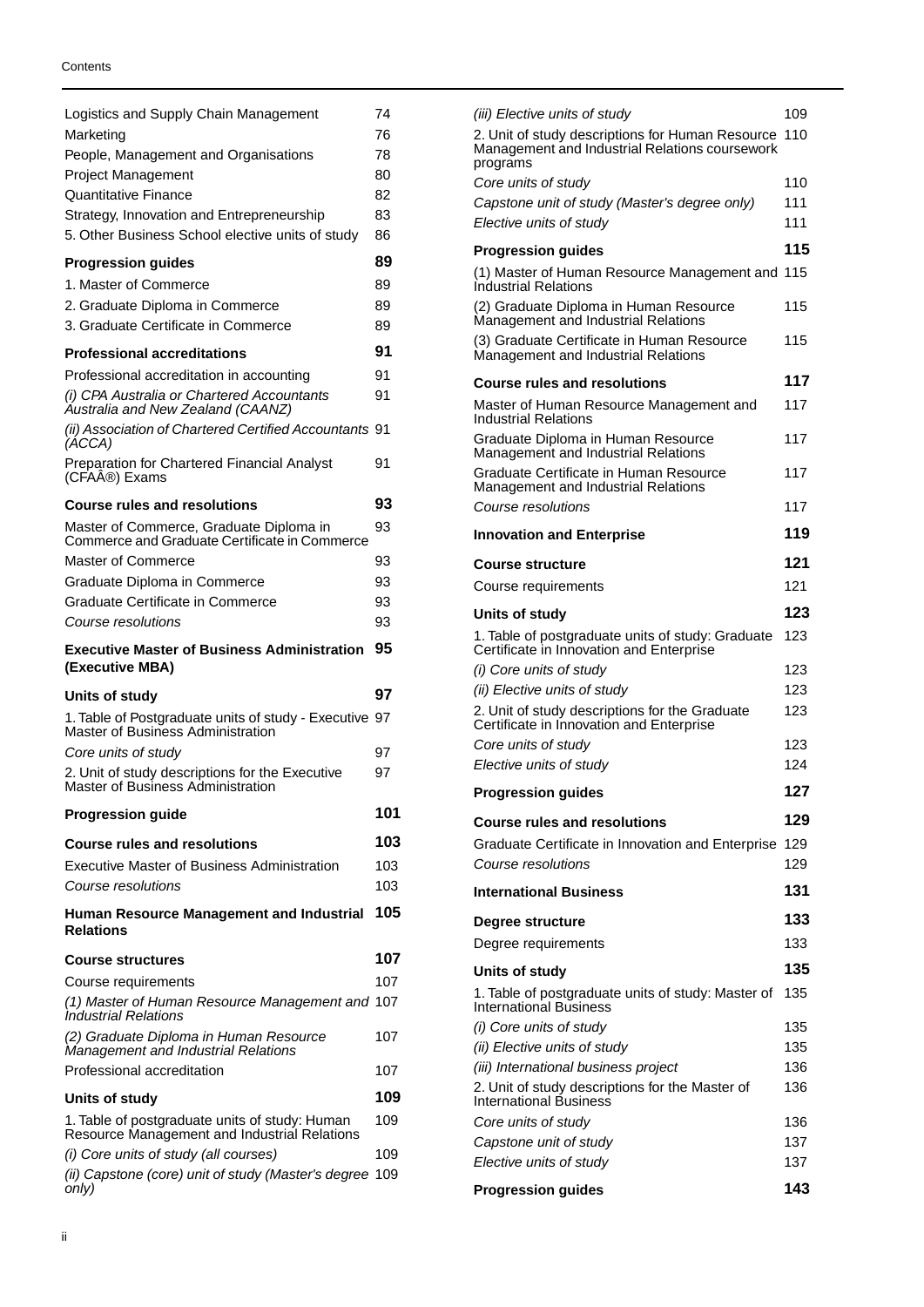| (1) Full-time study progression examples                                                           | 143 |
|----------------------------------------------------------------------------------------------------|-----|
| (2) Part-time study progression examples                                                           | 143 |
| <b>Course rules and resolutions</b>                                                                | 145 |
| Master of International Business                                                                   | 145 |
| Graduate Certificate in International Business                                                     | 145 |
| Course resolutions                                                                                 | 145 |
| <b>Logistics and Supply Chain Management</b>                                                       | 147 |
| <b>Course structures</b>                                                                           | 149 |
| (i) Master of Logistics and Supply Chain<br>Management                                             | 149 |
| (ii) Graduate Diploma in Logistics and Supply<br>Chain Management                                  | 149 |
| (iii) Graduate Certificate in Logistics and Supply<br>Chain Management                             | 149 |
| Units of study                                                                                     | 151 |
| 1. Table of postgraduate units of study: Logistics<br>and Supply Chain Management                  | 151 |
| (i) Master of Logistics and Supply Chain<br>Management                                             | 151 |
| (ii) Graduate Diploma in Logistics and Supply<br>Chain Management                                  | 152 |
| (iii) Graduate Certificate in Logistics and Supply<br>Chain Management                             | 152 |
| 2. Unit of study descriptions for the Logistics and<br>Supply Chain Management coursework programs | 153 |
| <b>Progression guides</b>                                                                          | 157 |
| (1) Master of Logistics and Supply Chain<br>Management                                             | 157 |
| (2) Graduate Diploma in Logistics and Supply<br>Chain Management                                   | 157 |
| (3) Graduate Certificate in Logistics and Supply<br>Chain Management                               | 157 |
| <b>Course rules and resolutions</b>                                                                | 159 |
| Master of Logistics and Supply Chain Management                                                    | 159 |
| Graduate Diploma in Logistics and Supply Chain<br>Management                                       | 159 |
| Graduate Certificate in Logistics and Supply Chain 159<br>Management                               |     |
| Course resolutions                                                                                 | 159 |
| <b>Management</b>                                                                                  | 161 |
| Master of Management                                                                               | 161 |
| Master of Management (CEMS)                                                                        | 161 |
| Degree structure - Master of Management                                                            | 163 |
| Degree requirements                                                                                | 163 |
| Units of study for the Master of Management                                                        | 165 |
| 1. Table of postgraduate units of study: Master of<br>Management                                   | 165 |
| (i) Core units of study                                                                            | 165 |
| (ii) Capstone unit of study                                                                        | 165 |
| 2. Unit of study descriptions for the Master of<br>Management                                      | 165 |
| <b>Progression guide</b>                                                                           | 169 |
| Degree structure - Master of Management<br>(CEMS)                                                  | 171 |

| Degree requirements                                                                                                                   | 171        |
|---------------------------------------------------------------------------------------------------------------------------------------|------------|
| Units of study                                                                                                                        | 173        |
| Table of postgraduate units of study: Master of<br>Management (CEMS)                                                                  | 173        |
| (i) CEMS business project                                                                                                             | 173        |
| (ii) Elective units of study                                                                                                          | 173        |
| Unit of study descriptions for Master of<br>Management (CEMS)                                                                         | 173        |
| <b>Progression guides</b>                                                                                                             | 177        |
| Example 1<br>Example 2                                                                                                                | 177<br>177 |
| <b>Course rules and resolutions</b>                                                                                                   | 179        |
| Master of Management                                                                                                                  | 179        |
| Master of Management (CEMS)                                                                                                           | 179        |
| Course resolutions                                                                                                                    | 179        |
| Marketing                                                                                                                             | 181        |
| <b>Course structures</b>                                                                                                              | 183        |
| Course requirements                                                                                                                   | 183        |
| Accreditation                                                                                                                         | 183        |
| Units of study                                                                                                                        | 185        |
| 1. Table of postgraduate units of study: Marketing                                                                                    | 185        |
| (i) Core units of study                                                                                                               | 185        |
| (ii) Marketing consulting project                                                                                                     | 185        |
| 2. Units of study descriptions for Marketing<br>coursework programs                                                                   | 185        |
| <b>Progression guides</b>                                                                                                             | 189        |
| 1. Master of Marketing                                                                                                                | 189        |
| 2. Graduate Diploma in Marketing                                                                                                      | 190        |
| 3. Graduate Certificate in Marketing                                                                                                  | 190        |
| <b>Course rules and resolutions</b>                                                                                                   | 193        |
| Master of Marketing                                                                                                                   | 193        |
| Graduate Diploma in Marketing                                                                                                         | 193        |
| Graduate Certificate in Marketing                                                                                                     | 193        |
| Course resolutions                                                                                                                    | 193        |
| <b>Professional Accounting</b>                                                                                                        | 195        |
| Master of Professional Accounting                                                                                                     | 195        |
| Graduate Diploma in Professional Accounting                                                                                           | 195        |
| <b>Course structures</b>                                                                                                              | 197        |
| 1. Master of Professional Accounting                                                                                                  | 197        |
| 2. Graduate Diploma in Professional Accounting                                                                                        | 197        |
| Units of study                                                                                                                        | 199        |
| 1. Table of postgraduate units of study:<br><b>Professional Accounting</b>                                                            | 199        |
| (a) Master of Professional Accounting                                                                                                 |            |
|                                                                                                                                       | 199        |
|                                                                                                                                       | 199        |
|                                                                                                                                       | 199        |
|                                                                                                                                       | 200        |
| (i) Core units of study<br>(ii) Elective units of study<br>(b) Graduate Diploma in Professional Accounting<br>(i) Core units of study | 200        |
| (ii) Elective units of study<br>2. Unit of study descriptions for Professional                                                        | 201        |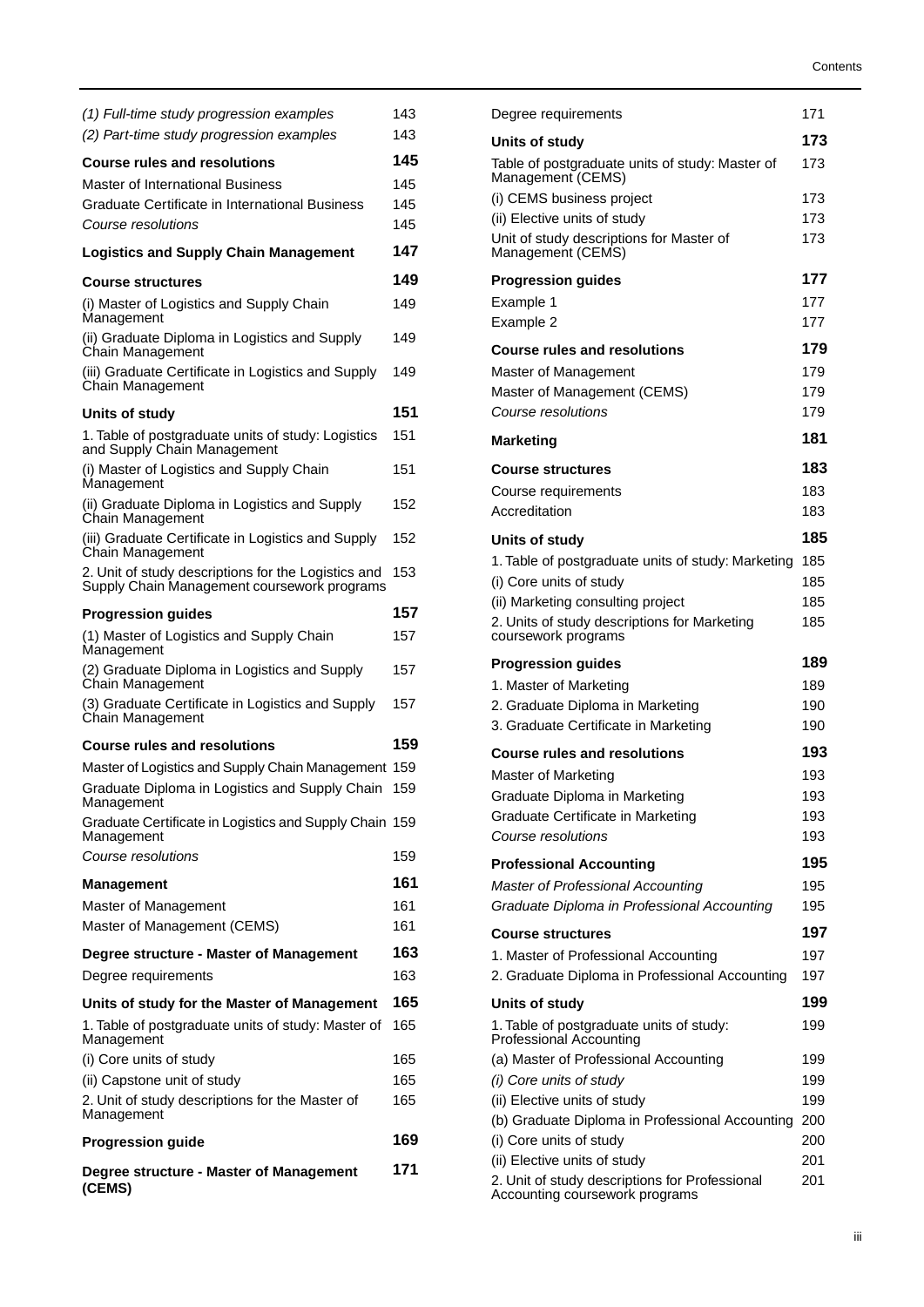| <b>Progression guides</b>                                                                      | 209        |
|------------------------------------------------------------------------------------------------|------------|
| 1. Master of Professional Accounting                                                           | 209        |
| 2. Graduate Diploma in Professional Accounting                                                 | 209        |
| <b>Professional accreditation</b>                                                              | 211        |
| Professional accounting accreditation                                                          | 211        |
| (1) CPA Australia and Chartered Accountants<br>Australia and New Zealand (CAANZ)               | 211        |
| (2) Association of Chartered Certified Accountants 211<br>(ACCA)                               |            |
| <b>Course rules and resolutions</b>                                                            | 213        |
| Master of Professional Accounting                                                              | 213        |
| Graduate Diploma in Professional Accounting                                                    | 213        |
| Course resolutions                                                                             | 213        |
| Postgraduate research                                                                          | 215        |
| <b>Application Process</b>                                                                     | 215        |
| Further Information                                                                            | 215        |
| <b>Master of Philosophy (MPhil)</b>                                                            | 217        |
| Resolutions for the Master of Philosophy                                                       | 217        |
| Master of Philosophy in Business                                                               | 217        |
| Course resolutions                                                                             | 217        |
| Part 1: Preliminary                                                                            | 217        |
| Part 2: Admission requirements                                                                 | 217        |
| Part 3: Candidature                                                                            | 217        |
| Part 4: Requirements                                                                           | 218        |
| Part 5: Enrolment and progression                                                              | 218        |
| Part 6: Examination                                                                            | 218        |
| Part 7: Other                                                                                  | 218        |
| <b>Doctor of Philosophy</b>                                                                    | 219        |
| <b>Master of Philosophy (MPhil)</b>                                                            | 221        |
| Resolutions for the Master of Philosophy                                                       | 221        |
| Master of Philosophy in Business                                                               | 221        |
| Course resolutions                                                                             | 221        |
| Part 1: Preliminary                                                                            | 221        |
| Part 2: Admission requirements                                                                 | 221        |
| Part 3: Candidature                                                                            | 221        |
| Part 4: Requirements                                                                           | 222        |
| Part 5: Enrolment and progression                                                              | 222        |
| Part 6: Examination<br>Part 7: Other                                                           | 222<br>222 |
| <b>Subject areas</b>                                                                           | 223        |
| Research programs by discipline                                                                | 223        |
| Units of study for Postgraduate Research                                                       | 225        |
| Table of Postgraduate Research units of study                                                  | 225        |
| Postgraduate Research units of study descriptions 225                                          |            |
| <b>Resolutions of the Senate</b>                                                               | 227        |
| Resolutions of the Senate for the University of<br><b>Sydney Business School</b>               | 227        |
| <b>Resolutions of the University of Sydney</b><br><b>Business School (Faculty resolutions)</b> | 229        |
| Resolutions of the University of Sydney Business 229<br>School for coursework awards           |            |

| Index by name                               | 235 |
|---------------------------------------------|-----|
| Index by alpha code                         | 231 |
| Part 5: Other                               | 230 |
| Part 4: Progression, Results and Graduation | 230 |
| Part 3: Studying and Assessment             | 229 |
| Part 2: Unit of study enrolment             | 229 |
| Part 1: Course enrolment                    | 229 |
|                                             |     |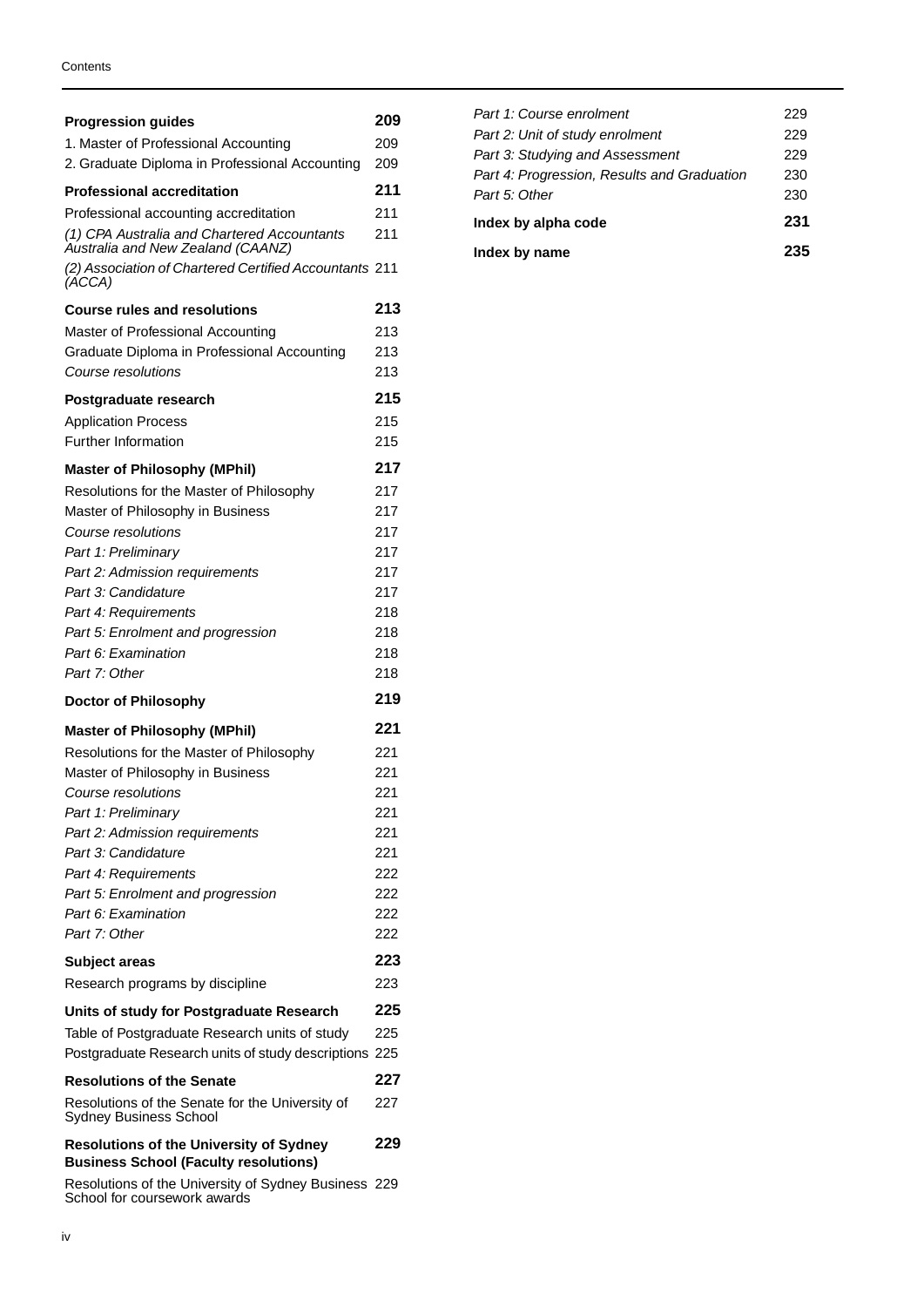## Master of Business Administration (MBA)

This section outlines the course rules and other requirements for the MBA and the Graduate Diploma in Business Administration offered by the University of Sydney Business School.

| <b>Course</b>                                | <b>Master of Business Administration</b> | <b>Graduate Diploma in Business</b><br>Administration |
|----------------------------------------------|------------------------------------------|-------------------------------------------------------|
| CRICOS code                                  | 080360B                                  | 080360B                                               |
| Course abbreviation                          | <b>MBA</b>                               | GradDipBA                                             |
| <b>Credit points required for completion</b> | 72                                       | 48                                                    |
| Duration (minimum)                           | 2.5 years part-time                      | 1.5 years part-time                                   |

The University of Sydney MBA is a general management degree that has been specifically developed to equip managers with the knowledge, skills and attributes they need to succeed in an increasingly complex global business environment. Designed in close consultation with leading businesses and industry experts, the University of Sydney MBA will expose students enrolled in the program to cutting-edge business knowledge, give them practical experience applying theory to real-world commercial challenges and provide them with access to unique opportunities to develop and enhance their professional skills.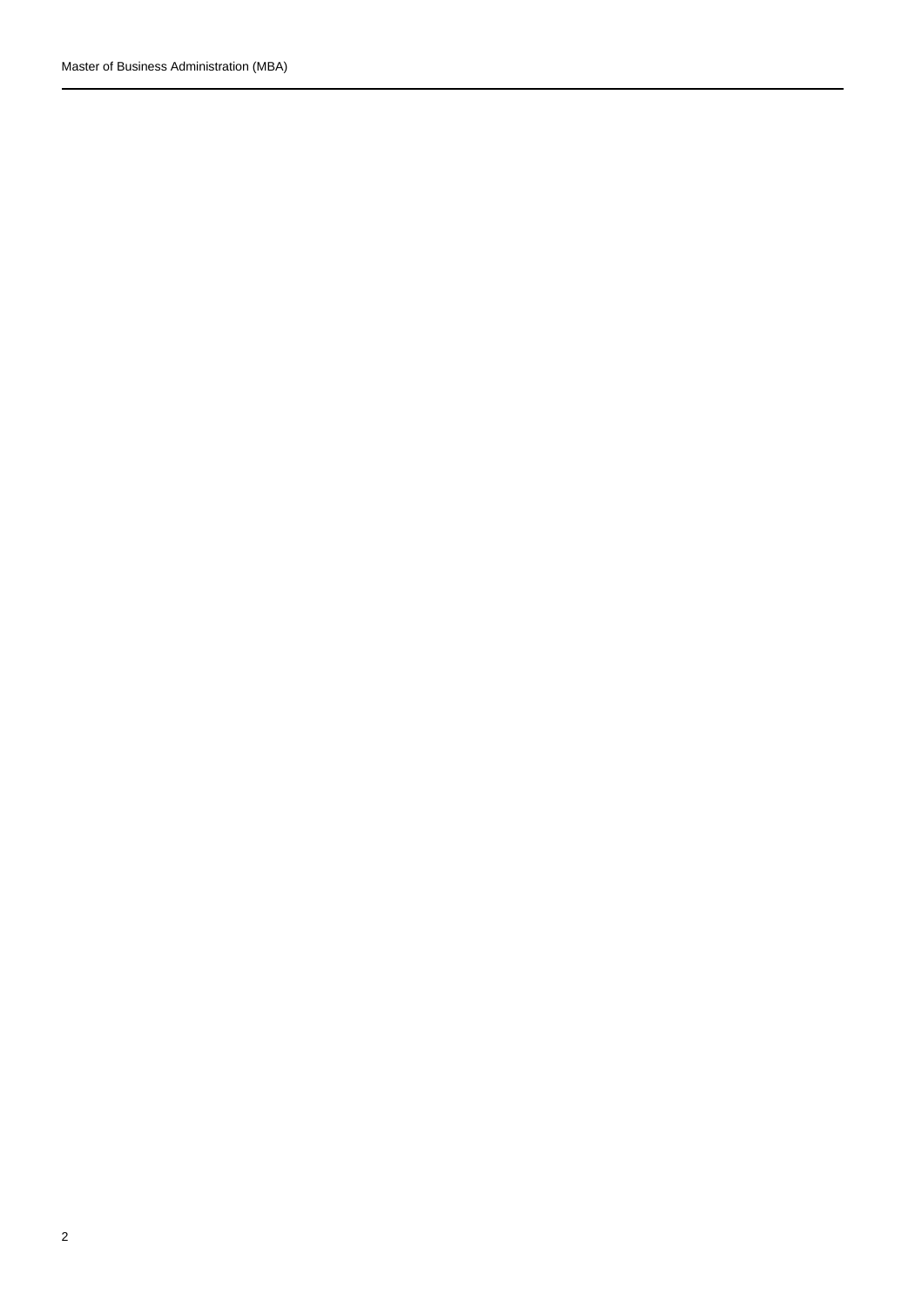## Course structures

### Course requirements

#### **1. Master of Business Administration (MBA)**

To qualify for the award, Master of Business Administration (MBA), students complete units of study totalling 72 credit points, comprising:

- 42 credit points in core units of study;
- 24 credit points in elective units of study; and<br>•  $\overline{a}$  6 credit point canstone unit of study
- a 6 credit point capstone unit of study.

#### **2. Graduate Diploma in Business Administration**

To qualify for the award, Graduate Diploma in Business Administration, students complete units of study totalling 48 credit points, comprising:

- 42 credit points in core units of study; and
- a 6 credit point elective unit of study.

The units of study for these are set out in the listed in the Table of postgraduate units of study: Master of Business Administration and Graduate Diploma in Business Administration.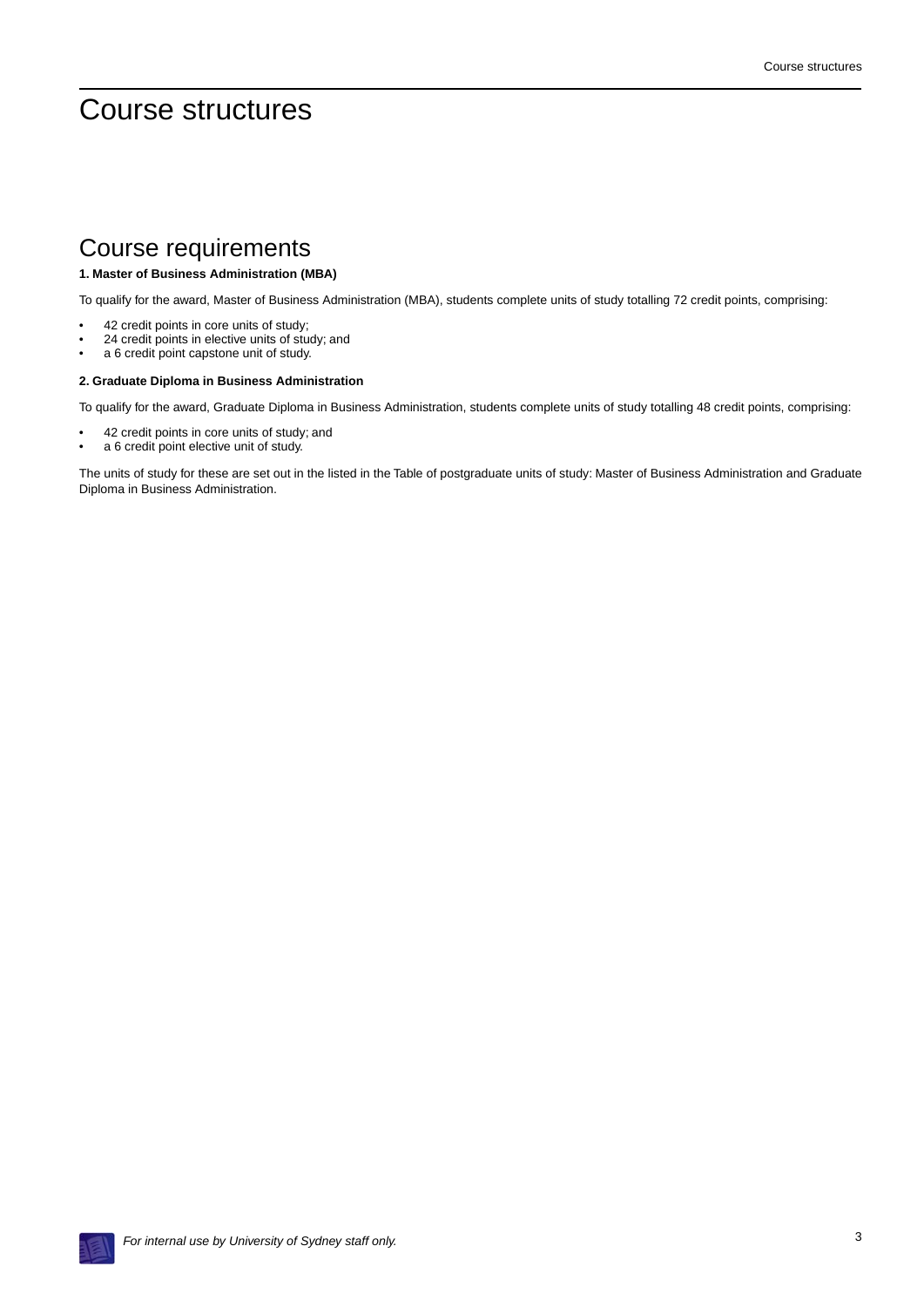Course structures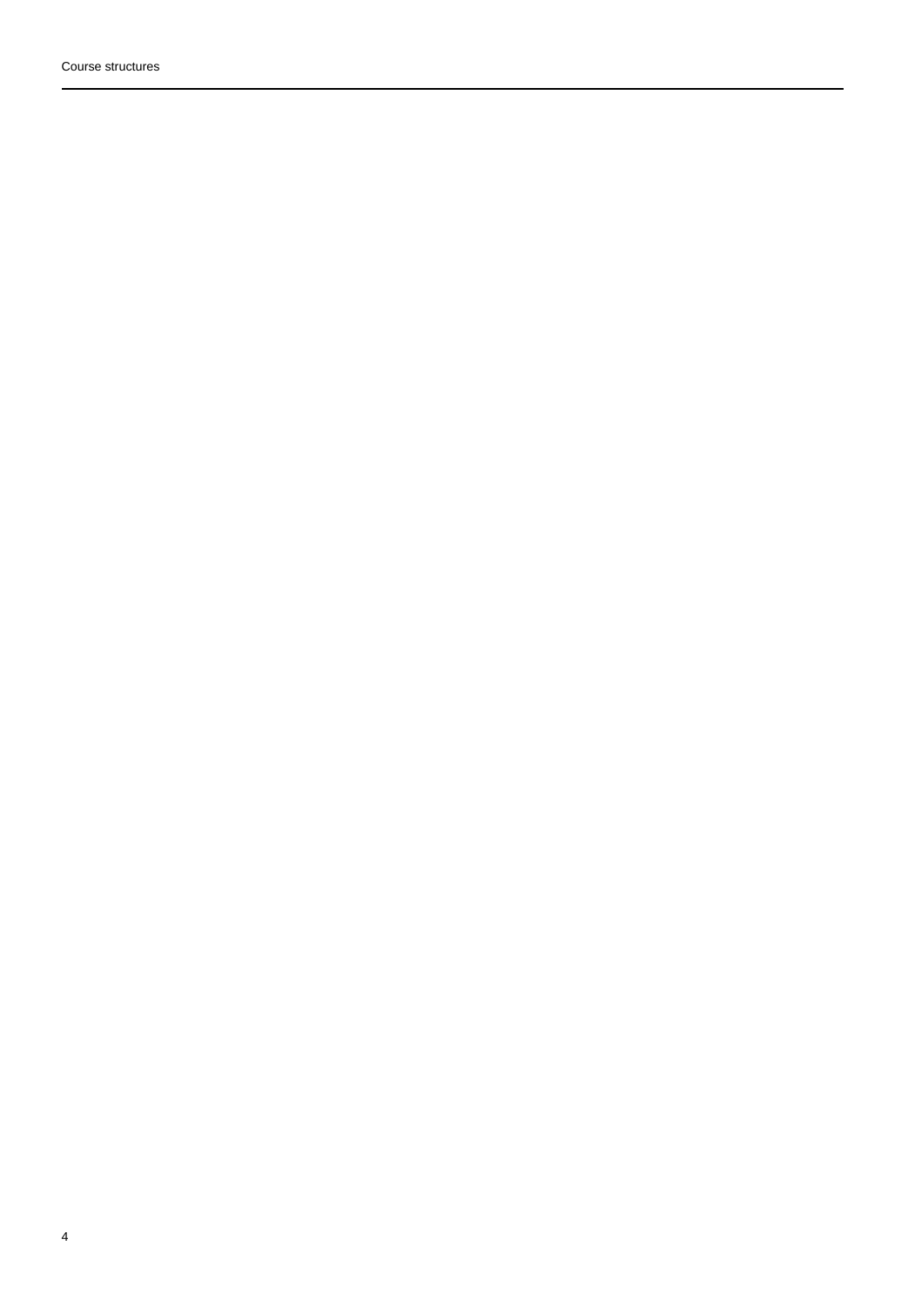## Units of study

### 1.Table of postgraduate units of study: Master of Business Administration and Graduate Diploma in Business Administration

### (i) Core units of study

Students must complete all core units of study listed in the following table.

| Unit of study                                                         | <b>Credit</b><br>points | A: Assumed knowledge P: Prerequisites C: Corequisites N: Prohibition                                 | <b>Session</b>                                                 |
|-----------------------------------------------------------------------|-------------------------|------------------------------------------------------------------------------------------------------|----------------------------------------------------------------|
|                                                                       |                         | Students in the MBA or Graduate Diploma need to complete all seven core units of study listed below. |                                                                |
| <b>SMBA6001</b><br><b>Leadership Practice and Development</b>         | 6                       |                                                                                                      | Semester 1<br>Semester 2                                       |
| <b>SMBA6002</b><br><b>Strategies for Growth</b>                       | 6                       | <b>C</b> SMBA6001                                                                                    | <b>MBA Session 1</b><br>Semester 2                             |
| <b>SMBA6003</b><br>Data Analytics and Modelling                       | 6                       | <b>C</b> SMBA6001                                                                                    | <b>MBA Session 1</b><br>Semester 2                             |
| <b>SMBA6004</b><br><b>Financial Management</b>                        | 6                       | <b>C</b> SMBA6001                                                                                    | Intensive July<br><b>MBA Session 1</b><br>Semester 2           |
| <b>SMBA6005</b><br><b>Critical Analysis and Thought</b><br>Leadership | 6                       | <b>C</b> SMBA6001                                                                                    | <b>Intensive May</b><br>Semester 2                             |
| <b>SMBA6006</b><br>Innovation in Strategic Marketing                  | 6                       | <b>C</b> SMBA6001                                                                                    | Intensive<br>January<br>Intensive July<br><b>MBA Session 2</b> |
| <b>SMBA6007</b><br><b>Managing People and Organisations</b>           | 6                       | <b>C SMBA6001</b><br>N MMGT6004                                                                      | <b>MBA Session 2</b><br>Semester 1                             |

#### (ii) Elective units of study

Students select their elective units of study from the following table.

| <b>Unit of study</b>                                                                   | <b>Credit</b><br>points | A: Assumed knowledge P: Prerequisites C: Corequisites N: Prohibition                                                                                                                                                                                                                        | <b>Session</b>                                                    |
|----------------------------------------------------------------------------------------|-------------------------|---------------------------------------------------------------------------------------------------------------------------------------------------------------------------------------------------------------------------------------------------------------------------------------------|-------------------------------------------------------------------|
| Students in the MBA must complete 24 credit points in elective units of study.         |                         |                                                                                                                                                                                                                                                                                             |                                                                   |
| Students in the Graduate Diploma complete one six credit point elective unit of study. |                         |                                                                                                                                                                                                                                                                                             |                                                                   |
| <b>SMBA6101</b><br><b>International Business Project</b>                               | 12                      | P SMBA6001 and SMBA6002                                                                                                                                                                                                                                                                     | Intensive July                                                    |
| <b>SMBA6102</b><br><b>Individual Company Project</b>                                   | 12                      | P SMBA6001 and 12 credit points of other SMBA units with a distinction average or above.<br>C SMBA6001                                                                                                                                                                                      | <b>MBA Session 1</b><br>MBA Session 2<br>Semester 1<br>Semester 2 |
| <b>SMBA6105</b><br><b>Business Negotiations and Decision</b><br>Making                 | 6                       | C SMBA6001<br><b>N IBUS6018</b>                                                                                                                                                                                                                                                             | Semester 1                                                        |
| <b>SMBA6108</b><br><b>Leading Project Management</b>                                   | 6                       | <b>C SMBA6001</b>                                                                                                                                                                                                                                                                           | <b>MBA Session 1</b>                                              |
| <b>SMBA6110</b><br><b>Operations Management</b>                                        | 6                       | C SMBA6001                                                                                                                                                                                                                                                                                  | MBA Session 2                                                     |
| <b>SMBA6111</b><br><b>Coaching and Performance</b><br>Management                       | 6                       | C SMBA6001                                                                                                                                                                                                                                                                                  | Intensive<br>October                                              |
| <b>SMBA6113</b><br><b>Financing Innovation</b>                                         | 6                       | <b>P SMBA6004</b><br><b>C</b> SMBA6001                                                                                                                                                                                                                                                      | Intensive<br>September                                            |
| <b>SMBA6118</b><br><b>International Social Enterprise Project</b>                      | 12                      | P SMBA6001 and SMBA6002                                                                                                                                                                                                                                                                     | Intensive<br>October                                              |
| <b>SMBA6119</b><br><b>Globalisation and Emerging Markets</b>                           | 6                       | <b>C SMBA6001</b><br>Emphasis is placed on the unique characteristics of emerging markets such as India and China<br>and the subsequent influence their institutions and culture have on firm strategy. Implications<br>on both, investments into and out of emerging markets is discussed. | Semester 1                                                        |

#### (iii) Capstone unit of study (MBA only)

Students enrolled in the MBA complete a capstone unit as listed in the following table.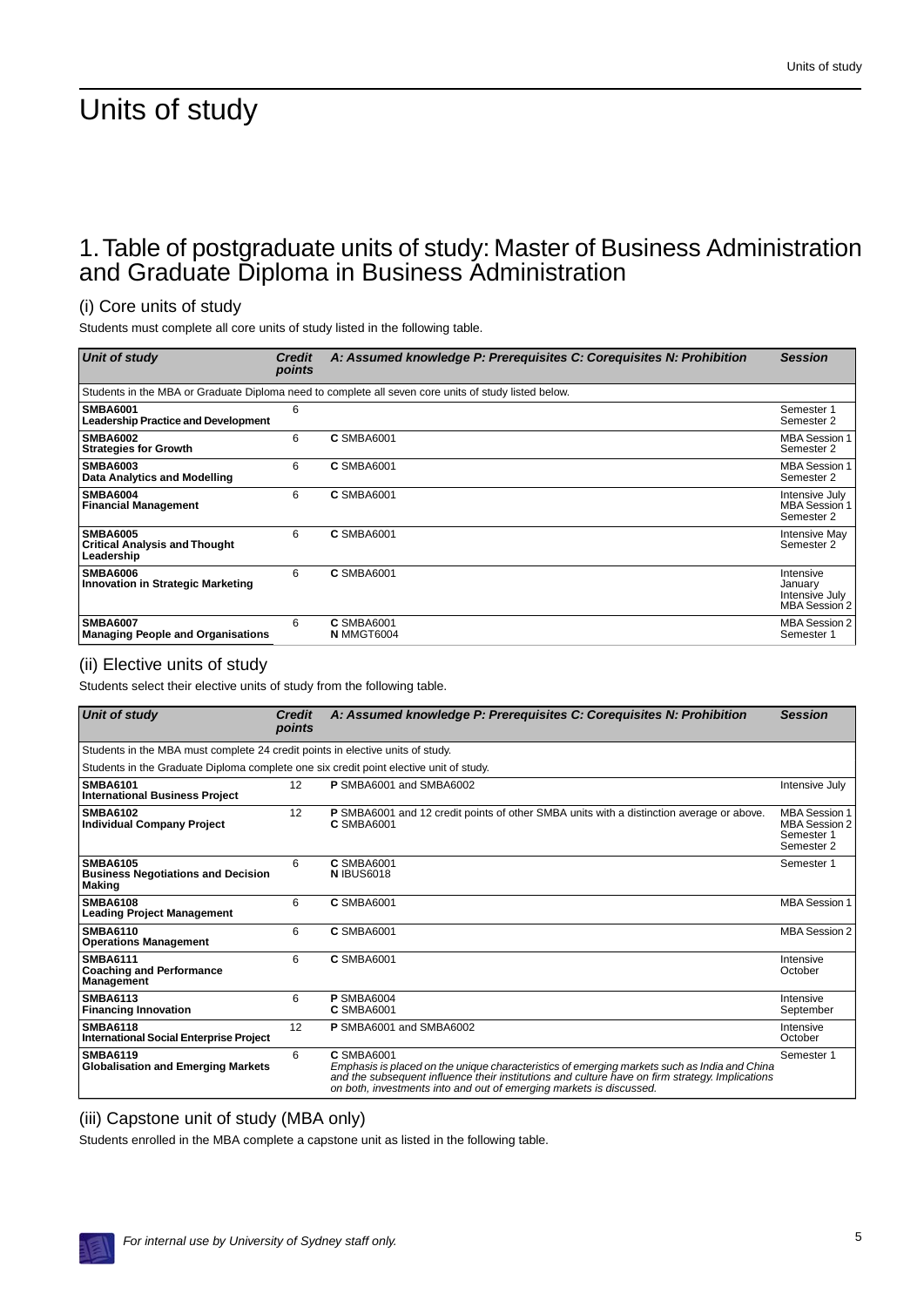| Unit of study                                    | <b>Credit</b><br>points | A: Assumed knowledge P: Prereguisites C: Coreguisites N: Prohibition                                                                          | <b>Session</b>                                                   |
|--------------------------------------------------|-------------------------|-----------------------------------------------------------------------------------------------------------------------------------------------|------------------------------------------------------------------|
|                                                  |                         | Students in the MBA must complete the following industry capstone unit of study in their final session of enrolment.                          |                                                                  |
| <b>SMBA6201</b><br>Design Strategy: MBA Capstone |                         | <b>P SMBA6001</b><br>Note: Department permission required for enrolment<br>Students must complete this unit in their final semester of study. | Intensive<br>February<br>Intensive July<br>Intensive<br>November |

### 2. Unit of study descriptions for the MBA and the Graduate Diploma in Business Administration

#### **Core units of study**

#### **SMBA6001**

#### **Leadership Practice and Development**

**Credit points:** 6 **Classes:** Intensive full day participatory seminars and workshops over semester. **Assessment:** class participation (10%), team project (40%), written assessment (50%) **Mode of delivery:** Block mode

This course is about the development of leadership through practice. Ultimately, leadership is about what you do, not what you know. Your effectiveness as a leader is assessed by the behaviours you consistently manifest across time, not by the theoretical concepts in your head. For this reason, our orientation is behavioural: what does best practice leadership look like and how can you get better at doing it? Our face-to-face time will, to the largest extent possible, be focused on building your effectiveness at constituent leadership behaviours. We¿ll do this by creating an environment where you $\hat{A}_{\zeta}$ ll repeatedly practice these behaviours, receiving specific feedback from peers, coaches and faculty to accelerate your development. These behaviours originate from empirically based theories of leadership. Our intention with this course is for you to gain a solid grasp of these theories before class starts so that we can spend the maximum time possible building your effectiveness at these behaviours during class.

#### **SMBA6002**

#### **Strategies for Growth**

**Credit points:** 6 **Classes:** 4 hr lecture/workshop and/or full-day participatory lectures/workshops over semester. **Assessment:** case study 1 (35%), case study 2 (35%), group project (30%) **Mode of delivery:** Block mode, Normal (lecture/lab/tutorial) evening

Growth remains central to the concerns of CEOs and investors alike.Yet the increasing incidence of disruptive change has created a new world in which competitive advantage is much more transient than in past decades, making consistent growth harder to achieve. In this new world strategic agility has become the cornerstone of business sustainability. This unit examines how organisations can reshape their business models in response to changes in technology and market structure, and explores the circumstances in which opportunities exist to actively shape the environment through proactive business model innovation. The unit provides practical experience at applying relevant concepts, techniques, and frameworks to real world situations in order to generate innovative strategic responses to dynamic market conditions.

#### **SMBA6003**

#### **Data Analytics and Modelling**

**Credit points:** 6 **Classes:** 4 hr lecture/workshop and/or full day participatory lectures/workshops. **Assessment:** group assignment (30%), individual assignment (30%), and final exam (40%) **Mode of delivery:** Block mode, Normal (lecture/lab/tutorial) evening

One of the most significant developments associated with the digital revolution is the increased availability of data. For managers and leaders in contemporary organisations, the ability to effectively analyse and draw useful inferences from data is critical. It is also important that managers can communicate complex interrelationships found in the data to senior management in a way that maximises the possibility that it can lead to favourable and sustainable change. Access to and use of data is critical to organisations in their need to effectively respond to a more volatile economic and financial environment, and Government intervention and regulation.

Superior data analytic and modelling capabilities are increasingly seen as a source of competitive advantage, both for business and for employees working within business.This unit of study can deliver this competitive advantage in at least six distinct ways - (1) it will reveal the type of "internal" data that an organisation must compile for effective decision making; (2) it will identify the "external" data that must be used in combination with the internal data, and where that external data is sourced; (3) it will analyse the tools and modelling techniques that can be used to draw timely and relevant insights from a range of different forms of data; (5) it will examine how these tools and modelling techniques can be practically applied across a range of organisational settings; and (6) it will demonstrate how any findings should be communicated to time poor senior management. As part of this unit of study students will be given the opportunity to work with real world data sets and case studies, and to apply those data sets to their own and other organisations.

#### **SMBA6004**

#### **Financial Management**

**Credit points:** 6 **Classes:** 4 hr lectures/workshops and/or full day participatory lectures/workshops. **Assessment:** individual assignment (30%), group assignment (30%), final exam (40%) **Mode of delivery:** Block mode, Normal (lecture/lab/tutorial) evening

This unit of study will provide students with insight and understanding of the role that financial management can play in developing and executing effective strategies for change. Drawing on research in finance and management accounting, this unit of study will give students an understanding of key financial management tools and techniques that can be used to drive and support change and give them the opportunity to apply these financial management tools to real world case studies. In addition, students enrolled in this unit of study will have the opportunity to gain practical insights from leading industry practitioners, including CFOs, into the financial management practices they use in their organisations.

*Textbooks* Fundamentals of Corporate Finance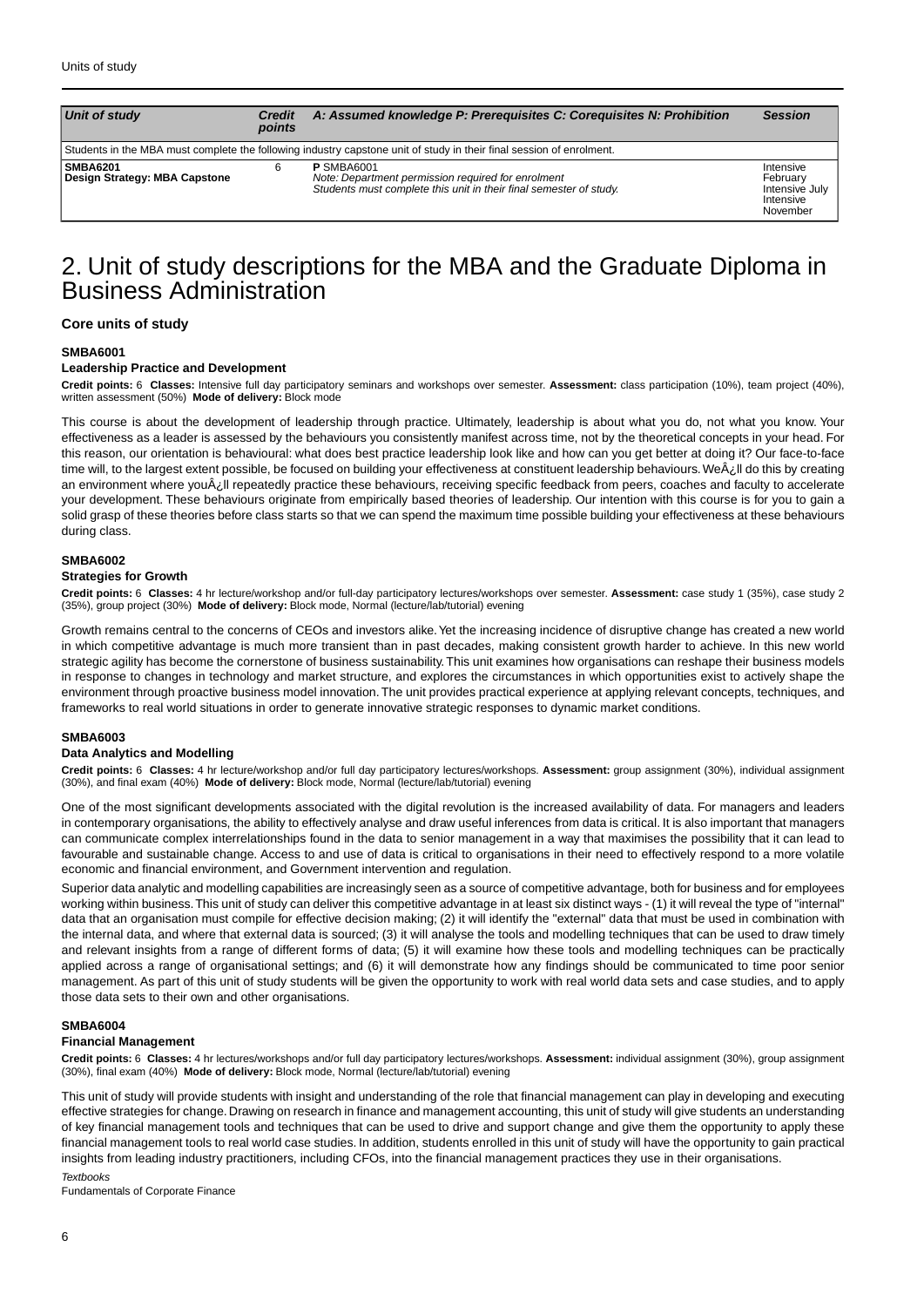#### **SMBA6005**

#### **Critical Analysis and Thought Leadership**

**Credit points:** 6 **Classes:** 4 hr lectures/workshops and/or full-day participatory lectures/workshops **Assessment:** philosophy exam (35%), opinion piece (35%), video (30%) **Mode of delivery:** Block mode

A hallmark of great management is the ability to analyse a situation, make a solid case for a decision and then communicate it persuasively. Those three skills are crucial for effective thought leadership and management. In this unit of study, you will improve your understanding of logical reasoning and rhetoric by developing a better understanding of the use of evidence, by identifying the common fallacies that appear in public and private discussions and debate, and how to argue by analogy. You will also develop your critical communication skills, by learning how to craft vibrant and clear communications that will resonate with your target audiences.

#### **SMBA6006**

#### **Innovation in Strategic Marketing**

**Credit points:** 6 **Classes:** 4 hr lectures/workshops and/or full-day participatory lectures/workshops **Assessment:** individual assignment (40%), group assignment (40%), individual reflection (20%) **Mode of delivery:** Block mode

Marketing is at a cross roads in its evolution. Today, marketing strategy is less about focusing on the competition and more about innovating and collaborating within a broad network of relationships. These changes mean a fresh approach to every aspect of marketing - using customer insights, creating value, designing market offerings and implementing marketing strategies. This foundational unit provides a novel approach to strategic marketing, incorporating many practical frameworks with exemplars drawn from a wide variety of managerially relevant contexts.

By the end of this foundational unit, students will have a clear perspective of how marketing relates to other functional areas of the business and they will have a good working knowledge of some practical tools and frameworks to assist them as managers. They will also understand the implications of how marketing is changing, especially in terms of a new generation of technologies that is enabling fresh approaches to strategic marketing.

#### **SMBA6007**

#### **Managing People and Organisations**

**Credit points:** 6 **Classes:** 4 hr lectures/workshops and/or full-day participatory lectures/workshops **Assessment:** individual pitch (20%), group presentation (10%), group report (30%), reflective essay (40%) **Mode of delivery:** Normal (lecture/lab/tutorial) evening, Block mode

This unit draws a parallel between modern organisations and the broader social environment in which they operate. It demonstrates how global, technological and demographic trends are re-shaping modern workplaces and highlights the importance of inclusive leadership in managing people. Students build experience in leading change in organisations, and develop a better understanding of the dynamics of organisational culture, power and influence and the role of diversity. Students develop this understanding by critically reflecting on their own work contexts, and through real-world case studies focus on the implementation of a change management program addressing significant workforce and leadership diversity challenges. By the end of this unit of study, students are better equipped to drive organisational performance, and get the most from the people they manage.

#### **Elective units of study**

#### **SMBA6101**

#### **International Business Project**

**Credit points:** 12 **Classes:** 3 pre-departure evening meetings, 10 day block intensive **Assessment:** blog (10%), business plan (10%), client report (40%), reflective essay (30%), group presentation (10%) **Mode of delivery:** Field experience

This 12 credit point unit of study is a two week intensive international module in which you will have the opportunity to study and work in a different country. While the focus of the modules will vary according to location, some of the key themes that are likely to be addressed in the international module include the leadership and management challenges of entering new markets, managing across cultures and regulatory environments, identifying and realising new opportunities and management and coordination challenges in multinational firms. As part of the module you will be working in a small team to provide strategic advice to an organisation. At the end of the module you will be asked to present detailed analysis and recommendations to this client. To support your project work you will work with leading academics and industry experts on the ground in the country in which the module takes place.

#### **SMBA6102**

#### **Individual Company Project**

**Credit points:** 12 **Classes:** Supervised project with ongoing, regular consultation throughout semester. **Assessment:** industry presentation (20%), project report (80%) **Mode of delivery:** Supervision

This 12 credit point unit of study provides students enrolled in the MBA the opportunity to focus in depth on an issue of strategic importance for your organisation. Working with an academic advisor and an internal sponsor, you will identify a clearly defined issue of significance for your organisation, conduct original research and present your findings and recommendations to a panel of senior executives in your organisation.The unit of study will allow you to apply the skills and insights you have developed in other units of the MBA and to demonstrate your ability to apply these to practical issues facing your organisation.

#### **SMBA6103**

#### **Expert Topic A**

**Credit points:** 6 **Classes:** Weekly or block intensive subject to the academic expert's availability **Assessment:** presentation 1 (15%), group report (30%), presentation 2 (15%), reflective report (40%) **Mode of delivery:** Block mode, Normal (lecture/lab/tutorial) evening

The University of Sydney Business School has close relationships with many of the world's leading universities and business schools and regularly hosts some of the world's leading academics and thinkers. This elective unit of study is designed to leverage this resource and to provide our MBA students access to cutting edge and state of the art contemporary international thinking on management and leadership. In many instances this unit of study will be delivered by international experts and thought leaders from leading universities around the world who are visiting the University of Sydney Business School. The topics covered in this unit of study will vary from year to year to reflect the expertise available.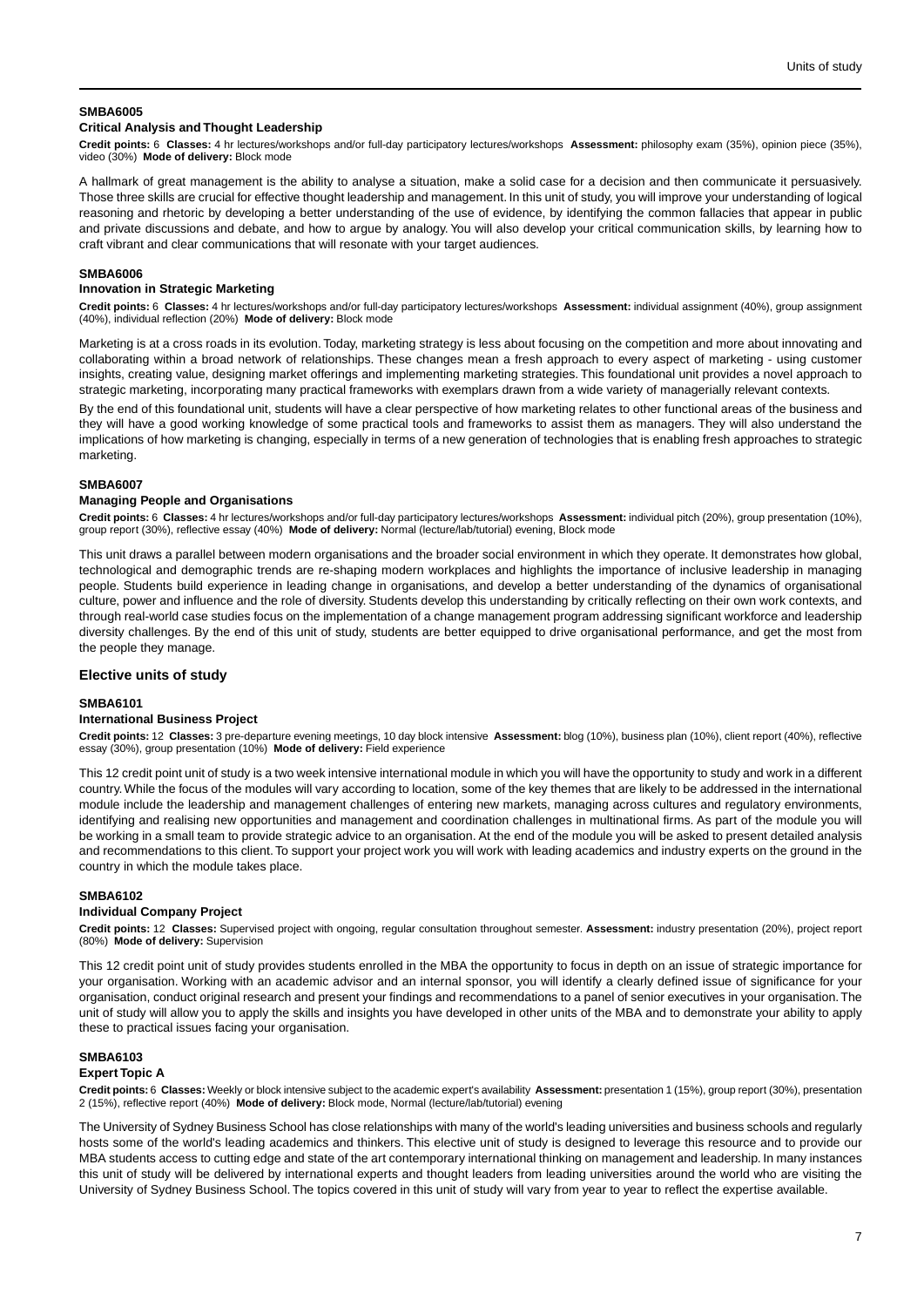#### **SMBA6105**

#### **Business Negotiations and Decision Making**

**Credit points:** 6 **Classes:** 4 hr lecture/workshop and/or full-day participatory lectures/workshops over semester **Assessment:** assignment (10%), group assignment 1 (50%), group assignment 2 (10%), reflective report (30%) **Mode of delivery:** Normal (lecture/lab/tutorial) evening

Not every decision in business seems rational to an outside observer; and sometimes, a seemingly irrational decision makes sense when you consider it from a different perspective. This unit of study will equip you with the skills to make sense of business decisions, by understanding the decision-making process with a focus on negotiations. The unit of study is delivered using specific examples from international strategy, such as mergers and acquisitions, and joint ventures. You will develop skills through experience, and learn useful analytic frameworks to further your understanding of negotiation and decision-making.

#### **SMBA6108**

#### **Leading Project Management**

**Credit points:** 6 **Classes:** 4 hr lecture/workshop and/or full day participatory lectures/workshops over semester **Assessment:** individual assignment (50%), group<br>report (30%), group presentation (20%) **Mode of deliver** 

The Leading Project Management unit of study equips students with the knowledge and skills to affect successful organisational change by leading efforts to improve project management practice in their organisations. The unit provides an understanding of project management methodologies that are deployed by organisations (including PMBOK) - their body of knowledge and their management. The effective leadership of projects and of the organisational change that ensues from their implementation is the focus of this unit. Through a number of key industry speakers, the unit develops an understanding of the complexities of managing projects and programs (groups of projects) - with particular attention on why projects frequently fail. Successful project outcomes that are critical to the survival and growth of today $A_{\zeta}$ s businesses depends on good project leadership.The Leading Project Management unit of study equips students with the knowledge and skills to affect successful organisational change by leading efforts to improve project management practice in their organisations.The unit provides an understanding of project management methodologies that are deployed by organisations (including PMBOK) - their body of knowledge and their management. The effective leadership of projects and of the organisational change that ensues from their implementation is the focus of this unit. Through a number of key industry speakers, the unit develops an understanding of the complexities of managing projects and programs (groups of projects) - with particular attention on why projects frequently fail. Successful project outcomes that are critical to the survival and growth of today  $A_{\zeta}$ s businesses depends on good project leadership.

#### **SMBA6110**

#### **Operations Management**

**Credit points:** 6 **Classes:** 4 hr lecture/workshop and/or full-day participatory lectures/workshops over semester **Assessment:** group assignment (20%), individual assignment (35%), class participation (15%), exam (30%) **Mode of delivery:** Block mode

Any business or organisation is concerned with delivering value to its customers or clients, and the 'operations' of a company are the direct processes that a company uses to create value. Operations Management is the task of managing these processes. There is tremendous variety in operations, whether this is handling phone calls at a call centre, manufacturing cardboard from recycled paper, running room service in a hotel or dealing with passengers in an airline. This unit is about the fundamentals of operations management, covering both service industries and manufacturing. The aim is to provide a set of frameworks and concepts that can be applied in any company. All managers, even if they do not work in an operations function, will gain from understanding operations terminology, being able to contribute to key operations debates, and being able to see the operations of the company in a strategic context.

#### **SMBA6111**

#### **Coaching and Performance Management**

**Credit points:** 6 **Classes:** 4 hr lecture/workshop and/or full-day participatory lectures/workshops over semester **Assessment:** coaching reflections (50%), performance management report (50%) **Mode of delivery:** Block mode

Building on the foundations delivered in the core MBA unit Leadership Practice and Development, you will learn best-practice techniques in human performance optimization and talent management, through hands-on and problem-based learning.This unit will deliver a solid understanding of how to improve your skills in individual and team coaching, mentoring, performance metrics and performance feedback and development. The topics covered include the nature of the coaching conversation; ethical use of coaching; how to set coaching goals that align with both organisational and individual needs; how to structure effective coaching conversations, as well as the core coaching micro-skills needed to facilitate employee engagement and performance enhancement. You will also develop an understanding of concepts and practices associated with managing individual and team performance, including performance-linked values, perceptions and affects, performance metrics, goal-setting, behavioural assessment, performance evaluation, review meetings, effective provision of negative feedback, and individual-level performance planning and development. You will be assessed through the preparation of a reflective case study of 'real-life' performance coaching sessions in your workplace. and an audit report on the current performance management system in that workplace.

#### **SMBA6113**

#### **Financing Innovation**

**Credit points:** 6 Classes: 4 hr lecture/workshop and/or full day participatory lectures/workshops over semester. Assessment: group presentation (15%); group<br>report (30%); individual presentation (15%); reflective report (

Entrepreneurship and Innovation are fundamental to our increasingly global economy. Every single large company in the world, started with one person and one valued idea. New businesses are created every day. Not all of them succeed in raising venture capital to fund their launch or, indeed, their journey and growth. New ventures and ideas can obtain funding from a variety of sources, each with different motivations, mechanics and agendas. This unit explores the financing of new ventures through sourcing, structuring, negotiation, value creation and exit from the perspectives of both an entrepreneur and investor. This is a highly interactive, crossÂ, disciplinary unit which will include significant spreadsheet modelling, term sheet preparation and both individual and group pitches.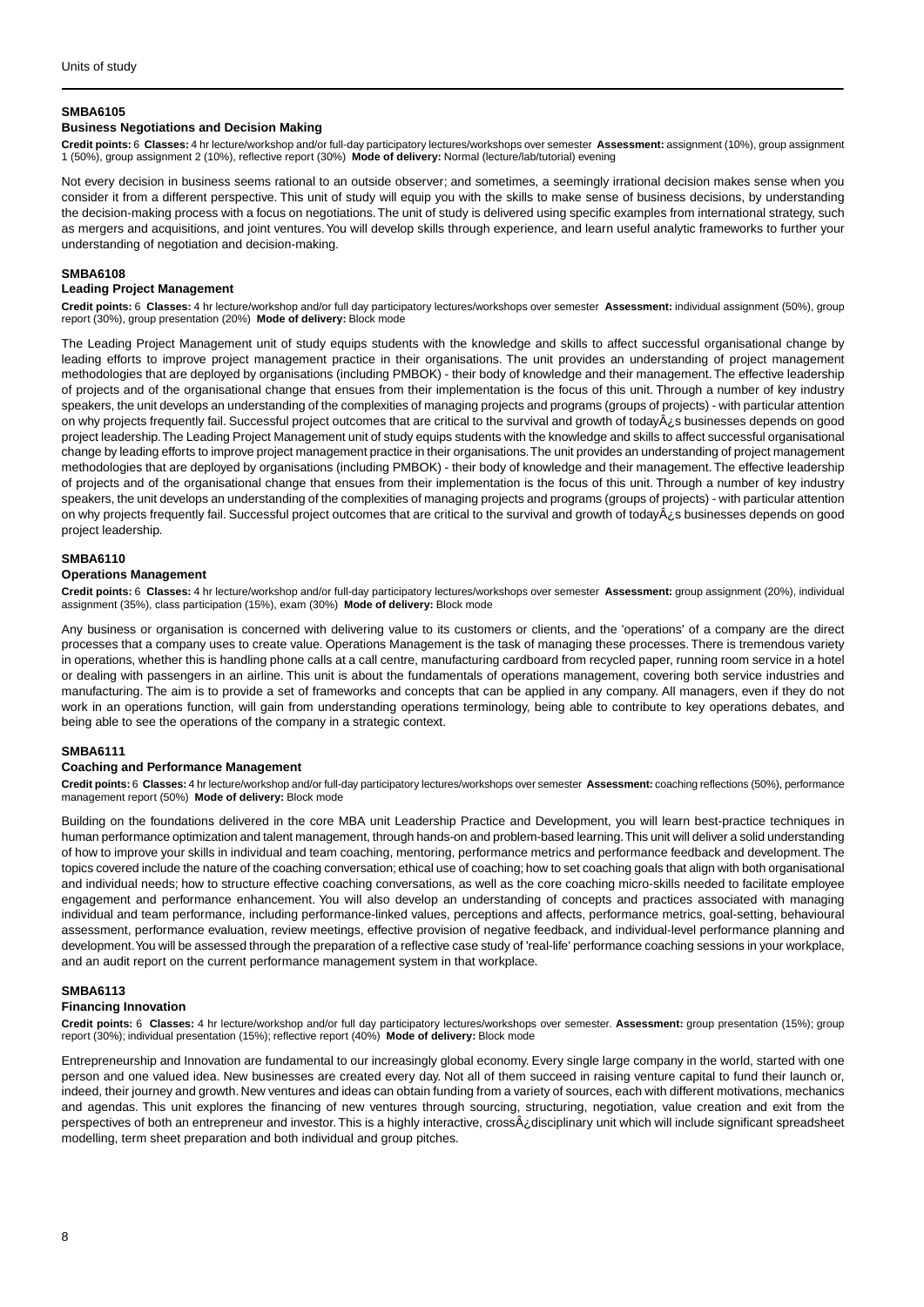### **SMBA6118**

#### **International Social Enterprise Project**

**Credit points:** 12 **Classes:** 2 pre-departure evening meetings, 10 day block intensive **Assessment:** charity versus social business analysis (10%); business problem presentation (40%); business problem report (20%); reflection (30%) **Mode of delivery:** Field experience

This unit takes students to India for an intensive immersion into the themes of social entrepreneurship and innovation by restriction.The traditional lines between private, public and non-profit sectors are being blurred by the emergence of social enterprise and shared value. That is, social entrepreneurs are finding ways to build impact models that either break even financially, or even make profit. They have done so by engaging innovative business models to solve social and environmental problems on local and global levels. Students study these themes within the context of working in teams on a real social enterprise business problem regarding strategy and scale. At the end of the unit students have developed a working knowledge of the ideas of innovation by restriction, how to overcome issues of scaling a social enterprise in an emerging market, and cultural intelligence about working overseas. Students are expected to reflect on how the key themes and lessons can be applied to their own professional environments back in Australia.

#### **SMBA6119**

#### **Globalisation and Emerging Markets**

**Credit points:** 6 **Classes:** 4-hr lecture/week **Assessment:** group project report (50%), individual reflective essay (30%), class participation (10%), individual ment (10%) Mode of delivery: Normal (lecture/lab/tutorial) evening

*Note: Emphasis is placed on the unique characteristics of emerging markets such as India and China and the subsequent influence their institutions and culture have on firm strategy. Implications on both, investments into and out of emerging markets is discussed.*

This unit focuses on understanding the strategic imperatives of an ever-increasing globalising business world. The rationale for foreign direct investments into and out of the emerging markets is provided through a variety of theoretical and practical approaches. The unit covers the rise of multinationals from the emerging markets and the relevant implications for firms across the world. Students gain knowledge and are able to make informed analyses of the global competitiveness of firms in the rapidly changing business environment.

#### **Capstone unit of study (MBA only)**

#### **SMBA6201**

#### **Design Strategy: MBA Capstone**

**Credit points:** 6 **Classes:** 4 hr workshop and/or full-day workshops over semester **Assessment:** group presentation (20%), group product review (30%), program essay (25%), lean design essay (25%) **Mode of delivery:** Block mode

*Note: Department permission required for enrolment in the following sessions: Intensive February, Intensive July, Intensive November. Note: Students must complete this unit in their final semester of study.*

In this unit, students confront the challenge facing truly pioneering companies which is to develop customer-centric products and services that are aligned with the company strategy. This unit recreates the intense, team environment of a business unit undergoing innovation. Students integrate the skills, knowledge and experience acquired throughout the MBA Program to bring a real prototype to market. Design thinking methodologies are applied to demonstrate understanding of the challenges facing strategy implementation. Students work in teams with tight milestones. To do this successfully, students must use the skills gained throughout the MBA program and critically reflect on the implications and impact of their learning.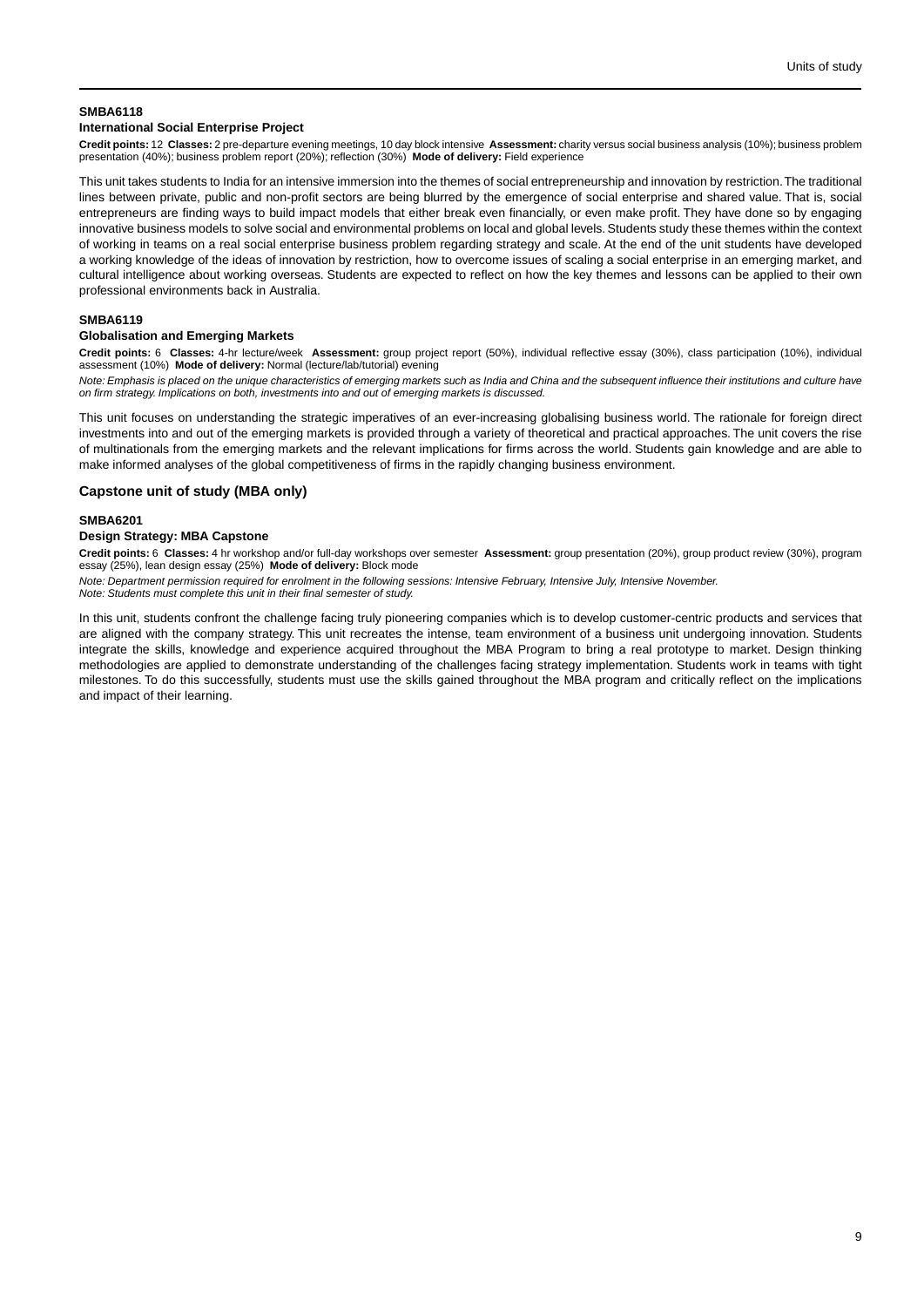Units of study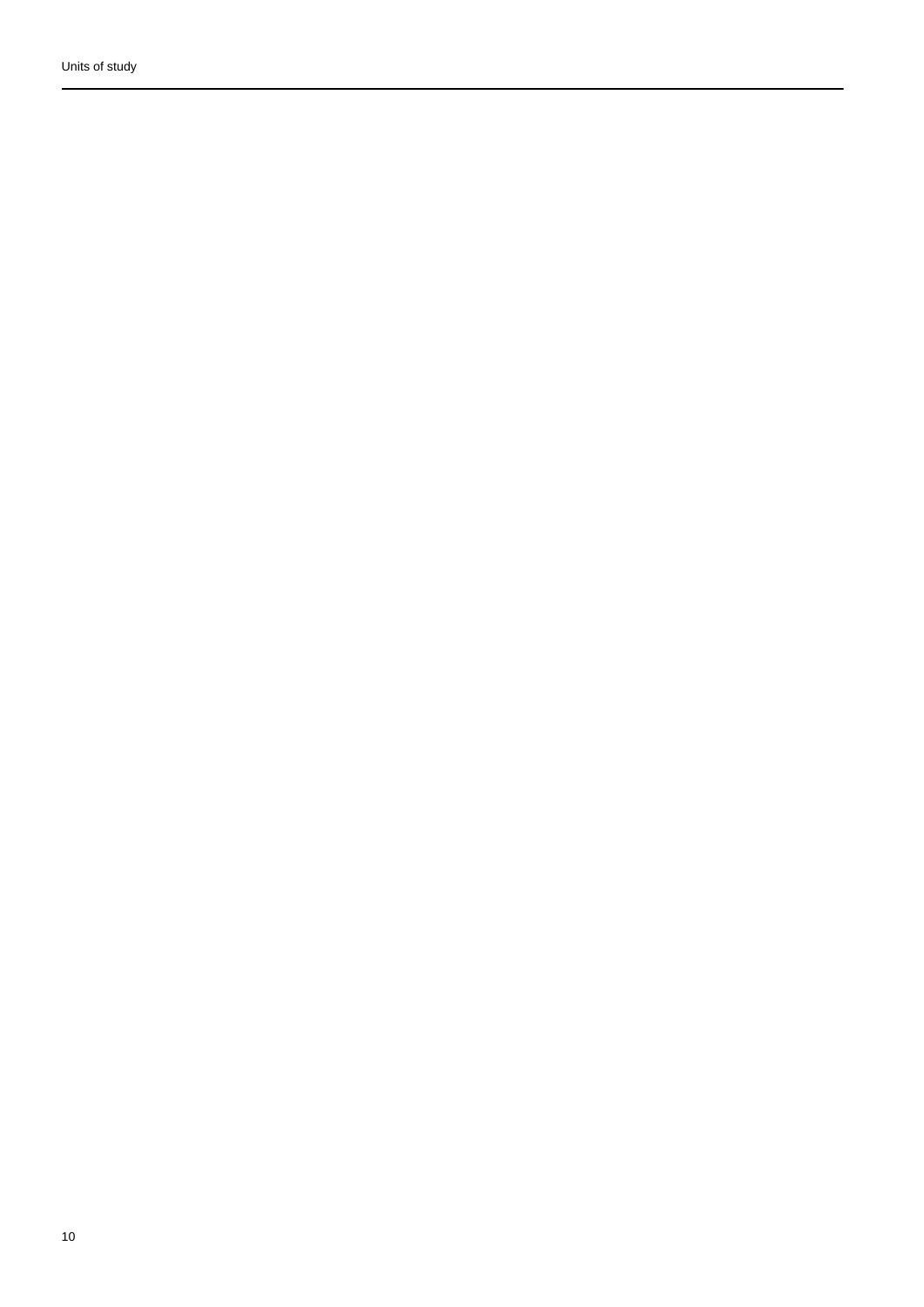## Progression guide

## Progression guide and further information

For further details on how individual units will be offered, students should refer to the MBA page on the Business School website mba.sydney.edu.au/ or contact the Program Coordinator, MBA Programs.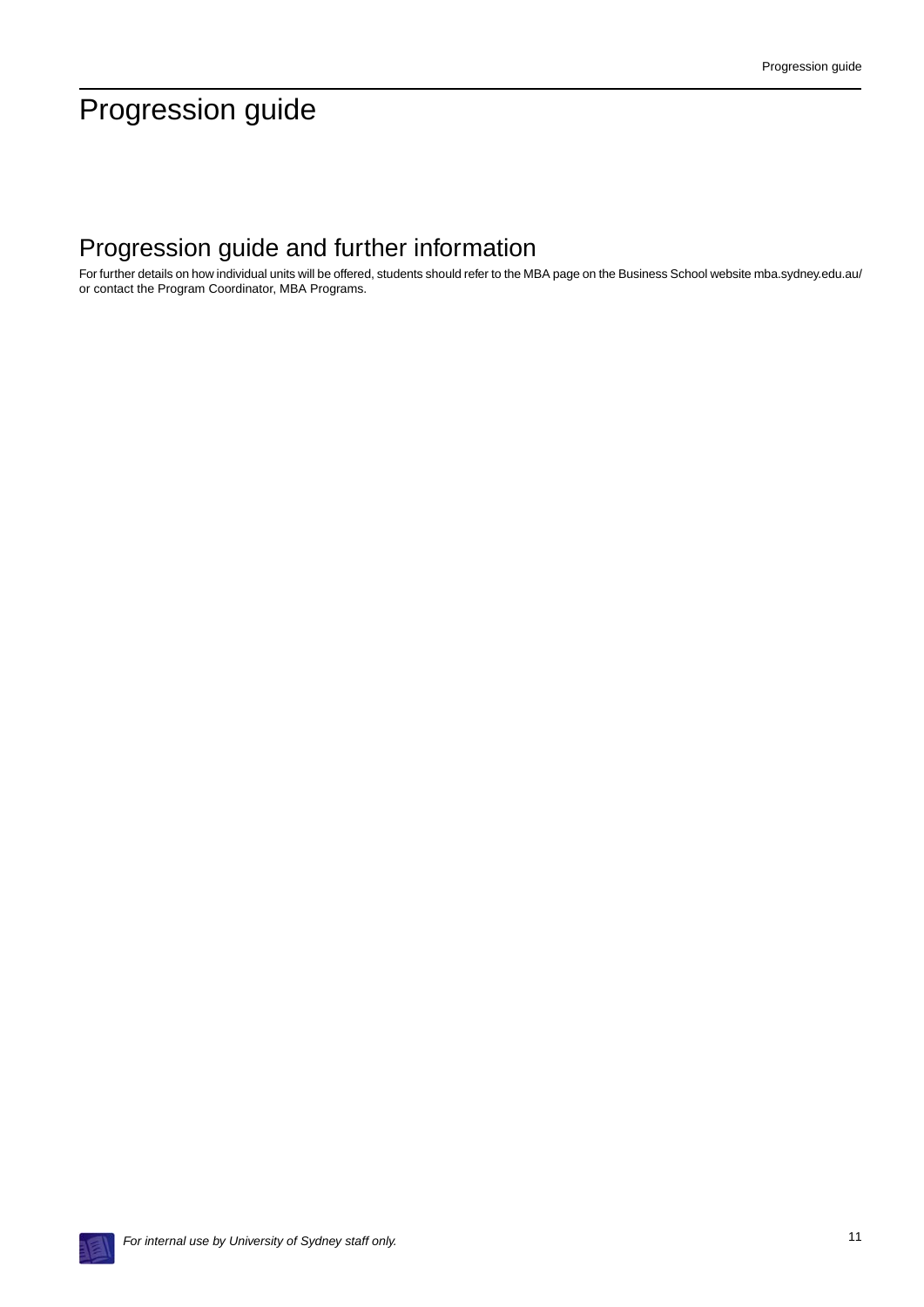Progression guide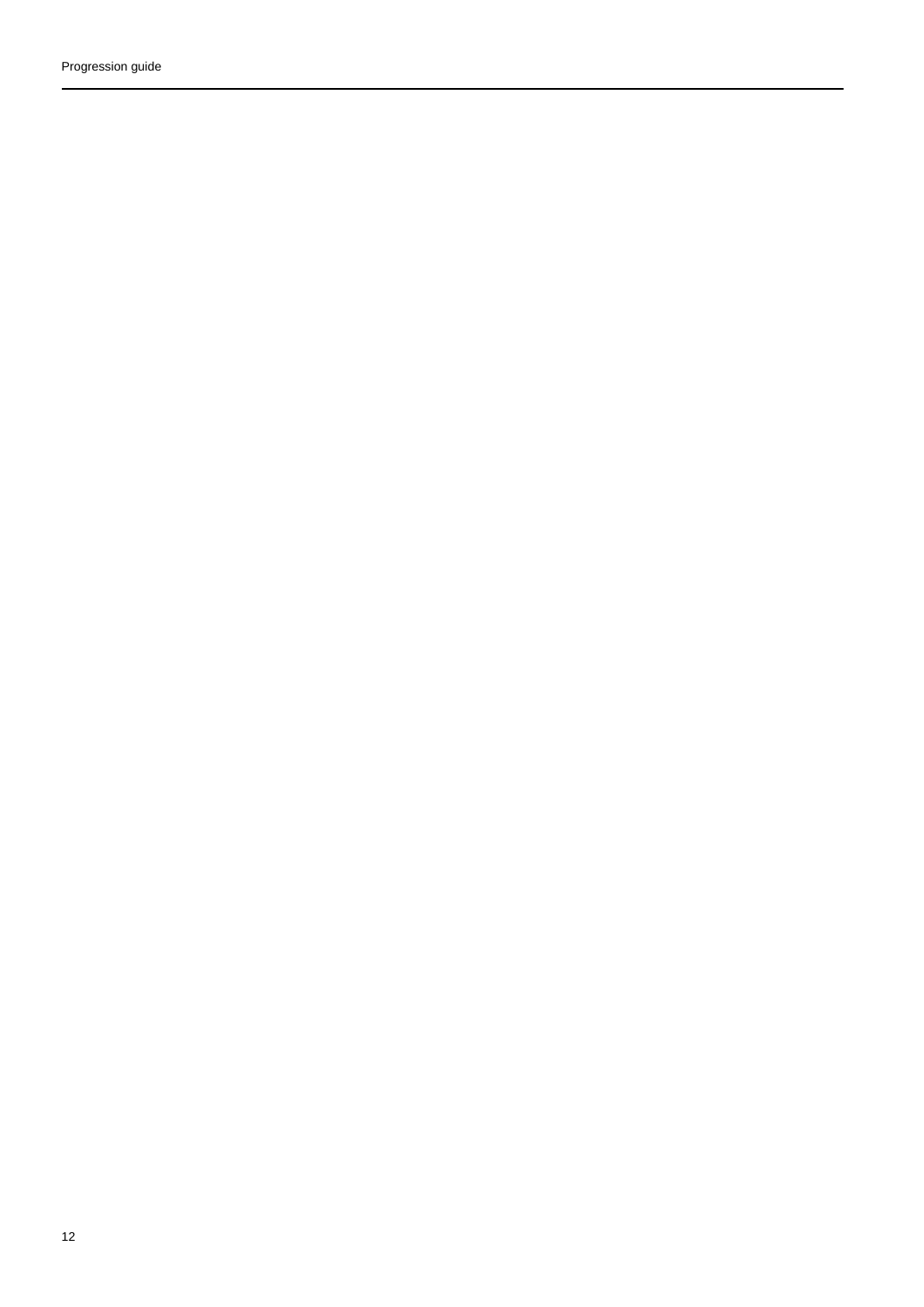## Course rules and resolutions

### Master of Business Administration

Graduate Diploma in Business Administration

### Graduate Certificate in Business Administration

*These resolutions must be read in conjunction with applicable University By-laws, Rules and policies including (but not limited to) the University of Sydney (Coursework) Rule 2014 (the 'Coursework Rule'), the Coursework Policy 2014, the Resolutions of the School, the University of Sydney (Student Appeals against Academic Decisions) Rule 2006 (as amended), the Academic Honesty in Coursework Policy 2015 and the Academic Honesty Procedures 2016. Up to date versions of all such documents are available from the Policy Register: http://sydney.edu.au/policies.*

#### Course Resolutions

1 Course codes

| Code        | Course title                                    |
|-------------|-------------------------------------------------|
| MABUSADM-06 | Master of Business Administration               |
| GNBUSADM-02 | Graduate Diploma in Business Administration     |
| GCBUSADM-02 | Graduate Certificate in Business Administration |

#### 2 Attendance pattern

The attendance pattern for this course is part time only.

#### 3 Master's type

The master's degree in these resolutions is a professional master's course, as defined by the Coursework Policy.

#### 4 Embedded courses in this sequence

- (1) The embedded courses in this sequence are:
- (a) the Master of Business Administration
- (b) the Graduate Diploma in Business Administration
- (c) the Graduate Certificate in Business Administration
- (2) Providing candidates satisfy the admission requirements for each stage, a candidate may progress to the award of any of the courses in this sequence. Only the highest award completed will be conferred.

#### 5 Admission to candidature

- (1) Available places will be offered to qualified applicants based on merit, according to the following admissions criteria:
- (a) Master of Business Administration:
- (i) Australian Qualifications Framework Level 7 or higher qualification with a minimum credit average (or equivalent) at an institution approved by the Business School;
- (ii) professional work experience of no less than 3 years in a relevant field, as defined by the Business School, with at least 2 years in a managerial role;
- (iii) statement of motivation;
- $(iv)$  pass a selection interview establishing the candidate's suitability for the degree;<br>(v) satisfaction of English language requirements; and
- 
- $(v)$  satisfaction of English language requirements; and  $(vi)$  any other minimum standards specified by the B  $\overrightarrow{(vi)}$  any other minimum standards specified by the Business School.<br>(b) Graduate Diploma in Business Administration:
- Graduate Diploma in Business Administration:
- (i) Australian Qualifications Framework Level 7 or higher qualification (or equivalent) at an institution approved by the Business School and graded at a standard acceptable to the Business School;
- (ii) professional work experience of no less than 5 years in a relevant field, as defined by the Business School, with at least 3 years in a managerial role;
- (iii) statement of motivation;
- (iv) pass a selection interview establishing the candidate's suitability for the course;
- (v) satisfaction of English language requirements; and
- (vi) any other minimum standards specified by the Business School; or<br>(vii) fransfer from a related qualification, as approved by the Business
	- transfer from a related qualification, as approved by the Business School.
- $(c)$  Admission to the Graduate Certificate in Business Administration is only by transfer from a related qualification, as approved by the Business School.
- (2) In exceptional circumstances the School may admit candidates without these qualifications who, in the opinion of the School, have qualifications and evidence of experience and achievement sufficient to successfully undertake the award.

#### 6 Requirements for award

- (1) The units of study that may be taken for the course/s are set out in the Table of postgraduate units of study: Master of Business Administration.
- (2) To qualify for the award of the Master of Business Administration a candidate must complete 72 credit points, comprising:<br>(a) 42 credit points in core units of study;
- (a) 42 credit points in core units of study;<br>(b) 24 credit points in elective units of stu
- $(b)$  24 credit points in elective units of study; and  $(c)$  a 6 credit point capstone unit of study.
- a 6 credit point capstone unit of study.
- $(3)$  To qualify for the award of the Graduate Diploma in Business Administration a candidate must complete 48 credit points, comprising:
- (a) 42 credit points in core units of study; and<br>(b) 6 credit points of elective units of study. (b) 6 credit points of elective units of study.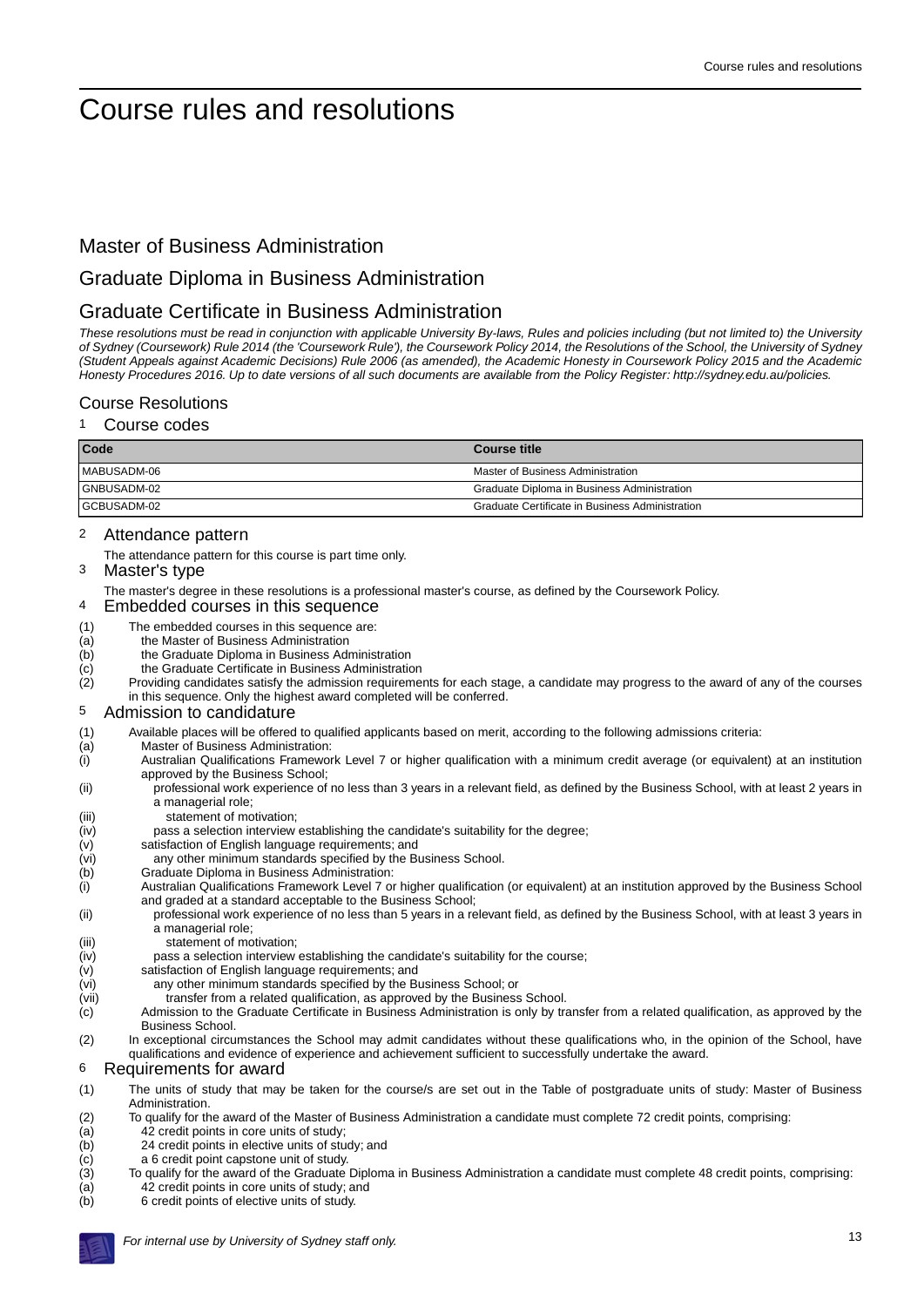(4) To qualify for the award of the Graduate Certificate in Business Administration a candidate must complete 24 credit points in core units of study.

#### 7 Progression rules

- (1) Master of Business Administration:
- (a) Candidates must achieve a minimum credit average (65%) in the first four units of study.<br>(b) Candidates who successfully complete but do not achieve a minimum credit average in t
- Candidates who successfully complete but do not achieve a minimum credit average in the first four units of study will be eligible for the award of the Graduate Certificate in Business Administration.
- (2) Graduate Diploma in Business Administration:<br>(a) Candidates are required to achieve a minimi
- (a) Candidates are required to achieve a minimum credit average (65%) in the first four units of study.<br>(b) Candidates who successfully complete but do not achieve a minimum credit average in the first fo
- Candidates who successfully complete but do not achieve a minimum credit average in the first four units of study will be eligible for the award of the Graduate Certificate in Business Administration.
- (c) Candidates who achieve a minimum credit average (65%) in the first four units of study will be eligible to upgrade to the master's degree.

#### 8 Cross-institutional study and international exchange

- (1) Cross-institutional study and international exchange may be available in these courses by means of formal partnership agreements.<br>(2) ln exceptional circumstances cross-institutional study to a maximum of 24 credit poi
- In exceptional circumstances cross-institutional study to a maximum of 24 credit points may be available to candidates for the Master of Business Administration outside of formal partnership agreements, subject to prior approval by the School.

#### 9 Course transfer

A candidate for the Master of Business Administration or Graduate Diploma in Business Administration may elect to discontinue study and graduate with a shorter award from this embedded sequence, with the approval of the School, and provided the requirements of the shorter award have been met.

#### 10 Recognition of prior learning

- 
- (1) Credit or waivers may be granted in recognition of prior learning.<br>(2) Candidates for the Master of Business Administration may be eli Candidates for the Master of Business Administration may be eligible for credit of up to 36 credit points on the basis of:
- (a) relevant postgraduate studies where no award has been, or will be made; or (b) learning undertaken with an approved provider deemed by the Business S
- learning undertaken with an approved provider deemed by the Business School to be of an equivalent standard to the Master of Business Administration.
- (3) Candidates for the Graduate Diploma or Graduate Certificate in Business Administration may be eligible for full credit for units completed from the following tables:
- (a) Table of postgraduate units of study: Executive Master of Business Administration; and
- (b) Table of postgraduate units of study: Master of Business Administration (Leadership and Enterprise).<br>11 Transitional provisions

#### **Transitional provisions**

- 
- (1) These resolutions apply to students who commenced their candidature after 1 January, 2018. Candidates who commenced prior to 1 January, 2018 will complete the requirements in accordance with the resolutions in force at the time of their commencement, provided that requirements are completed by 1 January, 2023. The School may specify a later date for completion or specify alternative requirements for completion of candidatures that extend beyond this time.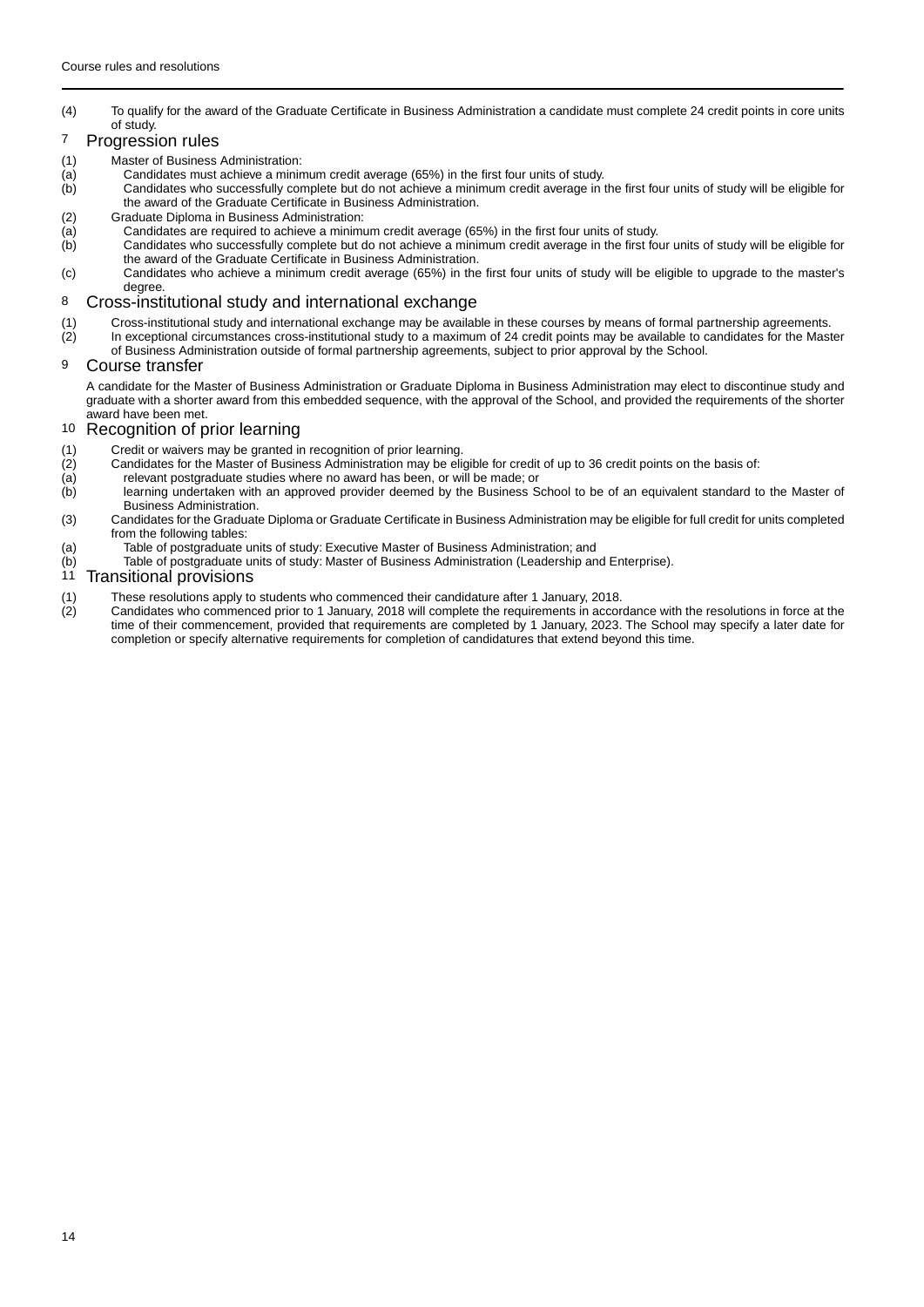## Master of Business Administration Leadership and Enterprise

This section outlines the course rules and other requirements for the Master of Business Administration (Leadership and Enterprise) offered by the University of Sydney Business School.

| <b>Course</b>                                | Master of Business Administration (Leadership and Enterprise) |  |
|----------------------------------------------|---------------------------------------------------------------|--|
| <b>CRICOS</b> code                           | 095861B                                                       |  |
| Course abbreviation                          | MBA(L&E)                                                      |  |
| <b>Credit points required for completion</b> | 72                                                            |  |
| <b>Duration</b>                              | 1.5 years full-time                                           |  |

The University of Sydney MBA (L&E) is a general management degree that has been specifically developed to equip managers with the knowledge, skills and attributes they need to succeed in an increasingly complex global business environment. Designed in close consultation with leading businesses and industry experts, the University of Sydney MBA (L&E) will develop students enrolled in the program in three key areas: Personal and interpersonal skill development; Business knowledge and skill development; and Building future enterprises.

The MBA (Leadership and Enterprise) comprises of 12 units of study, which are grouped around three key focus areas:

- 1. **Personal and interpersonal skill development** These units focus on the development of personal and interpersonal skills needed to effectively manage and lead in business. Students will learn to build individual resilience in a world of growing complexity, disruption and ambiguity.
- 2. **Business knowledge and skill development** Once students have completed the first four units, they will focus on core business knowledge and skills with an overarching theme of building business resilience and sustainability. Students will have an opportunity to combine assessments from these four units to form a business project that will examine the sustainability of an existing business.
- 3. **Building future enterprises** These units bring together the knowledge and skills acquired in the previous units to equip students to build and lead future enterprises. The final unit is the MBA Capstone (Design Strategy), in which students will develop customer-centric products and services aligned with the strategy of a contemporary, real-world organisation.

The program finishes with a capstone unit, enabling students to apply everything they have learnt throughout the MBA to bring a real product prototype to market.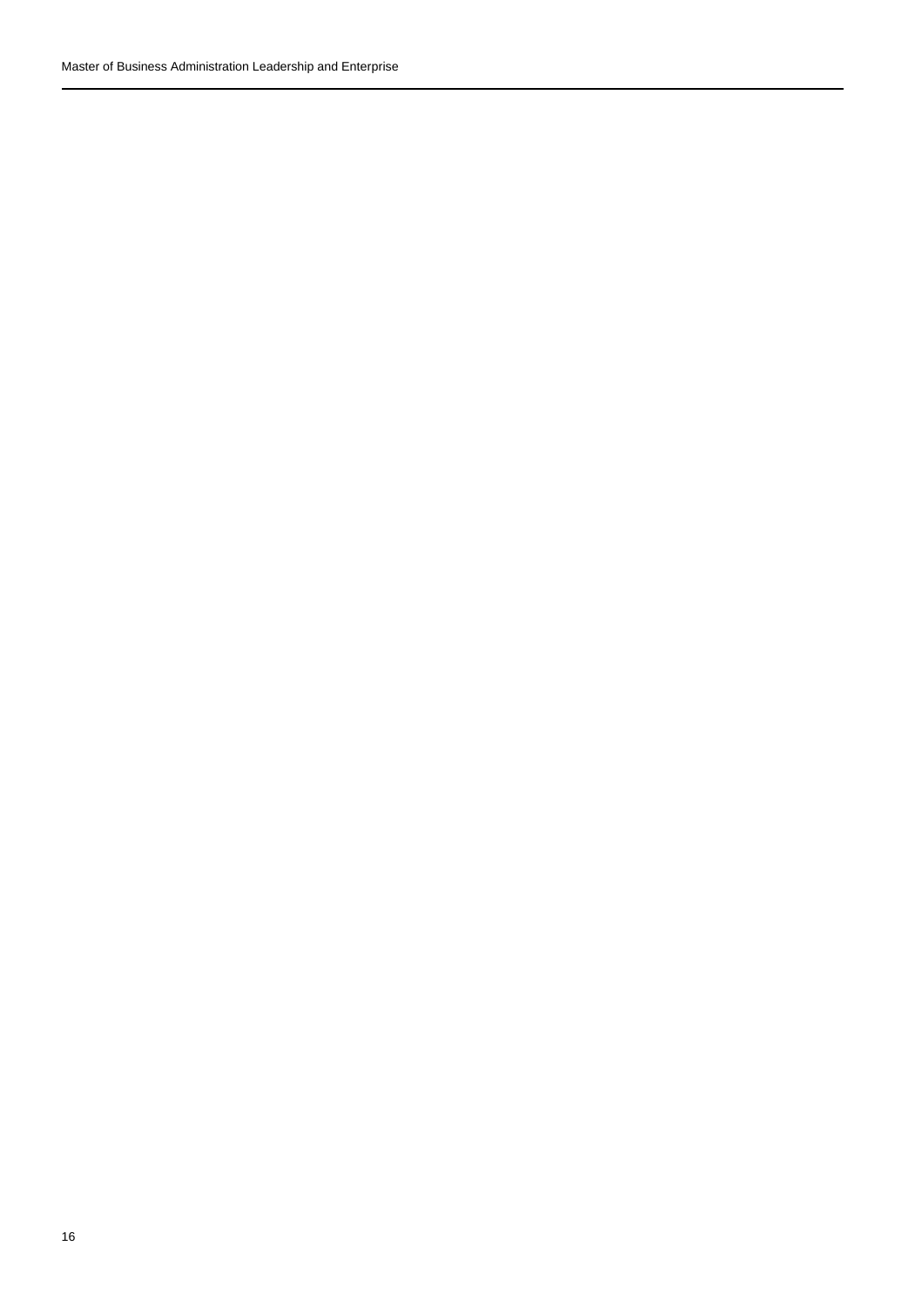## Degree structure

### Master of Business Administration (Leadership and Enterprise)

To qualify for the award, Master of Business Administration (Leadership and Enterprise), students complete units of study totalling 72 credit points, comprising:

- 66 credit points in core units of study; and<br>• 3.6 credit point capstone unit of study
- a 6 credit point capstone unit of study.

For details of the core and capstone units of study for this degree are listed in the Table of postgraduate units of study: Master of Business Administration (Leadership and Enterprise).

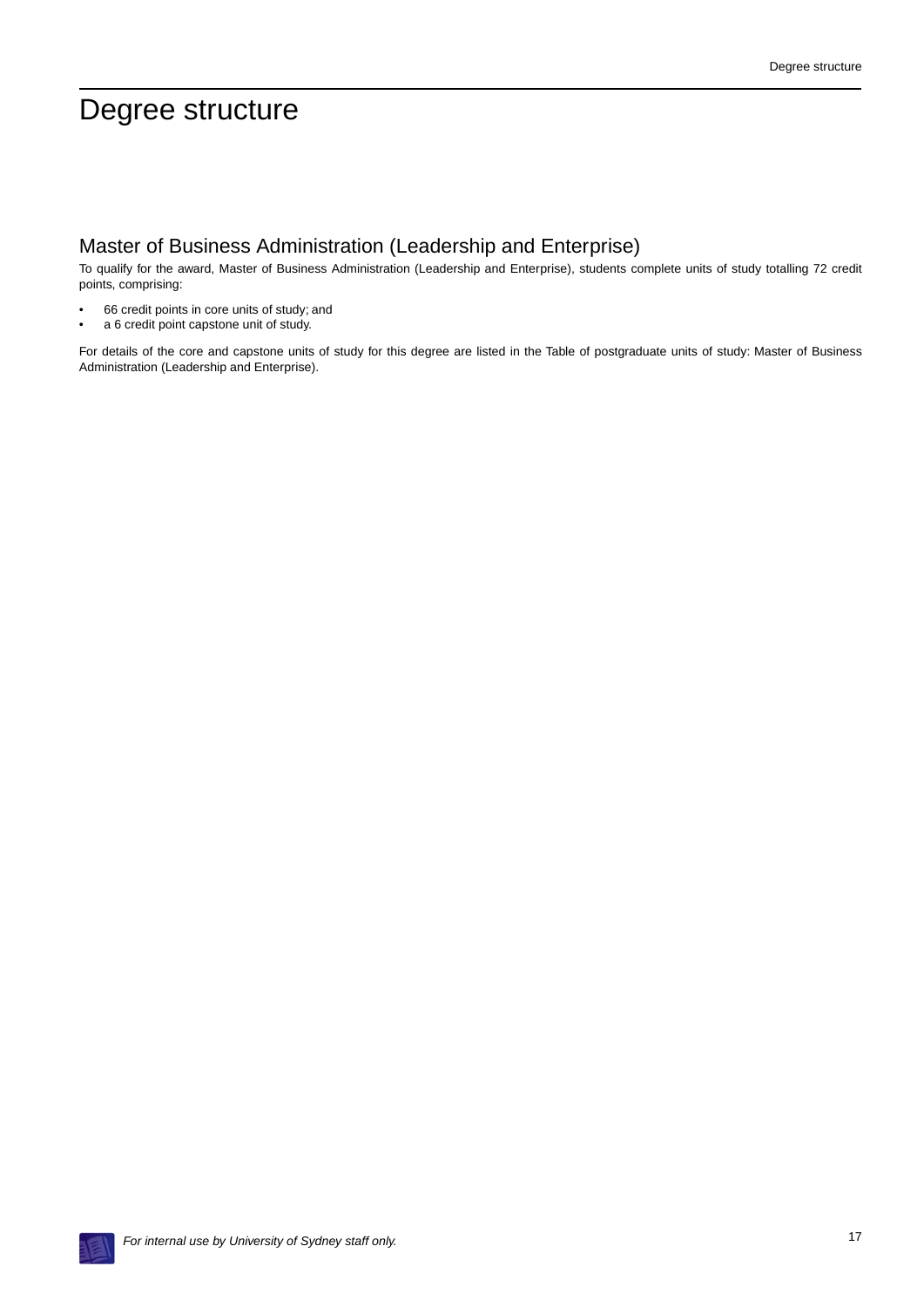Degree structure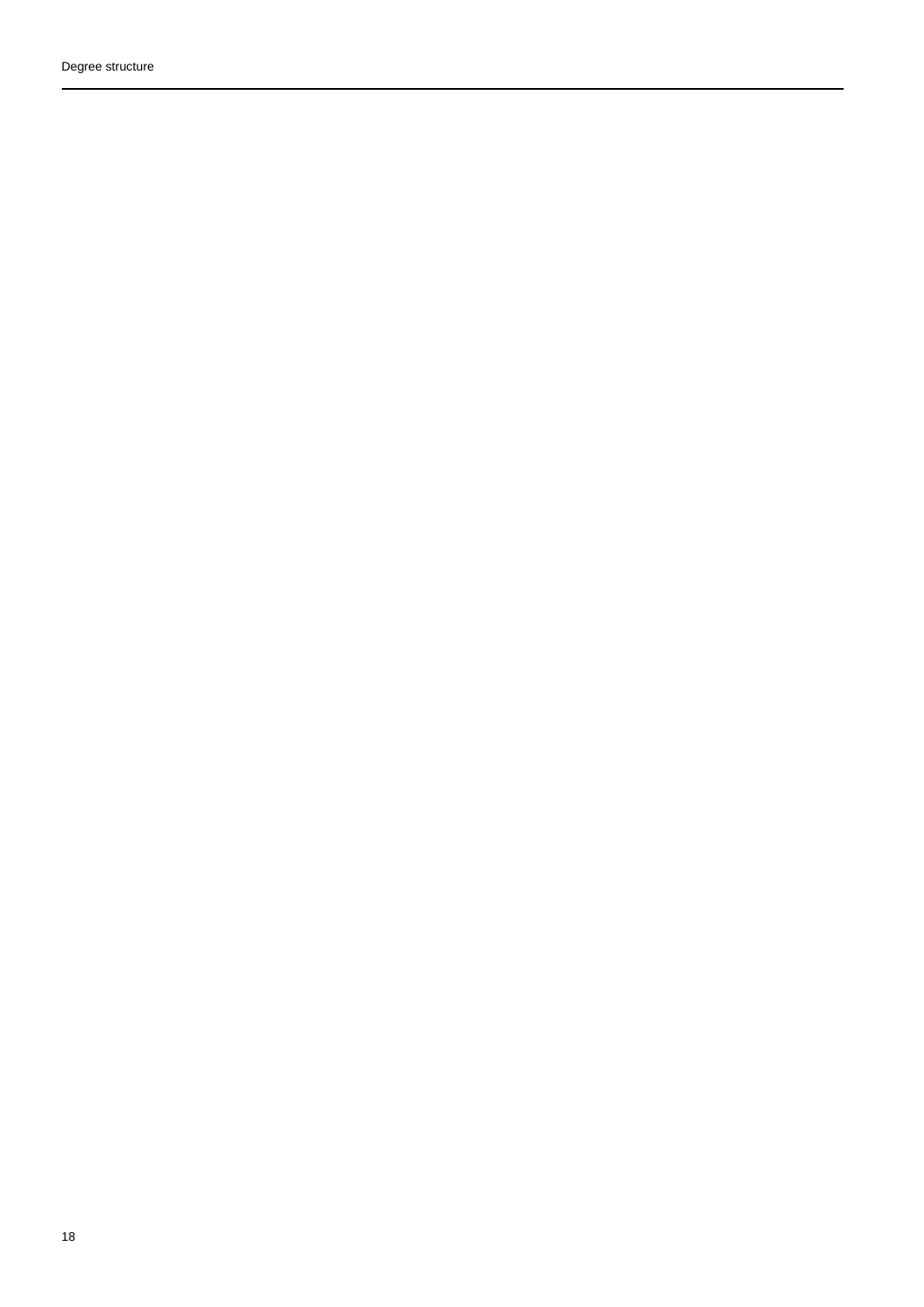## Units of study

### 1.Table of postgraduate units of study: Master of Business Administration (Leadership and Enterprise)

Students enrolled in the Master of Business Administration (Leadership and Enterprise must complete the units of study listed in the following table.

*Please Note.* Only the units available in 2018 are currently listed in this table. Further units will be available from 2019, please refer to the Business School MBA website for further details.

| <b>Unit of study</b>                                                           | <b>Credit</b><br>points | A: Assumed knowledge P: Prerequisites C: Corequisites N: Prohibition | <b>Session</b>         |  |
|--------------------------------------------------------------------------------|-------------------------|----------------------------------------------------------------------|------------------------|--|
| Core units of study                                                            |                         |                                                                      |                        |  |
| <b>FMBA5001</b><br>Leadership Practice and Development                         | 6                       | <b>N SMBA6001</b>                                                    | Intensive<br>September |  |
| <b>FMBA5002</b><br><b>Critical Analysis and Thought</b><br>Leadership          | 6                       | <b>C FMBA5001</b><br><b>N SMBA6005</b>                               | Intensive<br>September |  |
| <b>FMBA5003</b><br><b>Creativity, Innovation and Business</b>                  | 6                       | <b>C</b> FMBA5001<br><b>N</b> SMBA6115                               | Intensive<br>November  |  |
| <b>FMBA5004</b><br><b>Nature of Systems</b>                                    | 6                       | <b>C</b> FMBA5001                                                    | Intensive<br>November  |  |
| Please Note. From 2019, further core units of study will become available.     |                         |                                                                      |                        |  |
| Capstone unit of study                                                         |                         |                                                                      |                        |  |
| The capstone unit, Design Strategy: MBA Capstone, will be available from 2019. |                         |                                                                      |                        |  |

### 2. Unit of study descriptions for the Master of Business Administration (Leadership and Enterprise)

#### **FMBA5001**

#### **Leadership Practice and Development**

**Credit points:** 6 **Session:** Intensive September **Classes:** Intensive 6 x full day participatory seminars and workshops over semester **Prohibitions:** SMBA6001 **Assessment:** class participation (10%), team project (40%), written assignment (50%) **Mode of delivery:** Block mode

This unit aims to develop leadership skills through practice.Topics covered include individual leadership skills such as active listening, recognition and developmental feedback, confrontation, as well as team dynamics, coaching, complex group dynamics, and leadership within a complex environment. This unit provides students with an opportunity to repeatedly practice skills and behaviours with support from peers, coaches and faculty to accelerate development.

#### **FMBA5002**

#### **Critical Analysis and Thought Leadership**

**Credit points:** 6 **Session:** Intensive September **Classes:** Intensive participatory seminars and workshops over semester **Corequisites:** FMBA5001 **Prohibitions:** SMBA6005 **Assessment:** philosophy exam (35%), opinion piece (35%), group video (30%) **Mode of delivery:** Block mode

This unit aims to develop critical communications skills. Topics covered include logical reasoning and rhetoric, identifying the common fallacies that appear in public and private discussions and debate, moral reasoning, communicating without words, techniques for writing opinion pieces, and crafting and communicating messages effectively. This unit provides students with an opportunity to analyse a situation, make a solid case for a decision and how to communicate it persuasively.

#### **FMBA5003**

#### **Creativity, Innovation and Business**

**Credit points:** 6 **Session:** Intensive November **Classes:** Intensive participatory seminars and workshops over semester **Corequisites:** FMBA5001 **Prohibitions:** SMBA6115 **Assessment:** individual essay (20%), design presentation (40%), reflective portfolio (40%) **Mode of delivery:** Block mode

This unit aims to provide students with strategies, experiences and approaches to build creativity and innovation into their business practice. Topics covered include creative leadership, business transformation, and inspiration through artistic practice and theory in business, science education and the arts.This unit provides students with an opportunity to follow a process of building praxis-based knowledge (through experiential hands on workshops) so students can build understanding and then put it into practice through the development and delivery of a creativity project in collaboration with their peers.

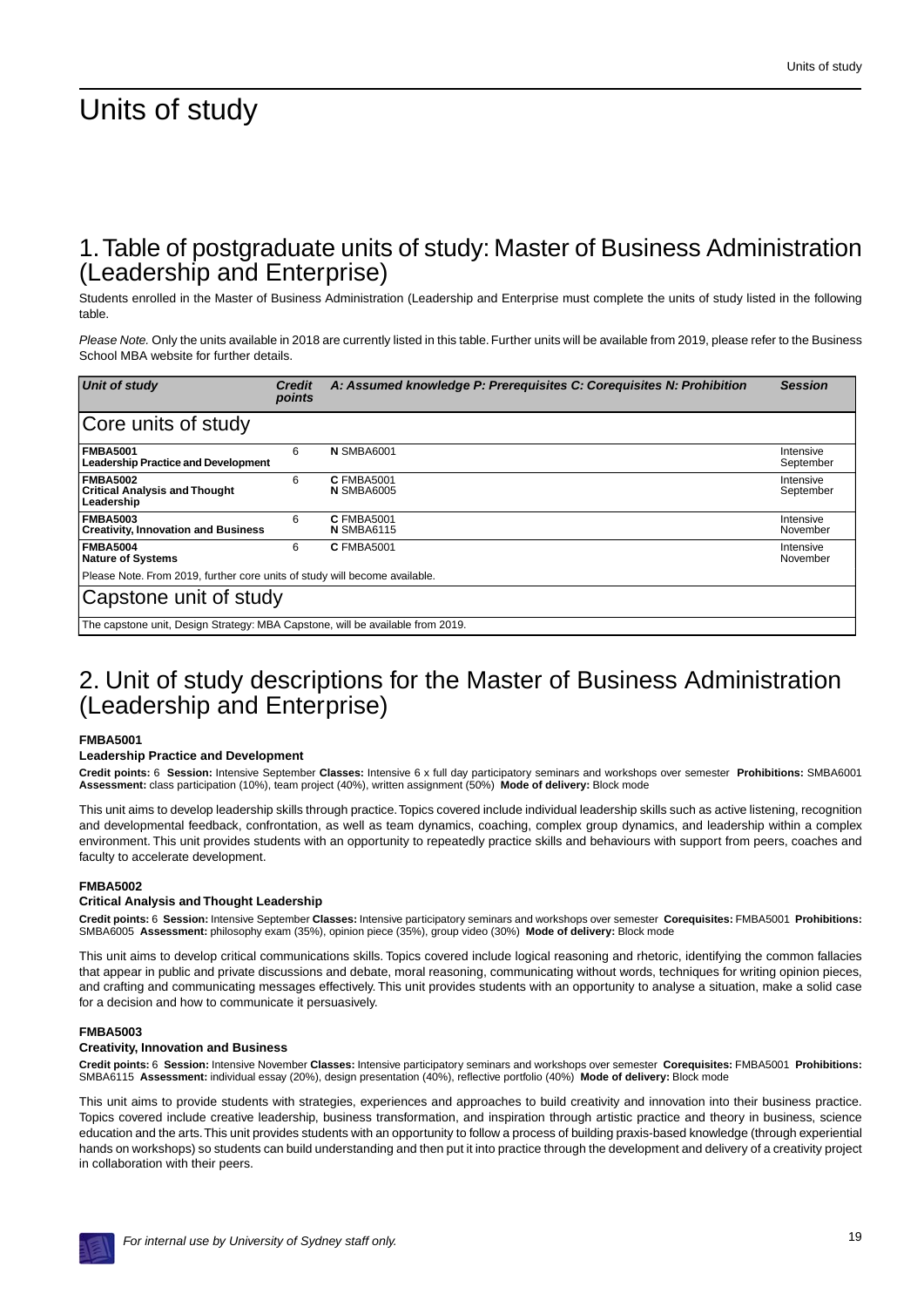### **FMBA5004**

### **Nature of Systems**

**Credit points:** 6 Session: Intensive November Classes: Intensive participatory seminars and workshops over semester Corequisites: FMBA5001 Assessment:<br>tutorial work (25%), group presentation 1 (10%), group presentation 2

This unit aims to introduce the central concepts of systems thinking. Topics covered include micro-foundations of aggregate patterns, tools for systems modelling, scenario-based decision-making, network analysis and design thinking, data sources and new technologies to inform systems-orientated approaches.This unit provides students with an opportunity to use the systems approach to discover new ways of conceptualising complex enterprise problems and identifying innovative solutions to address complex, multi-dimensional and multi-scale issues.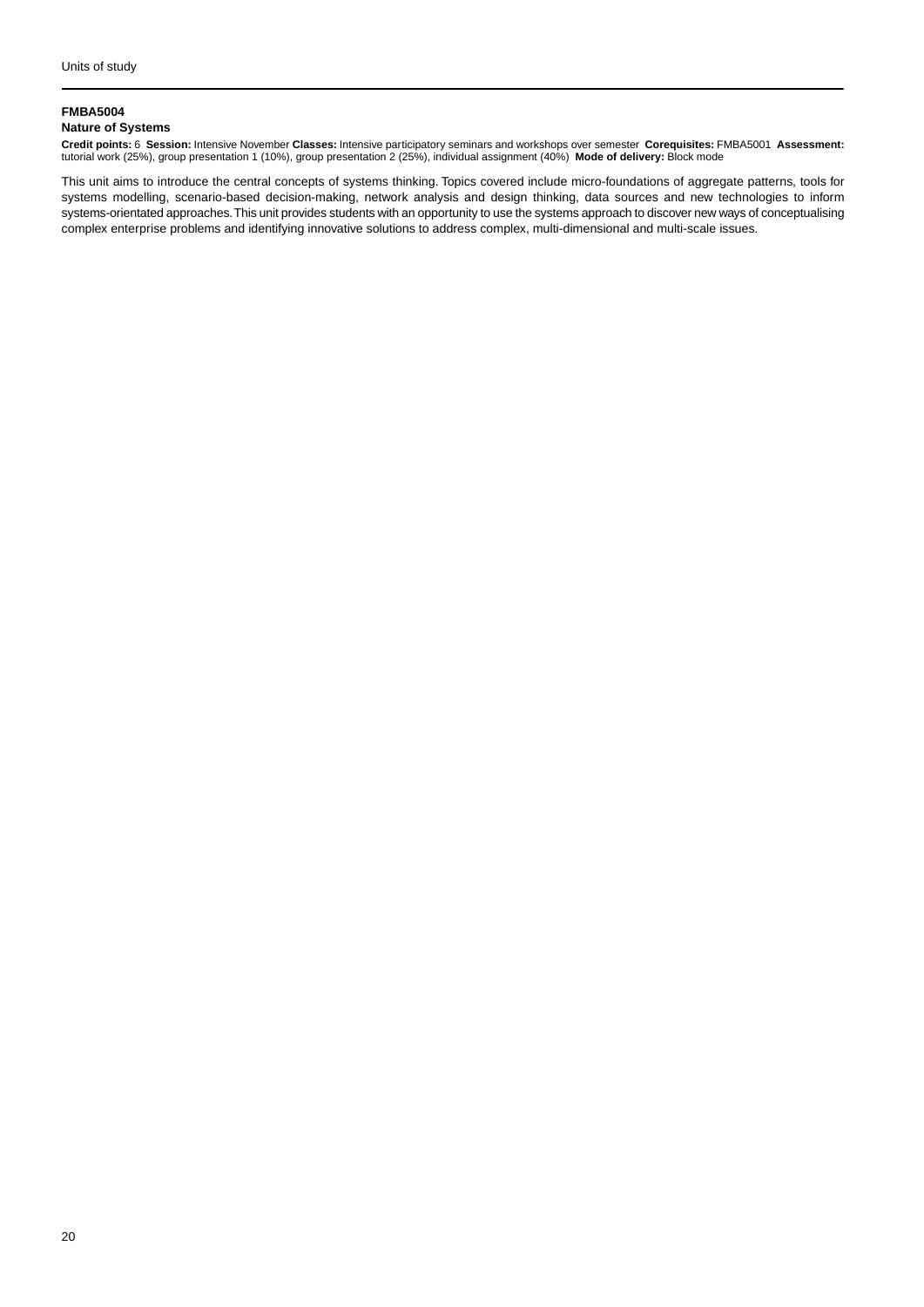## Progression guide

Students progress through this degree as set out in the following table.

| <b>Mid-2018</b> |           | Start of 2019   |                    | Mid-2019        |                 | <b>End 2019</b> |
|-----------------|-----------|-----------------|--------------------|-----------------|-----------------|-----------------|
| Session 1       | Session 2 | Session 3       | Session 4          | Session 5       | Session 6       | Session 7       |
| FMBA5001        | FMBA5003  | FMBA5005        | <b>FMBA5007</b>    | FMBA5010        | <b>FMBA5012</b> | FMBA5013        |
| FMBA5002        | FMBA5004  | <b>FMBA5006</b> | FMBA5008           | <b>FMBA5012</b> |                 |                 |
|                 |           |                 | FMBA5009 (Project) |                 |                 |                 |

For further details on how individual units will be offered, students should refer to the MBA page on the Business School website mba.sydney.edu.au/ or contact the Program Coordinator, MBA Programs.

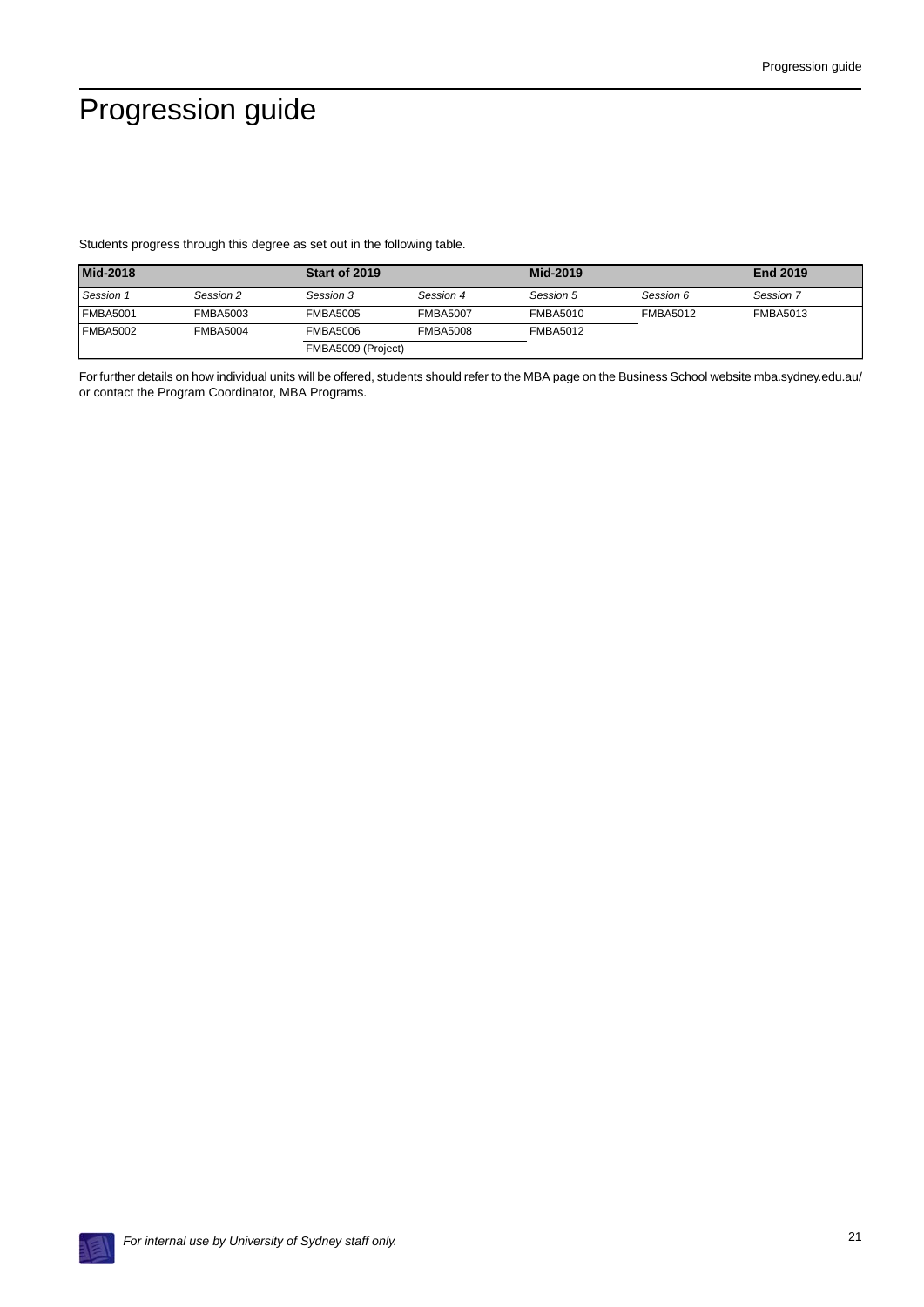Progression guide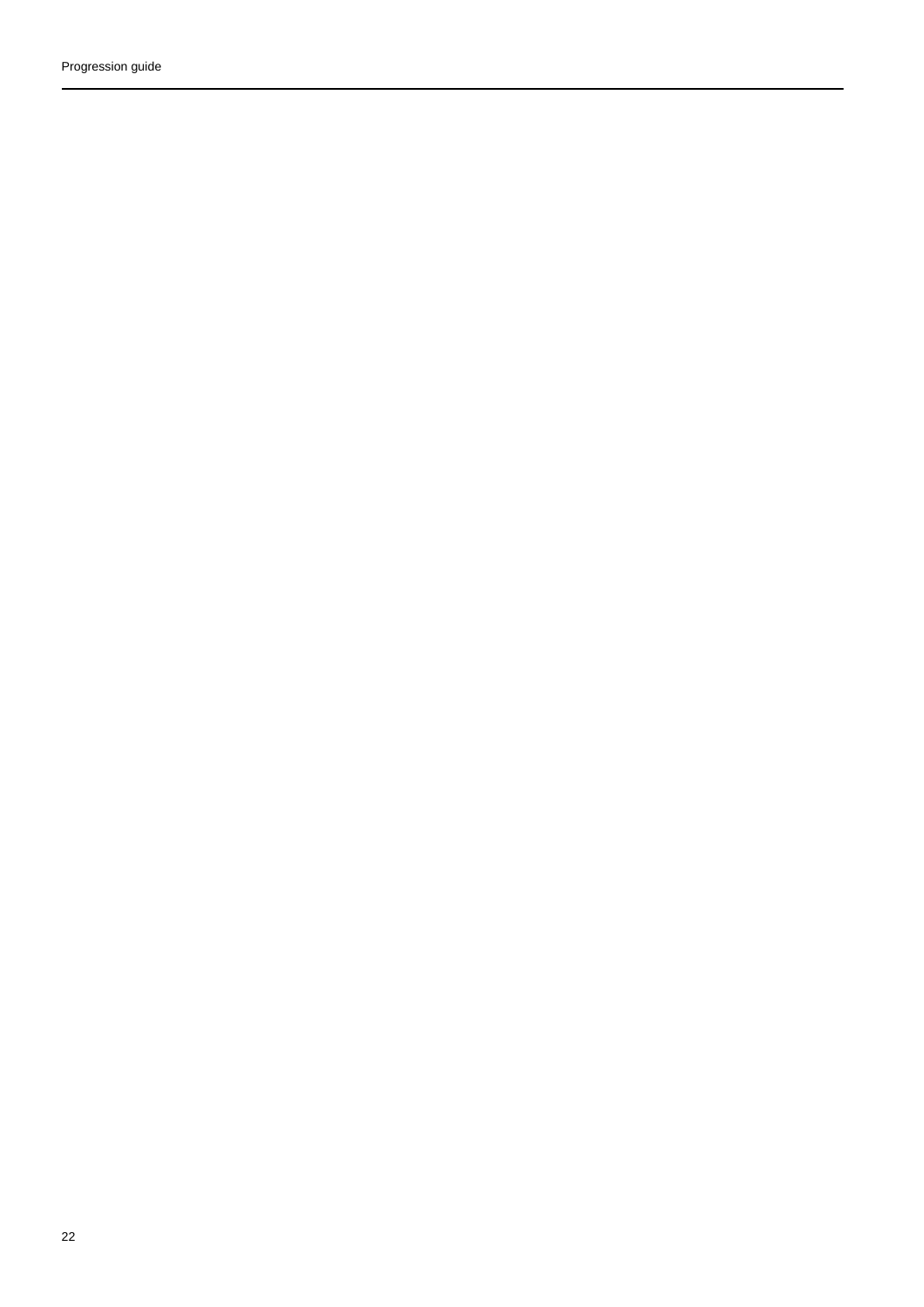## Course rules and resolutions

### Master of Business Administration in Leadership and Enterprise

*These resolutions must be read in conjunction with applicable University By-laws, Rules and policies including (but not limited to) the University of Sydney (Coursework) Rule 2014 (the 'Coursework Rule'), the Coursework Policy 2014, the Resolutions of the School, the University of Sydney (Student Appeals against Academic Decisions) Rule 2006 (as amended), the Academic Honesty in Coursework Policy 2015 and the Academic Honesty Procedures 2016. Up to date versions of all such documents are available from the Policy Register: http://sydney.edu.au/policies.*

### Course Resolutions

#### 1 Course codes

| <b>Code</b> | title<br>nure <sub>o</sub>                                    |
|-------------|---------------------------------------------------------------|
|             | Master of Business Administration (Leadership and Enterprise) |

#### 2 Attendance pattern

The attendance pattern for this course is full time only.

#### 3 Master's type

The master's degree in these resolutions is a professional master's course, as defined by the Coursework Policy.

#### 4 Admission to candidature

- (1) Available places will be offered to qualified applicants based on merit, according to the following admissions criteria:
- Australian Qualifications Framework Level 7 or higher qualification with a minimum credit average (or equivalent) at an institution approved by the Business School;
- 
- (b)<br>(c) relevant professional work experience of no less than 3 years, as defined by the Business School,<br>(c) statement of motivation that demonstrates clear evidence that the candidate has researched the p statement of motivation that demonstrates clear evidence that the candidate has researched the program and has the capability and mindset to learn in an experiential environment;
- (d) pass a selection interview establishing the candidate's suitability for the degree whereby students will be required to demonstrate an ability to analyse a case study from multiple perspectives and within different contexts (the case study will be selected by the Business School);
- (e) satisfaction of English language requirements; and
- 
- $\langle f \rangle$  any other minimum standards specified by the Business School.<br>(2) In exceptional circumstances the School may admit candidates v In exceptional circumstances the School may admit candidates without these qualifications who, in the opinion of the School, have qualifications and evidence of experience and achievement sufficient to successfully undertake the award.

#### 5 Requirements for award

- (1) The units of study that may be taken for the course/s are set out in the Table of postgraduate units of study: Master of Business Administration(Leadership and Enterprise).
- (2) To qualify for the award of the degree a candidate must complete 72 credit points, comprising:<br>(a) 66 credit points in core units of study: and
- $66$  credit points in core units of study; and
- (b) a 6 credit point capstone unit of study.

#### 6 Progression rules

- (1) Candidates must achieve a minimum credit average (65%) in the first four units of study.
- Candidates who successfully complete but do not achieve a minimum credit average in the first four units of study will be eligible for the award of the Graduate Certificate in Business Administration\*.
- (3) Unless otherwise permitted, candidates must complete the units of study in a prescribed sequence as specified by the Business School. *\* Please refer to the University of Sydney Business School Credit Provisions for clarification on credit transfer.*

#### 7 Cross-institutional study

- (1) Cross-institutional study and international exchange may be available by means of formal partnership agreements.
- (2) In exceptional circumstances cross-institutional study to a maximum of 24 credit points may be available to candidates outside of formal partnership agreements, subject to prior approval by the School.

#### 8 Course transfer

A candidate for the Master of Business Administration (Leadership and Enterprise) may elect to discontinue study and graduate with either the Graduate Diploma or Graduate Certificate in Business Administration, with the approval of the School, and provided the requirements of the shorter award have been met.\*

*\* Please refer to the University of Sydney Business School Credit Provisions for clarification on credit transfer.*

#### Recognition of prior learning

- (1) Credit or waivers may be granted in recognition of prior learning.
- (a) Candidates may be eligible for credit of up to 36 credit points for relevant postgraduate studies where no award has been, or will be made.
- (2) Credit to a maximum of 36 credit points may be granted on the basis of learning undertaken with an approved provider deemed by the Business School to be of equivalent standard to the Master of Business Administration (Leadership and Enterprise).
- (3) Notwithstanding any credit granted, in order to qualify for an award a student must complete at least 50 per cent of the course requirements whilst enrolled in the award course.

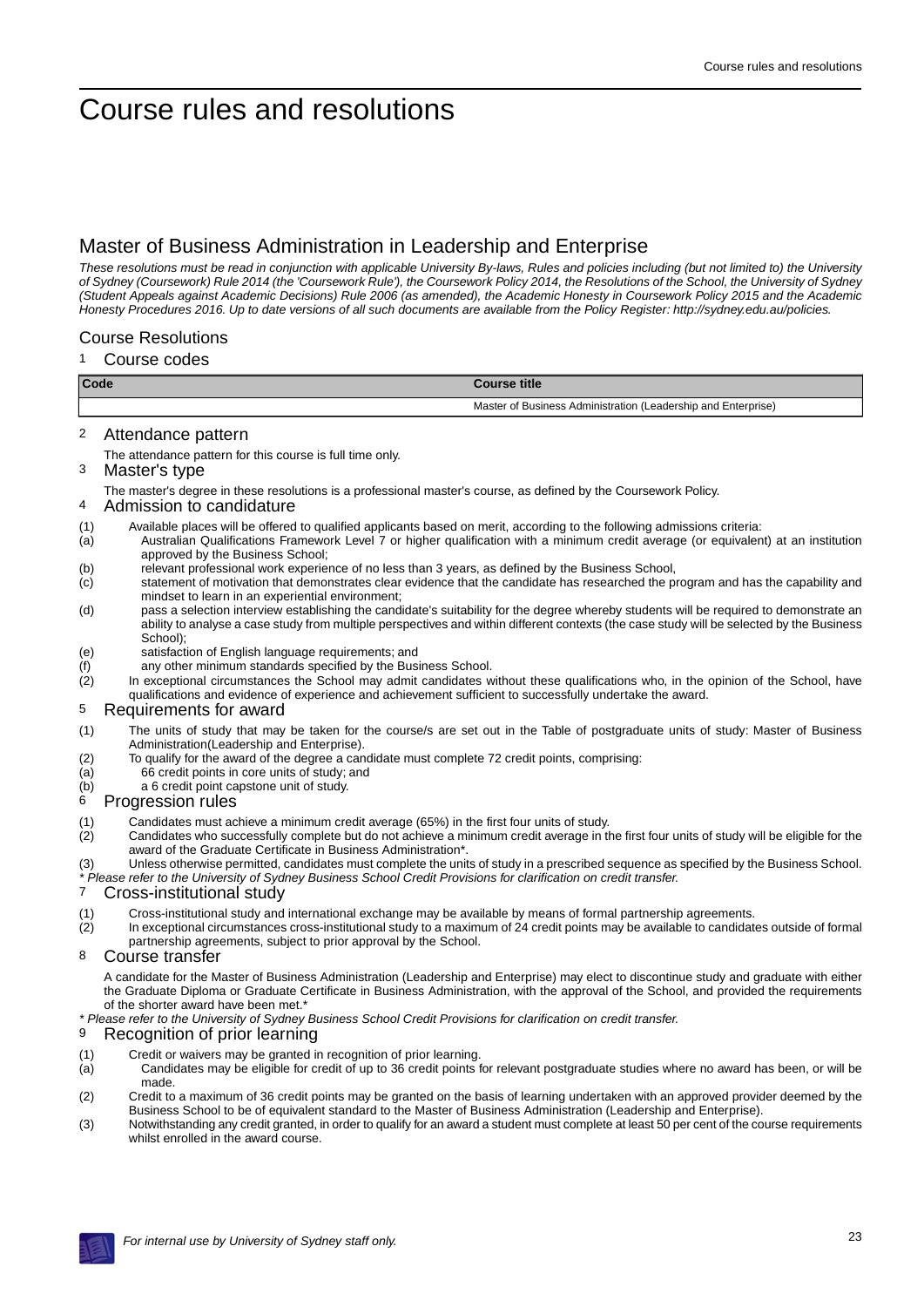Course rules and resolutions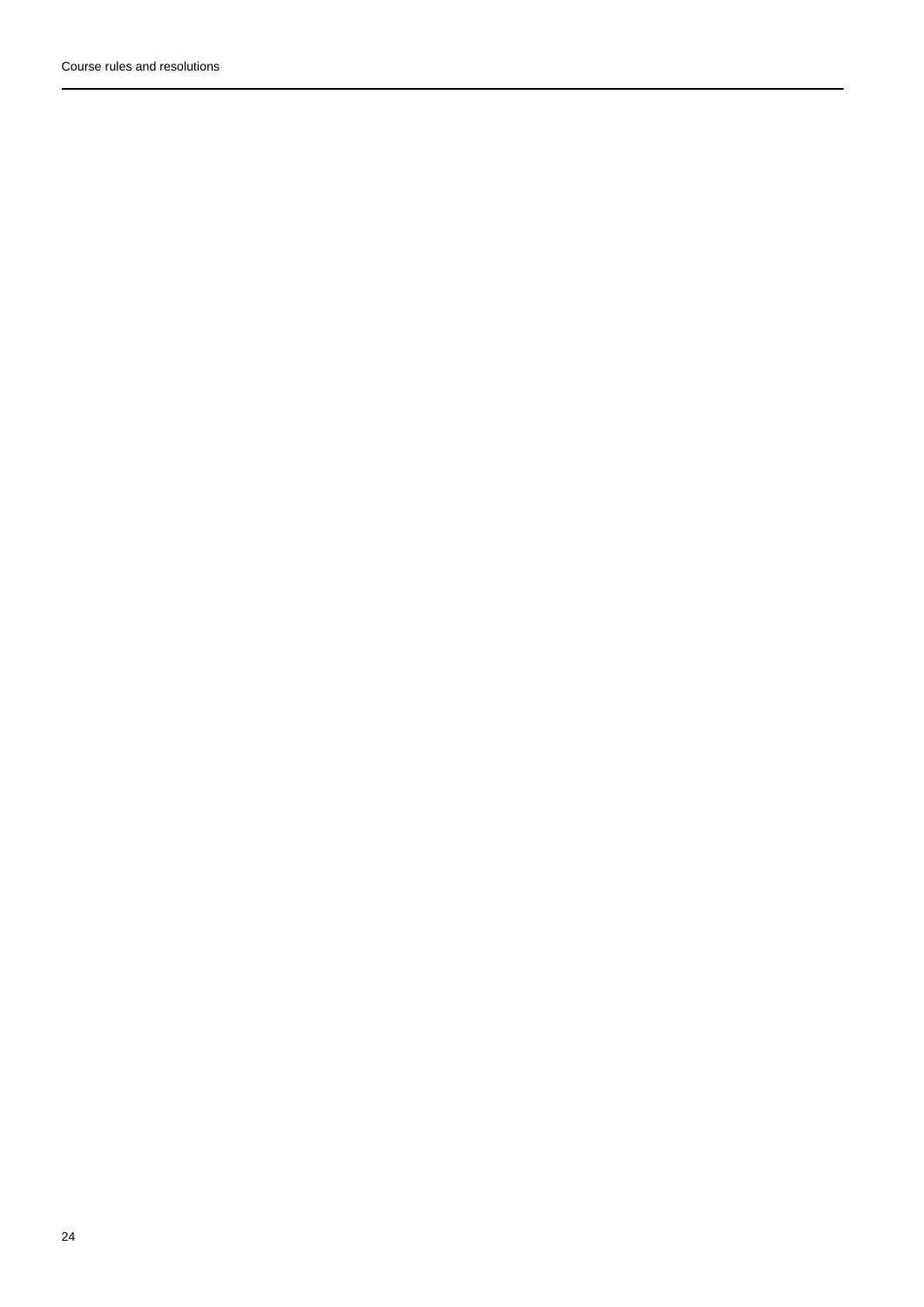## Commerce

This section outlines the course rules and other requirements for the postgraduate Commerce programs offered by the University of Sydney Business School.

| <b>Course name</b>                       | <b>Master of Commerce</b> | Graduate Diploma in Commerce Graduate Certificate in | <b>Commerce</b>     |
|------------------------------------------|---------------------------|------------------------------------------------------|---------------------|
| <b>CRICOS code</b>                       | 077328F                   | 019182M                                              | 023939C             |
| Course abbreviation                      | <b>MCom</b>               | GradDipCom                                           | GradCertCom         |
| Credit points required for completion 96 |                           | 48                                                   | 24                  |
| Duration (minimum)                       | 2 years full-time         | vear full-time                                       | 0.5 years full-time |
|                                          | 4 years part-time         | 2 years part-time                                    | 1 year part-time    |

Students commencing the Master of Commerce may be eligible for recognition of prior learning for certified prior business study or relevant work experience.

### Master of Commerce

The Master of Commerce is a two-year program of full-time study (or four years part time) designed to provide graduates with the opportunity to acquire an applied understanding of business concepts and practices, including in-depth knowledge in at least one area of business practice. While designed specifically for those from a non-business degree background, the program is also open to those with prior business qualifications. Graduates with a relevant bachelor's degree (or higher) or three or more years of professional experience in a business field may be eligible for Recognition of Prior Learning (RPL). RPL could result in a 25-50% reduction in credit points required for the degree.

### Graduate Diploma in Commerce

The Graduate Diploma in Commerce is based on the master's program but requires the completion of fewer units of study. It is an option for students who do not want to commit to a full master's program in the first instance, but who still wish to gain a solid grounding in their chosen field. Students can choose to progress to the Master of Commerce after satisfactory completion of at least four units in the graduate diploma (with a WAM of at least 65%).

### Graduate Certificate in Commerce

The Graduate Certificate in Commerce is designed for students who wish to undertake a short academic course for career purposes, or who would like to experience further study to ascertain whether a graduate diploma or master's program would be suitable. It is also an entry point for students with extensive work experience but without a previous academic qualification. Students can choose to progress to the Graduate Diploma or Master of Commerce after successful completion of the graduate certificate (with a WAM of at least 65%).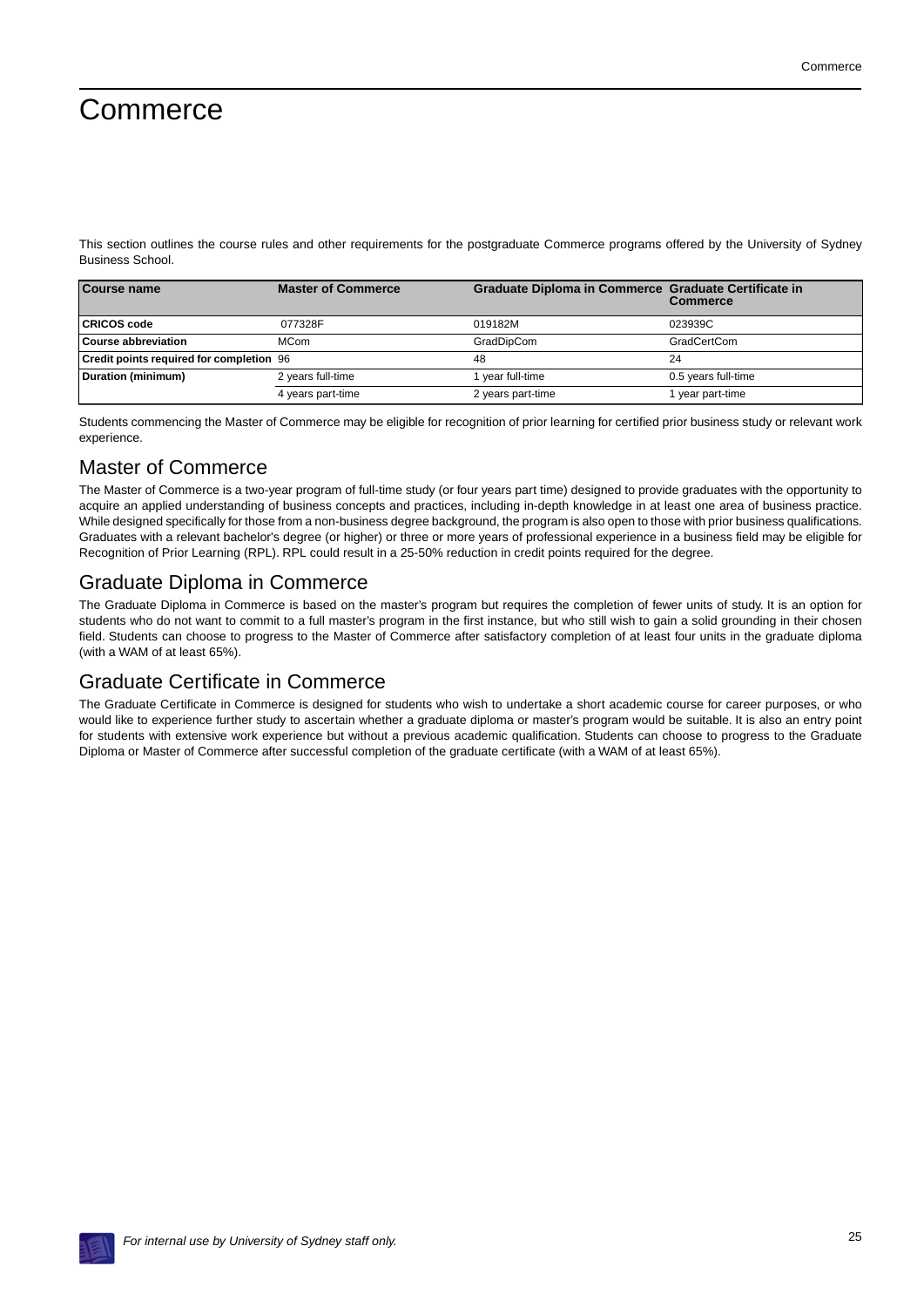Commerce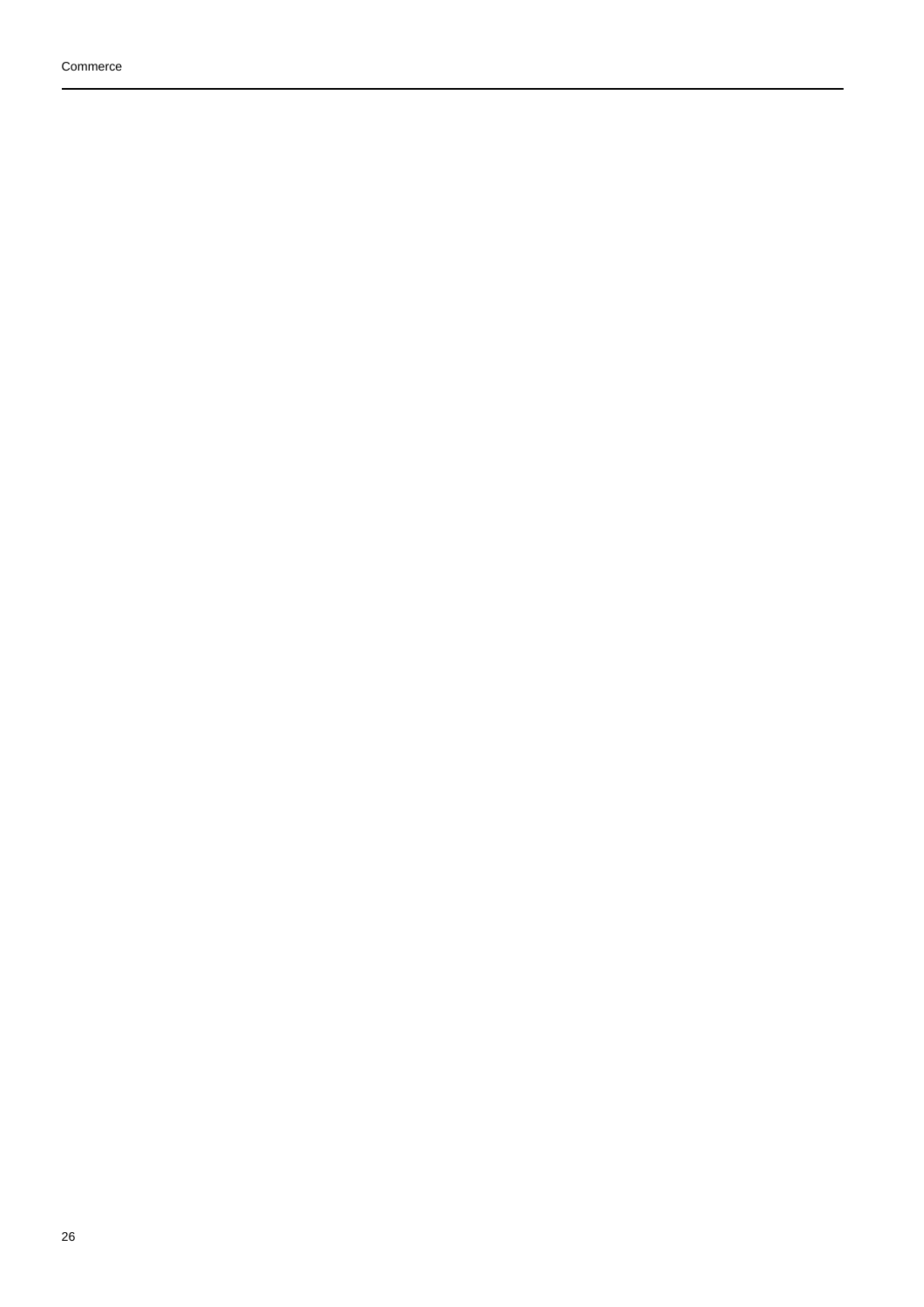## Course structures

### Course requirements

#### **1. Master of Commerce**

To be awarded the Master of Commerce, students complete units of study totalling 96 credit points, comprising:

- a 6 credit point core unit of study (completed in the first semester of study);<sup>^</sup>
- 12 to 36 credit points in foundational units of study;
- a 6 credit point capstone unit of study (completed in the final semester of study):\*\*
- at least one specialisation (24 credit points in advanced units of study) selected from the Commerce areas of specialisation; and
- any additional specialisation/s, dissertation and/or elective units of study required to make 96 credit points in total (excluding foundational units), selected from the Table of postgraduate units of study: Commerce.^

^ Students with prior business experience or relevant qualifications may apply for Recognition of Prior Learning (RPL).

\* Students with a prior business qualification may apply to have foundational units waived.

\*\* Students who are accepted into the 24 credit point dissertation may apply to have the capstone unit of study waived.

The units of study for this degree are set out in the listed in the Table of postgraduate units of study: Commerce.

#### **2. Graduate Diploma in Commerce**

To be awarded the Graduate Diploma in Commerce, students complete units of study totalling 48 credit points, comprising:

- a 6 credit point core unit of study (completed in the first semester of study):
- 12 to 18 credit points in foundational units of study; and
- any additional elective units of study required to make 48 credit points in total (excluding foundational units), selected from the Table of postgraduate units of study: Commerce.

The units of study for this course are set out in the listed in the Table of postgraduate units of study: Commerce.

#### **3. Graduate Certificate in Commerce**

To be awarded the Graduate Certificate in Commerce, students complete units of study totalling 24 credit points, comprising:

- 12 to 18 credit points in foundational units of study; and
- any additional elective unit/s of study required to make 24 credit points in total selected from the Table of postgraduate units of study: Commerce.

The units of study for this course are set out in the listed in the Table of postgraduate units of study: Commerce.

### Specialisation subject areas

#### **Master of Commerce**

Master of Commerce students must complete one specialisation. It is, however, possible to complete two specialisations. A specialisation usually requires the completion of at least one six credit point foundational unit of study and 24 credit points in advanced units of study in a single subject area. Foundational units are normally completed within a student's first semester of study (full-time), or first two semesters (part-time). Advanced units of study cannot be counted towards more than one specialisation.

Elective (non-foundational) units of study for the Master's degree are selected from any of the areas of specialisation or from the list of other elective units of study (which are not part of a specialisation). All the available units are listed in the Table of postgraduate units of study: Commerce.

#### *Graduate Diploma in Commerce*

Students enrolled in the graduate diploma select their elective (non-foundational) unit/s of study from the Table of postgraduate units of study: Commerce which includes the Commerce areas of specialisation.

*Students should note that specialisations are only awarded at master's level.*

#### **Graduate Certificate in Commerce**

Students enrolled in the graduate certificate may select their elective unit of study from the core, foundational or Commerce areas of specialisation. All these units are listed in the Table of postgraduate units of study: Commerce.

*Students should note that specialisations are only awarded at master's level.*

#### **Areas of specialisation**

- **Accounting** 
	- Aviation and Maritime Management and Logistics

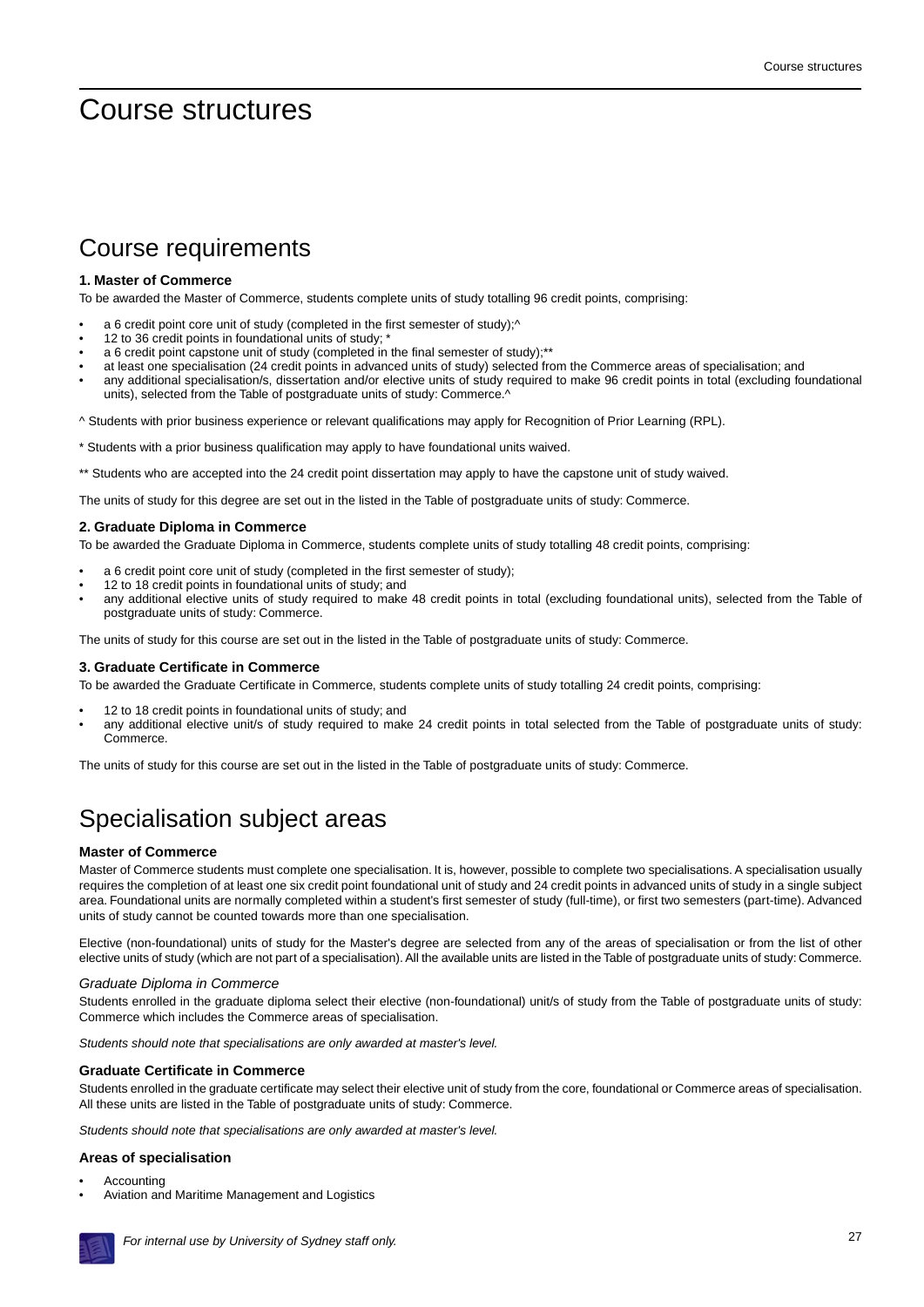- **Banking**
- Big Data in Business
- Business Analytics
- Business Economics\*
- Business Information Systems
- **Business Law**
- Business Sustainability **Finance**
- Infrastructure and Transport Management
- International Business
- Logistics and Supply Chain Management
- **Marketing**
- People, Management and Organisations
- Project Management
- Quantitative Finance
- Strategy, Innovation and Entrepreneurship.

\* This subject area is taught by the School of Economics (Faculty of Arts and Social Sciences).

## Elective opportunities in the Master of Commerce

#### Work Integrated Learning (WIL) units of study

#### *(i) Industry Placement Program (IPP) (Master of Commerce only)*

Students who achieve a WAM of 65%+ in a minimum of eight units of study (48 credit points) may apply for an assessable work integrated learning industry placement. Access to these units is subject to the availability of suitable placements, with available placements offered on a competitive basis.

The Business School's Industry Placement Program (IPP) offers placement opportunities in the following locations:

- *Sydney* placements with Sydney based firms
- *Canberra* placements in government and not-for-profit agencies
- *Regional NSW* placements with regional organisations
- *International* placements in Asia, Europe, South America and the USA

*Note:* IPP units cannot be counted towards a specialisation.

Further information on the Industry Placement Program (IPP) can be found at: sydney.edu.au/business/study/opportunities/industry\_placement\_program.

The available IPP units of study and all other miscellaneous elective units are listed in the Table of postgraduate units of study: Commerce.

#### *(ii) Community Placement Program (CPP) (Master of Commerce only)*

The Community Placement Program (CPP) provides students with the opportunity to work with a diverse range of social businesses. Students who achieve a WAM of 65%+ across a minimum of eight units of study (48 credit points) may apply for an assessable placement unit.

The Business School's Community Placement Program (CPP) offers placement opportunities in the following locations:

- *Local* Sydney based social business projects
- *Rural* social enterprise projects in regional areas
- *International* social enterprise placements with CPP partners overseas

*Note:* CPP units cannot be counted towards a specialisation.

Further information on the Community Placement Program (CPP) can be found at: sydney.edu.au/business/study/opportunities/community\_placement\_program.

The available CPP units of study and all other miscellaneous elective units are listed in the Table of postgraduate units of study: Commerce.

#### Remote and Rural Enterprise (RARE) Program

RARE is a community-engaged learning program, connecting postgraduate students at the University of Sydney with remote and rural enterprises in Australia to collaboratively complete action-research projects.

Further information regarding the RARE programs can be found at: sydney.edu.au/business/study/opportunities/RARE.

The RARE units of study are listed in the Table of postgraduate units of study: Commerce under the "International Business" area of specialisation.

#### NEXT Innovation program

Students who achieve a WAM of 65%+ in a minimum of eight units of study (48 credit points) may apply for the unit, *BUSS6505 NEXT Innovation* (six credit points). A globally recognised innovation program, the NEXT Innovation is designed to give business and management students practical experience in business innovation. Places in this unit are offered on a competitive basis.

Further details can be found on the Business School website.

This unit of study is listed in the Table of postgraduate units of study: Commerce.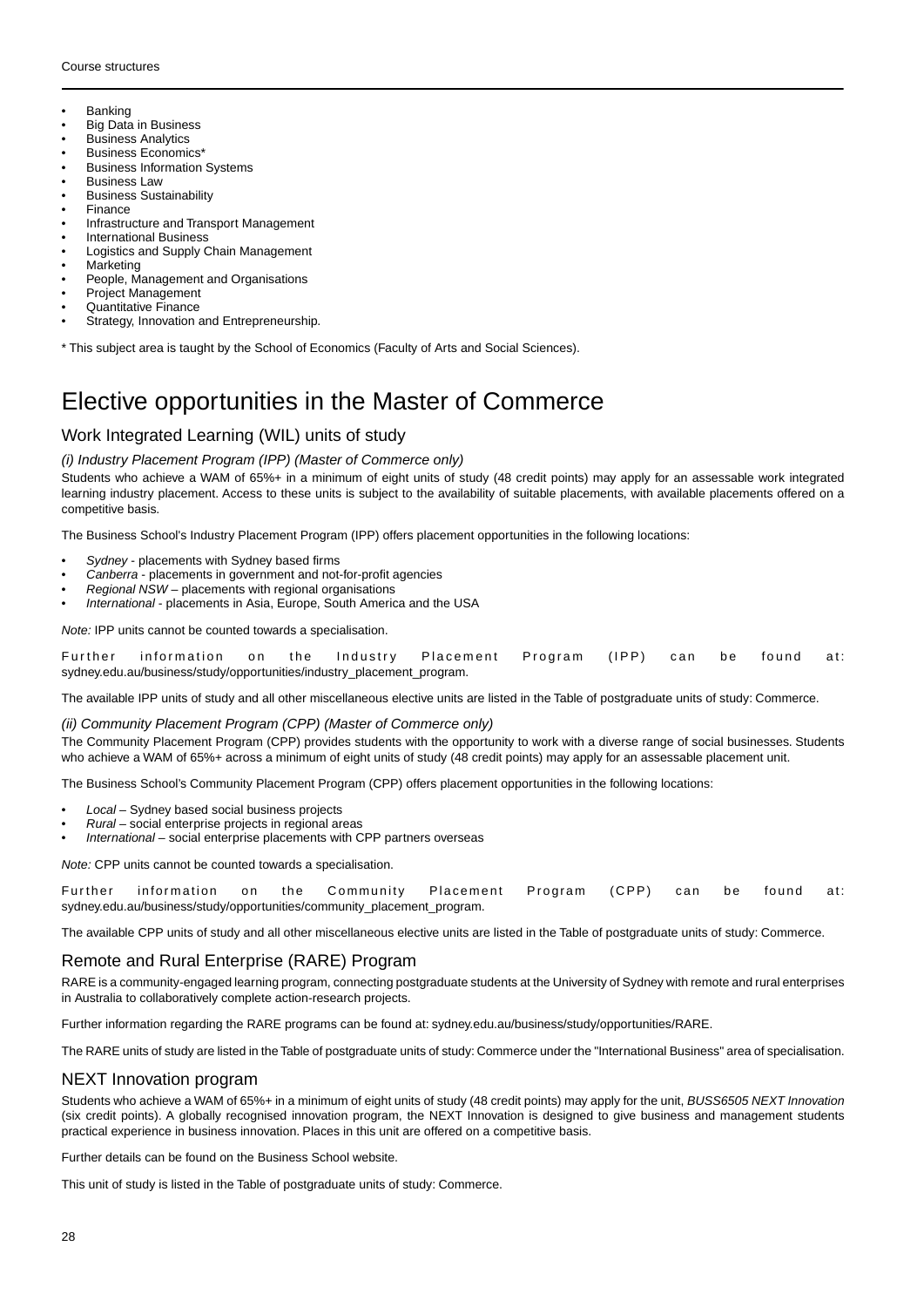#### Dissertation (Master of Commerce only)

Students who achieve a WAM of 80%+ in a minimum of eight units of study (48 credit points) in the Master of Commerce may apply to complete a research dissertation (24 credit points) comprising:

- *For full-time students:* BUSS7002 Business Dissertation; OR
- *For part-time students:* BUSS7000 Business Dissertation A and BUSS7001 Business Dissertation B.

Access to these units is subject to the availability of suitable supervisors, WAM performance and interview. Further information can be found at http://sydney.edu.au/business/course/MCom#dissertation.

*Note:* These units cannot be counted towards a specialisation.

These dissertation units of study are listed in the Table of postgraduate units of study: Commerce.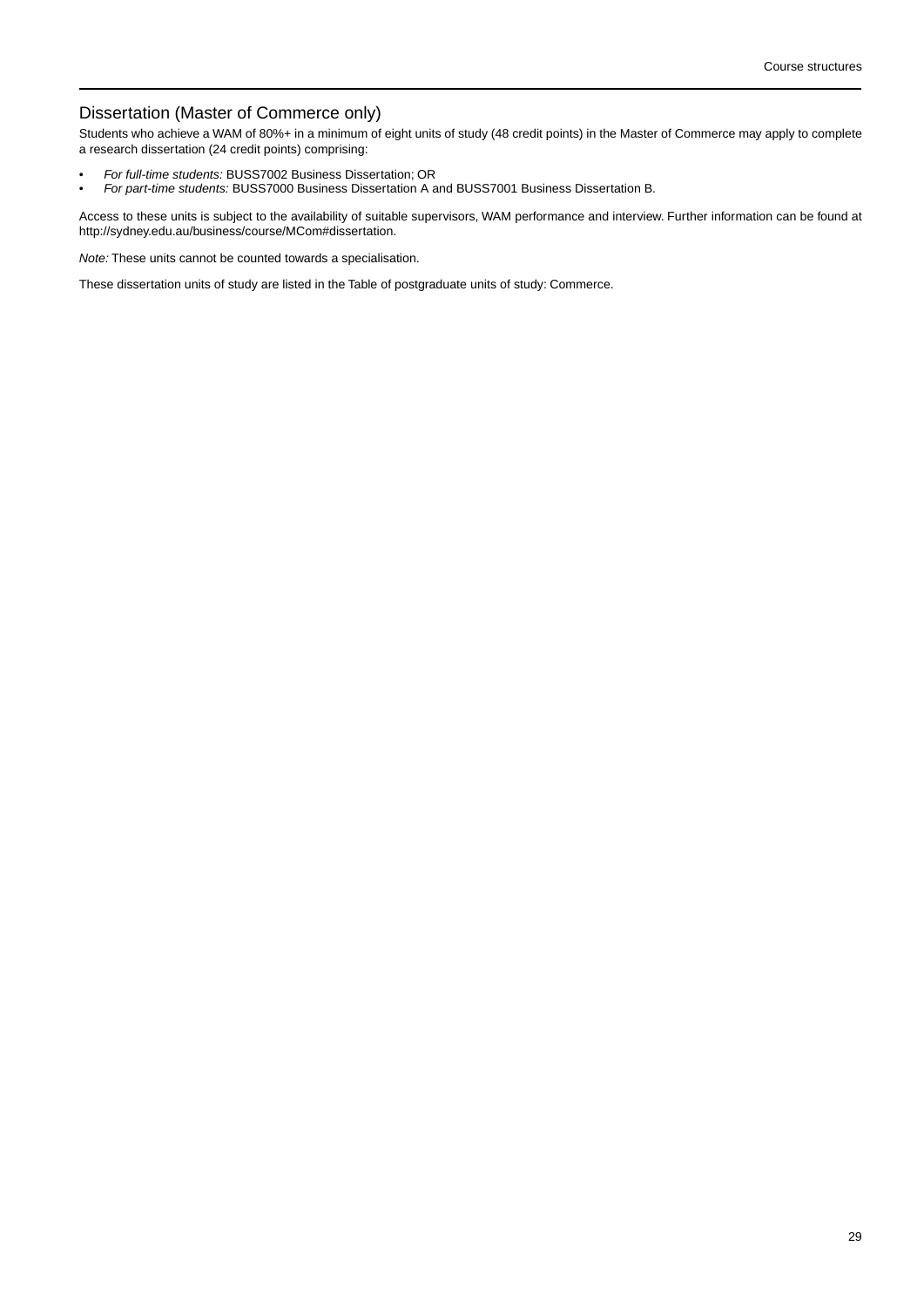Course structures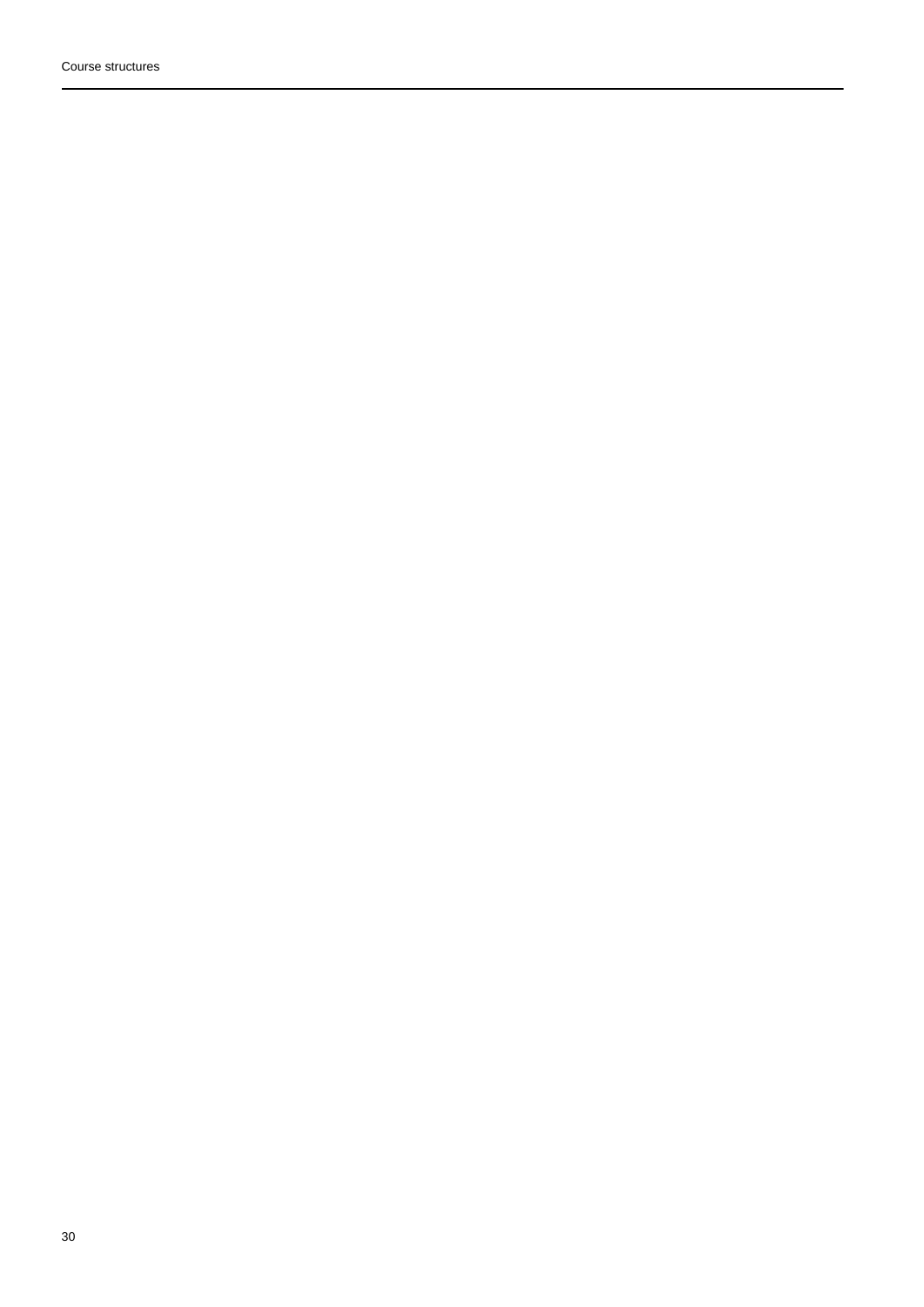## Table of postgraduate units of study: Commerce

The units of study listed under the following subject areas are those available for the current year and were approved for each specialisation at the time of publication. Students may also include any units of study, which are additional to those currently listed, which appear under these subject areas in the Business School handbook/website in subsequent years. The availability of units of study may change and students should check the University of Sydney website (sydney.edu.au/courses) regularly as it contains the most up to date information on unit of study availability. Students should refer to the Business School website for timetabling information for each unit of study, which is currently offered.

### 1. Core unit of study

Students enrolled in the Master of Commerce and Graduate Diploma in Commerce must complete the core unit of study listed in the following table in their first semester of study.

Students enrolled in the Graduate Certificate in Commerce may choose this unit as an elective for their course. Upon upgrade to the Graduate Diploma or Master's degree, students may then be required to complete the core unit listed for these courses if they have not already done so.

| Unit of study                 | Credit<br>points | A: Assumed knowledge P: Prerequisites C: Corequisites N: Prohibition | <b>Session</b>           |
|-------------------------------|------------------|----------------------------------------------------------------------|--------------------------|
| BUSS5020<br>Business Insights |                  |                                                                      | Semester 1<br>Semester 2 |

## 2. Foundational units of study

Students enrolled in the Commerce programs select foundational units of study as follows:

- *Master of Commerce:* 12 to 36 credit points (two to six units)
- *Graduate Diploma in Commerce:* 12 to 18 credit points (two to three units)
- *Graduate Certificate in Commerce:* 12 to 18 credit points (two to three units)

The available foundational units of study are listed in the following table:

| <b>Unit of study</b>                                                         | <b>Credit</b><br>points | A: Assumed knowledge P: Prereguisites C: Coreguisites N: Prohibition                                                                                                   | <b>Session</b>                                    |
|------------------------------------------------------------------------------|-------------------------|------------------------------------------------------------------------------------------------------------------------------------------------------------------------|---------------------------------------------------|
| <b>ACCT5001</b><br><b>Accounting Principles</b>                              | 6                       |                                                                                                                                                                        | Semester 1<br>Semester 2                          |
| <b>CLAW5001</b><br><b>Legal Environment of Business</b>                      | 6                       |                                                                                                                                                                        | Semester 1<br>Semester 2                          |
| <b>ECON5040</b><br><b>Microeconomics for Business</b>                        | 6                       | N ECON5001                                                                                                                                                             | Semester 1<br>Semester 2                          |
| <b>FINC5001</b><br><b>Capital Markets and Corporate</b><br><b>Finance</b>    | 6                       |                                                                                                                                                                        | Intensive<br>January<br>Semester 1<br>Semester 2  |
| <b>IBUS5002</b><br>Strategy, Innovation and<br>Entrepreneurship              | 6                       | <b>N IBUS5001</b>                                                                                                                                                      | Semester 1<br>Semester 2                          |
| <b>IBUS5003</b><br><b>Global Business</b>                                    | 6                       | <b>N IBUS5001</b>                                                                                                                                                      | Intensive<br>February<br>Semester 1<br>Semester 2 |
| <b>INFS5001</b><br><b>Project Management</b>                                 | 6                       | <b>N INFS6014</b>                                                                                                                                                      | Intensive<br>January<br>Semester 1<br>Semester 2  |
| <b>INFS5002</b><br><b>Digital Business Foundations</b>                       | 6                       | <b>N INFS6001</b>                                                                                                                                                      | Semester 1<br>Semester 2                          |
| <b>ITLS5000</b><br><b>Foundations of Supply Chain</b><br>Management          | 6                       | N TPTM6155 or TPTM5001                                                                                                                                                 | Semester 1<br>Semester 2                          |
| <b>ITLS5100</b><br><b>Transport and Infrastructure</b><br><b>Foundations</b> | 6                       | N TPTM6241<br>This is the foundation unit for all transport and infrastructure management programs and should Semester 2<br>be completed in the first period of study. | Semester 1                                        |
| <b>MKTG5001</b><br><b>Marketing Principles</b>                               | 6                       |                                                                                                                                                                        | Semester 1<br>Semester 2                          |
| QBUS5001<br><b>Quantitative Methods for Business</b>                         | 6                       | A Basic calculus; basic concepts of probability & statistics<br>N ECMT5001 or QBUS5002                                                                                 | Semester 1<br>Semester 2                          |
| <b>WORK5003</b><br><b>Management and Organisations</b>                       | 6                       |                                                                                                                                                                        | Semester 1<br>Semester 2                          |

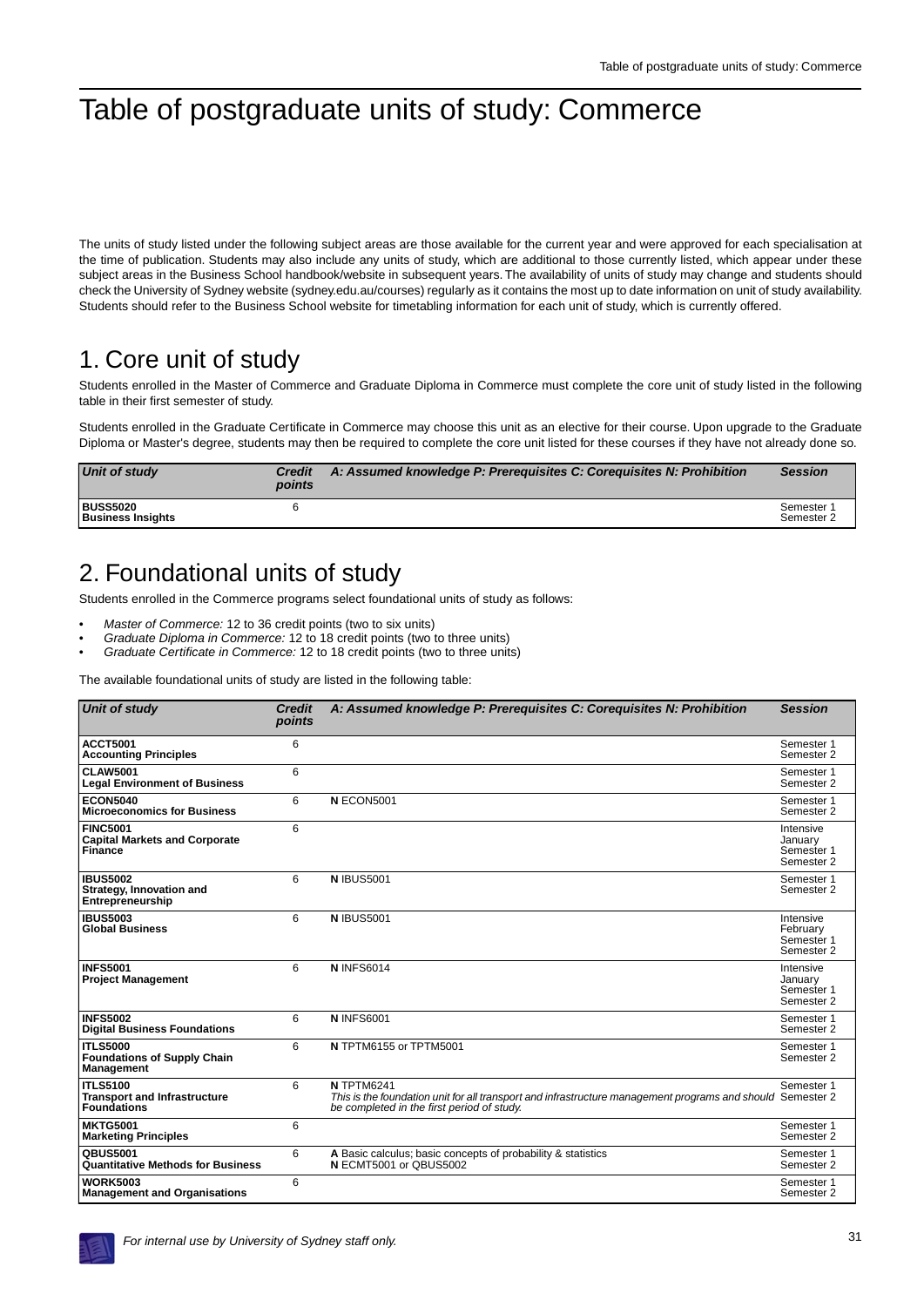# 3. Capstone unit of study (Master's degree only)

Students enrolled in the Master of Commerce complete the capstone unit in the following table.

The capstone unit, BUSS6000, is completed in a student's final semester of study.

| <b>Unit of study</b>               | <b>Credit</b><br>points | A: Assumed knowledge P: Prerequisites C: Corequisites N: Prohibition                                                                                                                                                                                                                                               | <b>Session</b>                                                     |
|------------------------------------|-------------------------|--------------------------------------------------------------------------------------------------------------------------------------------------------------------------------------------------------------------------------------------------------------------------------------------------------------------|--------------------------------------------------------------------|
| BUSS6000<br>Succeeding in Business |                         | <b>P</b> Students must complete this unit in their final semester of study (full-time students will have<br>completed a minimum of 72 credit points from PG study and part-time students will have<br>completed a minimum of 84 credit points from PG study)<br>Note: Department permission required for enrolment | Intensive<br>January<br>Intensive July<br>Semester 1<br>Semester 2 |

# 4. Areas of Specialisation

Students in the Master of Commerce choose their specialisation/s and electives from the following subject areas.

Students in the Graduate Diploma and Graduate Certificate in Commerce select their elective units of study from the following subject areas.

Note: Non-foundational (advanced) units of study can only be used to meet the requirements for a single specialisation (i.e. cannot be counted towards two separate specialisations). For example, FINC6001 cannot be counted towards both a Finance and Banking specialisation.

# Accounting

The Accounting specialisation equips students with an in depth understanding of the current techniques and practices in accounting for use in an executive or managerial position. Students examine key issues relating to financial accounting, management accounting, decision making, audit and assurance, financial statement analysis, accounting systems, corporate governance, sustainability reporting, management control systems and international accounting. With its emphasis on understanding, analysing and interpreting financial and non-financial information for decision making, this specialisation qualifies students in the evaluation of the financial position and performance of companies and their accounting systems, governance and management controls. In addition to giving an important start to professional accreditation, this specialisation prepares students to work either locally or overseas, within an accounting practice or other public and private sector organisations. The Accounting specialisation provides students with strong technical, analytical and problem solving skills, while keeping abreast of contemporary accounting practice.

**To be awarded a specialisation in Accounting, students complete 30 credit points in units of study from the following table, comprising:**

- 1. 6 credit points in foundational units of study; and
- 2. 24 credit points in elective units of study.

| <b>Unit of study</b>                                                          | <b>Credit</b><br>points | A: Assumed knowledge P: Prerequisites C: Corequisites N: Prohibition                                                                                                                                                                                                                                               | <b>Session</b>                                    |
|-------------------------------------------------------------------------------|-------------------------|--------------------------------------------------------------------------------------------------------------------------------------------------------------------------------------------------------------------------------------------------------------------------------------------------------------------|---------------------------------------------------|
| Foundational unit of study                                                    |                         |                                                                                                                                                                                                                                                                                                                    |                                                   |
| <b>ACCT5001</b><br><b>Accounting Principles</b>                               | 6                       |                                                                                                                                                                                                                                                                                                                    | Semester 1<br>Semester 2                          |
| Elective units of study                                                       |                         |                                                                                                                                                                                                                                                                                                                    |                                                   |
| <b>ACCT5002</b><br><b>Managerial Accounting and Decision</b><br><b>Making</b> | 6                       | <b>P</b> ACCT5001                                                                                                                                                                                                                                                                                                  | Semester 1<br>Semester 2                          |
| <b>ACCT6001</b><br><b>Intermediate Financial Reporting</b>                    | 6                       | <b>P</b> ACCT5001<br>Note: Department permission required for enrolment                                                                                                                                                                                                                                            | Intensive<br>February<br>Semester 1<br>Semester 2 |
| <b>ACCT6002</b><br><b>International Accounting</b>                            | 6                       | P ACCT6001                                                                                                                                                                                                                                                                                                         | Semester 1<br>Semester 2                          |
| <b>ACCT6003</b><br><b>Fundamental Analysis for Equity</b><br>Investment       | 6                       | A QBUS5001 or QBUS5002<br>P ACCT5001 and FINC5001<br>ACCT6003 assumes knowledge of basic statistics and econometrics that are covered in<br>QBUS5001/5002. ACCT6003 requires the analysis of data, transformations, understanding<br>of distributions, expectations, variance, regression analysis, data graphing. | Semester 1<br>Semester 2                          |
| <b>ACCT6006</b><br><b>Advanced Managerial Accounting</b>                      | 6                       | <b>P</b> ACCT5002                                                                                                                                                                                                                                                                                                  | Semester 1                                        |
| <b>ACCT6007</b><br><b>Contemporary Issues in Auditing</b>                     | 6                       | P ACCT6001                                                                                                                                                                                                                                                                                                         | Semester 1<br>Semester 2                          |
| <b>ACCT6010</b><br><b>Advanced Financial Reporting</b>                        | 6                       | <b>P</b> ACCT6001                                                                                                                                                                                                                                                                                                  | Intensive July<br>Semester 1<br>Semester 2        |
| <b>ACCT6014</b><br><b>Designing Accounting Systems</b>                        | 6                       | <b>P</b> ACCT5001<br>Note: Department permission required for enrolment                                                                                                                                                                                                                                            | Semester 1                                        |
| <b>ACCT6101</b><br><b>Special Topic in Accounting</b>                         | 6                       | Note: Department permission required for enrolment<br>Department permission required for enrolment.                                                                                                                                                                                                                | Semester 2                                        |

For details of the requirements for professional accreditation in accounting, please refer to Professional accounting accreditation.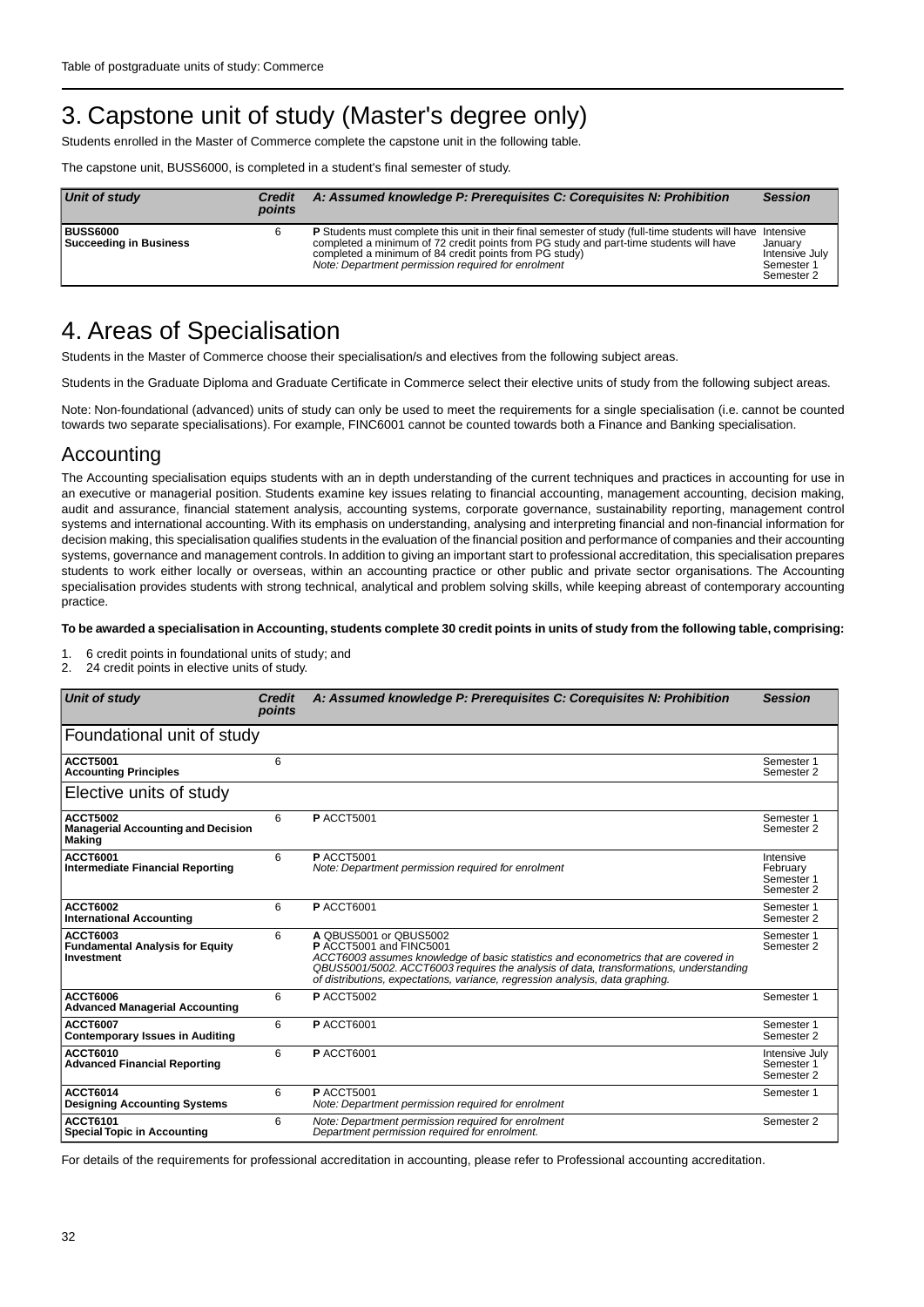# Aviation and Maritime Management and Logistics

The Aviation and Maritime Management and Logistics specialisation equips students to pursue commercial and employment opportunities within all sectors of the rapidly growing aviation and maritime supply chain. Aviation management students develop an understanding of the economics of airline operations, airports and other aviation entities, and analyse the competitive strategy implications around the development of hubs and networks. Units in this specialisation examine airline strategies, business models, marketing, finance, strategic alliances, mergers and acquisitions, yield/cost management, forecasting, regulation, benchmarking, ancillary revenues, terminal management and cargo logistics, supply-chain management, distribution, international freight transportation, and environment issues. Our strategic partnership with the Centre for Aviation (CAPA) gives our students valuable access to industry databases, company information and aviation contacts and networks. The ports and maritime management area of study covers all aspects of global supply chains from producer, shipper, carrier, stevedore, public authority and investor perspectives. Students analyse the economics, logistics, management, financing, insurance, security and environmental impacts of international supply chains relating to bulk and containerised freight. Units cover industry concepts, quantitative techniques and management methodologies. Presentations by senior managers in the aviation and maritime industry enrich study in this field.

#### **To be awarded a specialisation in Aviation and Maritime Management and Logistics, students complete 30 credit points in units of study from the following table, comprising:**

- 1. 6 credit points in foundational units of study;
- 2. 6 credit point in compulsory units of study; and
- 18 credit points in elective units of study.

| Unit of study                                                                | <b>Credit</b><br>points | A: Assumed knowledge P: Prerequisites C: Corequisites N: Prohibition                                                                                                          | <b>Session</b> |
|------------------------------------------------------------------------------|-------------------------|-------------------------------------------------------------------------------------------------------------------------------------------------------------------------------|----------------|
| Foundational unit of study                                                   |                         |                                                                                                                                                                               |                |
| <b>ITLS5100</b><br><b>Transport and Infrastructure</b><br><b>Foundations</b> | 6                       | <b>N TPTM6241</b><br>This is the foundation unit for all transport and infrastructure management programs and should Semester 2<br>be completed in the first period of study. | Semester 1     |
| Compulsory unit of study                                                     |                         |                                                                                                                                                                               |                |
| <b>ITLS6101</b><br><b>Global Freight Logistics Management</b>                | 6                       | <b>N TPTM6440</b>                                                                                                                                                             | Semester 1     |
| Elective units of study                                                      |                         |                                                                                                                                                                               |                |
| <b>IBUS6008</b><br><b>Export Management</b>                                  | 6                       |                                                                                                                                                                               | Semester 2     |
| <b>ITLS6301</b><br><b>City and Ports Logistics</b>                           | 6                       |                                                                                                                                                                               | Summer Main    |
| <b>ITLS6400</b><br><b>Airline Strategy and Supply Chains</b>                 | 6                       | <b>C</b> ITLS6101<br><b>N TPTM6160</b>                                                                                                                                        | Semester 2     |
| <b>ITLS6401</b><br><b>Airport Management</b>                                 | 6                       |                                                                                                                                                                               | Semester 1     |

# Banking

The Banking specialisation provides a detailed examination of the workings of banks and related deposit-taking financial intermediaries in the context of the banking system in particular, and the financial system generally. The core units equip students with an in depth understanding of the structures and functioning of financial institutions, and issues related to banking in a contemporary, globalised economy. As well as developing essential skills and knowledge necessary for bank management, risk assessment and risk management, students are provided with a framework for the analysis and understanding of key aspects of corporate financial decision making, equipping graduates with a well-rounded qualification that is modern, in depth and competitive.

# **To be awarded a specialisation in Banking, students complete 30 credit points in units of study from the following table, comprising:**

- 1. 6 credit points in foundational unit of study;
- 2. 18 credit points in compulsory units of study; and 3. 6 credit points in elective units of study.
- 3. 6 credit points in elective units of study.

| Unit of study                                                      | <b>Credit</b><br>points | A: Assumed knowledge P: Prerequisites C: Corequisites N: Prohibition | <b>Session</b>                                   |
|--------------------------------------------------------------------|-------------------------|----------------------------------------------------------------------|--------------------------------------------------|
| Foundational unit of study                                         |                         |                                                                      |                                                  |
| <b>FINC5001</b><br><b>Capital Markets and Corporate</b><br>Finance | 6                       |                                                                      | Intensive<br>January<br>Semester 1<br>Semester 2 |
| Compulsory units of study                                          |                         |                                                                      |                                                  |
| <b>BANK6002</b><br><b>Bank Management</b>                          | 6                       | <b>C FINC5001</b>                                                    | Semester 1<br>Semester 2                         |
| <b>BANK6003</b><br><b>Global Supervision of Bank Risks</b>         | 6                       | <b>C FINC5001</b>                                                    | Semester 1<br>Semester 2                         |
| <b>BANK6005</b><br><b>International Banking</b>                    | 6                       | <b>C FINC5001</b>                                                    | Semester 1<br>Semester 2                         |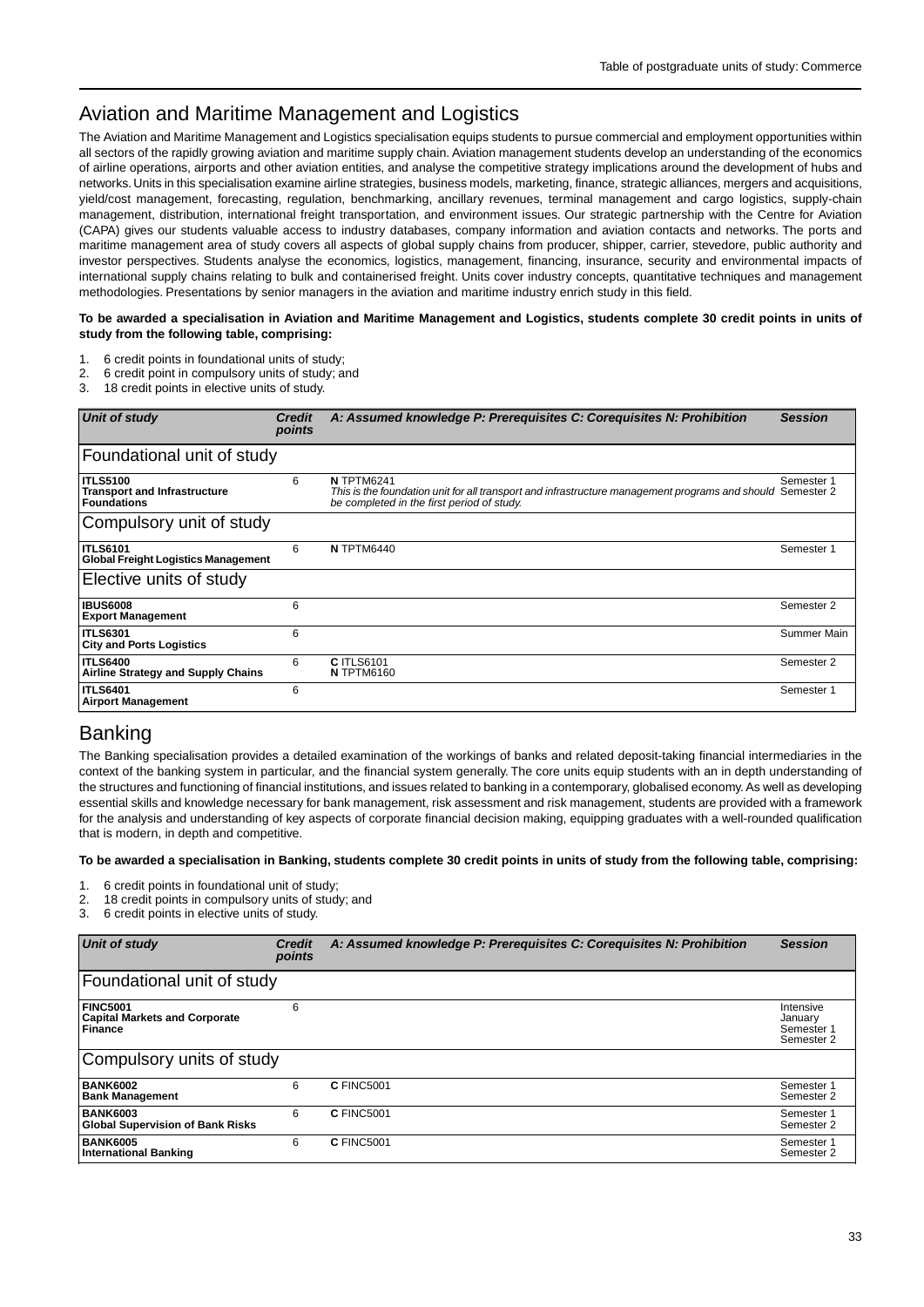| <b>Unit of study</b>                                                    | <b>Credit</b><br>points | A: Assumed knowledge P: Prerequisites C: Corequisites N: Prohibition                                                                                                                                                                                                                                               | <b>Session</b>                                   |
|-------------------------------------------------------------------------|-------------------------|--------------------------------------------------------------------------------------------------------------------------------------------------------------------------------------------------------------------------------------------------------------------------------------------------------------------|--------------------------------------------------|
| Elective units of study                                                 |                         |                                                                                                                                                                                                                                                                                                                    |                                                  |
| <b>ACCT6003</b><br><b>Fundamental Analysis for Equity</b><br>Investment | 6                       | A QBUS5001 or QBUS5002<br>P ACCT5001 and FINC5001<br>ACCT6003 assumes knowledge of basic statistics and econometrics that are covered in<br>QBUS5001/5002. ACCT6003 requires the analysis of data, transformations, understanding<br>of distributions, expectations, variance, regression analysis, data graphing. | Semester 1<br>Semester 2                         |
| <b>CLAW6031</b><br><b>International Financial Crime</b>                 | 6                       |                                                                                                                                                                                                                                                                                                                    | Semester 2                                       |
| <b>FINC6001</b><br><b>Intermediate Corporate Finance</b>                | 6                       | <b>P FINC5001</b>                                                                                                                                                                                                                                                                                                  | Intensive<br>January<br>Semester 1<br>Semester 2 |
| <b>FINC6007</b><br><b>Financial Strategy</b>                            | 6                       | <b>P FINC5001</b>                                                                                                                                                                                                                                                                                                  | Semester 2                                       |
| <b>FINC6009</b><br><b>Portfolio Theory and its Applications</b>         | 6                       | P FINC5001 or FINC5002 or FINC6000                                                                                                                                                                                                                                                                                 | Semester 2                                       |
| <b>FINC6010</b><br><b>Derivative Securities</b>                         | 6                       | <b>P FINC5001</b>                                                                                                                                                                                                                                                                                                  | Semester 1<br>Semester 2                         |
| <b>FINC6013</b><br><b>International Business Finance</b>                | 6                       | <b>P FINC5001</b>                                                                                                                                                                                                                                                                                                  | Semester 1                                       |
| <b>FINC6014</b><br><b>Fixed Income Securities</b>                       | 6                       | <b>P FINC5001</b>                                                                                                                                                                                                                                                                                                  | Semester 2                                       |
| <b>FINC6016</b><br><b>Financial Instruments and Markets</b>             | 6                       |                                                                                                                                                                                                                                                                                                                    | Semester 2                                       |
| <b>FINC6017</b><br><b>Mergers and Acquisitions</b>                      | 6                       | <b>P FINC5001</b><br>N ACCT6011                                                                                                                                                                                                                                                                                    | Semester 1                                       |
| <b>FINC6021</b><br><b>Corporate Valuation</b>                           | 6                       | <b>P FINC5001</b>                                                                                                                                                                                                                                                                                                  | Semester 1<br>Semester 2                         |
| <b>FINC6023</b><br><b>Financial Risk Management</b>                     | 6                       | <b>P FINC5001</b>                                                                                                                                                                                                                                                                                                  | Semester 1                                       |
| <b>FINC6024</b><br><b>Real Estate Finance and Investment</b>            | 6                       | <b>P FINC5001</b>                                                                                                                                                                                                                                                                                                  | Semester 1                                       |

# Big Data in Business

The Big Data in Business specialisation is designed to provide students with specialised training in the areas of big data and analytics in order to succeed and thrive in today's business world.The specialisation is comprised of units of study offered by the Disciplines of Business Analytics, Business Information Systems, Marketing and the Institute of Transport and Logistics Studies that specifically explore the application of big data, as well as for their focus and emphasis on dealing with big data, as well as associated analytical tools and technologies, to help solve real business problems and make effective business decisions.

## **To be awarded a specialisation in Big Data in Business, students complete 30 credit points in units of study from the following table, comprising:**

1. 6 credit points in foundational units of study;

2. 6 credit points in compulsory units of study; and<br>3. 18 credit points in elective units of study

18 credit points in elective units of study

| Unit of study                                                                      | <b>Credit</b><br>points | A: Assumed knowledge P: Prerequisites C: Corequisites N: Prohibition                                                                                                                                                                                                                                                                                                                                            | <b>Session</b>           |  |
|------------------------------------------------------------------------------------|-------------------------|-----------------------------------------------------------------------------------------------------------------------------------------------------------------------------------------------------------------------------------------------------------------------------------------------------------------------------------------------------------------------------------------------------------------|--------------------------|--|
| Foundational units of study                                                        |                         |                                                                                                                                                                                                                                                                                                                                                                                                                 |                          |  |
| <b>QBUS5001</b><br><b>Quantitative Methods for Business</b>                        | 6                       | A Basic calculus; basic concepts of probability & statistics<br>N ECMT5001 or QBUS5002                                                                                                                                                                                                                                                                                                                          | Semester 1<br>Semester 2 |  |
| Compulsory units of study                                                          |                         |                                                                                                                                                                                                                                                                                                                                                                                                                 |                          |  |
| <b>BUSS6002</b><br>Data Science in Business                                        | 6                       |                                                                                                                                                                                                                                                                                                                                                                                                                 | Semester 1<br>Semester 2 |  |
| Elective units of study                                                            |                         |                                                                                                                                                                                                                                                                                                                                                                                                                 |                          |  |
| <b>INFS6018</b><br><b>Managing Business Intelligence</b>                           | 6                       | A Understanding the major functions of a business and how those business functions interact Semester 1<br>internally and externally so the company can be competitive in a changing market. How<br>information systems can be used and managed in a business. How to critically analyse a<br>business and determine its options for transformation. (ii) Desirable Experience as a member<br>of a project team. |                          |  |
| <b>INFS6023</b><br><b>Data Visualisation</b>                                       | 6                       |                                                                                                                                                                                                                                                                                                                                                                                                                 | Semester 2               |  |
| <b>ITLS6107</b><br><b>Applied GIS and Spatial Data</b><br>Analytics                | 6                       | N TPTM6180<br>This unit assumes no prior knowledge of GIS; the unit is hands-on involving the use of software,<br>which students will be trained in using.                                                                                                                                                                                                                                                      | Semester 2               |  |
| <b>MKTG6001</b><br><b>Marketing Research Concepts</b>                              | 6                       |                                                                                                                                                                                                                                                                                                                                                                                                                 | Semester 1               |  |
| <b>MKTG6018</b><br><b>Customer Analytics and Relationship</b><br><b>Management</b> | 6                       |                                                                                                                                                                                                                                                                                                                                                                                                                 | Semester 2               |  |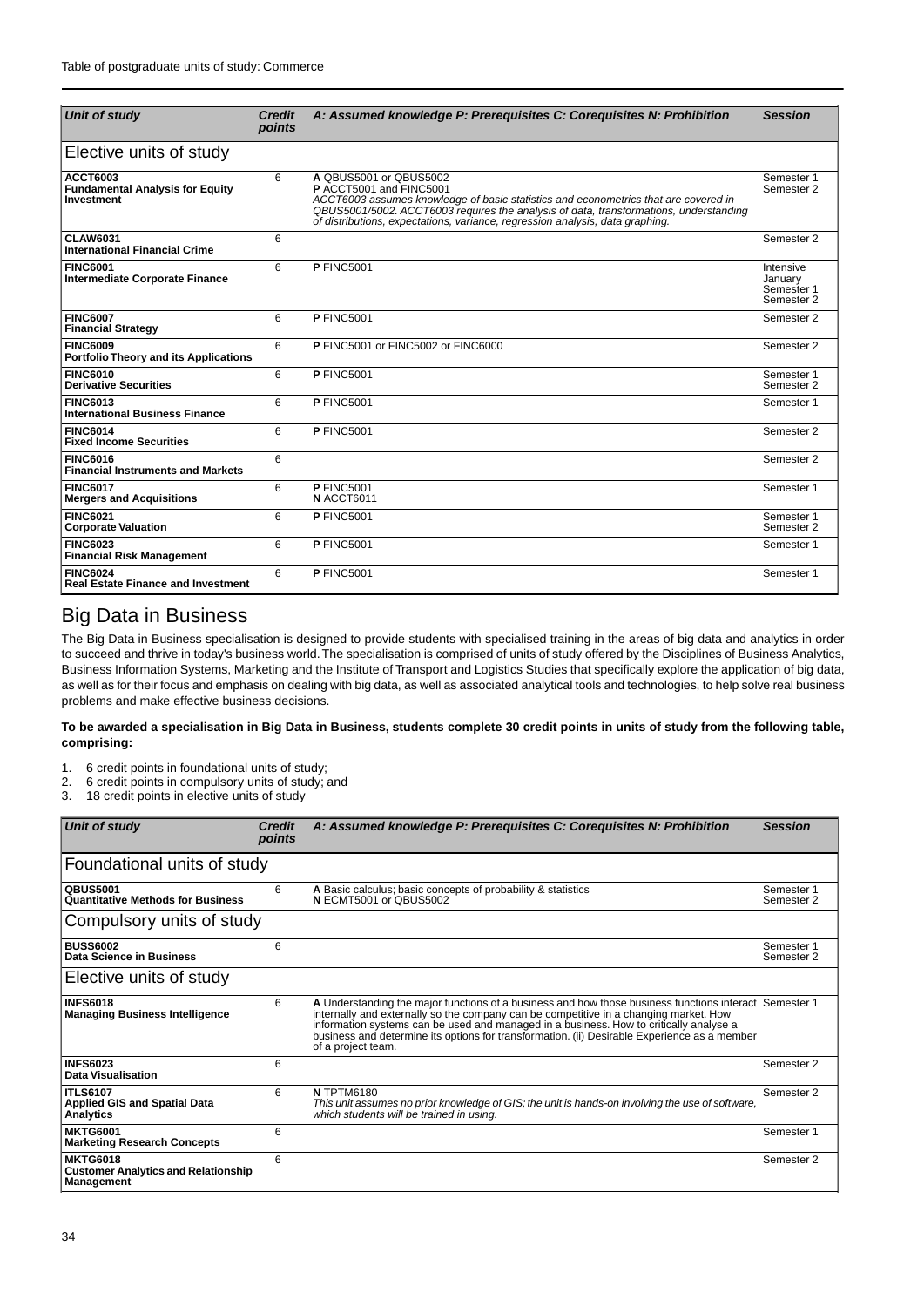| <b>Unit of study</b>                                           | <b>Credit</b><br>points | A: Assumed knowledge P: Prerequisites C: Corequisites N: Prohibition                                                                                            | <b>Session</b>           |
|----------------------------------------------------------------|-------------------------|-----------------------------------------------------------------------------------------------------------------------------------------------------------------|--------------------------|
| <b>QBUS6810</b><br><b>Statistical Learning and Data Mining</b> | 6                       | P ECMT5001 or QBUS5001                                                                                                                                          | Semester 1<br>Semester 2 |
| QBUS6840<br><b>Predictive Analytics</b>                        | 6                       | <b>P OBUS5001 or ECMT5001</b>                                                                                                                                   | Semester 1               |
| <b>QBUS6850</b><br>Machine Learning for Business               | 6                       | <b>P OBUS6810</b>                                                                                                                                               | Semester 2               |
| <b>QBUS6860</b><br>Visual Data Analytics                       | 6                       | A The unit assumes knowledge of statistics and confidence in working with data.<br>P QBUS5001 or QBUS5002<br>Note: Department permission required for enrolment | Semester 2               |

# Business Analytics

The Business Analytics specialisation enables students to master the tools of quantitative analysis and apply them in a business setting. This involves building models of business problems and analysing business data. In today's business environment, there are often great amounts of data available, but few people with the skills to realise its profit potential.This specialisation provides opportunities to apply sophisticated analytical approaches in many different functional areas, such as in accounting, marketing, finance and operations.

#### **To be awarded a specialisation in Business Analytics, students complete 30 credit points in units of study from the following table, comprising:**

- 1. 6 credit points in foundational units of study; and<br>2. 24 credit points in elective units of study
- 24 credit points in elective units of study.

| <b>Unit of study</b>                                               | <b>Credit</b><br>points | A: Assumed knowledge P: Prerequisites C: Corequisites N: Prohibition                                                                                                                                                                                                                                                                                                                                            | <b>Session</b>           |
|--------------------------------------------------------------------|-------------------------|-----------------------------------------------------------------------------------------------------------------------------------------------------------------------------------------------------------------------------------------------------------------------------------------------------------------------------------------------------------------------------------------------------------------|--------------------------|
| Foundational unit of study                                         |                         |                                                                                                                                                                                                                                                                                                                                                                                                                 |                          |
| <b>QBUS5001</b><br><b>Quantitative Methods for Business</b>        | 6                       | A Basic calculus; basic concepts of probability & statistics<br>N ECMT5001 or QBUS5002                                                                                                                                                                                                                                                                                                                          | Semester 1<br>Semester 2 |
| Elective units of study                                            |                         |                                                                                                                                                                                                                                                                                                                                                                                                                 |                          |
| <b>QBUS6310</b><br><b>Business Operations Analysis</b>             | 6                       | P ECMT5001 or OBUS5001 or OBUS5002<br><b>N ECMT6008</b>                                                                                                                                                                                                                                                                                                                                                         | Semester 2               |
| <b>QBUS6320</b><br><b>Management Decision Making</b>               | 6                       | N ECOF6070 or ECOF5804 or ECMT6310 or ECMT5003                                                                                                                                                                                                                                                                                                                                                                  | Semester 1<br>Semester 2 |
| QBUS6810<br><b>Statistical Learning and Data Mining</b>            | 6                       | P ECMT5001 or QBUS5001                                                                                                                                                                                                                                                                                                                                                                                          | Semester 1<br>Semester 2 |
| <b>QBUS6820</b><br><b>Business Risk Management</b>                 | 6                       | A Knowledge of basic probability theory and familiarity with spreadsheet modelling<br>P ECMT5001 or QBUS5001                                                                                                                                                                                                                                                                                                    | Semester 2               |
| <b>QBUS6830</b><br><b>Financial Time Series and</b><br>Forecasting | 6                       | A Basic knowledge of quantitative methods including statistics, basic probability theory, and<br>introductory regression analysis.<br>P ECMT5001 or QBUS5001                                                                                                                                                                                                                                                    | Semester 1               |
| <b>QBUS6840</b><br><b>Predictive Analytics</b>                     | 6                       | <b>P OBUS5001 or ECMT5001</b>                                                                                                                                                                                                                                                                                                                                                                                   | Semester 1               |
| <b>QBUS6850</b><br><b>Machine Learning for Business</b>            | 6                       | <b>P QBUS6810</b>                                                                                                                                                                                                                                                                                                                                                                                               | Semester 2               |
| <b>INFS6018</b><br><b>Managing Business Intelligence</b>           | 6                       | A Understanding the major functions of a business and how those business functions interact Semester 1<br>internally and externally so the company can be competitive in a changing market. How<br>information systems can be used and managed in a business. How to critically analyse a<br>business and determine its options for transformation. (ii) Desirable Experience as a member<br>of a project team. |                          |

# Business Economics

Through the Business Economics specialisation, students build a strong understanding of the economic analysis of business decision-making and the economic environment in which businesses operate.The specialisation covers core microeconomic principles with applications to business behaviour, and the analysis of theories explaining trends in critical macroeconomic variables including long-run economic growth, inflation and the exchange rate.The specialisation builds on these fundamental economic insights to give students a deep understanding of strategic business behaviour, of financial and foreign exchange markets, and of how government policy can influence and constrain business decision-making.

# **To be awarded a specialisation in Business Economics, students complete 30 credit points in units of study from the following table, comprising:**

- 1. 6 credit points in foundational units of study;<br>2. 6 credit points in compulsory units of study:
- 2. 6 credit points in compulsory units of study; and
- 18 credit points in elective units of study.

| Unit of study                           | <b>Credit</b><br>points | A: Assumed knowledge P: Prerequisites C: Corequisites N: Prohibition | <b>Session</b>           |
|-----------------------------------------|-------------------------|----------------------------------------------------------------------|--------------------------|
| Foundational unit of study              |                         |                                                                      |                          |
| ECON5040<br>Microeconomics for Business |                         | <b>N ECON5001</b>                                                    | Semester 1<br>Semester 2 |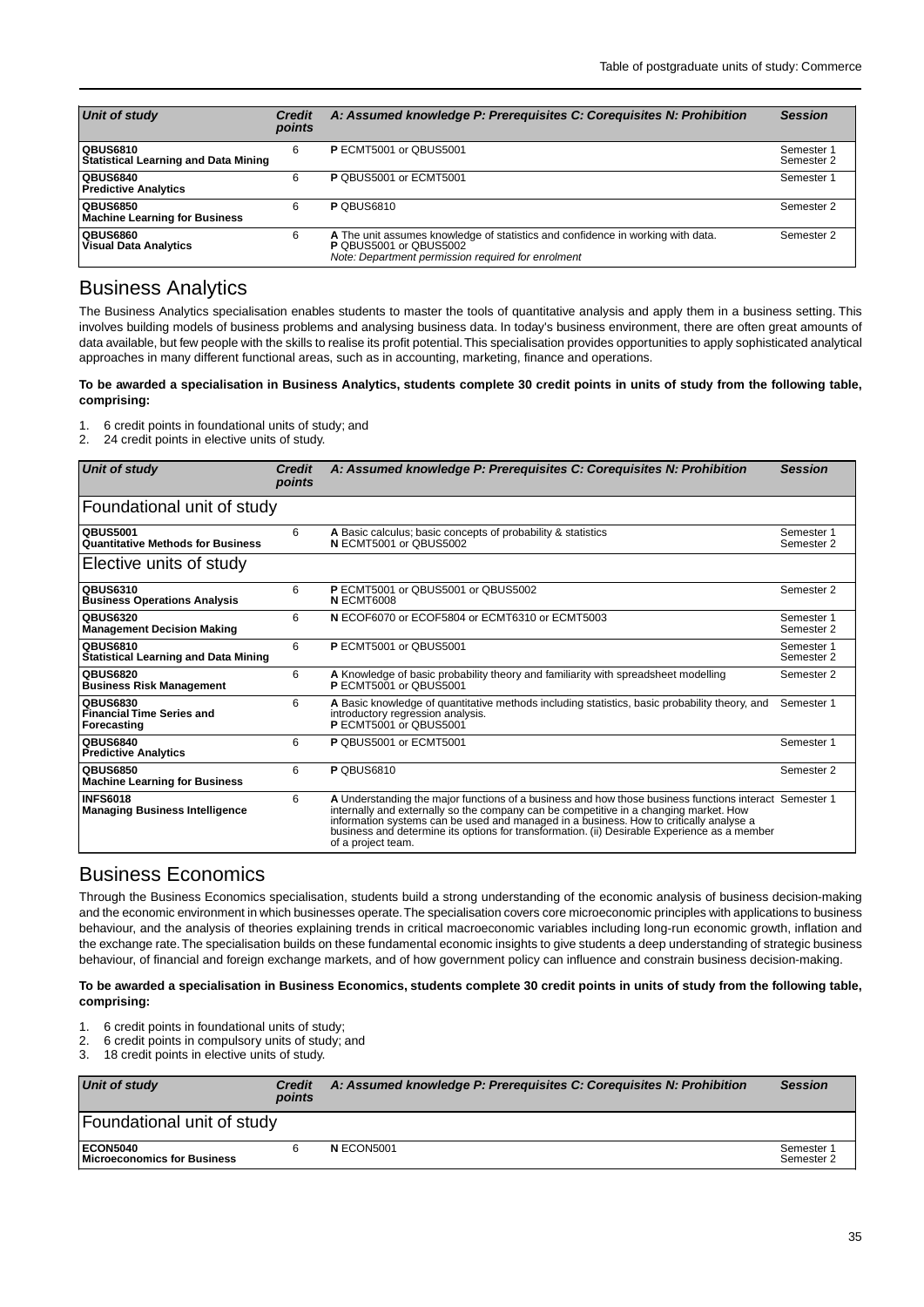| <b>Unit of study</b>                                                       | <b>Credit</b><br>points | A: Assumed knowledge P: Prerequisites C: Corequisites N: Prohibition | <b>Session</b>                                   |
|----------------------------------------------------------------------------|-------------------------|----------------------------------------------------------------------|--------------------------------------------------|
| Compulsory units of study                                                  |                         |                                                                      |                                                  |
| <b>ECON5002</b><br><b>Macroeconomic Theory</b>                             | 6                       | N ECON5003                                                           | Intensive<br>January<br>Semester 1<br>Semester 2 |
| Elective units of study                                                    |                         |                                                                      |                                                  |
| <b>ECON5004</b><br><b>Communication in Economics</b>                       | 6                       |                                                                      | Semester 1<br>Semester 2                         |
| <b>ECON5006</b><br><b>Economics of Law and Public Policy</b>               | 6                       |                                                                      | Semester 2                                       |
| <b>ECON5007</b><br>The Economics of Financial Markets                      | 6                       | P ECON5001 or ECON5040                                               | Semester 2                                       |
| <b>ECON5026</b><br><b>Strategic Business Relationships</b>                 | 6                       |                                                                      | Semester 2                                       |
| <b>ECON6008</b><br><b>International Money and Finance</b>                  | 6                       | <b>P ECON5002</b>                                                    | Semester 2                                       |
| <b>ECON6016</b><br><b>Trade and Development</b>                            | 6                       | P ECON5001 or ECON5002 or ECON5040                                   | Semester 2                                       |
| <b>ECON6018</b><br><b>Environmental Economics</b>                          | 6                       | P ECON5001 or ECON5040                                               | Semester 1                                       |
| <b>ECON6024</b><br><b>Private Equity</b>                                   | 6                       | P ECON5001 or ECON5040                                               | Semester 1                                       |
| <b>ECON6029</b><br><b>Health Economics and Policy</b><br><b>Evaluation</b> | 6                       | P (ECON5001 or ECON5040) and ECMT5001                                | Semester 2                                       |
| <b>ECMT5001</b><br><b>Principles of Econometrics</b>                       | 6                       |                                                                      | Semester 1<br>Semester 2                         |

# Business Information Systems

The specialisation in Business Information Systems covers the application of modern digital technologies in the business domain. Students acquire the skills and techniques to carry out effective business analysis with a view to improving business operations through the application of business information systems. The specialisation also enables students to gain an understanding of the role of business information systems in facilitating business transformation and implementing digital business models in increasingly competitive market environments. Units of study in this area cover business process integration, enterprise systems, information governance, and business transformation.

## **To be awarded a specialisation in Business Information Systems, students complete 30 credit points in units of study from the following table, comprising:**

- 1. 6 credit points in foundational units of study; and
- 2. 24 credit points in elective units of study.

| <b>Unit of study</b>                                                | <b>Credit</b><br>points | A: Assumed knowledge P: Prerequisites C: Corequisites N: Prohibition                                                                                                                                                                                                                                                                                                                                                            | <b>Session</b>           |
|---------------------------------------------------------------------|-------------------------|---------------------------------------------------------------------------------------------------------------------------------------------------------------------------------------------------------------------------------------------------------------------------------------------------------------------------------------------------------------------------------------------------------------------------------|--------------------------|
| Foundational unit of study                                          |                         |                                                                                                                                                                                                                                                                                                                                                                                                                                 |                          |
| <b>INFS5002</b><br><b>Digital Business Foundations</b>              | 6                       | <b>N INFS6001</b>                                                                                                                                                                                                                                                                                                                                                                                                               | Semester 1<br>Semester 2 |
| Elective units of study                                             |                         |                                                                                                                                                                                                                                                                                                                                                                                                                                 |                          |
| <b>INFS6002</b><br><b>Strategic Information Systems</b><br>Sourcing | 6                       | A Basic business information systems knowledge                                                                                                                                                                                                                                                                                                                                                                                  | Semester 2               |
| <b>INFS6004</b><br><b>Business Transformation Projects</b>          | 6                       | A Understanding the major functions of a business and how those business functions interact Semester 1<br>internally and externally so the company can be competitive in a changing market. How<br>Information Systems can be used and managed in a business. How to critically analyse a<br>business and determine its options for transformation. Desirable Experience as a member of<br>a project team.                      |                          |
| <b>INFS6012</b><br><b>Enterprise Systems Management</b>             | 6                       |                                                                                                                                                                                                                                                                                                                                                                                                                                 | Semester 2               |
| <b>INFS6015</b><br><b>Business Process Management</b>               | 6                       |                                                                                                                                                                                                                                                                                                                                                                                                                                 | Semester 2               |
| <b>INFS6016</b><br><b>Technology Enabled Business</b><br>Innovation | 6                       | A INFS6004 and; Understanding the major functions of a business and how those business<br>functions interact internally and externally so the company can be competitive in the market<br>is essential in order to critically analyse how and where a business can be innovative. Some<br>knowledge of how technology can be applied in a business is also essential. Experience as a<br>member of a project team is desirable. | Semester 2               |
| <b>INFS6018</b><br><b>Managing Business Intelligence</b>            | 6                       | A Understanding the major functions of a business and how those business functions interact Semester 1<br>internally and externally so the company can be competitive in a changing market. How<br>information systems can be used and managed in a business. How to critically analyse a<br>business and determine its options for transformation. (ii) Desirable Experience as a member<br>of a project team.                 |                          |
| <b>INFS6023</b><br>Data Visualisation                               | 6                       |                                                                                                                                                                                                                                                                                                                                                                                                                                 | Semester 2               |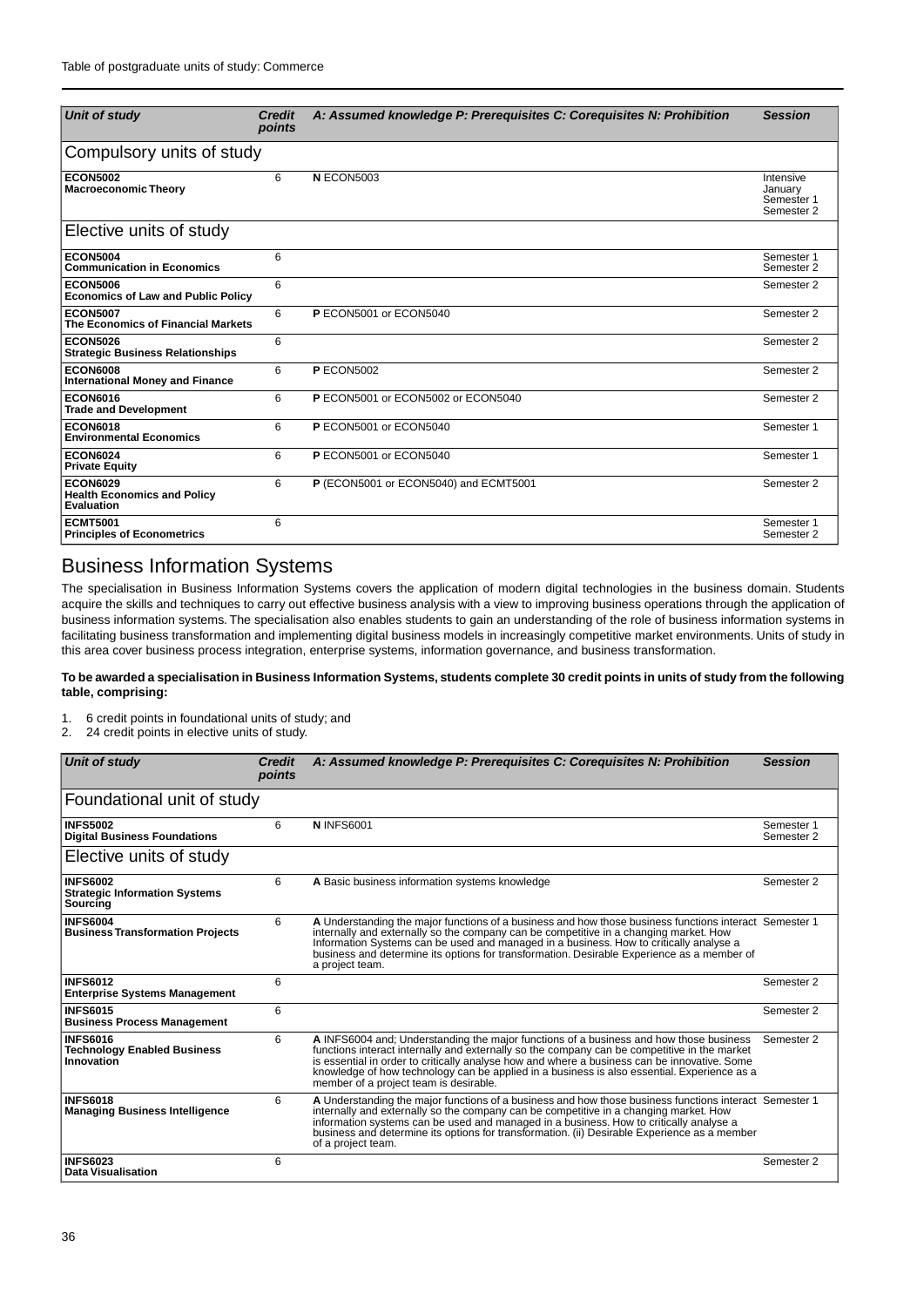| Unit of study                                      | <b>Credit</b><br>points | A: Assumed knowledge P: Prerequisites C: Corequisites N: Prohibition | <b>Session</b> |
|----------------------------------------------------|-------------------------|----------------------------------------------------------------------|----------------|
| <b>INFS6032</b><br><b>Agile Project Management</b> |                         |                                                                      | Semester 2     |

# Business Law

The Business Law specialisation enables students to develop a sound understanding of the impact of commercial law on business activity. Students learn to recognise potential legal problems and work in house on their solution, as well as identify when to seek expert advice and maximise interactions with the legal profession. The emphasis throughout the specialisation is on the legal problems likely to be encountered by graduates in their future careers.This specialisation adds value to any business graduate by providing a framework of legal knowledge. Business law has always been an important part of the professional education of accountants (the units are accredited for accounting purposes) and study in this area complements specialisations in other business or finance-related fields.

# **To be awarded a specialisation in Business Law, students complete 30 credit points in units of study from the following table, comprising:**

- 1. 6 credit points in foundational units of study;
- 2. 6 credit points in compulsory units of study; and<br>3. 18 credit points in elective units of study.
- 18 credit points in elective units of study.

| Unit of study                                                                | <b>Credit</b><br>points | A: Assumed knowledge P: Prerequisites C: Corequisites N: Prohibition | <b>Session</b>           |
|------------------------------------------------------------------------------|-------------------------|----------------------------------------------------------------------|--------------------------|
| Foundational unit of study                                                   |                         |                                                                      |                          |
| <b>CLAW5001</b><br><b>Legal Environment of Business</b>                      | 6                       |                                                                      | Semester 1<br>Semester 2 |
| Compulsory units of study                                                    |                         |                                                                      |                          |
| <b>CLAW6002</b><br><b>Corporate Structures in Practice</b>                   | 6                       | <b>P</b> CLAW5001                                                    | Semester 1<br>Semester 2 |
| Elective units of study                                                      |                         |                                                                      |                          |
| <b>CLAW6007</b><br><b>Issues in Law and International</b><br><b>Business</b> | 6                       | <b>P CLAW5001</b>                                                    | Semester 2               |
| <b>CLAW6026</b><br><b>Taxation Law and Practice</b>                          | 6                       | <b>P</b> CLAW5001<br><b>N</b> CLAW5002                               | Semester 1<br>Semester 2 |
| <b>CLAW6030</b><br><b>China's Legal Environment for</b><br><b>Business</b>   | 6                       |                                                                      | Semester 1               |
| <b>CLAW6031</b><br><b>International Financial Crime</b>                      | 6                       |                                                                      | Semester 2               |
| <b>CLAW6032</b><br><b>Regulating Innovation and</b><br><b>Distribution</b>   | 6                       |                                                                      | Semester 2               |
| <b>CLAW6033</b><br><b>International Business Tax Strategy</b>                | 6                       |                                                                      | Semester 1               |
| <b>CLAW6034</b><br><b>Commercial Property Law</b>                            | 6                       |                                                                      | Semester 1               |

# Business Sustainability

The Business Sustainability specialisation allows students to tailor their focus on sustainability around a range of possible foci, including sustainable business growth, sustainable transport, energy, social sustainability and corporate environmentalism and the business implications of climate change. The Business Sustainability specialisation provides students with expertise to identify the risks to, and opportunities for, value creation given rapidly changing regulatory regimes, social attitudes and environmental challenges. An understanding of sustainability is therefore a key competency for successful business graduates in an era of significant regulatory and market change (e.g. carbon emissions pricing, sustainability corporate rankings, reputational risks).

#### **To be awarded a specialisation in Business Sustainability, students complete 30 credit points in units of study from the following table, comprising:**

- 1. 6 credit points in foundational units of study;<sup>\*</sup><br>2. 6 credit points in compulsory units of study: a
- 2. 6 credit points in compulsory units of study; and<br>3. 18 credit points in elective units of study

18 credit points in elective units of study.

*\*Students can complete any available foundational unit of study to meet this requirement.*

| Unit of study                                    | <b>Credit</b><br>points | A: Assumed knowledge P: Prerequisites C: Corequisites N: Prohibition | <b>Session</b> |
|--------------------------------------------------|-------------------------|----------------------------------------------------------------------|----------------|
| Foundational units of study                      |                         |                                                                      |                |
| Compulsory units of study                        |                         |                                                                      |                |
| WORK6033<br><b>Organisational Sustainability</b> |                         | N ECOF6110 or CLAW6028                                               | Semester 1     |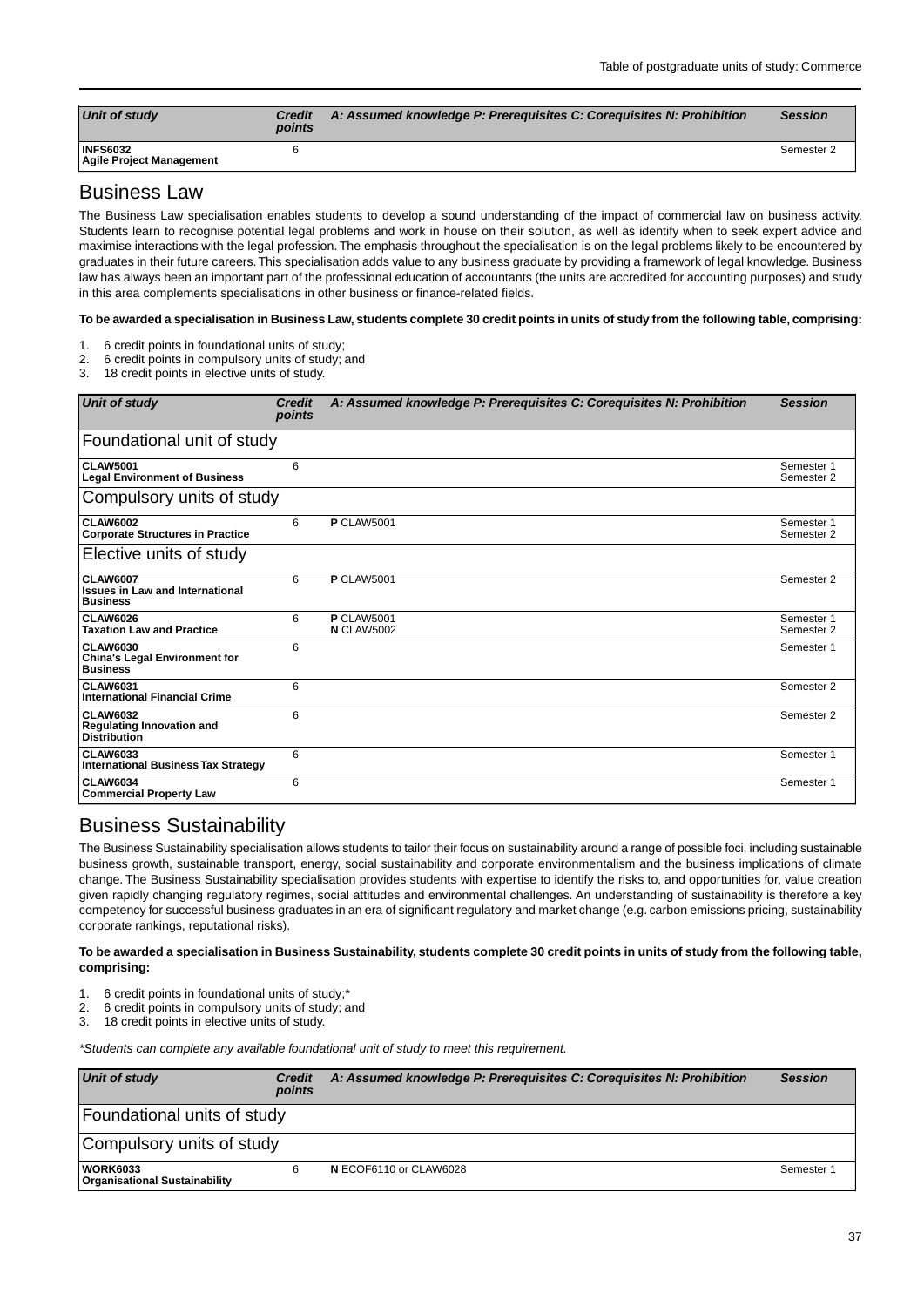| Unit of study                                                              | <b>Credit</b><br>points | A: Assumed knowledge P: Prerequisites C: Corequisites N: Prohibition                                                                                                                                                                                                                                                                                                                                      | <b>Session</b>           |
|----------------------------------------------------------------------------|-------------------------|-----------------------------------------------------------------------------------------------------------------------------------------------------------------------------------------------------------------------------------------------------------------------------------------------------------------------------------------------------------------------------------------------------------|--------------------------|
| Elective units of study                                                    |                         |                                                                                                                                                                                                                                                                                                                                                                                                           |                          |
| <b>IBUS6012</b><br><b>Business Innovation and</b><br><b>Sustainability</b> | 6                       | A IBUS5002, or completion of at least 24 credit points                                                                                                                                                                                                                                                                                                                                                    | Semester 1               |
| <b>INFS6022</b><br><b>Systemic Sustainable Development</b>                 | 6                       | A Understanding the major functions of a business and how those business functions interact Semester 1<br>internally and externally so the company can be competitive in a changing market. How<br>information systems can be used and managed in a business. How to critically analyse a<br>business and determine its option for transformation. Desirable Experience as a member of a<br>project team. |                          |
| <b>ITLS6008</b><br><b>Production and Operations</b><br><b>Management</b>   | 6                       | <b>C</b> ITLS5000                                                                                                                                                                                                                                                                                                                                                                                         | Semester 2               |
| <b>ITLS6103</b><br><b>Sustainable Transport Policy</b>                     | 6                       |                                                                                                                                                                                                                                                                                                                                                                                                           | Semester 1               |
| <b>PHYS5031</b><br><b>Ecological Econ and Sustainable</b><br>Analysis      | 6                       |                                                                                                                                                                                                                                                                                                                                                                                                           | Semester 1               |
| <b>PHYS5032</b><br><b>Techniques for Sustainability</b><br>Analysis        | 6                       | Minimum class size of 5 students.                                                                                                                                                                                                                                                                                                                                                                         | Semester 1<br>Semester 2 |

# Finance

The Finance specialisation provides students with an understanding of the complexities of modern risk management as well as the fundamentals and technical tools for all aspects of finance in a global setting. Units of study cover broking and market making, advanced asset pricing, portfolio theory and applications, derivatives securities, international business finance, fixed interest securities and financial statement analysis, as well as the applications of high level financial theory to understanding mergers and acquisitions and the international market.

# **To be awarded a specialisation in Finance, students complete 30 credit points in units of study from the following table, comprising:**

- 
- 1. 6 credit points in foundational units of study;<br>2. 6 credit points in compulsory units of study: 2. 6 credit points in compulsory units of study; and 3. 18 credit points in elective units of study.
- 18 credit points in elective units of study.

| <b>Unit of study</b>                                                      | <b>Credit</b><br>points | A: Assumed knowledge P: Prerequisites C: Corequisites N: Prohibition                                                                           | <b>Session</b>                                   |
|---------------------------------------------------------------------------|-------------------------|------------------------------------------------------------------------------------------------------------------------------------------------|--------------------------------------------------|
| Foundational unit of study                                                |                         |                                                                                                                                                |                                                  |
| <b>FINC5001</b><br><b>Capital Markets and Corporate</b><br><b>Finance</b> | 6                       |                                                                                                                                                | Intensive<br>Januarv<br>Semester 1<br>Semester 2 |
| Compulsory units of study                                                 |                         |                                                                                                                                                |                                                  |
| <b>FINC6001</b><br><b>Intermediate Corporate Finance</b>                  | 6                       | <b>P FINC5001</b>                                                                                                                              | Intensive<br>January<br>Semester 1<br>Semester 2 |
| Elective units of study                                                   |                         |                                                                                                                                                |                                                  |
| <b>CLAW6031</b><br><b>International Financial Crime</b>                   | 6                       |                                                                                                                                                | Semester 2                                       |
| <b>FINC6000</b><br><b>Quantitative Finance and Derivatives</b>            | 6                       | A This unit requires students to have some background in calculus, matrices, statistics and<br>probability.<br>P FINC5001<br><b>N FINC5002</b> | Semester 1<br>Semester 2                         |
| <b>FINC6005</b><br><b>Advanced Asset Pricing</b>                          | 6                       | P FINC5001 or FINC5002 or FINC6000<br>Only students with strong quantitative/mathematical skills should attempt this course                    | Semester 1                                       |
| <b>FINC6007</b><br><b>Financial Strategy</b>                              | 6                       | <b>P FINC5001</b>                                                                                                                              | Semester 2                                       |
| <b>FINC6009</b><br><b>Portfolio Theory and its Applications</b>           | 6                       | P FINC5001 or FINC5002 or FINC6000                                                                                                             | Semester 2                                       |
| <b>FINC6010</b><br><b>Derivative Securities</b>                           | 6                       | <b>P FINC5001</b>                                                                                                                              | Semester 1<br>Semester 2                         |
| <b>FINC6013</b><br><b>International Business Finance</b>                  | 6                       | <b>P FINC5001</b>                                                                                                                              | Semester 1                                       |
| <b>FINC6014</b><br><b>Fixed Income Securities</b>                         | 6                       | <b>P FINC5001</b>                                                                                                                              | Semester 2                                       |
| <b>FINC6015</b><br><b>Trading in Securities Markets</b>                   | 6                       | <b>P FINC5001</b>                                                                                                                              | Semester 2                                       |
| <b>FINC6016</b><br><b>Financial Instruments and Markets</b>               | 6                       |                                                                                                                                                | Semester 2                                       |
| <b>FINC6017</b><br><b>Mergers and Acquisitions</b>                        | 6                       | <b>P FINC5001</b><br><b>N</b> ACCT6011                                                                                                         | Semester 1                                       |
| <b>FINC6021</b><br><b>Corporate Valuation</b>                             | 6                       | <b>P FINC5001</b>                                                                                                                              | Semester 1<br>Semester 2                         |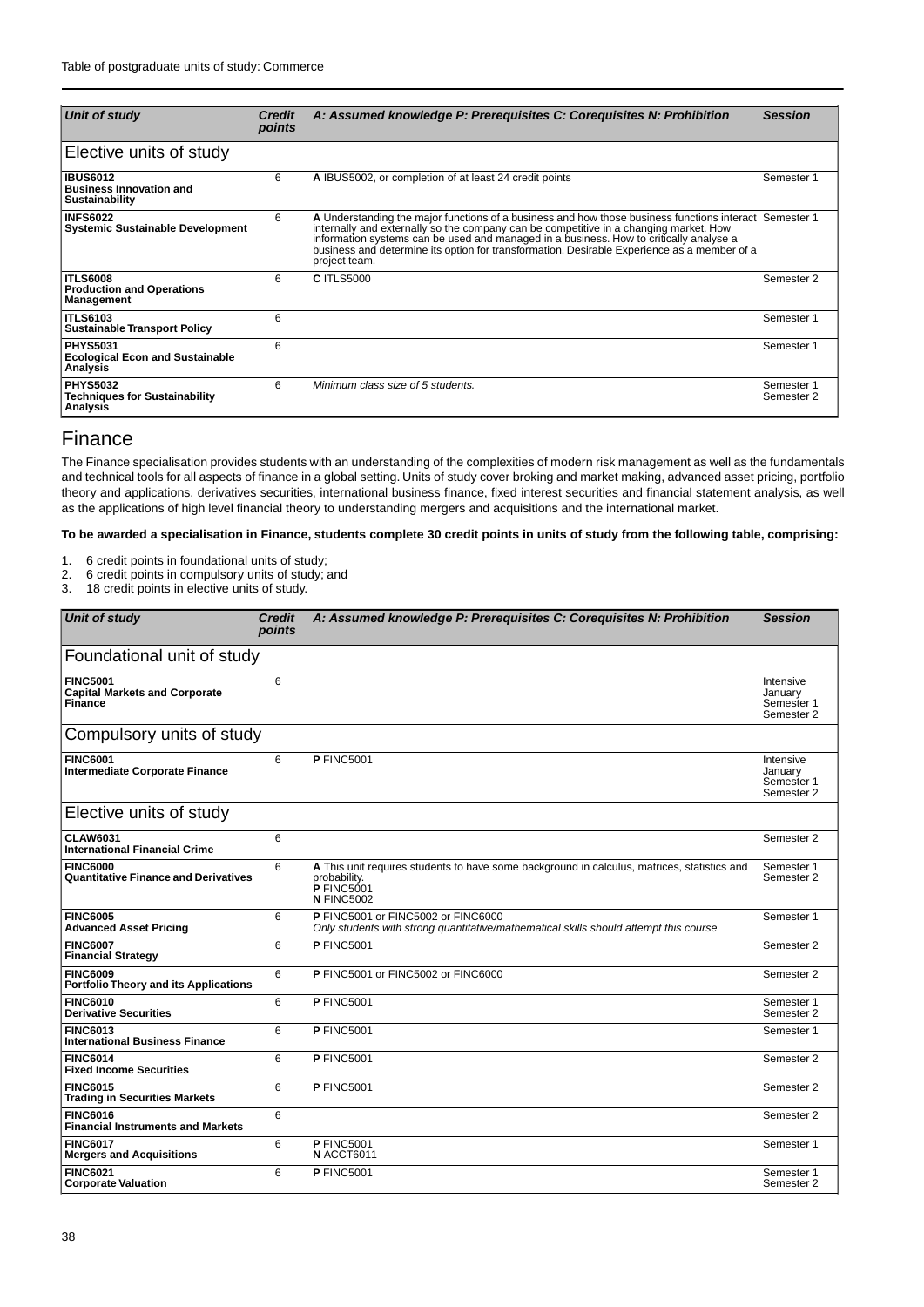| <b>Unit of study</b>                                  | <b>Credit</b><br>points | A: Assumed knowledge P: Prerequisites C: Corequisites N: Prohibition    | <b>Session</b>                            |
|-------------------------------------------------------|-------------------------|-------------------------------------------------------------------------|-------------------------------------------|
| <b>FINC6022</b><br>Behavioural Finance                | 6                       | <b>P FINC5001</b>                                                       | Semester 1                                |
| <b>FINC6023</b><br><b>Financial Risk Management</b>   | 6                       | <b>P FINC5001</b>                                                       | Semester 1                                |
| <b>FINC6024</b><br>Real Estate Finance and Investment | 6                       | <b>P FINC5001</b>                                                       | Semester 1                                |
| <b>FINC6025</b><br><b>Entrepreneurial Finance</b>     | 6                       | <b>P FINC5001</b>                                                       | Semester 1                                |
| FINC6101<br><b>Special Topic in Finance 1</b>         | 6                       | <b>P FINC5001</b><br>Note: Department permission required for enrolment | Intensive<br>August                       |
| FINC6102<br><b>Special Topic in Finance 2</b>         | 6                       | <b>P FINC5001</b><br>Note: Department permission required for enrolment | Intensive<br>August<br>Intensive<br>March |

For details of requirements for CFA, please refer to Preparation for Certified Financial Advisor (CFA) Exams.

# Infrastructure and Transport Management

The Infrastructure and Transport Management specialisation enables students to examine infrastructure and transport from a planning, policy, and management perspective. Major transport links and other key infrastructure such as electricity and communications networks involve multi dollar projects and it is therefore important to understand the travel demands of an economy, to carefully and strategically plan and assess new infrastructure requirements, and efficiently manage and maintain existing assets. In this specialisation students are provided with the theory and tools to be able to successfully plan, assess, manage, and finance large transport and infrastructure projects.

#### **To be awarded a specialisation in Infrastructure and Transport Management, students complete 30 credit points in units of study from the following table, comprising:**

- 
- 1. 6 credit points in foundational units of study;<br>2. 6 credit points taken in Table A designated ef 2. 6 credit points taken in Table A designated elective units of study;
- 3. 6 credit points taken in Table B designated elective units of study; and
- 4. 12 credit points in elective units of study taken from Tables A, B, or C.

| <b>Unit of study</b>                                                         | <b>Credit</b><br>points | A: Assumed knowledge P: Prerequisites C: Corequisites N: Prohibition                                                                                                   | <b>Session</b>           |
|------------------------------------------------------------------------------|-------------------------|------------------------------------------------------------------------------------------------------------------------------------------------------------------------|--------------------------|
| Foundational unit of study                                                   |                         |                                                                                                                                                                        |                          |
| <b>ITLS5100</b><br><b>Transport and Infrastructure</b><br><b>Foundations</b> | 6                       | N TPTM6241<br>This is the foundation unit for all transport and infrastructure management programs and should Semester 2<br>be completed in the first period of study. | Semester 1               |
| Elective units of study - Table A Infrastructure                             |                         |                                                                                                                                                                        |                          |
| <b>ITLS6500</b><br><b>Decision Making on Mega Projects</b>                   | 6                       | C ITLS5000 or TPTM5001 or ITLS5100 or TPTM6241 or INFS5001                                                                                                             | Summer Main              |
| <b>ITLS6501</b><br><b>Infrastructure Financing</b>                           | 6                       |                                                                                                                                                                        | <b>Winter Main</b>       |
| Elective units of study - Table B Transport                                  |                         |                                                                                                                                                                        |                          |
| <b>ITLS6101</b><br><b>Global Freight Logistics Management</b>                | 6                       | N TPTM6440                                                                                                                                                             | Semester 1               |
| <b>ITLS6102</b><br><b>Strategic Transport Planning</b>                       | 6                       | C ITLS5200 or TPTM6495<br><b>N TPTM6350</b>                                                                                                                            | Semester 2               |
| <b>ITLS6103</b><br><b>Sustainable Transport Policy</b>                       | 6                       |                                                                                                                                                                        | Semester 1               |
| <b>ITLS6107</b><br><b>Applied GIS and Spatial Data</b><br>Analytics          | 6                       | N TPTM6180<br>This unit assumes no prior knowledge of GIS; the unit is hands-on involving the use of software,<br>which students will be trained in using.             | Semester 2               |
| Elective units of study - Table C Other elective options                     |                         |                                                                                                                                                                        |                          |
| <b>ITLS5200</b><br><b>Quantitative Logistics and Transport</b>               | 6                       | C ITLS5000 or TPTM5001 or ITLS5100 or TPTM6241<br><b>N TPTM6495</b>                                                                                                    | Semester 1<br>Semester 2 |
| <b>ITLS6301</b><br><b>City and Ports Logistics</b>                           | 6                       |                                                                                                                                                                        | Summer Main              |

# International Business

The International Business specialisation is designed to provide students with knowledge and skills relevant to the development, strategy and management of international business organisations and the institutional context for their development, growth and operation. The specialisation encompasses the broad domain of international business studies including multinational and transnational business activities, strategies and managerial processes that cross national boundaries, joint ventures and strategic alliances, mergers and acquisitions, and the interactions of international business organisations with their economic, political and cultural environments.

#### **To be awarded a specialisation in International Business, students complete 30 credit points in units of study from the following table, comprising:**

1. 6 credit points in foundational units of study;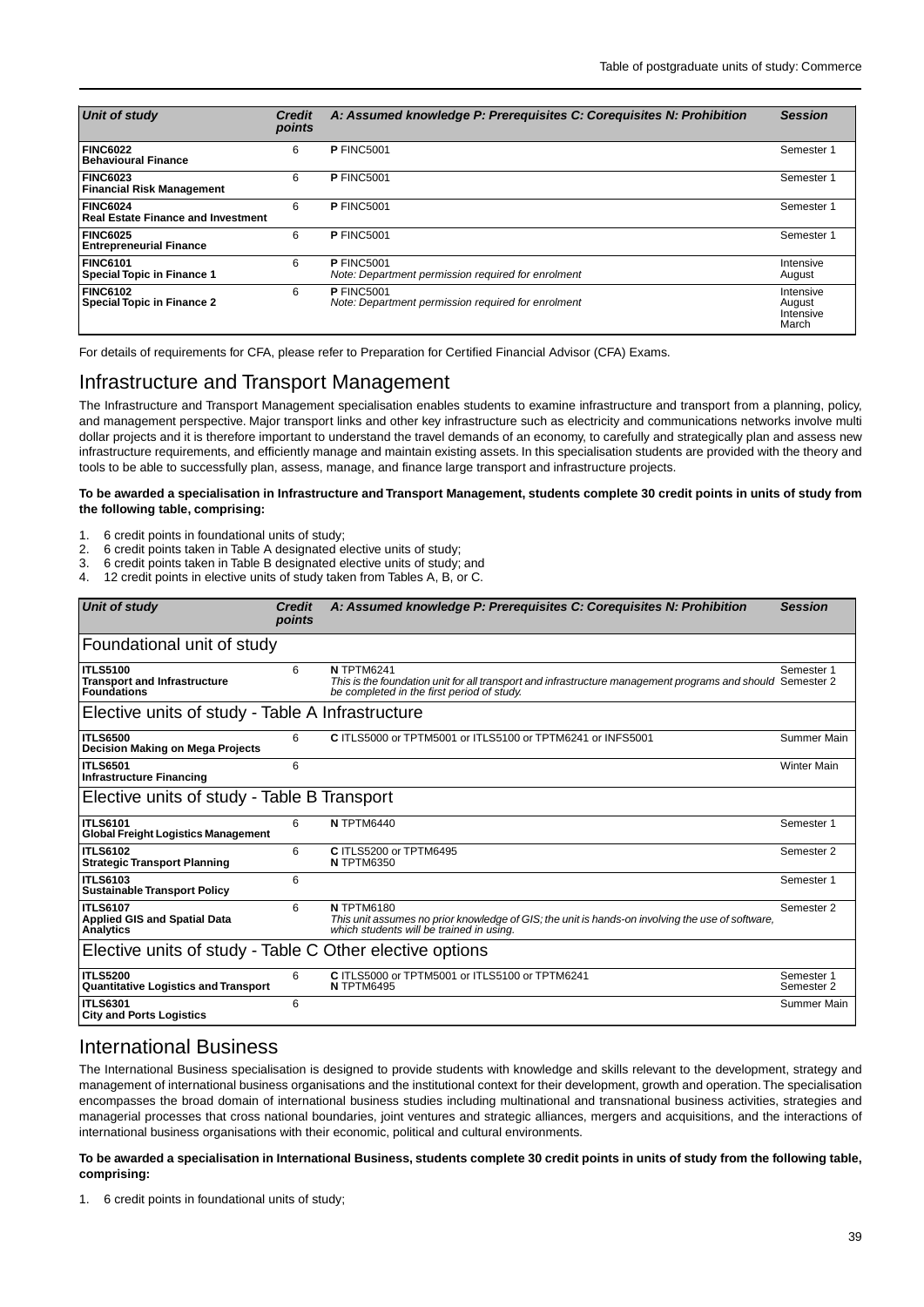# 2. 12 credit points in compulsory units of study; and<br>3. 12 credit points in elective units of study.

12 credit points in elective units of study.

| <b>Unit of study</b>                                                         | <b>Credit</b><br>points | A: Assumed knowledge P: Prerequisites C: Corequisites N: Prohibition                                                                                                                                                    | <b>Session</b>                                    |
|------------------------------------------------------------------------------|-------------------------|-------------------------------------------------------------------------------------------------------------------------------------------------------------------------------------------------------------------------|---------------------------------------------------|
| Foundational unit of study                                                   |                         |                                                                                                                                                                                                                         |                                                   |
| <b>IBUS5003</b><br><b>Global Business</b>                                    | 6                       | <b>N IBUS5001</b>                                                                                                                                                                                                       | Intensive<br>February<br>Semester 1<br>Semester 2 |
| Compulsory units of study                                                    |                         |                                                                                                                                                                                                                         |                                                   |
| <b>IBUS6001</b><br><b>International Business Strategy</b>                    | 6                       | <b>C IBUS5003</b><br><b>N ECHS6008</b>                                                                                                                                                                                  | Intensive<br>February<br>Semester 1<br>Semester 2 |
| <b>IBUS6002</b><br><b>Cross-Cultural Management</b>                          | 6                       |                                                                                                                                                                                                                         | Semester 1<br>Semester 2                          |
| Elective units of study                                                      |                         |                                                                                                                                                                                                                         |                                                   |
| <b>ACCT6002</b><br><b>International Accounting</b>                           | 6                       | <b>P</b> ACCT6001                                                                                                                                                                                                       | Semester 1<br>Semester 2                          |
| <b>CLAW6007</b><br><b>Issues in Law and International</b><br>Business        | 6                       | <b>P</b> CLAW5001                                                                                                                                                                                                       | Semester 2                                        |
| <b>CLAW6030</b><br><b>China's Legal Environment for</b><br><b>Business</b>   | 6                       |                                                                                                                                                                                                                         | Semester 1                                        |
| <b>CLAW6033</b><br><b>International Business Tax Strategy</b>                | 6                       |                                                                                                                                                                                                                         | Semester 1                                        |
| <b>FINC6013</b><br><b>International Business Finance</b>                     | 6                       | <b>P FINC5001</b>                                                                                                                                                                                                       | Semester 1                                        |
| <b>IBUS6003</b><br>Managing International Risk                               | 6                       |                                                                                                                                                                                                                         | Semester 1                                        |
| <b>IBUS6004</b><br><b>International Business Alliances</b>                   | 6                       |                                                                                                                                                                                                                         | Semester 2                                        |
| <b>IBUS6005</b><br><b>Ethical International Business</b><br><b>Decisions</b> | 6                       |                                                                                                                                                                                                                         | Semester 1                                        |
| <b>IBUS6006</b><br><b>Comparative International</b><br>Management            | 6                       |                                                                                                                                                                                                                         | Semester 2                                        |
| <b>IBUS6007</b><br><b>International Business Special</b><br>Project          | 6                       | Note: Department permission required for enrolment                                                                                                                                                                      | Semester 1<br>Semester 2                          |
| <b>IBUS6008</b><br><b>Export Management</b>                                  | 6                       |                                                                                                                                                                                                                         | Semester 2                                        |
| <b>IBUS6018</b><br><b>Business Negotiations</b>                              | 6                       | Note: this unit requires participation in a number of negotiations. Preparation for these<br>negotiations, which are a large part of the grade, will require time-pressured reading of material Semester 2<br>in class. | Semester 1                                        |
| <b>IBUS6019</b><br><b>Strategy and Emerging Markets</b>                      | 6                       |                                                                                                                                                                                                                         | Semester 1                                        |
| <b>IBUS6020</b><br><b>Enterprise Management in China</b>                     | 6                       | N CHSC6902                                                                                                                                                                                                              | Semester 1                                        |
| <b>IBUS6022</b><br><b>Business and Management in India</b>                   | 6                       |                                                                                                                                                                                                                         | Semester 2                                        |
| <b>MKTG6013</b><br><b>International and Global Marketing</b>                 | 6                       | <b>P MKTG5001</b>                                                                                                                                                                                                       | Semester 1<br>Semester 2                          |

# Logistics and Supply Chain Management

The Logistics and Supply Chain Management specialisation is designed for students who want develop careers in the fields of logistics and supply chain management, as well as for those currently working in these areas. The emphasis of this specialisation is on the operations and logistics functions in companies that source, produce, distribute and market nationally and internationally and the management of supply chains. Students are provided with a solid grounding in the concepts, techniques and principles that underlie logistics and supply chain management and discuss these issues from a managerial, practice-oriented perspective. Graduates develop skills in design and management of global supply chains, production planning and control, sourcing and supplier management, warehouse and inventory management, supply chain risk analysis, and logistics and supply chain implementation challenges facing Australian and international businesses.

#### **To be awarded a specialisation in Logistics and Supply Chain Management, students complete 30 credit points in units of study from the following table, comprising:**

- 1. 6 credit points in foundational units of study; and<br>2. 24 credit points in elective units of study
- 24 credit points in elective units of study.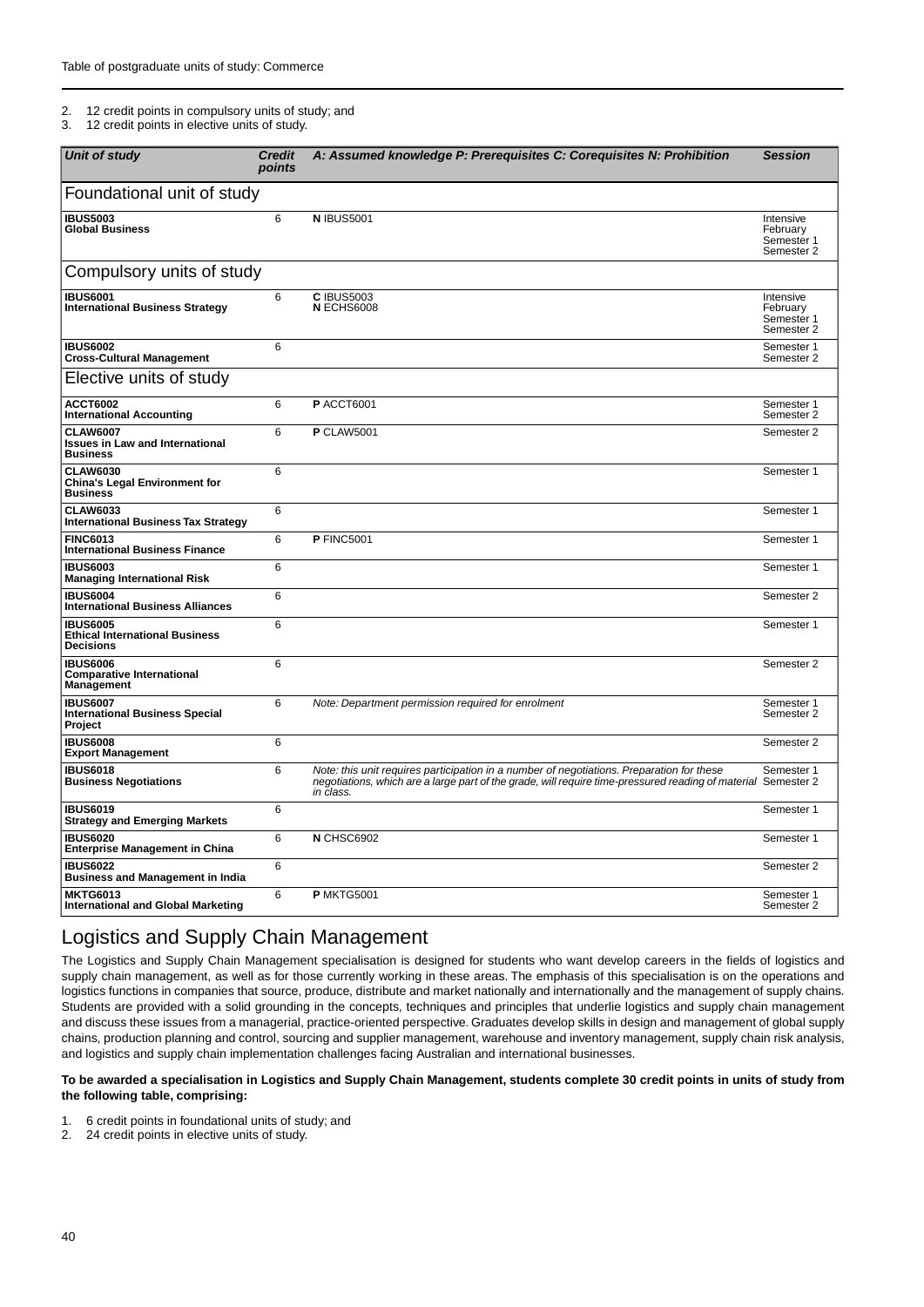| <b>Unit of study</b>                                                       | <b>Credit</b><br>points | A: Assumed knowledge P: Prerequisites C: Corequisites N: Prohibition                                                                                              | <b>Session</b>           |
|----------------------------------------------------------------------------|-------------------------|-------------------------------------------------------------------------------------------------------------------------------------------------------------------|--------------------------|
| Foundational unit of study                                                 |                         |                                                                                                                                                                   |                          |
| <b>ITLS5000</b><br><b>Foundations of Supply Chain</b><br><b>Management</b> | 6                       | N TPTM6155 or TPTM5001                                                                                                                                            | Semester 1<br>Semester 2 |
| Elective units of study                                                    |                         |                                                                                                                                                                   |                          |
| <b>ITLS5200</b><br><b>Quantitative Logistics and Transport</b>             | 6                       | C ITLS5000 or TPTM5001 or ITLS5100 or TPTM6241<br><b>N TPTM6495</b>                                                                                               | Semester 1<br>Semester 2 |
| <b>ITLS6002</b><br>Supply Chain Planning and Design                        | 6                       | <b>P ITLS5200 or TPTM6495 or STAT5002</b><br><b>C ITLS5000 or TPTM6495</b><br><b>N TPTM6190</b>                                                                   | Semester 1<br>Semester 2 |
| <b>ITLS6003</b><br><b>Contemporary Procurement</b>                         | 6                       | A Basic ability to work with Excel is assumed.<br>C ITLS5200 or QBUS5001<br>N TPTM6400                                                                            | Semester 1<br>Semester 2 |
| <b>ITLS6007</b><br><b>Disaster Relief Operations</b>                       | 6                       | <b>N TPTM6390</b>                                                                                                                                                 | <b>Winter Main</b>       |
| <b>ITLS6008</b><br><b>Production and Operations</b><br>Management          | 6                       | <b>C</b> ITLS5000                                                                                                                                                 | Semester 2               |
| <b>ITLS6101</b><br><b>Global Freight Logistics Management</b>              | 6                       | N TPTM6440                                                                                                                                                        | Semester 1               |
| <b>ITLS6107</b><br><b>Applied GIS and Spatial Data</b><br><b>Analytics</b> | 6                       | <b>N TPTM6180</b><br>This unit assumes no prior knowledge of GIS; the unit is hands-on involving the use of software,<br>which students will be trained in using. | Semester 2               |

# Marketing

The Marketing specialisation offers exciting opportunities for research, theory and strategy in all aspects of business and organisation. The specialisation builds on basic marketing principles to give students leading edge knowledge in marketing strategy and planning. Various ways in which marketing influences business and its performance, including market research, communications, consumer behaviour, customer analytics and the development and marketing of new products, are critically examined.

# **To be awarded a specialisation in Marketing, students complete 30 credit points in units of study from the following table, comprising:**

- 
- 1. 6 credit points in foundational units of study;<br>2. 6 credit points in compulsory units of study; 2. 6 credit points in compulsory units of study; and
- 3. 18 credit points in elective units of study.

| <b>Unit of study</b>                                                        | <b>Credit</b><br>points | A: Assumed knowledge P: Prerequisites C: Corequisites N: Prohibition | <b>Session</b>           |
|-----------------------------------------------------------------------------|-------------------------|----------------------------------------------------------------------|--------------------------|
| Foundational unit of study                                                  |                         |                                                                      |                          |
| <b>MKTG5001</b><br><b>Marketing Principles</b>                              | 6                       |                                                                      | Semester 1<br>Semester 2 |
| Compulsory units of study                                                   |                         |                                                                      |                          |
| <b>MKTG6007</b><br><b>Consumer Behaviour</b>                                | 6                       | <b>P MKTG5001</b>                                                    | Semester 1<br>Semester 2 |
| Elective units of study                                                     |                         |                                                                      |                          |
| <b>CLAW6032</b><br>Regulating Innovation and<br><b>Distribution</b>         | 6                       |                                                                      | Semester 2               |
| <b>MKTG6001</b><br><b>Marketing Research Concepts</b>                       | 6                       |                                                                      | Semester 1               |
| <b>MKTG6003</b><br><b>Marketing Strategy</b>                                | 6                       | <b>P MKTG5001</b>                                                    | Semester 2               |
| <b>MKTG6004</b><br><b>New Product Development</b>                           | 6                       | <b>P MKTG5001</b>                                                    | Semester 1<br>Semester 2 |
| <b>MKTG6005</b><br><b>Marketing Communications</b>                          | 6                       | <b>P MKTG5001</b>                                                    | Intensive<br>March       |
| <b>MKTG6006</b><br><b>Creative Communications in</b><br><b>Marketing</b>    | 6                       | <b>P MKTG5001</b>                                                    | Semester 2               |
| <b>MKTG6013</b><br><b>International and Global Marketing</b>                | 6                       | <b>P MKTG5001</b>                                                    | Semester 1<br>Semester 2 |
| <b>MKTG6015</b><br>Digital and Social Media Marketing                       | 6                       | <b>P MKTG5001</b>                                                    | Semester 2               |
| <b>MKTG6016</b><br><b>Brand Management</b>                                  | 6                       | <b>P MKTG5001</b>                                                    | Semester 1               |
| <b>MKTG6018</b><br><b>Customer Analytics and Relationship</b><br>Management | 6                       |                                                                      | Semester 2               |
| <b>MKTG6020</b><br><b>Business Marketing</b>                                | 6                       | <b>P MKTG5001</b>                                                    | Semester 1               |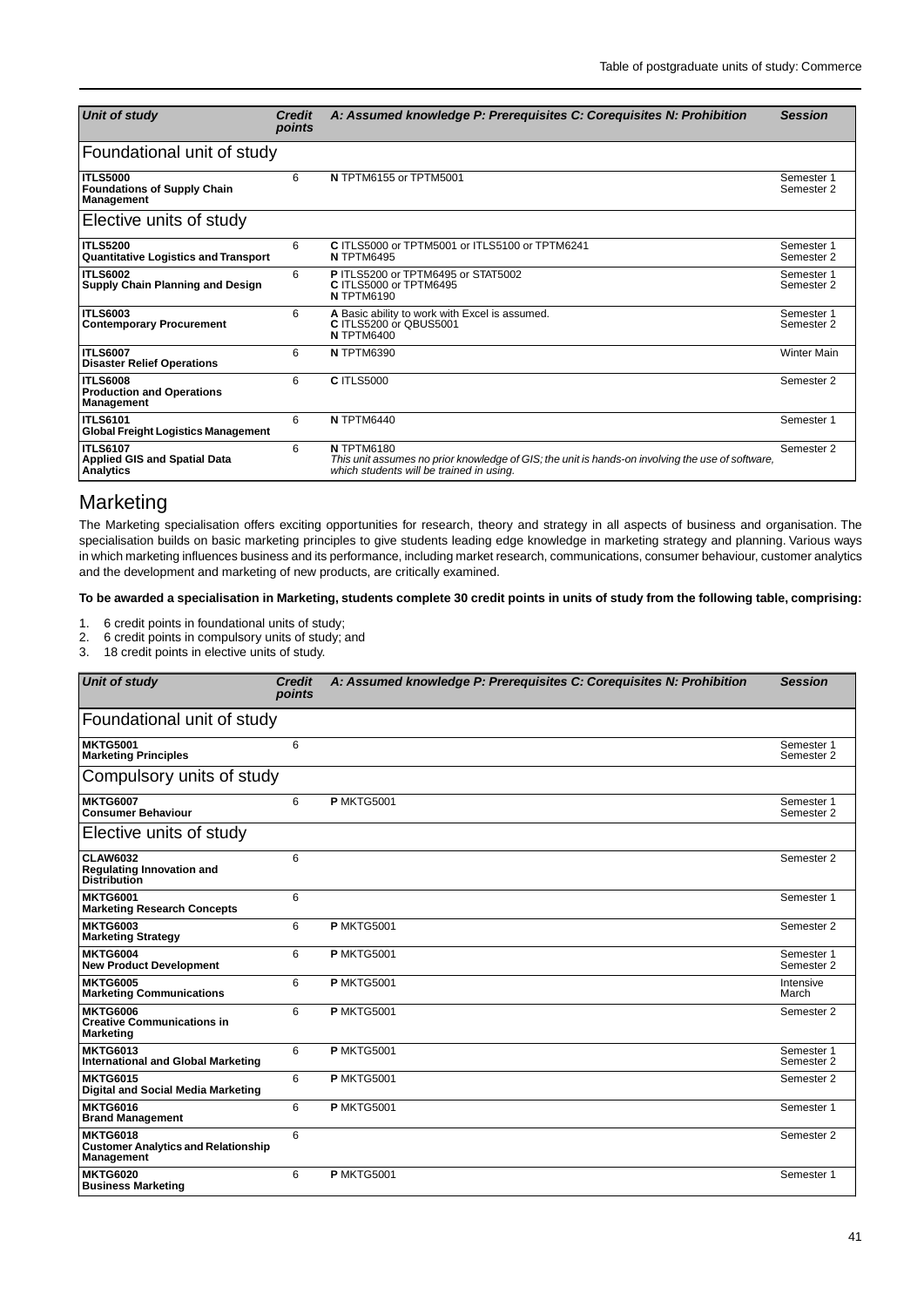| <b>Unit of study</b>                                       | <b>Credit</b><br>points | A: Assumed knowledge P: Prerequisites C: Corequisites N: Prohibition | <b>Session</b> |
|------------------------------------------------------------|-------------------------|----------------------------------------------------------------------|----------------|
| <b>MKTG6104</b><br>The Psychology of Business<br>Decisions |                         | <b>N MKTG5002</b>                                                    | Semester 2     |

# People, Management and Organisations

The specialisation in People, Management and Organisations encompasses the basic functions and processes of management whilst providing opportunities to focus on organisational behaviour, human resource management, organisational change, communication, sustainable business practice, diversity and industrial relations. Effectively managing people and organisational change are key attributes of successful businesses.

## **To be awarded a specialisation in People, Management and Organisations, students must complete 30 credit points in units of study from the following table, comprising:**

- 1. 6 credit points in foundational units of study; and<br>2. 24 credit points in elective units of study
- 24 credit points in elective units of study.

| <b>Unit of study</b>                                                 | <b>Credit</b><br>points | A: Assumed knowledge P: Prerequisites C: Corequisites N: Prohibition                                                                                                                                                            | <b>Session</b>            |
|----------------------------------------------------------------------|-------------------------|---------------------------------------------------------------------------------------------------------------------------------------------------------------------------------------------------------------------------------|---------------------------|
| Foundational unit of study                                           |                         |                                                                                                                                                                                                                                 |                           |
| <b>WORK5003</b><br><b>Management and Organisations</b>               | 6                       |                                                                                                                                                                                                                                 | Semester 1<br>Semester 2  |
| Elective units of study                                              |                         |                                                                                                                                                                                                                                 |                           |
| <b>WORK6001</b><br><b>Organisational Analysis and</b><br>Behaviour   | 6                       |                                                                                                                                                                                                                                 | Semester 1                |
| <b>WORK6002</b><br><b>Strategic Management</b>                       | 6                       |                                                                                                                                                                                                                                 | Semester 1<br>Semester 2b |
| <b>WORK6012</b><br><b>Industrial Relations Policy</b>                | 6                       |                                                                                                                                                                                                                                 | Intensive<br>October      |
| <b>WORK6017</b><br><b>Human Resource Strategies</b>                  | 6                       | Core unit for the MHRM and IR                                                                                                                                                                                                   | Semester 1<br>Semester 2  |
| <b>WORK6018</b><br>International Industrial Relations                | 6                       |                                                                                                                                                                                                                                 | Semester 1                |
| <b>WORK6026</b><br><b>Organisational Change and</b><br>Development   | 6                       |                                                                                                                                                                                                                                 | Semester 1                |
| <b>WORK6030</b><br><b>Performance and Rewards</b>                    | 6                       |                                                                                                                                                                                                                                 | Semester 2b               |
| <b>WORK6033</b><br><b>Organisational Sustainability</b>              | 6                       | N ECOF6110 or CLAW6028                                                                                                                                                                                                          | Semester 1                |
| <b>WORK6108</b><br><b>International Dimensions of HRM</b>            | 6                       |                                                                                                                                                                                                                                 | Semester 2                |
| <b>WORK6115</b><br><b>Managing Diversity at Work</b>                 | 6                       |                                                                                                                                                                                                                                 | Semester 2a               |
| <b>WORK6116</b><br><b>Employment and the Law</b>                     | 6                       | This unit is not available for students enrolled in the Master of Labour Law Relations                                                                                                                                          | Semester 1a<br>Semester 2 |
| <b>WORK6118</b><br><b>Managing Communication in</b><br>Organisations | 6                       | N ECOF6030 or ECOF6040                                                                                                                                                                                                          | Semester 1                |
| <b>WORK6120</b><br>Research Essay                                    | 6                       | Note: Department permission required for enrolment<br>Available only to students who have achieved 75% or better in at least four WORK (or<br>equivalent) units studied; and have the Discipline's permission to take the unit. | Semester 1<br>Semester 2  |
| <b>WORK6130</b><br><b>Leadership in Organisations</b>                | 6                       | N ECOF5807 or ECOF6090                                                                                                                                                                                                          | Semester 1                |

# Project Management

The Project Management specialisation equips students to understand and apply established and new orientations of project-based work in organisations. Core skills involving ten knowledge areas from the Project Management Body of Knowledge (PMBoK, Project Management Institute) are developed as students are exposed to contemporary project management trends and challenges. By utilising theoretical and skills-based learning, the specialisation covers a range of project management approaches from structured (e.g. PMBoK, PRINCE2) to adaptive (e.g. Agile, Lean), across a variety of contexts.The specialisation includes the compulsory 'Project Management in Practice' unit, which emphasises how project management approaches are currently applied in industry.

#### **To be awarded a specialisation in Project Management, students complete 30 credit points in units of study from the following table, comprising:**

- 1. 6 credit points in foundational units of study;
- 2. 6 credit points in compulsory units of study; and<br>3. 18 credit points in elective units of study.
- 18 credit points in elective units of study.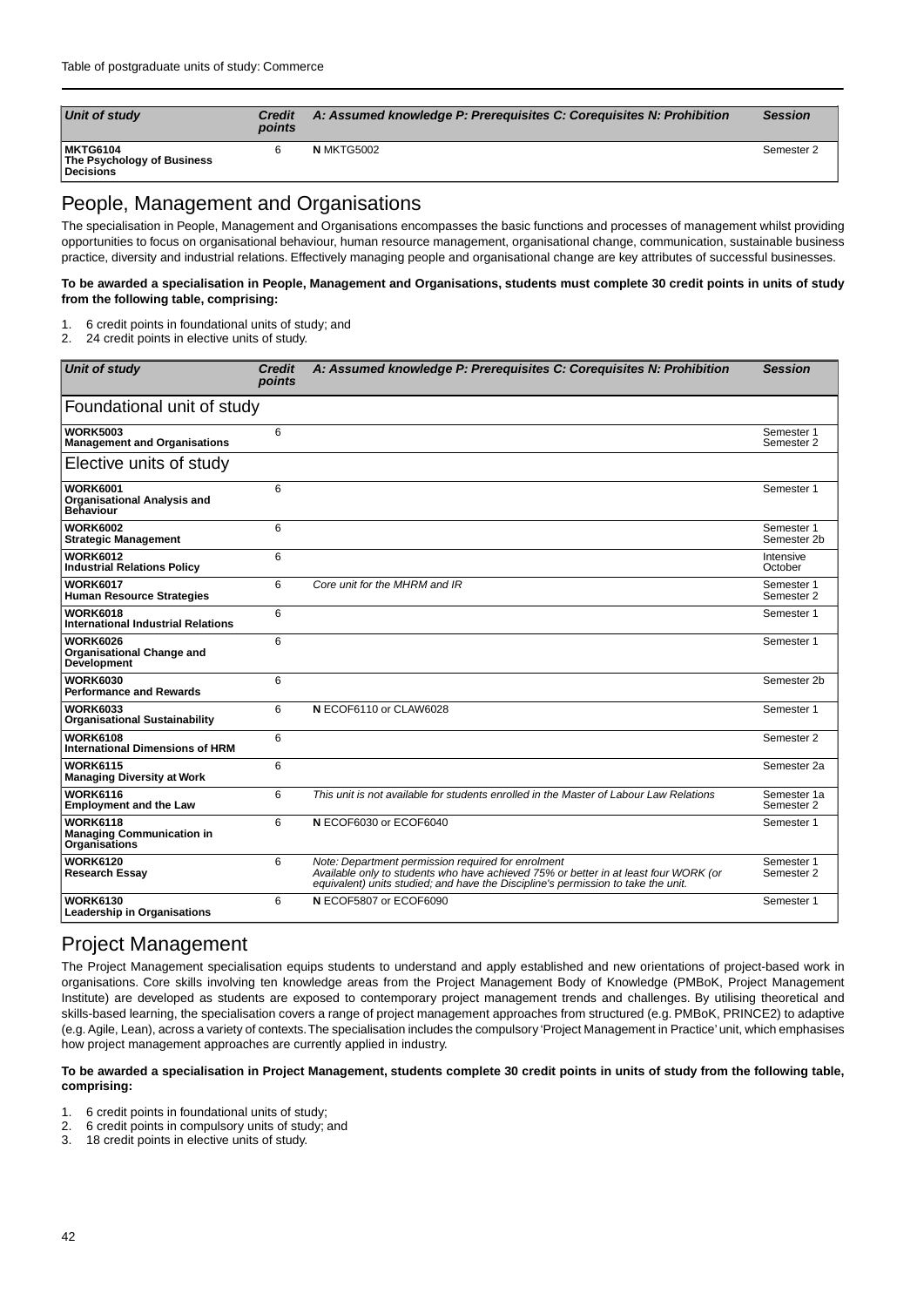| <b>Unit of study</b>                                          | <b>Credit</b><br>points | A: Assumed knowledge P: Prereguisites C: Coreguisites N: Prohibition                                                                                                                                                                                                                                                                                                                                       | <b>Session</b>                                   |
|---------------------------------------------------------------|-------------------------|------------------------------------------------------------------------------------------------------------------------------------------------------------------------------------------------------------------------------------------------------------------------------------------------------------------------------------------------------------------------------------------------------------|--------------------------------------------------|
| Foundational unit of study                                    |                         |                                                                                                                                                                                                                                                                                                                                                                                                            |                                                  |
| <b>INFS5001</b><br><b>Project Management</b>                  | 6                       | <b>N INFS6014</b>                                                                                                                                                                                                                                                                                                                                                                                          | Intensive<br>January<br>Semester 1<br>Semester 2 |
| Compulsory units of study                                     |                         |                                                                                                                                                                                                                                                                                                                                                                                                            |                                                  |
| <b>INFS6030</b><br><b>Project Management in Practice</b>      | 6                       | <b>P INFS5001</b><br>This is a compulsory unit for the Project Management Specialisation in the Master of Commerce<br>program.                                                                                                                                                                                                                                                                             | Semester 2                                       |
| Elective units of study                                       |                         |                                                                                                                                                                                                                                                                                                                                                                                                            |                                                  |
| <b>IBUS6002</b><br><b>Cross-Cultural Management</b>           | 6                       |                                                                                                                                                                                                                                                                                                                                                                                                            | Semester 1<br>Semester 2                         |
| <b>INFS6004</b><br><b>Business Transformation Projects</b>    | 6                       | A Understanding the major functions of a business and how those business functions interact Semester 1<br>internally and externally so the company can be competitive in a changing market. How<br>Information Systems can be used and managed in a business. How to critically analyse a<br>business and determine its options for transformation. Desirable Experience as a member of<br>a project team. |                                                  |
| <b>INFS6032</b><br><b>Agile Project Management</b>            | 6                       |                                                                                                                                                                                                                                                                                                                                                                                                            | Semester 2                                       |
| <b>ITLS6500</b><br>Decision Making on Mega Projects           | 6                       | C ITLS5000 or TPTM5001 or ITLS5100 or TPTM6241 or INFS5001                                                                                                                                                                                                                                                                                                                                                 | Summer Main                                      |
| <b>MKTG6004</b><br><b>New Product Development</b>             | 6                       | <b>P MKTG5001</b>                                                                                                                                                                                                                                                                                                                                                                                          | Semester 1<br>Semester 2                         |
| <b>QBUS6320</b><br><b>Management Decision Making</b>          | 6                       | N ECOF6070 or ECOF5804 or ECMT6310 or ECMT5003                                                                                                                                                                                                                                                                                                                                                             | Semester 1<br>Semester 2                         |
| WORK6118<br><b>Managing Communication in</b><br>Organisations | 6                       | N ECOF6030 or ECOF6040                                                                                                                                                                                                                                                                                                                                                                                     | Semester 1                                       |

# Quantitative Finance

The Quantitative Finance specialisation is designed for students who want to apply quantitative methods of analysis within a financial context. The specialisation introduces many of the theoretical and analytical tools that are important in modern finance. Students learn techniques for analysing financial data and also the skills needed to build and use models for financial forecasting and decision making. There is an emphasis on spreadsheet methods that can be applied in practice.

# **To be awarded a specialisation in Quantitative Finance, students complete 36 credit points in units of study from the following table, comprising:**

- 1. 12 credit points in foundational units of study;<br>2. 12 credit points in compulsory units of study;<br>3. 12 credit points in elective units of study.
- 12 credit points in compulsory units of study; and
- 12 credit points in elective units of study.

| <b>Unit of study</b>                                               | <b>Credit</b><br>points | A: Assumed knowledge P: Prerequisites C: Corequisites N: Prohibition                                                                                         | <b>Session</b>                                   |  |  |
|--------------------------------------------------------------------|-------------------------|--------------------------------------------------------------------------------------------------------------------------------------------------------------|--------------------------------------------------|--|--|
| Foundational units of study                                        |                         |                                                                                                                                                              |                                                  |  |  |
| <b>FINC5001</b><br><b>Capital Markets and Corporate</b><br>Finance | 6                       |                                                                                                                                                              | Intensive<br>January<br>Semester 1<br>Semester 2 |  |  |
| <b>QBUS5001</b><br><b>Quantitative Methods for Business</b>        | 6                       | A Basic calculus; basic concepts of probability & statistics<br>N ECMT5001 or QBUS5002                                                                       | Semester 1<br>Semester 2                         |  |  |
| Compulsory units of study                                          |                         |                                                                                                                                                              |                                                  |  |  |
| <b>FINC6000</b><br><b>Quantitative Finance and Derivatives</b>     | 6                       | A This unit requires students to have some background in calculus, matrices, statistics and<br>probability.<br>P FINC5001<br><b>N FINC5002</b>               | Semester 1<br>Semester 2                         |  |  |
| <b>QBUS6830</b><br><b>Financial Time Series and</b><br>Forecasting | 6                       | A Basic knowledge of quantitative methods including statistics, basic probability theory, and<br>introductory regression analysis.<br>P ECMT5001 or QBUS5001 | Semester 1                                       |  |  |
| Elective units of study                                            |                         |                                                                                                                                                              |                                                  |  |  |
| <b>FINC6005</b><br><b>Advanced Asset Pricing</b>                   | 6                       | P FINC5001 or FINC5002 or FINC6000<br>Only students with strong quantitative/mathematical skills should attempt this course                                  | Semester 1                                       |  |  |
| <b>FINC6009</b><br><b>Portfolio Theory and its Applications</b>    | 6                       | P FINC5001 or FINC5002 or FINC6000                                                                                                                           | Semester 2                                       |  |  |
| <b>FINC6014</b><br><b>Fixed Income Securities</b>                  | 6                       | <b>P FINC5001</b>                                                                                                                                            | Semester 2                                       |  |  |
| <b>FINC6023</b><br><b>Financial Risk Management</b>                | 6                       | <b>P FINC5001</b>                                                                                                                                            | Semester 1                                       |  |  |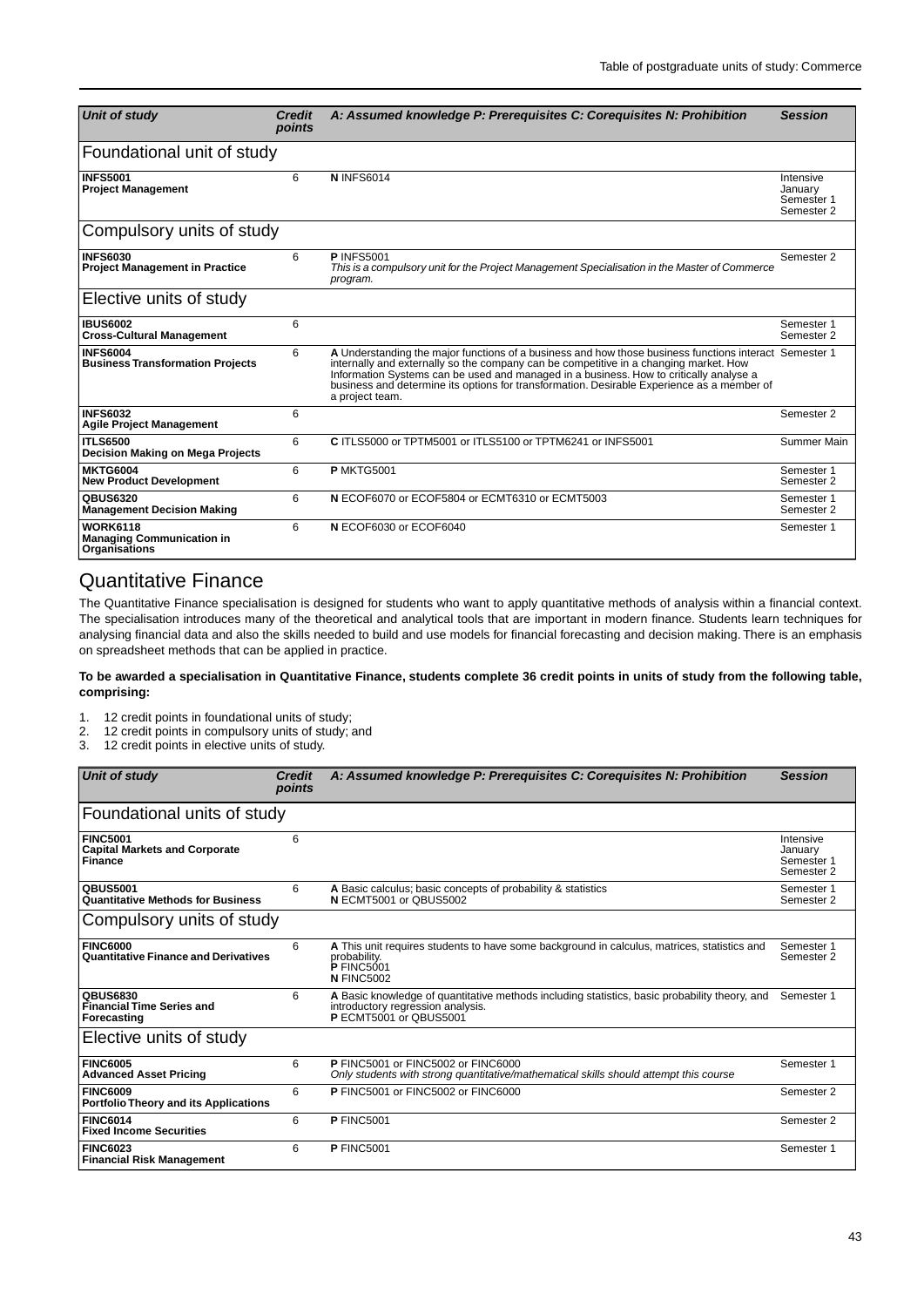# Strategy, Innovation and Entrepreneurship

The Strategy, Innovation and Entrepreneurship specialisation focuses on creativity and innovation in strategy formulation and on the importance of formulation being complemented by a strong capability in strategy execution. These factors are investigated in both entrepreneurial and corporate settings. Elective units cover topics such as opportunity identification and business start-ups, managing growth, business restructuring, business negotiations, social entrepreneurship, managing change, management consulting and the nature of innovative organisations.

## **To be awarded a specialisation in Strategy, Innovation and Entrepreneurship, students complete 30 credit points in units of study from the following table, comprising:**

- 1. 6 credit points in foundational units of study;<br>2. 6 credit points in compulsory units of study;
- 2. 6 credit points in compulsory units of study; and
- 18 credit points in elective units of study.

| <b>Unit of study</b>                                                        | <b>Credit</b><br>points | A: Assumed knowledge P: Prerequisites C: Corequisites N: Prohibition                                                                                                                                                                                                                                                                                                                    | <b>Session</b>                                                                                                                |
|-----------------------------------------------------------------------------|-------------------------|-----------------------------------------------------------------------------------------------------------------------------------------------------------------------------------------------------------------------------------------------------------------------------------------------------------------------------------------------------------------------------------------|-------------------------------------------------------------------------------------------------------------------------------|
| Foundational units of study                                                 |                         |                                                                                                                                                                                                                                                                                                                                                                                         |                                                                                                                               |
| <b>IBUS5002</b><br>Strategy, Innovation and<br>Entrepreneurship             | 6                       | <b>N IBUS5001</b>                                                                                                                                                                                                                                                                                                                                                                       | Semester 1<br>Semester 2                                                                                                      |
| Compulsory unit of study                                                    |                         |                                                                                                                                                                                                                                                                                                                                                                                         |                                                                                                                               |
| <b>WORK6002</b><br><b>Strategic Management</b>                              | 6                       |                                                                                                                                                                                                                                                                                                                                                                                         | Semester 1<br>Semester 2b                                                                                                     |
| Elective units of study                                                     |                         |                                                                                                                                                                                                                                                                                                                                                                                         |                                                                                                                               |
| <b>BUSS6505</b><br><b>NEXT Innovation</b>                                   | 6                       | <b>P</b> Completion of 48 credit points with a WAM of 65%<br>N BUSS6509 or BUSS6510<br>Note: Department permission required for enrolment                                                                                                                                                                                                                                               | Semester 1<br>Semester 2                                                                                                      |
| <b>CLAW6032</b><br><b>Regulating Innovation and</b><br><b>Distribution</b>  | 6                       |                                                                                                                                                                                                                                                                                                                                                                                         | Semester 2                                                                                                                    |
| <b>IBUS6007</b><br><b>International Business Special</b><br>Project         | 6                       | Note: Department permission required for enrolment                                                                                                                                                                                                                                                                                                                                      | Semester 1<br>Semester 2                                                                                                      |
| <b>IBUS6011</b><br><b>New Business Opportunities and</b><br><b>Startups</b> | 6                       | A IBUS5002, or completion of at least 24 credit points<br>N IBUS5011 or WORK6112                                                                                                                                                                                                                                                                                                        | Semester 1<br>Semester 2                                                                                                      |
| <b>IBUS6012</b><br><b>Business Innovation and</b><br>Sustainability         | 6                       | A IBUS5002, or completion of at least 24 credit points                                                                                                                                                                                                                                                                                                                                  | Semester 1                                                                                                                    |
| <b>IBUS6013</b><br><b>Business Restructuring and Renewal</b>                | 6                       | A IBUS5002, or completion of at least 24 credit points                                                                                                                                                                                                                                                                                                                                  | Semester 2                                                                                                                    |
| <b>IBUS6015</b><br><b>Entrepreneurship and Innovation</b><br>Project        | 6                       | <b>C</b> IBUS5002<br>Note: Department permission required for enrolment<br>All students need to apply for permission to enroll in this unit. Students enrolled in the Graduate Intensive<br>Certificate of Innovation and Enterprise, where this unit is core, should note that they are<br>enrolled in this course as their reason for applying for permission to enroll in this unit. | Intensive<br>December<br>February<br>Intensive<br>January<br>Intensive July<br>Intensive<br>March<br>Semester 1<br>Semester 2 |
| <b>IBUS6016</b><br><b>Social Entrepreneurship</b>                           | 6                       | A IBUS5002, or completion of at least 24 credit points                                                                                                                                                                                                                                                                                                                                  | Semester 2                                                                                                                    |
| <b>IBUS6018</b><br><b>Business Negotiations</b>                             | 6                       | Note: this unit requires participation in a number of negotiations. Preparation for these<br>negotiations, which are a large part of the grade, will require time-pressured reading of material Semester 2<br>in class.                                                                                                                                                                 | Semester 1                                                                                                                    |
| <b>IBUS6023</b><br><b>Engaged Entrepreneurship Projects</b>                 | 6                       | <b>P IBUS5002</b><br>Note: Department permission required for enrolment                                                                                                                                                                                                                                                                                                                 | Intensive<br>December<br>Intensive<br>February<br>Intensive<br>January<br>Intensive July<br>Semester 1<br>Semester 2          |
| <b>WORK6026</b><br><b>Organisational Change and</b><br><b>Development</b>   | 6                       |                                                                                                                                                                                                                                                                                                                                                                                         | Semester 1                                                                                                                    |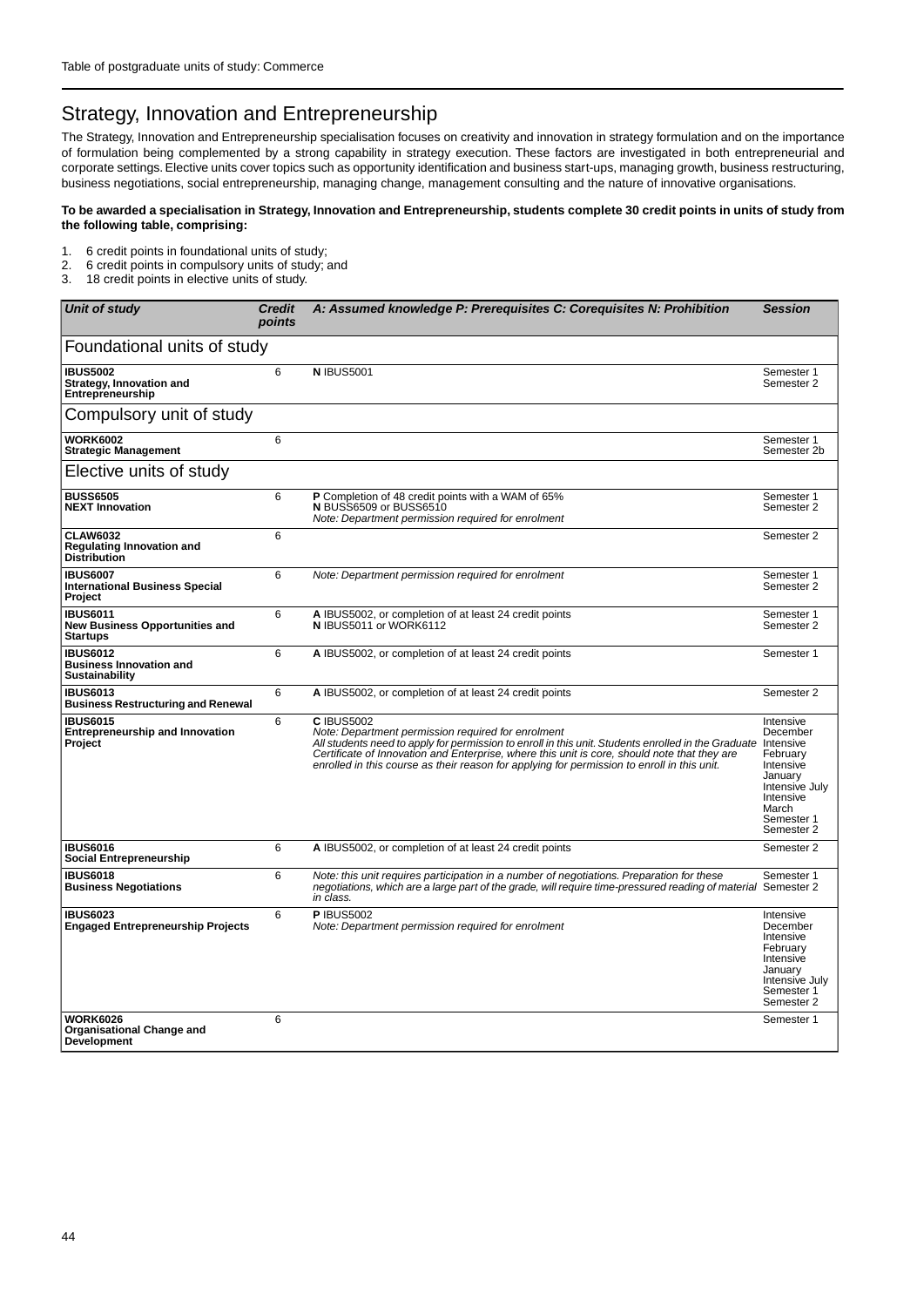# 5. Other elective units of study available to students in the Commerce coursework programs

| <b>Unit of study</b>                                                                            | <b>Credit</b><br>points | A: Assumed knowledge P: Prerequisites C: Corequisites N: Prohibition                                                                                                                                                                                                                                                                                                                                                                                               | <b>Session</b>                                                                       |  |  |  |
|-------------------------------------------------------------------------------------------------|-------------------------|--------------------------------------------------------------------------------------------------------------------------------------------------------------------------------------------------------------------------------------------------------------------------------------------------------------------------------------------------------------------------------------------------------------------------------------------------------------------|--------------------------------------------------------------------------------------|--|--|--|
| Business School elective units of study (general electives)                                     |                         |                                                                                                                                                                                                                                                                                                                                                                                                                                                                    |                                                                                      |  |  |  |
| <b>BUSS5001</b><br><b>Firms. Markets and Business</b><br>Management                             | 6                       | N ECON5001 or ECON5002 or ECON5003 or ECOF5010                                                                                                                                                                                                                                                                                                                                                                                                                     | Semester 1<br>Semester 2                                                             |  |  |  |
| <b>BUSS6505</b><br><b>NEXT Innovation</b>                                                       | 6                       | P Completion of 48 credit points with a WAM of 65%<br>N BUSS6509 or BUSS6510<br>Note: Department permission required for enrolment                                                                                                                                                                                                                                                                                                                                 | Semester 1<br>Semester 2                                                             |  |  |  |
| Work Integrated Learning (WIL) units of study                                                   |                         |                                                                                                                                                                                                                                                                                                                                                                                                                                                                    |                                                                                      |  |  |  |
| (i) Industry Placement Program (IPP) units of study                                             |                         |                                                                                                                                                                                                                                                                                                                                                                                                                                                                    |                                                                                      |  |  |  |
| <b>BUSS6500</b><br><b>Industry Placement</b>                                                    | 6                       | <b>P</b> 48 credit points with a minimum credit average (65%)<br>N ECOF6500<br>Note: Department permission required for enrolment<br>Permission is required to enrol in this unit. Contact the Careers and Employability Office for<br>details: business.placements@sydney.edu.au.                                                                                                                                                                                 | Intensive<br>August<br>Intensive<br>March<br>Semester 1<br>Semester 2                |  |  |  |
| <b>BUSS6503</b><br><b>USA Industry Placement</b><br>This unit of study is not available in 2018 | 6                       | <b>P</b> 48 credit points with a minimum credit average (65%). Students enrolled in the Master of<br>International Business may apply on completion of 24 credit points with a minimum credit<br>average (65%).<br>Note: Department permission required for enrolment<br>Permission is required to enrol in this unit. Further information and application process is<br>outlined at http://sydney.edu.au/business/study/opportunities/industry_placement_program. | Intensive<br>August<br>Intensive<br>February<br>Intensive July<br>Intensive<br>March |  |  |  |
| <b>BUSS6504</b><br><b>Europe Industry Placement</b>                                             | 6                       | <b>P</b> 48 credit points with a minimum credit average (65%).<br>Note: Department permission required for enrolment<br>Permission is required to enrol in this unit. Contact the Careers and Employability Office for<br>details: business.placements@sydney.edu.au.                                                                                                                                                                                              | Intensive July                                                                       |  |  |  |
| <b>BUSS6506</b><br><b>China Industry Placement</b>                                              | 6                       | P 48 credit points with a minimum credit average (65%).<br>Note: Department permission required for enrolment<br>Permission is required to enrol in this unit. Contact the Careers and Employability Office for<br>details: business.placements@sydney.edu.au.                                                                                                                                                                                                     | Intensive<br>December<br>Intensive<br>March                                          |  |  |  |
| <b>BUSS6511</b><br>South America Industry Placement                                             | 6                       | P 48 credit points with a minimum credit average (65%)<br>Note: Department permission required for enrolment<br>Permission is required to enrol in this unit. Contact the Careers and Employability Office for<br>details: business.placements@sydney.edu.au.                                                                                                                                                                                                      | Intensive July                                                                       |  |  |  |
| (ii) Community Placement Program (CPP) units of study                                           |                         |                                                                                                                                                                                                                                                                                                                                                                                                                                                                    |                                                                                      |  |  |  |
| <b>BUSS6508</b><br><b>Community Placement Program</b><br>(Intensive)                            | 6                       | P 48 credit points with a minimum credit average (65%)<br>N BUSS6507<br>Note: Department permission required for enrolment<br>Permission is required to enrol in this unit. Further information and application process is<br>outlined at http://sydney.edu.au/business/study/opportunities/community_placement_program. Intensive                                                                                                                                 | Intensive<br>August<br>Intensive<br>February<br>January<br>Intensive<br>March        |  |  |  |
| Dissertation units of study                                                                     |                         |                                                                                                                                                                                                                                                                                                                                                                                                                                                                    |                                                                                      |  |  |  |
| <b>BUSS7000</b><br><b>Business Dissertation A</b>                                               | 12                      | <b>P</b> 48 credit points of prior study in the Master of Commerce program with a grade average of Semester 1<br>at least 80%.<br>Note: Department permission required for enrolment                                                                                                                                                                                                                                                                               | Semester 2                                                                           |  |  |  |
| <b>BUSS7001</b><br><b>Business Dissertation B</b>                                               | 12                      | P 48 credit points of prior study in the Master of Commerce program with a grade average of Semester 1<br>at least 80%.<br>Note: Department permission required for enrolment                                                                                                                                                                                                                                                                                      | Semester 2                                                                           |  |  |  |
| <b>BUSS7002</b><br><b>Business Dissertation</b>                                                 | 24                      | P 48 credit points of prior study in the Master of Commerce program with a grade average of<br>at least 80%.<br>Note: Department permission required for enrolment                                                                                                                                                                                                                                                                                                 | Semester 1<br>Semester 2                                                             |  |  |  |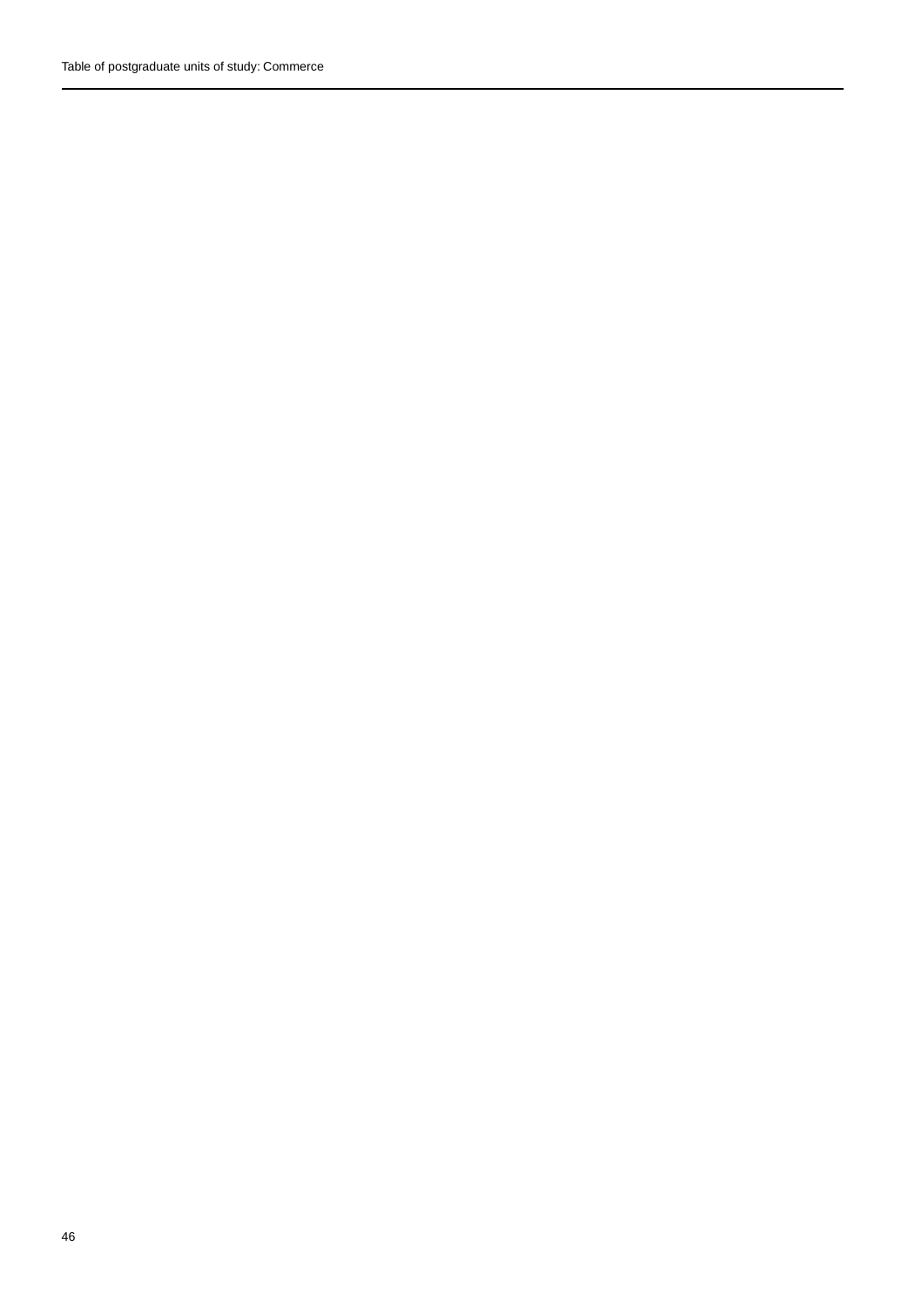# Units of study descriptions for Commerce coursework programs

The University of Sydney website (sydney.edu.au/business/courses/) contains the most up to date information on unit of study availability and other requirements.Timetabling information for the current year is available on the Business School website (sydney.edu.au/business/timetable). Students should note that units of study are run subject to demand.

*Note:* The following unit of study descriptions are listed by specialisation subject area

# 1. Core unit of study

#### **BUSS5020**

#### **Business Insights**

**Credit points:** 6 **Session:** Semester 1, Semester 2 **Classes:** seminars/workshops: 3 hours per week x 13 weeks **Assessment:** In-class assessments (20%), presentation (5%), group project (20%), mid-semester exam (20%), final exam (35%) **Mode of delivery:** Normal (lecture/lab/tutorial) day

This unit is designed specifically to provide Commerce students with foundational knowledge in relation to business challenges and the major issues and trends facing business leaders today. Students are required to consider and analyse how business leaders might respond to these challenges in a changing and uncertain environment. Students are also encouraged to think creatively about ways in which business, government and the community can function better.This unit provides students with the knowledge and skills necessary to successfully pursue the specialisations offered in the Master of Commerce.

# 2. Foundational units of study

#### **ACCT5001**

#### **Accounting Principles**

**Credit points:** 6 **Session:** Semester 1, Semester 2 **Classes:** 1 x 3hr class per week **Assessment:** assignment (20%), mid semester test (30%), final examination (50%) **Mode of delivery:** Normal (lecture/lab/tutorial) day, Normal (lecture/lab/tutorial) evening

This unit provides an introduction to the generally accepted accounting principles and practices underlying financial accounting and reporting. The unit introduces students to the concepts and skills required to prepare, analyse, and interpret financial statements. *Textbooks*

Nobles, Mattison, Matsumura, Best, Fraser, Tan, Willet; Horngren¿s Financial Accounting, 8th Edition, Pearson, 2016

#### **CLAW5001**

#### **Legal Environment of Business**

**Credit points:** 6 **Session:** Semester 1, Semester 2 **Classes:** Three hours of classes per week which may include one or more of the following: lectures; seminars; tutorials or workshops. **Assessment:** case analysis (20%), mid-semester exam (35%), final examination (45%) **Mode of delivery:** Normal (lecture/lab/tutorial) day

All business conduct is regulated by the law. Every transaction and every relationship is governed by an increasingly complex mix of statutory and judge-made laws.The ability to identify and manage legal risks, and knowledge of compliance and dispute resolution strategies, are essential business management skills. This unit examines the legal framework and regulatory regime within which all businesses operate in Australia and in a global economy. It introduces students to the legal implications of commercial conduct and provides an overview of the Australian legal system and threshold legal concepts of agreement, ownership, and civil and criminal liability. Key areas of substantive business law are examined including contracts, torts (in particular negligence and the economic torts), property and securities, and crime. The unit also provides students with an overview of areas of legal regulation with an increasingly significant impact on business operations including: privacy, intellectual property rights, competition law, consumer law (in particular advertising regulation, product liability and unfair contracts), misleading conduct and unconscionable conduct.

#### *Textbooks*

Business and the Law 6th edition, Andrew Terry.

#### **ECON5040**

#### **Microeconomics for Business**

**Credit points:** 6 **Session:** Semester 1, Semester 2 **Classes:** 1x3hr lecture/week **Prohibitions:** ECON5001 **Assessment:** 1x1.5hr mid-semester exam (35%), 5x online quizzes (1000wd equivalent)(10%), 1x2hr final exam (55%) **Mode of delivery:** Normal (lecture/lab/tutorial) day

Microeconomics is the study of choice under scarcity. Its importance is underlined by the fact that all businesses, consumers and even countries and their governments have limited resources. This unit provides an introduction to microeconomic analysis with a particular focus on concepts and applications relevant to business. It addresses how individual consumers and firms make decisions and how they interact in markets. We also introduce economic tools for analysing public policies a government might introduce to address market failures. It provides a rigorous platform for further study and a specialisation in business economics as well as providing valuable tools of analysis that complement a student's general business training, regardless of their area of study.

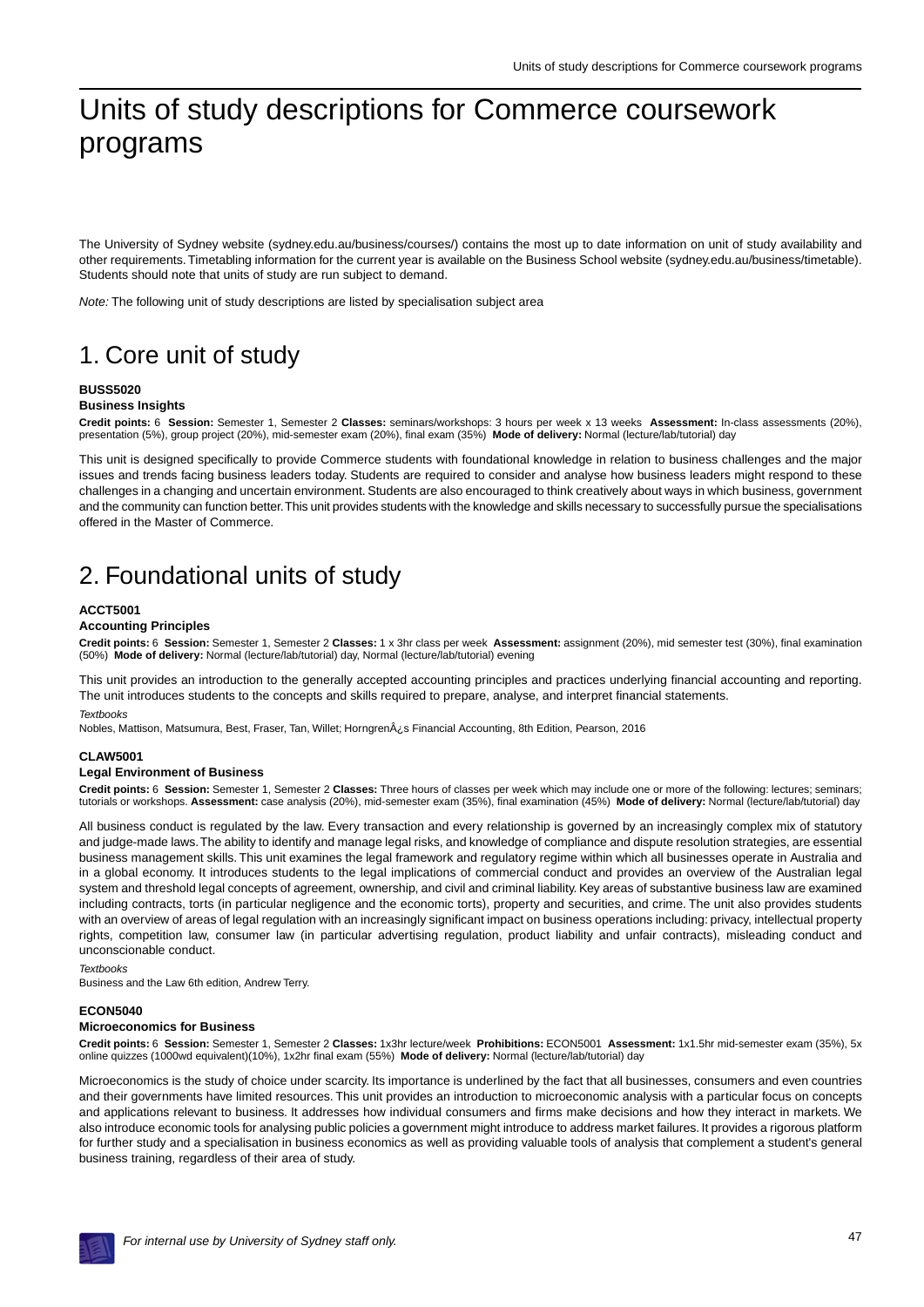# **FINC5001**

# **Capital Markets and Corporate Finance**

**Credit points:** 6 **Session:** Intensive January, Semester 1, Semester 2 **Classes:** 1x 3hr seminar per week **Assessment:** mid semester-test (20%), major assignment (25%), and final examination (55%) **Mode of delivery:** Normal (lecture/lab/tutorial) day, Normal (lecture/lab/tutorial) evening, Block

This unit provides an introduction to basic concepts in corporate finance and capital markets. It is designed to equip students to undertake further studies in finance. After reviewing some very basic ideas in finance and financial mathematics, the unit provides an introduction to the valuation of equity and debt securities and companies. The unit then examines issues related to pricing in capital markets and ends with a discussion of theory and practice related to capital structure and dividend policy.

#### **IBUS5002**

#### **Strategy, Innovation and Entrepreneurship**

**Credit points:** 6 **Session:** Semester 1, Semester 2 **Classes:** 1x 3hr seminar per week **Prohibitions:** IBUS5001 **Assessment:** mid-semester test (20%), short essay (20%), group assignment (30%), final exam (30%) **Mode of delivery:** Normal (lecture/lab/tutorial) evening

This foundation unit provides an introduction to the essential concepts and frameworks relevant to the fields of strategy, innovation and entrepreneurship. Topics covered include the key elements of business strategy, including developing a business mission, understanding the external environment, reviewing internal resources and capabilities, and business and corporate strategy. The importance of entrepreneurial activity and the challenges faced by startup ventures, as well as examples of successful and unsuccessful business innovations, are highlighted. The emphasis of the unit is on understanding the strategic activity of both startup and established businesses with a focus on issues relevant to entrepreneurs as well as business managers.

# **IBUS5003**

# **Global Business**

**Credit points:** 6 **Session:** Intensive February, Semester 1, Semester 2 **Classes:** 1x 3hr seminar per week **Prohibitions:** IBUS5001 **Assessment:** in class participation (10%), mid-semester exam (20%), group presentation (10%), group project (20%), final exam (40%) **Mode of delivery:** Normal (lecture/lab/tutorial) evening, Block mode

This unit focuses on the application of strategic thinking in key business contexts with a particular focus on the global nature of business. Students gain knowledge about: (i) identifying and managing challenges and risks presented by operating in a global business environment; (ii) international business trade and foreign direct investment theories; (iii) country level factors that impact global strategy.

#### **INFS5001**

#### **Project Management**

**Credit points:** 6 **Session:** Intensive January, Semester 1, Semester 2 **Classes:** Semester 1 and Semester 2: 1 x 3hr seminar per week; Summer School: 3 x 3hr seminar per week **Prohibitions:** INFS6014 **Assessment:** Semester 1 and Semester 2: group assignment (25%), individual assignment (30%), exam (45%); Summer School: individual assignment (50%), exam (50%) **Mode of delivery:** Normal (lecture/lab/tutorial) evening, Block mode

Based on the Project Management Body of Knowledge (PMBOK) this unit introduces the end-to-end project management lifecycle. Students learn how to select appropriate projects based on their alignment with an organisation's strategy and then how to manage those projects successfully from initiation through execution to completion. The unit covers the essential components of effective project management and how to apply them in an integrated manner. The unit also explores both the technical and behavioural aspects of project management - including Microsoft Project - and students gain experience in critically analysing the application of concepts in specific project contexts. As organisations increasingly structure their activities on a project basis, the unit is of value to a range of discipline specialisations. The unit can also contribute to achievement of internationally recognised accreditation from the Project Management Institute (PMI).

#### **INFS5002**

#### **Digital Business Foundations**

**Credit points:** 6 **Session:** Semester 1, Semester 2 **Classes:** 1x 3 hr seminar per week **Prohibitions:** INFS6001 **Assessment:** group project (40%), case study presentation (10%), individual assessment (30%), mid-term exam (20%) **Mode of delivery:** Normal (lecture/lab/tutorial) evening

This unit introduces students to the foundations of information systems and their emerging strategic role in transforming organisations and creating sustainable digital business models. Students develop an understanding of systems issues, information management and use, and how various digital technologies work together to create an infrastructure for digital business and how 'personal' technologies (such as social media) are disrupting 'business as usual'. The role of information systems in capturing and distributing organisational knowledge and in enhancing decision-making is explored. Students will gain an understanding of how the information systems function and the processes in organisations can be leveraged to create digital innovation and business transformation. Finally, the special challenges and opportunities created by the pervasiveness of technology and the future disruptions resulting from digital technologies is explored.

### **ITLS5000**

## **Foundations of Supply Chain Management**

**Credit points:** 6 **Session:** Semester 1, Semester 2 **Classes:** 8 x 3 hr lectures, 5 x 3 hr tutorials **Prohibitions:** TPTM6155 or TPTM5001 **Assessment:** Individual report (20%), group report (30%), quiz (10%), final exam (40%) **Mode of delivery:** Normal (lecture/lab/tutorial) day, Normal (lecture/lab/tutorial) evening

Logistics and supply chain management functions can account for as much as half of the total costs of running a business. The success of a firm¿s logistic and supply chain management not only impacts on the profitability of a firm but also has a significant and growing impact on customer experience and satisfaction. Logistics and supply chain management plays a major role in implementing organisational strategy and in many industries has sole responsibility for managing customer service. An understanding of the role of this activity within an organisation and how improving logistics and supply chains can assist business managers to better respond to market opportunities is essential for business students. Students undertaking this unit are given a solid grounding in the language, concepts, techniques and principles that underlie the field of logistics and supply chain management, and how knowledge of these concepts contributes towards a strategically effective and operationally efficient organisation or network of organisations.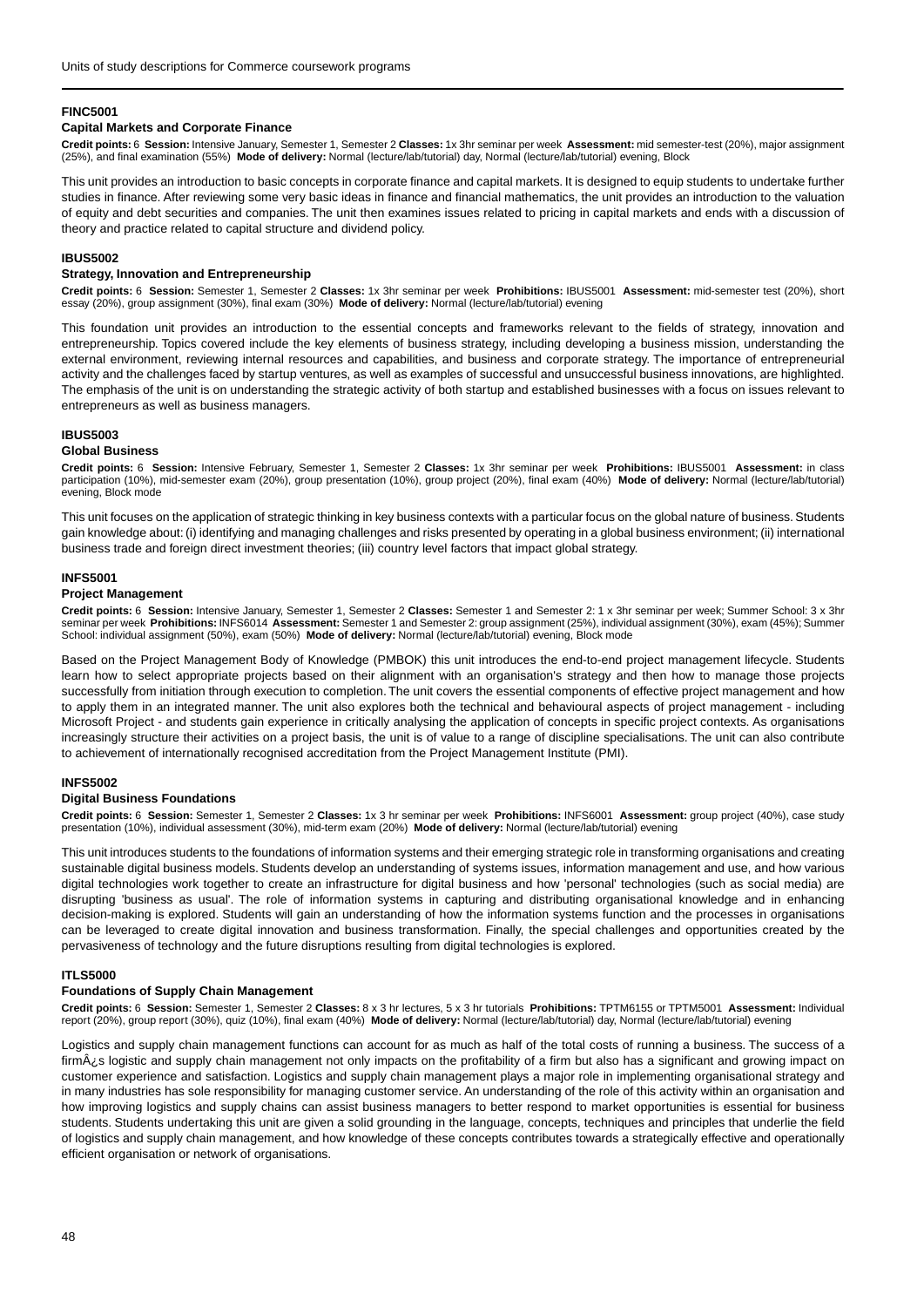# **ITLS5100**

# **Transport and Infrastructure Foundations**

**Credit points:** 6 **Session:** Semester 1, Semester 2 **Classes:** 12 x 3hr lectures, 1 x 2hr field trip **Prohibitions:** TPTM6241 **Assessment:** report 1 (20%), report 2 (20%), presentation (20%), final exam (40%) **Mode of delivery:** Normal (lecture/lab/tutorial) evening

*Note: This is the foundation unit for all transport and infrastructure management programs and should be completed in the first period of study.*

Transport and infrastructure plays an important role both in terms of personal mobility as well as accessibility of businesses and their transportation needs. This unit provides a comprehensive introduction to the role of transportation and infrastructure within the economy. The key concepts and theories needed for management of transport and infrastructure are introduced along with the analysis and problem solving skills needed for confident decision making. In providing the foundational knowledge for students in transport and infrastructure, the unit also introduces students to the professional communication skills needed. Examples and case studies are drawn from all modes of transport and infrastructure.

#### **MKTG5001**

# **Marketing Principles**

**Credit points:** 6 **Session:** Semester 1, Semester 2 **Classes:** 1x 3 hr seminar per week **Assessment:** in-semester exam(s) (25%), final exam (35%), team project (30%), class participation (10%) **Mode of delivery:** Normal (lecture/lab/tutorial) day, Normal (lecture/lab/tutorial) evening

This unit introduces students to basic principles and language of marketing theory and practice. Marketing principles are examined in relation to a wide variety of products and services, in both commercial and non-commercial domains. An emphasis is placed on strategy planning and the marketing decision process. It is an introduction to the issues and terminology of marketing that can serve as a standalone understanding of the basics of marketing or as a foundation unit for further study in marketing. The unit focuses on the practical analysis marketing and the marketing management process and the development of the marketing mix the components that make up a marketing plan.

## **QBUS5001**

## **Quantitative Methods for Business**

**Credit points:** 6 **Session:** Semester 1, Semester 2 **Classes:** 1x 3hr lecture and 1x 1hr tutorial per week **Prohibitions:** ECMT5001 or QBUS5002 **Assumed knowledge:** Basic calculus; basic concepts of probability & statistics **Assessment:** weekly homework (10%), assignment (20%), mid-semester exam (30%), final exam (40%) **Mode of delivery:** Normal (lecture/lab/tutorial) day

This unit highlights the importance of statistical methods and tools for today's managers and analysts, and demonstrates how to apply these methods to business problems using real-world data. The quantitative skills that students learn in this unit are useful in all areas of business. Through taking this unit students learn how to model and analyse the relationships within business data; how to identify the appropriate statistical technique in different business environments; how to compute statistics by hand and using special purpose software; how to interpret results in the context of the business problem; and how to forecast using business data. The unit is taught through data-driven examples, exercises and business case studies.

#### **WORK5003**

## **Management and Organisations**

**Credit points:** 6 **Session:** Semester 1, Semester 2 **Classes:** 1 x 3 hour seminar/tutorial per week **Assessment:** quiz (10%), assignment (20%), essay (35%), participation (10%), final exam (25%) **Mode of delivery:** Normal (lecture/lab/tutorial) evening

This unit aims to introduce students to the nature and context of management. It explores the functions and processes of management and encourages students to critically reflect on management theory and practice. It can be taken as a standalone unit for students enrolled in various specialist masters programs and also prepares students for further study in strategic management, organisational analysis and strategy and human resource management.

# 3. Capstone unit of study

#### **BUSS6000**

## **Succeeding in Business**

**Credit points:** 6 **Session:** Intensive January, Intensive July, Semester 1, Semester 2 **Classes:** 1x 1hr lecture and 1x 2hr seminar/workshop per semester week **Prerequisites:** Students must complete this unit in their final semester of study (full-time students will have completed a minimum of 72 credit points from PG study and part-time students will have completed a minimum of 84 credit points from PG study) **Assessment:** simulation performance mark (5%), team-working assessment (10%), oral presentation (15%), group report assessment (10%), individual assignment (30%), final exam (30%) **Mode of delivery:** Normal (lecture/lab/tutorial) day *Note: Department permission required for enrolment.*

This program-wide capstone unit must be taken by students in their final semester of study within the Master of Commerce program. Students work collaboratively with peers and advisors to integrate the discipline-specific knowledge acquired within their program to address practical business challenges requiring cross-disciplinary and cross-functional insights, knowledge and skills. Assessment is designed to assure student proficiency in program learning goals. Students work in self-managing cross-functional teams to complete a semester-long project, preparing individual and group reports that are assessed by academic staff. Weekly seminars include action learning in business life cycle, data analysis, strategic decision-making, change management, business communication, and ethical awareness and reasoning in business practice. Learning activities include short case studies and business case simulation.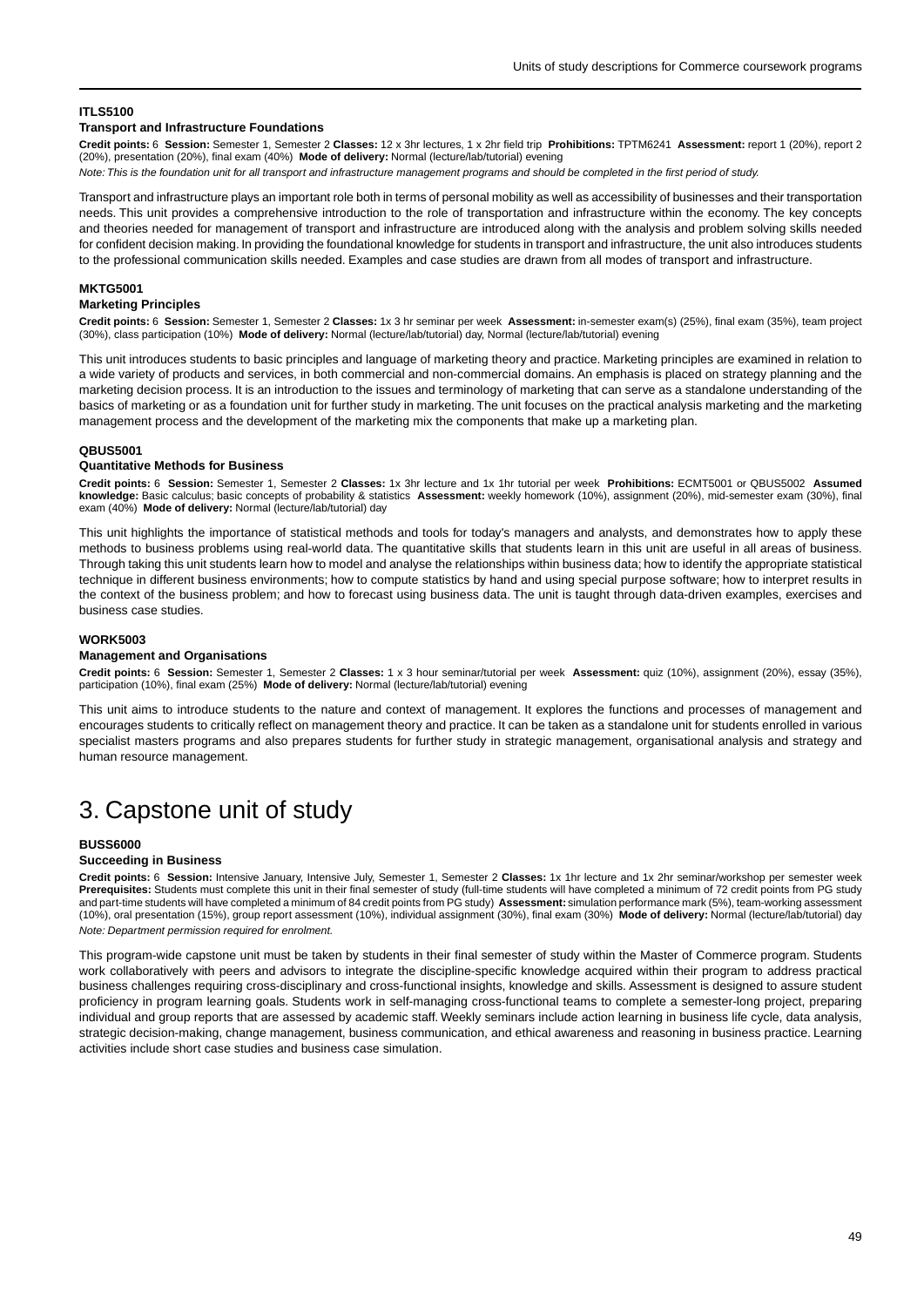# 4. Subject Areas

# Accounting

# **Foundational unit of study**

## **ACCT5001**

# **Accounting Principles**

**Credit points:** 6 **Session:** Semester 1, Semester 2 **Classes:** 1 x 3hr class per week **Assessment:** assignment (20%), mid semester test (30%), final examination (50%) **Mode of delivery:** Normal (lecture/lab/tutorial) day, Normal (lecture/lab/tutorial) evening

This unit provides an introduction to the generally accepted accounting principles and practices underlying financial accounting and reporting. The unit introduces students to the concepts and skills required to prepare, analyse, and interpret financial statements. *Textbooks*

Nobles, Mattison, Matsumura, Best, Fraser, Tan, Willet; Horngren¿s Financial Accounting, 8th Edition, Pearson, 2016

#### **Elective units of study**

#### **ACCT5002**

#### **Managerial Accounting and Decision Making**

**Credit points:** 6 **Session:** Semester 1, Semester 2 **Classes:** 1 x 3hr class per week **Prerequisites:** ACCT5001 **Assessment:** business practical (business case) (32%), mid semester assessment task (8%), capstone readiness assurance self-assessment (5%), final exam (55%) **Mode of delivery:** Normal (lecture/lab/tutorial) day, Normal (lecture/lab/tutorial) evening

This unit introduces the context and processes of managerial accounting, with financial and non-financial information literacy to inform both understanding and application of key managerial accounting techniques. Critical business career skills of ethical behaviour in difficult situations, collaboration, problem solving, time management, persuasive communication and following instructions are fostered across the areas of cost accounting, business performance, and strategic value creation in management accounting. Through weekly 'business practicals', students get real-world like experience in addressing practical managerial accounting issues in organisational contexts. Students become familiar with the many kinds of managerial accounting decisions concerning the techniques, benefits and risks of accounting frameworks chosen. The unit is completed with a capstone case study which consolidates learning and allows students to use their new knowledge and skills gained in identifying and addressing operational and strategic issues facing organisations concerning competition, innovation and government regulation.

#### **ACCT6001**

# **Intermediate Financial Reporting**

**Credit points:** 6 **Session:** Intensive February, Semester 1, Semester 2 **Classes:** 1 x 3hr class per week **Prerequisites:** ACCT5001 **Assessment:** mid-semester test (35%), final examination (50%), and assignment (15%) **Mode of delivery:** Normal (lecture/lab/tutorial) day, Normal (lecture/lab/tutorial) evening, Block *Note: Department permission required for enrolment.*

This unit provides an understanding of the contemporary Australian financial reporting environment. Particular attention is paid to accounting theory and concepts, mandatory reporting practices and reporting policies that reflect either a choice from among several mandated alternatives, or those areas where regulation has not occurred.The unit is intended for those who will be involved in the preparation or use of company financial statements. The unit provides an understanding of accounting techniques, both in terms of technical method and their relative impact on corporation's financial statements. The emphasis throughout is on both the 'techniques' and the related explanations for their use.

#### **ACCT6002**

#### **International Accounting**

**Credit points:** 6 **Session:** Semester 1, Semester 2 **Classes:** 1 x 1hr lecture and 1 x 2hr tutorial per week. **Prerequisites:** ACCT6001 **Assessment:** final exam (50%), test 1 (15%), test 2 (15%), assignment (10%), oral presentation (10%) **Mode of delivery:** Normal (lecture/lab/tutorial) evening

Many of the topics in an international accounting unit have a domestic counterpart. However, new factors and complications arise in the international arena. Some of these are (1) diversity of laws, practices, customs, cultures, and competitive circumstances; and (2) risks associated with fluctuating exchange rates, differential rates of inflation, and unstable property rights. International accounting discusses issues from the perspective of companies that have internationalised their finance and/or their operations. It has a comparative aspect, comparing accounting across countries. It deals with corporate reporting and disclosure across national boundaries. It also deals with the harmonisation of the worldwide diversity in financial reporting, in particular, convergence around International Financial Reporting Standards. It discusses consolidation issues that arise from multinational operations.

#### **ACCT6003**

#### **Fundamental Analysis for Equity Investment**

**Credit points:** 6 **Session:** Semester 1, Semester 2 **Classes:** 13x 2hr lectures, 6x 1hr workshops, 8x 1hr labs. **Prerequisites:** ACCT5001 and FINC5001 **Assumed knowledge:** QBUS5001 or QBUS5002 **Assessment:** mid-semester exam (20%), equity investment (25%), trading (10%), final exam (45%) **Mode of delivery:** Normal (lecture/lab/tutorial) day

*Note: ACCT6003 assumes knowledge of basic statistics and econometrics that are covered in QBUS5001/5002. ACCT6003 requires the analysis of data, transformations, understanding of distributions, expectations, variance, regression analysis, data graphing.*

This unit develops a framework of fundamental analysis for equity investment in publicly traded companies. The first part of the unit deals with the analysis of financial statement information, complemented with other sources of information such as business strategy, industry prospects and key macroeconomic effects. Emphasis is on the analysis of earnings quality and accounting-based valuation methods. The second part of the unit applies fundamental analysis in the appraisal of equity investment, and the effect of credit evaluation and risk analysis, as well as the valuation for takeovers. The unit also covers the impact on equity valuation from inherent behavioural patterns in informing investment decisions.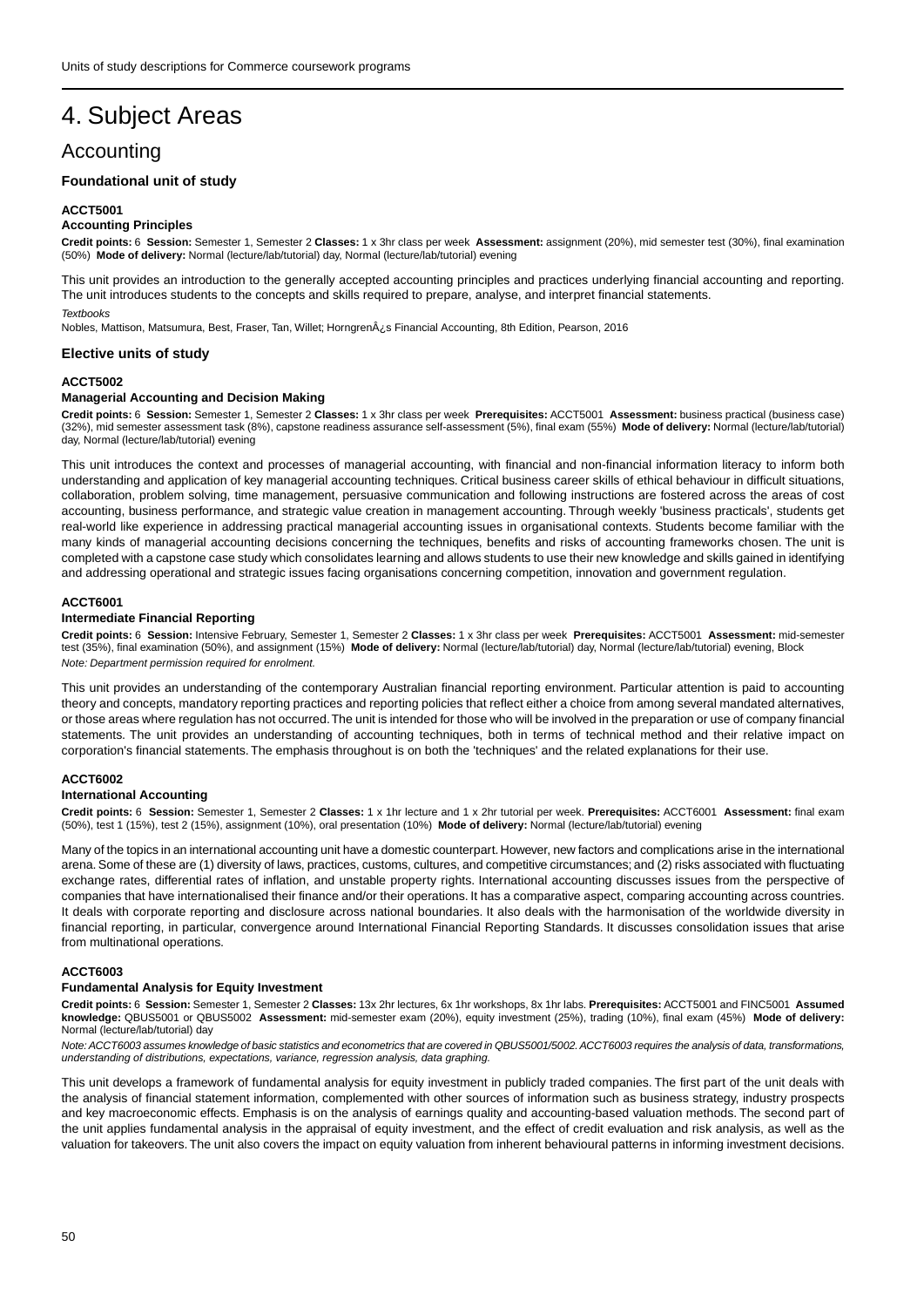# **ACCT6006**

# **Advanced Managerial Accounting**

**Credit points:** 6 **Session:** Semester 1 **Classes:** 1 x 3hr class per week **Prerequisites:** ACCT5002 **Assessment:** seminar assignments (35%), seminar contribution (15%), final examination (50%) **Mode of delivery:** Normal (lecture/lab/tutorial) day

This unit examines a number of advanced topics in managerial accounting as they relate to the use of key analytic and calculative techniques for decision making and value creation. Topics are biased towards those that are relevant and even contentious to contemporary practice and include: the potential inconsistencies between management accounting and strategic decision making and control; executive compensation and reward systems; ethical issues in budget setting and performance management; the theory of the firm and outsourcing; issues in managing joint ventures and strategic alliances; performance measurement systems; decentralisation and transfer pricing, and innovation and change in management accounting practice. An overview of each topic area is provided before exploring the topics more deeply by examining current research and/or working through case studies to provide insights into contemporary business practice.

## **ACCT6007**

## **Contemporary Issues in Auditing**

**Credit points:** 6 **Session:** Semester 1, Semester 2 **Classes:** 1 x 3hr seminar per week **Prerequisites:** ACCT6001 **Assessment:** quiz 1 (5%), quiz 2 (5%), quiz 3 (10%), quiz 4 (5%), group case study (20%), perspective (5%), final exam (50%) **Mode of delivery:** Normal (lecture/lab/tutorial) day, Normal (lecture/lab/tutorial) evening

The focus of this unit is the development of knowledge and understanding of the key elements of the 'corporate financial statement' audit process with particular reference to Australian Auditing Standards. Auditor's duties and responsibilities are considered before moving to planning the audit, performing the audit and arriving at an audit opinion. Students are exposed to the techniques used by auditors in carrying out audit procedures and evaluating audit evidence. Students are expected to further develop their critical thinking skills through applying technical audit principles to real world auditing problems and corporate case studies. Students develop an appreciation for the essential role the auditor and the audit function play in enhancing the quality of financial statements and corporate governance. In this context, the unit critically examines contemporary audit issues, recent audit headlines and challenges faced by the audit profession in the Australian and global environment.

#### **ACCT6010**

# **Advanced Financial Reporting**

**Credit points:** 6 **Session:** Intensive July, Semester 1, Semester 2 **Classes:** 1 x 3hr seminar per week **Prerequisites:** ACCT6001 **Assessment:** mid-semester examination (25%), case study (20%), final examination (55%) **Mode of delivery:** Normal (lecture/lab/tutorial) day, Normal (lecture/lab/tutorial) evening, Block

This unit provides students with a detailed understanding of more complex financial reporting issues. Topics examined include: group accounting issues such as the practical application of the control test; multiple subsidiaries; non-controlling interest; foreign currency translation; consolidated cash flow reporting; segment reporting; accounting for joint arrangements and associates; and related party disclosures. The unit builds on the knowledge base acquired from earlier accounting units with a strong emphasis on the application of technical skills. The unit has a substantial case component, using current examples to illustrate both appropriate technical solutions in accordance with accounting standards and guidelines, as well as the forces which determine the choice of methods. The unit also provides students with an awareness of relevant research to assist in an understanding of both current debates and accounting choices.This unit helps develop students' ability to read and analyse financial reports and to understand the financial reporting implications of management decisions relating to internal reporting and organisational structure.

#### **ACCT6014**

#### **Designing Accounting Systems**

**Credit points:** 6 **Session:** Semester 1 **Classes:** 1 x 3hr seminar per week **Prerequisites:** ACCT5001 **Assessment:** in-class assessments (20%), mid-semester test (20%), design skills test (20%), final examination (40%) **Mode of delivery:** Normal (lecture/lab/tutorial) day *Note: Department permission required for enrolment.*

This unit introduces students to the concepts, challenges and approaches associated with the evaluation, design, introduction, operation and improvement of accounting systems and reflect the differences in the needs of family-owned business, small and medium sized enterprise and multi-national business firms. Elements of those systems include methods of documenting transactions and events; internal control procedures designed to safeguard human physical and financial resources; manual, semi-automated or fully automated source data entry, transaction processing methods and financial and non-financial reports on operational activities.These issues are also considered with regard to the capabilities of contemporary industry-standard accounting and business application software such as spreadsheets, MYOB and SAP in a cost-effective and secure manner. Topics include the design of charts of accounts; in solutions context; internal controls and maintaining audit trails, records management; the identification of requirements and the use of selection criteria for the evaluation, introduction, configuration and operation of packaged accounting software solutions. It provides students with the hands-on skills in the design and implementation of an accounting system to a real-world medium sized organisation using an industry standard accounting software solution by integrating concepts, approaches, commercial realities and capabilities of contemporary enterprise resource planning systems. At the commencement, students are provided with a review of business frameworks including cycles, systems, source documents and recording transactions which act as a common starting point on which the unit builds.

#### **ACCT6101**

# **Special Topic in Accounting**

**Credit points:** 6 **Session:** Semester 2 **Mode of delivery:** Normal (lecture/lab/tutorial) day *Note: Department permission required for enrolment. Note:*

Topics will vary from semester to semester. Please check with the Discipline of Accounting for further details.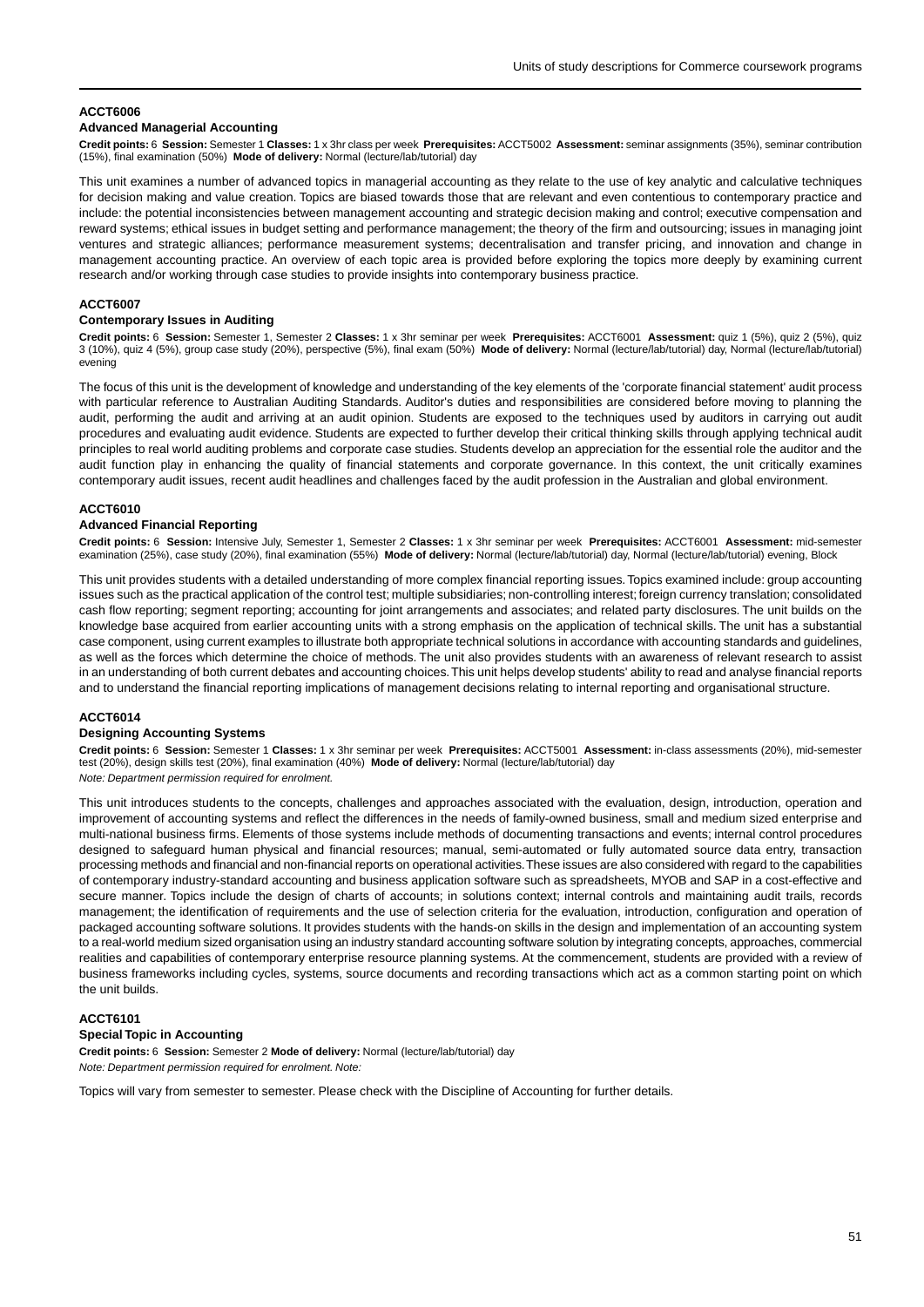# Aviation and Maritime Management and Logistics

# **Foundational unit of study**

# **ITLS5100**

### **Transport and Infrastructure Foundations**

**Credit points:** 6 **Session:** Semester 1, Semester 2 **Classes:** 12 x 3hr lectures, 1 x 2hr field trip **Prohibitions:** TPTM6241 **Assessment:** report 1 (20%), report 2 (20%), presentation (20%), final exam (40%) **Mode of delivery:** Normal (lecture/lab/tutorial) evening

*Note: This is the foundation unit for all transport and infrastructure management programs and should be completed in the first period of study.*

Transport and infrastructure plays an important role both in terms of personal mobility as well as accessibility of businesses and their transportation needs. This unit provides a comprehensive introduction to the role of transportation and infrastructure within the economy. The key concepts and theories needed for management of transport and infrastructure are introduced along with the analysis and problem solving skills needed for confident decision making. In providing the foundational knowledge for students in transport and infrastructure, the unit also introduces students to the professional communication skills needed. Examples and case studies are drawn from all modes of transport and infrastructure.

# **Elective units of study**

#### **IBUS6008**

#### **Export Management**

**Credit points:** 6 **Session:** Semester 2 **Classes:** 1x 3hr lecture/seminar per week **Assessment:** individual assignment part 1 (30%), individual assignment part 2 (30%), final test (30%), class preparation (10%) **Mode of delivery:** Normal (lecture/lab/tutorial) day

Exporting is a key international business activity, especially for small and medium-sized enterprises (SMEs). This unit covers both the theory and practice of export management. The main areas covered in the unit are: 1) preparing to export (export stimulation, export readiness and planning), 2) forming and maintaining relationships with intermediaries (including legal considerations), 3) managing risks and export finance, 4) filling export orders. The unit therefore covers both the operational and strategic challenges associated with the exporting process.

#### **ITLS6101**

# **Global Freight Logistics Management**

**Credit points:** 6 **Session:** Semester 1 **Classes:** 7 x 3 hr lectures, 6 x 3 hr workshops **Prohibitions:** TPTM6440 **Assessment:** Individual report (25%); quiz (30%); group presentation (30%); individual case discussion (15%) **Mode of delivery:** Normal (lecture/lab/tutorial) evening, Normal (lecture/lab/tutorial) day

This unit provides students with an understanding of the management of international freight, including express, freight forwarding, rail, trucking, air freight and ocean shipping.The unit covers underlying supply chain drivers of international trade flows and the demand for capacity in different freight transport modes, as well as industry structure, institutional environment (customs, etc.) and market access. Building on this background the unit highlights the implications for profitable international logistics operations. The unit focuses on corporate strategies around fleet and network planning as well as revenue and cost management. The material covered in the unit takes into account recent developments in global and regional economic activity and discusses implications for the various sectors of the air, sea and intermodal freight businesses. This unit involves case studies and industry presentations, and analysis from the perspectives of shippers, carriers, end customers, regulatory bodies and investors.

# **ITLS6301**

#### **City and Ports Logistics**

**Credit points:** 6 **Session:** Summer Main **Classes:** 20 x 1.5 hr lectures, 4 x 1.5 hr seminars, 4 x 1.5 hr workshops **Assessment:** quiz (10%), individual presentation (10%), individual essay (40%), final exam (40%) **Mode of delivery:** Block mode

This unit conveys the fundamentals of city and port logistics and thus develops each student into a competent practitioner with an understanding of the key concepts, techniques and management methods for the city and port logistics industries. The unit covers all aspects of management from planning and operation to security, efficiency and mitigation of environmental impact for all types of port. Technological changes and their implications for the city and port logistics, in particular intelligent transport systems and container terminal automation, are studied. The role of cities and ports in global supply chains is analysed.The relationship of cities and ports with their hinterlands as well as the concept of port-centric logistics is looked at in detail. The port-city interface as well as waterfront redevelopment is covered, with examples drawn from a number of countries. Port policy and the importance of competition and/or regulation are presented.Talks by city and port logistics professionals complements the lectures and provides students with windows on the workings of the city and port logistics industries.

#### **ITLS6400**

#### **Airline Strategy and Supply Chains**

**Credit points:** 6 **Session:** Semester 2 **Classes:** 6 x 3.5 hr lectures, 3 x 3.5 hr seminars, 3 x 3.5 hr workshops. **Corequisites:** ITLS6101 **Prohibitions:** TPTM6160 **Assessment:** individual assignment (50%), quiz (10%), presentation (30%), final exam (10%) **Mode of delivery:** Normal (lecture/lab/tutorial) day

Aviation is an international growth industry offering extensive commercial and employment opportunities in airlines, airports, logistic providers, banks, consultancies and other players of the aviation supply chain.This unit covers all aspects of international business and management along the aviation value chain and analysis from the perspectives of consumers (passengers and cargo), producers, distributors, brokers and investors. Students develop industry skills and an understanding of the strategic management and economics of operating airlines and other aviation entities, including financial analysis, risk management, sustainability, logistics, innovations and implications of competitive strategies for the development of hubs and alliances both in the global and regional/remote context. The growth in air traffic (i.e. in the Asia/Pacific region) creates endless opportunities and the unit thus also covers forecasting, entrepreneurship and the role of the private sector in airline/airport business development. As a result of our strategic partnership with CAPA and a number of airlines and airports, students have access to industry data bases, guest lecturers, company information and aviation contacts/networks.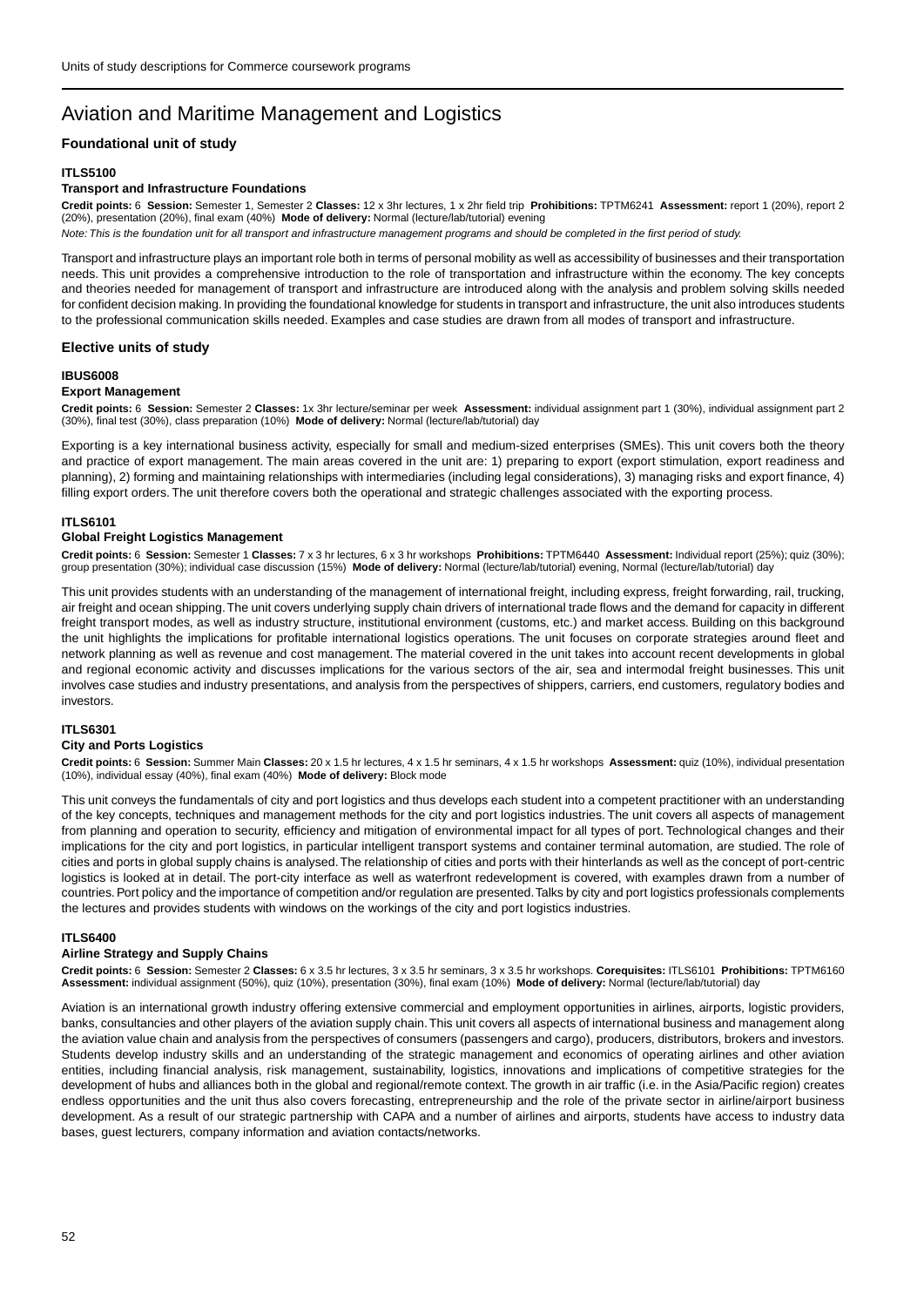# **ITLS6401 Airport Management**

**Credit points:** 6 **Session:** Semester 1 **Classes:** 5 x 3.5 hr lectures, 2 x 3.5 hr seminars, 5 x 3.5 hr workshops. **Assessment:** individual report (40%), quiz (20%), group presentation (20%), final exam (20%) **Mode of delivery:** Normal (lecture/lab/tutorial) evening

Airports play an integral role in the aviation system, and contribute significantly to the economic growth of a region, or even a country. This unit covers major aspects of airport management, operation and public policy. The unit's learning objectives are two-fold. Firstly, it provides students with the core knowledge and insights concerning the key issues and decisions involved in the operation and management of airports in a rapidly changing regulatory environment. Secondly, it develops the skills for applying various applied economics and management knowledge to the airport industry. The unit assists students to understand more fully the business related problems encountered by commercial, industrial and public organisations in the airport industry. It also develops an ability to interpret results from relevant economic / management studies.

# Banking

# **Foundational unit of study**

#### **FINC5001**

#### **Capital Markets and Corporate Finance**

**Credit points:** 6 **Session:** Intensive January, Semester 1, Semester 2 **Classes:** 1x 3hr seminar per week **Assessment:** mid semester-test (20%), major assignment (25%), and final examination (55%) **Mode of delivery:** Normal (lecture/lab/tutorial) day, Normal (lecture/lab/tutorial) evening, Block

This unit provides an introduction to basic concepts in corporate finance and capital markets. It is designed to equip students to undertake further studies in finance. After reviewing some very basic ideas in finance and financial mathematics, the unit provides an introduction to the valuation of equity and debt securities and companies. The unit then examines issues related to pricing in capital markets and ends with a discussion of theory and practice related to capital structure and dividend policy.

#### **Compulsory units of study**

#### **BANK6002**

#### **Bank Management**

**Credit points:** 6 **Session:** Semester 1, Semester 2 **Classes:** 1x 3hr seminar per week **Corequisites:** FINC5001 **Assessment:** group assignment part 1 (15%), group assignment part 2 (10%), mid-semester exam (25%), final exam (50%) **Mode of delivery:** Normal (lecture/lab/tutorial) day

The unifying theme in this unit is the application of modern finance theory to financial decision making in the management of banks and non-bank financial institutions. The subject of bank and financial institution decision-making is approached from a risk perspective. The unit objectives are: (i) To provide students with an understanding of the modern model of financial institutions and the economic functions that they perform; (ii) Identify the main types of risk confronted by financial institutions; (iii) Apply relevant techniques to measure and manage those risks; (iv) To provide students with the ability to critically assess the effectiveness of the techniques used by banks to manage their risks(v) To provide students with an understanding of international bank management and financial services.

#### **BANK6003**

#### **Global Supervision of Bank Risks**

**Credit points:** 6 **Session:** Semester 1, Semester 2 **Classes:** 1x 3hr seminar per week **Corequisites:** FINC5001 **Assessment:** mid-semester exam (30%), group project and presentation (25%), and final exam (45%) **Mode of delivery:** Normal (lecture/lab/tutorial) day

This unit is aimed at students who wish to obtain a greater understanding of the central issues and principles underpinning recent developments in the global regulation and supervision of banking/financial institutions.

#### **BANK6005**

#### **International Banking**

**Credit points:** 6 **Session:** Semester 1, Semester 2 **Classes:** 1x 2hr lecture and 1x 1hr workshop per week **Corequisites:** FINC5001 **Assessment:** mid-semester exam (37.5%), final exam (37.5%), research project (15%), project presentation (10%) **Mode of delivery:** Normal (lecture/lab/tutorial) day

The major focus of this unit is providing students with an understanding of international banking and finance in the contemporary international financial environment. Due to the dynamic nature of the international banking environment, it is necessary to develop skills to effectively identify and understand the effects of current developments. Firstly, the international banking functions are presented; followed by international trade financing, participation in the interbank foreign exchange and Euro currency markets, international investment banking services, and sovereign lending. Other important topics include international money laundering, international banking and debt crises, and offshore banking markets.

# **Elective units of study**

#### **ACCT6003**

### **Fundamental Analysis for Equity Investment**

**Credit points:** 6 **Session:** Semester 1, Semester 2 **Classes:** 13x 2hr lectures, 6x 1hr workshops, 8x 1hr labs. **Prerequisites:** ACCT5001 and FINC5001 **Assumed knowledge:** QBUS5001 or QBUS5002 **Assessment:** mid-semester exam (20%), equity investment (25%), trading (10%), final exam (45%) **Mode of delivery:** Normal (lecture/lab/tutorial) day

*Note: ACCT6003 assumes knowledge of basic statistics and econometrics that are covered in QBUS5001/5002. ACCT6003 requires the analysis of data, transformations, understanding of distributions, expectations, variance, regression analysis, data graphing.*

This unit develops a framework of fundamental analysis for equity investment in publicly traded companies. The first part of the unit deals with the analysis of financial statement information, complemented with other sources of information such as business strategy, industry prospects and key macroeconomic effects. Emphasis is on the analysis of earnings quality and accounting-based valuation methods. The second part of the unit applies fundamental analysis in the appraisal of equity investment, and the effect of credit evaluation and risk analysis, as well as the valuation for takeovers. The unit also covers the impact on equity valuation from inherent behavioural patterns in informing investment decisions.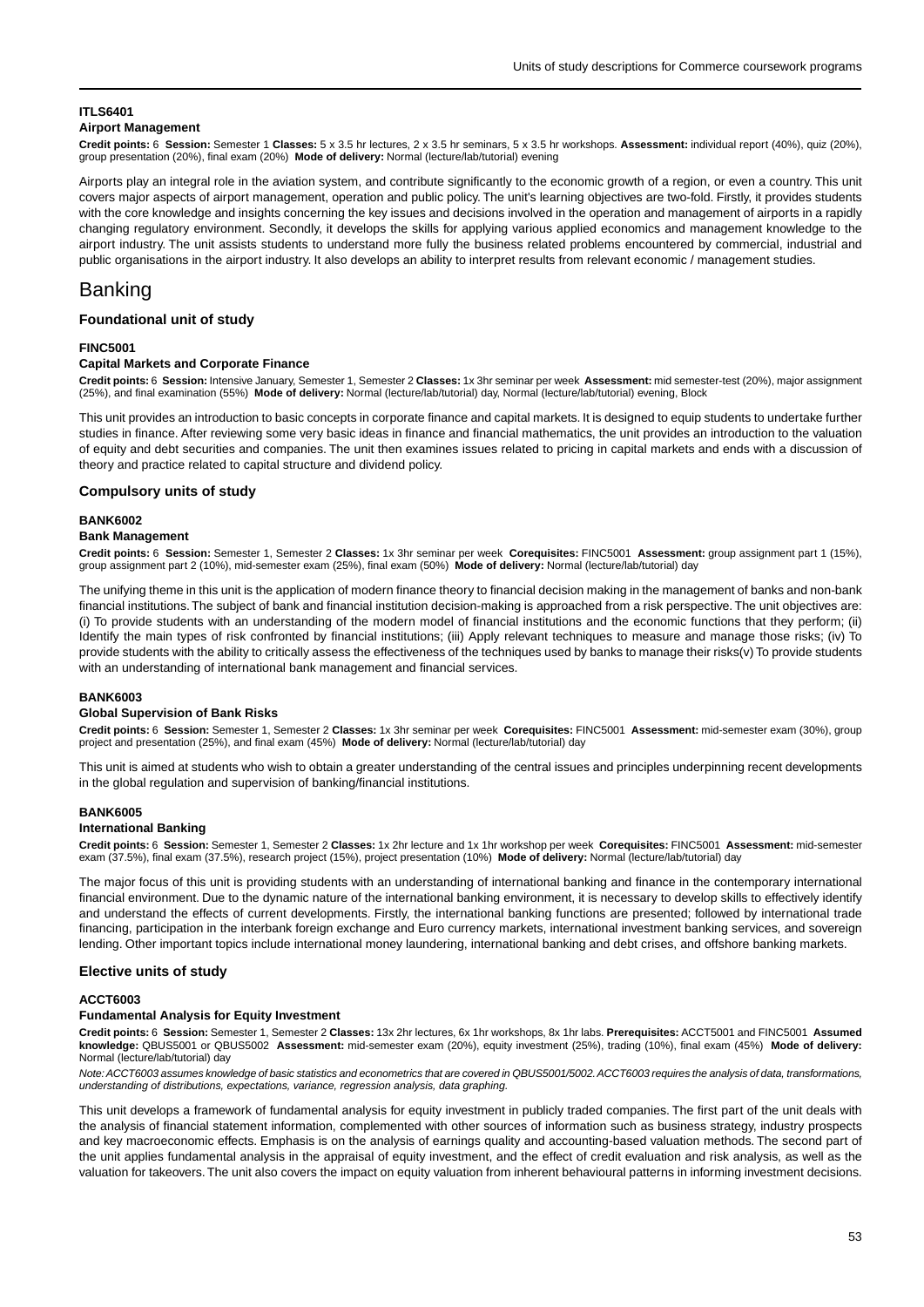# **CLAW6031**

# **International Financial Crime**

**Credit points:** 6 **Session:** Semester 2 **Classes:** 1x 3hr seminar per week **Assessment:** test (20%), group assignment (30%), final exam (50%) **Mode of delivery:** Normal (lecture/lab/tutorial) day

International financial crime occupies a leading place on the international governance agenda. It has a devastating impact on national economies, international security and human development. This unit examines key international financial crimes such as investment fraud, corruption, tax evasion, money laundering and terrorist financing. Students gain an understanding of how these crimes are committed, detected and prosecuted. They analyse the changing regulatory environment and the new risks facing businesses and the professions. The role of bank secrecy and tax havens in facilitating financial crime is also studied. There is a special focus on the prevention of financial crime, and the regime for tracing, freezing and recovery of illicit assets. The unit draws on case studies from Australia, United States, Europe and Asia so as to gain a better appreciation of the national and international responses to international financial crime.

### **FINC6001**

#### **Intermediate Corporate Finance**

**Credit points:** 6 **Session:** Intensive January, Semester 1, Semester 2 **Classes:** 1x 3hr seminar per week **Prerequisites:** FINC5001 **Assessment:** mid-semester test (30%), major assignment (30%), final exam (40%) **Mode of delivery:** Normal (lecture/lab/tutorial) day, Normal (lecture/lab/tutorial) evening, Block

This unit extends some of the fundamental concepts introduced in FINC5001 Capital Markets and Corporate Finance, and develops a rigorous framework for the analysis and understanding of key aspects of corporate financial decision making. Fundamental concepts in corporate finance are extended to more complex settings. The unit examines more advanced approaches to asset pricing and capital budgeting. New topics are covered in relation to derivative securities and real options applications in capital budgeting. The issues of the cost of capital, corporate capital structure, and corporate dividend policy, are extended to cover the interaction of corporate and personal taxation, agency problems, and information signalling.

#### **FINC6007**

#### **Financial Strategy**

**Credit points:** 6 **Session:** Semester 2 **Classes:** 1x 3hr seminar per week **Prerequisites:** FINC5001 **Assessment:** individual assignment (20%), group assignment (30%), and final exam (50%) **Mode of delivery:** Normal (lecture/lab/tutorial) day

This unit explores value investment principles used in investment strategies. Both investment strategies and company strategies are analysed to examine how to translate a company's strategy into shareholders' profit. The unit also provides students with the skill set of analysing and interpreting financial reports, identifying good investment and avoiding financial scandals. Great investment practitioners' (Benjamin Graham, Warren E. Buffett and Charles Munger) works are studied in detail.

#### **FINC6009**

#### **Portfolio Theory and its Applications**

**Credit points:** 6 **Session:** Semester 2 **Classes:** 1x 3hr seminar per week **Prerequisites:** FINC5001 or FINC5002 or FINC6000 **Assessment:** mid semester exam (20%), individual assignment (15%), group assignment (15%), final exam (50%) **Mode of delivery:** Normal (lecture/lab/tutorial) day

This unit covers several aspects of modern/post modern portfolio theory.An introduction to mathematical optimisation techniques in the presence of uncertainty is covered and results from modern portfolio theory to the Capital Asset Pricing Model derived.The unit also examines other popular models such as the Arbitrage Pricing Theory and Black-Litterman Model and concludes with some topical examples from industry. There is a degree of mathematical sophistication associated with this unit and consequently students should be comfortable with a mathematical approach. However, the required mathematical tools are covered in the unit.

#### **FINC6010**

#### **Derivative Securities**

**Credit points:** 6 **Session:** Semester 1, Semester 2 **Classes:** 1x 3hr seminar per week **Prerequisites:** FINC5001 **Assessment:** mid-semester exam (25%), assignment (25%), final exam (50%) **Mode of delivery:** Normal (lecture/lab/tutorial) day, Normal (lecture/lab/tutorial) evening

This unit provides an introduction to the rapidly-growing area of options, futures and swaps. These securities are derived from fundamental securities such as equities and bonds. The unit examines the nature of each of type of derivative security before a thorough treatment of the pricing and use of these securities for investment management and risk management purposes.

#### **FINC6013**

#### **International Business Finance**

**Credit points:** 6 **Session:** Semester 1 **Classes:** 1 x 3hr seminar per week **Prerequisites:** FINC5001 **Assessment:** mid-semester test (25%), assignment (25%), final exam (50%) **Mode of delivery:** Normal (lecture/lab/tutorial) day, Normal (lecture/lab/tutorial) evening

In our highly globalised and integrated world economy, understanding international dimensions of financial management is essential for businesses. This unit provides a greater understanding of the fundamental concepts and the tools necessary for effective financial decision making by business enterprises, within a global setting.

#### **FINC6014**

#### **Fixed Income Securities**

**Credit points:** 6 **Session:** Semester 2 **Classes:** 1x 3hr seminar per week **Prerequisites:** FINC5001 **Assessment:** mid-semester exam (25%), group assignment (25%), and final exam (50%) **Mode of delivery:** Normal (lecture/lab/tutorial) day

This unit covers the concepts required for investment in fixed income securities, managing bond portfolios and understanding debt markets. Topics covered include duration, convexity, interest rate risk, bond volatility and the term structure of interest rates. The more complex types of debt securities studied include mortgage backed securities, corporate bonds with embedded options such as convertible bonds and interest rate derivatives.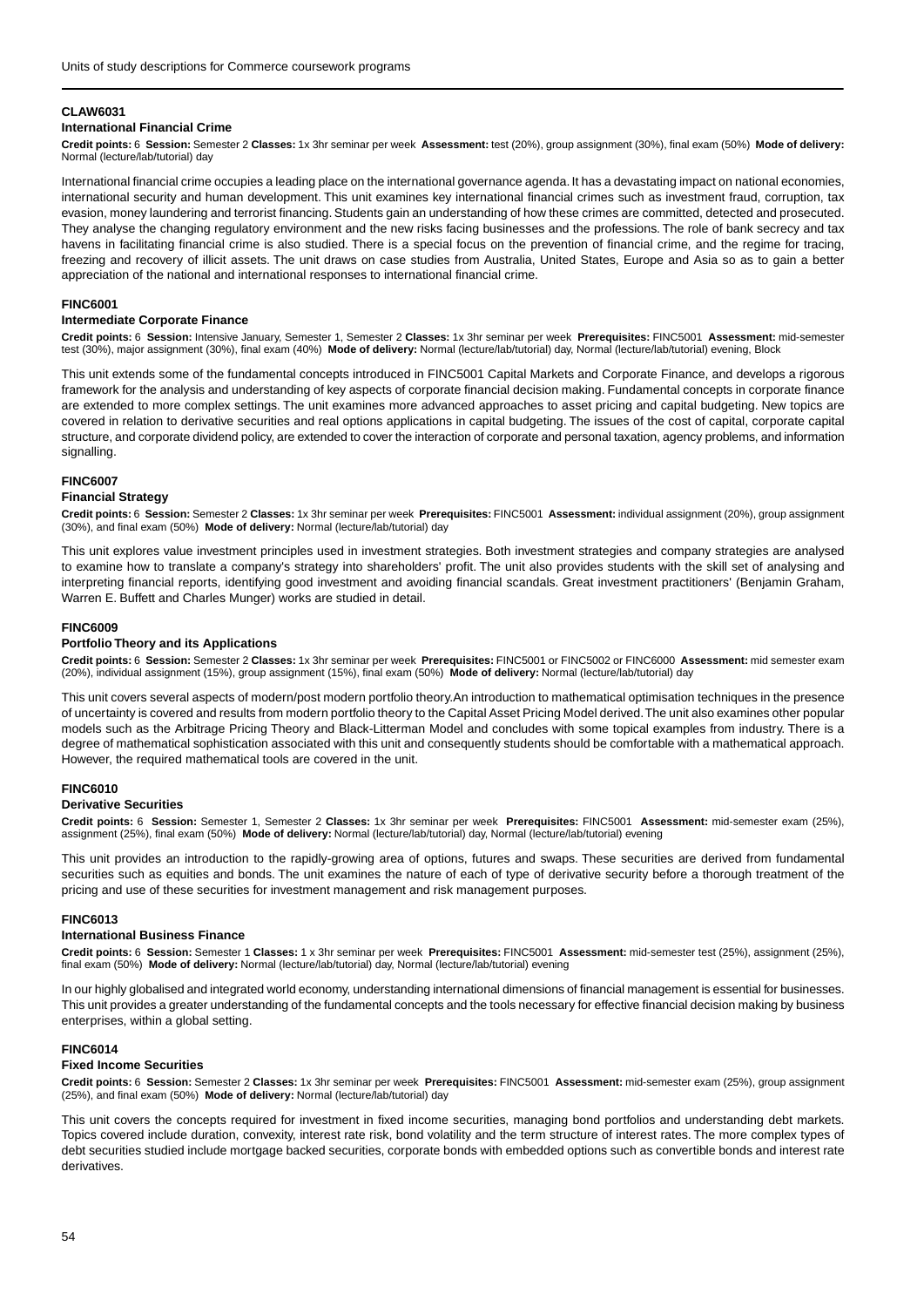# **FINC6016**

# **Financial Instruments and Markets**

**Credit points:** 6 **Session:** Semester 2 **Classes:** 1x 3hr seminar per week **Assessment:** 2x mid-term exams (2x15%), assignment (20%), and final exam (50%) **Mode of delivery:** Normal (lecture/lab/tutorial) day

This unit provides students with an introduction to Australian financial markets and an evaluation of the institutions, instruments and participants involved in the industry. The main markets evaluated include the equity, money, bond, futures, options, and foreign exchange markets. The relationship between the economic environment and these markets is examined.

#### **FINC6017**

#### **Mergers and Acquisitions**

**Credit points:** 6 **Session:** Semester 1 **Classes:** 1x 3hr seminar per week **Prerequisites:** FINC5001 **Prohibitions:** ACCT6011 **Assessment:** mid-semester exam (20%), assignment (30%), final exam (50%) **Mode of delivery:** Normal (lecture/lab/tutorial) day, Normal (lecture/lab/tutorial) evening

Mergers and acquisitions have become perhaps the most important activity of investment banks today. They provide a fundamental way for businesses to secure growth.To analyse mergers and acquisitions, most tools from modern financial economics are needed.The unit commences with a review of how existing businesses are valued, continues with an analysis of capital structure decisions, considers management incentives and examines issues in corporate control. It then examines the motives for mergers and acquisitions. Some acquisitions are motivated by value improvements created by correcting incentive problems, some acquisitions however are motivated by bad incentives that decrease value.

#### **FINC6021**

#### **Corporate Valuation**

**Credit points:** 6 **Session:** Semester 1, Semester 2 **Classes:** 1x 3hr seminar per week **Prerequisites:** FINC5001 **Assessment:** mid-semester exam (25%), assignment (25%), final exam (50%) **Mode of delivery:** Normal (lecture/lab/tutorial) day

This unit applies all aspects of finance theory to the general problem of valuing companies and other financial assets. This requires a synthesis of the fundamental concepts of present value, cost of capital, security valuation, asset pricing models, optimal capital structures, derivative pricing and some related accounting concepts.The unit aims to reach a level of practical application that allows students to understand both the theoretical frameworks and institutional conventions of real world corporate valuations. Basic valuation concepts from accounting are reconciled with the finance theory on which firm value ultimately stands. Students are asked to make extensive use of Excel or similar software in valuation exercises.

#### **FINC6023**

## **Financial Risk Management**

**Credit points:** 6 **Session:** Semester 1 **Classes:** 1x 3hr seminar per week **Prerequisites:** FINC5001 **Assessment:** Lab exercises (20%), group project (20%), mid semester exam (20%), and final exam (40%) **Mode of delivery:** Normal (lecture/lab/tutorial) day

Risk is an integral part of financial decisions. Following the rapid evolution of the discipline of financial risk management, analysts must be prepared to access the level of risk in the marketplace. This unit explores the basic concepts of modelling, measuring and managing financial risks within the regulatory framework. Topics covered include market risk (value-at-risk and expected loss), credit risk (single name, portfolio, ratings and market based models, credit derivatives), liquidity risk and operational risk. To overcome the rather quantitative nature of the topics, the unit relies heavily on practical based lab exercises with emphasis on simulations, real life examples and case studies.

#### **FINC6024**

#### **Real Estate Finance and Investment**

**Credit points:** 6 **Session:** Semester 1 **Classes:** 1x 3hr seminar per week **Prerequisites:** FINC5001 **Assessment:** mid semester exam (25%), group project (25%), final exam (50%) **Mode of delivery:** Normal (lecture/lab/tutorial) day

Real Estate Finance will provide graduates with the knowledge and skills to value and manage real estate within the context of a mixed-asset portfolio. In particular, this unit will explore the micro-economic and macro-economic foundations of real estate, real estate valuation techniques, property derivatives and securities, real estate portfolio management, capital management and listed real estate firms. Graduates can seek employment in the property management industry, funds management industry and financial analysis roles.

# Big Data in Business

# **Foundational unit of study**

#### **QBUS5001**

#### **Quantitative Methods for Business**

**Credit points:** 6 **Session:** Semester 1, Semester 2 **Classes:** 1x 3hr lecture and 1x 1hr tutorial per week **Prohibitions:** ECMT5001 or QBUS5002 **Assumed knowledge:** Basic calculus; basic concepts of probability & statistics **Assessment:** weekly homework (10%), assignment (20%), mid-semester exam (30%), final exam (40%) **Mode of delivery:** Normal (lecture/lab/tutorial) day

This unit highlights the importance of statistical methods and tools for today's managers and analysts, and demonstrates how to apply these methods to business problems using real-world data. The quantitative skills that students learn in this unit are useful in all areas of business. Through taking this unit students learn how to model and analyse the relationships within business data; how to identify the appropriate statistical technique in different business environments; how to compute statistics by hand and using special purpose software; how to interpret results in the context of the business problem; and how to forecast using business data. The unit is taught through data-driven examples, exercises and business case studies.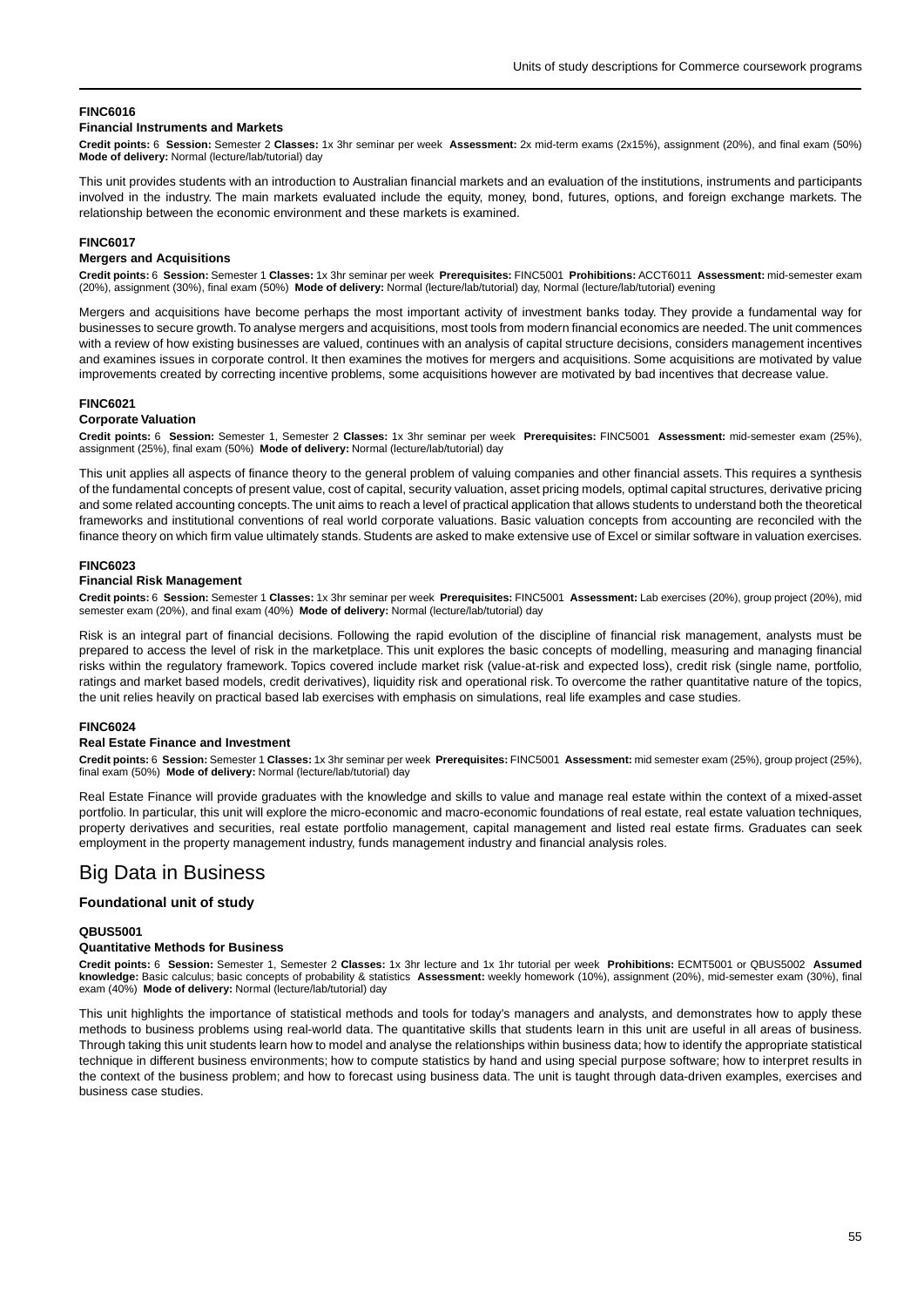### **Compulsory unit of study**

#### **BUSS6002**

#### **Data Science in Business**

**Credit points:** 6 **Session:** Semester 1, Semester 2 **Classes:** seminars: 3 hours per week x 13 weeks **Assessment:** Quiz 1 (10%), Quiz 2 (10%), Quiz 3 (10%), Quiz 4 (10%), Assignment A (Business Analytics) (20%), Assignment B (Customer Analytics) (30%), and Assignment C (Data Visualisation Activity) (10%) **Mode of delivery:** Normal (lecture/lab/tutorial) day

Growing volumes of data and, more importantly, the computation power to analyse it are now widely recognised as key business assets. No single discipline has the tools to make the most of these assets. Instead successful `big data $A_{\zeta}$  capability requires (a) the ability to understand how data can (and often cannot) be used to generate new insights into substantive problems, (b) knowledge of how data are generated and used and (c) the ability to understand connections between variables captured in data. This unit provides an overview of principles from the disciplines of Business Information Systems and Business Analytics, applied in the context of Marketing problems, relevant for using `big dataÂ, in business planning, decision-making and operations.

#### **Elective units of study**

#### **INFS6018**

## **Managing Business Intelligence**

**Credit points:** 6 **Session:** Semester 1 **Classes:** 1 x 3hr seminar per week **Assumed knowledge:** Understanding the major functions of a business and how those business functions interact internally and externally so the company can be competitive in a changing market. How information systems can be used and managed in a business. How to critically analyse a business and determine its options for transformation. (ii) Desirable Experience as a member of a project team. **Assessment:** tutorial work (10%), mid-semester exam (35%), project report (30%), project presentation (10%), reflective summary (15%) **Mode of delivery:** Normal (lecture/lab/tutorial) evening

Business Intelligence (BI), increasingly known as Business Analytics, is a major source of competitive advantage in the Information Age and is therefore a leading business priority globally. In recent times, this field has evolved from a technology topic to a management priority, creating an unprecedented demand for new management skills. Taking a business rather than technology perspective, this unit covers all aspects of the enterprise BI ecosystem in the context of strategic and operational BI, including all five stages of BI evolution. Topics include assessment and management of organisational data quality, multidimensional data modelling and integration, management of structured and unstructured data (including those created by social media), business aspects of data warehousing, innovation through advanced analytics, BI driven performance management, business process intelligence, active enterprise intelligence, and management of complex BI projects. Access is provided to the largest world-wide community of BI academics and industry practitioners called TUN (www.TeradataUniversityNetwork.com). The hands-on experience in using a commercial BI platform, combined with in-depth analytical skills, will enable students completing the unit to help any organization (regardless of its size and industry domain) to derive more intelligence from its data and compete on analytics. This unit does not require programming experience; it is suitable for both current and aspiring BI practitioners as well as general business practitioners from any functional area interested to learn how to start and lead BI-related initiatives.

# **INFS6023**

#### **Data Visualisation**

**Credit points:** 6 **Session:** Semester 2 **Classes:** 3hr workshop (once per week), weeks 1-13. **Assessment:** workshop participation (10%); individual project journal (15%); project report (35%); project presentation (15%); reflective summary (25%) **Mode of delivery:** Normal (lecture/lab/tutorial) evening

Data visualisation, story-telling, and scenario development have been identified as the most prominent analytical practices of tomorrow. This unit seeks to equip students with necessary knowledge and data visualisation skills, acquired though real-life project inspired by the leading industry practices. Students will also develop a 'holistic' view of data visualisation in practice and will acquire 'thinking tools' to deal with its organisational and societal challenges. This unit focuses on business/organisational decision makers and their use of data visualisation. As such this unit does not require any prior IT, computer science or data science experience.

# **ITLS6107**

# **Applied GIS and Spatial Data Analytics**

**Credit points:** 6 **Session:** Semester 2 **Classes:** 7 x 2 hr lectures, 7 x 4 hr computer labs **Prohibitions:** TPTM6180 **Assessment:** individual projects (40%); group project (20%); group presentation (10%); final exam (30%) **Mode of delivery:** Normal (lecture/lab/tutorial) evening

*Note: This unit assumes no prior knowledge of GIS; the unit is hands-on involving the use of software, which students will be trained in using.*

The world is increasingly filled with systems, devices and sensors collecting large amounts of data on a continual basis. Most of these data are associated with locations that represent everything from the movement of individuals travelling between activities to the flow of goods or transactions along a supply chain and from the location of companies to those of their current and future customers. Taking this spatial context into account transforms analyses, problem solving and provides a powerful method of visualising the world. This is the essence of Geographic Information Systems (GIS) and this unit. This unit starts by introducing students to the 'building blocks' of GIS systems, including data structures, relational databases, spatial queries and analysis.The focus then moves on to sources of spatial data including Global Positioning System (GPS), operational systems such as smartcard ticketing and transaction data along with web-based sources highlighting both the potential and challenges associated with integrating each data source within a GIS environment. The unit is hands-on involving learning how to use the latest GIS software to analyse several problems of interest using real 'big data' sources and to communicate the results in a powerful and effective way.These include identifying potential demand for new services or infrastructure, creating a delivery and scheduling plan for a delivery firm or examining the behaviour of travellers or consumers over time and locations. This unit is aimed at students interested in the spatial impact of decision-making and on the potential for using large spatial datasets for in-depth multi-faceted analytics.

#### **MKTG6001**

#### **Marketing Research Concepts**

**Credit points:** 6 **Session:** Semester 1 **Classes:** 1x 3hr seminar per week **Assessment:** in-semester exams(s) (20%), final exam (30%), project (stage 1) (20%), project (stage 2) (20%), class participation (10%) **Mode of delivery:** Normal (lecture/lab/tutorial) day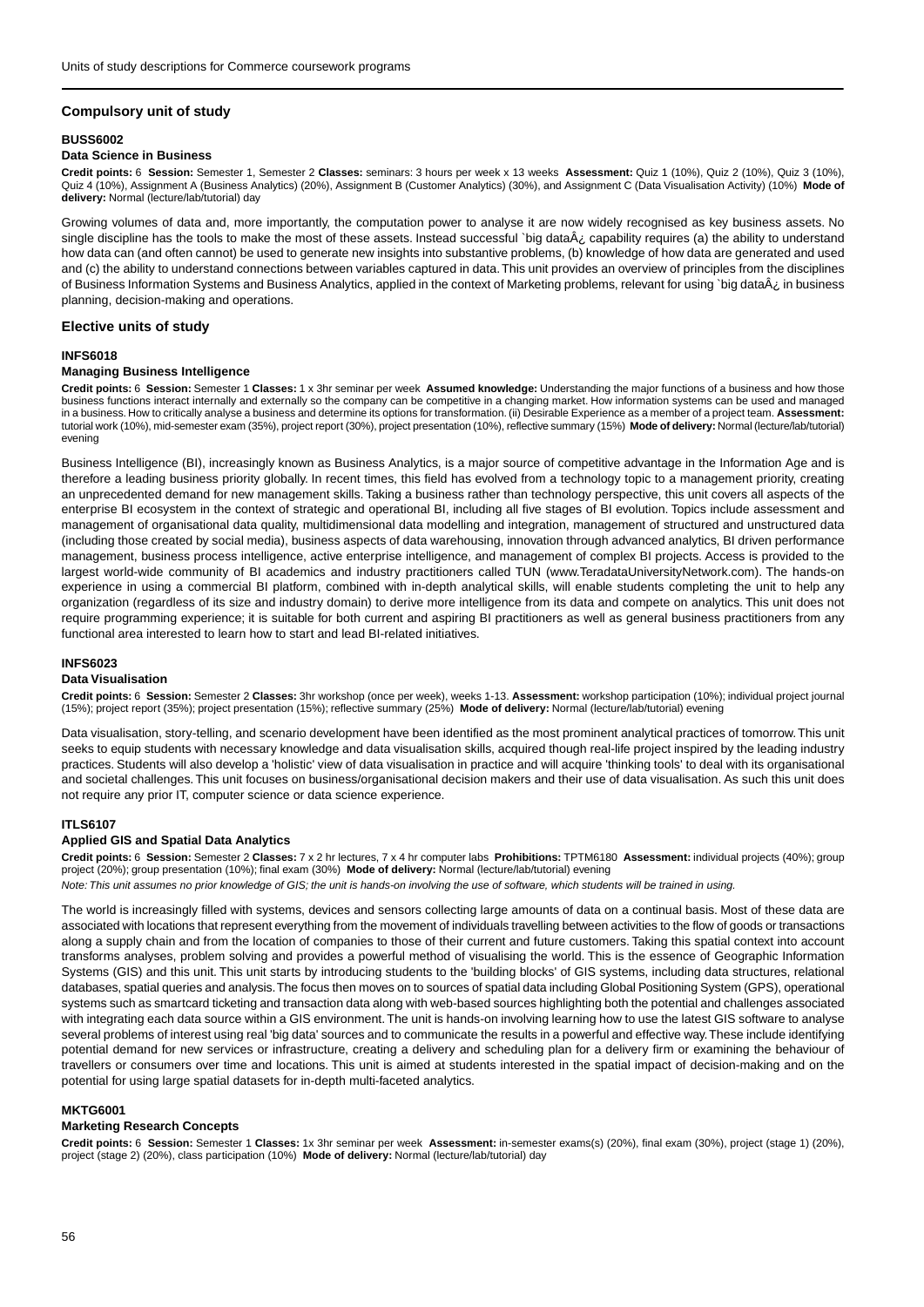This unit provides an introduction to marketing research and an overview of the industry. The major components of marketing research projects are discussed and students gain an insight into understanding and structuring research problems. The unit also gives an overview of primary, secondary and internal sources of data as well as advanced methods and techniques of research.

#### **MKTG6018**

#### **Customer Analytics and Relationship Management**

**Credit points:** 6 **Session:** Semester 2 **Classes:** 1x 3hr seminar per week **Assessment:** Mid-term exam (20%), final exam (30%), team presentation (10%), CRM program report (20%), case write-up (10%), attendance and in-class discussion (10%) **Mode of delivery:** Normal (lecture/lab/tutorial) day

There have been two fundamental shifts in the focus of business and marketing strategy. On the one hand, companies have become more focused on managing relationships with their customers over an extended period of time. On the other hand, more than any time in history companies' decisions become more data-driven due to the exponential increase in the volume of data on customers, competitors and markets. To obtain, retain and grow a customer base, it is crucial to know how to obtain customer information and how to make sense of it. This unit introduces students to fundamental concepts of customer relationship management and state-of-art analytics and how to apply these to real world business problems. The unit covers topics including understanding customer relationships, implementing strategic customer relationship management, handling and analysing customer-related databases, increasing customer profitability based on actionable insights gained from customer data, and giving more value to data through visualisation. Students also gain statistical skills, however, no prior knowledge of statistics is required.

#### **QBUS6810**

#### **Statistical Learning and Data Mining**

**Credit points:** 6 **Session:** Semester 1, Semester 2 **Classes:** 1x 2hr lecture and 1x 1hr tutorial per week **Prerequisites:** ECMT5001 or QBUS5001 **Assessment:** group project (25%), in-class quizzes (25%), final exam (50%) **Mode of delivery:** Normal (lecture/lab/tutorial) day

It is now common for businesses to have access to very rich information data sets, often generated automatically as a by-product of the main institutional activity of a firm or business unit. Data Mining deals with inferring and validating patterns, structures and relationships in data, as a tool to support decisions in the business environment. This unit offers an insight into the main statistical methodologies for the visualization and the analysis of business and market data. It provides the tools necessary to extract information required for specific tasks such as credit scoring, prediction and classification, market segmentation and product positioning. Emphasis is given to business applications of data mining using modern software tools.

# **QBUS6840**

### **Predictive Analytics**

**Credit points:** 6 **Session:** Semester 1 **Classes:** 1 x 2hr lecture and 1 x 1hr tutorial **Prerequisites:** QBUS5001 or ECMT5001 **Assessment:** group assignment (30%), homework (15%), mid-semester exam (20%), final exam (35%) **Mode of delivery:** Normal (lecture/lab/tutorial) day

To be effective in a competitive business environment, a business analyst needs to be able to use predictive analytics to translate information into decisions and to convert information about past performance into reliable forecasts. An effective analyst also should be able to identify the analytical tools and data structures to anticipate market trends. In this unit, students gain skills required to succeed in today's highly analytical and data-driven economy. The unit introduces the basics of data management, business forecasting, decision trees, logistic regression, and predictive modelling. The unit features corporate case studies and hands-on exercises to demonstrate the concepts presented.

#### **QBUS6850**

#### **Machine Learning for Business**

**Credit points:** 6 **Session:** Semester 2 **Classes:** 1x 2hr lecture per week (13 weeks) and 1x 1hr tutorial (lab) per week (12 weeks) **Prerequisites:** QBUS6810 **Assessment:** assignment 1 (10%); assignment 2 (10%); group project (20%); mid-semester exam (20%); final exam (40%) **Mode of delivery:** Normal (lecture/lab/tutorial) day

Machine Learning is a fundamental aspect of data analytics that automates analytical model building in modern business. In the big data era, managers are able to use very large and rich data sources and to make business decision based on quantitative data analysis. Machine Learning covers a range of state-of-the-art methods/algorithms that iteratively learn from data, allowing computers to find hidden patterns and relationships in such data so as to support business decision. This unit introduces modern machine learning techniques and builds skills in using data for everyday business decision making. Topics include: Machine Learning Foundation; Modern Regression Methods; Advanced Classification Techniques; Latent Variable Models; Support Vector Machines (SVM) and Kernel Methods; Artificial Neural Networks; Deep Learning; and Machine Learning for Big Data. Emphasis is placed on applications involving the analysis of business data. Students will practise applying machine learning algorithms to real world datasets by using an appropriate computing package.

#### **QBUS6860**

#### **Visual Data Analytics**

**Credit points:** 6 **Session:** Semester 2 **Classes:** 13 interactive lectures x 2 hours each, plus 13 workshops driven by student work x 1 hour each, plus 10 week x 1 hour tutorials on software training (e.g. for Tableau, Gephi, Google Charts, Google Big Query) Prerequisites: QBUS5001 or QBUS5002 Assumed knowledge:<br>The unit assumes knowledge of statistics and confidence in working with **Mode of delivery:** Normal (lecture/lab/tutorial) day

*Note: Department permission required for enrolment.*

Accurate and effective analysis of data is a crucial skill in today's data-rich business environment.Visual Data Analytics (VDA) is an indispensable scientific tool for analysing all sorts of business-related data and, in particular, complex high-dimensional data. Applications include the visualisation of financial statements, capital market data, marketing data, supply chain data and many others. VDA has the ability to encode vast amounts of information into a small space that can be then intuitively interpreted for decision-making. This unit draws upon statistics, computer science, behavioural psychology and information design for visualising numerical and text data. It presents statistical and data analysis methods that are necessary for description, exploration, inference and diagnosis using data reduction, visual mining, smoothing, clustering and validation techniques. Upon completion of the unit, students should be proficient in producing high integrity visuals that enables fast and precise business decision-making. Students will also learn about the limitations of visual perception and how to design powerful visuals that can tap into our natural cognitive predisposition in favouring visual types of information.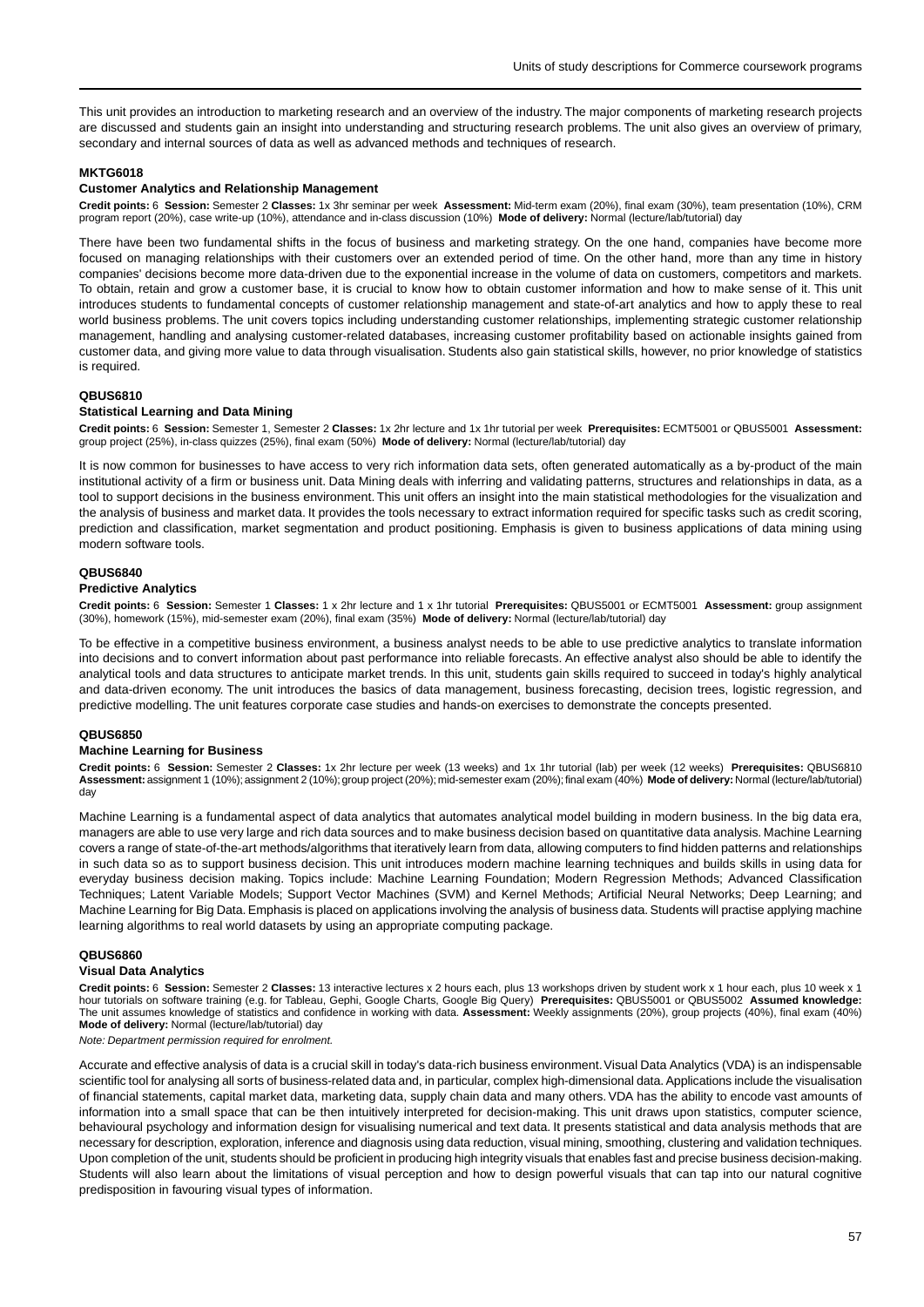# Business Analytics

# **Foundational unit of study**

#### **QBUS5001**

#### **Quantitative Methods for Business**

**Credit points:** 6 **Session:** Semester 1, Semester 2 **Classes:** 1x 3hr lecture and 1x 1hr tutorial per week **Prohibitions:** ECMT5001 or QBUS5002 **Assumed knowledge:** Basic calculus; basic concepts of probability & statistics **Assessment:** weekly homework (10%), assignment (20%), mid-semester exam (30%), final exam (40%) **Mode of delivery:** Normal (lecture/lab/tutorial) day

This unit highlights the importance of statistical methods and tools for today's managers and analysts, and demonstrates how to apply these methods to business problems using real-world data. The quantitative skills that students learn in this unit are useful in all areas of business. Through taking this unit students learn how to model and analyse the relationships within business data; how to identify the appropriate statistical technique in different business environments; how to compute statistics by hand and using special purpose software; how to interpret results in the context of the business problem; and how to forecast using business data. The unit is taught through data-driven examples, exercises and business case studies.

#### **Elective units of study**

#### **INFS6018**

#### **Managing Business Intelligence**

**Credit points:** 6 **Session:** Semester 1 **Classes:** 1 x 3hr seminar per week **Assumed knowledge:** Understanding the major functions of a business and how those business functions interact internally and externally so the company can be competitive in a changing market. How information systems can be used and managed in a business. How to critically analyse a business and determine its options for transformation. (ii) Desirable Experience as a member of a project team. **Assessment:** tutorial work (10%), mid-semester exam (35%), project report (30%), project presentation (10%), reflective summary (15%) **Mode of delivery:** Normal (lecture/lab/tutorial) evening

Business Intelligence (BI), increasingly known as Business Analytics, is a major source of competitive advantage in the Information Age and is therefore a leading business priority globally. In recent times, this field has evolved from a technology topic to a management priority, creating an unprecedented demand for new management skills. Taking a business rather than technology perspective, this unit covers all aspects of the enterprise BI ecosystem in the context of strategic and operational BI, including all five stages of BI evolution. Topics include assessment and management of organisational data quality, multidimensional data modelling and integration, management of structured and unstructured data (including those created by social media), business aspects of data warehousing, innovation through advanced analytics, BI driven performance management, business process intelligence, active enterprise intelligence, and management of complex BI projects. Access is provided to the largest world-wide community of BI academics and industry practitioners called TUN (www.TeradataUniversityNetwork.com). The hands-on experience in using a commercial BI platform, combined with in-depth analytical skills, will enable students completing the unit to help any organization (regardless of its size and industry domain) to derive more intelligence from its data and compete on analytics. This unit does not require programming experience; it is suitable for both current and aspiring BI practitioners as well as general business practitioners from any functional area interested to learn how to start and lead BI-related initiatives.

#### **QBUS6310**

#### **Business Operations Analysis**

**Credit points:** 6 **Session:** Semester 2 **Classes:** 1 x 3hr class per week **Prerequisites:** ECMT5001 or QBUS5001 or QBUS5002 **Prohibitions:** ECMT6008 **Assessment:** group assignment (20%), individual Assignment 1 (10%), individual Assignment 2 (10%), individual Assignment 3 (10%), final exam (50%) **Mode of delivery:** Normal (lecture/lab/tutorial) day

Business operations are the activities that businesses carry out to create value. This unit provides the models needed to analyse business operations of a company or organisation and make management decisions on operational issues. It covers business operations in both manufacturing and service industries, looking at processes, supply chains and quality issues. Topics covered may include the modelling of manufacturing operations and related group technologies, the modelling of financial service operations (e.g. brokerage operations), and the operations implications of internet technologies.

#### **QBUS6320**

#### **Management Decision Making**

**Credit points:** 6 **Session:** Semester 1, Semester 2 **Classes:** 3hrs of classes ('lecturial' - combination lecture/tutorial) per week **Prohibitions:** ECOF6070 or ECOF5804 or ECMT6310 or ECMT5003 **Assessment:** assignment 1 (25%), assignment 2 (25%), final exam (50%) **Mode of delivery:** Normal (lecture/lab/tutorial) evening, Normal (lecture/lab/tutorial) day

This unit introduces models and tools for decision analysis and their application in managerial settings. The unit focuses on the use of formal decision methods for management decisions in business. The main goal is to show how these decision models can improve the decision process by helping the decision maker to understand the structure of decisions; use subjective probabilities for measuring risk; analyse sensitivity of decisions to changing decision parameters; quantify outcomes in accordance with risk attitudes; and estimate the value of information. Special attention is paid to informal interpretations of formal decision approaches.

# **QBUS6810**

#### **Statistical Learning and Data Mining**

**Credit points:** 6 **Session:** Semester 1, Semester 2 **Classes:** 1x 2hr lecture and 1x 1hr tutorial per week **Prerequisites:** ECMT5001 or QBUS5001 **Assessment:** group project (25%), in-class quizzes (25%), final exam (50%) **Mode of delivery:** Normal (lecture/lab/tutorial) day

It is now common for businesses to have access to very rich information data sets, often generated automatically as a by-product of the main institutional activity of a firm or business unit. Data Mining deals with inferring and validating patterns, structures and relationships in data, as a tool to support decisions in the business environment. This unit offers an insight into the main statistical methodologies for the visualization and the analysis of business and market data. It provides the tools necessary to extract information required for specific tasks such as credit scoring, prediction and classification, market segmentation and product positioning. Emphasis is given to business applications of data mining using modern software tools.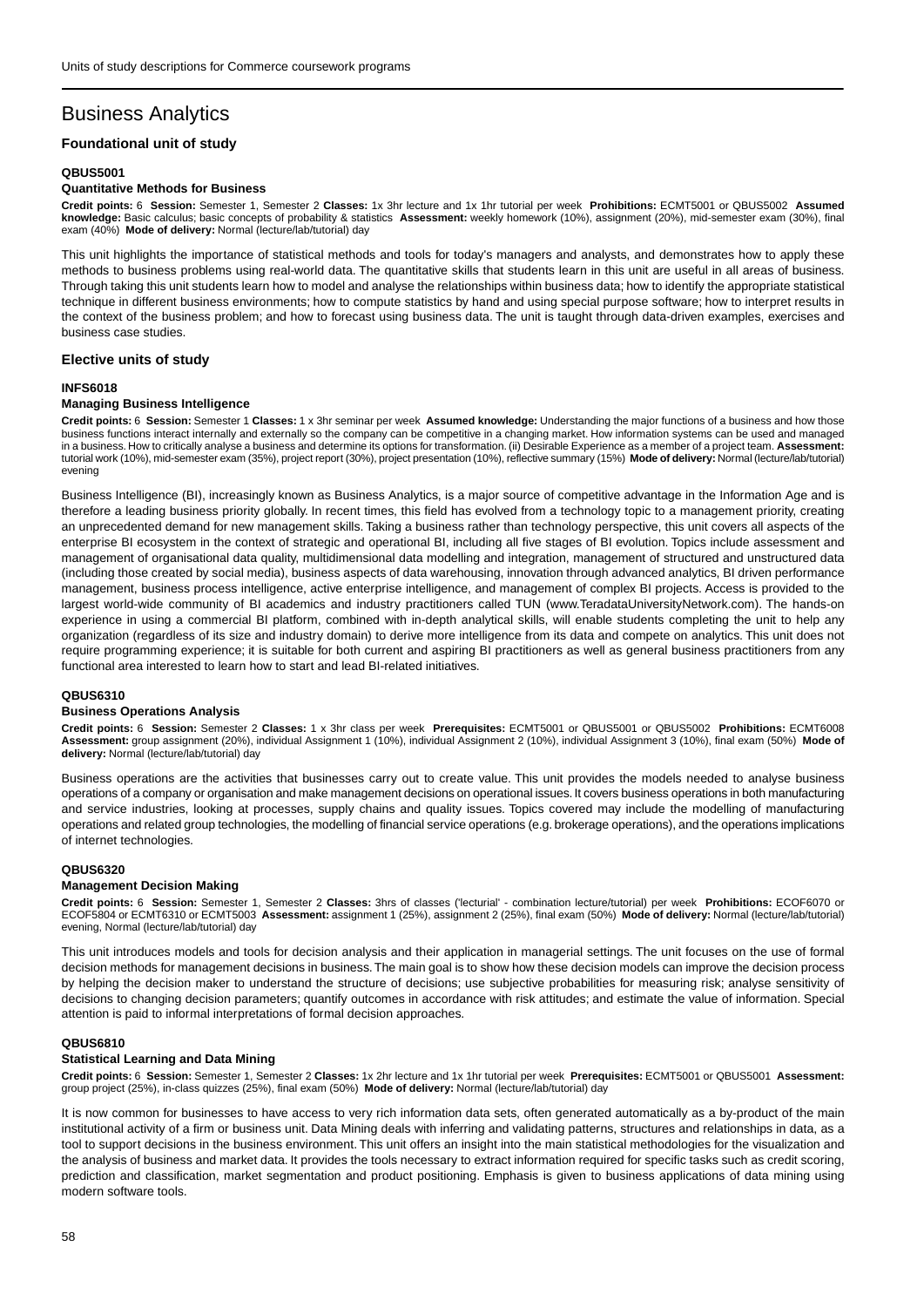### **QBUS6820 Business Risk Management**

**Credit points:** 6 **Session:** Semester 2 **Classes:** 1x 3hr class per week **Prerequisites:** ECMT5001 or QBUS5001 **Assumed knowledge:** Knowledge of basic probability theory and familiarity with spreadsheet modelling **Assessment:** Individual assignment (30%), mid-semester exam (25%), and final exam (45%) **Mode of delivery:** Normal (lecture/lab/tutorial) day

This unit provides the basic knowledge and tools needed to understand and manage risk. It includes business cases to illustrate the nature of risk and risk management strategies. The main focus is on quantitative approaches to analysing risk through understanding the probability distributions involved. Topics covered include: Value at Risk calculations; Prospect theory for decisions under risk; Extreme value theory; Monte-Carlo simulation; Stochastic optimization; Credit scoring; Real options and Hedging strategies.

## **QBUS6830**

#### **Financial Time Series and Forecasting**

**Credit points:** 6 **Session:** Semester 1 **Classes:** 1 x 2hr lecture and 1 x 1hr tutorial **Prerequisites:** ECMT5001 or QBUS5001 **Assumed knowledge:** Basic knowledge of quantitative methods including statistics, basic probability theory, and introductory regression analysis. **Assessment:** Mid-semester exam (20%), group<br>assignment (40%), and final exam (40%) **Mode of delivery** 

Time series and statistical modelling is a fundamental component of the theory and practice of modern financial asset pricing as well as financial risk measurement and management. Further, forecasting is a required component of financial and investment decision making.This unit provides an introduction to the time series models used for the analysis of data arising in financial markets. It then considers methods for forecasting, testing and sensitivity analyses, in the context of these models. Topics include: the properties of financial return data; the Capital Asset Pricing Model (CAPM); financial return factor models, with known and unknown factors, in panel data settings; modelling and forecasting conditional volatility, via ARCH and GARCH; forecasting market risk measures such as Value at Risk. Emphasis is placed on applications involving the analysis of many real market datasets. Students are encouraged to undertake hands-on analysis using an appropriate computing package.

#### **QBUS6840**

#### **Predictive Analytics**

**Credit points:** 6 **Session:** Semester 1 **Classes:** 1 x 2hr lecture and 1 x 1hr tutorial **Prerequisites:** QBUS5001 or ECMT5001 **Assessment:** group assignment (30%), homework (15%), mid-semester exam (20%), final exam (35%) **Mode of delivery:** Normal (lecture/lab/tutorial) day

To be effective in a competitive business environment, a business analyst needs to be able to use predictive analytics to translate information into decisions and to convert information about past performance into reliable forecasts. An effective analyst also should be able to identify the analytical tools and data structures to anticipate market trends. In this unit, students gain skills required to succeed in today's highly analytical and data-driven economy. The unit introduces the basics of data management, business forecasting, decision trees, logistic regression, and predictive modelling. The unit features corporate case studies and hands-on exercises to demonstrate the concepts presented.

## **QBUS6850**

#### **Machine Learning for Business**

**Credit points:** 6 **Session:** Semester 2 **Classes:** 1x 2hr lecture per week (13 weeks) and 1x 1hr tutorial (lab) per week (12 weeks) **Prerequisites:** QBUS6810 **Assessment:** assignment 1 (10%); assignment 2 (10%); group project (20%); mid-semester exam (20%); final exam (40%) **Mode of delivery:** Normal (lecture/lab/tutorial) day

Machine Learning is a fundamental aspect of data analytics that automates analytical model building in modern business. In the big data era, managers are able to use very large and rich data sources and to make business decision based on quantitative data analysis. Machine Learning covers a range of state-of-the-art methods/algorithms that iteratively learn from data, allowing computers to find hidden patterns and relationships in such data so as to support business decision. This unit introduces modern machine learning techniques and builds skills in using data for everyday business decision making. Topics include: Machine Learning Foundation; Modern Regression Methods; Advanced Classification Techniques; Latent Variable Models; Support Vector Machines (SVM) and Kernel Methods; Artificial Neural Networks; Deep Learning; and Machine Learning for Big Data. Emphasis is placed on applications involving the analysis of business data. Students will practise applying machine learning algorithms to real world datasets by using an appropriate computing package.

# Business Economics

# **Foundational unit of study**

#### **ECON5040**

#### **Microeconomics for Business**

**Credit points:** 6 **Session:** Semester 1, Semester 2 **Classes:** 1x3hr lecture/week **Prohibitions:** ECON5001 **Assessment:** 1x1.5hr mid-semester exam (35%), 5x online quizzes (1000wd equivalent)(10%), 1x2hr final exam (55%) **Mode of delivery:** Normal (lecture/lab/tutorial) day

Microeconomics is the study of choice under scarcity. Its importance is underlined by the fact that all businesses, consumers and even countries and their governments have limited resources. This unit provides an introduction to microeconomic analysis with a particular focus on concepts and applications relevant to business. It addresses how individual consumers and firms make decisions and how they interact in markets. We also introduce economic tools for analysing public policies a government might introduce to address market failures. It provides a rigorous platform for further study and a specialisation in business economics as well as providing valuable tools of analysis that complement a student's general business training, regardless of their area of study.

## **Compulsory unit of study**

#### **ECON5002**

## **Macroeconomic Theory**

**Credit points:** 6 **Session:** Intensive January, Semester 1, Semester 2 **Classes:** 1x3hr lecture/week, 1x1hr non-compulsory online tutorial/week **Prohibitions:** ECON5003 **Assessment:** Online quizzes equivalent to 1500wd (20%), 1x1hr Mid-semester test (30%), 1x2hr Final exam (50%), **Mode of delivery:** Normal (lecture/lab/tutorial) day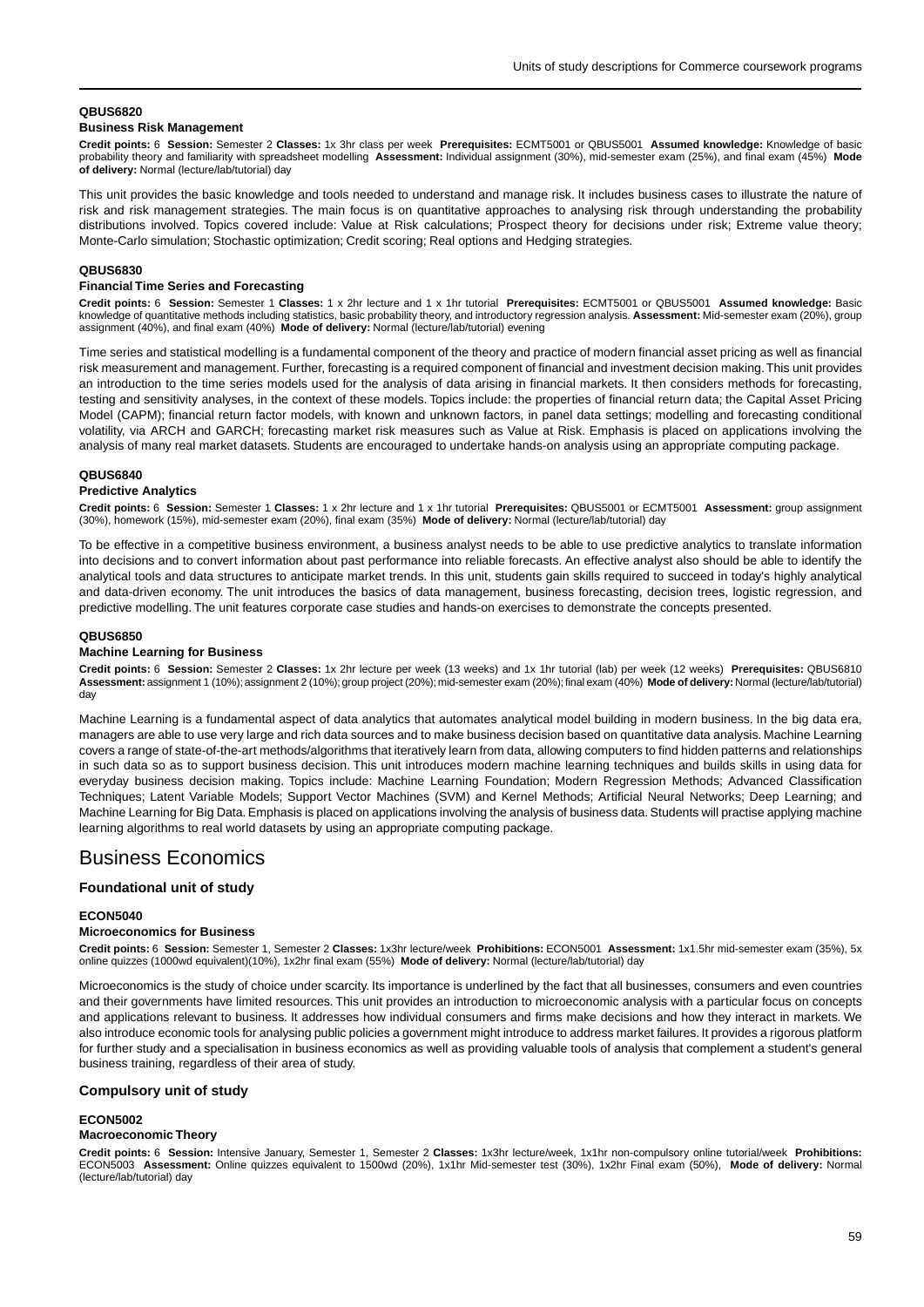This unit presumes no prior exposure to economics and aims, by the end of the unit, to bring a proficiency equivalent to that of students with an intermediate level macroeconomics unit in an Honours degree program. Many economic principles developed in this unit are routinely used in several other units in the program. Macroeconomics studies aggregate economic behaviour. The unit covers theories of the engines of long-run economic growth, of unemployment, of money, inflation, the interest rate and the exchange rate, as well as consumption, saving and investment behaviour. The unit also studies a number of applications of the theory and addresses contemporary macroeconomic problems and policy.

## **Elective units of study**

#### **ECMT5001**

#### **Principles of Econometrics**

**Credit points:** 6 **Session:** Semester 1, Semester 2 **Classes:** 1x3hr lecture/week, 1x1hr non-compulsory online tutorial/week **Assessment:** Online quizzes equivalent to 500wd (10%), 1xGroup assignment equivalent to 1000wd (15%), 1x1hr Mid-semester test (20%), 1x2hr Final exam (55%), **Mode of delivery:** Normal (lecture/lab/tutorial) day

The unit develops the basic principles of data description and analysis, the idea of using the concept of probability to model data generation, and the statistical concepts of estimation and statistical inference, including hypothesis testing. It then develops these concepts and techniques in the context of the linear regression model to show how econometric models can be used to analyse data in a wide range of potential areas of application in economics, business and the social sciences. The unit combines theory and application. The emphasis is upon the interpretation of econometric estimation results and requires software for hands-on experience.

#### **ECON5004**

#### **Communication in Economics**

**Credit points:** 6 **Session:** Semester 1, Semester 2 **Classes:** 1x3hr seminar/week, 1x1hr non-compulsory online tutorial/week **Assessment:** 2x1500wd assignments (35% each), 1x10min (1500wd equivalent) oral presentation (30%) **Mode of delivery:** Normal (lecture/lab/tutorial) day

This unit of study aims to enhance oral and written communication skills and improve understanding of how to engage with academic economics. A series of tasks will consider economics academic texts in context and require learners to understand, analyse and produce appropriate spoken and written texts. Concepts in critical analysis will provide the basis for improved persuasive communication, including the difference between convention, fact, opinion and preference; deductive and inductive proof; validity and truth; evidence; and the ethics of persuasion.

#### **ECON5006**

#### **Economics of Law and Public Policy**

**Credit points:** 6 **Session:** Semester 2 **Classes:** 1x3hr seminar/week **Assessment:** in class participation (15%), 1x10 min presentation (15%), 1x1500wd policy evaluation report (30%), 1x2hr final exam (40%) **Mode of delivery:** Normal (lecture/lab/tutorial) evening

This unit of study introduces tools to study the impact of laws and public policy on individual behaviours. We will critically evaluate empirical research produced by economists, sociologists, criminologists, and legal scholars. Topics will focus on criminal justice policy but will also cover other areas of law such as labour and social policy.

#### **ECON5007**

#### **The Economics of Financial Markets**

**Credit points:** 6 **Session:** Semester 2 **Classes:** 1x3hr lecture/week **Prerequisites:** ECON5001 or ECON5040 **Assessment:** 1x1.5hr mid-semester exam (30%), 1x1000wd assignment (20%), 1x2hr final exam (50%) **Mode of delivery:** Normal (lecture/lab/tutorial) day

Financial markets play a fundamental role in a modern economy. In this unit of study we analyse how financial markets function, with a particular focus on: the factors underlying demand and supply; risk and uncertainty; incomplete contracts and renegotiation; and asymmetric information and its implications. In doing so, we identify the key features of markets for financial assets. The unit also examines the development of financial institutions and current issues in financial markets.

#### **ECON5026**

#### **Strategic Business Relationships**

**Credit points:** 6 **Session:** Semester 2 **Classes:** 1x3hr seminar/week **Assessment:** 1x1500wd assignment (25%); 1x1hr mid-semester test (25%); 1x2hr final exam (50%) **Mode of delivery:** Normal (lecture/lab/tutorial) day

A firm's success depends on both its internal and external strategic relationships. This unit of study analyses how a firm can manage these relationships. We examine agency problems within the firm, outlining ways that firms try to mitigate these issues. Strategic relationships with input suppliers examined. We discuss how firms can establish a strong bargaining position in these relationships. The optimal boundaries of the firm are also analysed. We also study how a firm's product-market strategy affects its relationship with its rivals in the output market.

#### **ECON6008**

#### **International Money and Finance**

**Credit points:** 6 **Session:** Semester 2 **Classes:** 1x3hr seminar/week **Prerequisites:** ECON5002 **Assessment:** 1x1hr Mid-semester test (30%), 1x1000wd Essay (15%), 1x2.5hr Final exam (55%), **Mode of delivery:** Normal (lecture/lab/tutorial) day

This unit covers the following topics: overview of the International Monetary System; foreign exchange markets, spot and future markets; swaps and options; arbitrage; covered and uncovered interest parity; exchange rate determination; forecasting exchange rate movements; exchange rate intervention; and the role of central banks.

#### **ECON6016**

#### **Trade and Development**

**Credit points:** 6 **Session:** Semester 2 **Classes:** 1x3hr seminar/week **Prerequisites:** ECON5001 or ECON5002 or ECON5040 **Assessment:** 1x1hr Mid-semester test (20%), 1x1500wd equivalent Seminar paper and presentation (20%), 1x2hr Final exam (60%), **Mode of delivery:** Normal (lecture/lab/tutorial) day

This unit is designed to highlight the relation between trade and development from an institutional and structural perspective, with appropriate modifications of received general economic principles, theories and policies. It closely studies the integration process of traditional segment of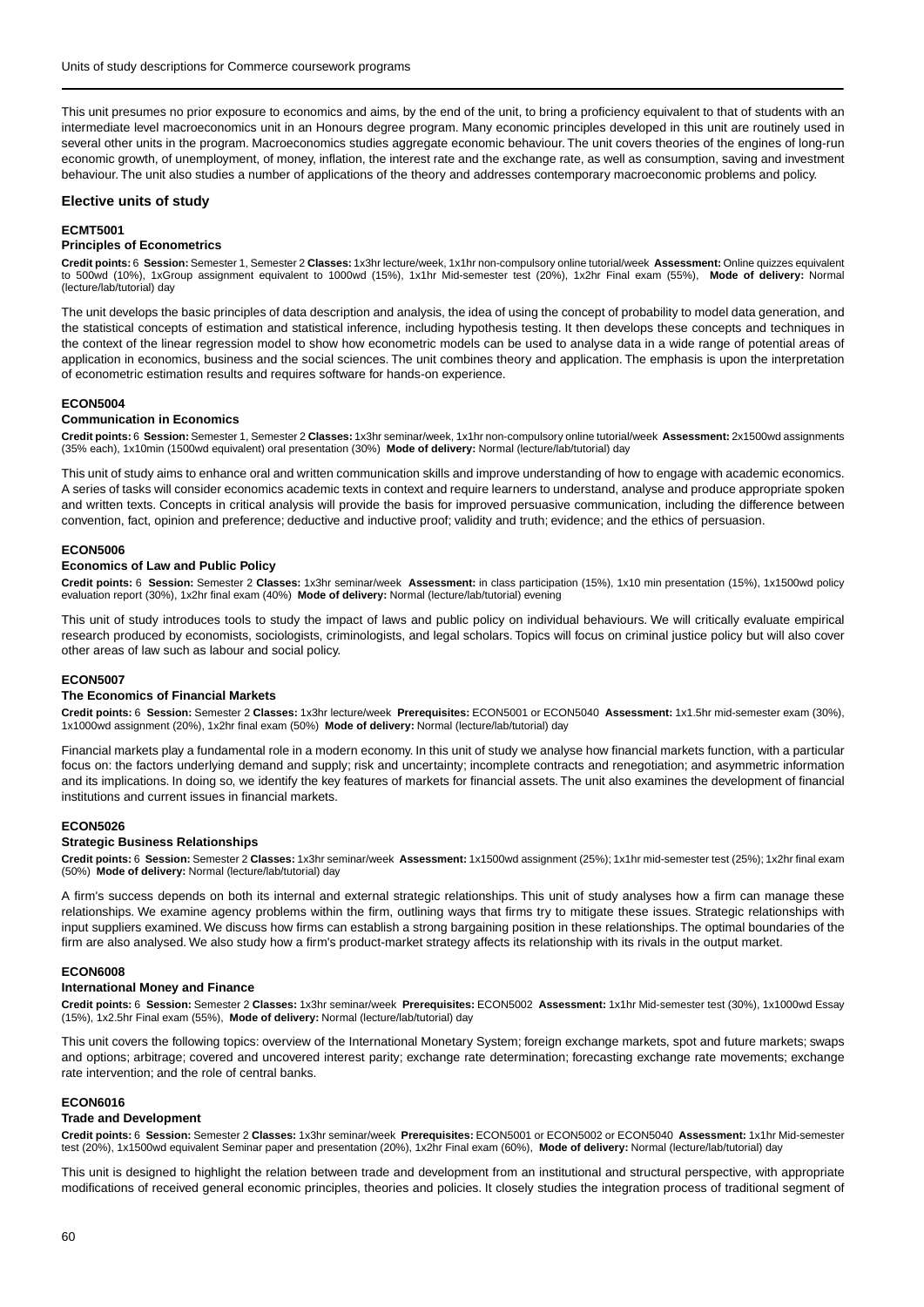a developing society into its modern counterpart in countries selected from Asia, Africa, Latin America, the Caribbean, and the Pacific regions. It examines role of the state and international institutions (like the International Monetary Fund, World Bank, World Trade Organization), rationale for trade, planning and market mechanisms in developing economies, and also socio-cultural preconditions and economic requirements for a market economy. It focuses on a wide range of developmental problems and issues (such as foreign aid, debt, investment, technology transfer) from both national and international points of view.

# **ECON6018**

#### **Environmental Economics**

**Credit points:** 6 **Session:** Semester 1 **Classes:** 1x3hr seminar/week **Prerequisites:** ECON5001 or ECON5040 **Assessment:** 1xSeminar paper and presentation equivalent to 1000wd (25%), 1x1.5hr Mid-semester test (25%), 1x2hr Final exam (50%), **Mode of delivery:** Normal (lecture/lab/tutorial) day

In this unit of study emphasis is exclusively concerned with market failures that impact on the natural environment. Attention is given to why these market failures occur and what role there is for regulation and government policy. Topics covered include efficiency and markets, market failure, externalities (e.g. pollution), various methods of regulating pollution, and measuring the demand for environmental quality.

# **ECON6024**

# **Private Equity**

**Credit points:** 6 **Session:** Semester 1 **Classes:** 1x3hr lecture/week **Prerequisites:** ECON5001 or ECON5040 **Assessment:** 2500wd written assignments (50%), 1x2hr final exam (50%) **Mode of delivery:** Normal (lecture/lab/tutorial) day

Private equity (PE) is crucial in developing new business ventures and promoting innovation.This unit investigates how PE firms operate, analysing the key strategic issues they face during the fundraising, investing and exit stages of the PE cycle. Topics covered include: the determinants and types of PE fundraising, the organisational structure of PE firms, the PE firm's investment decision, the PE firm-investee company relationship and the design of exit strategies. The role of PE in the broader economy is also discussed. Finally, we introduce some of the ethical issues PE firms face.

#### **ECON6029**

#### **Health Economics and Policy Evaluation**

**Credit points:** 6 **Session:** Semester 2 **Classes:** 1x3hr seminar/week **Prerequisites:** (ECON5001 or ECON5040) and ECMT5001 **Assessment:** 1x1500wd assignment (20%); 1x1hr mid-semester test (20%); 1x2hr final exam (60%) **Mode of delivery:** Normal (lecture/lab/tutorial) evening

In this unit, students will engage in discussing major health care issues and applying econometric tools to assess the (cost)-effectiveness of health care policy reforms. The following topics are likely to be covered: (1) international health care systems and finance, (2) determinants of the demand and supply of health care and behaviours, (3) inequalities in health and access to care, and (4) current policy reforms such as the introduction of provider incentives and co-payments. Each topic will be accompanied by an empirical application and replication assignment.

# Business Information Systems

# **Foundational unit of study**

#### **INFS5002**

#### **Digital Business Foundations**

**Credit points:** 6 **Session:** Semester 1, Semester 2 **Classes:** 1x 3 hr seminar per week **Assessment:** group project (40%), case study presentation (10%), individual assessment (30%), mid-term exam (20%) **Mode of delivery:** Normal (lecture/lab/tutorial) evening

This unit introduces students to the foundations of information systems and their emerging strategic role in transforming organisations and creating sustainable digital business models. Students develop an understanding of systems issues, information management and use, and how various digital technologies work together to create an infrastructure for digital business and how 'personal' technologies (such as social media) are disrupting 'business as usual'. The role of information systems in capturing and distributing organisational knowledge and in enhancing decision-making is explored. Students will gain an understanding of how the information systems function and the processes in organisations can be leveraged to create digital innovation and business transformation. Finally, the special challenges and opportunities created by the pervasiveness of technology and the future disruptions resulting from digital technologies is explored.

### **Elective units of study**

#### **INFS6002**

#### **Strategic Information Systems Sourcing**

**Credit points:** 6 **Session:** Semester 2 **Classes:** 1x 3hr seminar per week **Assumed knowledge:** Basic business information systems knowledge **Assessment:** Group assignment (25%), individual assignment (35%), and final exam (40%) **Mode of delivery:** Normal (lecture/lab/tutorial) evening

Strategic Information Systems Sourcing has at its core the cost-effective sourcing and delivery of IS solutions with the aim of supporting and enabling business strategy. It covers the procurement of in-house systems, outsourcing strategies and third-party IS sourcing (for example from 'the cloud'). The focus of this unit is on managerial decisions in relation to the design, implementation and delivery of an IS sourcing strategy, and the governance of IS sourcing solutions. Students develop knowledge of the concepts, tools and methodologies used in the negotiation and development of an IS sourcing strategy.

#### **INFS6004**

#### **Business Transformation Projects**

**Credit points:** 6 **Session:** Semester 1 **Classes:** 1x3hr seminar per week **Assumed knowledge:** Understanding the major functions of a business and how those business functions interact internally and externally so the company can be competitive in a changing market. How Information Systems can be used and managed<br>in a business. How to critically analyse a business and determin assignment 1 (10%), assignment 2 (40%), assignment 3 - report (40%), assignment 3 - presentation (10%) **Mode of delivery:** Normal (lecture/lab/tutorial) evening

The forces that currently drive business transformation, such as globalisation, the IT revolution and environmental sustainability, require businesses to be in a constant state of change to stay competitive in turbulent markets. However, as companies need to maintain their current revenue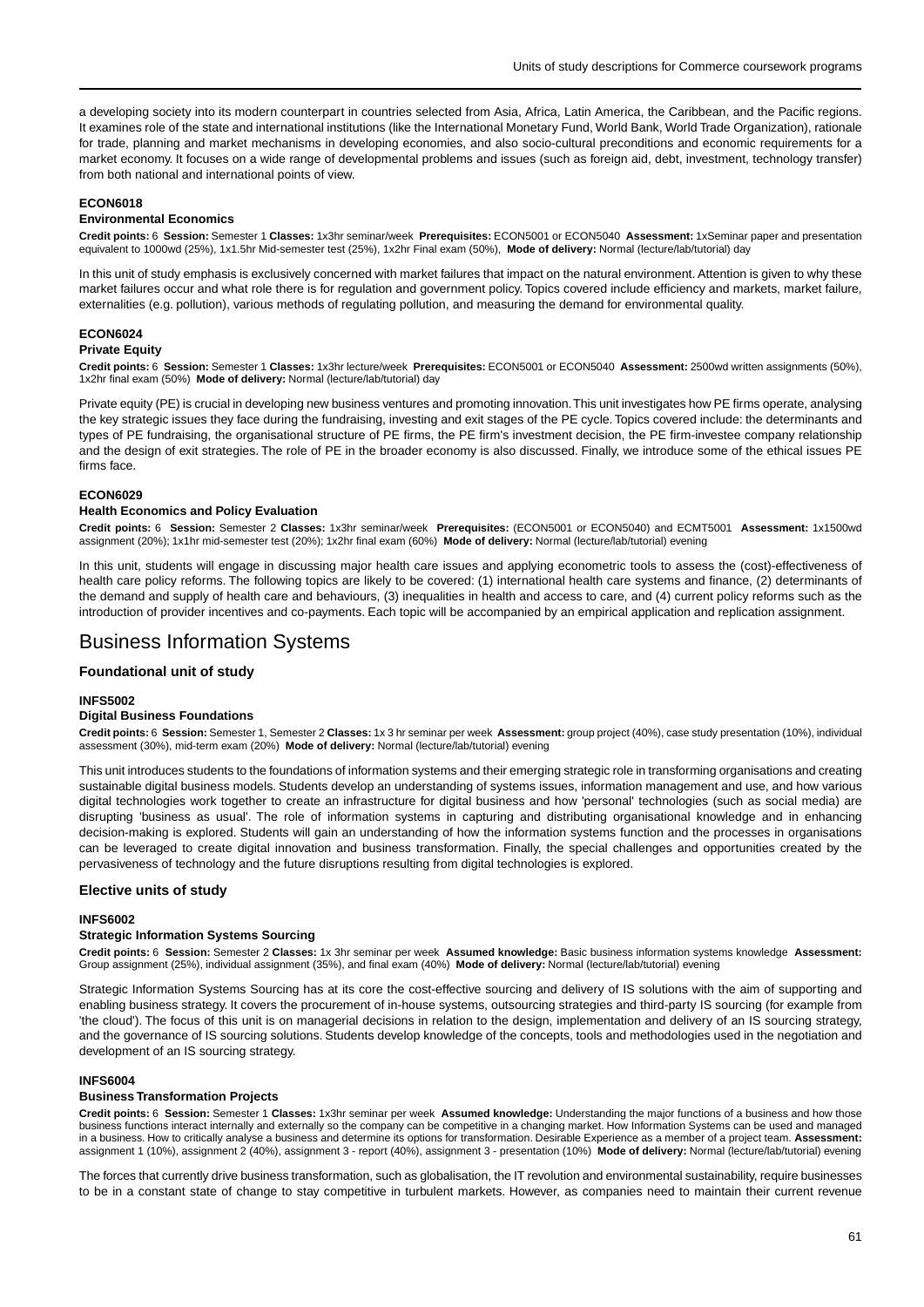streams, they need to progress through a series of integrated business transformation projects. In this unit students learn how to analyse an organisation within a local and global context and develop knowledge of techniques required for managing technology-enabled business transformation projects. Topics covered include: the drivers of business transformation, managing change as a process, analysing information and processes, and planning, leading, sustaining, diffusing and learning from transformational projects.

#### **INFS6012**

#### **Enterprise Systems Management**

**Credit points:** 6 **Session:** Semester 2 **Classes:** 1x 3hr seminar per week **Assessment:** individual assignment (25%), group project (25%), final exam (50%) **Mode of delivery:** Normal (lecture/lab/tutorial) evening

This unit explores the strategic managerial issues that arise from the implementation and use of Enterprise Systems as a means of integrating data and standardising processes. The unit utilises a combination of practical sessions with an Enterprise System, such as SAP, and analyses based on readings of case studies to explore the long-term effects of strategic implementation decisions, and issues with regard to Enterprise System implementation projects.The unit explores the emergence and implications of cloud-based Enterprise Systems, and the part that Enterprise Systems play in an organisation's broader information infrastructure.

### **INFS6015**

#### **Business Process Management**

**Credit points:** 6 **Session:** Semester 2 **Classes:** 1x 3hr seminar per week **Assessment:** individual assignment (25%), group assignment (25%), final exam (50%) **Mode of delivery:** Normal (lecture/lab/tutorial) evening

This unit provides an overview of the business process architecture and life cycle from a management perspective. It provides a detailed understanding of the concepts, strategies, tools and technologies required for modelling, analysis, design, improvement, integration, performance measurement and governance of business processes (both intra- and inter-enterprise) in any organisational and/or value chain context and relevant industry standards. The unit also develops practical skills in modelling, redesigning and improving business processes using various business process management software tools/suites.

#### **INFS6016**

#### **Technology Enabled Business Innovation**

**Credit points:** 6 **Session:** Semester 2 **Classes:** 1 x 3hr seminar per week **Assumed knowledge:** INFS6004 and; Understanding the major functions of a business and how those business functions interact internally and externally so the company can be competitive in the market is essential in order to critically analyse how and where a business can be innovative. Some knowledge of how technology can be applied in a business is also essential. Experience as a member of a project team is desirable. **Assessment:** individual project proposal (10%), group project report (45%), group project presentation (5%), final exam (40%) **Mode of delivery:** Normal (lecture/lab/tutorial) day

This unit develops knowledge and skills in innovative, technology-enabled business models and strategies from a management perspective. The unit facilitates a better understanding and application of the concepts, strategies, tools and technologies necessary for undertaking business innovation. From basic knowledge of business models and essential business processes, this unit increases awareness and understanding of stakeholders, their capabilities and their limitations in the strategic convergence of technology and business. It provides insights into the technology and infrastructure required to support commerce in the 21st Century and supports development of student capabilities to analyse, develop and evaluate innovative technology-enabled business strategies and models.

#### **INFS6018**

#### **Managing Business Intelligence**

**Credit points:** 6 **Session:** Semester 1 **Classes:** 1 x 3hr seminar per week **Assumed knowledge:** Understanding the major functions of a business and how those business functions interact internally and externally so the company can be competitive in a changing market. How information systems can be used and managed in a business. How to critically analyse a business and determine its options for transformation. (ii) Desirable Experience as a member of a project team. **Assessment:** tutorial work (10%), mid-semester exam (35%), project report (30%), project presentation (10%), reflective summary (15%) **Mode of delivery:** Normal (lecture/lab/tutorial) evening

Business Intelligence (BI), increasingly known as Business Analytics, is a major source of competitive advantage in the Information Age and is therefore a leading business priority globally. In recent times, this field has evolved from a technology topic to a management priority, creating an unprecedented demand for new management skills. Taking a business rather than technology perspective, this unit covers all aspects of the enterprise BI ecosystem in the context of strategic and operational BI, including all five stages of BI evolution. Topics include assessment and management of organisational data quality, multidimensional data modelling and integration, management of structured and unstructured data (including those created by social media), business aspects of data warehousing, innovation through advanced analytics, BI driven performance management, business process intelligence, active enterprise intelligence, and management of complex BI projects. Access is provided to the largest world-wide community of BI academics and industry practitioners called TUN (www.TeradataUniversityNetwork.com). The hands-on experience in using a commercial BI platform, combined with in-depth analytical skills, will enable students completing the unit to help any organization (regardless of its size and industry domain) to derive more intelligence from its data and compete on analytics. This unit does not require programming experience; it is suitable for both current and aspiring BI practitioners as well as general business practitioners from any functional area interested to learn how to start and lead BI-related initiatives.

#### **INFS6023 Data Visualisation**

**Credit points:** 6 Session: Semester 2 Classes: 3hr workshop (once per week), weeks 1-13. Assessment: workshop participation (10%); individual project journal<br>(15%); project report (35%); project presentation (15%); reflec

Data visualisation, story-telling, and scenario development have been identified as the most prominent analytical practices of tomorrow. This unit seeks to equip students with necessary knowledge and data visualisation skills, acquired though real-life project inspired by the leading industry practices. Students will also develop a 'holistic' view of data visualisation in practice and will acquire 'thinking tools' to deal with its organisational and societal challenges. This unit focuses on business/organisational decision makers and their use of data visualisation. As such this unit does not require any prior IT, computer science or data science experience.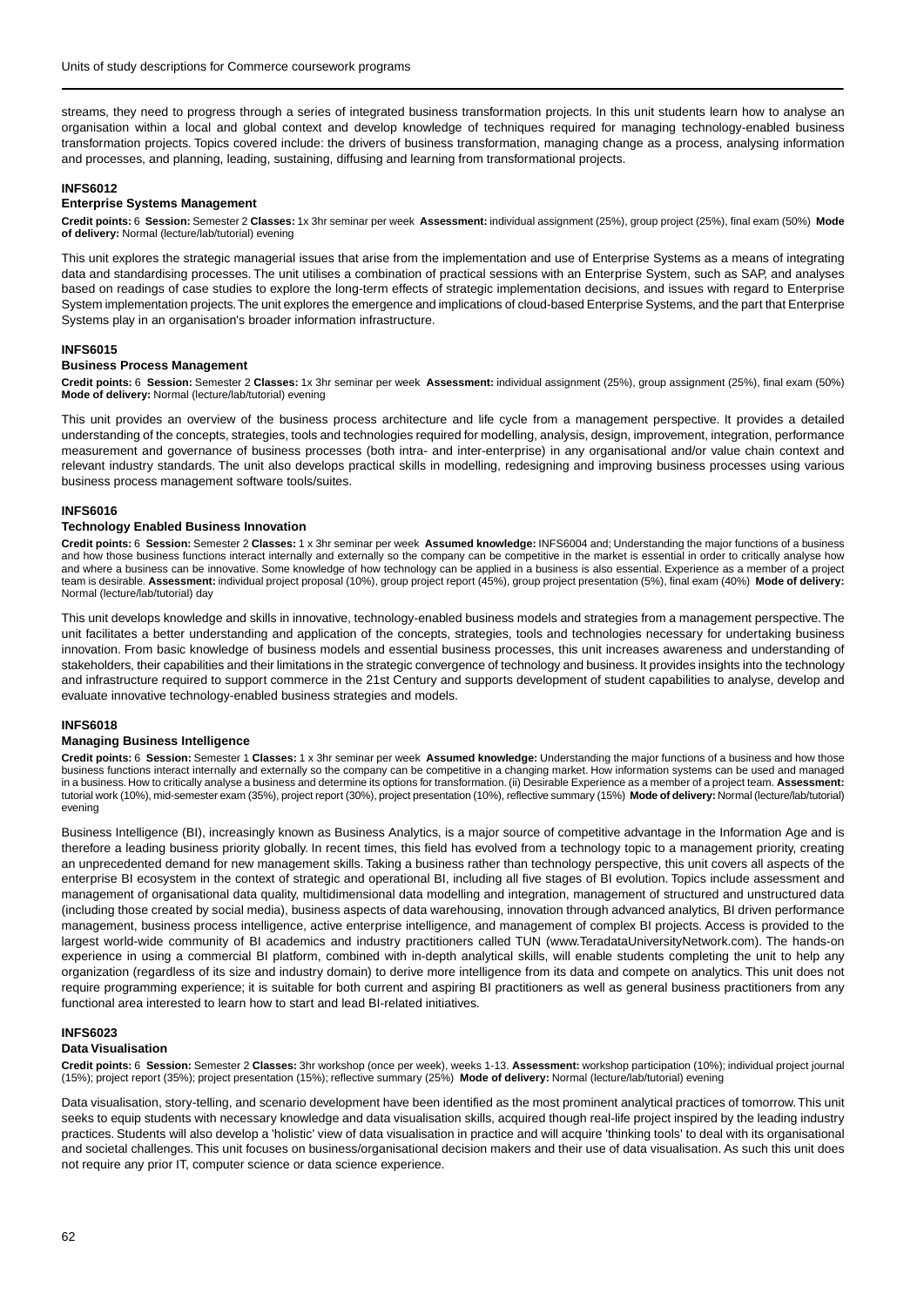# **INFS6032 Agile Project Management**

**Credit points:** 6 **Session:** Semester 2 **Classes:** 1x 3 hr seminar per week **Assessment:** weekly learing journals (30%), in-class agile activities (15%), agile group project report (25%), essay (30%) **Mode of delivery:** Normal (lecture/lab/tutorial) evening

Traditional approaches to project management and design work well under stable conditions, when intended outcomes are well understood.Yet, under conditional of market disruption, in innovation projects, new product development or for start-up businesses, traditional methods are often restrictive and inflexible. Agile Project Management and Design Thinking offer alternative approaches that value continuous change, flexibility, time-to-market, interactive learning and self-organisation over rigorous planning and design processes. In this unit you will learn the ethos, principles, and methods of agile project management and design thinking. You will experience hands-on techniques such as design thinking, learn management and Scrum as applied in practice. Learning will revolve around practical activities, insights from experienced guest speakers and case studies representing various industries.

# Business Law

# **Foundational unit of study**

## **CLAW5001**

## **Legal Environment of Business**

**Credit points:** 6 **Session:** Semester 1, Semester 2 **Classes:** Three hours of classes per week which may include one or more of the following: lectures; seminars; tutorials or workshops. **Assessment:** case analysis (20%), mid-semester exam (35%), final examination (45%) **Mode of delivery:** Normal (lecture/lab/tutorial) day

All business conduct is regulated by the law. Every transaction and every relationship is governed by an increasingly complex mix of statutory and judge-made laws.The ability to identify and manage legal risks, and knowledge of compliance and dispute resolution strategies, are essential business management skills. This unit examines the legal framework and regulatory regime within which all businesses operate in Australia and in a global economy. It introduces students to the legal implications of commercial conduct and provides an overview of the Australian legal system and threshold legal concepts of agreement, ownership, and civil and criminal liability. Key areas of substantive business law are examined including contracts, torts (in particular negligence and the economic torts), property and securities, and crime. The unit also provides students with an overview of areas of legal regulation with an increasingly significant impact on business operations including: privacy, intellectual property rights, competition law, consumer law (in particular advertising regulation, product liability and unfair contracts), misleading conduct and unconscionable conduct.

*Textbooks*

Business and the Law 6th edition, Andrew Terry.

# **Compulsory unit of study**

## **CLAW6002**

# **Corporate Structures in Practice**

**Credit points:** 6 **Session:** Semester 1, Semester 2 **Classes:** One three hour class per week which may include one or more of the following: lectures; seminars; tutorials or workshops. **Prerequisites:** CLAW5001 **Assessment:** Executive report (30%), mid-semester exam (20%), final exam (50%) **Mode of delivery:** Normal (lecture/lab/tutorial) day

The corporation is the dominant structure adopted for business undertakings globally. This unit aims to demystify corporate regulation and its impact in the contemporary commercial context with a view to introducing students to the types of issues they will encounter in the real world of corporations. The unit reviews business structures (joint ventures, partnerships, trusts and companies) from a business perspective with a focus on the corporate form.The unit also examines the different options available for the conduct of businesses and the different stages of the corporate life cycle, including: how corporations are brought into existence and the characteristics attained upon incorporation; how corporations undertake certain activities (including entry into contracts, fundraising, issuing shares, paying dividends); how corporations are managed and power is distributed between participants, how the law places certain duties and obligations upon those who manage corporations; the consequences which may result from any breach of those duties and obligations; and managing corporations in financial distress, liquidation and de-registration. It takes an application-based approach which gives the unit a practical as opposed to theoretical orientation. Current issues in corporate regulation in Australia and internationally are discussed to provide students with an understanding of the types of issues which confront different types of corporations, and how these issues impact upon their management and the discharge of corporate responsibility.

# **Elective units of study**

# **CLAW6007**

#### **Issues in Law and International Business**

**Credit points:** 6 **Session:** Semester 2 **Classes:** One 3 hour class per week which may include one or more of the following: lectures; seminars; tutorials or workshops. **Prerequisites:** CLAW5001 **Assessment:** mid-semester exam (40%), case study presentation (20%), final exam (40%) **Mode of delivery:** Normal (lecture/lab/tutorial) evening

Globalisation enables successful businesses to tap into the international economy to find new and bigger markets for their goods and services. Entering the global marketplace also means greater risk, as businesses deal with new customers, and are forced to operate in unfamiliar legal environments where the "normal" rules of business often don't apply. This unit aims to provide students with an understanding of how the global economy is regulated (if at all), and to provide the tools needed to use international business law to minimise the risks of doing business in the global economy. Questions addressed include: What is international business law and what do I need to know?; What institutions ensure a level playing field for my business?; How do I make an agreement to sell my goods to foreign customers?; How do I protect those goods in transit?; How do I ensure payment for goods and services I provide?; How do I build a presence in a foreign market through local agents and distributors?; What considerations apply to entering and borrowing from foreign capital markets?; How can I safely do business online in the global virtual economy?; What if things go wrong?; and How do I fight foreign disputes by my rules and in my court?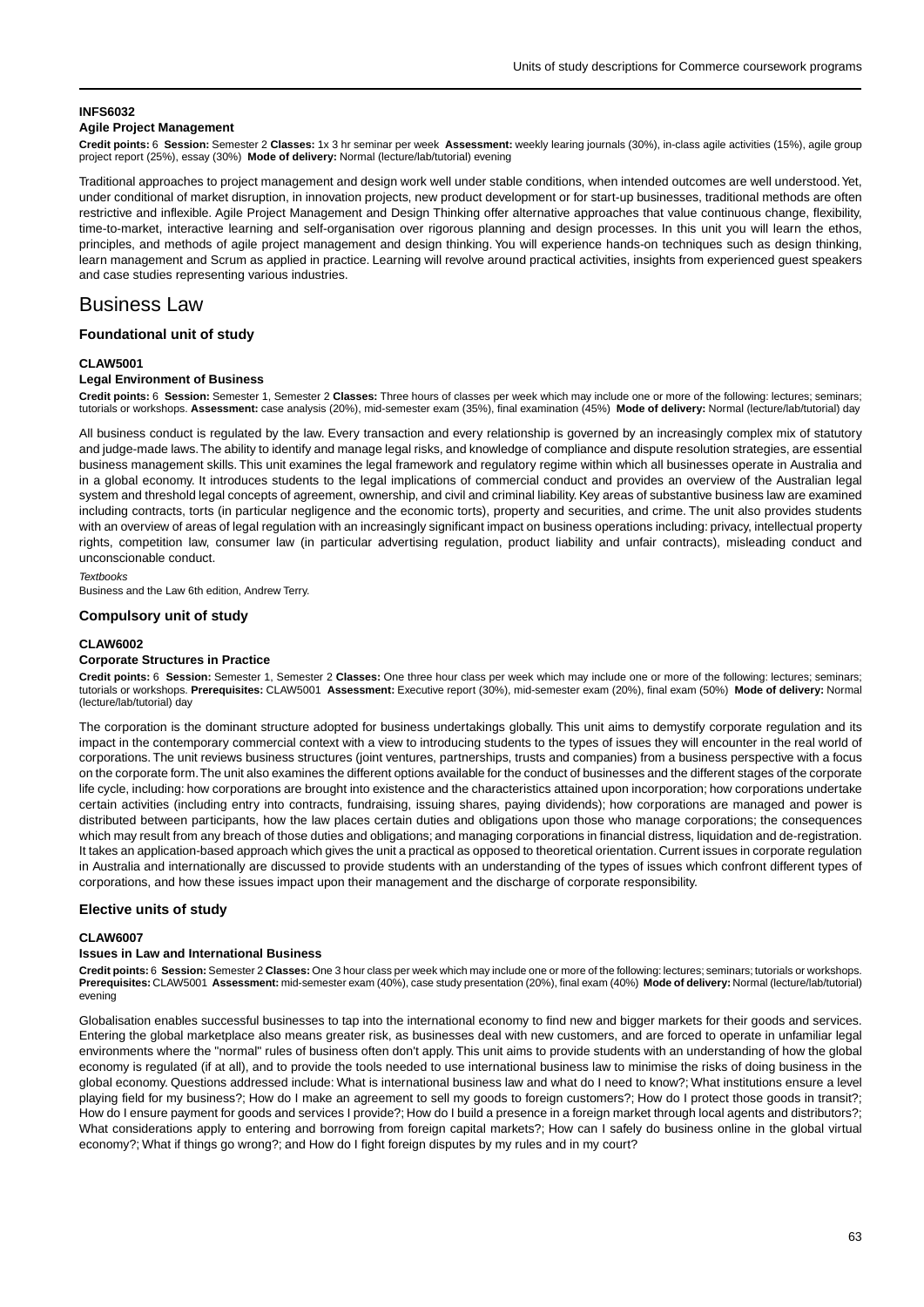# **CLAW6026**

## **Taxation Law and Practice**

**Credit points:** 6 **Session:** Semester 1, Semester 2 **Classes:** One 3 hour class per week which may include one or more of the following: lectures; seminars; tutorials or workshops. **Prerequisites:** CLAW5001 **Assessment:** mid semester exam (20%), major assignment (30%), final exam (50%) **Mode of delivery:** Normal (lecture/lab/tutorial) day

Taxation is an inevitable reality for all individuals and businesses. The impact of taxation on business structures, transactions and decisions is both real and significant. An understanding of how taxation law works is not only vitally important for professional accountants but is also an essential management skill in an increasingly complex business environment. This unit introduces students to the principal forms of taxation within the Australian taxation system with a focus on concepts and principles of income tax law. Students also learn how tax law is applied in practice.This unit covers key concepts of taxation in Australia (including the concepts of income, capital gains tax, deductions, and the residence and source principles) and examines the taxation of different entities (including partnerships, trusts and companies).The taxation of international business transactions is also considered.

#### **CLAW6030**

#### **China's Legal Environment for Business**

**Credit points:** 6 **Session:** Semester 1 **Classes:** 1x 3hr seminar per week **Assessment:** mid-term exam (25%), presentation of proposed research area (10%), proposal of research paper (5%), research paper (50%), class participation (10%) **Mode of delivery:** Normal (lecture/lab/tutorial) day

China has recently become the second biggest economy in the world and is Australia's most important trading partner. Australian businesses are increasingly engaging with China. This unit addresses the frequently asked question of how to do business with China. It addresses China's unique business environment which has resulted from its unique culture, history and demography, and examines the business regulations, tax system, and the administrative and compliance issues businesses will face when carrying on business with China. The unit first outlines the business environment in terms of culture, history, economics, demography, and government administration. It then provides students with an understanding of the legal environment that businesses will face in China. Through a hypothetical case study, different aspects of business regulation such as contract, entity structure, mergers and acquisition, property and intellectual property rights, the tax system, different tax types and associated international issues, and social insurance are analysed.

#### **CLAW6031**

### **International Financial Crime**

**Credit points:** 6 **Session:** Semester 2 **Classes:** 1x 3hr seminar per week **Assessment:** test (20%), group assignment (30%), final exam (50%) **Mode of delivery:** Normal (lecture/lab/tutorial) day

International financial crime occupies a leading place on the international governance agenda. It has a devastating impact on national economies, international security and human development. This unit examines key international financial crimes such as investment fraud, corruption, tax evasion, money laundering and terrorist financing. Students gain an understanding of how these crimes are committed, detected and prosecuted. They analyse the changing regulatory environment and the new risks facing businesses and the professions. The role of bank secrecy and tax havens in facilitating financial crime is also studied. There is a special focus on the prevention of financial crime, and the regime for tracing. freezing and recovery of illicit assets. The unit draws on case studies from Australia, United States, Europe and Asia so as to gain a better appreciation of the national and international responses to international financial crime.

#### **CLAW6032**

#### **Regulating Innovation and Distribution**

**Credit points:** 6 **Session:** Semester 2 **Classes:** 1x 3hr seminar per week **Assessment:** class participation and engagement (20%); individual assignment (30%); group assignment: presentation (20%); group assignment: research paper (30%) **Mode of delivery:** Normal (lecture/lab/tutorial) day

Business today operates in an increasingly complex and constantly changing environment in which success depends on the ability to innovate and compete. This unit examines three key legal frameworks - intellectual property, fair trading and competition law - within which innovation and contestability in markets takes place. Intellectual property regulation seeks to promote invention and creativity and to discourage imitation and free riding. Fair trading regulation provides standards of conduct for B2B and B2C transactions. Competition law promotes fair markets by prohibiting practices which damage competition. The unit focuses on franchising as a business model, to provide the context to examine how these regulatory frameworks operate and interact in a commercial environment.

#### **CLAW6033**

### **International Business Tax Strategy**

**Credit points:** 6 **Session:** Semester 1 **Classes:** 1x 3hr seminar per week **Assessment:** class performance (10%), mid-semester test (20%), individual assignment (20%), final exam (50%) **Mode of delivery:** Normal (lecture/lab/tutorial) day

Taxation strategy of an international business has significant impact on not only the overall financial performance of the enterprise, but also the quantum of tax revenue that governments can collect. The increasing globalisation and integration of operations of multinational enterprises, together with the ingenuity of the army of tax advisors, provides ample opportunities for international tax planning. This unit introduces students to international tax principles and practices. Students will learn how the international tax rules are implemented in practice, and tax strategies that international businesses can adopt to minimise their global tax liabilities. Case studies on major multinational enterprises, such as Apple and Google, will be used to analyse and evaluate the international tax rules and business tax strategies. This unit will cover the fundamental residence and source principles, the taxation of inbound and outbound investments, the taxation of international finance, and common international tax strategies of multinational enterprises, including tax arbitrage between tax rules of entity classifications, the tax treatment of debt and equity, and transfer pricing.

#### **CLAW6034**

#### **Commercial Property Law**

**Credit points:** 6 **Session:** Semester 1 **Classes:** 1 x 3 hour workshop per week **Assessment:** mid-semester exam (20%), group assignment (30%), final exam (50%) **Mode of delivery:** Normal (lecture/lab/tutorial) day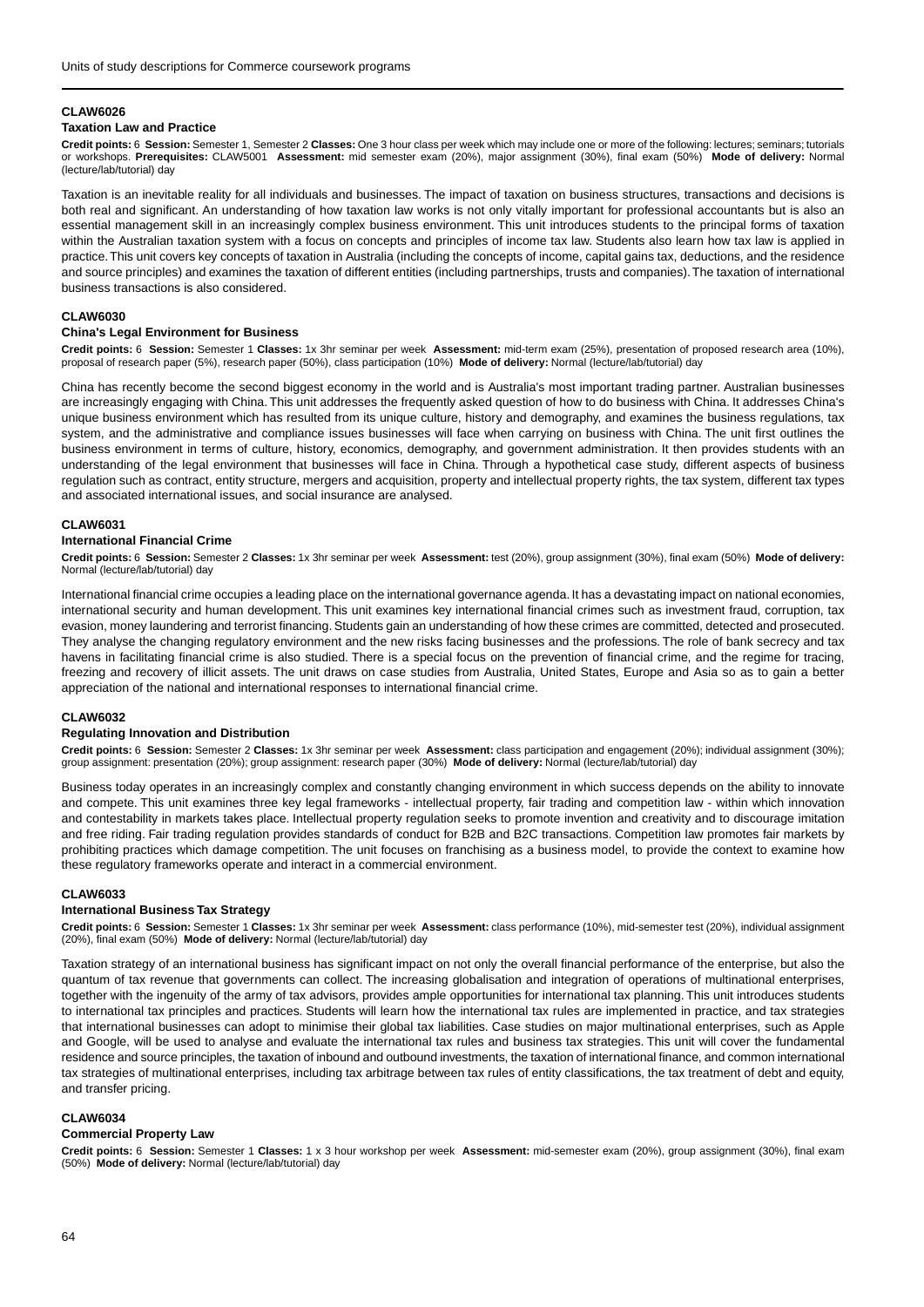This unit provides an introduction to commercial property law, including a general understanding of the fundamentals of commercial law. Students learn about the registration systems of real property and personal property. The unit assists students in understanding how businesses and investors acquire and dispose of interests in property, including various methods of holding property interests, such as through corporations, trusts, and listed vehicles. There is a critical analysis of the legal aspects of securitisation of property interests, including legal risks in facilitating securitisation. The concept of due diligence and disclosure obligations, as well as the public policy limits on domestic and foreign investment in property is examined. Students gain an understanding of how property disputes are resolved and the international dimensions of property law.

# Business Sustainability

# **Compulsory unit of study**

### **WORK6033**

# **Organisational Sustainability**

**Credit points:** 6 **Session:** Semester 1 **Classes:** Intensive **Prohibitions:** ECOF6110 or CLAW6028 **Assessment:** tests (30%), assignment (30%), final exam (40%) **Mode of delivery:** Normal (lecture/lab/tutorial) evening

Organisational sustainability is a critical part of contemporary managerial practice, focusing on organisations' economical, social and environmental impact. This unit critically evaluates the intentions, practices and outcomes of organisational sustainability initiatives. By applying relevant theoretical frameworks, students are encouraged to enhance their understanding of the role and responsibilities of management, the impact of organisations on employees, and the wider societal and environmental implications of contemporary organisational trends. With an emphasis on the human dimensions of organisational actions, this unit builds on foundational units of study in Management, Industrial Relations and Human Resource Management.

# **Elective units of study**

## **IBUS6012**

## **Business Innovation and Sustainability**

**Credit points:** 6 **Session:** Semester 1 **Classes:** 1x 3 hr lecture/seminar per week **Assessment:** individual assignment (60%); group assignment (30%); presentations (10%) **Mode of delivery:** Normal (lecture/lab/tutorial) evening

Businesses are increasingly challenged for their sustainability. This unit centres on addressing significant business and societal challenges by balancing sustainability and innovation. Topics include current and future challenges of innovation and sustainability for business. This unit is structured around learning from seminar and practice. Students are required to work in a way which delivers sustainability.

## **INFS6022**

#### **Systemic Sustainable Development**

**Credit points:** 6 **Session:** Semester 1 **Classes:** 1x 3hr seminar per week **Assessment:** assignment 1 (10%), assignment 2 (40%), assignment 3 - report (40%), assignment 3 - presentation (10%) **Mode of delivery:** Normal (lecture/lab/tutorial) evening

In this unit of study students will engage comprehensively and critically with the challenges and opportunities presented to businesses by the United Nation's agenda of sustainable development.This UN agenda outlines a systemic development concept for the period 2016-2030 covering four critical dimensions: economic development, social inclusion, environmental sustainability, and good governance. The key idea of this framework is the mobilisation of key all societal actors in the public and private sectors, in order to achieve a transition from 'business-as?usual' thinking towards a sustainable development path. As the principal engine for economic growth and job creation, but also the principal consumers of natural resources, businesses have a critical role to play in this process. Critically, businesses will have to develop and deliver many of the new technologies, organizational models, and management systems that are required in this transition. Against this background, in this unit of study you will analyse how business leaders and managers can transform their companies towards systemic sustainable development. You will learn to apply relevant theoretical frameworks based on the practices of pioneering companies, and critically question the feasibility of the UN agenda in light of the competitive nature of business.

# **ITLS6008**

#### **Production and Operations Management**

**Credit points:** 6 **Session:** Semester 2 **Classes:** 8 x 3hr lectures, 4x 3hr tutorials **Corequisites:** ITLS5000 **Assessment:** individual quiz 1 (15%); individual quiz 2 (15%); case study report (30%); final exam (40%) **Mode of delivery:** Normal (lecture/lab/tutorial) evening

Production and operations management designs, operates, and improves the processes and systems through which products are made and delivered. Firms can improve their productivity and gain competitive advantage through effective and innovative production and operations management.This unit offers a thorough examination of various production and operations management concepts from a supply chain perspective. The key teaching topics include operations planning hierarchy, resource management, capacity planning, quality management, retail operations, sustainable/green operations, and reverse logistics. Students learn about the successful production and operations management practices that have helped organisations improve the efficiency and effectiveness of their supply chains and create competitive advantage.

# **ITLS6103**

# **Sustainable Transport Policy**

**Credit points:** 6 **Session:** Semester 1 **Classes:** 11 x 3 hr lectures/tutorials, 1x full day field trip **Assessment:** individual report 1 (25%), individual report 2 (15%), group presentation (20%), final exam (40%) **Mode of delivery:** Block mode

Transport policy decisions shape contemporary life around the world and the connections between transport and land use are instrumental in designing effective policy in this domain.The unit provides an introduction to the context for policy making, how decisions are made, relationships with short- and long-term strategic planning, and how policy has become intertwined with broader sustainability concerns. The unit will then develop the student $A_{\zeta}$ s ability to assess contemporary issues in sustainable transport policy such as liveable environments, climate change, the role of the built environment in sustainable cities, social inclusion, parking policy, human health and safety, active travel, the challenges of low density transport, the regulation of public transport, fare policies for public transport and other contemporary issues. Each issue will consider the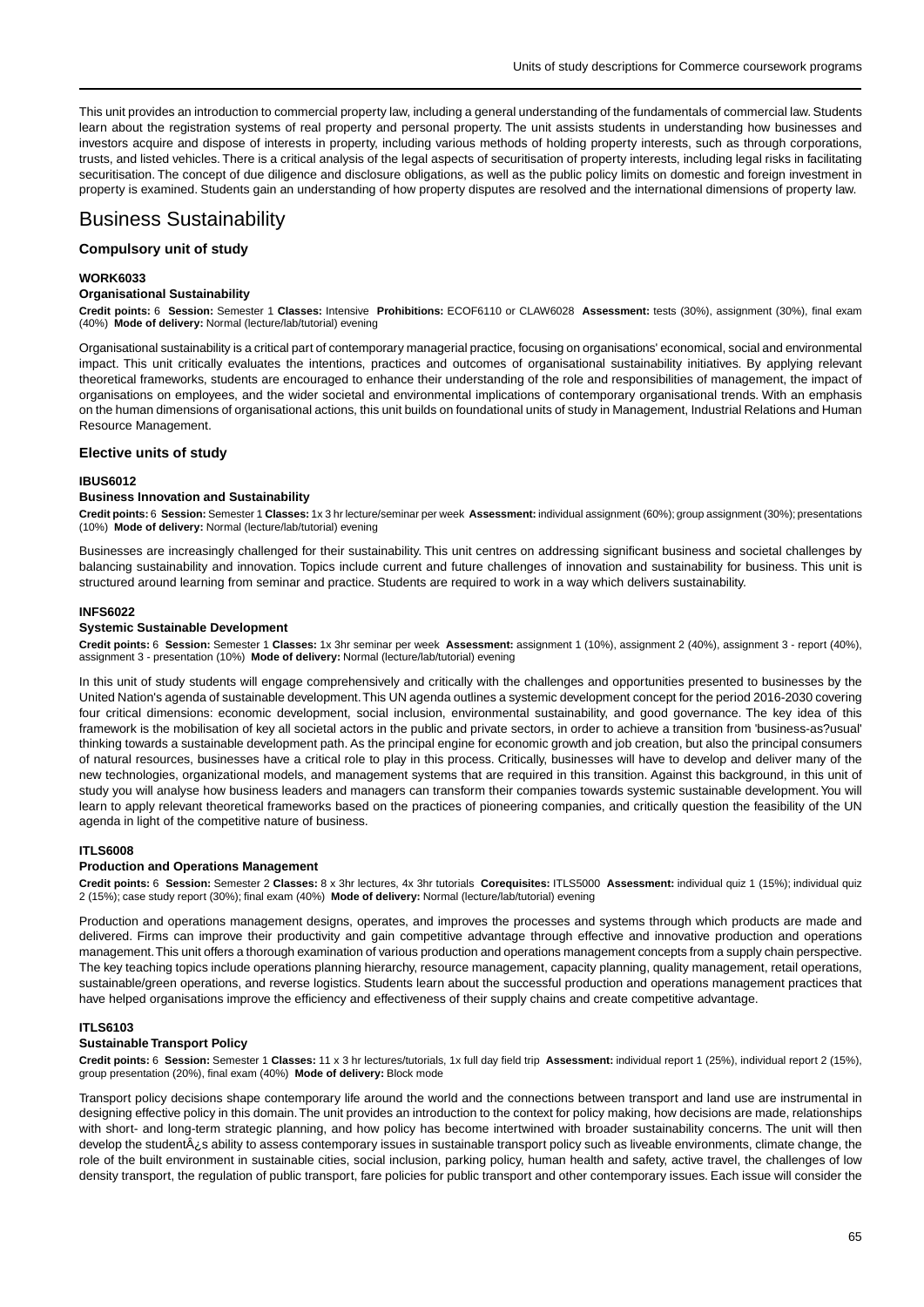problem and assess the success of existing policy and/or the need for new policy and what this might look like. The unit is particularly suited to students with broad interest in transport, urban planning, and environmental/sustainability issues.

#### **PHYS5031**

#### **Ecological Econ and Sustainable Analysis**

**Credit points:** 6 **Teacher/Coordinator:** Dr Arunima Malik **Session:** Semester 1 **Classes:** 1.5-hour lecture interspersed with hands-on exercises per week, and 1 hour seminar per week. **Assessment:** Essay, presentation and comprehensive diary/notes from lectures (100%). **Mode of delivery:** Normal (lecture/lab/tutorial) day

This unit of study introduces contemporary topics from Ecological Economics and Sutainability Analysis, such as metrics for measuring sustainability; planetary boundaries and other natural limits; comparisons between ecological and environmental economics; valuing the environment; intergenerational discounting; global enquality with a focus on the climate change debate; and links between theories of well-being, human behaviour, consumerism and environmental impact.This unit includes guest lecturers from industry and research and an excursion. Each lecture includes hands-on exercises for practical skill-building. The unit sets the scene for the more detailed and specific units PHYS5032, PHYS5033, and PHYS5034.

#### **PHYS5032**

## **Techniques for Sustainability Analysis**

**Credit points:** 6 **Teacher/Coordinator:** Dr Arne Geschke and Prof Manfred Lenzen **Session:** Semester 1, Semester 2 **Classes:** 2.5-hour lecture including tutorial per week **Assessment:** Two assignments based on weekly homework sheets (100%) **Mode of delivery:** Normal (lecture/lab/tutorial) day *Note: Minimum class size of 5 students.*

This unit of study offers a practical introduction to quantitative analysis techniques including multiple regression, uncertainty analysis, integration, structural decomposition, and dynamic systems modelling, with a strong emphasis on demonstrating their usefulness for environmental problem-solving.This unit will show students how mathematics can be brought to life when utilised in powerful applications to deal with environmental and sustainability issues. Throughout the unit of study, example applications will be explained, including climate modelling, ecosystem trophic chain analysis, linking household consumption and environmental impact, identifying socio-demographic drivers of environmental change, and the uncovering the effect of land use patterns on threats to species.

# Finance

## **Foundational unit of study**

#### **FINC5001**

#### **Capital Markets and Corporate Finance**

**Credit points:** 6 **Session:** Intensive January, Semester 1, Semester 2 **Classes:** 1x 3hr seminar per week **Assessment:** mid semester-test (20%), major assignment (25%), and final examination (55%) **Mode of delivery:** Normal (lecture/lab/tutorial) day, Normal (lecture/lab/tutorial) evening, Block

This unit provides an introduction to basic concepts in corporate finance and capital markets. It is designed to equip students to undertake further studies in finance. After reviewing some very basic ideas in finance and financial mathematics, the unit provides an introduction to the valuation of equity and debt securities and companies. The unit then examines issues related to pricing in capital markets and ends with a discussion of theory and practice related to capital structure and dividend policy.

#### **Compulsory unit of study**

#### **FINC6001**

#### **Intermediate Corporate Finance**

**Credit points:** 6 **Session:** Intensive January, Semester 1, Semester 2 **Classes:** 1x 3hr seminar per week **Prerequisites:** FINC5001 **Assessment:** mid-semester test (30%), major assignment (30%), final exam (40%) **Mode of delivery:** Normal (lecture/lab/tutorial) day, Normal (lecture/lab/tutorial) evening, Block

This unit extends some of the fundamental concepts introduced in FINC5001 Capital Markets and Corporate Finance, and develops a rigorous framework for the analysis and understanding of key aspects of corporate financial decision making. Fundamental concepts in corporate finance are extended to more complex settings. The unit examines more advanced approaches to asset pricing and capital budgeting. New topics are covered in relation to derivative securities and real options applications in capital budgeting. The issues of the cost of capital, corporate capital structure, and corporate dividend policy, are extended to cover the interaction of corporate and personal taxation, agency problems, and information signalling.

#### **Elective units of study**

#### **CLAW6031**

### **International Financial Crime**

**Credit points:** 6 **Session:** Semester 2 **Classes:** 1x 3hr seminar per week **Assessment:** test (20%), group assignment (30%), final exam (50%) **Mode of delivery:** Normal (lecture/lab/tutorial) day

International financial crime occupies a leading place on the international governance agenda. It has a devastating impact on national economies, international security and human development. This unit examines key international financial crimes such as investment fraud, corruption, tax evasion, money laundering and terrorist financing. Students gain an understanding of how these crimes are committed, detected and prosecuted. They analyse the changing regulatory environment and the new risks facing businesses and the professions. The role of bank secrecy and tax havens in facilitating financial crime is also studied. There is a special focus on the prevention of financial crime, and the regime for tracing, freezing and recovery of illicit assets. The unit draws on case studies from Australia, United States, Europe and Asia so as to gain a better appreciation of the national and international responses to international financial crime.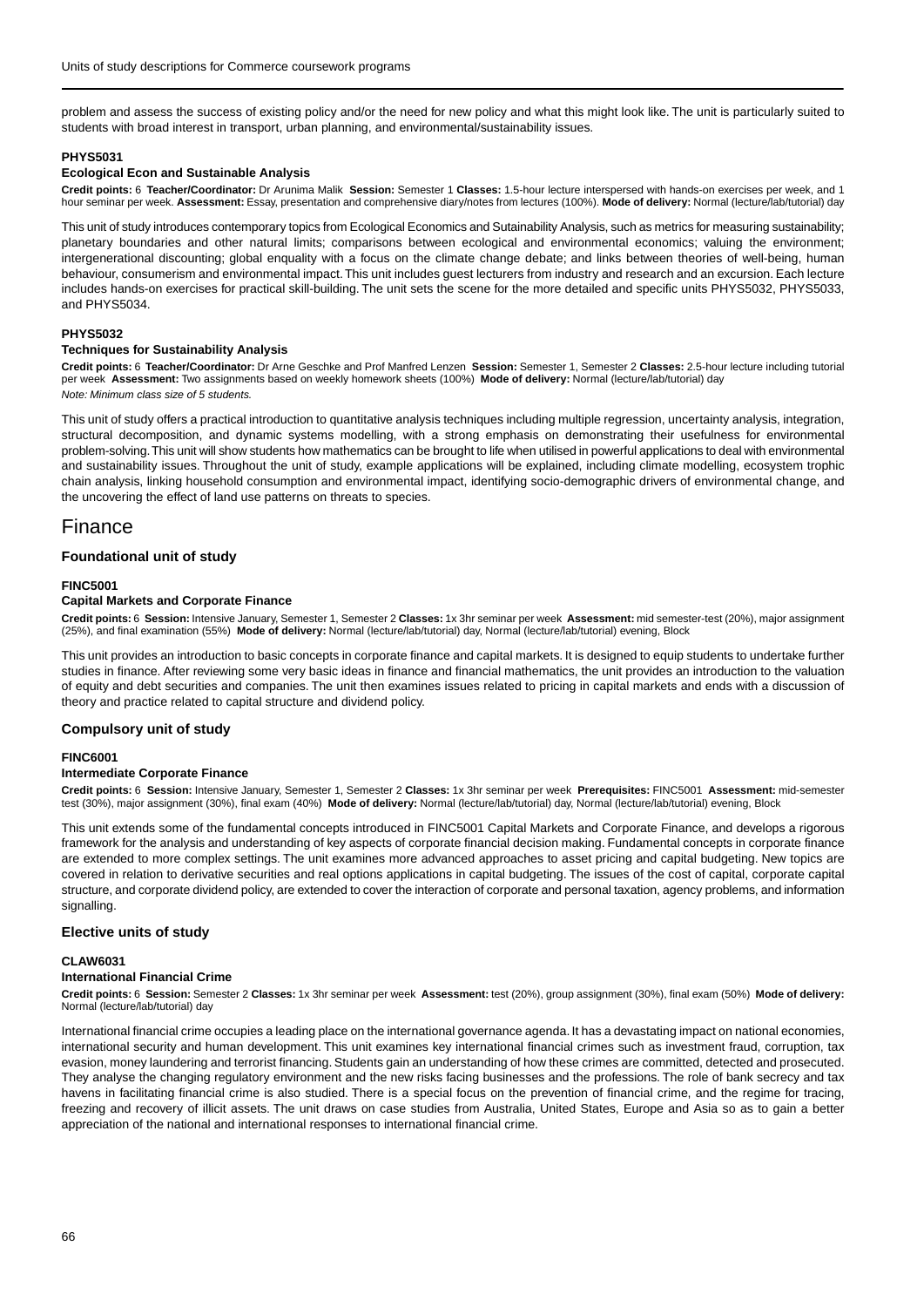# **FINC6000**

# **Quantitative Finance and Derivatives**

**Credit points:** 6 **Session:** Semester 1, Semester 2 **Classes:** 1x 3hr seminar per week **Prerequisites:** FINC5001 **Prohibitions:** FINC5002 **Assumed knowledge:** This unit requires students to have some background in calculus, matrices, statistics and probability. **Assessment:** assignment (20%), mid-semester exam (30%), final exam (50%) **Mode of delivery:** Normal (lecture/lab/tutorial) day, Normal (lecture/lab/tutorial) evening

This unit provides students with an introduction to quantitative models and techniques in finance.Topics covered include basic stochastic calculus, probability measures and the role of numeraires, Black-Scholes and Hull-White models, and the theoretical and numerical techniques for valuing derivatives. There is a focus on both the intuitive and mathematical understanding of these topics, as well as their application to problems in quantitative finance.

#### **FINC6005**

#### **Advanced Asset Pricing**

**Credit points:** 6 **Session:** Semester 1 **Classes:** 1x 3hr seminar per week **Prerequisites:** FINC5001 or FINC5002 or FINC6000 **Assessment:** 2 x In class test (2x15%), assignment (20%), and final exam (50%) **Mode of delivery:** Normal (lecture/lab/tutorial) day, Normal (lecture/lab/tutorial) evening *Note: Only students with strong quantitative/mathematical skills should attempt this course*

This unit covers the fundamentals of asset pricing and valuation, under equilibrium conditions and under no-arbitrage restrictions. It reviews the main themes in modern asset pricing, and introduce ideas of importance to the evolution of the discipline, and consequently of relevance to a practitioner's long term perspective.The unit emphasises quantitative methods, so students are required to have fairly strong mathematical skills. Nevertheless, the mathematical tools needed in the unit are adequately reviewed.

# **FINC6007**

# **Financial Strategy**

**Credit points:** 6 **Session:** Semester 2 **Classes:** 1x 3hr seminar per week **Prerequisites:** FINC5001 **Assessment:** individual assignment (20%), group assignment (30%), and final exam (50%) **Mode of delivery:** Normal (lecture/lab/tutorial) day

This unit explores value investment principles used in investment strategies. Both investment strategies and company strategies are analysed to examine how to translate a company's strategy into shareholders' profit. The unit also provides students with the skill set of analysing and interpreting financial reports, identifying good investment and avoiding financial scandals. Great investment practitioners' (Benjamin Graham, Warren E. Buffett and Charles Munger) works are studied in detail.

#### **FINC6009**

### **Portfolio Theory and its Applications**

**Credit points:** 6 **Session:** Semester 2 **Classes:** 1x 3hr seminar per week **Prerequisites:** FINC5001 or FINC5002 or FINC6000 **Assessment:** mid semester exam (20%), individual assignment (15%), group assignment (15%), final exam (50%) **Mode of delivery:** Normal (lecture/lab/tutorial) day

This unit covers several aspects of modern/post modern portfolio theory.An introduction to mathematical optimisation techniques in the presence of uncertainty is covered and results from modern portfolio theory to the Capital Asset Pricing Model derived.The unit also examines other popular models such as the Arbitrage Pricing Theory and Black-Litterman Model and concludes with some topical examples from industry. There is a degree of mathematical sophistication associated with this unit and consequently students should be comfortable with a mathematical approach. However, the required mathematical tools are covered in the unit.

#### **FINC6010**

#### **Derivative Securities**

**Credit points:** 6 **Session:** Semester 1, Semester 2 **Classes:** 1x 3hr seminar per week **Prerequisites:** FINC5001 **Assessment:** mid-semester exam (25%), assignment (25%), final exam (50%) **Mode of delivery:** Normal (lecture/lab/tutorial) day, Normal (lecture/lab/tutorial) evening

This unit provides an introduction to the rapidly-growing area of options, futures and swaps. These securities are derived from fundamental securities such as equities and bonds. The unit examines the nature of each of type of derivative security before a thorough treatment of the pricing and use of these securities for investment management and risk management purposes.

#### **FINC6013**

#### **International Business Finance**

**Credit points:** 6 **Session:** Semester 1 **Classes:** 1 x 3hr seminar per week **Prerequisites:** FINC5001 **Assessment:** mid-semester test (25%), assignment (25%), final exam (50%) **Mode of delivery:** Normal (lecture/lab/tutorial) day, Normal (lecture/lab/tutorial) evening

In our highly globalised and integrated world economy, understanding international dimensions of financial management is essential for businesses. This unit provides a greater understanding of the fundamental concepts and the tools necessary for effective financial decision making by business enterprises, within a global setting.

#### **FINC6014**

#### **Fixed Income Securities**

**Credit points:** 6 **Session:** Semester 2 **Classes:** 1x 3hr seminar per week **Prerequisites:** FINC5001 **Assessment:** mid-semester exam (25%), group assignment (25%), and final exam (50%) **Mode of delivery:** Normal (lecture/lab/tutorial) day

This unit covers the concepts required for investment in fixed income securities, managing bond portfolios and understanding debt markets. Topics covered include duration, convexity, interest rate risk, bond volatility and the term structure of interest rates. The more complex types of debt securities studied include mortgage backed securities, corporate bonds with embedded options such as convertible bonds and interest rate derivatives.

#### **FINC6015**

#### **Trading in Securities Markets**

**Credit points:** 6 **Session:** Semester 2 **Classes:** 1x 3hr seminar per week **Prerequisites:** FINC5001 **Assessment:** mid-semester exam (30%), 2x group assignments (2x10%), and final exam (50%) **Mode of delivery:** Normal (lecture/lab/tutorial) day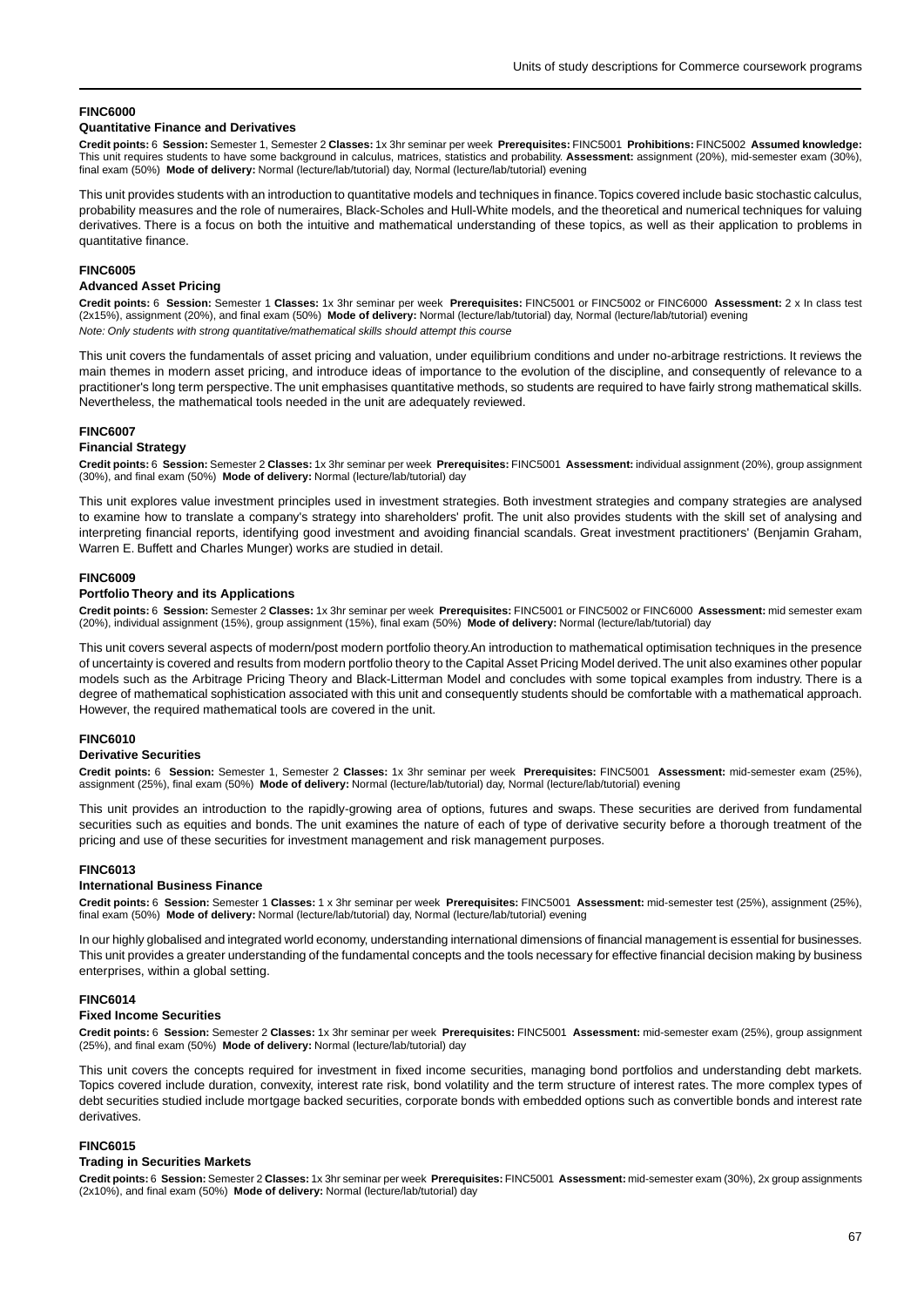This unit introduces students to core concepts of fundamental market design and structure, focussing on the processes that turn orders into trades in securities markets, and the forces that mould and effect order flow and execution. The unit provides insights into how the study of securities market microstructure can improve our understanding of today's global financial markets in order to: (a) facilitate better financing and investment decisions; (b) understand when, where and how to transact in financial instruments; and (c) make better use of the ever increasing flow of market information. An improved understanding of today's diverse financial markets allows for successful trading strategies to be developed in different instruments and across many markets, today and in the future.

#### **FINC6016**

#### **Financial Instruments and Markets**

**Credit points:** 6 **Session:** Semester 2 **Classes:** 1x 3hr seminar per week **Assessment:** 2x mid-term exams (2x15%), assignment (20%), and final exam (50%) **Mode of delivery:** Normal (lecture/lab/tutorial) day

This unit provides students with an introduction to Australian financial markets and an evaluation of the institutions, instruments and participants involved in the industry. The main markets evaluated include the equity, money, bond, futures, options, and foreign exchange markets. The relationship between the economic environment and these markets is examined.

#### **FINC6017**

#### **Mergers and Acquisitions**

**Credit points:** 6 **Session:** Semester 1 **Classes:** 1x 3hr seminar per week **Prerequisites:** FINC5001 **Prohibitions:** ACCT6011 **Assessment:** mid-semester exam (20%), assignment (30%), final exam (50%) **Mode of delivery:** Normal (lecture/lab/tutorial) day, Normal (lecture/lab/tutorial) evening

Mergers and acquisitions have become perhaps the most important activity of investment banks today. They provide a fundamental way for businesses to secure growth.To analyse mergers and acquisitions, most tools from modern financial economics are needed.The unit commences with a review of how existing businesses are valued, continues with an analysis of capital structure decisions, considers management incentives and examines issues in corporate control. It then examines the motives for mergers and acquisitions. Some acquisitions are motivated by value improvements created by correcting incentive problems, some acquisitions however are motivated by bad incentives that decrease value.

#### **FINC6021**

#### **Corporate Valuation**

**Credit points:** 6 **Session:** Semester 1, Semester 2 **Classes:** 1x 3hr seminar per week **Prerequisites:** FINC5001 **Assessment:** mid-semester exam (25%), assignment (25%), final exam (50%) **Mode of delivery:** Normal (lecture/lab/tutorial) day

This unit applies all aspects of finance theory to the general problem of valuing companies and other financial assets. This requires a synthesis of the fundamental concepts of present value, cost of capital, security valuation, asset pricing models, optimal capital structures, derivative pricing and some related accounting concepts.The unit aims to reach a level of practical application that allows students to understand both the theoretical frameworks and institutional conventions of real world corporate valuations. Basic valuation concepts from accounting are reconciled with the finance theory on which firm value ultimately stands. Students are asked to make extensive use of Excel or similar software in valuation exercises.

#### **FINC6022**

#### **Behavioural Finance**

**Credit points:** 6 **Session:** Semester 1 **Classes:** 1x 3hr seminar per week **Prerequisites:** FINC5001 **Assessment:** mid-term exam (30%), group assignment (20%), and final exam (50%) **Mode of delivery:** Normal (lecture/lab/tutorial) evening

Behavioural finance examines how individual financial decision making and behaviour affect outcomes in financial markets. The unit begins with a review of the foundations of efficient markets, and then draws comparisons between the efficient ('economically rational') market and the less understood but possibly more realistic behavioural ('partially rational' or 'irrational') understanding of markets. The philosophy of the unit is that both viewpoints have advantages and each adds something new to our understanding of investor behaviour, both at the level of individual traders and at the level of the market interpreted as a mechanism for aggregating opinion and attitudes to risk.

#### **FINC6023**

#### **Financial Risk Management**

**Credit points:** 6 **Session:** Semester 1 **Classes:** 1x 3hr seminar per week **Prerequisites:** FINC5001 **Assessment:** Lab exercises (20%), group project (20%), mid semester exam (20%), and final exam (40%) **Mode of delivery:** Normal (lecture/lab/tutorial) day

Risk is an integral part of financial decisions. Following the rapid evolution of the discipline of financial risk management, analysts must be prepared to access the level of risk in the marketplace. This unit explores the basic concepts of modelling, measuring and managing financial risks within the regulatory framework. Topics covered include market risk (value-at-risk and expected loss), credit risk (single name, portfolio, ratings and market based models, credit derivatives), liquidity risk and operational risk. To overcome the rather quantitative nature of the topics, the unit relies heavily on practical based lab exercises with emphasis on simulations, real life examples and case studies.

#### **FINC6024**

#### **Real Estate Finance and Investment**

**Credit points:** 6 **Session:** Semester 1 **Classes:** 1x 3hr seminar per week **Prerequisites:** FINC5001 **Assessment:** mid semester exam (25%), group project (25%), final exam (50%) **Mode of delivery:** Normal (lecture/lab/tutorial) day

Real Estate Finance will provide graduates with the knowledge and skills to value and manage real estate within the context of a mixed-asset portfolio. In particular, this unit will explore the micro-economic and macro-economic foundations of real estate, real estate valuation techniques, property derivatives and securities, real estate portfolio management, capital management and listed real estate firms. Graduates can seek employment in the property management industry, funds management industry and financial analysis roles.

#### **FINC6025**

#### **Entrepreneurial Finance**

**Credit points:** 6 **Session:** Semester 1 **Classes:** 1x3 hour lecture per week **Prerequisites:** FINC5001 **Assessment:** business plan (25%), quiz (20%), final examination (55%) **Mode of delivery:** Normal (lecture/lab/tutorial) day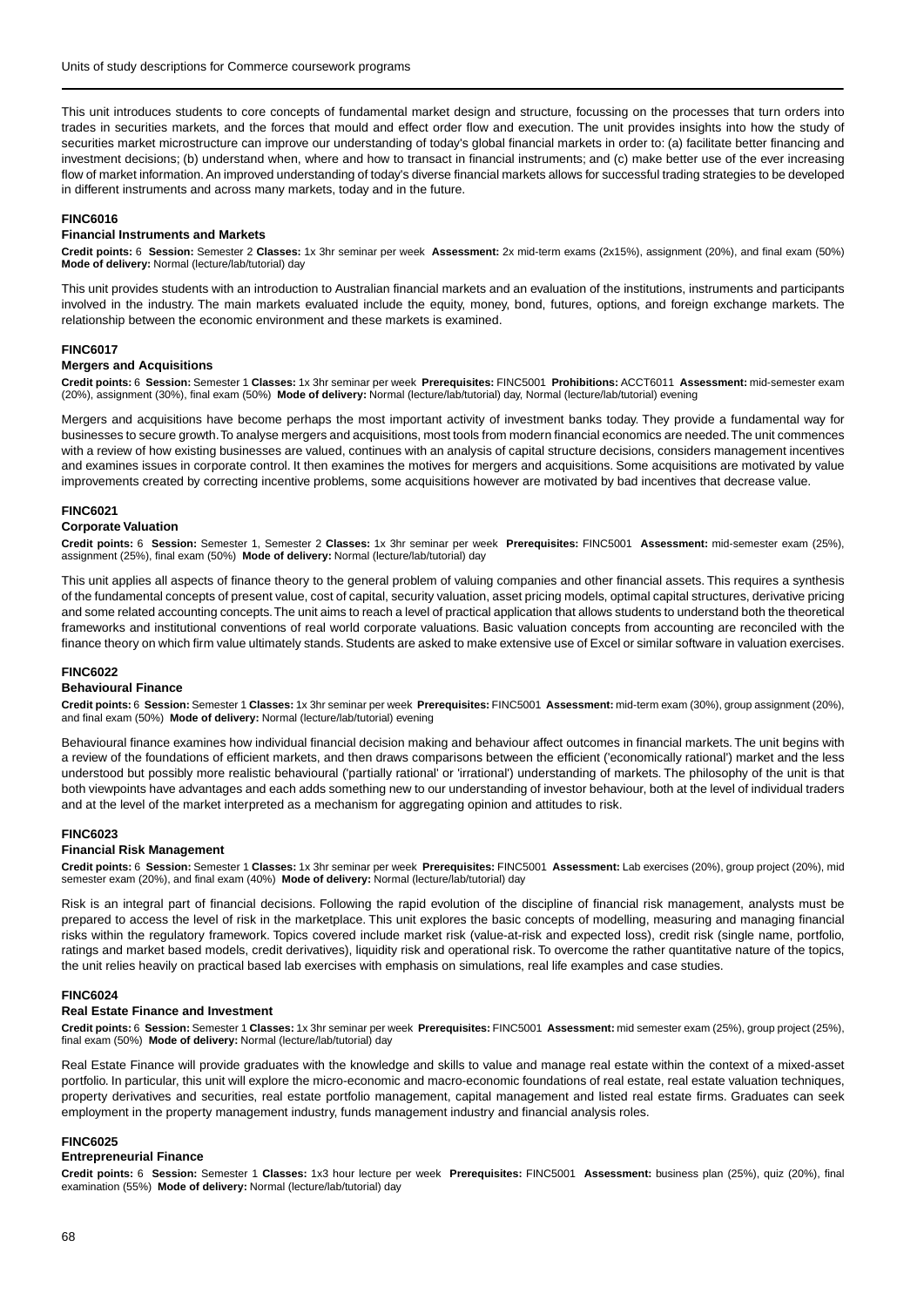This unit explores the considerations when planning the financial needs of new ventures and young companies. An overview of entrepreneurial finance reviews the concepts of valuation for entrepreneurial ventures and possible funding sources from the standpoint of the founder, management team and the funder. Fundamental valuation approaches considered in corporate finance are extended to model the opportunities and the capital structure relevant to a new venture.This unit examines the process of venture capital funding and the challenges of managing and funding growth. New topics are covered in relation to the growth and exit strategies employed by entrepreneurial ventures, as well as later stage financing, including mezzanine financing and buy-outs.

#### **FINC6101**

#### **Special Topic in Finance 1**

**Credit points:** 6 **Session:** Intensive August **Classes:** 2x4hr seminars per week **Prerequisites:** FINC5001 **Assessment:** Depends on topic **Mode of delivery:** Block mode

*Note: Department permission required for enrolment.*

Study of a special topic in Finance at postgraduate level.Topics will vary from semester to semester according to staff availability and the presence of visitors.

#### **FINC6102**

#### **Special Topic in Finance 2**

**Credit points:** 6 **Session:** Intensive August, Intensive March **Classes:** 2x 4hr seminars per week **Prerequisites:** FINC5001 **Assessment:** Depends on topic **Mode of delivery:** Block mode

*Note: Department permission required for enrolment.*

Study of a special topic in Finance at postgraduate level.Topics will vary from semester to semester according to staff availability and the presence of visitors.

# Infrastructure and Transport Management

### **Foundational unit of study**

#### **ITLS5100**

# **Transport and Infrastructure Foundations**

**Credit points:** 6 **Session:** Semester 1, Semester 2 **Classes:** 12 x 3hr lectures, 1 x 2hr field trip **Prohibitions:** TPTM6241 **Assessment:** report 1 (20%), report 2 (20%), presentation (20%), final exam (40%) **Mode of delivery:** Normal (lecture/lab/tutorial) evening

*Note: This is the foundation unit for all transport and infrastructure management programs and should be completed in the first period of study.*

Transport and infrastructure plays an important role both in terms of personal mobility as well as accessibility of businesses and their transportation needs. This unit provides a comprehensive introduction to the role of transportation and infrastructure within the economy. The key concepts and theories needed for management of transport and infrastructure are introduced along with the analysis and problem solving skills needed for confident decision making. In providing the foundational knowledge for students in transport and infrastructure, the unit also introduces students to the professional communication skills needed. Examples and case studies are drawn from all modes of transport and infrastructure.

#### **Elective units of study - Table A**

#### **ITLS6500**

#### **Decision Making on Mega Projects**

**Credit points:** 6 **Session:** Summer Main **Classes:** 8 x 3.5 hr lectures, 4 x 3.5 hr workshops. Refer to timetable for full details. **Corequisites:** ITLS5000 or TPTM5001 or ITLS5100 or TPTM6241 or INFS5001 **Assessment:** 2x individual assignments (40%), group assignment (30%), final exam (30%) **Mode of delivery:** Block mode

Infrastructure is crucial to economic performance; without it business cannot operate efficiently or competitively. Delivery of large infrastructure projects, however, is complex and despite many more megaprojects being undertaken than any time in history, the majority of these projects are completed significantly over?budget and longer than planned. In this unit students will be introduced to megaproject decision making.The sources of social and technical complexity are discussed, issues of risk management and governance explored, and human biases in decision making are also highlighted. Strategies to overcome weaknesses in mega?project decision making are also outlined.

#### **ITLS6501**

#### **Infrastructure Financing**

**Credit points:** 6 **Session:** Winter Main **Classes:** 9 x 3.5 hr lectures, 3 x 3.5 hr workshops. **Assessment:** 2x individual assignments (50%), group assignment (25%), final exam (25%) **Mode of delivery:** Block mode

Infrastructure is the backbone of every economy. Investment in infrastructure has the capacity to enhance productivity and generate growth, and has multiplier effects that are not only economic but also social and environmental.The cost of infrastructure projects, however, can be substantial and funding these projects represents a significant challenge. In this unit, students explore the distinction between infrastructure financing and funding and the challenges in raising private finance. Students are provided with an understanding of the principles of infrastructure finance and the use of special purpose vehicles and how to structure alternative financing plans. Students learn how to develop approaches to procurement and tendering and understand issues associated with the commercial and financial structuring of Public Private Partnerships.

#### **Elective units of study - Table B**

#### **ITLS6101**

#### **Global Freight Logistics Management**

**Credit points:** 6 **Session:** Semester 1 **Classes:** 7 x 3 hr lectures, 6 x 3 hr workshops **Prohibitions:** TPTM6440 **Assessment:** Individual report (25%); quiz (30%); group presentation (30%); individual case discussion (15%) **Mode of delivery:** Normal (lecture/lab/tutorial) evening, Normal (lecture/lab/tutorial) day

This unit provides students with an understanding of the management of international freight, including express, freight forwarding, rail, trucking, air freight and ocean shipping.The unit covers underlying supply chain drivers of international trade flows and the demand for capacity in different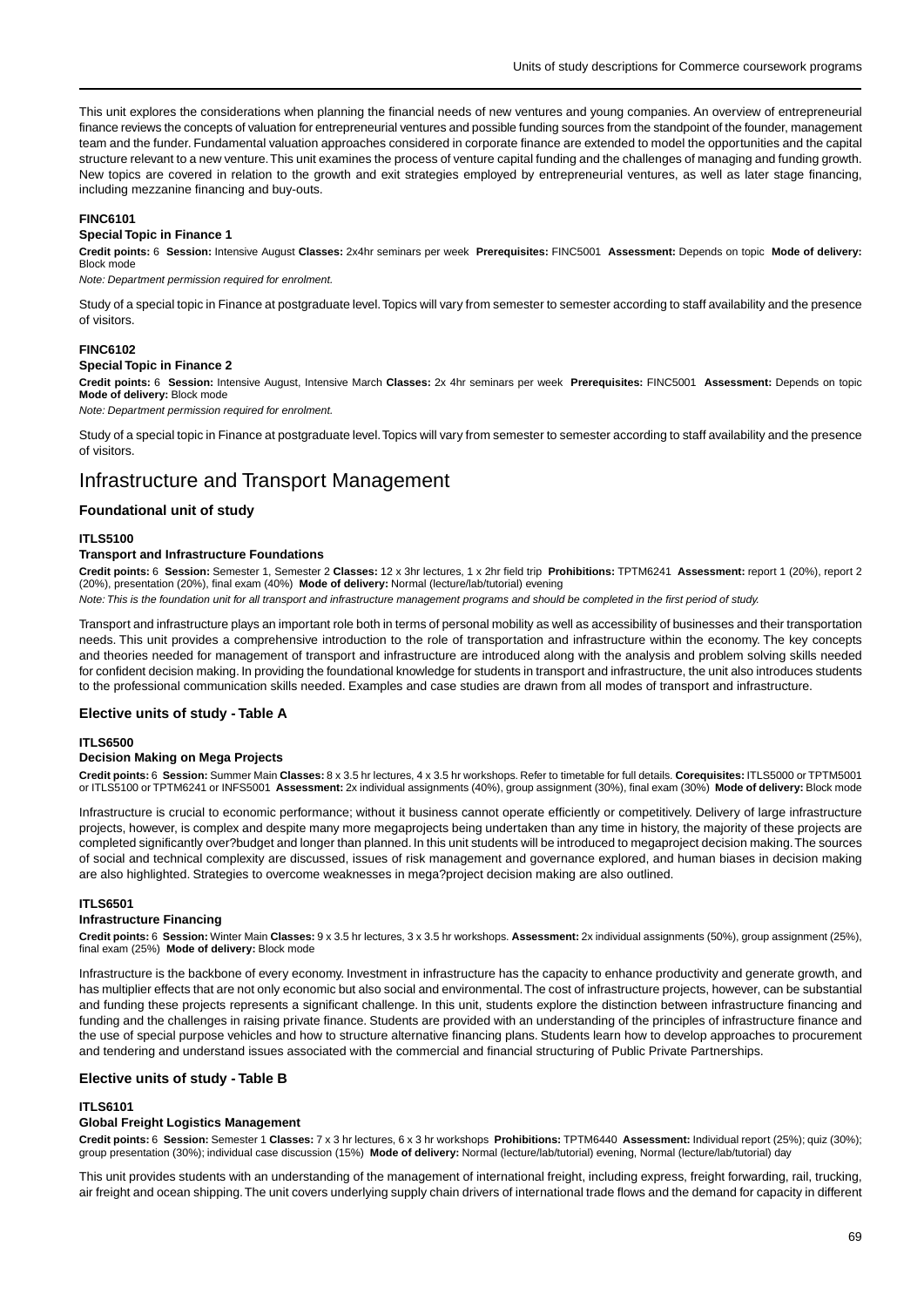freight transport modes, as well as industry structure, institutional environment (customs, etc.) and market access. Building on this background the unit highlights the implications for profitable international logistics operations. The unit focuses on corporate strategies around fleet and network planning as well as revenue and cost management. The material covered in the unit takes into account recent developments in global and regional economic activity and discusses implications for the various sectors of the air, sea and intermodal freight businesses. This unit involves case studies and industry presentations, and analysis from the perspectives of shippers, carriers, end customers, regulatory bodies and investors.

#### **ITLS6102**

#### **Strategic Transport Planning**

**Credit points:** 6 **Session:** Semester 2 **Classes:** 6 x 3 hr lectures, 6 x 3 hr computer labs **Corequisites:** ITLS5200 or TPTM6495 **Prohibitions:** TPTM6350 **Assessment:** quiz 1 (20%), quiz 2 (20%), travel demand modelling (30%), case study (30%) **Mode of delivery:** Normal (lecture/lab/tutorial) evening

This unit provides a basic understanding of the main principles underlying strategic transport models for forecasting, and the knowledge to critically assess forecasts of transport strategies made by transport planners. Students acquire knowledge of strategic forecasting models used by government and consultants as well as the methods to capture travel behaviour such as mode choice and route choice. Simple mathematical models are discussed in detail, along with numerical examples and applications in the Sydney Metropolitan Area, which are used to illustrate the principles of the methods. This unit equips students to build simple transport models in the computer lab using specialised transport planning software used by governments and consultants.

#### **ITLS6103**

#### **Sustainable Transport Policy**

**Credit points:** 6 **Session:** Semester 1 **Classes:** 11 x 3 hr lectures/tutorials, 1x full day field trip **Assessment:** individual report 1 (25%), individual report 2 (15%), group presentation (20%), final exam (40%) **Mode of delivery:** Block mode

Transport policy decisions shape contemporary life around the world and the connections between transport and land use are instrumental in designing effective policy in this domain.The unit provides an introduction to the context for policy making, how decisions are made, relationships with short- and long-term strategic planning, and how policy has become intertwined with broader sustainability concerns. The unit will then develop the student $A_{\zeta}$ s ability to assess contemporary issues in sustainable transport policy such as liveable environments, climate change, the role of the built environment in sustainable cities, social inclusion, parking policy, human health and safety, active travel, the challenges of low density transport, the regulation of public transport, fare policies for public transport and other contemporary issues. Each issue will consider the problem and assess the success of existing policy and/or the need for new policy and what this might look like. The unit is particularly suited to students with broad interest in transport, urban planning, and environmental/sustainability issues.

#### **ITLS6107**

## **Applied GIS and Spatial Data Analytics**

**Credit points:** 6 **Session:** Semester 2 **Classes:** 7 x 2 hr lectures, 7 x 4 hr computer labs **Prohibitions:** TPTM6180 **Assessment:** individual projects (40%); group project (20%); group presentation (10%); final exam (30%) **Mode of delivery:** Normal (lecture/lab/tutorial) evening

*Note: This unit assumes no prior knowledge of GIS; the unit is hands-on involving the use of software, which students will be trained in using.*

The world is increasingly filled with systems, devices and sensors collecting large amounts of data on a continual basis. Most of these data are associated with locations that represent everything from the movement of individuals travelling between activities to the flow of goods or transactions along a supply chain and from the location of companies to those of their current and future customers. Taking this spatial context into account transforms analyses, problem solving and provides a powerful method of visualising the world. This is the essence of Geographic Information Systems (GIS) and this unit. This unit starts by introducing students to the 'building blocks' of GIS systems, including data structures, relational databases, spatial queries and analysis.The focus then moves on to sources of spatial data including Global Positioning System (GPS), operational systems such as smartcard ticketing and transaction data along with web-based sources highlighting both the potential and challenges associated with integrating each data source within a GIS environment. The unit is hands-on involving learning how to use the latest GIS software to analyse several problems of interest using real 'big data' sources and to communicate the results in a powerful and effective way.These include identifying potential demand for new services or infrastructure, creating a delivery and scheduling plan for a delivery firm or examining the behaviour of travellers or consumers over time and locations. This unit is aimed at students interested in the spatial impact of decision-making and on the potential for using large spatial datasets for in-depth multi-faceted analytics.

#### **Elective units of study - Table C**

#### **ITLS5200**

#### **Quantitative Logistics and Transport**

**Credit points:** 6 **Session:**Semester 1, Semester 2 **Classes:** 1 x 3hr computer workshop per week **Corequisites:**ITLS5000 or TPTM5001 or ITLS5100 or TPTM6241 **Prohibitions:** TPTM6495 **Assessment:** readiness assuranceness assessments (10%); computer exam (25%); individual report (25%); final exam (40%) **Mode of delivery:** Normal (lecture/lab/tutorial) day, Normal (lecture/lab/tutorial) evening

Supply chain management as well as logistics, transport and infrastructure management relies on the ability to make effective decisions based on the information provided by careful analysis of data. Students undertaking this unit will develop a strong understanding of the basic techniques underpinning quantitative analysis and will develop highly marketable skills in spreadsheet modelling and the communication and presentation of data to support management decision making. This unit emphasises the practical aspects of quantitative analysis with computer based workshops. Students are guided through the basic theories used in decision making but emphasis is placed on how the theories are applied in practice, drawing on real world experience in quantitative analysis. The unit covers demand forecasting, spreadsheet modelling, optimisation of production and transportation using linear programming, simulation and basic statistics and linear regression techniques.

#### **ITLS6301**

#### **City and Ports Logistics**

**Credit points:** 6 **Session:** Summer Main **Classes:** 20 x 1.5 hr lectures, 4 x 1.5 hr seminars, 4 x 1.5 hr workshops **Assessment:** quiz (10%), individual presentation (10%), individual essay (40%), final exam (40%) **Mode of delivery:** Block mode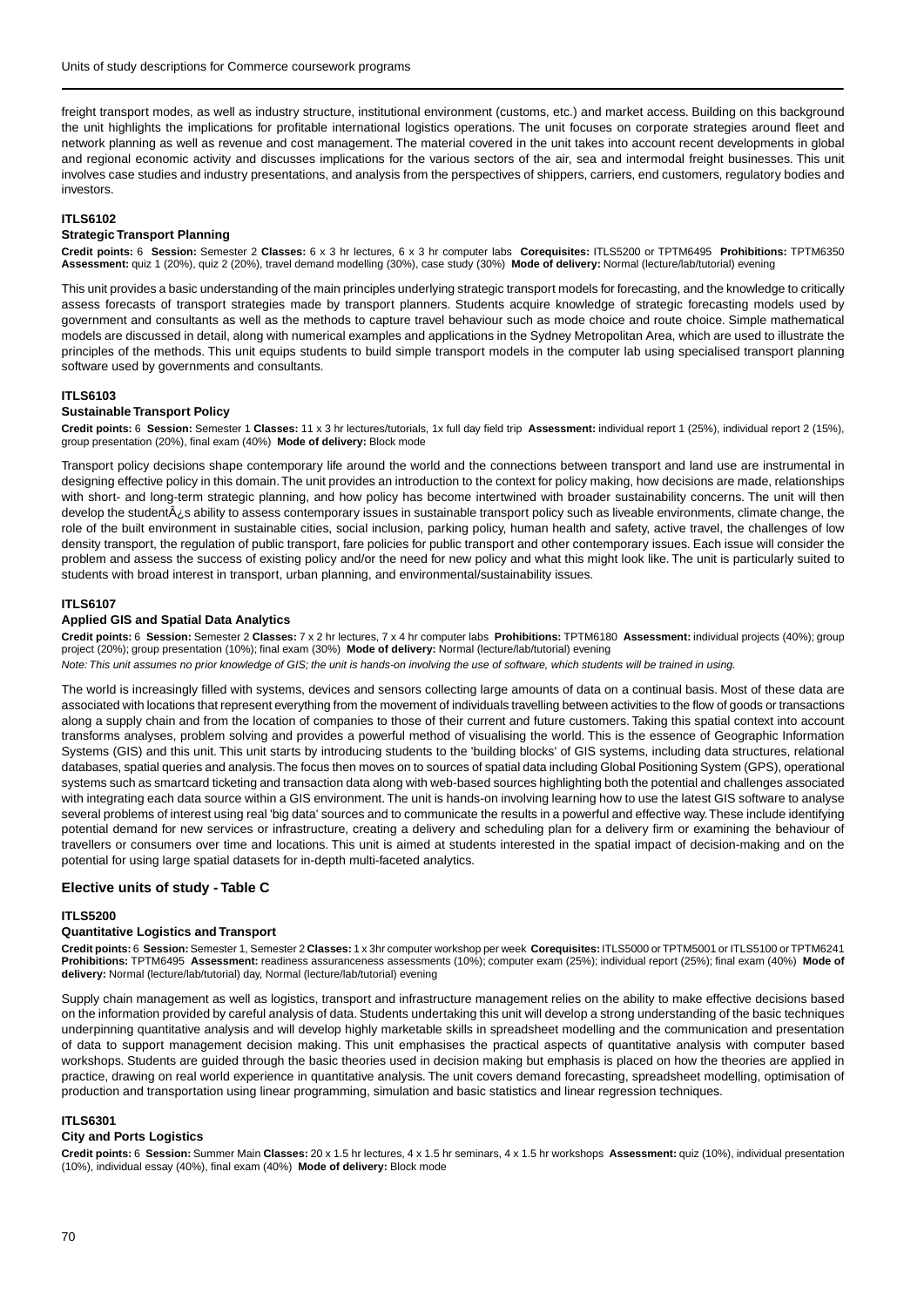This unit conveys the fundamentals of city and port logistics and thus develops each student into a competent practitioner with an understanding of the key concepts, techniques and management methods for the city and port logistics industries. The unit covers all aspects of management from planning and operation to security, efficiency and mitigation of environmental impact for all types of port. Technological changes and their implications for the city and port logistics, in particular intelligent transport systems and container terminal automation, are studied. The role of cities and ports in global supply chains is analysed.The relationship of cities and ports with their hinterlands as well as the concept of port-centric logistics is looked at in detail. The port-city interface as well as waterfront redevelopment is covered, with examples drawn from a number of countries. Port policy and the importance of competition and/or regulation are presented.Talks by city and port logistics professionals complements the lectures and provides students with windows on the workings of the city and port logistics industries.

# International Business

# **Foundational units of study**

# **IBUS5003**

#### **Global Business**

**Credit points:** 6 **Session:** Intensive February, Semester 1, Semester 2 **Classes:** 1x 3hr seminar per week **Prohibitions:** IBUS5001 **Assessment:** in class participation (10%), mid-semester exam (20%), group presentation (10%), group project (20%), final exam (40%) **Mode of delivery:** Normal (lecture/lab/tutorial) evening, Block mode

This unit focuses on the application of strategic thinking in key business contexts with a particular focus on the global nature of business. Students gain knowledge about: (i) identifying and managing challenges and risks presented by operating in a global business environment; (ii) international business trade and foreign direct investment theories; (iii) country level factors that impact global strategy.

## **Compulsory units of study**

#### **IBUS6001**

## **International Business Strategy**

**Credit points:** 6 **Session:** Intensive February, Semester 1, Semester 2 **Classes:** 1x 2 hr lecture and 1x 1hr seminar per week **Corequisites:** IBUS5003 **Prohibitions:** ECHS6008 **Assessment:** Individual assignments (70%) and group assignments (30%) **Mode of delivery:** Normal (lecture/lab/tutorial) day, Normal (lecture/lab/tutorial) evening, Block

This unit analyses how multinational firms leverage their capabilities and competencies to create competitive advantages in international and global markets. Topics include assessing foreign market attractiveness; understanding the impact of differences in legal, cultural, political and economic regimes; evaluating international political and economic risk; building and operating global networks, including entry mode choice; understanding how managers design organisational architecture and implement internal control and incentive mechanisms; and assessing the challenges of global citizenship, ethical behaviour and social responsibility for international business. Problem-based learning, with case study workshops, is an integral part of the unit.

#### **IBUS6002**

#### **Cross-Cultural Management**

**Credit points:** 6 **Session:** Semester 1, Semester 2 **Classes:** 1x 3hr lecture/seminar per week **Assessment:** Participation (10%), culture report (10%), case study (20%), mid-semester exam (in class) (20%), final exam (40%) **Mode of delivery:** Normal (lecture/lab/tutorial) day, Normal (lecture/lab/tutorial) evening

An understanding of cultural differences and how to manage such differences is critical to effective management in international and multi-cultural business environments. The aim of this unit is to provide conceptual frameworks and evidence from practice that will develop an understanding of the ways in which cultures differ, how these differences can impact on management, and how cultural issues can limit organisational effectiveness. Major topics include the significance of culture in international management, the meaning and dimensions of culture, comparative international management and leadership styles, managing communication across cultures, ethics and social responsibility in global management, cross-cultural negotiation and decision-making, forming and managing global teams, and developing the international and global manager.

#### **Elective units of study**

#### **ACCT6002**

#### **International Accounting**

**Credit points:** 6 **Session:** Semester 1, Semester 2 **Classes:** 1 x 1hr lecture and 1 x 2hr tutorial per week. **Prerequisites:** ACCT6001 **Assessment:** final exam (50%), test 1 (15%), test 2 (15%), assignment (10%), oral presentation (10%) **Mode of delivery:** Normal (lecture/lab/tutorial) evening

Many of the topics in an international accounting unit have a domestic counterpart. However, new factors and complications arise in the international arena. Some of these are (1) diversity of laws, practices, customs, cultures, and competitive circumstances; and (2) risks associated with fluctuating exchange rates, differential rates of inflation, and unstable property rights. International accounting discusses issues from the perspective of companies that have internationalised their finance and/or their operations. It has a comparative aspect, comparing accounting across countries. It deals with corporate reporting and disclosure across national boundaries. It also deals with the harmonisation of the worldwide diversity in financial reporting, in particular, convergence around International Financial Reporting Standards. It discusses consolidation issues that arise from multinational operations.

#### **CLAW6007**

#### **Issues in Law and International Business**

**Credit points:** 6 **Session:** Semester 2 **Classes:** One 3 hour class per week which may include one or more of the following: lectures; seminars; tutorials or workshops. **Prerequisites:** CLAW5001 **Assessment:** mid-semester exam (40%), case study presentation (20%), final exam (40%) **Mode of delivery:** Normal (lecture/lab/tutorial) evening

Globalisation enables successful businesses to tap into the international economy to find new and bigger markets for their goods and services. Entering the global marketplace also means greater risk, as businesses deal with new customers, and are forced to operate in unfamiliar legal environments where the "normal" rules of business often don't apply. This unit aims to provide students with an understanding of how the global economy is regulated (if at all), and to provide the tools needed to use international business law to minimise the risks of doing business in the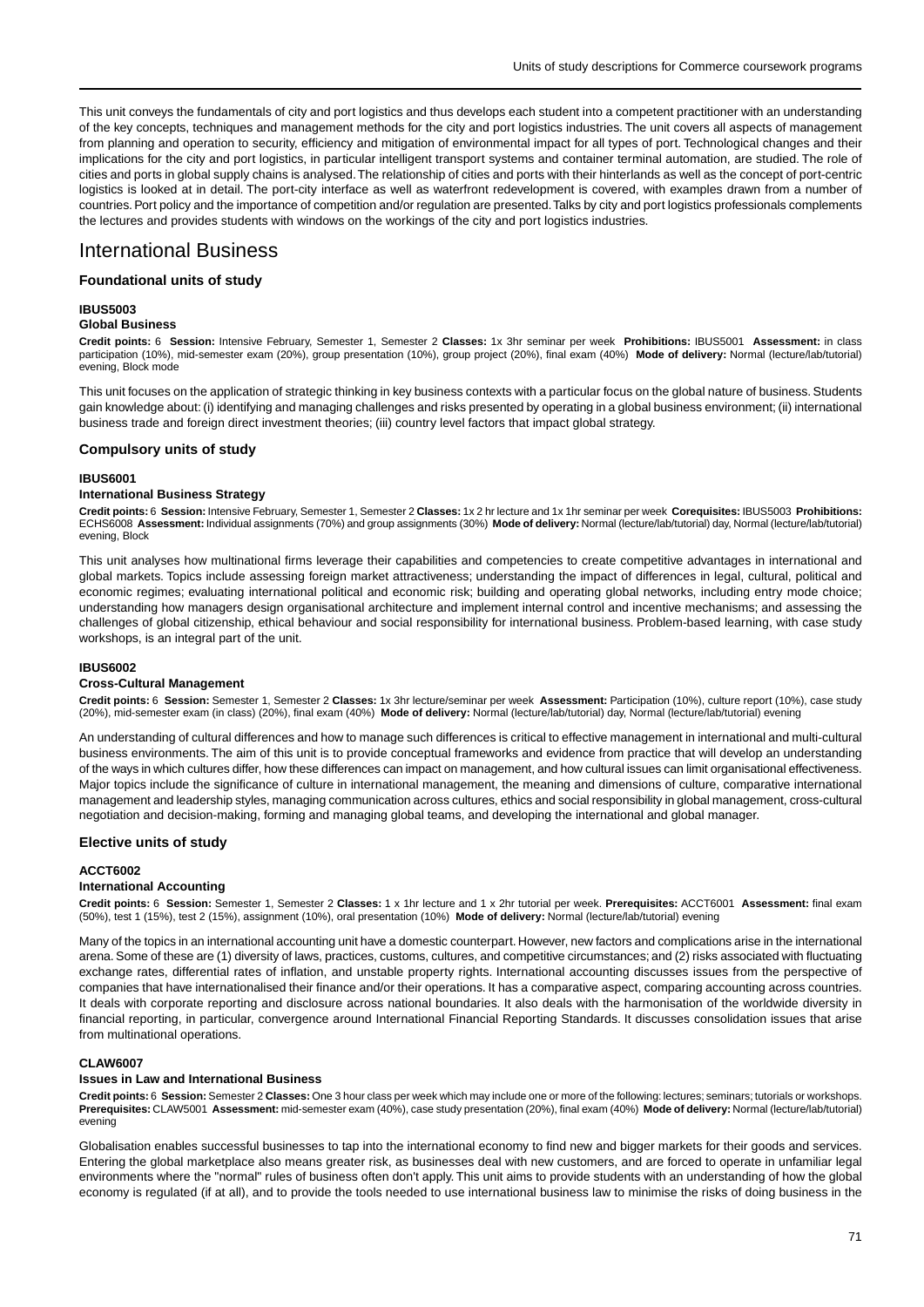global economy. Questions addressed include: What is international business law and what do I need to know?; What institutions ensure a level playing field for my business?; How do I make an agreement to sell my goods to foreign customers?; How do I protect those goods in transit?; How do I ensure payment for goods and services I provide?; How do I build a presence in a foreign market through local agents and distributors?; What considerations apply to entering and borrowing from foreign capital markets?; How can I safely do business online in the global virtual economy?; What if things go wrong?; and How do I fight foreign disputes by my rules and in my court?

#### **CLAW6030**

#### **China's Legal Environment for Business**

**Credit points:** 6 Session: Semester 1 Classes: 1x 3hr seminar per week Assessment: mid-term exam (25%), presentation of proposed research area (10%),<br>proposal of research paper (5%), research paper (50%), class participat

China has recently become the second biggest economy in the world and is Australia's most important trading partner. Australian businesses are increasingly engaging with China. This unit addresses the frequently asked question of how to do business with China. It addresses China's unique business environment which has resulted from its unique culture, history and demography, and examines the business regulations, tax system, and the administrative and compliance issues businesses will face when carrying on business with China. The unit first outlines the business environment in terms of culture, history, economics, demography, and government administration. It then provides students with an understanding of the legal environment that businesses will face in China. Through a hypothetical case study, different aspects of business regulation such as contract, entity structure, mergers and acquisition, property and intellectual property rights, the tax system, different tax types and associated international issues, and social insurance are analysed.

#### **CLAW6033**

#### **International Business Tax Strategy**

**Credit points:** 6 **Session:** Semester 1 **Classes:** 1x 3hr seminar per week **Assessment:** class performance (10%), mid-semester test (20%), individual assignment (20%), final exam (50%) **Mode of delivery:** Normal (lecture/lab/tutorial) day

Taxation strategy of an international business has significant impact on not only the overall financial performance of the enterprise, but also the quantum of tax revenue that governments can collect. The increasing globalisation and integration of operations of multinational enterprises, together with the ingenuity of the army of tax advisors, provides ample opportunities for international tax planning. This unit introduces students to international tax principles and practices. Students will learn how the international tax rules are implemented in practice, and tax strategies that international businesses can adopt to minimise their global tax liabilities. Case studies on major multinational enterprises, such as Apple and Google, will be used to analyse and evaluate the international tax rules and business tax strategies. This unit will cover the fundamental residence and source principles, the taxation of inbound and outbound investments, the taxation of international finance, and common international tax strategies of multinational enterprises, including tax arbitrage between tax rules of entity classifications, the tax treatment of debt and equity, and transfer pricing.

#### **FINC6013**

#### **International Business Finance**

**Credit points:** 6 **Session:** Semester 1 **Classes:** 1 x 3hr seminar per week **Prerequisites:** FINC5001 **Assessment:** mid-semester test (25%), assignment (25%), final exam (50%) **Mode of delivery:** Normal (lecture/lab/tutorial) day, Normal (lecture/lab/tutorial) evening

In our highly globalised and integrated world economy, understanding international dimensions of financial management is essential for businesses. This unit provides a greater understanding of the fundamental concepts and the tools necessary for effective financial decision making by business enterprises, within a global setting.

#### **IBUS6003**

## **Managing International Risk**

**Credit points:** 6 **Session:** Semester 1 **Classes:** 1x 3hr lecture/seminar per week **Assessment:** international risk analysis 1 (20%), international risk analysis 2 (30%), risk management proposal (20%), final exam (30%) **Mode of delivery:** Normal (lecture/lab/tutorial) evening

This unit introduces students to the multi-level risk environments encountered by multinational enterprise and the processes and strategies that can be employed to identify, assess, manage and mitigate risk. Topics covered include multinational enterprise and expropriation, sovereign risk and corruption, political and regulatory risk, brand and corporate reputation risk management, managing anti-globalization protests and consumer boycotts, terrorism risk, and executive risk and risk management and a short introduction to financial risk and risk management. The unit also introduces the various analytical approaches involved in designing risk identification systems, reporting and monitoring protocols, and how risk is able to be assessed, prioritized and effectively managed. The unit emphasizes a problem case based approach to learning using workshops and simulation exercises.

#### **IBUS6004**

#### **International Business Alliances**

**Credit points:** 6 **Session:** Semester 2 **Classes:** 1 x 3 hr lecture/seminar per week **Assessment:** group project (30%), individual project (50%), final exam (20%) **Mode of delivery:** Normal (lecture/lab/tutorial) day

Collaboration to achieve competitive advantage is one of the most commonly recommended cross border strategies. However, international alliances can take many different forms, and they can serve many different purposes. Managing international alliances raises a series of different issues for the alliance partners to manage.This unit examines the issues raised and considers the reasons for success and failure of international alliances. It looks at the forms that partnerships can take, it examines the methods for choosing among potential partners, it examines the potential forms of collaboration and the level of resources each may require. Managing the partnership for maximum advantage, avoiding possible risks, and deciding how and when to end the partnership, all are further issues that managers must consider. The unit considers these questions in the framework of general theoretical approaches, and pays particular attention to discussion of individual cases.

#### **IBUS6005**

#### **Ethical International Business Decisions**

**Credit points:** 6 **Session:** Semester 1 **Classes:** 1x 3 hour seminar per week from week 1 to week 13 **Assessment:** Group assignments (40%), final exam (30%), and individual assignments (30%) **Mode of delivery:** Normal (lecture/lab/tutorial) evening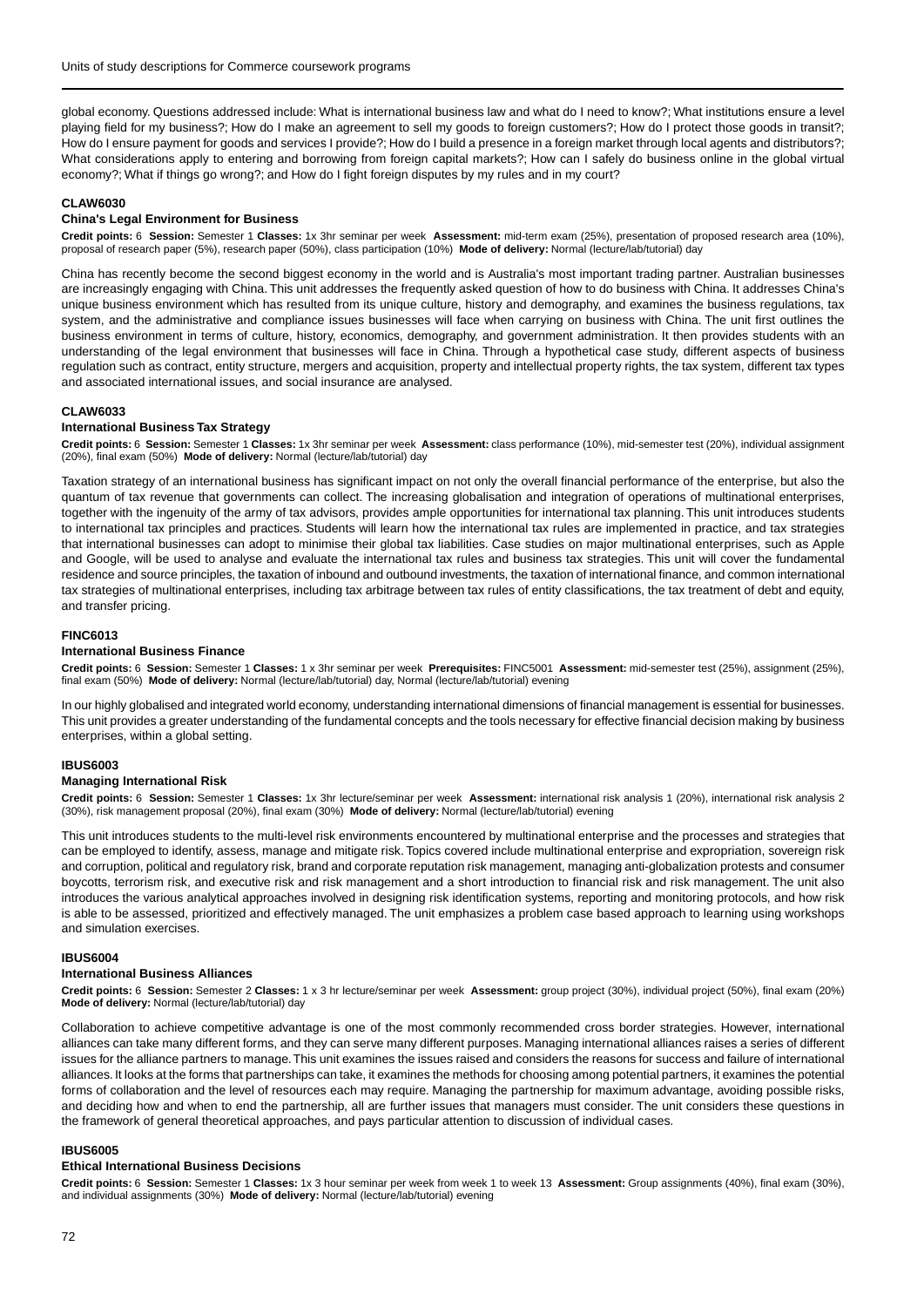In order to succeed in international business, both corporations and individuals need broad decision-making abilities. Business decision-making tools yield more coherent and justifiable results when used with an understanding of the ethical, social and environmental aspects of the process. This applies to various situations in the international business setting including business relations with government, customers, employees, and NGOs. This unit is designed to look at these non-financial elements in the decisions made within the international business context. Upon completion of this unit, students will have enhanced skills and knowledge relevant to the understanding of ethical issues and ethical decisions making in international business organisations.

#### **IBUS6006**

#### **Comparative International Management**

**Credit points:** 6 **Session:** Semester 2 **Classes:** 1x 3hr class per week **Assessment:** mid-semester exam (25%), final exam (35%), group research project (30%), peer evaluation (5%), participation (5%) **Mode of delivery:** Normal (lecture/lab/tutorial) day

The triad regions, Japan, the United States, and the European Union, together are the homes of almost all of the world's largest 500 corporations. They account for a large majority of world exports. They provide most of the world's outward flows of foreign direct investment, and in addition, they are the recipients of most of inward FDI flows. However, they are very different, in firm structure, in regulatory environment, and in the relations between private firms and government agencies. Dealing with them as competitors, customers, suppliers, or partners requires international managers to be aware of these differences and to vary their strategies accordingly.This unit compares the structure and operations of triad firms, and the ways that government agencies frame the operating environment in each region. The unit looks at the ways firms in each region seek competitive advantage, and how governments have supported them. In addition to the specific knowledge of the habits and tendencies of Japanese, United States, and European firms, the techniques of analysis developed in this unit are applicable to a wide range of competitive situations across the global economy.

#### **IBUS6007**

### **International Business Special Project**

**Credit points:** 6 **Session:** Semester 1, Semester 2 **Classes:** 2 x 3 hr seminars day pre-departure seminar (Sydney), 30 hrs lectures in country action-research, 1x 3hr seminar post trip (Sydney) **Assessment:** Individual Assessments (75%), and Group Assessments (25%) **Mode of delivery:** Supervision *Note: Department permission required for enrolment.*

The special project in International Business provides students with an opportunity to undertake a supervised research project on an approved topic.

#### **IBUS6008**

#### **Export Management**

**Credit points:** 6 **Session:** Semester 2 **Classes:** 1x 3hr lecture/seminar per week **Assessment:** individual assignment part 1 (30%), individual assignment part 2 (30%), final test (30%), class preparation (10%) **Mode of delivery:** Normal (lecture/lab/tutorial) day

Exporting is a key international business activity, especially for small and medium-sized enterprises (SMEs). This unit covers both the theory and practice of export management. The main areas covered in the unit are: 1) preparing to export (export stimulation, export readiness and planning), 2) forming and maintaining relationships with intermediaries (including legal considerations), 3) managing risks and export finance, 4) filling export orders. The unit therefore covers both the operational and strategic challenges associated with the exporting process.

#### **IBUS6018**

#### **Business Negotiations**

**Credit points:** 6 **Session:** Semester 1, Semester 2 **Classes:** 1x 3 hour seminar per week **Assessment:** in-class exercises (33%), assignment (33%), final exam (34%) **Mode of delivery:** Normal (lecture/lab/tutorial) evening

*Note: Note: this unit requires participation in a number of negotiations. Preparation for these negotiations, which are a large part of the grade, will require time-pressured reading of material in class.*

This course is aimed at making you feel more comfortable and confident with the negotiation process.The course is taught as a 'flipped classroom', meaning that the content of the course is primarily taught outside of class, through brief written lectures, and class time is used to assimilate that knowledge through at least a dozen marked role-play negotiations, debriefs of those negotiations, problem-solving workshops and international negotiation case study analysis.You will also be taught how to develop your own negotiation strategies and tactics using a combination of multiple psychological, economic and legal concepts from the course.

#### **IBUS6019**

#### **Strategy and Emerging Markets**

**Credit points:** 6 **Session:** Semester 1 **Classes:** 1X 3 hour lecture/seminar per week **Assessment:** case analysis (20%), class leadership presentation (10%), in-class activity and quiz (10%), mid-term exam (15%), final exam (45%) **Mode of delivery:** Normal (lecture/lab/tutorial) day

Do you have an Emerging Market Strategy? This is a question that an increasingly large number of company managers, especially in the developed western world, are trying to answer.This unit lays the foundations of strategy making in emerging markets, with an emphasis on four of the largest emerging markets of the world today - Brazil, Russia, India and China - often termed as the BRIC countries. Utilising frameworks from mainstream strategy and international business disciplines, the unit analyses emerging markets from the perspective of primarily two simultaneous phenomena - multinationals from developed markets trying to tap into emerging markets, and companies from emerging markets globalising their operations and consequently changing the global competitive landscape.

#### **IBUS6020**

#### **Enterprise Management in China**

**Credit points:** 6 **Session:** Semester 1 **Classes:** 1x 3 hour seminar per week **Prohibitions:** CHSC6902 **Assessment:** class participation (10%), group presentation (10%), in-class exam (10%), group case project (30%), final exam (40%) **Mode of delivery:** Normal (lecture/lab/tutorial) day

This unit focuses on China's globalising business environment from an enterprise perspective by analysing the way in which enterprises are embedded in a dynamic economic, legal and political environment and the consequences that arise for enterprise management and entrepreneurship. The unit combines theoretical analysis of the interrelationship of markets, firms and institutions with detailed, practical case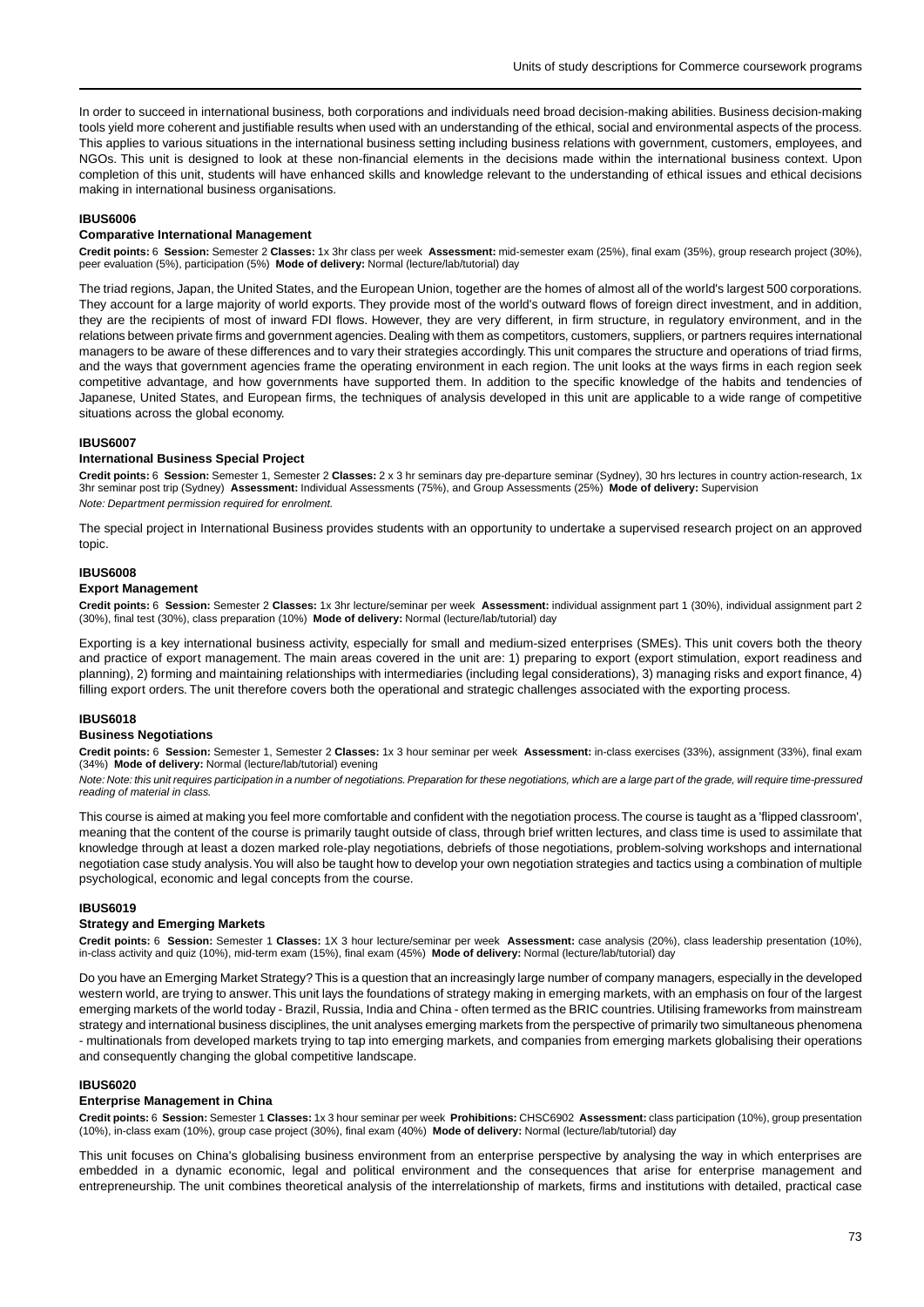studies of domestic and transnational business activities. Students are able to familiarise themselves with different types of enterprises including the local private sector, state-owned enterprises and foreign owned enterprises operating in China as well as Chinese enterprises expanding into global markets through joint ventures, strategic alliances and mergers and acquisitions.

#### **IBUS6022**

#### **Business and Management in India**

**Credit points:** 6 **Session:** Semester 2 **Classes:** 1x 3hr seminar per week **Assessment:** take home case analysis (30%), critical summary (20%), final report (50%) **Mode of delivery:** Normal (lecture/lab/tutorial) day

India has gained prominence in last two decades and largely viewed as second to China in the development race. While India has significantly liberalised its economy, it remains a difficult market to successfully penetrate and offers unique challenges and opportunities. This unit focuses on achieving a comprehensive understanding of India as a significant global actor and unravel the complexities of the market it represents. Particular emphasis is given to India's institutional environment that epitomises the market conditions for local and international business to succeed in India as well as enhance their global competitiveness. Furthermore, this unit focuses on individual and firm level attributes that are necessary to survive and prosper in the Indian marketplace. How Indian businesses are globalising their operations on the basis of unique competencies is also discussed.

### **MKTG6013**

#### **International and Global Marketing**

**Credit points:** 6 **Session:** Semester 1, Semester 2 **Classes:** 1x 3hr seminar per week **Prerequisites:** MKTG5001 **Assessment:** midterm (15%), participation (15%), written report and reflection (23%), oral presentation (10%), research component (2%), final exam (35%) **Mode of delivery:** Normal (lecture/lab/tutorial) day, Normal (lecture/lab/tutorial) evening

This unit aims to give students an understanding of international marketing concepts by using the framework of marketing mix elements of product, price, distribution and promotions, and highlights their importance in a rapidly changing global economy.Topics include the 'scope and environmental factors (PEST)' including 'culture'; 'globalisation verses internationalisation and multinational corporations'; 'international and global products, services and brands', 'market size assessment'; 'foreign market selection'; 'foreign market entry mode'; 'pricing for international markets'; 'international distribution channels'; and 'international promotions (global vs. multinational approaches) and strategies'. Understanding these concepts help students develop skills in designing and implementing marketing strategies in diverse international country contexts.

# Logistics and Supply Chain Management

# **Foundational unit of study**

#### **ITLS5000**

#### **Foundations of Supply Chain Management**

**Credit points:** 6 **Session:** Semester 1, Semester 2 **Classes:** 8 x 3 hr lectures, 5 x 3 hr tutorials **Prohibitions:** TPTM6155 or TPTM5001 **Assessment:** Individual report (20%), group report (30%), quiz (10%), final exam (40%) **Mode of delivery:** Normal (lecture/lab/tutorial) day, Normal (lecture/lab/tutorial) evening

Logistics and supply chain management functions can account for as much as half of the total costs of running a business. The success of a firm¿s logistic and supply chain management not only impacts on the profitability of a firm but also has a significant and growing impact on customer experience and satisfaction. Logistics and supply chain management plays a major role in implementing organisational strategy and in many industries has sole responsibility for managing customer service. An understanding of the role of this activity within an organisation and how improving logistics and supply chains can assist business managers to better respond to market opportunities is essential for business students. Students undertaking this unit are given a solid grounding in the language, concepts, techniques and principles that underlie the field of logistics and supply chain management, and how knowledge of these concepts contributes towards a strategically effective and operationally efficient organisation or network of organisations.

#### **Elective units of study**

### **ITLS5200**

#### **Quantitative Logistics and Transport**

**Credit points:** 6 **Session:**Semester 1, Semester 2 **Classes:** 1 x 3hr computer workshop per week **Corequisites:**ITLS5000 or TPTM5001 or ITLS5100 or TPTM6241 **Prohibitions:** TPTM6495 **Assessment:** readiness assuranceness assessments (10%); computer exam (25%); individual report (25%); final exam (40%) **Mode of delivery:** Normal (lecture/lab/tutorial) day, Normal (lecture/lab/tutorial) evening

Supply chain management as well as logistics, transport and infrastructure management relies on the ability to make effective decisions based on the information provided by careful analysis of data. Students undertaking this unit will develop a strong understanding of the basic techniques underpinning quantitative analysis and will develop highly marketable skills in spreadsheet modelling and the communication and presentation of data to support management decision making. This unit emphasises the practical aspects of quantitative analysis with computer based workshops. Students are guided through the basic theories used in decision making but emphasis is placed on how the theories are applied in practice, drawing on real world experience in quantitative analysis. The unit covers demand forecasting, spreadsheet modelling, optimisation of production and transportation using linear programming, simulation and basic statistics and linear regression techniques.

#### **ITLS6002**

# **Supply Chain Planning and Design**

**Credit points:** 6 **Session:** Semester 1, Semester 2 **Classes:** 6 x 3.5 hr lectures, 6 x 3.5 hr computer labs. **Prerequisites:** ITLS5200 or TPTM6495 or STAT5002 **Corequisites:** ITLS5000 or TPTM6495 **Prohibitions:** TPTM6190 **Assessment:** 2x computer exams (40%), assignments (40%), final exam (20%) **Mode of delivery:** Normal (lecture/lab/tutorial) evening, Normal (lecture/lab/tutorial) day

Successful supply chain management relies upon informed decision making. This unit explores a range of important decisions, and equips students with a toolkit of models and analytical methods that can assist in making informed decisions. The first set of decisions concern supply chain design and strategy, and includes network design and facility location. These decisions provide structure to the supply chain, set the boundaries within which planning decisions will be made, and impact on supply chain performance over the long term. In contrast, planning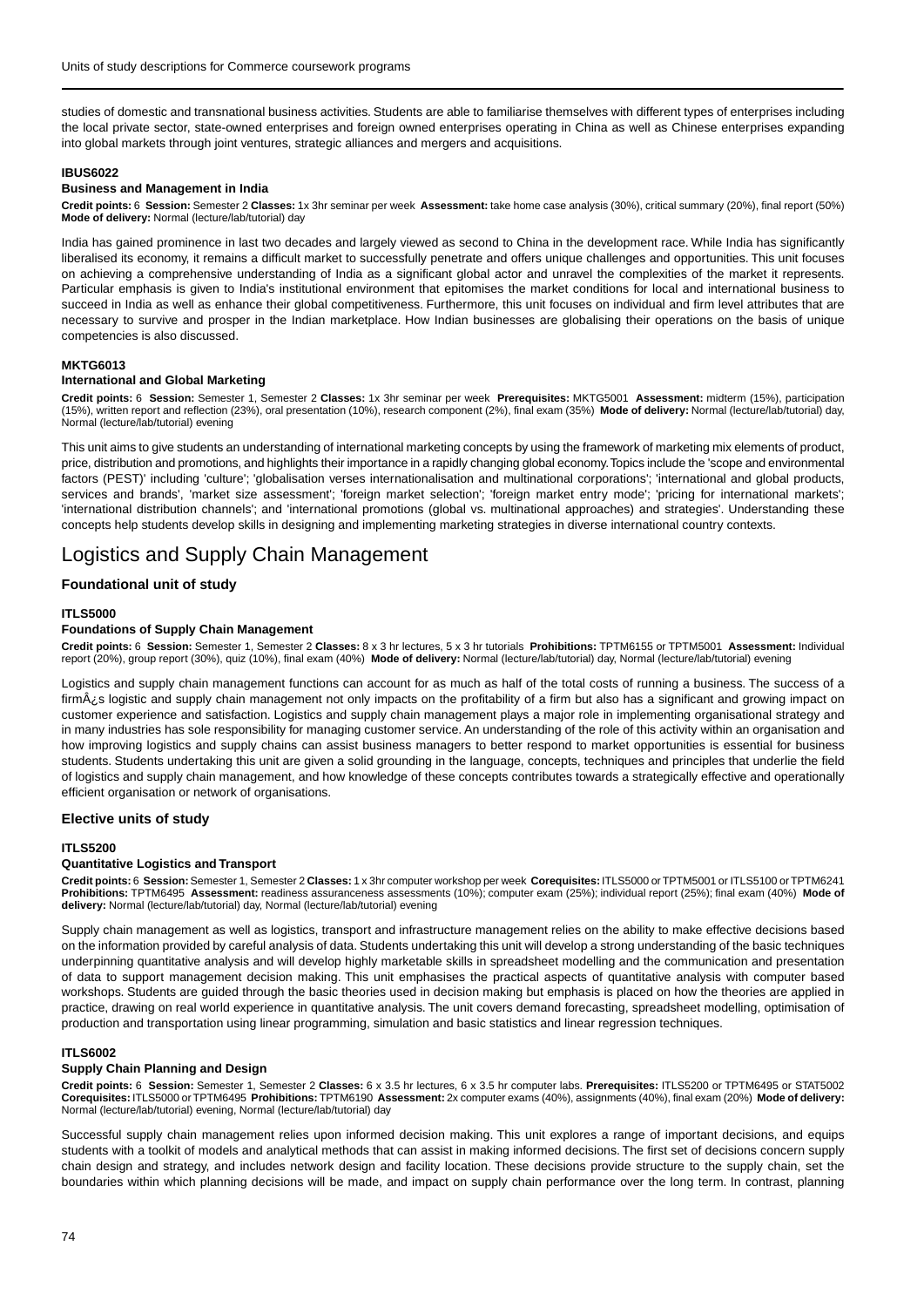decisions provide value over the medium and short term. Here, this unit will cover aggregate planning, sales and operations planning, and inventory control. Special attention will be placed on how to handle uncertainty and risk within the supply chain.

#### **ITLS6003**

#### **Contemporary Procurement**

**Credit points:** 6 **Session:** Semester 1, Semester 2 **Classes:** 9 x 3 hr lectures, 8 hr workshop, 1 x 3 hr industry forum **Corequisites:** ITLS5200 or QBUS5001 **Prohibitions:** TPTM6400 **Assumed knowledge:** Basic ability to work with Excel is assumed. **Assessment:** quiz (30%), group presentation (20%), final exam (50%) **Mode of delivery:** Normal (lecture/lab/tutorial) day

Procurement practitioners have to be able to generate insights from large volumes of transactional, aggregate, structured and unstructured data resulting from growing stakeholder needs, the globalisation of supply markets, evolving regulatory environments and relevant technological changes. This unit explores challenges in procurement practice using real procurement spend data from organisations with different strategic priorities. Students gain an appreciation of spend analysis techniques involving large datasets and an understanding of how the insights are applied in the context of category strategies, sourcing risk management, negotiations and ethical sourcing. The usefulness of large volumes of both structured and unstructured data for input to procurement strategy is explored. The unit includes an industry-led workshop and certificate component and is suitable for both early career procurement professionals as well as students interested in the application of data analytics in procurement.

#### **ITLS6007**

#### **Disaster Relief Operations**

**Credit points:** 6 **Session:** Winter Main **Classes:** 6 x 3.5 hr lectures, 6 x 3.5 hr workshops. **Prohibitions:** TPTM6390 **Assessment:** Individual essay (25%), presentation (25%), final exam (50%) **Mode of delivery:** Block mode

Large scale, sudden onset disasters strike with little or no warning. In their wake they leave shattered infrastructure, collapsed services and traumatised populations, while the number of dead, injured and homeless often reaches staggering proportions. Humanitarian aid organisations, such as the Red Cross, Doctors without Borders or Oxfam, to name just a few, are usually amongst the first responders, but depend on extremely agile supply chains to support their worldwide operations. Successful disaster relief missions are characterised by the ability of professionals to cope with time pressure, high uncertainty and unusual restrictions. This unit is designed as an introduction to the coordination and management of humanitarian aid and emergency response logistics. Case studies of real events, such as the 2004 Boxing Day tsunami and the 2010 Haiti earthquake provide the framework for analysis and research, while discussion of operational factors, simulations, workshops and group exercises offer students an interactive learning environment.

#### **ITLS6008**

# **Production and Operations Management**

**Credit points:** 6 **Session:** Semester 2 **Classes:** 8 x 3hr lectures, 4x 3hr tutorials **Corequisites:** ITLS5000 **Assessment:** individual quiz 1 (15%); individual quiz 2 (15%); case study report (30%); final exam (40%) **Mode of delivery:** Normal (lecture/lab/tutorial) evening

Production and operations management designs, operates, and improves the processes and systems through which products are made and delivered. Firms can improve their productivity and gain competitive advantage through effective and innovative production and operations management.This unit offers a thorough examination of various production and operations management concepts from a supply chain perspective. The key teaching topics include operations planning hierarchy, resource management, capacity planning, quality management, retail operations, sustainable/green operations, and reverse logistics. Students learn about the successful production and operations management practices that have helped organisations improve the efficiency and effectiveness of their supply chains and create competitive advantage.

#### **ITLS6101**

#### **Global Freight Logistics Management**

**Credit points:** 6 Session: Semester 1 Classes: 7 x 3 hr lectures, 6 x 3 hr workshops Prohibitions: TPTM6440 Assessment: Individual report (25%); quiz (30%);<br>group presentation (30%); individual case discussion (15%) Mode

This unit provides students with an understanding of the management of international freight, including express, freight forwarding, rail, trucking, air freight and ocean shipping.The unit covers underlying supply chain drivers of international trade flows and the demand for capacity in different freight transport modes, as well as industry structure, institutional environment (customs, etc.) and market access. Building on this background the unit highlights the implications for profitable international logistics operations. The unit focuses on corporate strategies around fleet and network planning as well as revenue and cost management. The material covered in the unit takes into account recent developments in global and regional economic activity and discusses implications for the various sectors of the air, sea and intermodal freight businesses. This unit involves case studies and industry presentations, and analysis from the perspectives of shippers, carriers, end customers, regulatory bodies and investors.

#### **ITLS6107**

#### **Applied GIS and Spatial Data Analytics**

**Credit points:** 6 **Session:** Semester 2 **Classes:** 7 x 2 hr lectures, 7 x 4 hr computer labs **Prohibitions:** TPTM6180 **Assessment:** individual projects (40%); group project (20%); group presentation (10%); final exam (30%) **Mode of delivery:** Normal (lecture/lab/tutorial) evening

*Note: This unit assumes no prior knowledge of GIS; the unit is hands-on involving the use of software, which students will be trained in using.*

The world is increasingly filled with systems, devices and sensors collecting large amounts of data on a continual basis. Most of these data are associated with locations that represent everything from the movement of individuals travelling between activities to the flow of goods or transactions along a supply chain and from the location of companies to those of their current and future customers. Taking this spatial context into account transforms analyses, problem solving and provides a powerful method of visualising the world. This is the essence of Geographic Information Systems (GIS) and this unit. This unit starts by introducing students to the 'building blocks' of GIS systems, including data structures, relational databases, spatial queries and analysis.The focus then moves on to sources of spatial data including Global Positioning System (GPS), operational systems such as smartcard ticketing and transaction data along with web-based sources highlighting both the potential and challenges associated with integrating each data source within a GIS environment. The unit is hands-on involving learning how to use the latest GIS software to analyse several problems of interest using real 'big data' sources and to communicate the results in a powerful and effective way.These include identifying potential demand for new services or infrastructure, creating a delivery and scheduling plan for a delivery firm or examining the behaviour of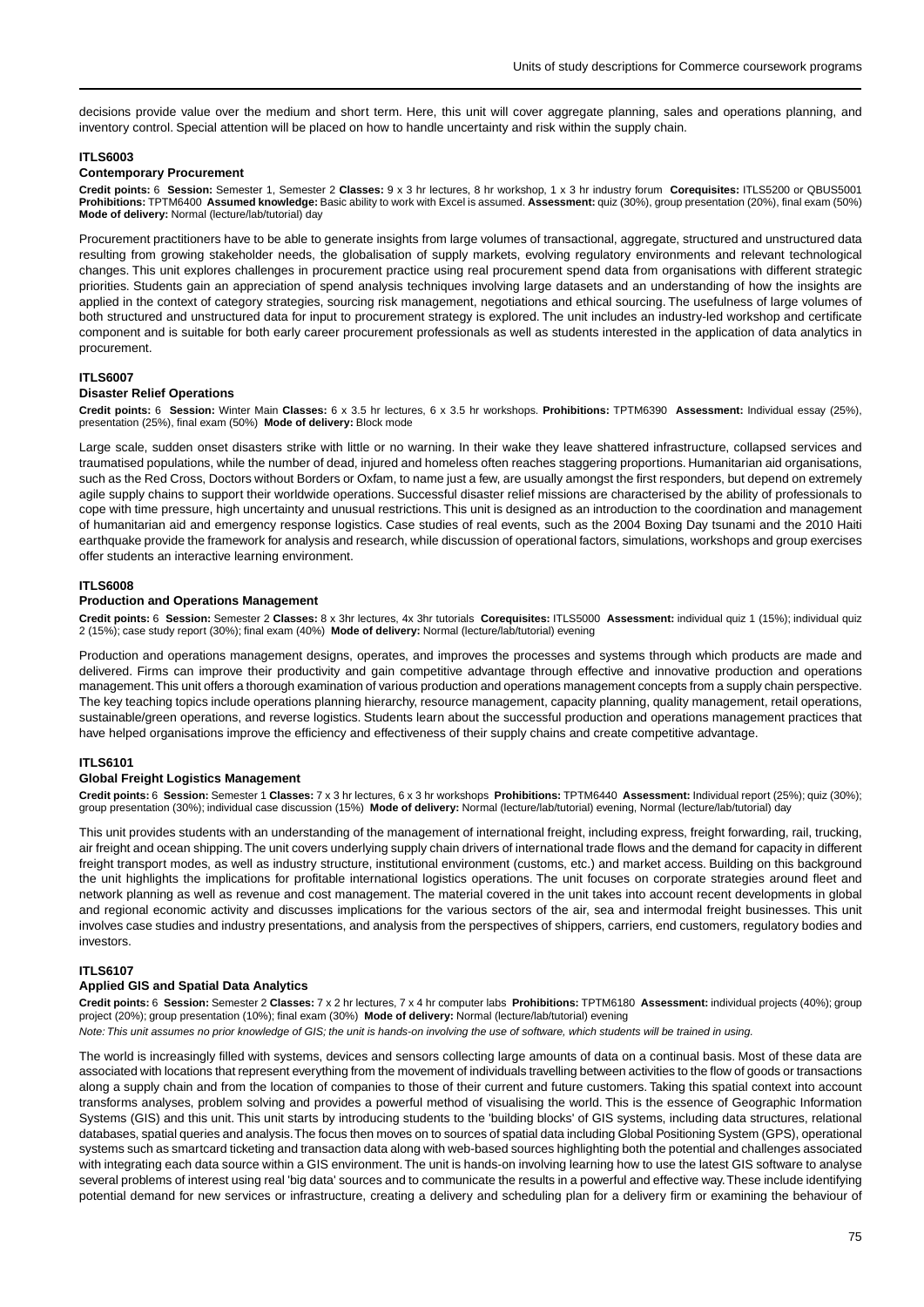travellers or consumers over time and locations. This unit is aimed at students interested in the spatial impact of decision-making and on the potential for using large spatial datasets for in-depth multi-faceted analytics.

# Marketing

## **Foundational unit of study**

#### **MKTG5001**

#### **Marketing Principles**

**Credit points:** 6 **Session:** Semester 1, Semester 2 **Classes:** 1x 3 hr seminar per week **Assessment:** in-semester exam(s) (25%), final exam (35%), team project (30%), class participation (10%) **Mode of delivery:** Normal (lecture/lab/tutorial) day, Normal (lecture/lab/tutorial) evening

This unit introduces students to basic principles and language of marketing theory and practice. Marketing principles are examined in relation to a wide variety of products and services, in both commercial and non-commercial domains. An emphasis is placed on strategy planning and the marketing decision process. It is an introduction to the issues and terminology of marketing that can serve as a standalone understanding of the basics of marketing or as a foundation unit for further study in marketing. The unit focuses on the practical analysis marketing and the marketing management process and the development of the marketing mix the components that make up a marketing plan.

### **Compulsory unit of study**

#### **MKTG6007**

#### **Consumer Behaviour**

**Credit points:** 6 **Session:** Semester 1, Semester 2 **Classes:** 1x 3hr seminar per week **Prerequisites:** MKTG5001 **Assessment:** class participation (15%), oral presentation (15%), written assignment (25%), mid semester exam (15%), final exam (30%) **Mode of delivery:** Normal (lecture/lab/tutorial) day, Normal (lecture/lab/tutorial) evening

This unit focuses on the concepts, processes and theories that assist marketing managers in enacting a consumer-centric approach to marketing. Students learn to apply the concepts, principles, and theories from various social sciences to the study of factors that influence the acquisition, consumption and disposition of goods, services and experiences. Specifically, principles from economics, psychology, sociology, social psychology, cultural anthropology etc. are used to describe and explain consumer behaviour.

#### **Elective units of study**

#### **CLAW6032**

#### **Regulating Innovation and Distribution**

**Credit points:** 6 **Session:** Semester 2 **Classes:** 1x 3hr seminar per week **Assessment:** class participation and engagement (20%); individual assignment (30%); group assignment: presentation (20%); group assignment: research paper (30%) **Mode of delivery:** Normal (lecture/lab/tutorial) day

Business today operates in an increasingly complex and constantly changing environment in which success depends on the ability to innovate and compete. This unit examines three key legal frameworks - intellectual property, fair trading and competition law - within which innovation and contestability in markets takes place. Intellectual property regulation seeks to promote invention and creativity and to discourage imitation and free riding. Fair trading regulation provides standards of conduct for B2B and B2C transactions. Competition law promotes fair markets by prohibiting practices which damage competition. The unit focuses on franchising as a business model, to provide the context to examine how these regulatory frameworks operate and interact in a commercial environment.

#### **MKTG6001**

## **Marketing Research Concepts**

**Credit points:** 6 **Session:** Semester 1 **Classes:** 1x 3hr seminar per week **Assessment:** in-semester exams(s) (20%), final exam (30%), project (stage 1) (20%), project (stage 2) (20%), class participation (10%) **Mode of delivery:** Normal (lecture/lab/tutorial) day

This unit provides an introduction to marketing research and an overview of the industry. The major components of marketing research projects are discussed and students gain an insight into understanding and structuring research problems. The unit also gives an overview of primary, secondary and internal sources of data as well as advanced methods and techniques of research.

#### **MKTG6003**

#### **Marketing Strategy**

**Credit points:** 6 **Session:** Semester 2 **Classes:** 1x 3hr seminar per week **Prerequisites:** MKTG5001 **Assessment:** final exam (40%), team project (20%), presentation (10%), class and blackboard particiapation (20%), reflection (10%) **Mode of delivery:** Normal (lecture/lab/tutorial) day

This unit is a survey of marketing strategy and planning. It critically evaluates key marketing strategy concepts such as SWOT analysis; alternative identification and evaluation; marketing research to inform strategic decision making; selection of alternatives and implementation of strategy and the role of the marketing mix elements in marketing strategy. It also critically evaluates sustainable and non-sustainable advantages.

#### **MKTG6004**

#### **New Product Development**

**Credit points:** 6 **Session:** Semester 1, Semester 2 **Classes:** 1x 3hr seminar per week **Prerequisites:** MKTG5001 **Assessment:** in-semester exam(s) (20%), final exam (30%), project (28%), presentation (10%) class participation (12%) **Mode of delivery:** Normal (lecture/lab/tutorial) day

New products and services are crucial to successful growth and increased profits in many industries. Students are introduced to the development and marketing of new products and services in both the private and public sectors. A product development assignment is carried out to reinforce the material covered and to provide realistic examples of how new products are designed, tested and launched.

#### **MKTG6005**

#### **Marketing Communications**

**Credit points:** 6 **Session:** Intensive March **Classes:** Intensive - 6 days, 9:30am-5pm **Prerequisites:** MKTG5001 **Assessment:** in-class participation (10%), assignment (25%), assignment (30%), final exam (35%) **Mode of delivery:** Block mode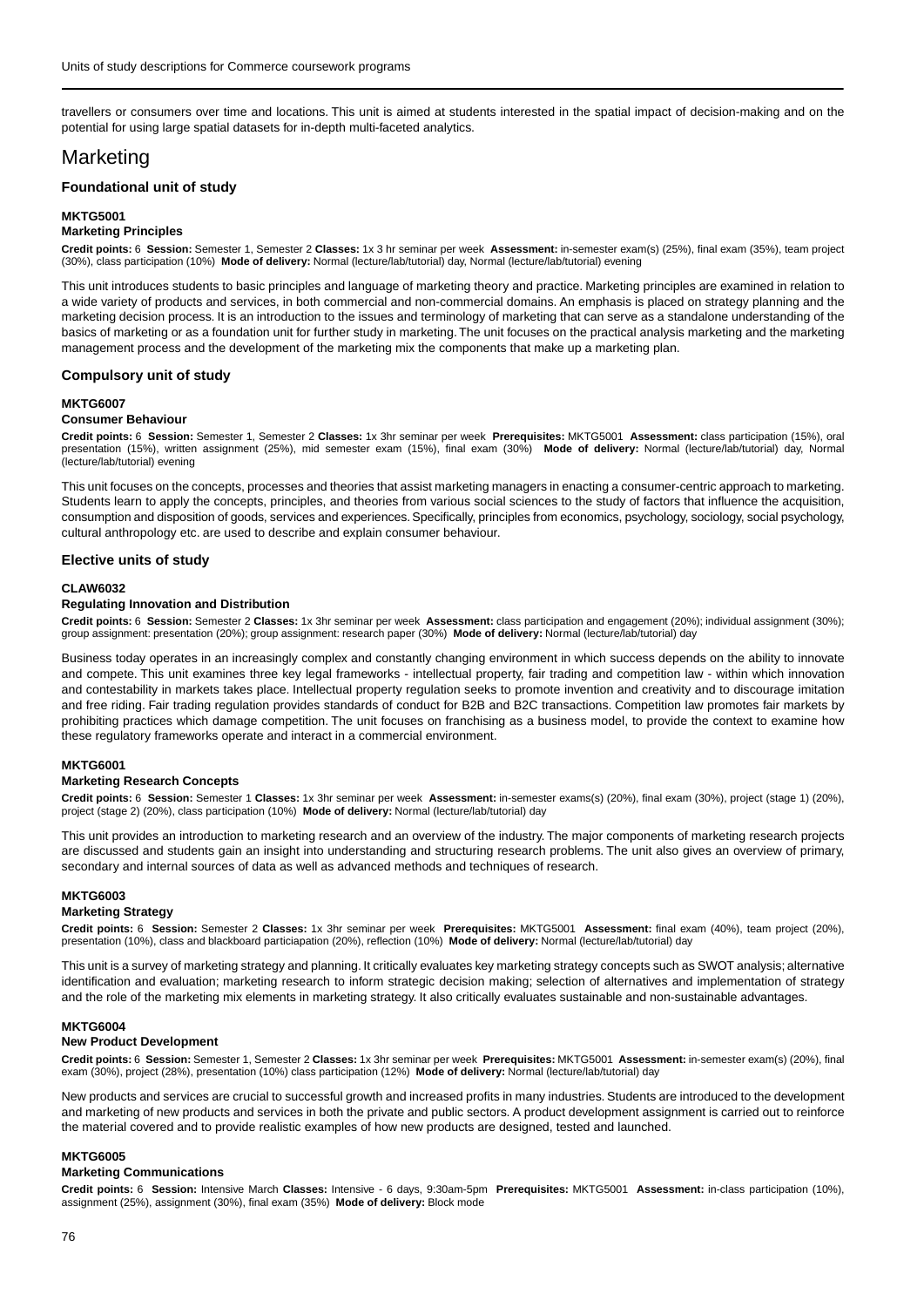This unit provides a theoretical and practical perspective on the role of integrated marketing communications in the marketing process, planning and implementation. The unit focuses on the role of different media (e.g. television, radio, print, outdoor, cinema, Internet, mobile and social media) and covers various aspects of advertising and promotions management including: mass media advertising, online, mobile, social media, in-store advertising, sales promotion, public relations, sponsorships, and personal selling.

#### **MKTG6006**

#### **Creative Communications in Marketing**

**Credit points:** 6 **Session:** Semester 2 **Classes:** Block intensive - 6 days, 9am - 4:30pm **Prerequisites:** MKTG5001 **Assessment:** class participation (15%), assignment (25%), assignment (25%), exam (35%) **Mode of delivery:** Normal (lecture/lab/tutorial) day

There has been a steady shift in the focus of creative communication decisions away from traditional advertising agencies to specialist creative services providers. Alternative ways to produce, implement and monitor creative communications have been developed. This unit explores changes that have taken place and focuses on new principles of developing and evaluating creative communications.Topics include: developments in media and modes of delivery; implications of the shift from ownership towards access; the role of the visual in cross cultural marketing; attitudinal monitoring; identifying creative issues and developing creative marketing material; the client relationship; examining areas of contention in creative communications and working with creative strategies.

#### **MKTG6013**

## **International and Global Marketing**

**Credit points:** 6 **Session:** Semester 1, Semester 2 **Classes:** 1x 3hr seminar per week **Prerequisites:** MKTG5001 **Assessment:** midterm (15%), participation (15%), written report and reflection (23%), oral presentation (10%), research component (2%), final exam (35%) **Mode of delivery:** Normal (lecture/lab/tutorial) day, Normal (lecture/lab/tutorial) evening

This unit aims to give students an understanding of international marketing concepts by using the framework of marketing mix elements of product, price, distribution and promotions, and highlights their importance in a rapidly changing global economy.Topics include the 'scope and environmental factors (PEST)' including 'culture'; 'globalisation verses internationalisation and multinational corporations'; 'international and global products, services and brands', 'market size assessment'; 'foreign market selection'; 'foreign market entry mode'; 'pricing for international markets'; 'international distribution channels'; and 'international promotions (global vs. multinational approaches) and strategies'. Understanding these concepts help students develop skills in designing and implementing marketing strategies in diverse international country contexts.

#### **MKTG6015**

## **Digital and Social Media Marketing**

**Credit points:** 6 **Session:** Semester 2 **Classes:** 1x 3hr seminar per week **Prerequisites:** MKTG5001 **Assessment:** presentation (30%), assignment (30%), exam (40%) **Mode of delivery:** Normal (lecture/lab/tutorial) day

This unit introduces students to emerging interactive technologies, most notably social media tools, and discusses ways in which these technologies can be exploited by businesses to more effectively serve markets.The unit examines how marketing-related functions are changed by the potential of these technologies, and how these new technologies can become key components of the organisation's strategic marketing efforts. This unitstarts from the premise that savvy consumers are increasingly participating in brands rather than merely receiving their messages, and explores how marketers can stoke conversations, co-create experiences and stories, and build engaging relationships with consumers.

#### **MKTG6016 Brand Management**

**Credit points:** 6 **Session:** Semester 1 **Classes:** 1x 3hr seminar per week **Prerequisites:** MKTG5001 **Assessment:** mid semester exam (20%), class participation (10%), assignment (35%), exam (35%) **Mode of delivery:** Normal (lecture/lab/tutorial) day, Normal (lecture/lab/tutorial) evening

The most important intangible asset of any business is its brand. The company's name, symbols and slogans along with their underlying associations, perceived quality, name awareness, customer base and related proprietary resources form the basis for brand equity. Most new brands that are introduced, fail because of the lack of proper market research and analysis about positioning.The core of successfully establishing a brand lies in accurate positioning strategies. This unit helps students understand the concept of brand equity and the management of brand assets by learning to strategically create, position, develop and protect brand equity.

## **MKTG6018**

#### **Customer Analytics and Relationship Management**

**Credit points:** 6 **Session:** Semester 2 **Classes:** 1x 3hr seminar per week **Assessment:** Mid-term exam (20%), final exam (30%), team presentation (10%), CRM program report (20%), case write-up (10%), attendance and in-class discussion (10%) **Mode of delivery:** Normal (lecture/lab/tutorial) day

There have been two fundamental shifts in the focus of business and marketing strategy. On the one hand, companies have become more focused on managing relationships with their customers over an extended period of time. On the other hand, more than any time in history companies' decisions become more data-driven due to the exponential increase in the volume of data on customers, competitors and markets. To obtain, retain and grow a customer base, it is crucial to know how to obtain customer information and how to make sense of it. This unit introduces students to fundamental concepts of customer relationship management and state-of-art analytics and how to apply these to real world business problems. The unit covers topics including understanding customer relationships, implementing strategic customer relationship management, handling and analysing customer-related databases, increasing customer profitability based on actionable insights gained from customer data, and giving more value to data through visualisation. Students also gain statistical skills, however, no prior knowledge of statistics is required.

#### **MKTG6020**

#### **Business Marketing**

**Credit points:** 6 **Session:** Semester 1 **Classes:** Intensive mode **Prerequisites:** MKTG5001 **Assessment:** B2B simulation (25%), written reflection on simulation (30%), presentation (15%), written report (30%) **Mode of delivery:** Normal (lecture/lab/tutorial) day

Business marketing is concerned with the marketing of products and services to other businesses and institutions. It involves selecting, developing and managing customer relationships in line with the skills, resources, strategy and objectives of both the supplier and customer companies.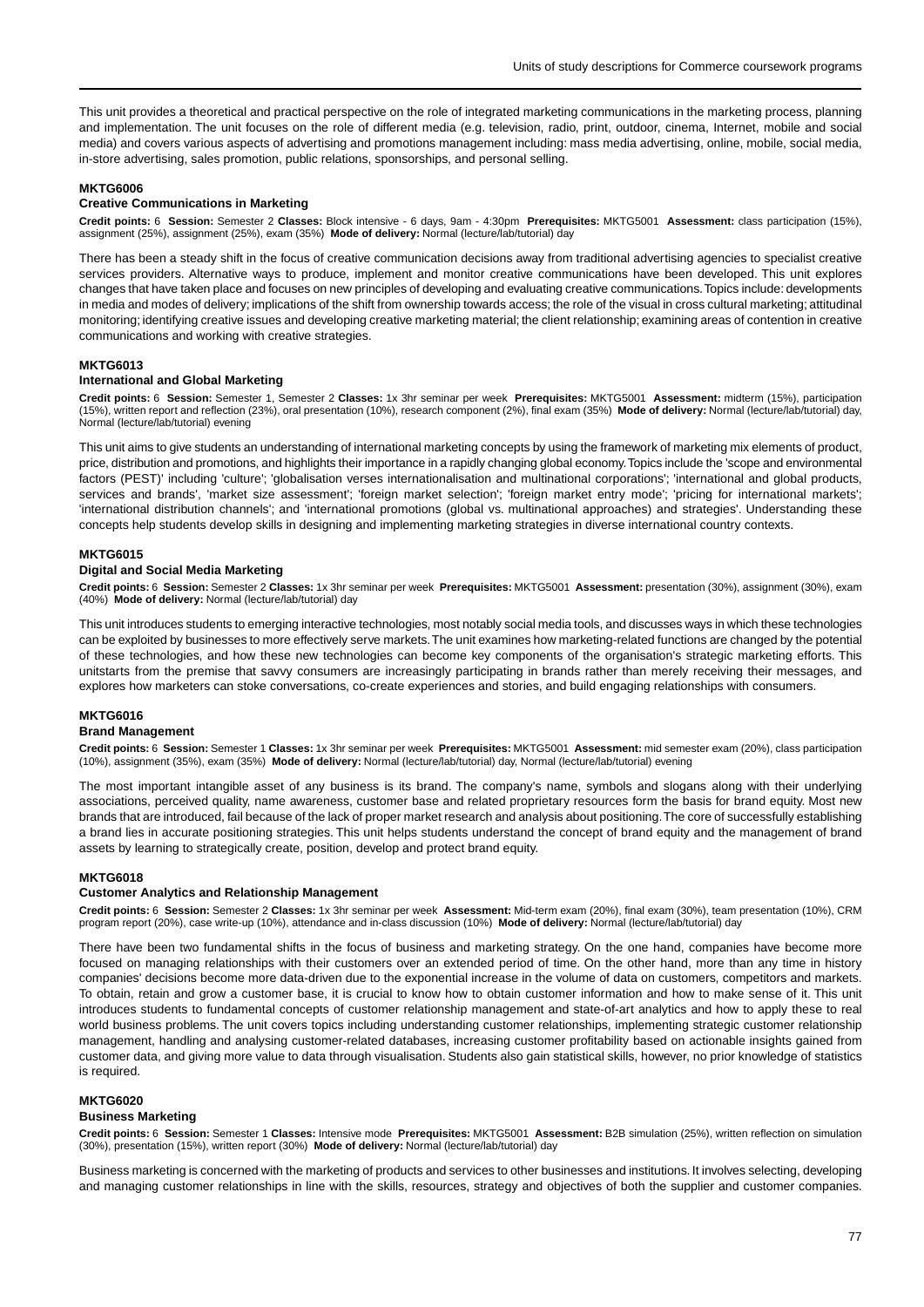Traditionally, business marketing was approached using the '4P's' framework. This unit exposes students not only to the traditional view but contrasts that approach with the interactions, relationships and networks approach to business marketing. The unit aims to develop students into more complete marketers, capable of operating within the dynamic business marketing environment.

#### **MKTG6104**

#### **The Psychology of Business Decisions**

**Credit points:** 6 **Session:** Semester 2 **Classes:** 1x 3 hr seminar per week **Prohibitions:** MKTG5002 **Assessment:** class participation (10%), minor assignment (20%), presetation (10%), project (25%), final exam (35%) **Mode of delivery:** Normal (lecture/lab/tutorial) evening

Given limitations in their ability to process information, humans adopt a variety of heuristics or "rules of thumb" when making judgements or decisions regarding business problems, product choice and consumption options, and in their personal lives. The evolution of these heuristics over time has ensured that they produce generally good outcomes across a variety of contexts. However, they also lead to systematic, and sometimes substantial, errors in certain cases. This unit of study helps students understand biases in human decision making, and how they influence business and consumer decisions in everyday life. For each decision domain, the psychological heuristic is contrasted with the logical rule for producing an optimal outcome.

# People, Management and Organisations

# **Foundational unit of study**

#### **WORK5003**

# **Management and Organisations**

**Credit points:** 6 **Session:** Semester 1, Semester 2 **Classes:** 1 x 3 hour seminar/tutorial per week **Assessment:** quiz (10%), assignment (20%), essay (35%), participation (10%), final exam (25%) **Mode of delivery:** Normal (lecture/lab/tutorial) evening

This unit aims to introduce students to the nature and context of management. It explores the functions and processes of management and encourages students to critically reflect on management theory and practice. It can be taken as a standalone unit for students enrolled in various specialist masters programs and also prepares students for further study in strategic management, organisational analysis and strategy and human resource management.

#### **Elective units of study**

#### **WORK6001**

#### **Organisational Analysis and Behaviour**

**Credit points:** 6 **Session:** Semester 1 **Classes:** 1 x 3 hour seminar/tutorial per week **Assessment:** presentation (20%), essay (40%), final exam (40%) **Mode of delivery:** Normal (lecture/lab/tutorial) evening

This unit introduces students to the behaviour of people when acting as members of an organisation. The aim of the unit is to provide an understanding of the processes and structures that influence organisational behaviour, by drawing on ideas from psychology, sociology, management and anthropology. Topics covered include: personality and the self; learning and socialisation; motivation and commitment; group behaviour and dynamics; organisational design and boundaries; organisational culture, change and leadership.

#### **WORK6002**

#### **Strategic Management**

**Credit points:** 6 **Session:** Semester 1, Semester 2b **Classes:** Semester 1b: Intensive - TBA; Semester 2: 1 x 3hr seminar/tutorial per week **Assessment:** seminar-based assessment (20%), case study assessment (40%), final exam (40%) **Mode of delivery:** Normal (lecture/lab/tutorial) evening, Block mode

The aim of this unit is to introduce the concept of strategy and explain its role in the management of organisations. The unit thus traces the development of strategic management as a field and examines different approaches to strategic management. WORK6002 introduces students to the classical strategy process of strategic analysis, strategy formulation and strategy implementation.This involves learning about and working with a range of strategy models and tools that can be used in the strategic management of organisations. In particular, a range of case studies is used to explore the practical application of these tools. The unit also critically examines traditional views of strategy by introducing a range of current debates in the strategy field.

#### **WORK6012**

#### **Industrial Relations Policy**

**Credit points:** 6 **Session:** Intensive October **Classes:** Intensive - TBA **Assessment:** presentation (30%), end of unit quiz (20%), policy essay (50%) **Mode of delivery:** Block mode

The aim of this unit is to provide an understanding of the policy debates in employment relations with an emphasis on laws, institutions and social processes. It combines theoretical and historical understandings of employment relations in Australia with a detailed examination of the current policies and strategies of the key employment relations players and the role of the state. Topics covered include: the regulatory framework, state and federal governments policies, union policy, employer policy, the practices of Australia's industrial tribunals and responses to current challenges, such as the quest for improved productivity and greater flexibility. Overarching themes include individualisation and decentralisation of employment relations policy in Australia and whether there are more suitable alternatives.

### **WORK6017**

#### **Human Resource Strategies**

**Credit points:** 6 **Session:** Semester 1, Semester 2 **Classes:** 1 x 3 hour seminar/tutorial per week **Assessment:** group presentation (10%), group report (10%), essay (40%), final exam (40%) **Mode of delivery:** Normal (lecture/lab/tutorial) evening *Note: Core unit for the MHRM and IR*

This unit examines the theoretical foundations of strategic human resource management and then critically analyses the empirical evidence related to a range of HR strategies deployed in contemporary workplaces, both in Australia and internationally. In doing so, the unit explores the issues underpinning emerging HR strategies, their implementation and the outcomes experienced within the organisation and the wider environment.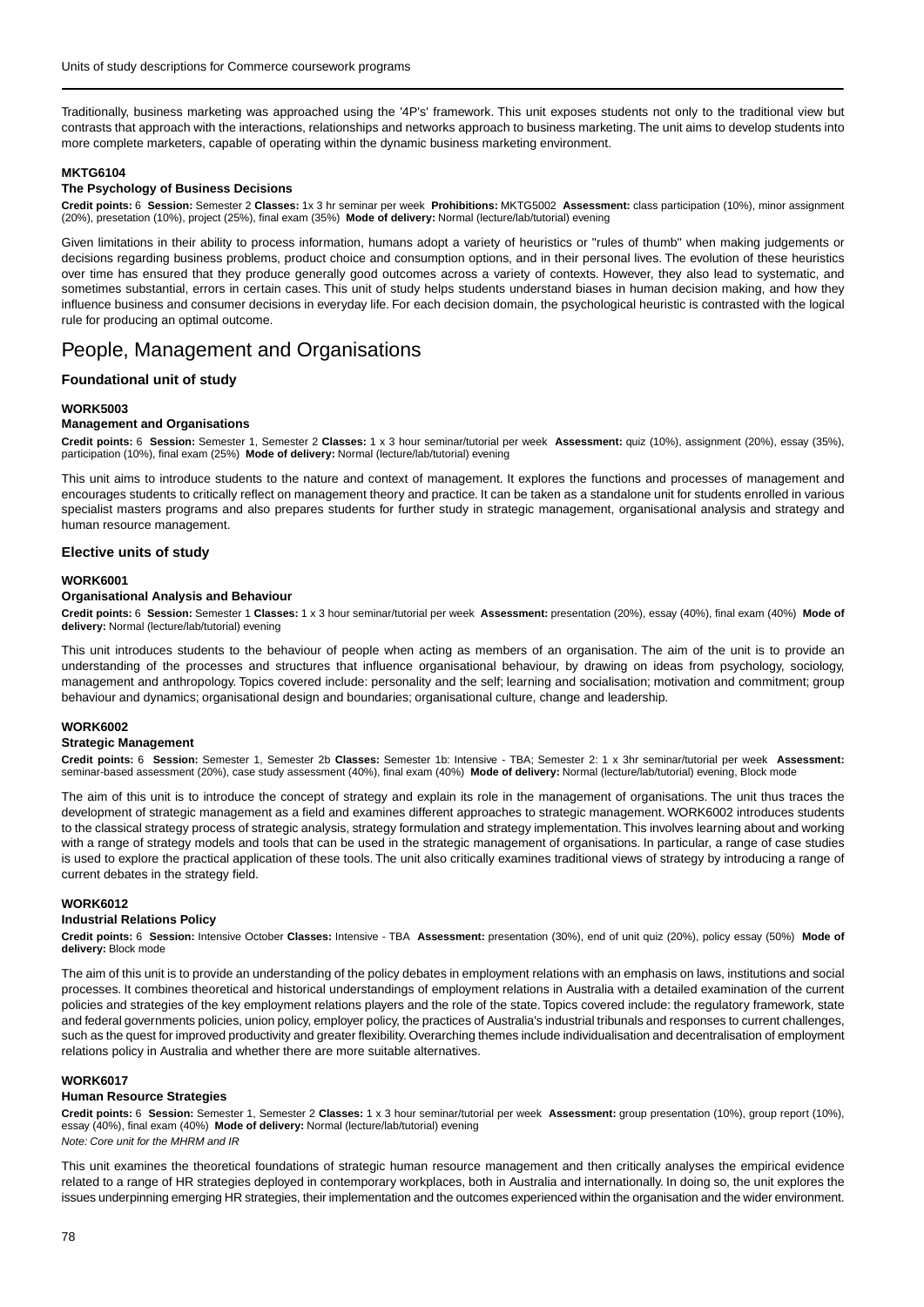The HR strategies studied involve those that focus on managing a contemporary workforce and may include human resources strategies associated with: the management of front line workers, teams, non standard forms of employment, job quality and work-life balance, and gender and diversity at work, for example.

#### **WORK6018**

## **International Industrial Relations**

**Credit points:** 6 **Session:** Semester 1 **Classes:** Intensive **Assessment:** minor essay (10%), major essay (30%), seminar presentation (30%), final exam (30%) **Mode of delivery:** Normal (lecture/lab/tutorial) evening

This unit provides students with insights into the debate about the effect of globalisation on employment relations by using comparative analysis to identify the range of factors that account for similarities and difference in national patterns of industrial relations. The unit focuses on providing an understanding of the nature of industrial relations patterns in developed and developing market economies and invites students to compare a range of developments across these countries.

#### **WORK6026**

#### **Organisational Change and Development**

**Credit points:** 6 **Session:** Semester 1 **Classes:** 1x 3 hour seminar/tutorial per week **Assessment:** assignment 1 (35%), assignment 2 (15%), presentation (10%), final exam (40%) **Mode of delivery:** Normal (lecture/lab/tutorial) evening

This unit seeks to develop diagnostic and prescriptive skills in relation to the management of organisational change while also encouraging the adoption of a critical perspective of the field. Part 1 (Organisational Change and the Nature of Organisations) introduces the fields of organisational change, explains its relevance to organisation performance and strategy and examines key change management models. Part 2 (Diagnosis and Intervention) examines the utility of key organisational change models and techniques and identifies factors that may impact on the effectiveness of the change management process. Part 3 (Key Areas of Intervention) analyses the application of organisational change practices and initiatives to a number of specific organisational issues.

#### **WORK6030**

#### **Performance and Rewards**

**Credit points:** 6 **Session:** Semester 2b **Classes:** Intensive **Assessment:** participation (10%), tests (20%), assignment (40%), final exam (30%) **Mode of delivery:** Block mode

This unit examines the processes and practices associated with contemporary performance and reward management. Results-based, behaviourally-based and competency-based methods of performance management are examined, along with processes of performance review, planning and developing. Coverage of reward management issues includes: job- and person-based approaches to building base pay structures; methods for rewarding individual performance; work group incentives such as gainsharing, goal-sharing and team pay; methods of rewarding employees for organisational performance, including employee share ownership; and performance-related rewards for executives. The unit also examines approaches to developing strategically integrated performance and reward management systems.

#### **WORK6033**

#### **Organisational Sustainability**

**Credit points:** 6 **Session:** Semester 1 **Classes:** Intensive **Prohibitions:** ECOF6110 or CLAW6028 **Assessment:** tests (30%), assignment (30%), final exam (40%) **Mode of delivery:** Normal (lecture/lab/tutorial) evening

Organisational sustainability is a critical part of contemporary managerial practice, focusing on organisations' economical, social and environmental impact. This unit critically evaluates the intentions, practices and outcomes of organisational sustainability initiatives. By applying relevant theoretical frameworks, students are encouraged to enhance their understanding of the role and responsibilities of management, the impact of organisations on employees, and the wider societal and environmental implications of contemporary organisational trends. With an emphasis on the human dimensions of organisational actions, this unit builds on foundational units of study in Management, Industrial Relations and Human Resource Management.

#### **WORK6108**

#### **International Dimensions of HRM**

**Credit points:** 6 **Session:** Semester 2 **Classes:** Intensive **Assessment:** assignment 1 (40%), assignment 2 (25%), final exam (35%) **Mode of delivery:** Normal (lecture/lab/tutorial) evening

This unit considers the opportunities and challenges associated with managing people in international and cross-cultural contexts, with specific emphasis on international recruitment, selection, preparation, placement, management development, performance management, reward and remuneration. The unit considers the implications of internationalisation and globalisation for human resource management (HRM), the different levels of international business activity, the difference between domestic and international HRM, the challenges of cross-cultural management, models of cross-cultural management, and specific international HR processes, including selection, development, performance management, remuneration and repatriation. The unit provides students with a practical understanding of the issues and challenges associated with managing employees in international, global and cross-cultural contexts.

#### **WORK6115**

#### **Managing Diversity at Work**

**Credit points:** 6 **Session:** Semester 2a **Classes:** intensive: 6 days, 9am - 5pm **Assessment:** facilitation (15%), assignment 1 (10%), assignment 2 (30%), participation (5%), final exam (40%) **Mode of delivery:** Block mode

This unit examines the ways in which organisations manage a heterogeneous workforce and the legal and ethical issues associated with the management of workforce diversity. While drawing on international literature in the field, the primary focus is on the Australian experience, including the so-called 'program' approach and the complaint mechanism found in the anti-discrimination statutes. As well as encouraging the development of diagnostic and prescriptive skills in diversity management, students also have the opportunity to develop a critical perspective on the growing literature in this field.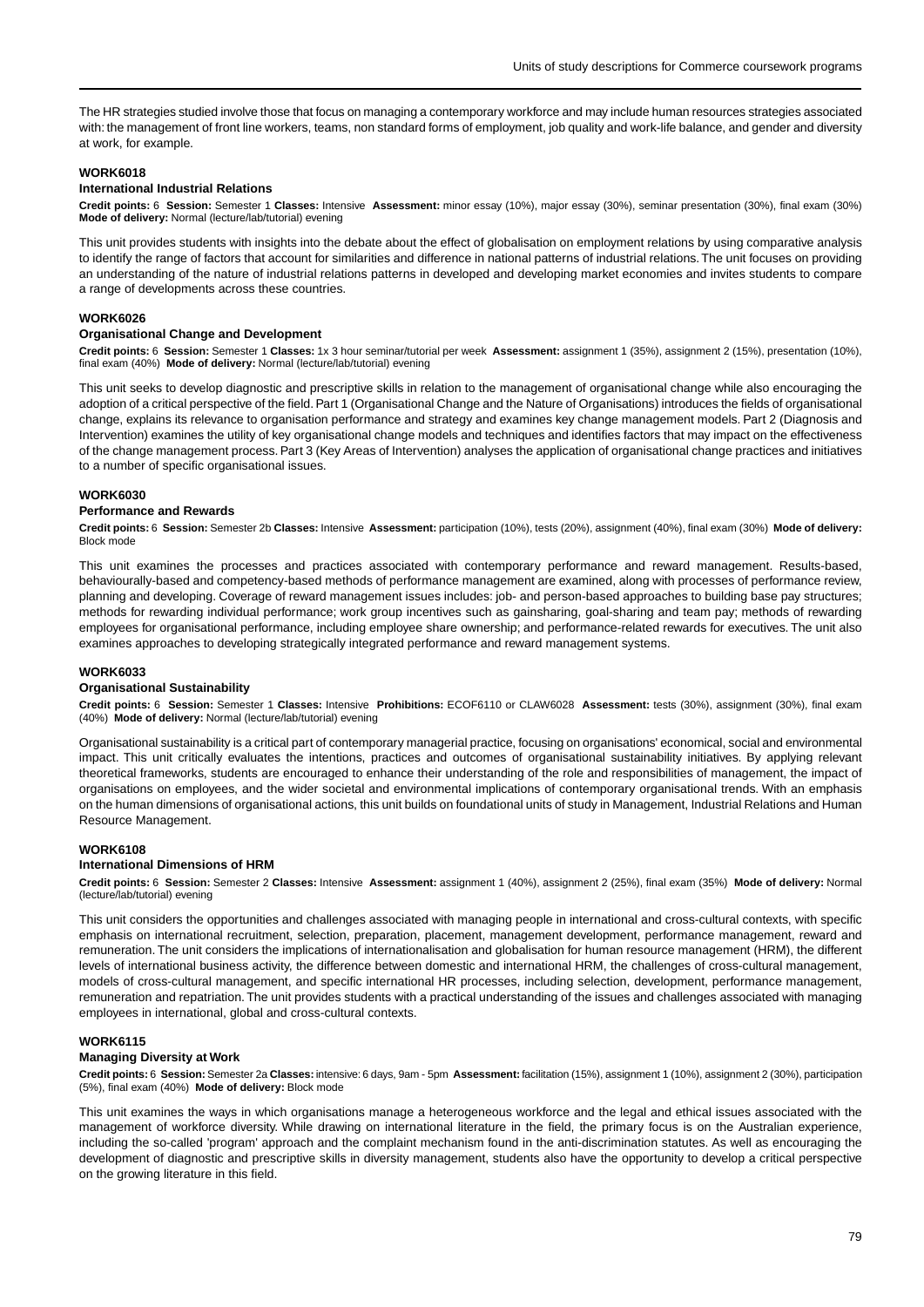# **WORK6116**

# **Employment and the Law**

**Credit points:** 6 **Session:** Semester 1a, Semester 2 **Classes:** 1x 2hr lecture and 1x 1hr tutorial per week **Assessment:** presentation (20%), essay (30%), final exam (40%), tutorial participation (10%) **Mode of delivery:** Block mode, Normal (lecture/lab/tutorial) evening *Note: This unit is not available for students enrolled in the Master of Labour Law Relations*

This unit of study examines the legal framework with respect to labour relations in Australia. In particular it examines the scope of industrial law, the employment relationship, the Federal-State division of legislative power in industrial relations and the industrial arbitration systems, courts, tribunals, agreements and awards. Current developments in the law and politics of the systems will be referred to throughout the course.

### **WORK6118**

#### **Managing Communication in Organisations**

**Credit points:** 6 **Session:** Semester 1 **Classes:** 1 x 1hr lecture and 1 x 2hr seminar per week **Prohibitions:** ECOF6030 or ECOF6040 **Assessment:** assignment 1 (35%), assignment 2 (15%), presentation (10%), final exam (40%) **Mode of delivery:** Normal (lecture/lab/tutorial) evening

In this unit students learn theories of communication and how they apply within organisations, at an organisational, team and individual level. In the unit we review the concept of communication through different theoretical and philosophical lenses, so that students gain an understanding of how different perspectives provide different insights into communication within organisations.The unit also examines communication processes and how communication occurs between individuals and within groups. There is also a focus on communication challenges such as technology, diversity and globalisation. The unit incorporates practical exercises and case studies to enable students to evaluate their own communication practices and to apply the knowledge and understanding they gain from the unit to their own organisations and careers.

#### **WORK6120 Research Essay**

**Credit points:** 6 **Session:** Semester 1, Semester 2 **Classes:** Supervision **Assessment:** research essay (100%) **Mode of delivery:** Supervision *Note: Department permission required for enrolment. Note: Available only to students who have achieved 75% or better in at least four WORK (or equivalent) units studied; and have the Discipline's permission to take the unit.*

This unit provides high-performing students with the opportunity to undertake supervised reading and research for a major essay of 5,000 words on an approved topic of special interest in work and organisational studies.The unit centres on supervised individual reading and research rather than on class-based teaching and learning. Enrolment is limited to students who (a) have achieved 75% or better in at least four WORK (or equivalent) units studied; and (b) have the Discipline's permission to do so. Approval is subject to supervisor availability. Students contemplating enrolment in this unit must first seek approval from the Work and Organisational Studies Postgraduate Coursework Coordinator. Approval will depend on the nature of the proposed essay topic and the availability of appropriate supervisory expertise.

#### **WORK6130**

#### **Leadership in Organisations**

**Credit points:** 6 **Session:** Semester 1 **Classes:** 2hr lecture and 1x 1hr tutorial per week **Prohibitions:** ECOF5807 or ECOF6090 **Assessment:** presentation (30%), assignment (30%), final exam (40%) **Mode of delivery:** Normal (lecture/lab/tutorial) evening

This unit is designed to encourage students to consider the role and significance of leadership in various organisational contexts. The unit introduces the major streams of leadership theory and traces the development of our understanding about leadership. The unit explores how these theories allow us to understand leadership in practice and in what ways leadership is linked to different aspects of organisational effectiveness. It then examines the 'good, the bad, and the ugly' sides of leadership, e.g. positive forms (transformational, charismatic) and negative forms (narcissistic and Machiavellian). The unit explores leading for diversity and diversity in leadership (e.g. based on gender, culture and ethnicity) and the role of leaders in constituting ethical and socially responsible organisations. The critical role of leaders in effecting organisational change is explored and the leadership of top management teams, and leadership succession is examined.The unit also examines leadership development programs and instruments and students have an opportunity to reflect on factors that might influence their own leadership style.

# Project Management

## **Foundational unit of study**

# **INFS5001**

# **Project Management**

**Credit points:** 6 **Session:** Intensive January, Semester 1, Semester 2 **Classes:** Semester 1 and Semester 2: 1 x 3hr seminar per week; Summer School: 3 x 3hr seminar per week **Prohibitions:** INFS6014 **Assessment:** Semester 1 and Semester 2: group assignment (25%), individual assignment (30%), exam (45%); Summer School: individual assignment (50%), exam (50%) **Mode of delivery:** Normal (lecture/lab/tutorial) evening, Block mode

Based on the Project Management Body of Knowledge (PMBOK) this unit introduces the end-to-end project management lifecycle. Students learn how to select appropriate projects based on their alignment with an organisation's strategy and then how to manage those projects successfully from initiation through execution to completion. The unit covers the essential components of effective project management and how to apply them in an integrated manner. The unit also explores both the technical and behavioural aspects of project management - including Microsoft Project - and students gain experience in critically analysing the application of concepts in specific project contexts. As organisations increasingly structure their activities on a project basis, the unit is of value to a range of discipline specialisations. The unit can also contribute to achievement of internationally recognised accreditation from the Project Management Institute (PMI).

## **Compulsory unit of study**

# **INFS6030**

# **Project Management in Practice**

**Credit points:** 6 **Session:** Semester 2 **Classes:** 1x 3hr seminar per week **Prerequisites:** INFS5001 **Assessment:** critical analysis of a project (10%), critical analysis of a project management article (30%), development of project documentation (A) (20%), development of project documentation (B) (40%) **Mode of delivery:** Normal (lecture/lab/tutorial) evening

*Note: This is a compulsory unit for the Project Management Specialisation in the Master of Commerce program.*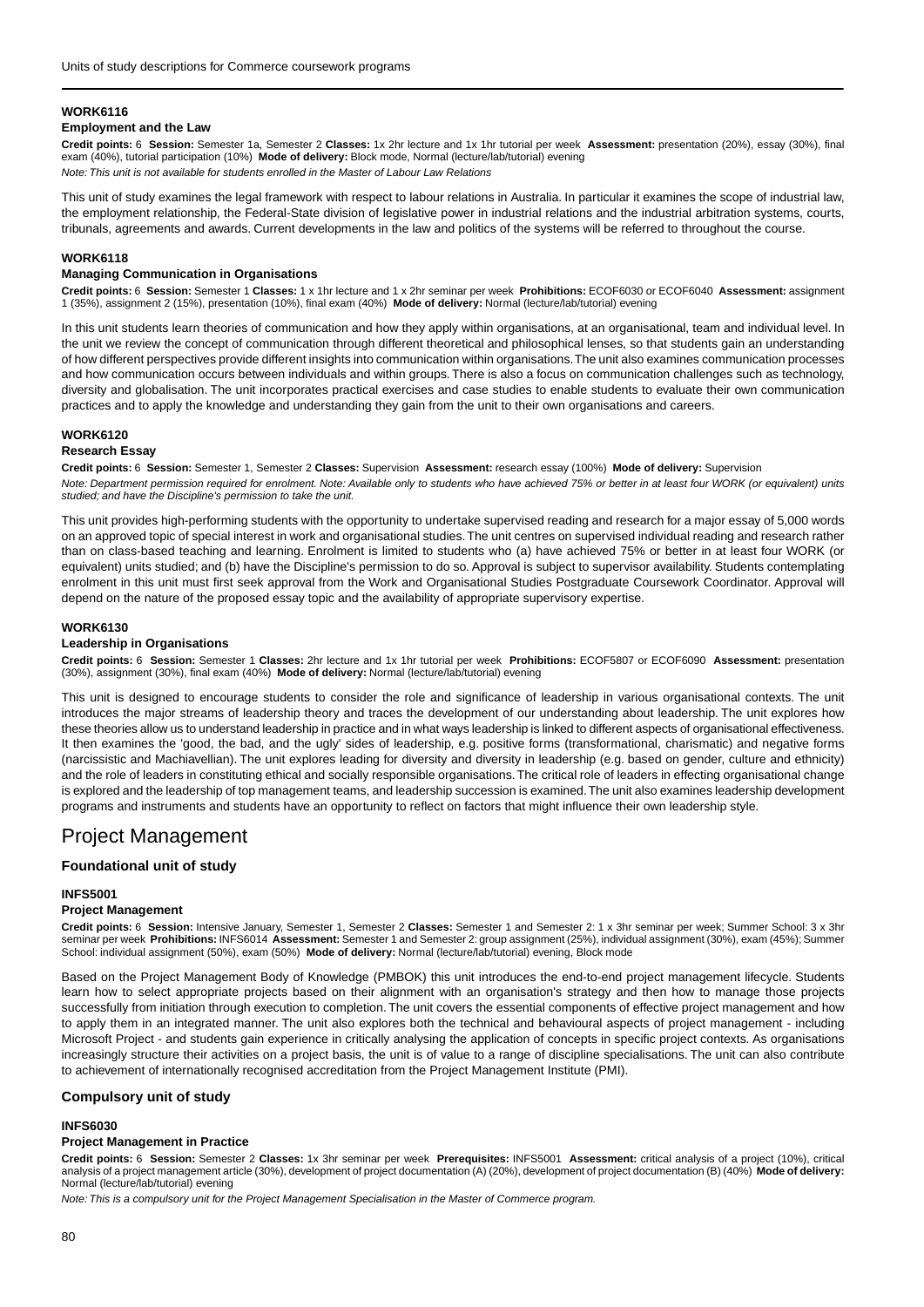Drawing upon the knowledge and skills developed from other units in the project management specialisation, this unit examines project management in practice. Students' understanding and experience of real work projects is enhanced by undertaking structured assessments of historical projects in a variety of contexts and partaking in various team-based learning activities. Contemporary alternative methodological approaches are also examined. Students learn how these methodological approaches are currently applied in industry to include a presentation from a project management expert practitioner.

### **Elective units of study**

#### **IBUS6002**

#### **Cross-Cultural Management**

**Credit points:** 6 **Session:** Semester 1, Semester 2 **Classes:** 1x 3hr lecture/seminar per week **Assessment:** Participation (10%), culture report (10%), case study (20%), mid-semester exam (in class) (20%), final exam (40%) **Mode of delivery:** Normal (lecture/lab/tutorial) day, Normal (lecture/lab/tutorial) evening

An understanding of cultural differences and how to manage such differences is critical to effective management in international and multi-cultural business environments. The aim of this unit is to provide conceptual frameworks and evidence from practice that will develop an understanding of the ways in which cultures differ, how these differences can impact on management, and how cultural issues can limit organisational effectiveness. Major topics include the significance of culture in international management, the meaning and dimensions of culture, comparative international management and leadership styles, managing communication across cultures, ethics and social responsibility in global management, cross-cultural negotiation and decision-making, forming and managing global teams, and developing the international and global manager.

#### **INFS6004**

#### **Business Transformation Projects**

**Credit points:** 6 **Session:** Semester 1 **Classes:** 1x3hr seminar per week **Assumed knowledge:** Understanding the major functions of a business and how those business functions interact internally and externally so the company can be competitive in a changing market. How Information Systems can be used and managed in a business. How to critically analyse a business and determine its options for transformation. Desirable Experience as a member of a project team. **Assessment:** assignment 1 (10%), assignment 2 (40%), assignment 3 - report (40%), assignment 3 - presentation (10%) **Mode of delivery:** Normal (lecture/lab/tutorial) evening

The forces that currently drive business transformation, such as globalisation, the IT revolution and environmental sustainability, require businesses to be in a constant state of change to stay competitive in turbulent markets. However, as companies need to maintain their current revenue streams, they need to progress through a series of integrated business transformation projects. In this unit students learn how to analyse an organisation within a local and global context and develop knowledge of techniques required for managing technology-enabled business transformation projects. Topics covered include: the drivers of business transformation, managing change as a process, analysing information and processes, and planning, leading, sustaining, diffusing and learning from transformational projects.

#### **INFS6032**

### **Agile Project Management**

**Credit points:** 6 **Session:** Semester 2 **Classes:** 1x 3 hr seminar per week **Assessment:** weekly learing journals (30%), in-class agile activities (15%), agile group project report (25%), essay (30%) **Mode of delivery:** Normal (lecture/lab/tutorial) evening

Traditional approaches to project management and design work well under stable conditions, when intended outcomes are well understood.Yet, under conditional of market disruption, in innovation projects, new product development or for start-up businesses, traditional methods are often restrictive and inflexible. Agile Project Management and Design Thinking offer alternative approaches that value continuous change, flexibility, time-to-market, interactive learning and self-organisation over rigorous planning and design processes. In this unit you will learn the ethos, principles, and methods of agile project management and design thinking. You will experience hands-on techniques such as design thinking, learn management and Scrum as applied in practice. Learning will revolve around practical activities, insights from experienced guest speakers and case studies representing various industries.

#### **ITLS6500**

#### **Decision Making on Mega Projects**

**Credit points:** 6 **Session:** Summer Main **Classes:** 8 x 3.5 hr lectures, 4 x 3.5 hr workshops. Refer to timetable for full details. **Corequisites:** ITLS5000 or TPTM5001 or ITLS5100 or TPTM6241 or INFS5001 **Assessment:** 2x individual assignments (40%), group assignment (30%), final exam (30%) **Mode of delivery:** Block mode

Infrastructure is crucial to economic performance; without it business cannot operate efficiently or competitively. Delivery of large infrastructure projects, however, is complex and despite many more megaprojects being undertaken than any time in history, the majority of these projects are completed significantly over?budget and longer than planned. In this unit students will be introduced to megaproject decision making.The sources of social and technical complexity are discussed, issues of risk management and governance explored, and human biases in decision making are also highlighted. Strategies to overcome weaknesses in mega?project decision making are also outlined.

#### **MKTG6004**

### **New Product Development**

**Credit points:** 6 Session: Semester 1, Semester 2 Classes: 1x 3hr seminar per week Prerequisites: MKTG5001 Assessment: in-semester exam(s) (20%), final<br>exam (30%), project (28%), presentation (10%) class participation (12

New products and services are crucial to successful growth and increased profits in many industries. Students are introduced to the development and marketing of new products and services in both the private and public sectors. A product development assignment is carried out to reinforce the material covered and to provide realistic examples of how new products are designed, tested and launched.

# **QBUS6320**

## **Management Decision Making**

Credit points: 6 Session: Semester 1, Semester 2 Classes: 3hrs of classes ('lecturial' - combination lecture/tutorial) per week Prohibitions: ECOF6070 or<br>ECOF5804 or ECMT6310 or ECMT5003 Assessment: assignment 1 (25%), ass evening, Normal (lecture/lab/tutorial) day

This unit introduces models and tools for decision analysis and their application in managerial settings. The unit focuses on the use of formal decision methods for management decisions in business.The main goal is to show how these decision models can improve the decision process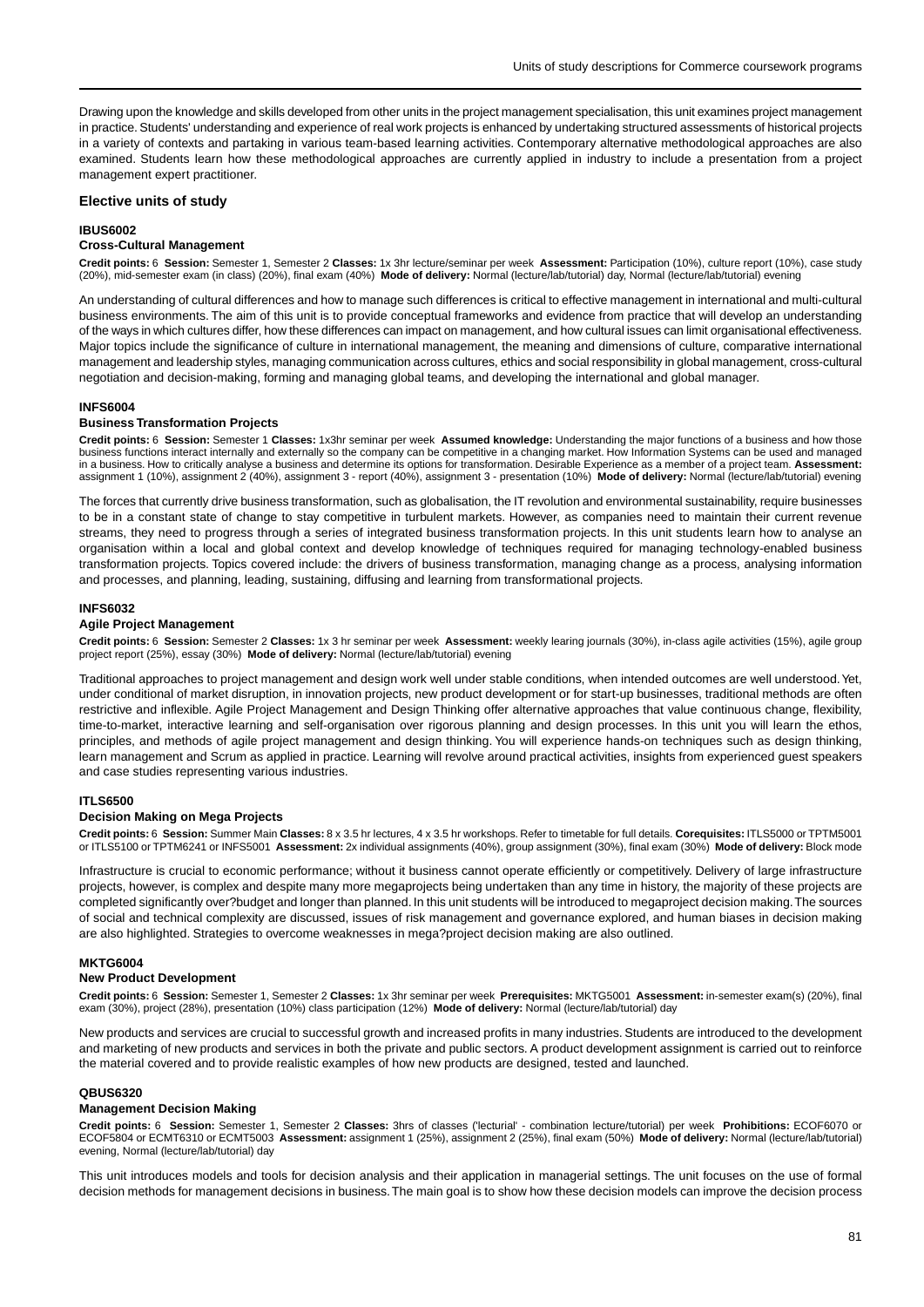by helping the decision maker to understand the structure of decisions; use subjective probabilities for measuring risk; analyse sensitivity of decisions to changing decision parameters; quantify outcomes in accordance with risk attitudes; and estimate the value of information. Special attention is paid to informal interpretations of formal decision approaches.

#### **WORK6118**

#### **Managing Communication in Organisations**

**Credit points:** 6 **Session:** Semester 1 **Classes:** 1 x 1hr lecture and 1 x 2hr seminar per week **Prohibitions:** ECOF6030 or ECOF6040 **Assessment:** assignment 1 (35%), assignment 2 (15%), presentation (10%), final exam (40%) **Mode of delivery:** Normal (lecture/lab/tutorial) evening

In this unit students learn theories of communication and how they apply within organisations, at an organisational, team and individual level. In the unit we review the concept of communication through different theoretical and philosophical lenses, so that students gain an understanding of how different perspectives provide different insights into communication within organisations.The unit also examines communication processes and how communication occurs between individuals and within groups. There is also a focus on communication challenges such as technology, diversity and globalisation. The unit incorporates practical exercises and case studies to enable students to evaluate their own communication practices and to apply the knowledge and understanding they gain from the unit to their own organisations and careers.

# Quantitative Finance

# **Foundational units of study**

#### **FINC5001**

# **Capital Markets and Corporate Finance**

**Credit points:** 6 **Session:** Intensive January, Semester 1, Semester 2 **Classes:** 1x 3hr seminar per week **Assessment:** mid semester-test (20%), major assignment (25%), and final examination (55%) **Mode of delivery:** Normal (lecture/lab/tutorial) day, Normal (lecture/lab/tutorial) evening, Block

This unit provides an introduction to basic concepts in corporate finance and capital markets. It is designed to equip students to undertake further studies in finance. After reviewing some very basic ideas in finance and financial mathematics, the unit provides an introduction to the valuation of equity and debt securities and companies. The unit then examines issues related to pricing in capital markets and ends with a discussion of theory and practice related to capital structure and dividend policy.

#### **QBUS5001**

#### **Quantitative Methods for Business**

**Credit points:** 6 **Session:** Semester 1, Semester 2 **Classes:** 1x 3hr lecture and 1x 1hr tutorial per week **Prohibitions:** ECMT5001 or QBUS5002 **Assumed knowledge:** Basic calculus; basic concepts of probability & statistics **Assessment:** weekly homework (10%), assignment (20%), mid-semester exam (30%), final exam (40%) **Mode of delivery:** Normal (lecture/lab/tutorial) day

This unit highlights the importance of statistical methods and tools for today's managers and analysts, and demonstrates how to apply these methods to business problems using real-world data. The quantitative skills that students learn in this unit are useful in all areas of business. Through taking this unit students learn how to model and analyse the relationships within business data; how to identify the appropriate statistical technique in different business environments; how to compute statistics by hand and using special purpose software; how to interpret results in the context of the business problem; and how to forecast using business data. The unit is taught through data-driven examples, exercises and business case studies.

#### **Compulsory units of study**

#### **FINC6000**

#### **Quantitative Finance and Derivatives**

**Credit points:** 6 **Session:** Semester 1, Semester 2 **Classes:** 1x 3hr seminar per week **Prerequisites:** FINC5001 **Prohibitions:** FINC5002 **Assumed knowledge:** This unit requires students to have some background in calculus, matrices, statistics and probability. **Assessment:** assignment (20%), mid-semester exam (30%), final exam (50%) **Mode of delivery:** Normal (lecture/lab/tutorial) day, Normal (lecture/lab/tutorial) evening

This unit provides students with an introduction to quantitative models and techniques in finance.Topics covered include basic stochastic calculus, probability measures and the role of numeraires, Black-Scholes and Hull-White models, and the theoretical and numerical techniques for valuing derivatives. There is a focus on both the intuitive and mathematical understanding of these topics, as well as their application to problems in quantitative finance.

#### **QBUS6830**

#### **Financial Time Series and Forecasting**

**Credit points:** 6 **Session:** Semester 1 **Classes:** 1 x 2hr lecture and 1 x 1hr tutorial **Prerequisites:** ECMT5001 or QBUS5001 **Assumed knowledge:** Basic knowledge of quantitative methods including statistics, basic probability theory, and introductory regression analysis. **Assessment:** Mid-semester exam (20%), group assignment (40%), and final exam (40%) **Mode of delivery:** Normal (lecture/lab/tutorial) evening

Time series and statistical modelling is a fundamental component of the theory and practice of modern financial asset pricing as well as financial risk measurement and management. Further, forecasting is a required component of financial and investment decision making.This unit provides an introduction to the time series models used for the analysis of data arising in financial markets. It then considers methods for forecasting, testing and sensitivity analyses, in the context of these models. Topics include: the properties of financial return data; the Capital Asset Pricing Model (CAPM); financial return factor models, with known and unknown factors, in panel data settings; modelling and forecasting conditional volatility, via ARCH and GARCH; forecasting market risk measures such as Value at Risk. Emphasis is placed on applications involving the analysis of many real market datasets. Students are encouraged to undertake hands-on analysis using an appropriate computing package.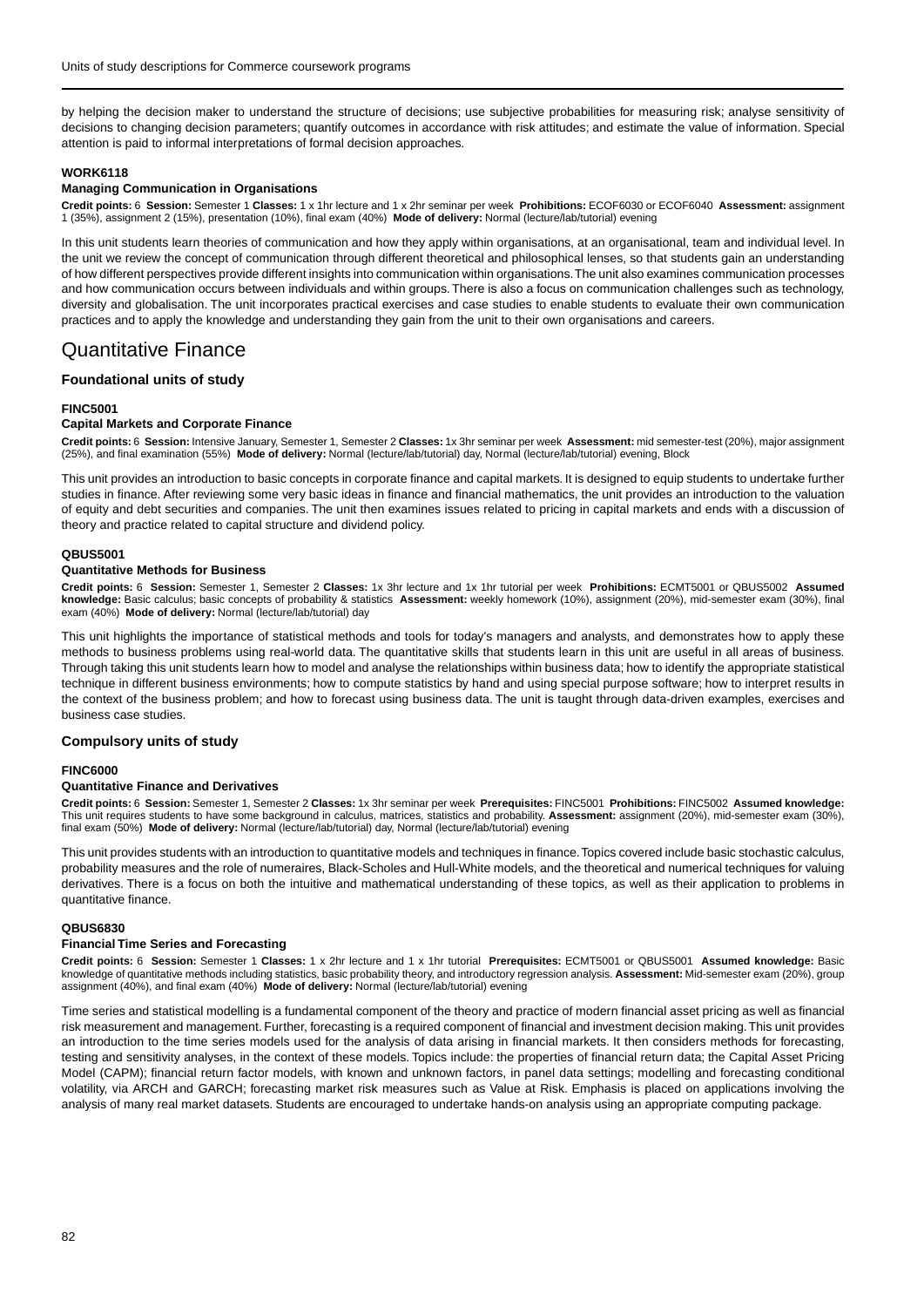#### **Elective units of study**

#### **FINC6005**

### **Advanced Asset Pricing**

**Credit points:** 6 **Session:** Semester 1 **Classes:** 1x 3hr seminar per week **Prerequisites:** FINC5001 or FINC5002 or FINC6000 **Assessment:** 2 x In class test (2x15%), assignment (20%), and final exam (50%) **Mode of delivery:** Normal (lecture/lab/tutorial) day, Normal (lecture/lab/tutorial) evening *Note: Only students with strong quantitative/mathematical skills should attempt this course*

This unit covers the fundamentals of asset pricing and valuation, under equilibrium conditions and under no-arbitrage restrictions. It reviews the main themes in modern asset pricing, and introduce ideas of importance to the evolution of the discipline, and consequently of relevance to a practitioner's long term perspective.The unit emphasises quantitative methods, so students are required to have fairly strong mathematical skills. Nevertheless, the mathematical tools needed in the unit are adequately reviewed.

#### **FINC6009**

#### **Portfolio Theory and its Applications**

**Credit points:** 6 **Session:** Semester 2 **Classes:** 1x 3hr seminar per week **Prerequisites:** FINC5001 or FINC5002 or FINC6000 **Assessment:** mid semester exam (20%), individual assignment (15%), group assignment (15%), final exam (50%) **Mode of delivery:** Normal (lecture/lab/tutorial) day

This unit covers several aspects of modern/post modern portfolio theory.An introduction to mathematical optimisation techniques in the presence of uncertainty is covered and results from modern portfolio theory to the Capital Asset Pricing Model derived.The unit also examines other popular models such as the Arbitrage Pricing Theory and Black-Litterman Model and concludes with some topical examples from industry. There is a degree of mathematical sophistication associated with this unit and consequently students should be comfortable with a mathematical approach. However, the required mathematical tools are covered in the unit.

#### **FINC6014**

#### **Fixed Income Securities**

**Credit points:** 6 **Session:** Semester 2 **Classes:** 1x 3hr seminar per week **Prerequisites:** FINC5001 **Assessment:** mid-semester exam (25%), group assignment (25%), and final exam (50%) **Mode of delivery:** Normal (lecture/lab/tutorial) day

This unit covers the concepts required for investment in fixed income securities, managing bond portfolios and understanding debt markets. Topics covered include duration, convexity, interest rate risk, bond volatility and the term structure of interest rates. The more complex types of debt securities studied include mortgage backed securities, corporate bonds with embedded options such as convertible bonds and interest rate derivatives.

#### **FINC6023**

## **Financial Risk Management**

**Credit points:** 6 **Session:** Semester 1 **Classes:** 1x 3hr seminar per week **Prerequisites:** FINC5001 **Assessment:** Lab exercises (20%), group project (20%), mid semester exam (20%), and final exam (40%) **Mode of delivery:** Normal (lecture/lab/tutorial) day

Risk is an integral part of financial decisions. Following the rapid evolution of the discipline of financial risk management, analysts must be prepared to access the level of risk in the marketplace. This unit explores the basic concepts of modelling, measuring and managing financial risks within the regulatory framework. Topics covered include market risk (value-at-risk and expected loss), credit risk (single name, portfolio, ratings and market based models, credit derivatives), liquidity risk and operational risk. To overcome the rather quantitative nature of the topics, the unit relies heavily on practical based lab exercises with emphasis on simulations, real life examples and case studies.

# Strategy, Innovation and Entrepreneurship

### **Foundational unit of study**

#### **IBUS5002**

#### **Strategy, Innovation and Entrepreneurship**

**Credit points:** 6 **Session:** Semester 1, Semester 2 **Classes:** 1x 3hr seminar per week **Prohibitions:** IBUS5001 **Assessment:** mid-semester test (20%), short essay (20%), group assignment (30%), final exam (30%) **Mode of delivery:** Normal (lecture/lab/tutorial) evening

This foundation unit provides an introduction to the essential concepts and frameworks relevant to the fields of strategy, innovation and entrepreneurship. Topics covered include the key elements of business strategy, including developing a business mission, understanding the external environment, reviewing internal resources and capabilities, and business and corporate strategy. The importance of entrepreneurial activity and the challenges faced by startup ventures, as well as examples of successful and unsuccessful business innovations, are highlighted. The emphasis of the unit is on understanding the strategic activity of both startup and established businesses with a focus on issues relevant to entrepreneurs as well as business managers.

#### **Compulsory unit of study**

#### **WORK6002**

#### **Strategic Management**

**Credit points:** 6 **Session:** Semester 1, Semester 2b **Classes:** Semester 1b: Intensive - TBA; Semester 2: 1 x 3hr seminar/tutorial per week **Assessment:** seminar-based assessment (20%), case study assessment (40%), final exam (40%) **Mode of delivery:** Normal (lecture/lab/tutorial) evening, Block mode

The aim of this unit is to introduce the concept of strategy and explain its role in the management of organisations. The unit thus traces the development of strategic management as a field and examines different approaches to strategic management. WORK6002 introduces students to the classical strategy process of strategic analysis, strategy formulation and strategy implementation.This involves learning about and working with a range of strategy models and tools that can be used in the strategic management of organisations. In particular, a range of case studies is used to explore the practical application of these tools. The unit also critically examines traditional views of strategy by introducing a range of current debates in the strategy field.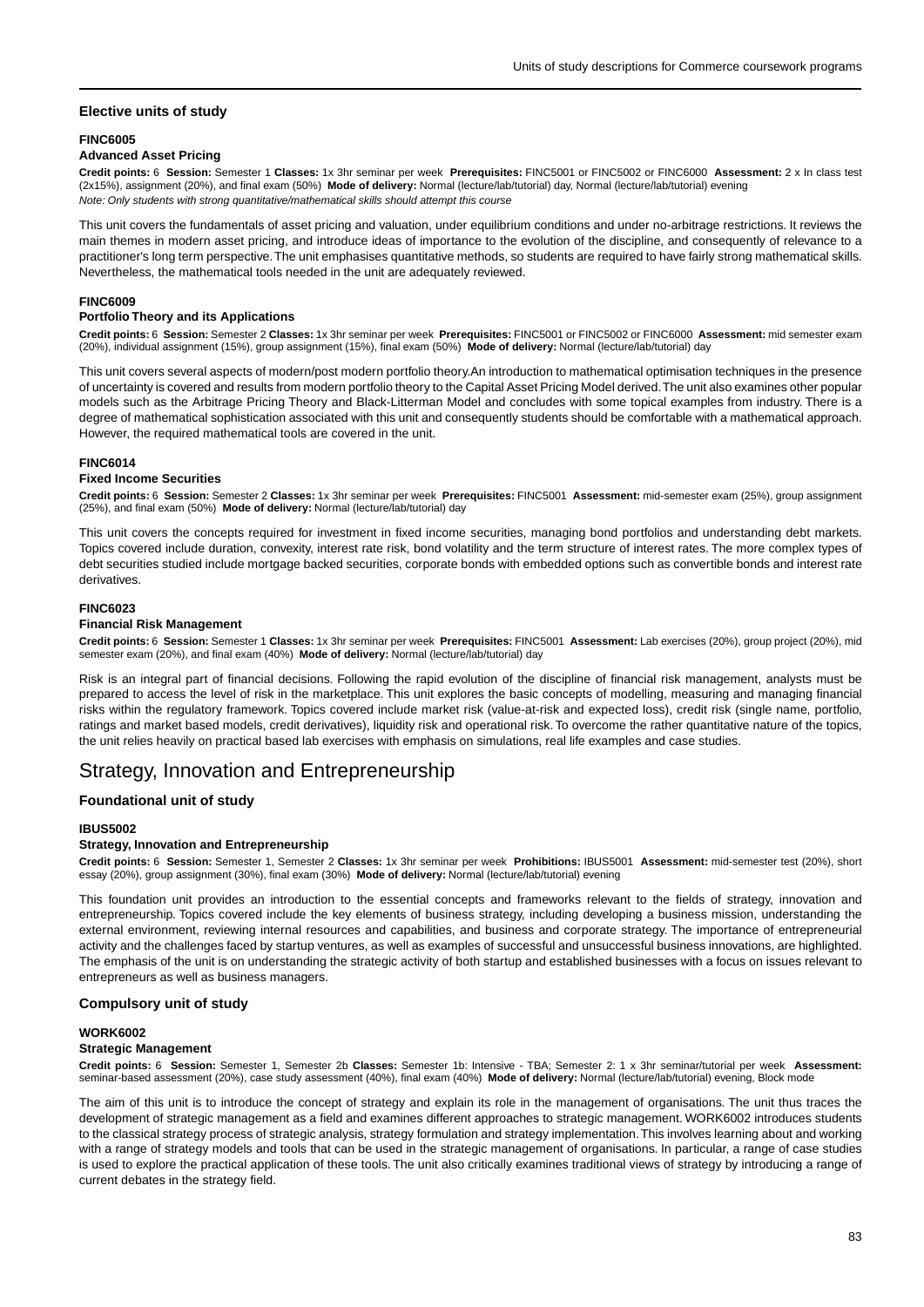#### **Elective units of study**

# **BUSS6505**

# **NEXT Innovation**

**Credit points:** 6 **Session:** Semester 1, Semester 2 **Classes:** 1.5hr introductory seminar, 2x 4hr workshops, 2-hour teleconference, anticipated 13 hours contact with an industry mentor, 3.5 hours semi-final and networking event and 11 hours of structured online activity. **Prerequisites:** Completion of 48 credit points with a WAM of 65% **Prohibitions:** BUSS6509 or BUSS6510 **Assessment:** Initial active concept / value proposition (10%), research / prototype report (15%), innovation pitch (3-5min video) + business plan appendix 6-slide PowerPoint (20%), in-person semi finals (10%), participation (20%), and reflection exercise (25%). **Mode of delivery:** Normal (lecture/lab/tutorial) day

*Note: Department permission required for enrolment.*

The NEXT Innovation program (previously Deloitte FASTRACK) is a globally recognised award-winning innovation program designed to give outstanding business and management students practical experience in business innovation. It has been built up and tested around a structured process specifically for developing a portfolio of market-tested 'business of tomorrow' concepts in a constrained timeframe. The program has been designed as an interactive, work integrated program featuring a mix of instructor presentation, applied reading content, practical application, market testing, assignment and presentation learning methods, supported by a purpose built innovation management system with collaborative social media features. The program allows students to work with Deloitte mentors and aims to replicate a corporate 'innovation community' among the students, corporate mentors, NEXT coordinators and additional participants. Further information and application process is outlined at http://sydney.edu.au/business/study/opportunities/next\_innovation\_program.

#### **CLAW6032**

#### **Regulating Innovation and Distribution**

**Credit points:** 6 **Session:** Semester 2 **Classes:** 1x 3hr seminar per week **Assessment:** class participation and engagement (20%); individual assignment (30%); group assignment: presentation (20%); group assignment: research paper (30%) **Mode of delivery:** Normal (lecture/lab/tutorial) day

Business today operates in an increasingly complex and constantly changing environment in which success depends on the ability to innovate and compete. This unit examines three key legal frameworks - intellectual property, fair trading and competition law - within which innovation and contestability in markets takes place. Intellectual property regulation seeks to promote invention and creativity and to discourage imitation and free riding. Fair trading regulation provides standards of conduct for B2B and B2C transactions. Competition law promotes fair markets by prohibiting practices which damage competition. The unit focuses on franchising as a business model, to provide the context to examine how these regulatory frameworks operate and interact in a commercial environment.

#### **IBUS6007**

#### **International Business Special Project**

**Credit points:** 6 **Session:** Semester 1, Semester 2 **Classes:** 2 x 3 hr seminars day pre-departure seminar (Sydney), 30 hrs lectures in country action-research, 1x 3hr seminar post trip (Sydney) **Assessment:** Individual Assessments (75%), and Group Assessments (25%) **Mode of delivery:** Supervision *Note: Department permission required for enrolment.*

The special project in International Business provides students with an opportunity to undertake a supervised research project on an approved topic.

#### **IBUS6011**

### **New Business Opportunities and Startups**

**Credit points:** 6 **Session:** Semester 1, Semester 2 **Classes:** 1x 3 hr lecture/seminar per week for classes **Prohibitions:** IBUS5011 or WORK6112 **Assumed knowledge:** IBUS5002, or completion of at least 24 credit points **Assessment:** business opportunity and strategy design assignment (35%), start up financials (15%), business plan assignment and presentation (50%) **Mode of delivery:** Normal (lecture/lab/tutorial) evening

Being able to identify and exploit new business opportunities is critical to all sizes of businesses. Identifying new markets, developing new products and implementing new business models are highly-regarded and valuable skills for entrepreneurs and business managers alike. This unit is structured around learning from engaged practice in order to explore the special problems and opportunities associated with entrepreneurial start-ups. Students engage with start up and early stage businesses to deliver a plan to help them become profitable. Topics include opportunity recognition, strategy development, business model design, customer acquisition and retention, financial model development, as well as entrepreneurial and creative leadership.

#### **IBUS6012**

#### **Business Innovation and Sustainability**

**Credit points:** 6 **Session:** Semester 1 **Classes:** 1x 3 hr lecture/seminar per week **Assumed knowledge:** IBUS5002, or completion of at least 24 credit points **Assessment:** individual assignment (60%); group assignment (30%); presentations (10%) **Mode of delivery:** Normal (lecture/lab/tutorial) evening

Businesses are increasingly challenged for their sustainability. This unit centres on addressing significant business and societal challenges by balancing sustainability and innovation. Topics include current and future challenges of innovation and sustainability for business. This unit is structured around learning from seminar and practice. Students are required to work in a way which delivers sustainability.

#### **IBUS6013**

#### **Business Restructuring and Renewal**

**Credit points:** 6 **Session:** Semester 2 **Classes:** 1x 3hr lecture/seminar per week **Assumed knowledge:** IBUS5002, or completion of at least 24 credit points **Assessment:** presentation (15%), mid-semester test (35%), group presentation (15%), major group project (25%: written report - 20%, individual component group report - 5%), participation (10%) **Mode of delivery:** Normal (lecture/lab/tutorial) evening

Entrepreneurial business opportunities do not always relate to early-stage or start-up businesses. Later-stage business investments, whether buying existing businesses or turning around failing enterprises, are a significant and growing focus of entrepreneurial activity. This unit explores the process of acquiring and reinvigorating established businesses and how to secure private equity funds (leveraged buy-outs) or corporate funding. The focus is on opportunity evaluation, business model innovation, management and revitalisation rather than financial structuring. Students have the opportunity to apply the functional skills learned in core strategy, finance, marketing, and management units to real opportunities.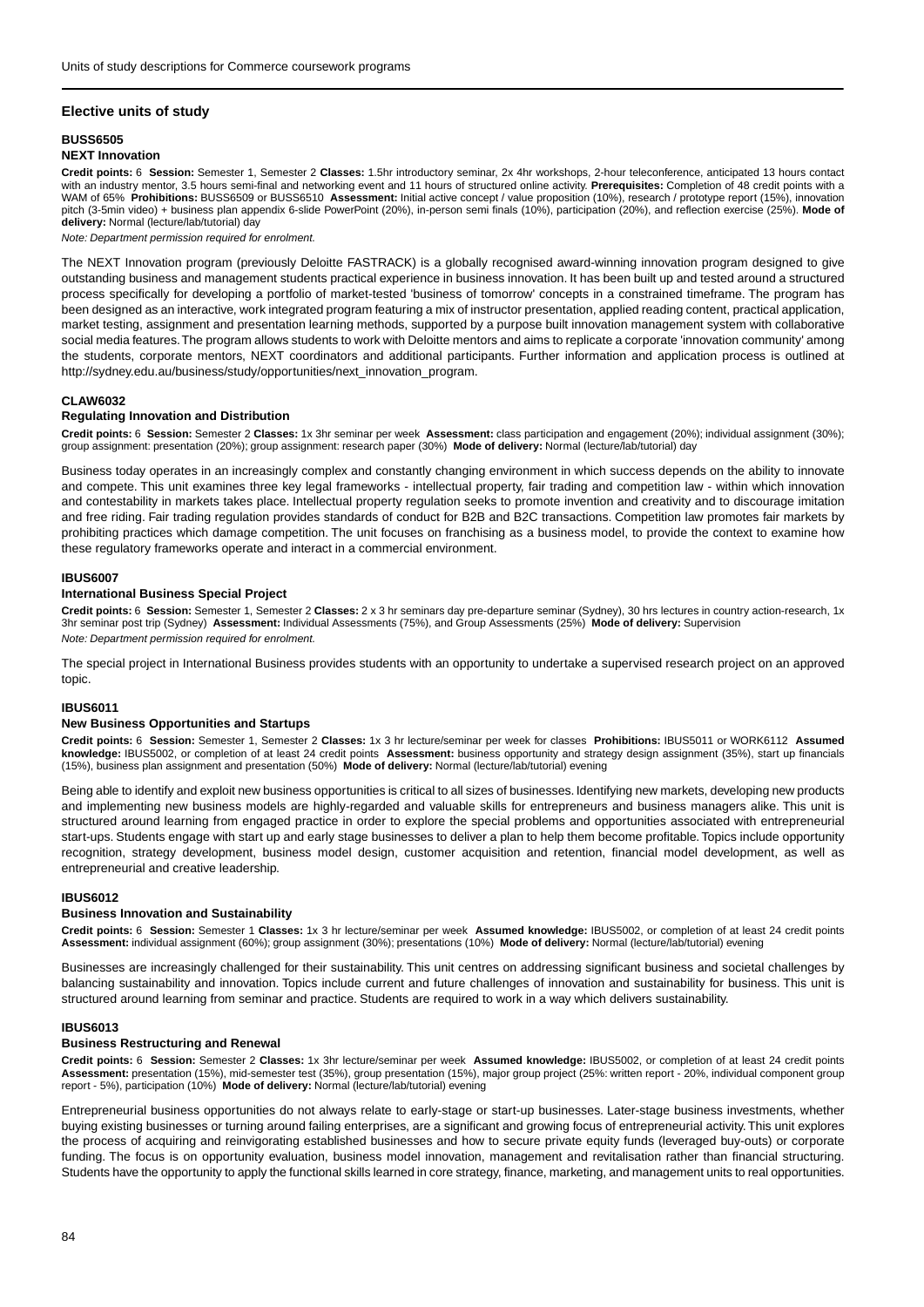As well as being of interest to those wishing to acquire and manage their own business, the unit is appropriate for those working in 'big' business and the financial markets.

#### **IBUS6015**

#### **Entrepreneurship and Innovation Project**

**Credit points:** 6 **Session:** Intensive December, Intensive February, Intensive January, Intensive July, Intensive March, Semester 1, Semester 2 **Classes:** 1x 3hr seminar/wk Corequisites: IBUS5002 Assessment: instriuctor update 1 (10%), project proposal (20%), instructor update 2 (10%), report presentation (20%), report<br>documentation (40%) Mode of delivery: Normal (lecture/lab/tutor

*Note: Department permission required for enrolment. Note: All students need to apply for permission to enroll in this unit. Students enrolled in the Graduate Certificate of Innovation and Enterprise, where this unit is core, should note that they are enrolled in this course as their reason for applying for permission to enroll in this unit.*

This unit is designed to assist students to develop specialised knowledge and communicative skills in the context of entrepreneurship, innovation and sustainability. Students complete a research project that explores the phenomena of strategy, sustainability and/or entrepreneurship in a context of their choice or as proposed by an academic. This research addresses a specific entrepreneurial problem or opportunity confronting business. For example, these research projects could relate to action research in a remote or rural enterprise, students' own enterprise, or future career. The unit is offered to students undertaking the Graduate Certificate in Innovation and Enterprise, as well as those in the Master of Commerce who successfully apply for special permission.

#### **IBUS6016**

#### **Social Entrepreneurship**

**Credit points:** 6 **Session:** Semester 2 **Classes:** Semester 1: 1x 3h lecture/workshop per week; Intensive sessions: 2 x 3hr lecture/workshops pre- departure (Sydney), 30hrs lecture/workshops in country, 1 x 3hr seminar post trip (Sydney) Assumed knowledge: IBUS5002, or completion of at least 24 credit points<br>Assessment: individual report (25%), practice and final pitch (25%), **of delivery:** Normal (lecture/lab/tutorial) evening

Social entrepreneurs are committed to furthering a social mission through enterprises that rank social, environmental or cultural impact on a par with, or even above, profit. Intersecting the business and not-for profit worlds, social entrepreneurship addresses many complex local and global problems. This unit critically introduces the concept and develops frameworks for understanding social entrepreneurship (also referred to as social enterprise and social innovation). Teaching and learning utilises case studies, and includes the opportunity to apply theory to real-world experiences. Topics include creating innovative social enterprises, sustainable business models, philanthropy and funding, impact assessment, and leadership. The unit is structured around learning from engaged practice, and provides the opportunity to work with social enterprises.

#### **IBUS6018**

#### **Business Negotiations**

**Credit points:** 6 **Session:** Semester 1, Semester 2 **Classes:** 1x 3 hour seminar per week **Assessment:** in-class exercises (33%), assignment (33%), final exam (34%) **Mode of delivery:** Normal (lecture/lab/tutorial) evening

*Note: Note: this unit requires participation in a number of negotiations. Preparation for these negotiations, which are a large part of the grade, will require time-pressured reading of material in class.*

This course is aimed at making you feel more comfortable and confident with the negotiation process.The course is taught as a 'flipped classroom', meaning that the content of the course is primarily taught outside of class, through brief written lectures, and class time is used to assimilate that knowledge through at least a dozen marked role-play negotiations, debriefs of those negotiations, problem-solving workshops and international negotiation case study analysis.You will also be taught how to develop your own negotiation strategies and tactics using a combination of multiple psychological, economic and legal concepts from the course.

#### **IBUS6023**

#### **Engaged Entrepreneurship Projects**

**Credit points:** 6 **Session:** Intensive December, Intensive February, Intensive January, Intensive July, Semester 1, Semester 2 **Classes:** classes will include 39 hours contact with heavy emphasis on a mix of seminars, workshops and other sessions. With intensive block mode, students will typically be in-country for a period of 2 weeks, with seminars prior and after departure **Prerequisites:** IBUS5002 **Assessment:** Respond to the brief (0%), interim pitch (15%), final pitch (15%), final report (30%), reflective piece (40%) **Mode of delivery:** Normal (lecture/lab/tutorial) evening, Field experience *Note: Department permission required for enrolment.*

This unit of study will be intensively taught off campus, enabling you to engage deeply with entrepreneurial contexts and opportunities. The unit will be offered in a variety of contexts but could include businesses in cities, towns or remote locations in Australia and Asia. You will work intensively with a business or community to resolve a particular problem, and apply entrepreneurial insights and actions to grow an existing or new enterprise. These problems could be addressed through commercial or social entrepreneurship, and will typically require that you engage with other fields such as architecture or engineering. The focus of the unit is learning with action, and acting with learning - you will cover topics that will ensure you appropriately understand the situation, as well as organisational resources, capabilities and vision. With this understanding you will be challenged to develop an entrepreneurial strategy and funding proposal that can be implemented by the enterprise.

#### **WORK6026**

#### **Organisational Change and Development**

**Credit points:** 6 **Session:** Semester 1 **Classes:** 1x 3 hour seminar/tutorial per week **Assessment:** assignment 1 (35%), assignment 2 (15%), presentation (10%), final exam (40%) **Mode of delivery:** Normal (lecture/lab/tutorial) evening

This unit seeks to develop diagnostic and prescriptive skills in relation to the management of organisational change while also encouraging the adoption of a critical perspective of the field. Part 1 (Organisational Change and the Nature of Organisations) introduces the fields of organisational change, explains its relevance to organisation performance and strategy and examines key change management models. Part 2 (Diagnosis and Intervention) examines the utility of key organisational change models and techniques and identifies factors that may impact on the effectiveness of the change management process. Part 3 (Key Areas of Intervention) analyses the application of organisational change practices and initiatives to a number of specific organisational issues.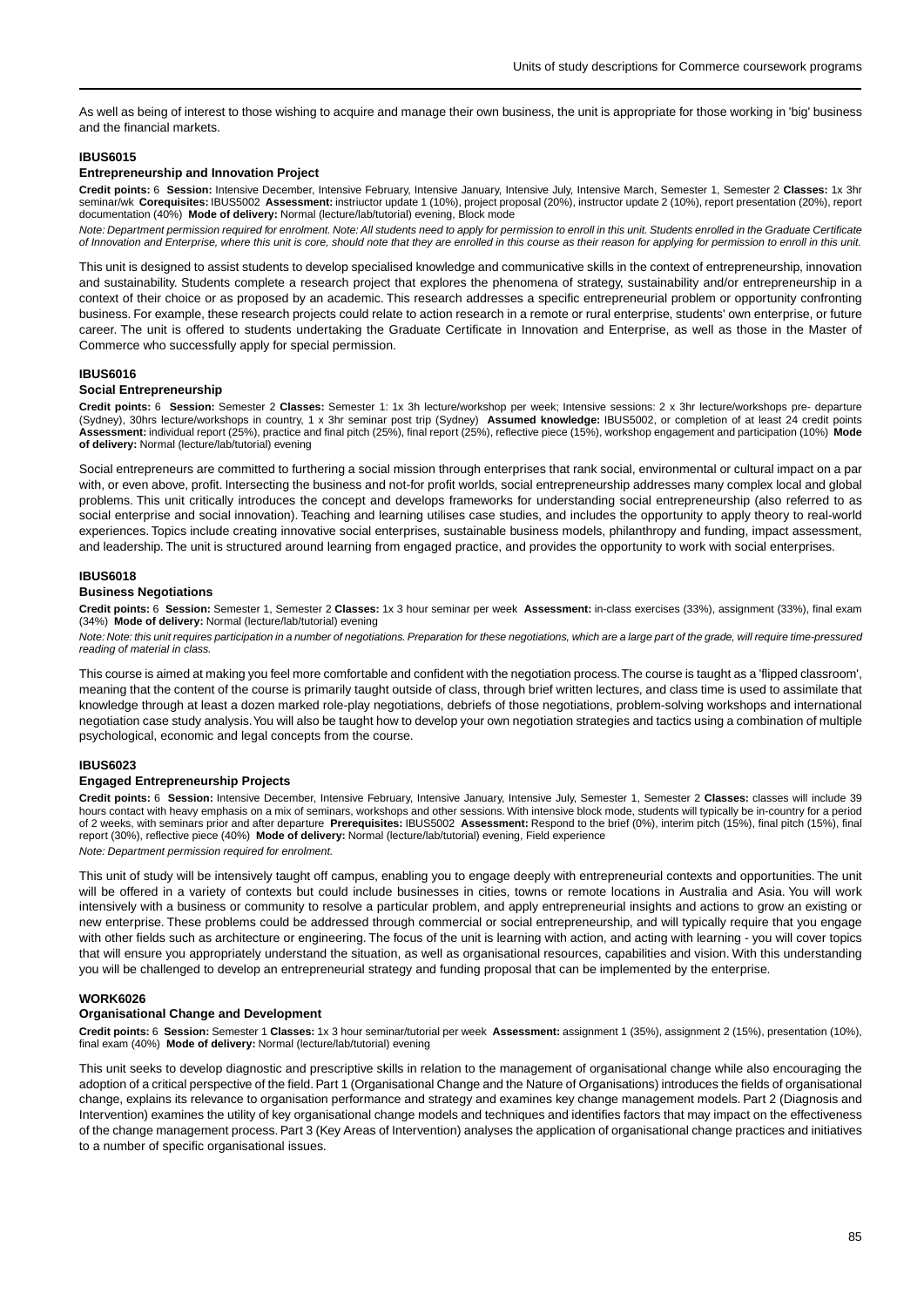# 5. Other Business School elective units of study

# **Business School elective units of study**

#### **BUSS5001**

### **Firms, Markets and Business Management**

**Credit points:** 6 **Session:** Semester 1, Semester 2 **Classes:** 1x 1.5hr lecture and 1x 1.5hr seminar per week **Prohibitions:** ECON5001 or ECON5002 or ECON5003 or ECOF5010 **Assessment:** case analyses (50%), class participation (15%), final exam (35%) **Mode of delivery:** Normal (lecture/lab/tutorial) day

This unit provides students with the tools to understand the impact of economic, socio-cultural, institutional, and technological factors on businesses' operations. Such considerations are crucial for understanding how businesses make decisions and interact in the marketplace. The first part of the unit provides an introduction to macroeconomic and microeconomic analysis and applications. In macroeconomics, we consider determination of the aggregate level of economic activity (GDP and inflation), the economic effects of government policies, and the link between interest rates and exchange rates and the level of economic activity. In microeconomics, we look at economic decision-making by individuals and firms and the determination of prices in different kinds of markets. The next part of the unit investigates wages, as well as the social, cultural, political, and technological environments in which firms operate. It examines theories, models and conceptual tools that help us understand and make decisions in relation to these factors. The unit is complemented by developing an understanding of the complexity of professional behaviour and ethical decision making.

# **BUSS6505**

# **NEXT Innovation**

**Credit points:** 6 **Session:** Semester 1, Semester 2 **Classes:** 1.5hr introductory seminar, 2x 4hr workshops, 2-hour teleconference, anticipated 13 hours contact with an industry mentor, 3.5 hours semi-final and networking event and 11 hours of structured online activity. **Prerequisites:** Completion of 48 credit points with a<br>WAM of 65% P**rohibitions:** BUSS6509 or BUSS6510 **Assess** pitch (3-5min video) + business plan appendix 6-slide PowerPoint (20%), in-person semi finals (10%), participation (20%), and reflection exercise (25%). **Mode of delivery:** Normal (lecture/lab/tutorial) day

*Note: Department permission required for enrolment.*

The NEXT Innovation program (previously Deloitte FASTRACK) is a globally recognised award-winning innovation program designed to give outstanding business and management students practical experience in business innovation. It has been built up and tested around a structured process specifically for developing a portfolio of market-tested 'business of tomorrow' concepts in a constrained timeframe. The program has been designed as an interactive, work integrated program featuring a mix of instructor presentation, applied reading content, practical application, market testing, assignment and presentation learning methods, supported by a purpose built innovation management system with collaborative social media features.The program allows students to work with Deloitte mentors and aims to replicate a corporate 'innovation community' among the students, corporate mentors, NEXT coordinators and additional participants. Further information and application process is outlined at http://sydney.edu.au/business/study/opportunities/next\_innovation\_program.

## **Work Integrated Learning (WIL) units of study**

*(i) Industry Placement Program (IPP) units of study*

# **BUSS6500**

#### **Industry Placement**

**Credit points:** 6 **Session:** Intensive August, Intensive March, Semester 1, Semester 2 **Classes:** 9 hours of pre-placement workshops; 210 hours internship; 2 hour debrief workshop. **Prerequisites:** 48 credit points with a minimum credit average (65%) **Prohibitions:** ECOF6500 **Assessment:** Performance objectives (0%), report (70%), presentation (30%) **Mode of delivery:** Professional practice

*Note: Department permission required for enrolment. Note: Permission is required to enrol in this unit. Contact the Careers and Employability Office for details: business.placements@sydney.edu.au.*

This unit is available to outstanding students completing the Master of Commerce, Master of Human Resource Management and Industrial Relations, and Master of Professional Accounting program. It involves a professional placement with a business, government, or non-government organisation. It includes preparatory coursework in reflective, professional practice and report writing. Assessment includes a reflective journal and professional report and presentation based on the internship placement. Permission is required to enrol in this unit. Further information and application process is outlined at http://sydney.edu.au/business/study/opportunities/industry\_placement\_program

#### **BUSS6504**

#### **Europe Industry Placement**

**Credit points:** 6 **Session:** Intensive July **Classes:** 9 hours of pre-placement workshops; 210 hours internship; 2 hour debrief workshop **Prerequisites:** 48 credit points with a minimum credit average (65%). **Assessment:** Performance objectives (0%), report (70%), presentation (30%) **Mode of delivery:** Professional practice *Note: Department permission required for enrolment. Note: Permission is required to enrol in this unit. Contact the Careers and Employability Office for details: business.placements@sydney.edu.au.*

This unit is taken by students accepted into the Europe Industry Placement Program while they undertake a professional placement with a business, government or non-government organisation that has a particular focus on business interests. It includes preparatory coursework in reflective, professional practice and concurrent coursework on research methods, report and other professional writing skills. Assessment includes a reflective journal, research report related to the work placement, and oral presentations all based on the internship placement and international work and study experience. Further information and application process is outlined at http://sydney.edu.au/business/study/opportunities/industry\_placement\_program

#### **BUSS6506**

#### **China Industry Placement**

**Credit points:** 6 **Session:** Intensive December, Intensive March **Classes:** 9 hours of pre-placement workshops; 210 hours internship; 2 hour debrief workshop **Prerequisites:** 48 credit points with a minimum credit average (65%). **Assessment:** performance objectives (0%), report (70%), presentation (30%) **Mode of delivery:** Professional practice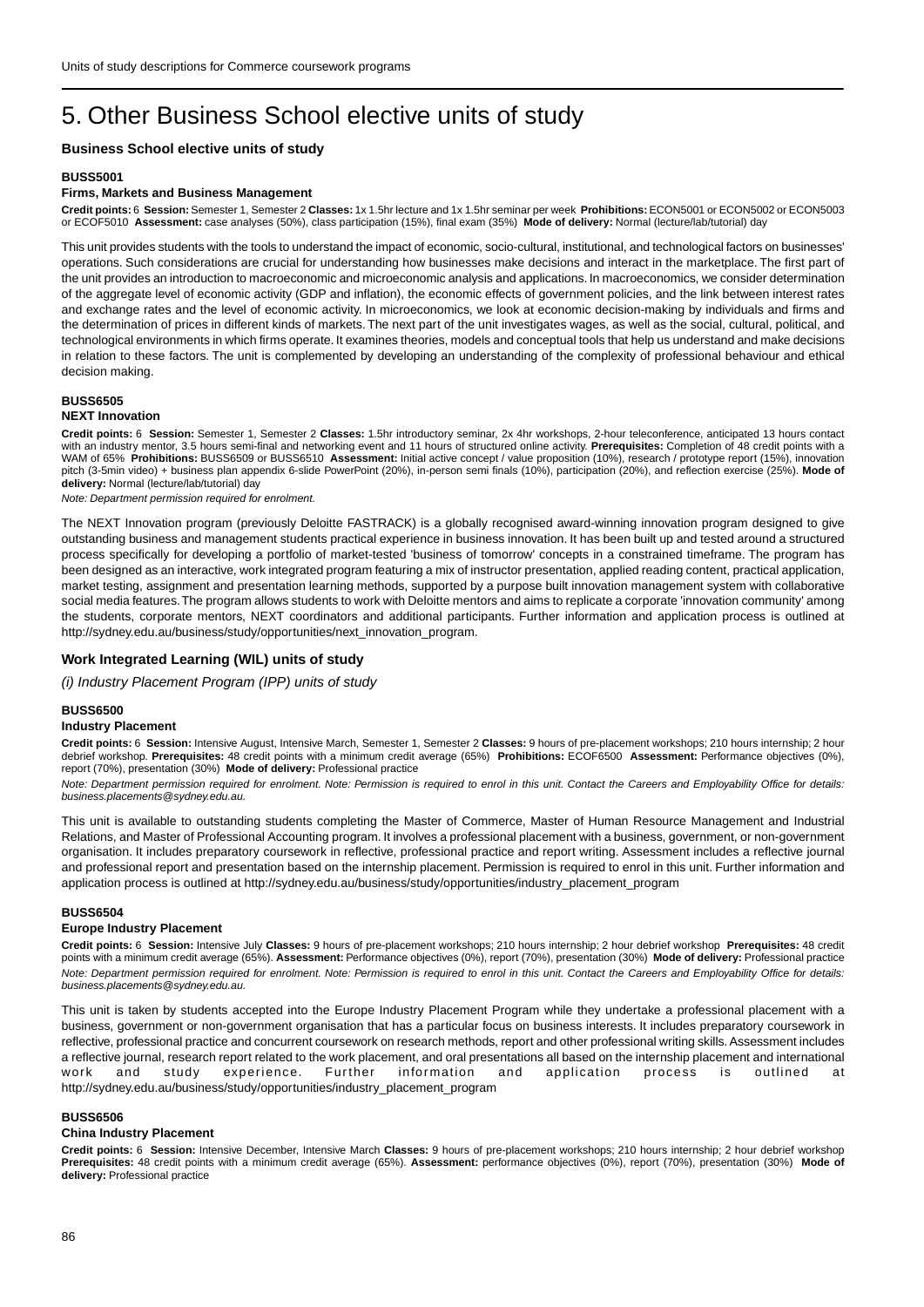*Note: Department permission required for enrolment. Note: Permission is required to enrol in this unit. Contact the Careers and Employability Office for details: business.placements@sydney.edu.au.*

This unit is available to students accepted into the china Industry Placement Program while they undertake a professional placement with a business or a government organisation that has a particular focus on business interests. It includes preparatory coursework in reflective, professional practice and concurrent coursework on research methods, report and other professional writing skills. Assessment includes a reflective journal, a research report related to their work placement, and an oral presentation on the internship placement and international work and study experience. Further information and application process is outlined at http://sydney.edu.au/business/study/opportunities/industry\_placement\_program

#### **BUSS6511**

#### **South America Industry Placement**

**Credit points:** 6 **Session:** Intensive July **Classes:** 9 hours of pre-placement workshops; 210 hours internship; 2 hour debrief workshop. **Prerequisites:** 48 credit points with a minimum credit average (65%) Assessment: performance objectives (0%), report (70%), presentation (30%) Mode of delivery: Professional practice *Note: Department permission required for enrolment. Note: Permission is required to enrol in this unit. Contact the Careers and Employability Office for details: business.placements@sydney.edu.au.*

This unit will be taken by students accepted into the Master of Commerce South America Industry Placement Program while they undertake a professional placement with a business or a government or nongovernment organisation that has a particular focus on business interests. It will include preparatory coursework in reflective, professional practice and concurrent coursework on research methods, report and other professional writing skills. Assessment will include a reflective journal, research report related to their work placement, and oral presentations all based on the internship placement and international work and study experience. Further information and application process is outlined at http://sydney.edu.au/business/study/opportunities/next\_innovation\_program.

*(ii) Community Placement Program (CPP) units of study*

#### **BUSS6508**

#### **Community Placement Program (Intensive)**

**Credit points:** 6 **Teacher/Coordinator:** Rachael Hains-Wesson **Session:** Intensive August, Intensive February, Intensive January, Intensive March **Classes:** Up to 4 weeks full-time or equivalent placement plus 9 hours pre-placement workshops; 2 hours mid-placement workshop; 2-hour end of placement de-brief workshop. **Prerequisites:** 48 credit points with a minimum credit average (65%) **Prohibitions:** BUSS6507 **Assessment:** learning journal (20%), social business report (25%), project presentation (group)(10%), project presentation (individual) (15%), critical appraisal report (30%) **Mode of delivery:** Field experience, Professional practice *Note: Department permission required for enrolment. Note: Permission is required to enrol in this unit. Further information and application process is outlined at http://sydney.edu.au/business/study/opportunities/community\_placement\_program.*

This unit is designed to consolidate students' knowledge and skills in social business while conducting a community-based project placement. During the community placement, students may be involved in a variety of projects, which will afford the opportunity to apply business skills and theories from prior learning. This will provide first-hand experience that demonstrates how these skills and theories can support solving business problems in a practical business and community-engaged context, identifying opportunities, developing strategies and designing processes, procedures and management practices in order to enable a community project to fully realise its mission. Assessed tasks are designed to allow students to demonstrate their ability to apply and synthesise social business concepts while engaged in practical business development.

#### **Dissertation units of study**

#### **BUSS7000**

#### **Business Dissertation A**

**Credit points:** 12 **Session:** Semester 1, Semester 2 **Classes:** research **Prerequisites:** 48 credit points of prior study in the Master of Commerce program with a grade average of at least 80%. **Assessment:** dissertation (100%) **Mode of delivery:** Supervision *Note: Department permission required for enrolment.*

This is one of two (12 credit point) units that together (total of 24 credit points) provide outstanding students in the Commerce program with the opportunity to develop and complete a supervised research dissertation of 15,000 to 20,000 words, or equivalent, on an approved topic within the domain of business/commerce/management. Admission to the dissertation stream requires an average grade of at least 80% in a minimum of four Commerce units (12 unit program) or a minimum of eight Commerce units (16 unit program), interview by the Program Director, and a formal dissertation proposal agreed to by a nominated supervisor and the Program Director. Final approval is dependent on the nature of the proposed topic and the availability of appropriate supervisory expertise. The dissertation is marked by examiners nominated by the Program Director in consultation with the supervisor and other academics from the relevant discipline/s.

#### **BUSS7001**

### **Business Dissertation B**

**Credit points:** 12 **Session:** Semester 1, Semester 2 **Classes:** research **Prerequisites:** 48 credit points of prior study in the Master of Commerce program with a grade average of at least 80%. **Assessment:** dissertation (100%) **Mode of delivery:** Supervision

*Note: Department permission required for enrolment.*

This is one of two (12 credit point) units that together (total of 24 credit points) provide outstanding students in the Commerce program with the opportunity to develop and complete a supervised research dissertation of 15,000 to 20,000 words, or equivalent, on an approved topic within the domain of business/commerce/management. Admission to the dissertation stream requires an average grade of at least 80% in a minimum of four Commerce units (12 unit program) or a minimum of eight Commerce units (16 unit program), interview by the Program Director, and a formal dissertation proposal agreed to by a nominated supervisor and the Program Director. Final approval is dependent on the nature of the proposed topic and the availability of appropriate supervisory expertise. The dissertation is marked by examiners nominated by the Program Director in consultation with the supervisor and other academics from the relevant discipline/s.

#### **BUSS7002**

#### **Business Dissertation**

**Credit points:** 24 **Session:** Semester 1, Semester 2 **Classes:** research **Prerequisites:** 48 credit points of prior study in the Master of Commerce program with a grade average of at least 80%. **Assessment:** dissertation (100%) **Mode of delivery:** Supervision *Note: Department permission required for enrolment.*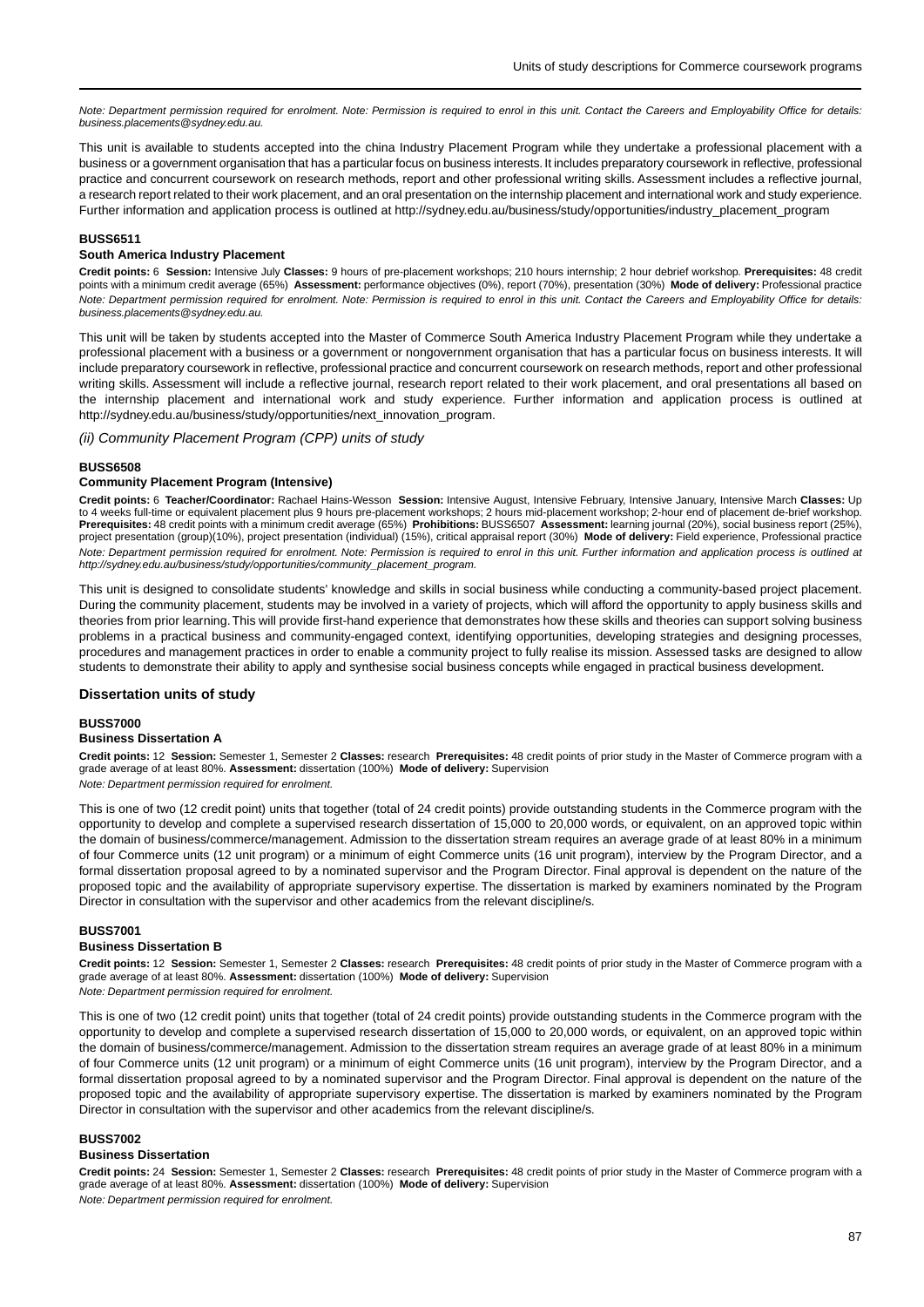This unit provides outstanding students in the Commerce program with the opportunity to develop and complete a supervised research dissertation of 15,000 to 20,000 words, or equivalent, on an approved topic within the domain of business/commerce/management. Admission to the dissertation stream requires an average grade of at least 80% in a minimum of four Commerce units (12 unit program) or a minimum of eight Commerce units (16 unit program), interview by the Program Director, and a formal dissertation proposal agreed to by a nominated supervisor and the Program Director. Final approval is dependent on the nature of the proposed topic and the availability of appropriate supervisory expertise. The dissertation is marked by examiners nominated by the Program Director in consultation with the supervisor and other academics from the relevant discipline/s.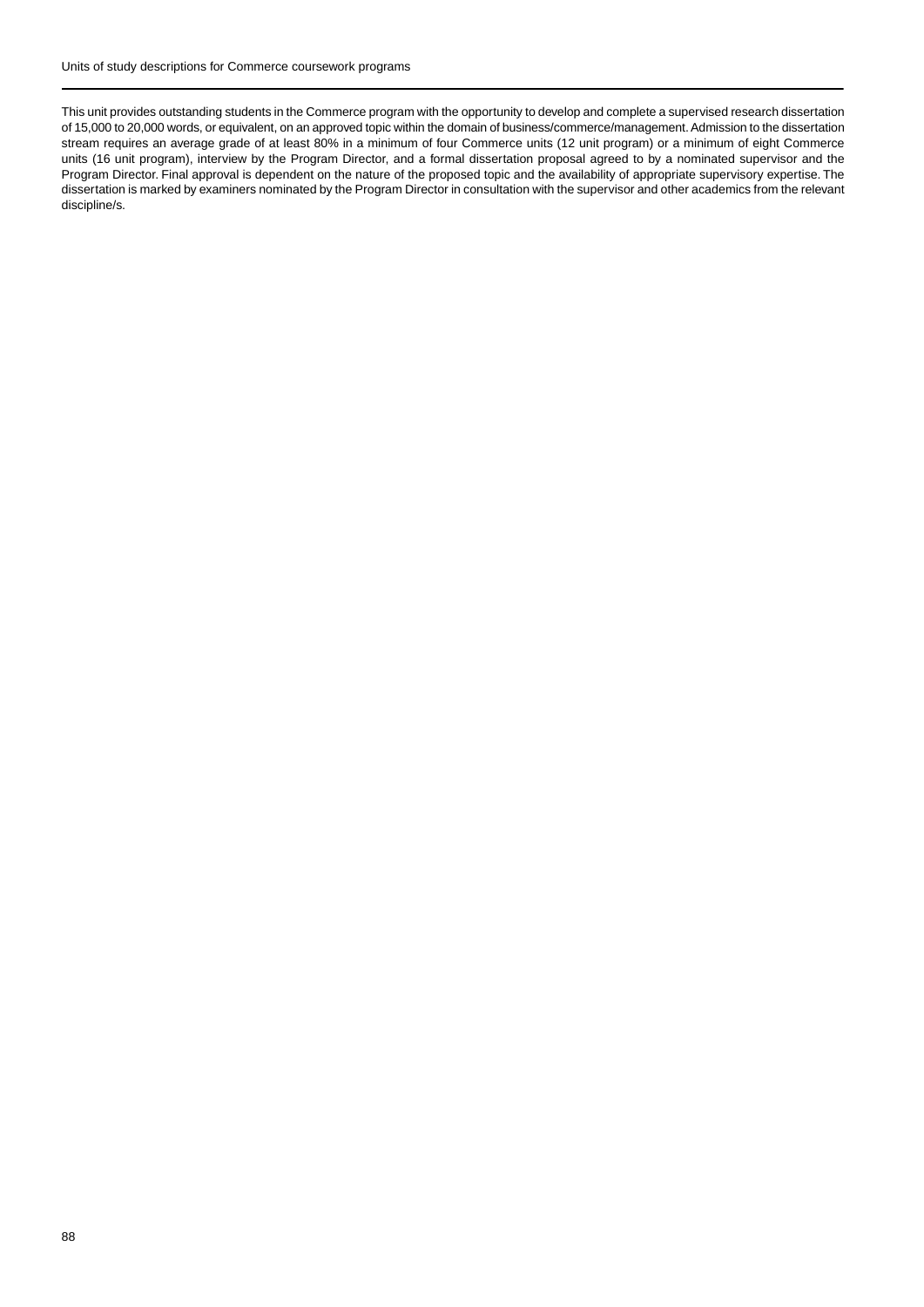# Progression guides

The following tables show course progression examples for a student enrolled in the Master of Commerce, the Graduate Diploma in Commerce or the Graduate Certificate in Commerce.

# 1. Master of Commerce

**(i) One specialisation:** The following table shows an example degree progression for a student who wishes to attain one specialisation in the Master of Commerce on a full-time basis undertaking four units of study per semester.

| <b>YEAR</b> | <b>SESSION</b> | <b>UNITS OF STUDY</b>                              |                             |                             | <b>CREDIT POINTS</b>          |    |
|-------------|----------------|----------------------------------------------------|-----------------------------|-----------------------------|-------------------------------|----|
| Year 1      | Semester 1     | foundational<br>(articulates to<br>specialisation) | foundational                | foundational OR<br>elective | <b>BUSS5020</b>               | 24 |
|             | Semester 2     | unit for specialisation                            | foundational OR<br>elective | foundational OR<br>elective | foundational OR<br>elective   | 24 |
| Year 2      | Semester 1     | unit for specialisation                            | unit for specialisation     | elective                    | elective                      | 24 |
|             | Semester 2     | unit for specialisation                            | elective                    | elective                    | <b>BUSS6000</b><br>(capstone) | 24 |
|             |                |                                                    |                             |                             |                               | 96 |

The Business School website illustrates other progression sequences for specific specialisations in the Master of Commerce.

**(ii) Two specialisations:** The following table shows an example degree progression for a student who wishes to attain two specialisations in the Master of Commerce on a full-time basis undertaking four units of study per semester.

| <b>YEAR</b>          | <b>SESSION</b> | <b>UNITS OF STUDY</b>                                |                                                      |                                                | <b>CREDIT POINTS</b>          |    |
|----------------------|----------------|------------------------------------------------------|------------------------------------------------------|------------------------------------------------|-------------------------------|----|
| Year 1<br>Semester 1 |                | foundational<br>(articulates to<br>specialisation A) | foundational<br>(articulates to<br>specialisation B) | <b>BUSS5020</b><br>foundational OR<br>elective |                               | 24 |
|                      | Semester 2     | unit for specialisation                              | foundational OR<br>elective                          | foundational OR<br>elective                    | unit for specialisation       | 24 |
| Year 2               | Semester 1     | unit for specialisation                              | unit for specialisation                              | unit for specialisation                        | unit for specialisation       | 24 |
|                      | Semester 2     | unit for specialisation                              | foundational OR<br>elective                          | unit for specialisation<br>ь                   | <b>BUSS6000</b><br>(capstone) | 24 |
|                      |                |                                                      |                                                      |                                                |                               | 96 |

The Business School website illustrates other progression sequences for specific specialisations in the Master of Commerce.

# 2. Graduate Diploma in Commerce

The following table shows a course progression example for a student enrolled in the Graduate Diploma in Commerce on a full-time basis completing four units of study per semester.

*Note: Students are not awarded a specialisation in the Graduate Diploma.*

| <b>YEAR</b> | <b>SESSION</b> |              |              | UNITS OF STUDY                   |                 | <b>CREDIT POINTS</b> |
|-------------|----------------|--------------|--------------|----------------------------------|-----------------|----------------------|
| Year 1      | Semester 1     | foundational | foundational | foundational or<br>elective unit | <b>BUSS5020</b> | 24                   |
|             | Semester 2     | elective     | elective     | elective                         | elective        | 24                   |
|             |                |              |              |                                  |                 | 48                   |

# 3. Graduate Certificate in Commerce

The following table illustrates a course progression example for a student enrolled in the Graduate Certificate in Commerce on a full-time basis completing four units of study per semester.

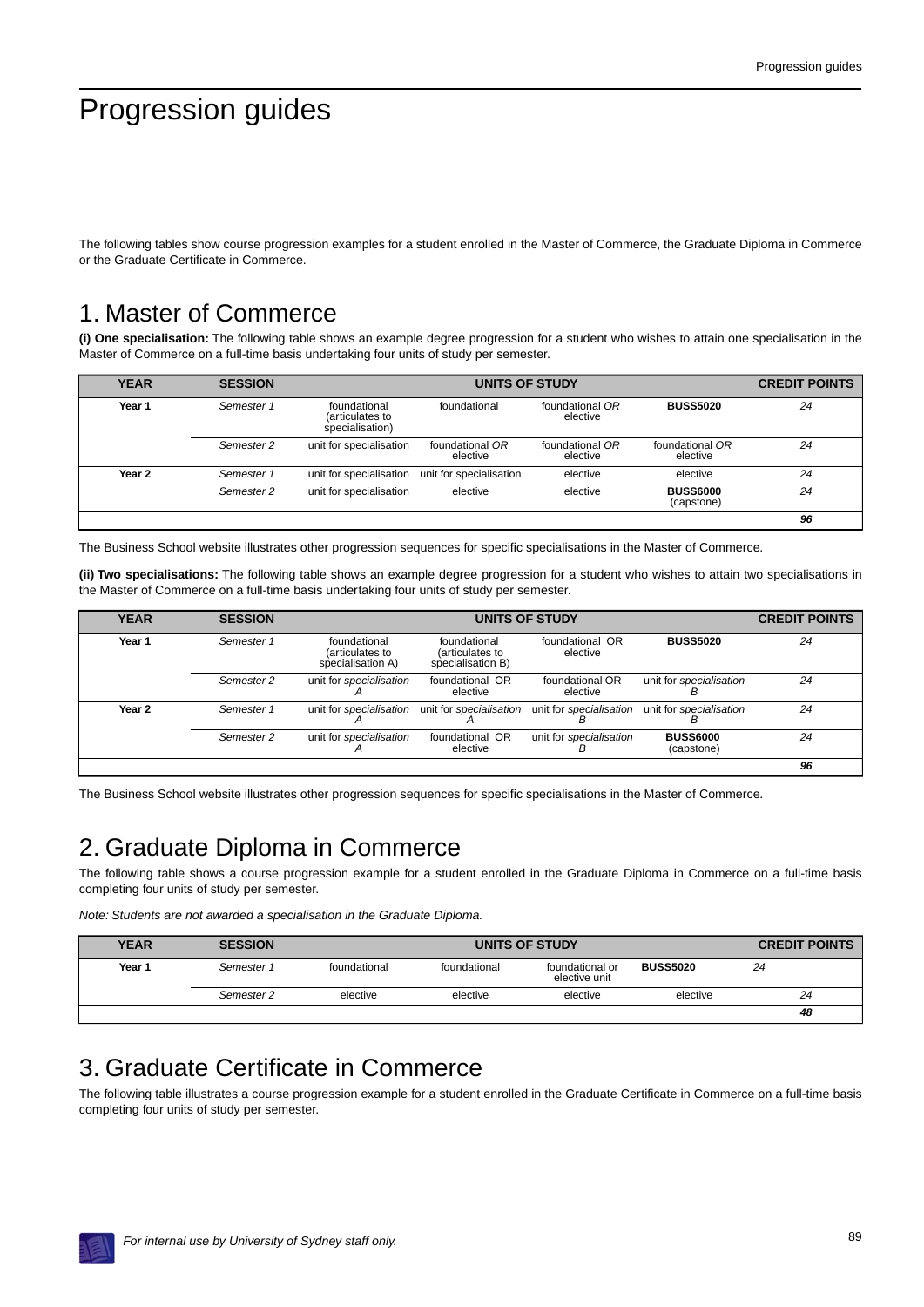| <b>YEAR</b> | <b>SESSION</b>        |              |              | UNITS OF STUDY              |          | <b>CREDIT POINTS</b> |
|-------------|-----------------------|--------------|--------------|-----------------------------|----------|----------------------|
| Year 1      | Semester <sup>1</sup> | foundational | foundational | foundational OR<br>elective | elective | 24                   |

*Note:* The information listed in these examples is based on the unit of study offerings for the current year and is intended as a guide only. Students are usually able to complete the units of study in different sequences to those listed (including enrolling in units in summer or winter intensive sessions when available). Students are advised to plan their course based upon their individual needs.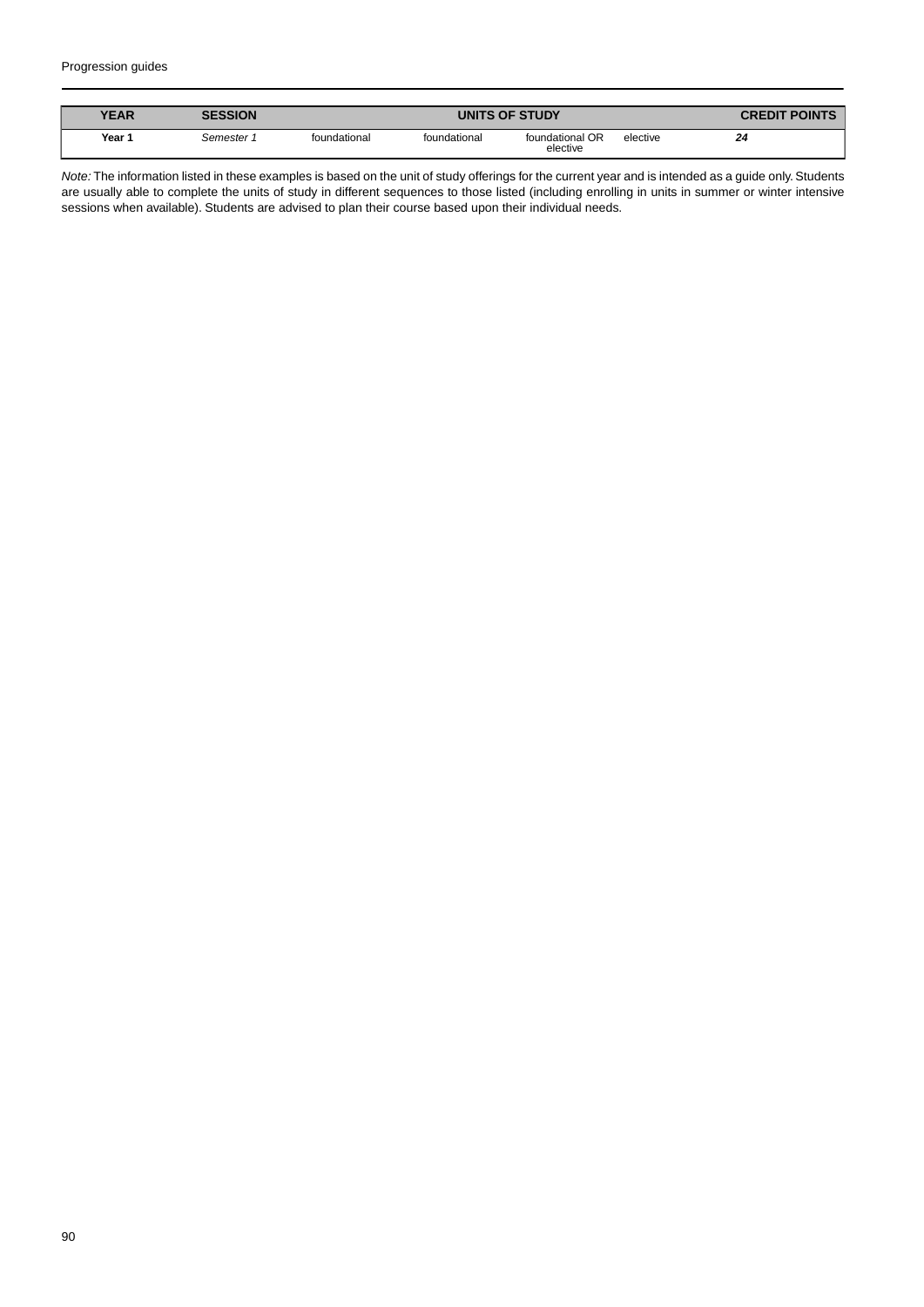# Professional accreditations

# Professional accreditation in accounting

# (i) CPA Australia or Chartered Accountants Australia and New Zealand (CAANZ)

Students seeking associate membership of CPA Australia or Chartered Accountants Australia and New Zealand (CAANZ) should complete the Master of Professional Accounting which is accredited by both CPA Australia and CAANZ. However, subject to reaccreditation review due in semester 1 2018, students enrolled in the Master of Commerce can complete some or all of the required units of study covering the professional competency areas to meet the joint accreditation requirements for CPA Australia and/or CAANZ , depending on the area(s) of specialisation and the selection of the required accredited units of study.These accredited units of study are shown under the professional accounting accreditation link in the Accounting Discipline area of the Business School website.

As accredited units are subject to review by the professional accounting bodies, students should check the CAANZ and CPA Australia websites for units accredited in the year they commenced their course.

If required, the Postgraduate Discipline Coordinator for Accounting can put you in touch with the CPA/CAANZ Accounting Accreditation Liaison Officer to provide further advice on professional accounting accreditation.

# (ii) Association of Chartered Certified Accountants (ACCA)

Students who complete the Master of Commerce with a specialisation in Accounting are eligible to receive four exam exemptions from the Association of Chartered Certified Accountants (ACCA). Students who complete additional accredited units of study may be eligible for up to five further exemptions.

Further information on ACCA exam exemptions can be found on the ACCA exemptions enquiry database.

# Preparation for Chartered Financial Analyst (CFA®) Exams

The learning content offered in the Finance specialisation has considerable overlap with Levels I, II and III of the CFA and assists with preparation for the external CFA exams. The following units of study are especially relevant to students wishing to take the CFA exams:

- FINC5001 Capital Markets and Corporate Finance
- FINC6001 Intermediate Corporate Finance
- FINC6009 Portfolio Theory and its Applications
- FINC6010 Derivative Securities
- FINC6014 Fixed Income Securities
- FINC6017 Mergers and Acquisitions
- FINC6021 Corporate Valuation
- FINC6022 Behavioural Finance
- FINC6023 Financial Risk Management

In addition, it is recommended that students complete the free online learning module, *Ethics and Standards of Practice* available through the CFA Institute.

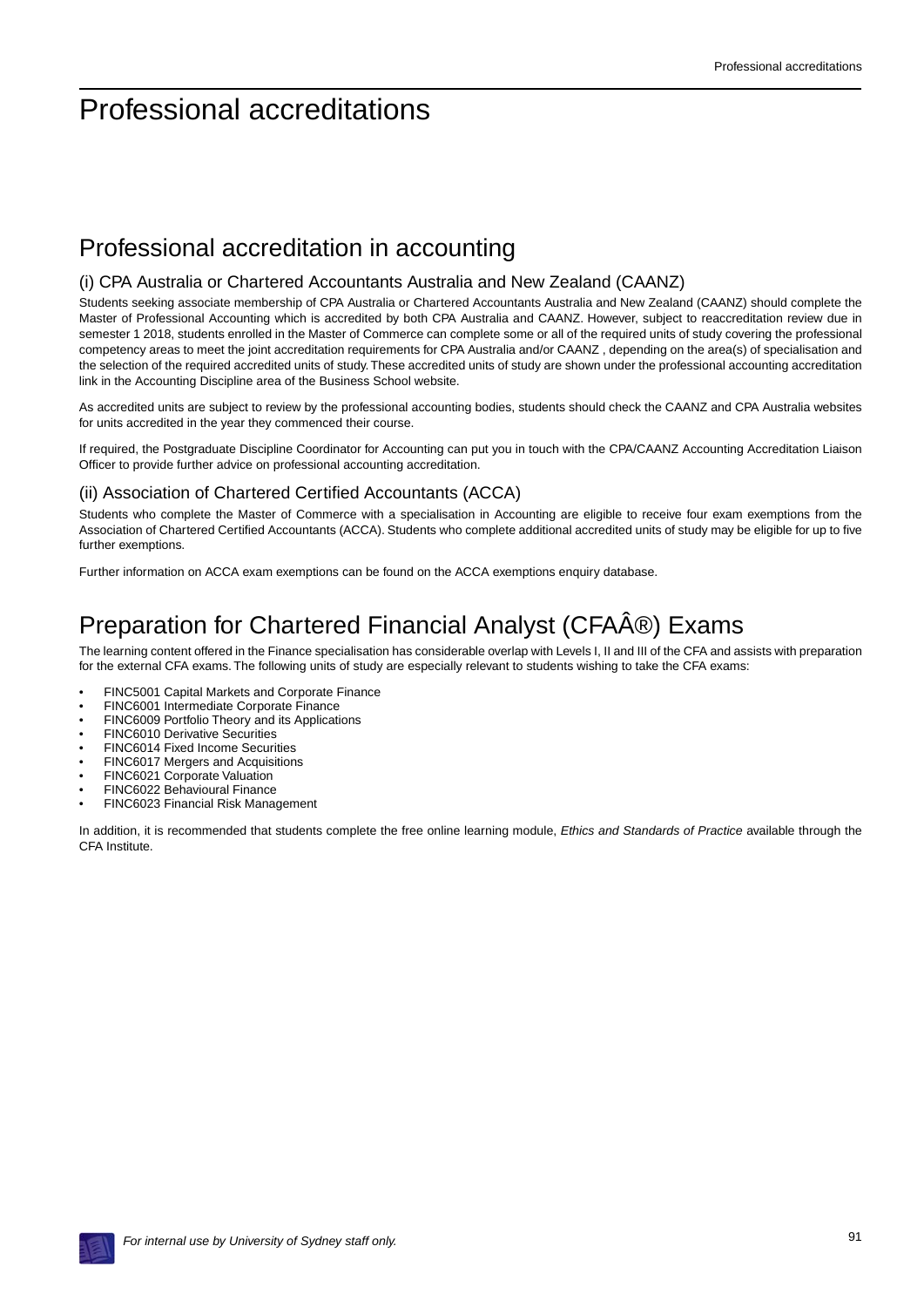Professional accreditations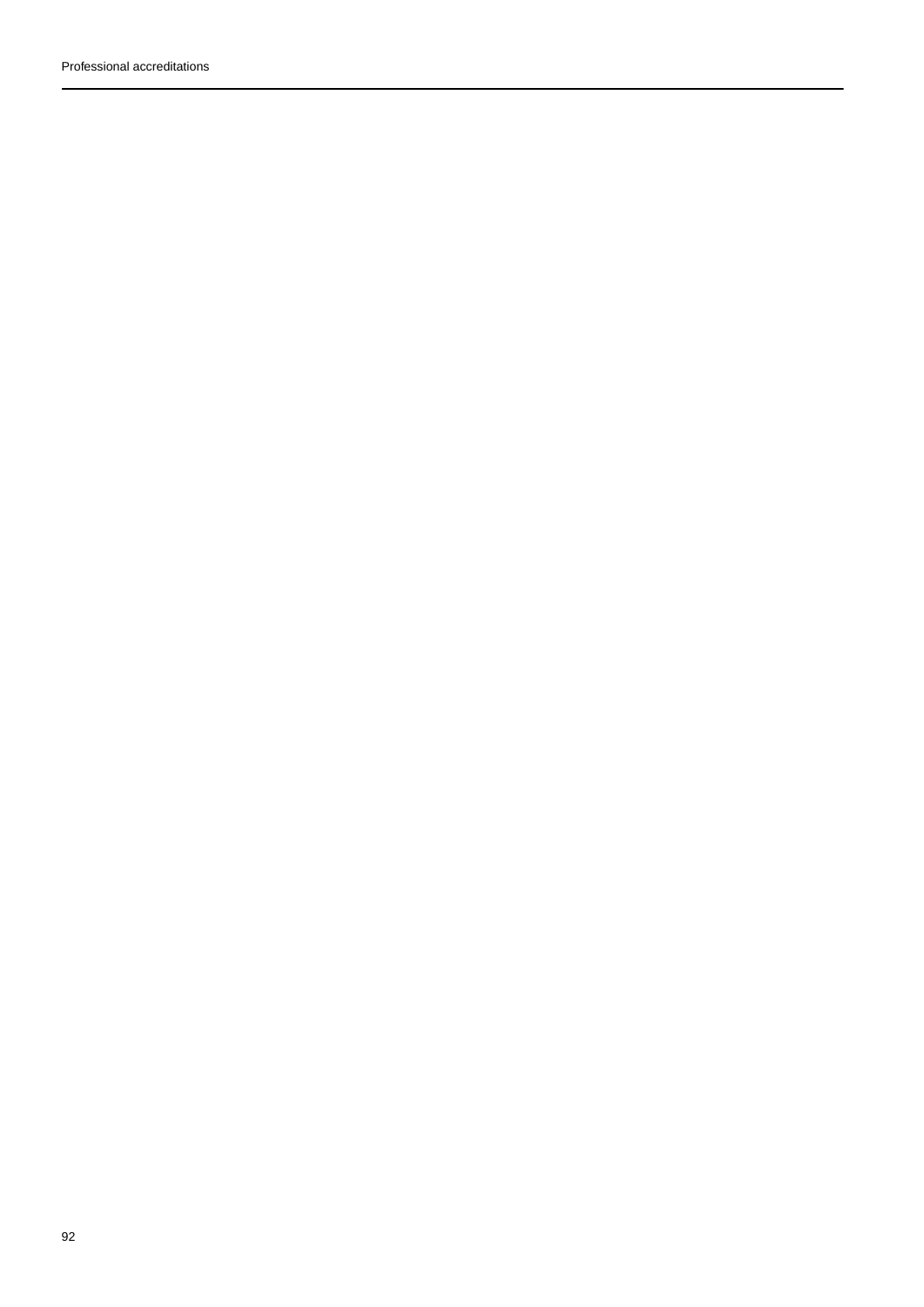# Course rules and resolutions

# Master of Commerce, Graduate Diploma in Commerce and Graduate Certificate in Commerce

# Master of Commerce

# Graduate Diploma in Commerce

# Graduate Certificate in Commerce

*These resolutions must be read in conjunction with applicable University By-laws, Rules and policies including (but not limited to) the University of Sydney (Coursework) Rule 2014 (the 'Coursework Rule'), the Coursework Policy 2014, the Resolutions of the Faculty, the University of Sydney (Student Appeals against Academic Decisions) Rule 2006 (as amended), the Academic Honesty in Coursework Policy 2015 and the Academic Honesty Procedures 2016. Up to date versions of all such documents are available from the Policy Register: http://sydney.edu.au/policies.*

# Course resolutions

# 1 Course codes

| Code        | Course title                     |
|-------------|----------------------------------|
| MACOMMER-03 | Master of Commerce               |
| GNCOMMER-02 | Graduate Diploma in Commerce     |
| GCCOMMER-01 | Graduate Certificate in Commerce |

# 2 Attendance pattern

The attendance pattern for this course is full time or part time according to candidate choice.

# 3 Master's type

The master's degree in these resolutions is a professional master's course, as defined by the Coursework Policy.

# 4 Embedded courses in this sequence

- (1) The embedded courses in this sequence are:
- (a) the Master of Commerce
- (b) the Graduate Diploma in Commerce
- (c) the Graduate Certificate in Commerce<br>(2) Providing candidates satisfy the admission
- Providing candidates satisfy the admission requirements for each stage, a candidate may progress to the award of any of the courses in this sequence. Only the longest award completed will be conferred.

# 5 Admission to candidature

- (1) Available places will be offered to qualified applicants ranked on merit in accordance with the following criteria:
- (a) Master of Commerce
- (i) an Australian Qualifications Framework Level 7 or higher qualification with a minimum credit average (or equivalent) at an institution approved by the Business School or
- (ii) an Australian Qualifications Framework Level 7 or higher qualification (or equivalent) and performance in an admissions test approved by the Business School to a standard considered satisfactory by the Business School; and
- (iii) satisfaction of the English language requirements; and
- (iv) any other minimum standards specified by the Business School.<br>(b) Graduate Diploma in Commerce
- Graduate Diploma in Commerce
- (i) an Australian Qualifications Framework Level 7 or higher qualification (or equivalent) at an institution approved by the Business School and graded at a standard acceptable to the Business School;
- (ii) satisfaction of the English language requirements; and
- (iii) any other minimum standards specified by the Business School.<br>(c) Graduate Certificate in Commerce
- Graduate Certificate in Commerce
- $(i)$  an Australian Qualifications Framework Level 7 or higher qualification (or equivalent) at an institution approved by the Business School and graded at a standard acceptable to the Business School; or
- (ii) equivalent professional work experience of no less than three years in a relevant field, as defined by the Business School;
- (iii) satisfaction of the English language requirements; and (iv) any other minimum standards specified by the Business School.
- (2) In exceptional circumstances the Business School may admit applicants without these qualifications who, in the opinion of the Business
- School, have qualifications and evidence of experience and achievement sufficient to successfully undertake the award.

## 6 Requirements for award

- (1) The units of study that may be taken for the course are set out in the Table of postgraduate units of study: Commerce.<br>(2) To qualify for the award of the Master of Commerce a candidate must complete 96 credit points.
- $(2)$  To qualify for the award of the Master of Commerce a candidate must complete 96 credit points, comprising:<br>(a) 12 credit points in core units of study; and
- 12 credit points in core units of study; and
- (b) a minimum of 12 and a maximum of 36 credit points in foundational units of study; and
- (c) at least one specialisation selected from the Commerce areas of specialisation; and
- (d) additional specialisations/s, dissertation; and/or any additional elective units of study from the Table of postgraduate units of study: Commerce required to make 96 credit points in total.
- (3) To qualify for the award of the Graduate Diploma in Commerce a candidate must complete 48 credit points, comprising: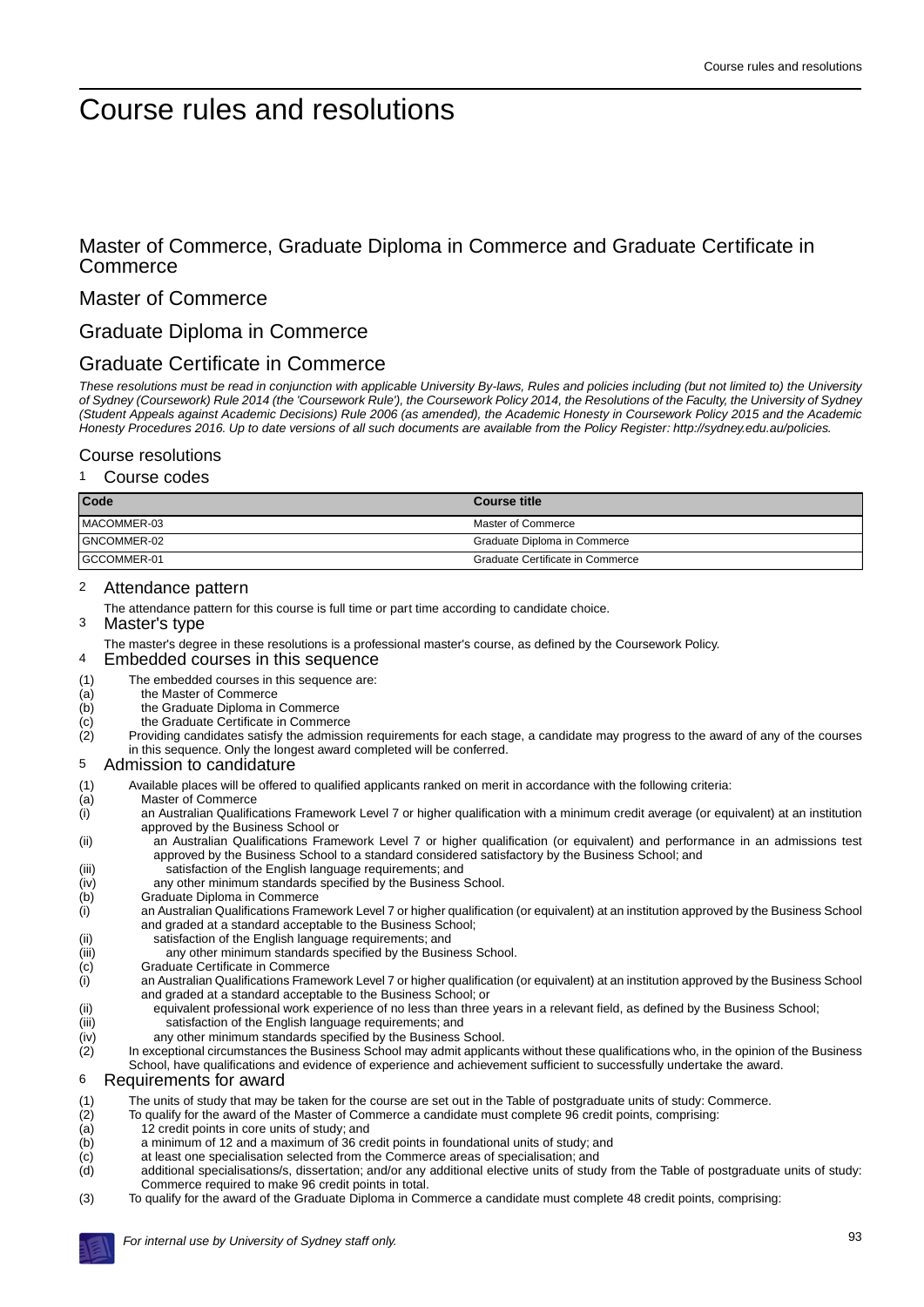- (a) 6 credit points in core units of study; and<br>(b) a minimum of 12 and a maximum of 18 c
- 
- $\begin{pmatrix} b \\ c \end{pmatrix}$  a minimum of 12 and a maximum of 18 credit points in foundational units of study; and  $\begin{pmatrix} c \\ d \end{pmatrix}$  elective units of study from the Table of postgraduate units of study: Commerce require (c) elective units of study from the Table of postgraduate units of study: Commerce required to make 48 credit points in total.<br>(4) To qualify for the award of the Graduate Certificate in Commerce a candidate must complete
- $\frac{1}{4}$  To qualify for the award of the Graduate Certificate in Commerce a candidate must complete 24 credit points, comprising:<br>(a) a minimum of 12 and a maximum of 18 credit points in foundational units of study: and/
- (a) a minimum of 12 and a maximum of 18 credit points in foundational units of study; and/or
- any additional elective units of study from the Table of postgraduate units of study: Commerce required to make 24 credit points in total

# 7 Recognition of prior learning

- 
- (1) Waivers may be granted or the volume of learning may be reduced in recognition of prior learning.<br>(2) Candidates for the Master of Commerce may be eligible for a reduction in the volume of learning of Candidates for the Master of Commerce may be eligible for a reduction in the volume of learning of up to 48 credit points, subject to the following:
- (a) The maximum permissible reduction in the volume of learning is 24 credit points for an Australian Qualifications Framework Level 7 qualification in a cognate discipline, as defined by the Business School.
- (b) The maximum permissible reduction in the volume of learning is 24 credit points for an Australian Qualifications Framework Level 8 or higher qualification in a non-cognate discipline.
- (c) The maximum permissible reduction in the volume of learning is 48 credit points for an Australian Qualifications Framework Level 8 or higher qualification in a cognate discipline, as defined by the Business School or within a university-delivered program of executive education deemed by the Business School to be of equivalent standard.
- (d) The maximum permissible reduction in the volume of learning is 24 credit points for relevant professional work experience deemed by the Business School to have conferred a volume of learning equivalent to that of a graduate certificate in a cognate discipline.
- (3) Candidates for the Graduate Diploma in Commerce may be eligible for a reduction in the volume of learning of up to 24 credit points for relevant postgraduate studies where no award has been, or will be made.
- (4) Candidates for the Graduate Certificate in Commerce may be eligible for a reduction in the volume of learning of up to 12 credit points for relevant postgraduate studies where no award has been, or will be made.
- (5) Notwithstanding any reduction in the volume of learning granted on the basis of work completed or prior learning, in order to qualify for an award a student must complete at least 50 per cent of the requirements prescribed for the award course at the University of Sydney.

### 8 Specialisations

- (1) Completion of a specialisation is a requirement of the master's degree. A specialisation requires the completion of at least one six credit point foundational unit of study and 24 credit points of advanced units of study chosen from those listed in the table for that specialisation. Advanced units of study counted towards one specialisation may not count toward any other specialisation completed.The specialisations available are:
- 
- (a) Accounting<br>(b) Aviation an (b) Aviation and Maritime Management and Logistics<br>
(c) Banking<br>
(d) Big Data in Business<br>
(e) Business Analytics
- **Banking**
- Big Data in Business
- Business Analytics
- 
- (f) Business Economics<br>
(g) Business Information<br>
(h) Business Law **Business Information Systems**
- (h) Business Law<br>
(i) Business Sust<br>
(j) Finance
- **Business Sustainability**
- Finance
- $\overline{R}(k)$  Infrastructure and Transport Management<br>
(I) International Business
- $\begin{array}{ll}\n(I) & \text{International Business} \\
(m) & \text{Logistics and Supply C}\n\end{array}$
- (m) Logistics and Supply Chain Management<br>(n) Marketing
- (n) Marketing
- (o) People, Management and Organisations
- (p) Project Management<br>(q) Quantitative Finance
- 
- (q) Quantitative Finance<br>
(r) Strategy, Innovation<br>
9 Award of the master Strategy, Innovation and Entrepreneurship

## Award of the master's degree, graduate diploma and graduate certificate

- (1) The master's degree, graduate diploma and graduate certificate will be awarded in the pass grade.
- (2) The testamur for the Master of Commerce will specify the following:<br>(a) the specialisation(s) completed; and
- 
- (a) the specialisation(s) completed; and<br>(b) where a dissertation has been comp (b) where a dissertation has been completed, 'Master of Commerce with dissertation'.

# Course transfer

- (1) A candidate for the master's degree or graduate diploma may elect to discontinue study and graduate with a shorter award from this embedded sequence, with the approval of the Business School, and provided the requirements of the shorter award have been met.
- (2) A candidate for the graduate certificate or graduate diploma may elect to upgrade to the master's degree with full recognition of prior learning upon completion of a minimum of 24 credit points and graded at a standard acceptable to the Business School.

## 11 Transitional provisions

- 
- (1) These resolutions apply to students who commenced their candidature after 1 January, 2018. Candidates who commenced prior to 1 January, 2018 may complete the requirements in accordance with the resolutions in force at the time of their commencement, provided that requirements are completed by 1 January, 2023. The Business School may specify a later date for completion or specify alternative requirements for completion of candidatures that extend beyond this time.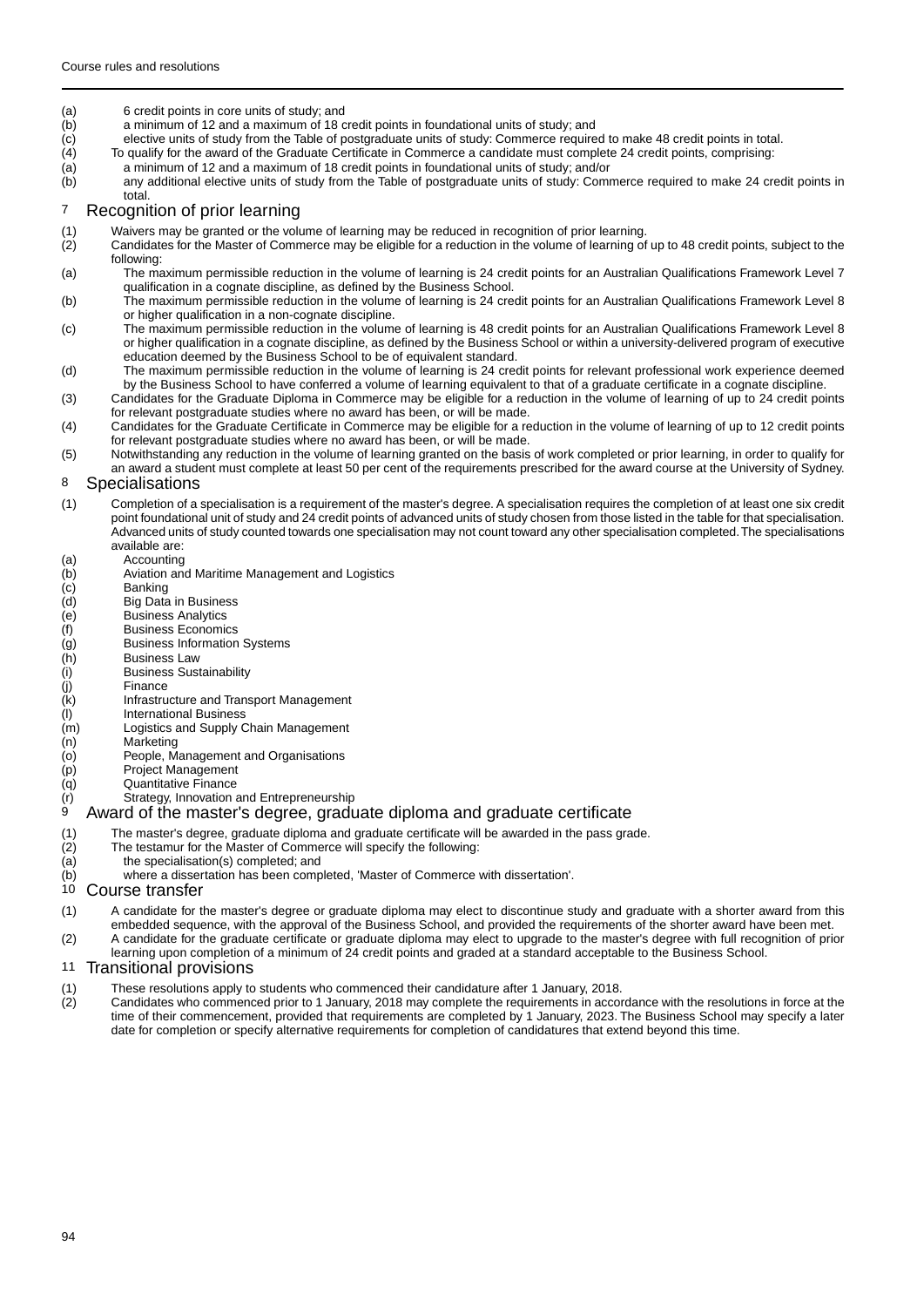# Executive Master of Business Administration (Executive MBA)

This section outlines the course rules and other requirements for the Executive Master of Business Administration offered by the University of Sydney Business School.

| Course details                               | <b>Executive Master of Business Administration</b> |
|----------------------------------------------|----------------------------------------------------|
| CRICOS code                                  | N/A                                                |
| Course abbreviation                          | <b>EMBA</b>                                        |
| <b>Credit points required for completion</b> | 72                                                 |
| Duration (minimum)                           | 1.5 calendar years                                 |

The Executive Master of Business Administration is designed to meet the needs of experienced managers who are on a path towards, or working in senior leadership positions in their organisations.

It is structured as a series of five two-week residential units of study over 18 months, enabling busy executives to complete the degree in tandem with their work commitments. In addition, throughout the 18 months participants prepare an Executive Report that addresses a major strategic issue facing their organisation. These reports are presented to a group of senior stakeholders at the end of the degree. Learning is highly experiential and structured around major strategic challenges rather than traditional business disciplines, with leadership as the underlying theme. The course will also expose participants to a wide range of perspectives drawn from beyond business and economics, such as drama, music and philosophy, to broaden the mind, and further develop self-awareness and leadership attributes.

As well as taking place in Sydney, learning occurs in three other continents representing contrasting business contexts. Participants gain hands-on experience in these other parts of the globe by working on live projects and being exposed to a range of people and situations.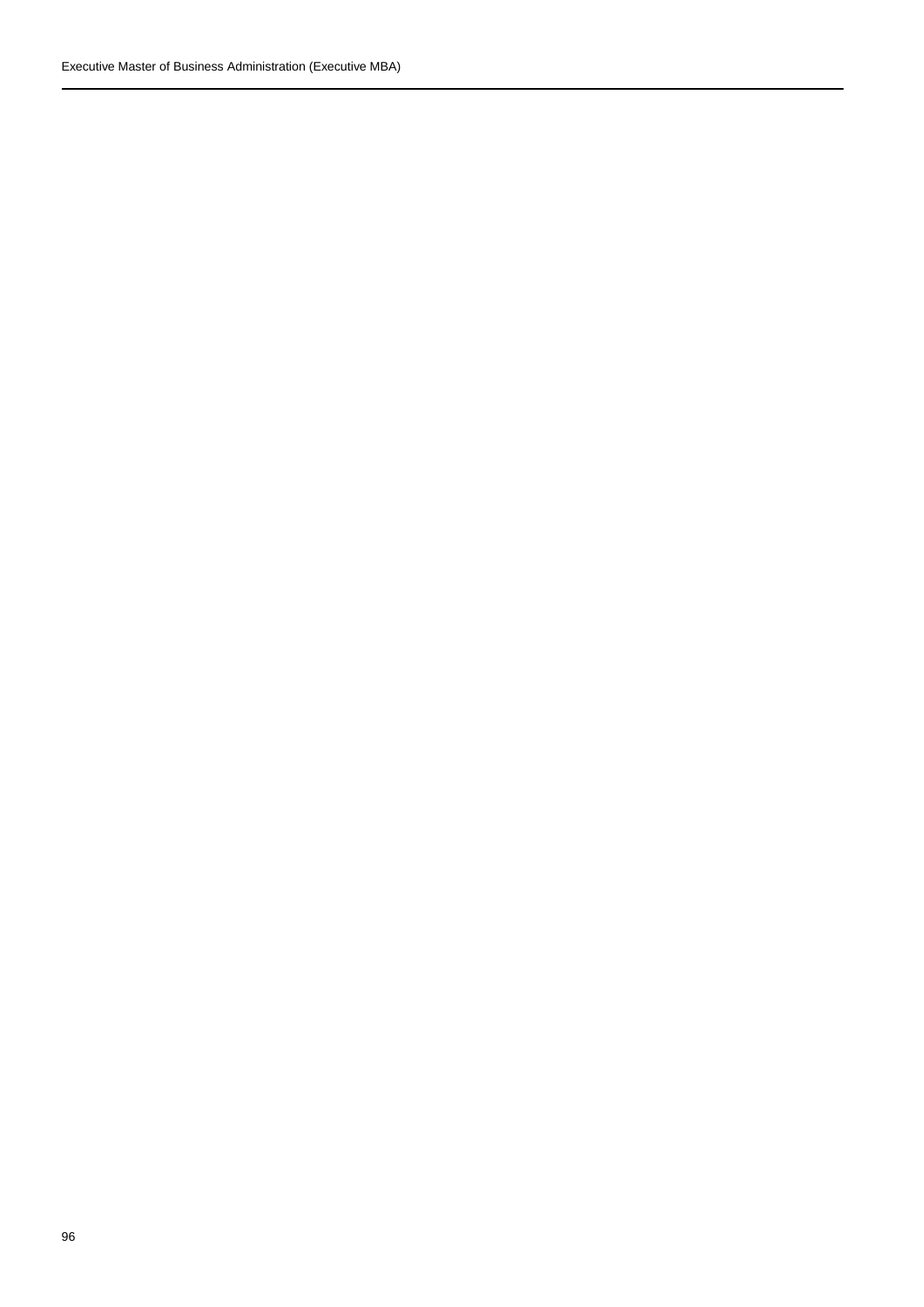# Units of study

# 1. Table of Postgraduate units of study - Executive Master of Business Administration

# Core units of study

All core units of study except, EMBA6000 which is a zero credit point unit, are 12 credit point unit.

| <b>Unit of study</b>                                                             | <b>Credit</b><br>points | A: Assumed knowledge P: Prerequisites C: Corequisites N: Prohibition                                                                                           | <b>Session</b>        |
|----------------------------------------------------------------------------------|-------------------------|----------------------------------------------------------------------------------------------------------------------------------------------------------------|-----------------------|
| Core units of study                                                              |                         |                                                                                                                                                                |                       |
| EMBA6000<br><b>Executive MBA Primers</b>                                         |                         | This unit is available in the Executive Master of Business Administration only                                                                                 | <b>Intensive May</b>  |
| <b>EMBA6001</b><br><b>EMBA Report</b>                                            | 12                      | <b>A EMBA6000</b><br>Only students enrolled in the degree FC065 - Executive Master of Business Administration,<br>are permitted to enrol in this unit of study | Semester 2            |
| <b>EMBA6002</b><br><b>Reframing Leadership</b>                                   | 12                      | Only students enrolled in the degree Executive Master of Business Administration, are permitted<br>to enrol in this unit of study                              | Intensive<br>February |
| <b>EMBA6003</b><br><b>Managing Connected Enterprises</b>                         | 12                      | <b>A EMBA6000</b><br>Only students enrolled in the degree Executive Master of Business Administration, are permitted<br>to enrol in this unit of study         | Intensive May         |
| <b>EMBA6004</b><br><b>Thriving in New Markets</b>                                | 12                      | <b>A EMBA6000</b><br>Only students enrolled in the degree Executive Master of Business Administration, are permitted October<br>to enrol in this unit of study | Intensive             |
| <b>EMBA6005</b><br><b>Finding Opportunity in Disruptive</b><br><b>Technology</b> | 12                      | A EMBA6000<br>Only students enrolled in the degree FC065 - Executive Master of Business Administration,<br>are permitted to enrol in this unit of study        | Intensive<br>January  |
| <b>EMBA6006</b><br><b>Challenging Business Models</b>                            | 12                      | A EMBA6000<br>Only students enrolled in the degree Executive Master of Business Administration, are permitted<br>to enrol in this unit of study                | Intensive June        |

# 2. Unit of study descriptions for the Executive Master of Business Administration

#### **EMBA6000**

#### **Executive MBA Primers**

**Classes:** Online unit **Assessment:** 'Completed Requirements' awarded when unit completed (100%) **Mode of delivery:** Online *Note: This unit is available in the Executive Master of Business Administration only*

Primers in statistics, economics, financial statements and excel spreadsheets.

## **EMBA6001**

#### **EMBA Report**

**Credit points:** 12 **Assessment:** report proposal (10%), verbal board-level (or equivalent) presentation (30%), written business plan or report (30%), reflective report (30%) **Mode of delivery:** Supervision

*Note: Only students enrolled in the degree FC065 - Executive Master of Business Administration, are permitted to enrol in this unit of study*

This unit requires students to provide leadership on a significant strategic issue facing their organisation. Students will be asked to develop a project that can be presented to their organisation $\hat{A}_{\zeta}$ s Board or senior management that will have a significant impact on the organisation, and will also allow the student to demonstrate their leadership in respect to this issue. Students will be required to apply the cross-disciplinary knowledge, leadership skills and personal attributes developed during the degree to this strategic issue. Thus, as in other parts of the course, the approach to the project must be integrative, applying the theoretical knowledge gained in a practical and relevant manner, and take into account the broader context in which the organisation operates.This is the final component of the Executive MBA, and as such will allow students to draw on the content and experiences from throughout the course. Students will work closely with an in-company sponsor as well as an academic mentor to ensure the project is both of substantial and practical value to the organisation and completed with academic rigor. The completion of this Unit of Study is the final component of the Executive MBA.

#### **EMBA6002**

#### **Reframing Leadership**

**Credit points:** 12 **Classes:** 2-week residential block intensive in February **Assessment:** feedback activity (10%), final team project presentation (40%), reflective report (50%) **Mode of delivery:** Block mode

*Note: Only students enrolled in the degree Executive Master of Business Administration, are permitted to enrol in this unit of study*

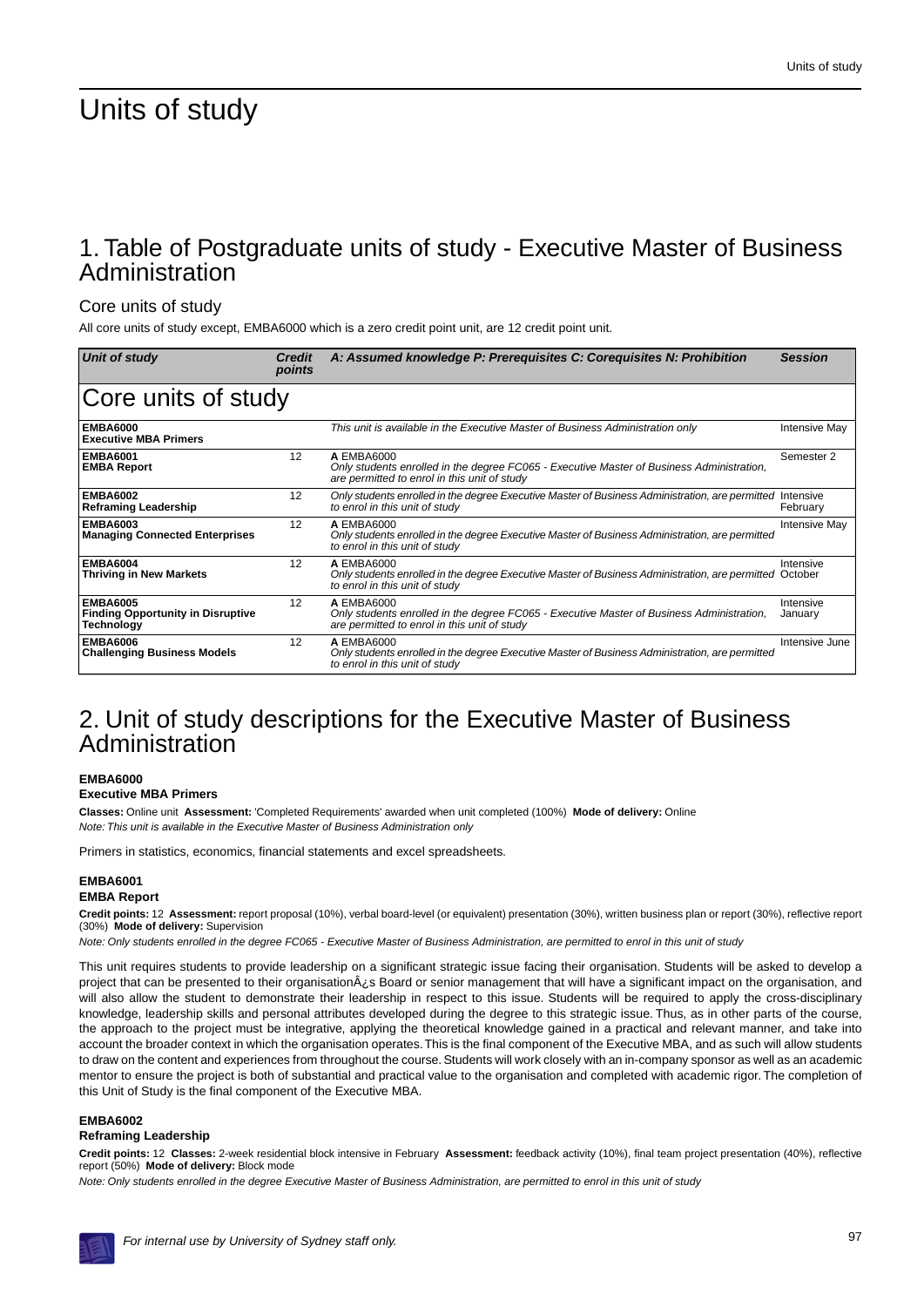This is one of the two foundation modules in the Executive MBA. This module challenges students to examine their own leadership, to develop their self-awareness: what is their impact on their teams, their organisations and their communities. Students develop their understanding of different leadership perspectives by looking at leadership through various lenses: for example, military, political, philosophical, ethical and musical, and examining their application to different business situations. Students have the opportunity to undertake a 360-degree assessment of their leadership style, to receive coaching and to develop a plan for improving their leadership capabilities. Through various constructed experiences, students develop the ability to self-direct, to work in teams, to engage in strategic thinking and self-reflection, to identify and manage power relationships, to negotiate and influence others, to manage the media and to understand the key elements of ethical decision-making. Students will deliver a group presentation demonstrating their understanding of different leadership perspectives and their application to a current management challenge

#### **EMBA6003**

#### **Managing Connected Enterprises**

**Credit points:** 12 **Classes:** 2-week residential block intensive in May. **Assessment:** interim team project presentation (10%), final team project presentation (40%), response to client comments on presentation (10%), reflective report (40%) **Mode of delivery:** Block mode

*Note: Only students enrolled in the degree Executive Master of Business Administration, are permitted to enrol in this unit of study*

Today $\hat{A}_\zeta$ s business leaders need to be able to operate in an interconnected business world. They not only need to understand the fundamentals of managing a business (strategy, marketing, accounting, finance, operations, human resource management, and international business), they need to understand how to operate in a world with high levels of uncertainty, ambiguity and complexity. In this second foundation module, students work on an agribusiness (or similar) project to provide students with a base for learning about business fundamentals within a context of disruption. The module also develops students $A_{\zeta}$  understanding of the environmental context of business, such as the importance of food, water and soil security in sustaining populations and the impact of food systems and distribution of income on health and well-being of different socio-economic groups. The project gives students the opportunity to continue to develop their team and leadership skills as introduced in EMBA6002 Reframing Leadership, while setting the foundation for business fundamentals.

#### **EMBA6004**

#### **Thriving in New Markets**

**Credit points:** 12 **Classes:** 2-week residential block intensive in October **Assessment:** interim team project presentation (10%), final team project presentation (40%), response to client comments on presentation (10%), reflective report (40%) **Mode of delivery:** Block mode

*Note: Only students enrolled in the degree Executive Master of Business Administration, are permitted to enrol in this unit of study*

Even the smallest business today is part of a global network. Businesses large and small source materials from across the globe, and sell to customers around the world. Leaders today need to manage employees from multiple cultures, with diverse educational backgrounds.They need to know how to negotiate with people from a variety of cultural backgrounds. And they need to understand how their businesses impact on the communities in which they are operating. This module takes students to another country (India or similar) to undertake an exercise in creating a social enterprise. Students will formulate a hypothesis prior to departure about what challenge that social enterprise will solve, and then research it upon landing in India. We introduce models of entrepreneurship and innovation, adding them to the toolkit developed in EMBA6003 Managing Connected Enterprises. Students work with faculty members and students from our host institution to uncover cultural differences, and how to manage through them. Students also engage with local customers, suppliers and potential competitors, as well as relevant local government representatives to test the viability of entering a new market. The emphasis of this module is on the team navigating the cultural landscape of entrepreneurial activity in a new market. To complete the projects, students draw on what they have learned in the previous modules, applying the foundation material in a new context.

#### **EMBA6005**

#### **Finding Opportunity in Disruptive Technology**

**Credit points:** 12 **Classes:** 2-week residential block intensive in January **Assessment:** interim team project presentation (10%), final team project presentation (40%), response to client comments on presentation (10%), reflective report (40%) **Mode of delivery:** Block mode *Note: Only students enrolled in the degree FC065 - Executive Master of Business Administration, are permitted to enrol in this unit of study*

Technology is impacting every aspect of our lives and businesses today. There are a multitude of case studies on how traditional businesses have been disrupted by technology. The savvy business leader today understands how to take advantage of this technology to grow existing businesses or create new businesses or even new markets. Those that are not adaptable do not survive. In this unit, we visit some of the leaders in the development and application of new technologies, in California in the US. We partner with a US university to access the best academic thought on technology and business, working with academics who have both developed theories of innovation as well as applied it in leading businesses. During the two-week module, students are required to complete a project for a client company that is grappling with technological challenges to its business. They will draw on knowledge about leadership, business fundamentals and entrepreneurial activity developed in the previous three modules. Students are also required to explore the business and social context in which technology is utilised to understand the cultural, social and broader environmental context in which it operates.

#### **EMBA6006**

#### **Challenging Business Models**

**Credit points:** 12 **Classes:** 2-week residential block intensive in June. **Assessment:** interim team project presentation (10%), final team project presentation (40%), response to client comments on presentation (10%), reflective report (40%) **Mode of delivery:** Block mode

*Note: Only students enrolled in the degree Executive Master of Business Administration, are permitted to enrol in this unit of study*

The biggest challenge facing most businesses today is that they don $A_{\zeta}$ t anticipate the changes in their market environment that fundamentally threaten the way they do what they do. This applies to the government sector and not-for-profits as much as it does to for-profit businesses. How do businesses ensure that they renew themselves before they become obsolete? This unit of study is the culmination of the previous four Executive MBA units of study, combining entering new markets, incorporating cutting edge technology and using leadership and management foundations to challenge existing business models. We look at existing businesses that have managed this transformation well, and examine those that haven¿t. Students obtain an understanding of how organisations can adapt to disruption. We examine a variety of technological advances such as robotics, nanotechnology, machine learning and artificial intelligence to see how they have transformed business models. We examine how to access, analyse and utilise the massive amount of data that is available. We also examine the impact of technology on the workforce, and the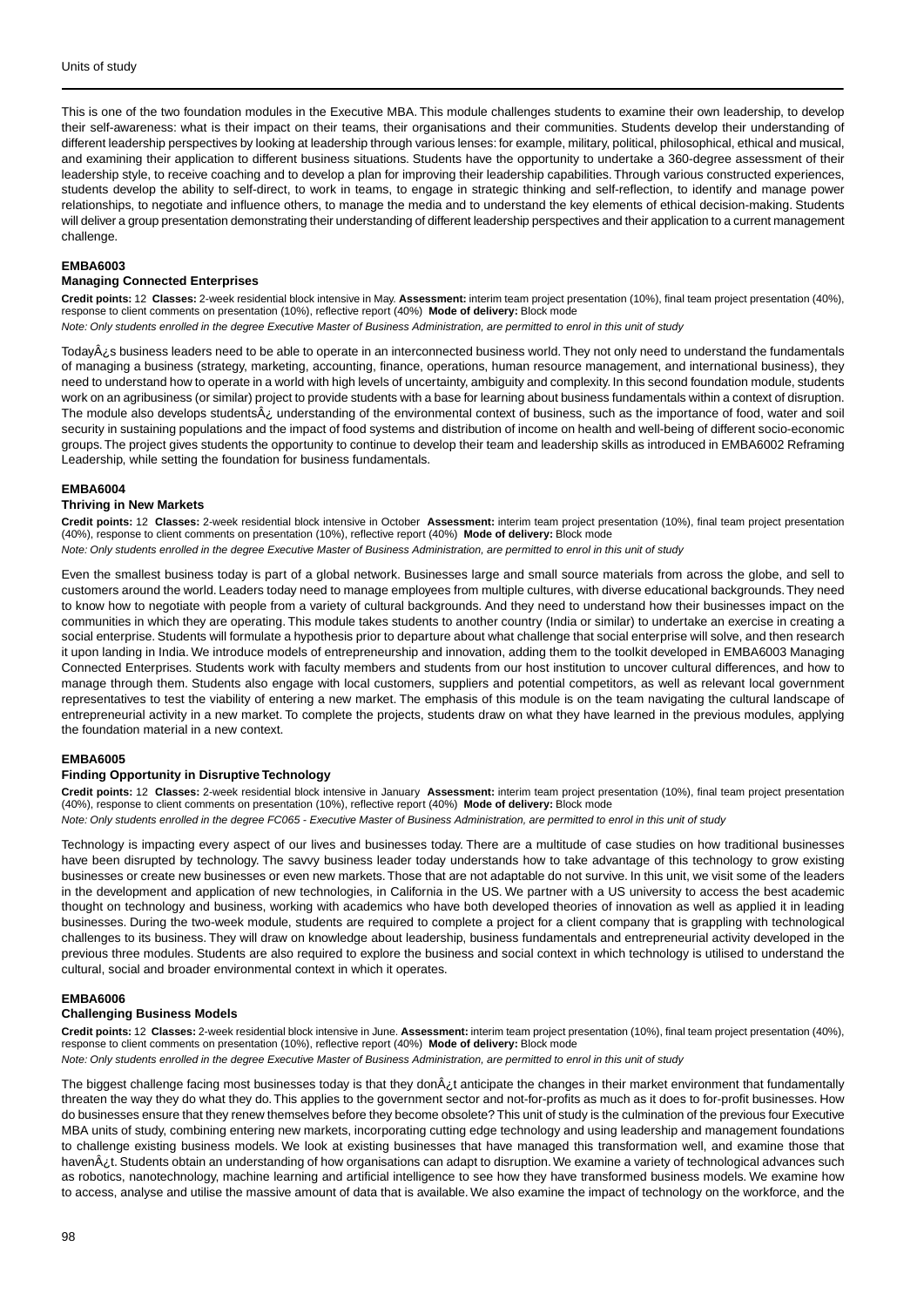future of work. A major project on a progressive organisation enables students to apply what they have learned to this organisationA¿s transformation. The module takes place in two locations relevant to the chosen project A¿ such as the UK, Israel, Germany or similar.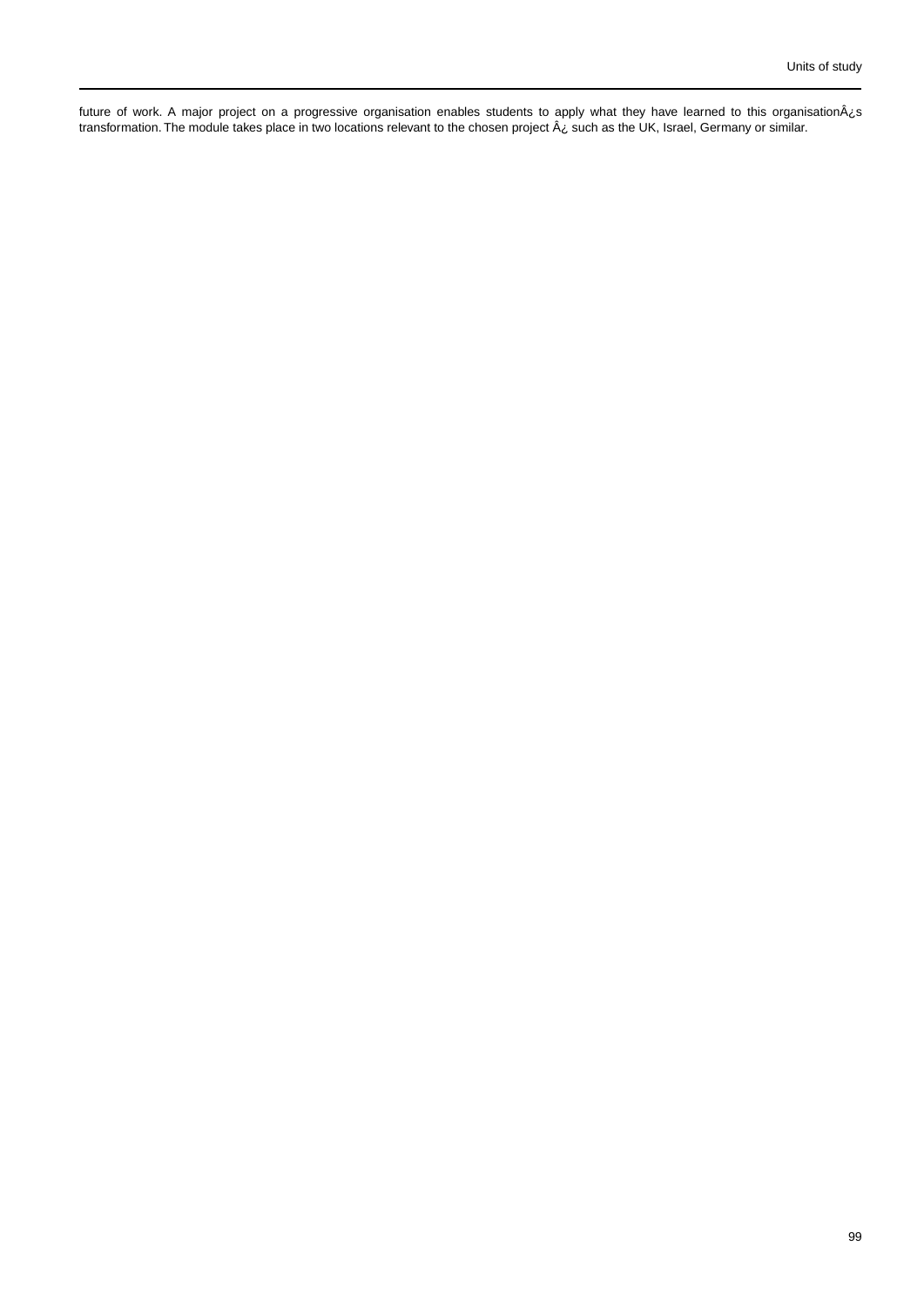Units of study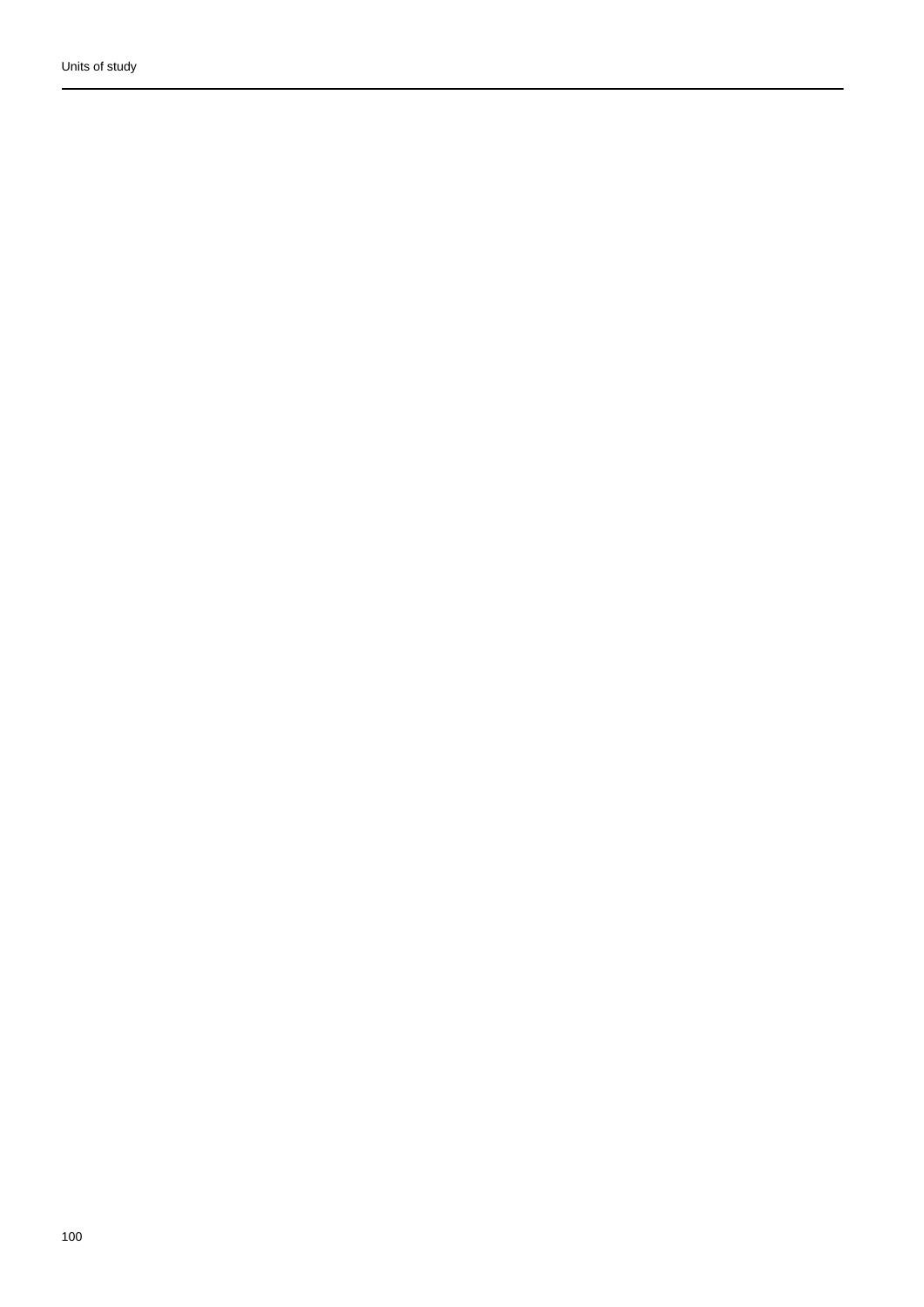# Progression guide

The Executive Master of Business Administration involves one and a half (1.5) calendar years of intensive study. Students are required to follow a prescribed schedule of study, to facilitate progressive learning.

Students will enrol in six, 12-credit point units of study over 18 months (two units in each of the three semesters).

#### **EMBA Delivery Structure – 2018 intake**

In 2018, the EMBA is to be delivered as set out in the following table.

## **The total duration of this program is 18 months.**

| Module / Unit of study                                                  | <b>Module / Unit Location</b>                                                                                | <b>Module Timeframe/Duration</b> |
|-------------------------------------------------------------------------|--------------------------------------------------------------------------------------------------------------|----------------------------------|
| <b>EMBA6000 Executive MBA Primers #</b>                                 | Online: Economics, Financial Statements, Marketing, February to October 2018<br><b>Operations Management</b> |                                  |
| EMBA6001 EMBA Report#                                                   | In-company project; ongoing over 18 months                                                                   | August 2018 to July 2019         |
| <b>EMBA6002 Reframing Leadership #*</b>                                 | Off-site location in Sydney                                                                                  | February 2018                    |
| <b>EMBA6003 Managing Connected Enterprises #*</b>                       | University of Sydney and off-site location in Australia. May 2018                                            |                                  |
| <b>EMBA6004 Thriving in New Markets # * ^</b>                           | Bangalore, India or another location to be determined October 2018                                           |                                  |
| <b>EMBA6005 Finding Opportunity in Disruptive</b><br>Technology # $*$ ^ | Los Angeles and Silicon Valley, California, USA or<br>another location to be determined.                     | January 2019                     |
| <b>EMBA6006 Challenging Business Models #* ^</b>                        | Cambridge, UK and Tel Aviv, Israel or another location June 2019<br>to be determined                         |                                  |

*#* These modules involve self-directed distance learning (with mentors) and/or pre-module preparation.

*\** These modules involve two-week residential face-to-face delivery approximately every four months.

*^* The locations of the 'Thriving in New Markets', 'Finding Opportunity in Disruptive Technology' and 'Challenging Business Models' modules may change, with locations to be confirmed by July 2018.

**Note:** For further details regarding how individual modules/units are offered students should refer the EMBA page on the Business School website mba.sydney.edu.au/global-executive or contact the EMBA Program Coordinator at document.write('' + 'business.globalemba@sydney.edu.au' + '');business.globalemba@sydney.edu.au(business.globalemba[at]sydney.edu.au.).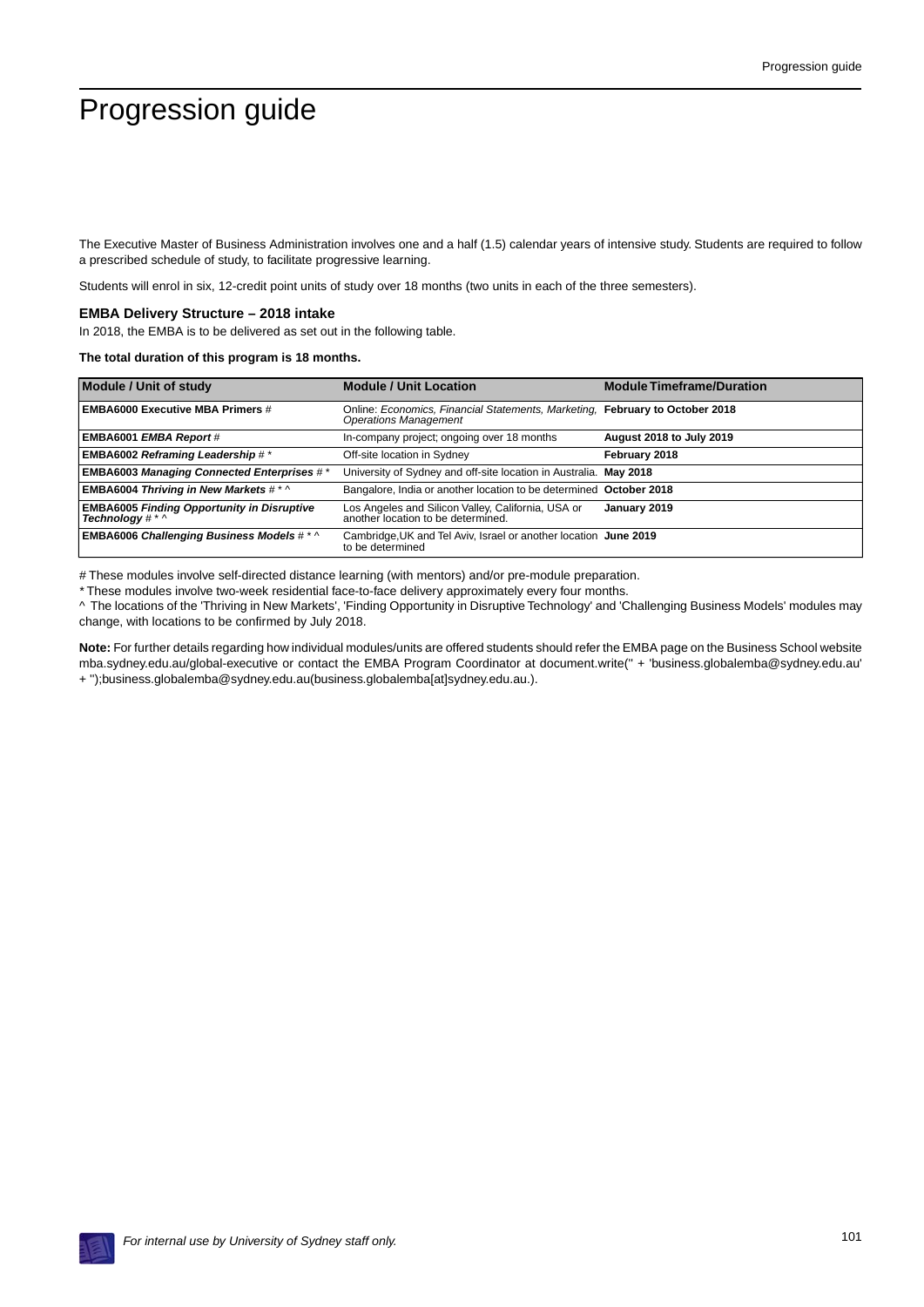Progression guide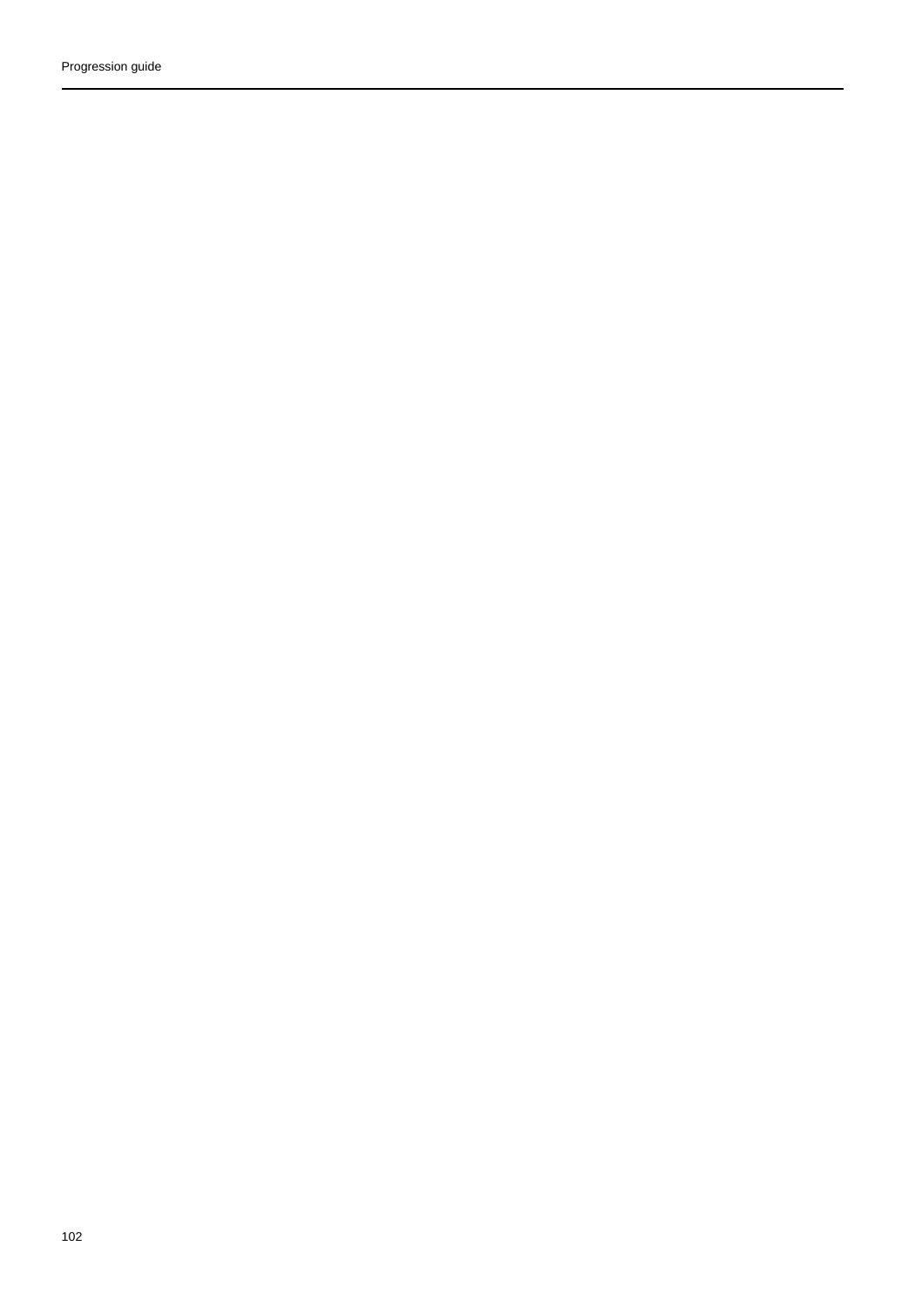# Course rules and resolutions

# Executive Master of Business Administration

*These resolutions must be read in conjunction with applicable University By-laws, Rules and policies including (but not limited to) the University of Sydney (Coursework) Rule 2014 (the 'Coursework Rule'), the Coursework Policy 2014, the Resolutions of the School, the University of Sydney (Student Appeals against Academic Decisions) Rule 2006 (as amended), the Academic Honesty in Coursework Policy 2015 and the Academic Honesty Procedures 2016. Up to date versions of all such documents are available from the Policy Register: http://sydney.edu.au/policies.*

# Course resolutions

# 1 Course codes

| Code        | title<br>$\sim$                                                 |
|-------------|-----------------------------------------------------------------|
| MAEXMBAD-01 | utive Master of Business Administration<br>-xeci<br>$\sim$<br>. |

# 2 Attendance pattern

The attendance pattern for this course is full time only.

## 3 Master's type

This is a professional master's course as defined by the Coursework Policy.

# 4 Admission to candidature

- (1) Available places will be offered to qualified applicants ranked on merit in accordance with the following criteria:
- an Australian Qualifications Framework Level 7 or higher qualification with a minimum credit average (or equivalent) at an institution approved by the Business School; and
- (b) relevant work experience requirements as determined by the Business School (approximately 10 years of business experience); and (c) relevant work experience at a selection interview designed to establish the candidate'
- performance at a selection interview designed to establish the candidate's suitability for the degree; and
- (d) satisfaction of the English language requirements; and
- (e) any other minimum standards specified by the Business School.<br>(2) In exceptional circumstances the School may admit candidates w
- In exceptional circumstances the School may admit candidates without these qualifications who, in the opinion of the School, have qualifications and evidence of experience and achievement sufficient to successfully undertake the award.

# 5 Requirements for award

- (1) The units of study that may be taken for the course are set out in the Table of postgraduate units of study: Executive Master of Business Administration.
- (2) To qualify for the award of the Executive Master of Business Administration, a candidate must complete 72 credit points of core units of study in a prescribed sequence specified by the Business School.

# 6 Progression rules

- (1) Candidates must achieve a minimum credit average (65%) in EMBA6002 and EMBA6003 before proceeding to the next core units in the prescribed sequence.
- (2) Candidates who successfully complete EMBA6002 and EMBA6003 but fail to achieve a minimum credit average will be eligible for the award of the Graduate Certificate in Business Administration.\*

*\*Please refer to the University of Sydney Business School Credit Provisions for clarification on credit transfer.*

# Credit for previous study

- (1) Candidates for the Executive Master of Business Administration may be eligible for a reduction in the volume of learning for study undertaken at Australian Qualification Framework Level 9 standard or higher or within a university-delivered program of executive education deemed by the Business School to be of equivalent standard to that of the Executive Master of Business Administration.
- (2) Notwithstanding any credit granted for prior learning, in order to qualify for an award a student must complete at least 50 per cent of the course requirements whilst enrolled in the award course.

# 8 Course transfer

Candidates for the Executive Master of Business Administration may elect to discontinue study and graduate with the Graduate Certificate in Business Administration, with the approval of the Business School, and provided the requirements of the shorter award have been met.\* *\* Please refer to the University of Sydney Business School Credit Provisions for clarification on credit transfer.*

## 9 Transitional provisions

- (1) These resolutions apply to students who commenced their candidature after 1 January, 2018.
- (2) Candidates who commenced prior to 1 January, 2018 may complete the requirements in accordance with the resolutions in force at the time of their commencement, provided that requirements are completed by 1 January, 2023. The School may specify a later date for completion or specify alternative requirements for completion of candidatures that extend beyond this time.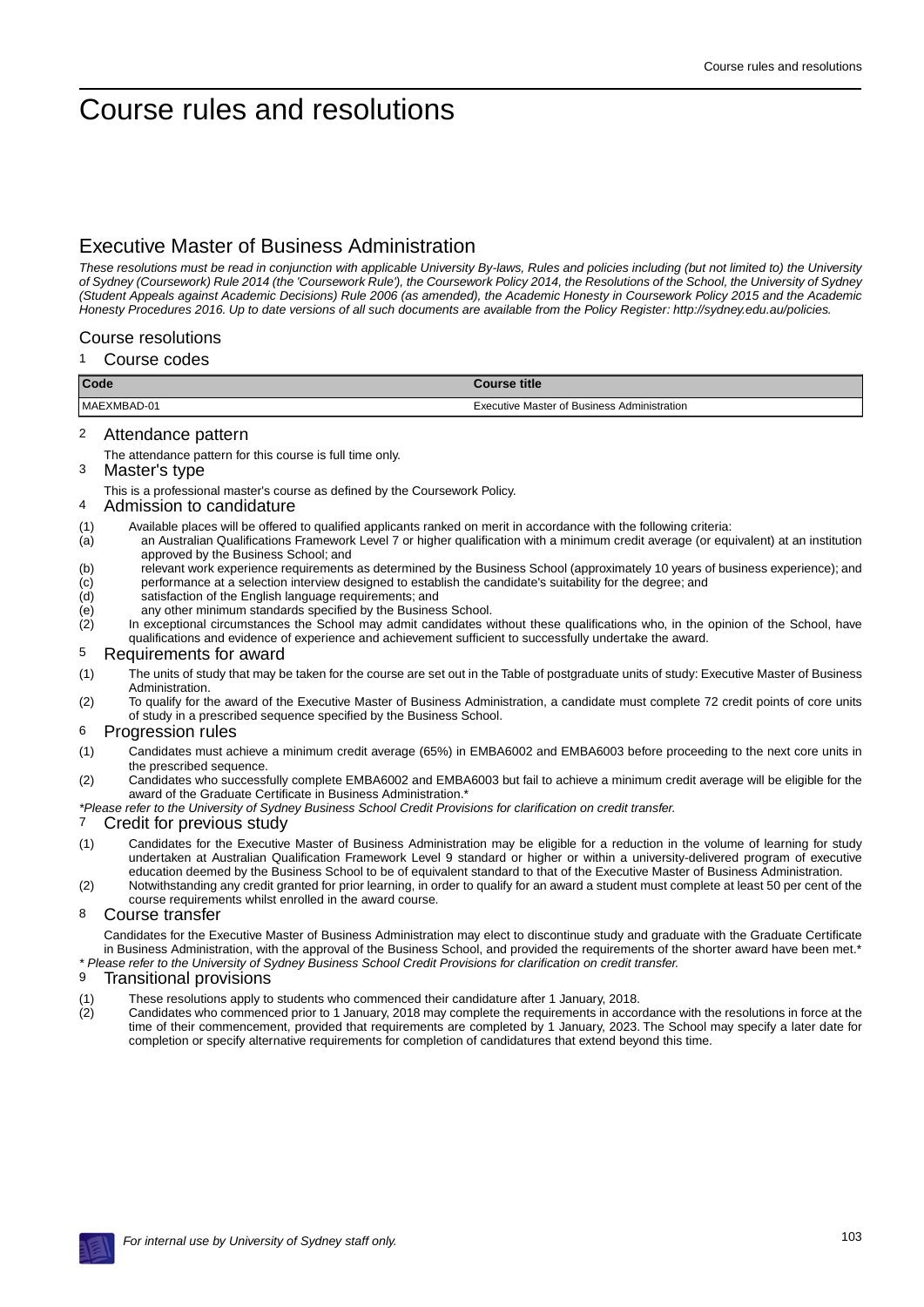Course rules and resolutions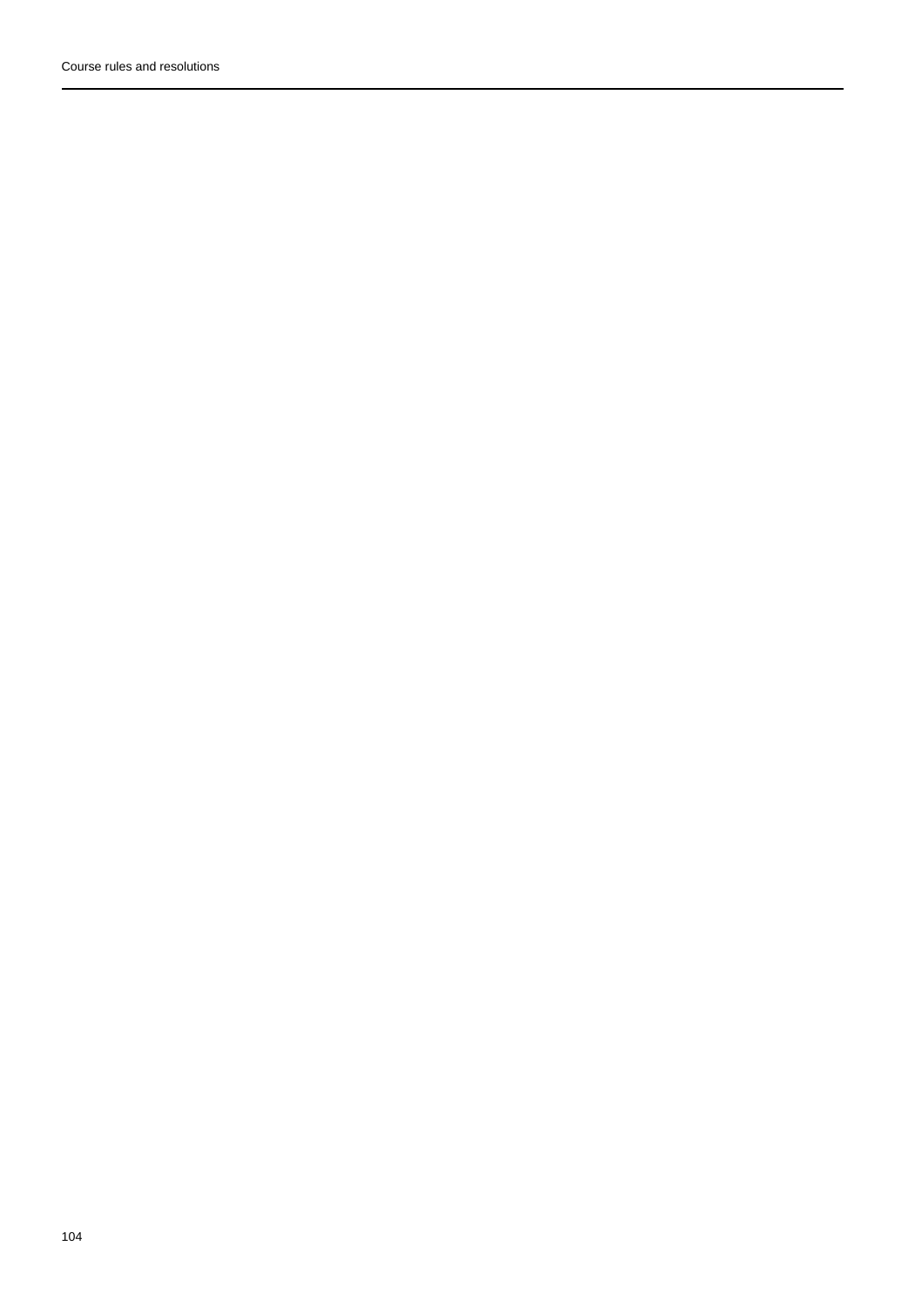# Human Resource Management and Industrial Relations

This section outlines the course rules and other requirements for the postgraduate programs in Human Resource Management and Industrial Relations offered by the University of Sydney Business School.

| <b>Course details</b>                    | <b>Master of Human Resource</b><br><b>Management and Industrial</b><br><b>Relations</b> | <b>Graduate Diploma in Human</b><br><b>Resource Management and</b><br><b>Industrial Relations</b> | <b>Graduate Certificate in Human</b><br><b>Resource Management and</b><br><b>Industrial Relations</b> |  |
|------------------------------------------|-----------------------------------------------------------------------------------------|---------------------------------------------------------------------------------------------------|-------------------------------------------------------------------------------------------------------|--|
| <b>CRICOS code</b>                       | 061140E                                                                                 | 061141D                                                                                           | 061142C                                                                                               |  |
| Course abbreviation                      | <b>MHRM&amp;IR</b>                                                                      | GradDipHRM&IR                                                                                     | GradCertHRM&IR                                                                                        |  |
| Credit points required for completion 60 |                                                                                         | 36                                                                                                | 24                                                                                                    |  |
| Duration (minimum)                       | 1.5 years full time                                                                     | I year full time                                                                                  | 0.5 years full time                                                                                   |  |
|                                          | 2.5 years part time                                                                     | 1.5 years part time                                                                               | l year part time                                                                                      |  |

The Master of Human Resource Management and Industrial Relations, Graduate Diploma in Human Resource Management and Industrial Relations and Graduate Certificate in Human Resource Management and Industrial Relations are specialised qualifications for those engaged in or contemplating careers in human resource management, industrial relations, and related areas.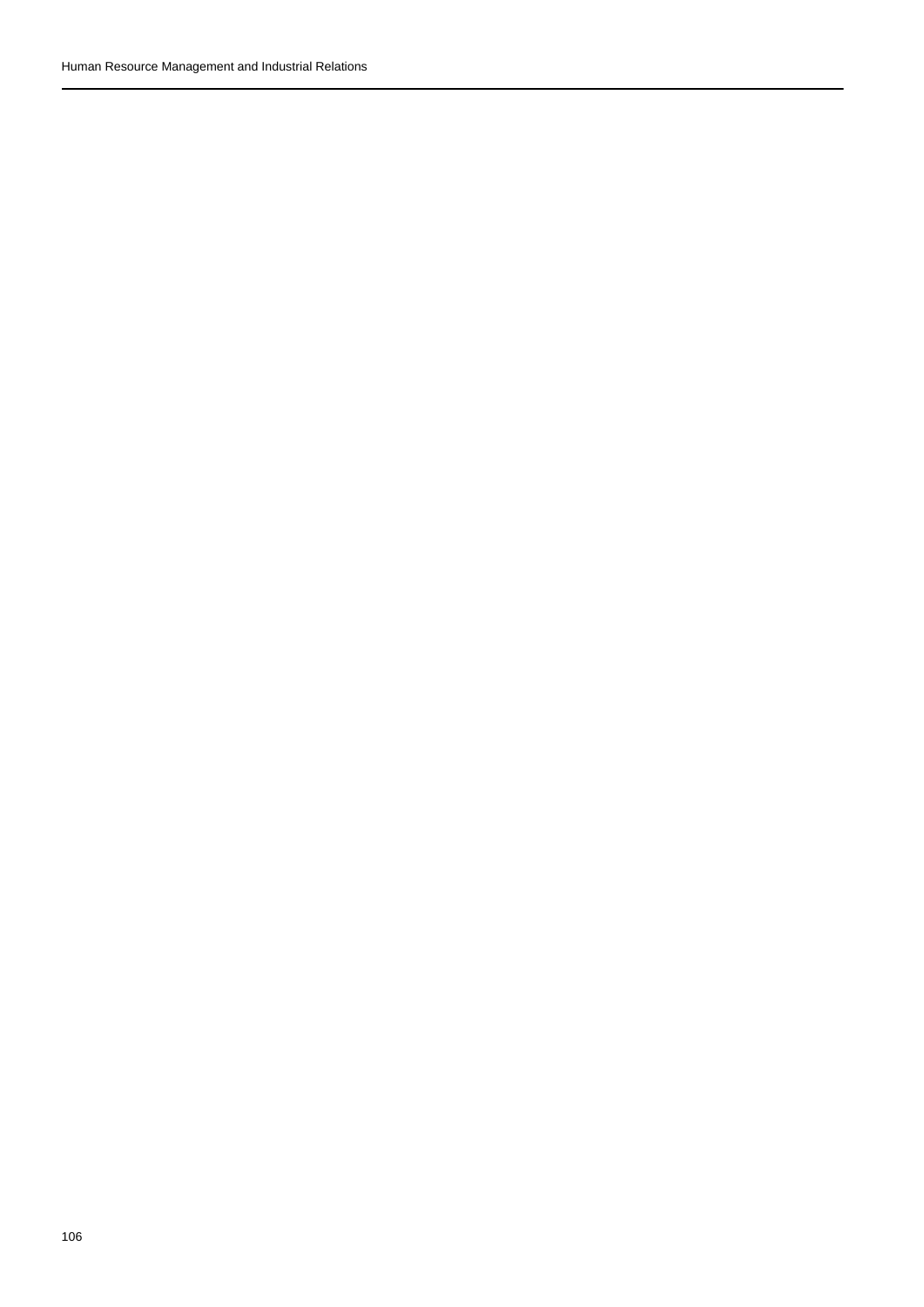# Course structures

# Course requirements

## (1) Master of Human Resource Management and Industrial Relations

To be awarded the Master of Human Resource Management and Industrial Relations, students complete units of study totalling 60 credit points, comprising:

- 18 credit points in foundation and advanced core units of study;
- a 6 credit point capstone (core) unit of study; and
- 36 credit points in elective units of study.

The units of study available for this degree are listed in the Table of postgraduate units of study: Human Resource Management and Industrial Relations.

### (2) Graduate Diploma in Human Resource Management and Industrial Relations

To be awarded the Graduate Diploma in Human Resource Management and Industrial Relations, students complete units of study totalling 36 credit points, comprising:

- 18 credit points in foundation and advanced core units of study; and
- 18 credit points in elective units of study.

The units of study available for this course are listed in the Table of postgraduate units of study: Human Resource Management and Industrial Relations.

#### **(3) Graduate Certificate in Human Resource Management and Industrial Relations**

To be awarded the Graduate Certificate in Human Resource Management and Industrial Relations, students complete units of study totalling 24 credit points, comprising:

- 18 credit points in foundation and advanced core units of study; and
- a six credit point elective unit of study.

The units of study available for this course are listed in the Table of postgraduate units of study: Human Resource Management and Industrial Relations.

# Professional accreditation

The program is accredited by the Australian Human Resources Institute (AHRI) and is reviewed every three years to ensure program content is relevant to industry needs. Further information on accreditation can be found on the AHRI website.

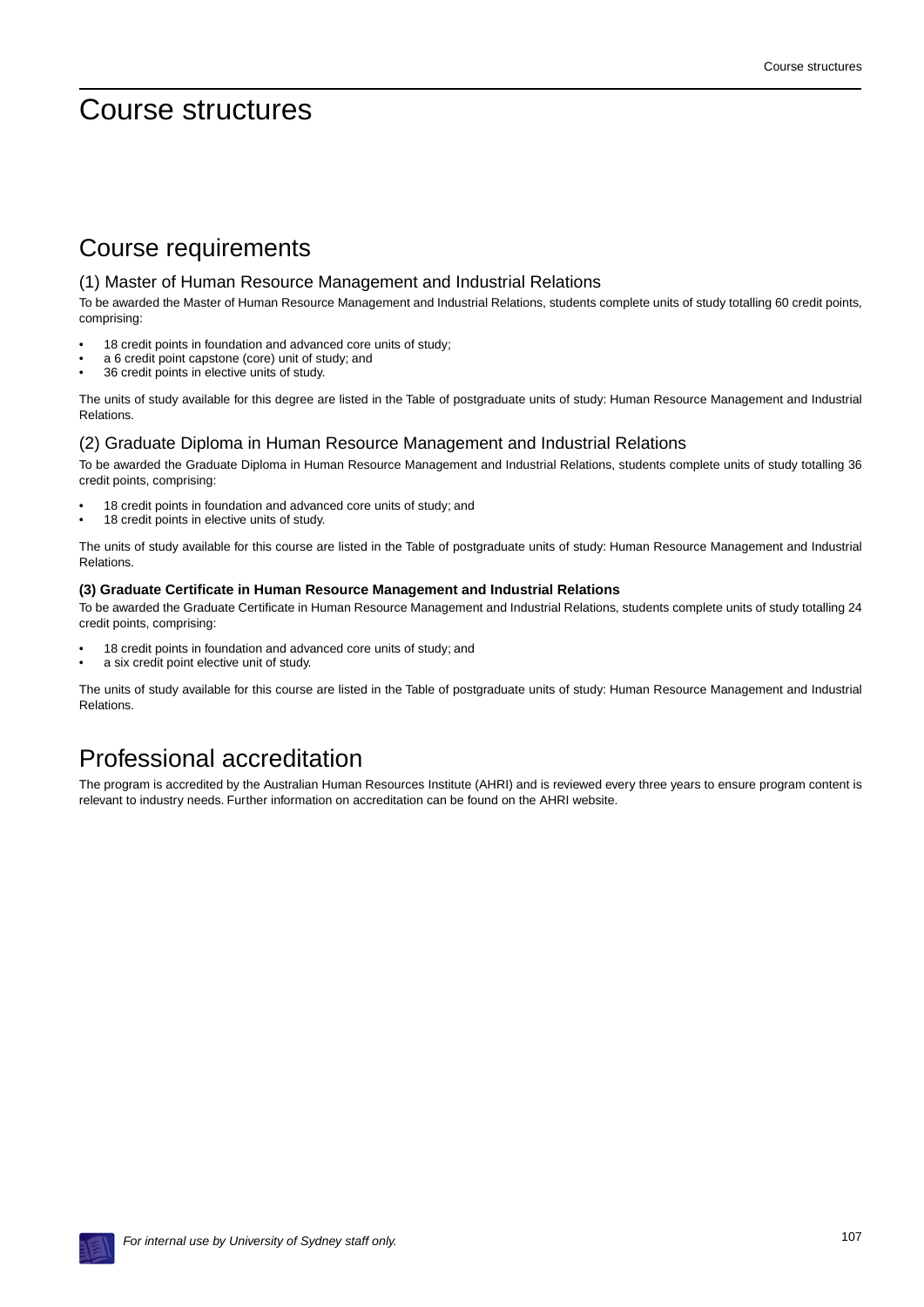Course structures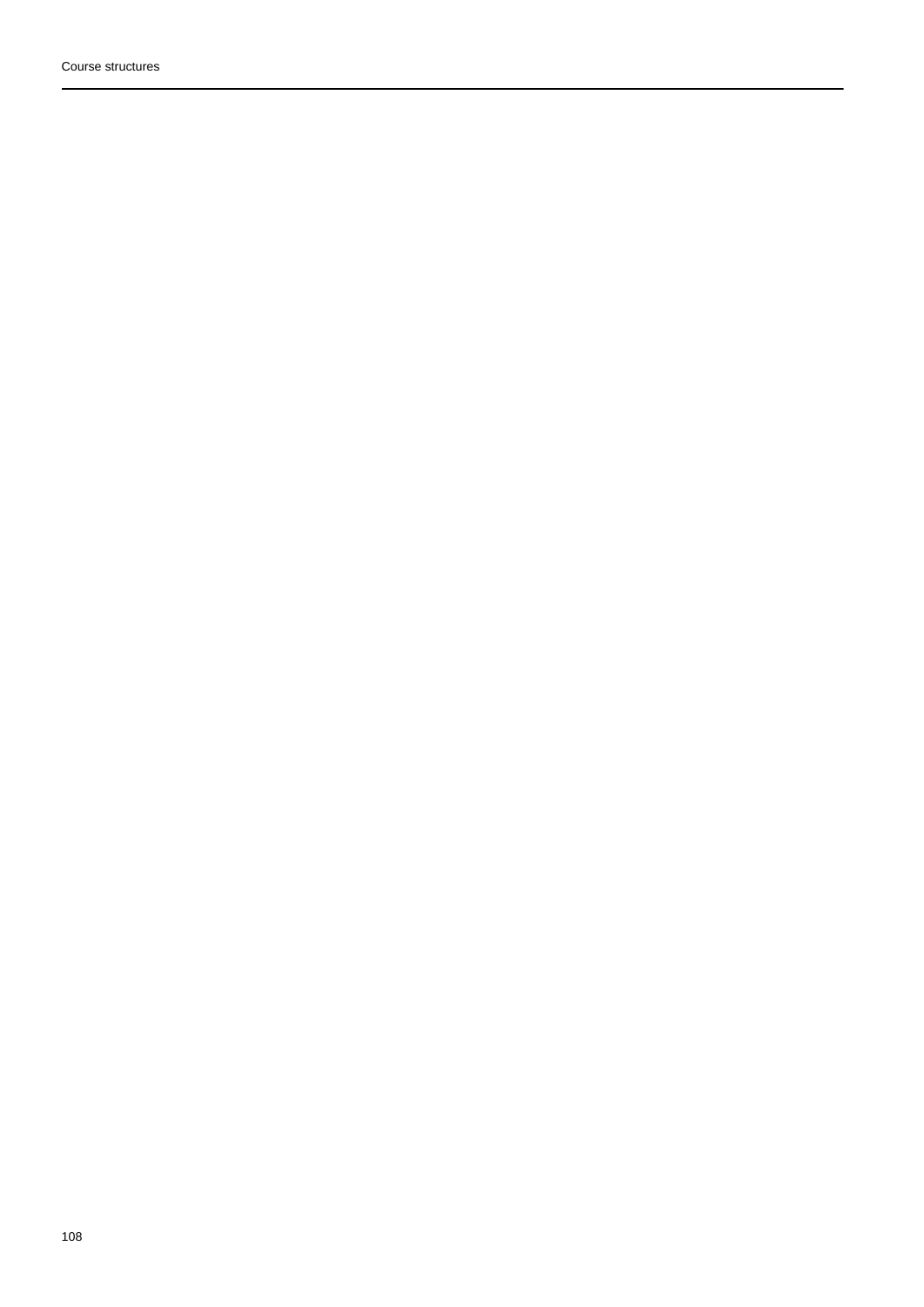# Units of study

The University of Sydney website (sydney.edu.au/courses/) contains the most up to date information on unit of study availability and other requirements. Timetabling information for the current year is available on the Business School website (sydney.edu.au/business/timetable). Students should note that units of study are run subject to demand.

# 1. Table of postgraduate units of study: Human Resource Management and Industrial Relations

## (i) Core units of study (all courses)

Students enrolled in the Human Resource Management and Industrial Relations courses complete their core units of study from the following table.

| Unit of study                                                                     | <b>Credit</b><br>points | A: Assumed knowledge P: Prerequisites C: Corequisites N: Prohibition                                                                                                     | <b>Session</b>            |
|-----------------------------------------------------------------------------------|-------------------------|--------------------------------------------------------------------------------------------------------------------------------------------------------------------------|---------------------------|
| (i) Foundation                                                                    |                         |                                                                                                                                                                          |                           |
| The foundation unit is designed to be taken at the commencement of the course.    |                         |                                                                                                                                                                          |                           |
| WORK5002<br>People, Work and Employment                                           | 6                       | This is the foundational unit for the graduate Human Resource Management and Industrial<br>Relations program and should be taken in a student's first semester of study. | Semester 1<br>Semester 2a |
| (ii) Advanced                                                                     |                         |                                                                                                                                                                          |                           |
| Students must complete the following 12 credit points in advanced units of study: |                         |                                                                                                                                                                          |                           |
| <b>WORK6017</b><br><b>Human Resource Strategies</b>                               | 6                       | Core unit for the MHRM and IR                                                                                                                                            | Semester 1<br>Semester 2  |
| WORK6116<br><b>Employment and the Law</b>                                         | 6                       | This unit is not available for students enrolled in the Master of Labour Law Relations                                                                                   | Semester 1a<br>Semester 2 |

## (ii) Capstone (core) unit of study (Master's degree only)

Students enrolled in the Master of Human Resource Management and Industrial Relations complete a capstone (core) unit of study in their final semester of study.

The capstone unit of study is listed in the following table.

| Unit of study                    | <b>Credit</b><br>points | A: Assumed knowledge P: Prerequisites C: Corequisites N: Prohibition                                                                                                | <b>Session</b>           |
|----------------------------------|-------------------------|---------------------------------------------------------------------------------------------------------------------------------------------------------------------|--------------------------|
| master's degree.                 |                         | The capstone unit draws on all the units completed and thus is undertaken at the end of the degree. The capstone unit is only available to students enrolled in the |                          |
| WORK6034<br>HRM and IR in Action |                         | <b>P</b> minimum of 36 credit points<br>N WORK6031<br>Capstone unit for the Master of HRM and IR.                                                                   | Semester 1<br>Semester 2 |

### (iii) Elective units of study

Students enrolled in the Human Resource Management and Industrial Relations courses complete their elective units of study from the following table.

The number of units required to be completed for each course are as follows:

- *Master's degree*: 36 credit points in elective units.
- *Graduate diploma*: 18 credit points in elective units.
- *Graduate certificate*: 6 credit points in elective units.

| <b>Unit of study</b>                                   | <b>Credit</b><br>points | A: Assumed knowledge P: Prerequisites C: Corequisites N: Prohibition | <b>Session</b>            |
|--------------------------------------------------------|-------------------------|----------------------------------------------------------------------|---------------------------|
| WORK6001<br>Organisational Analysis and<br>∣ Beȟaviour |                         |                                                                      | Semester 1                |
| WORK6002<br><b>Strategic Management</b>                |                         |                                                                      | Semester 1<br>Semester 2b |
| WORK6012<br>Industrial Relations Policy                |                         |                                                                      | Intensive<br>October      |
| WORK6018<br>International Industrial Relations         |                         |                                                                      | Semester 1                |

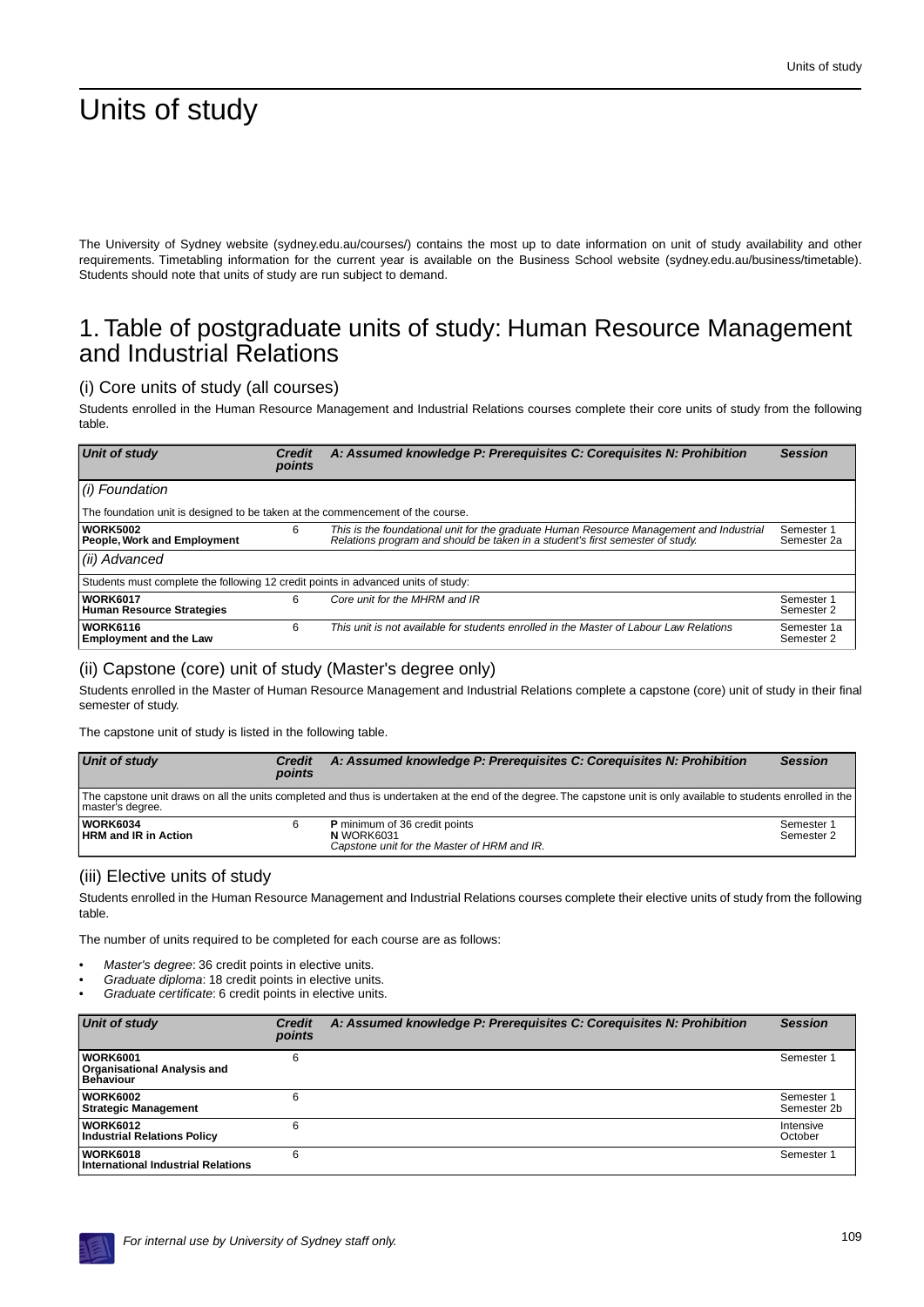| <b>Unit of study</b>                                                                                                                 | <b>Credit</b><br>points | A: Assumed knowledge P: Prerequisites C: Corequisites N: Prohibition                                                                                                                                                                                                               | <b>Session</b>                                                        |
|--------------------------------------------------------------------------------------------------------------------------------------|-------------------------|------------------------------------------------------------------------------------------------------------------------------------------------------------------------------------------------------------------------------------------------------------------------------------|-----------------------------------------------------------------------|
| <b>WORK6026</b><br><b>Organisational Change and</b><br><b>Development</b>                                                            | 6                       |                                                                                                                                                                                                                                                                                    | Semester 1                                                            |
| <b>WORK6030</b><br><b>Performance and Rewards</b>                                                                                    | 6                       |                                                                                                                                                                                                                                                                                    | Semester 2b                                                           |
| <b>WORK6033</b><br><b>Organisational Sustainability</b>                                                                              | 6                       | N ECOF6110 or CLAW6028                                                                                                                                                                                                                                                             | Semester 1                                                            |
| <b>WORK6108</b><br><b>International Dimensions of HRM</b>                                                                            | 6                       |                                                                                                                                                                                                                                                                                    | Semester 2                                                            |
| <b>WORK6115</b><br><b>Managing Diversity at Work</b>                                                                                 | 6                       |                                                                                                                                                                                                                                                                                    | Semester 2a                                                           |
| <b>WORK6118</b><br><b>Managing Communication in</b><br>Organisations                                                                 | 6                       | N ECOF6030 or ECOF6040                                                                                                                                                                                                                                                             | Semester 1                                                            |
| <b>WORK6120</b><br><b>Research Essav</b>                                                                                             | 6                       | Note: Department permission required for enrolment<br>Available only to students who have achieved 75% or better in at least four WORK (or<br>equivalent) units studied; and have the Discipline's permission to take the unit.                                                    | Semester 1<br>Semester 2                                              |
| <b>WORK6130</b><br><b>Leadership in Organisations</b>                                                                                | 6                       | N ECOF5807 or ECOF6090                                                                                                                                                                                                                                                             | Semester 1                                                            |
| <b>IBUS6002</b><br><b>Cross-Cultural Management</b>                                                                                  | 6                       |                                                                                                                                                                                                                                                                                    | Semester 1<br>Semester 2                                              |
| <b>IBUS6005</b><br><b>Ethical International Business</b><br><b>Decisions</b>                                                         | 6                       |                                                                                                                                                                                                                                                                                    | Semester 1                                                            |
| QBUS6320<br><b>Management Decision Making</b>                                                                                        | 6                       | N ECOF6070 or ECOF5804 or ECMT6310 or ECMT5003                                                                                                                                                                                                                                     | Semester 1<br>Semester 2                                              |
| <b>BUSS6500</b><br><b>Industry Placement</b><br>Please Note. BUSS6500 is only available to students enrolled in the Master's degree. | 6                       | <b>P</b> 48 credit points with a minimum credit average (65%)<br>N ECOF6500<br>Note: Department permission required for enrolment<br>Permission is required to enrol in this unit. Contact the Careers and Employability Office for<br>details: business.placements@sydney.edu.au. | Intensive<br>August<br>Intensive<br>March<br>Semester 1<br>Semester 2 |

# 2. Unit of study descriptions for Human Resource Management and Industrial Relations coursework programs

*Note:* These unit of study descriptions are listed alphanumerically by unit code.

### Core units of study

#### **WORK5002**

#### **People, Work and Employment**

**Credit points:** 6 **Classes:** Semester 1a: intensive - TBA; Semester 2:1 x 3hr seminar/tutorial per week **Assessment:** tutorial facilitation and reflections (20%), final exam (40%), research essay (30%), tutorial attendance (10%) **Mode of delivery:** Normal (lecture/lab/tutorial) evening, Block mode

*Note: This is the foundational unit for the graduate Human Resource Management and Industrial Relations program and should be taken in a student's first semester of study.*

The unit provides an integrated overview of the social, legal, psychological, ethical and strategic dimensions of human resource management. The learning content develops broad and deep knowledge in a select number of topical human resource issues and links these to a real-world context. As such the unit provides students with the essential preparatory knowledge and skills to build an intellectual foundation for the suite of subsequent elective units in human resource management and industrial relations available in the program.

#### **WORK6017**

#### **Human Resource Strategies**

**Credit points:** 6 **Classes:** 1 x 3 hour seminar/tutorial per week **Assessment:** group presentation (10%), group report (10%), essay (40%), final exam (40%) **Mode of delivery:** Normal (lecture/lab/tutorial) evening

*Note: Core unit for the MHRM and IR*

This unit examines the theoretical foundations of strategic human resource management and then critically analyses the empirical evidence related to a range of HR strategies deployed in contemporary workplaces, both in Australia and internationally. In doing so, the unit explores the issues underpinning emerging HR strategies, their implementation and the outcomes experienced within the organisation and the wider environment. The HR strategies studied involve those that focus on managing a contemporary workforce and may include human resources strategies associated with: the management of front line workers, teams, non standard forms of employment, job quality and work-life balance, and gender and diversity at work, for example.

#### **WORK6116**

#### **Employment and the Law**

**Credit points:** 6 **Classes:** 1x 2hr lecture and 1x 1hr tutorial per week **Assessment:** presentation (20%), essay (30%), final exam (40%), tutorial participation (10%) **Mode of delivery:** Block mode, Normal (lecture/lab/tutorial) evening

*Note: This unit is not available for students enrolled in the Master of Labour Law Relations*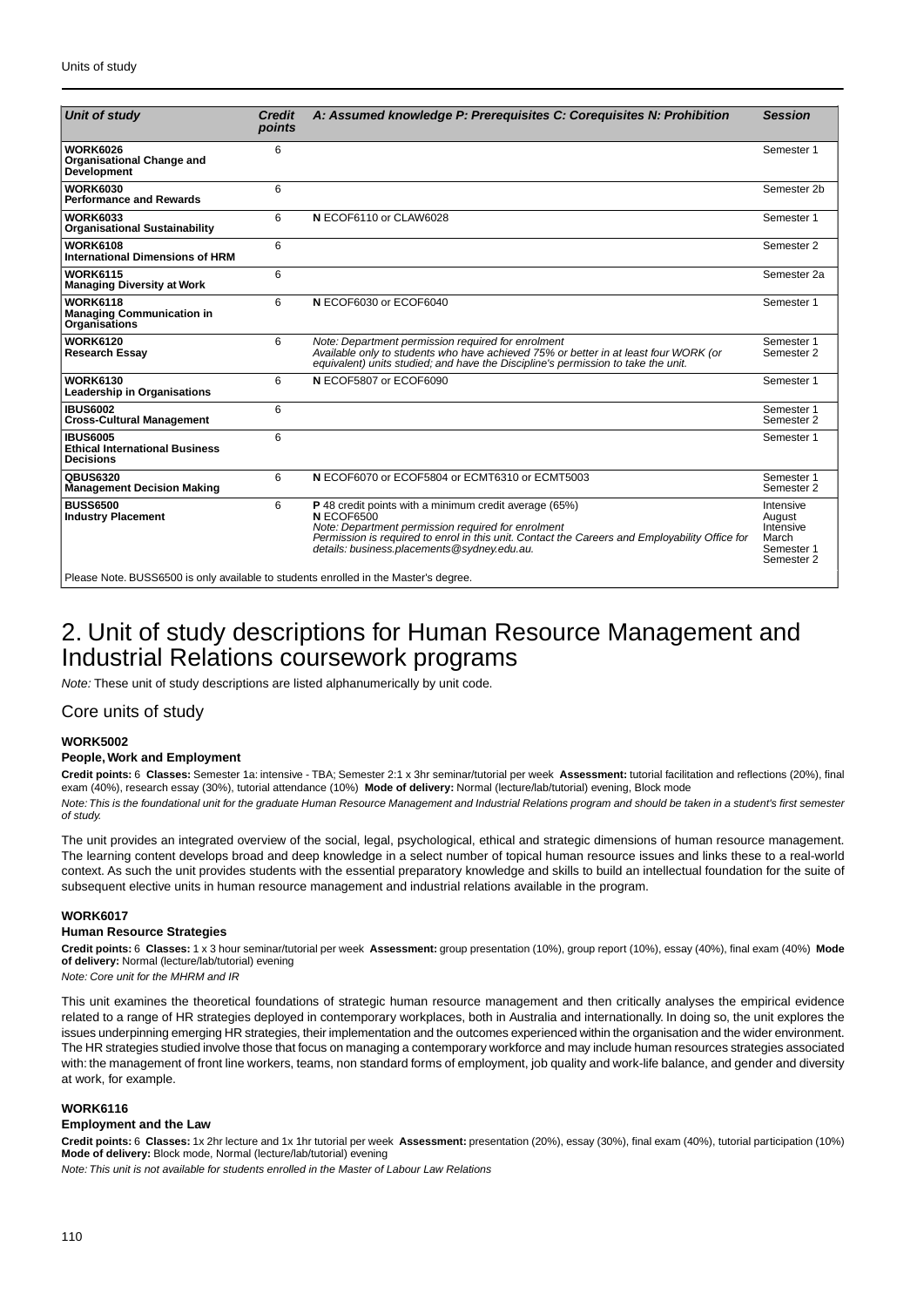This unit of study examines the legal framework with respect to labour relations in Australia. In particular it examines the scope of industrial law, the employment relationship, the Federal-State division of legislative power in industrial relations and the industrial arbitration systems, courts, tribunals, agreements and awards. Current developments in the law and politics of the systems will be referred to throughout the course.

## Capstone unit of study (Master's degree only)

#### **WORK6034**

### **HRM and IR in Action**

**Credit points:** 6 **Classes:** 1 x 3 hour seminar/tutorial per week **Assessment:** presentation (20%), assignment (40%), final exam (40%) **Mode of delivery:** Normal (lecture/lab/tutorial) evening

#### *Note: Capstone unit for the Master of HRM and IR.*

This unit examines the emergence, significance and challenges associated with applied human resource management and industrial relations within contemporary organisations. In doing so, the unit brings together and consolidates theories, practices and debates associated with human resource management and industrial relations, whilst drawing on both Australian and international examples to illustrate the current and future imperatives central to human resource management and industrial relations.

### Elective units of study

#### **BUSS6500**

#### **Industry Placement**

**Credit points:** 6 **Classes:** 9 hours of pre-placement workshops; 210 hours internship; 2 hour debrief workshop. **Assessment:** Performance objectives (0%), report (70%), presentation (30%) **Mode of delivery:** Professional practice

*Note: Department permission required for enrolment in the following sessions: Intensive August, Intensive March, Semester 1, Semester 2.*

*Note: Permission is required to enrol in this unit. Contact the Careers and Employability Office for details: business.placements@sydney.edu.au.*

This unit is available to outstanding students completing the Master of Commerce, Master of Human Resource Management and Industrial Relations, and Master of Professional Accounting program. It involves a professional placement with a business, government, or non-government organisation. It includes preparatory coursework in reflective, professional practice and report writing. Assessment includes a reflective journal and professional report and presentation based on the internship placement. Permission is required to enrol in this unit. Further information and application process is outlined at http://sydney.edu.au/business/study/opportunities/industry\_placement\_program

#### **IBUS6002**

#### **Cross-Cultural Management**

**Credit points:** 6 **Classes:** 1x 3hr lecture/seminar per week **Assessment:** Participation (10%), culture report (10%), case study (20%), mid-semester exam (in class) (20%), final exam (40%) **Mode of delivery:** Normal (lecture/lab/tutorial) day, Normal (lecture/lab/tutorial) evening

An understanding of cultural differences and how to manage such differences is critical to effective management in international and multi-cultural business environments. The aim of this unit is to provide conceptual frameworks and evidence from practice that will develop an understanding of the ways in which cultures differ, how these differences can impact on management, and how cultural issues can limit organisational effectiveness. Major topics include the significance of culture in international management, the meaning and dimensions of culture, comparative international management and leadership styles, managing communication across cultures, ethics and social responsibility in global management, cross-cultural negotiation and decision-making, forming and managing global teams, and developing the international and global manager.

#### **IBUS6005**

#### **Ethical International Business Decisions**

**Credit points:** 6 **Classes:** 1x 3 hour seminar per week from week 1 to week 13 **Assessment:** Group assignments (40%), final exam (30%), and individual assignments (30%) **Mode of delivery:** Normal (lecture/lab/tutorial) evening

In order to succeed in international business, both corporations and individuals need broad decision-making abilities. Business decision-making tools yield more coherent and justifiable results when used with an understanding of the ethical, social and environmental aspects of the process. This applies to various situations in the international business setting including business relations with government, customers, employees, and NGOs. This unit is designed to look at these non-financial elements in the decisions made within the international business context. Upon completion of this unit, students will have enhanced skills and knowledge relevant to the understanding of ethical issues and ethical decisions making in international business organisations.

#### **QBUS6320**

#### **Management Decision Making**

**Credit points:** 6 **Classes:** 3hrs of classes ('lecturial' - combination lecture/tutorial) per week **Assessment:** assignment 1 (25%), assignment 2 (25%), final exam (50%) **Mode of delivery:** Normal (lecture/lab/tutorial) evening, Normal (lecture/lab/tutorial) day

This unit introduces models and tools for decision analysis and their application in managerial settings. The unit focuses on the use of formal decision methods for management decisions in business.The main goal is to show how these decision models can improve the decision process by helping the decision maker to understand the structure of decisions; use subjective probabilities for measuring risk; analyse sensitivity of decisions to changing decision parameters; quantify outcomes in accordance with risk attitudes; and estimate the value of information. Special attention is paid to informal interpretations of formal decision approaches.

#### **WORK6001**

#### **Organisational Analysis and Behaviour**

**Credit points:** 6 **Classes:** 1 x 3 hour seminar/tutorial per week **Assessment:** presentation (20%), essay (40%), final exam (40%) **Mode of delivery:** Normal (lecture/lab/tutorial) evening

This unit introduces students to the behaviour of people when acting as members of an organisation. The aim of the unit is to provide an understanding of the processes and structures that influence organisational behaviour, by drawing on ideas from psychology, sociology,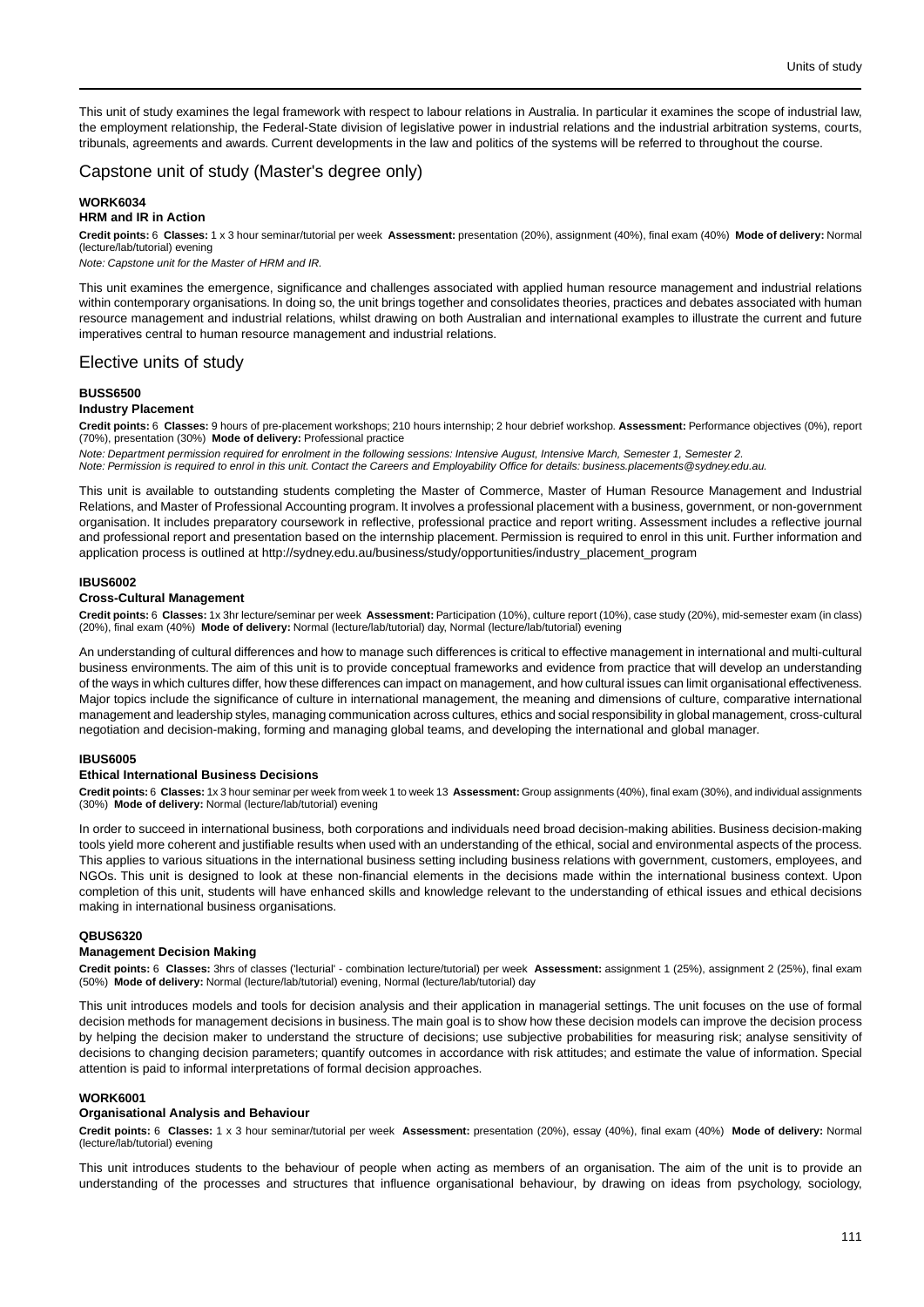management and anthropology. Topics covered include: personality and the self; learning and socialisation; motivation and commitment; group behaviour and dynamics; organisational design and boundaries; organisational culture, change and leadership.

#### **WORK6002**

#### **Strategic Management**

**Credit points:** 6 **Classes:** Semester 1b: Intensive - TBA; Semester 2: 1 x 3hr seminar/tutorial per week **Assessment:** seminar-based assessment (20%), case study assessment (40%), final exam (40%) **Mode of delivery:** Normal (lecture/lab/tutorial) evening, Block mode

The aim of this unit is to introduce the concept of strategy and explain its role in the management of organisations. The unit thus traces the development of strategic management as a field and examines different approaches to strategic management. WORK6002 introduces students to the classical strategy process of strategic analysis, strategy formulation and strategy implementation.This involves learning about and working with a range of strategy models and tools that can be used in the strategic management of organisations. In particular, a range of case studies is used to explore the practical application of these tools. The unit also critically examines traditional views of strategy by introducing a range of current debates in the strategy field.

#### **WORK6012**

#### **Industrial Relations Policy**

**Credit points:** 6 **Classes:** Intensive - TBA **Assessment:** presentation (30%), end of unit quiz (20%), policy essay (50%) **Mode of delivery:** Block mode

The aim of this unit is to provide an understanding of the policy debates in employment relations with an emphasis on laws, institutions and social processes. It combines theoretical and historical understandings of employment relations in Australia with a detailed examination of the current policies and strategies of the key employment relations players and the role of the state. Topics covered include: the regulatory framework, state and federal governments policies, union policy, employer policy, the practices of Australia's industrial tribunals and responses to current challenges, such as the quest for improved productivity and greater flexibility. Overarching themes include individualisation and decentralisation of employment relations policy in Australia and whether there are more suitable alternatives.

#### **WORK6018**

#### **International Industrial Relations**

**Credit points:** 6 **Classes:** Intensive **Assessment:** minor essay (10%), major essay (30%), seminar presentation (30%), final exam (30%) **Mode of delivery:** Normal (lecture/lab/tutorial) evening

This unit provides students with insights into the debate about the effect of globalisation on employment relations by using comparative analysis to identify the range of factors that account for similarities and difference in national patterns of industrial relations. The unit focuses on providing an understanding of the nature of industrial relations patterns in developed and developing market economies and invites students to compare a range of developments across these countries.

#### **WORK6026**

#### **Organisational Change and Development**

**Credit points:** 6 **Classes:** 1x 3 hour seminar/tutorial per week **Assessment:** assignment 1 (35%), assignment 2 (15%), presentation (10%), final exam (40%) **Mode of delivery:** Normal (lecture/lab/tutorial) evening

This unit seeks to develop diagnostic and prescriptive skills in relation to the management of organisational change while also encouraging the adoption of a critical perspective of the field. Part 1 (Organisational Change and the Nature of Organisations) introduces the fields of organisational change, explains its relevance to organisation performance and strategy and examines key change management models. Part 2 (Diagnosis and Intervention) examines the utility of key organisational change models and techniques and identifies factors that may impact on the effectiveness of the change management process. Part 3 (Key Areas of Intervention) analyses the application of organisational change practices and initiatives to a number of specific organisational issues.

#### **WORK6030**

#### **Performance and Rewards**

**Credit points:** 6 **Classes:** Intensive **Assessment:** participation (10%), tests (20%), assignment (40%), final exam (30%) **Mode of delivery:** Block mode

This unit examines the processes and practices associated with contemporary performance and reward management. Results-based, behaviourally-based and competency-based methods of performance management are examined, along with processes of performance review, planning and developing. Coverage of reward management issues includes: job- and person-based approaches to building base pay structures; methods for rewarding individual performance; work group incentives such as gainsharing, goal-sharing and team pay; methods of rewarding employees for organisational performance, including employee share ownership; and performance-related rewards for executives. The unit also examines approaches to developing strategically integrated performance and reward management systems.

#### **WORK6033**

#### **Organisational Sustainability**

**Credit points:** 6 **Classes:** Intensive **Assessment:** tests (30%), assignment (30%), final exam (40%) **Mode of delivery:** Normal (lecture/lab/tutorial) evening

Organisational sustainability is a critical part of contemporary managerial practice, focusing on organisations' economical, social and environmental impact. This unit critically evaluates the intentions, practices and outcomes of organisational sustainability initiatives. By applying relevant theoretical frameworks, students are encouraged to enhance their understanding of the role and responsibilities of management, the impact of organisations on employees, and the wider societal and environmental implications of contemporary organisational trends. With an emphasis on the human dimensions of organisational actions, this unit builds on foundational units of study in Management, Industrial Relations and Human Resource Management.

#### **WORK6108**

#### **International Dimensions of HRM**

**Credit points:** 6 **Classes:** Intensive **Assessment:** assignment 1 (40%), assignment 2 (25%), final exam (35%) **Mode of delivery:** Normal (lecture/lab/tutorial) evening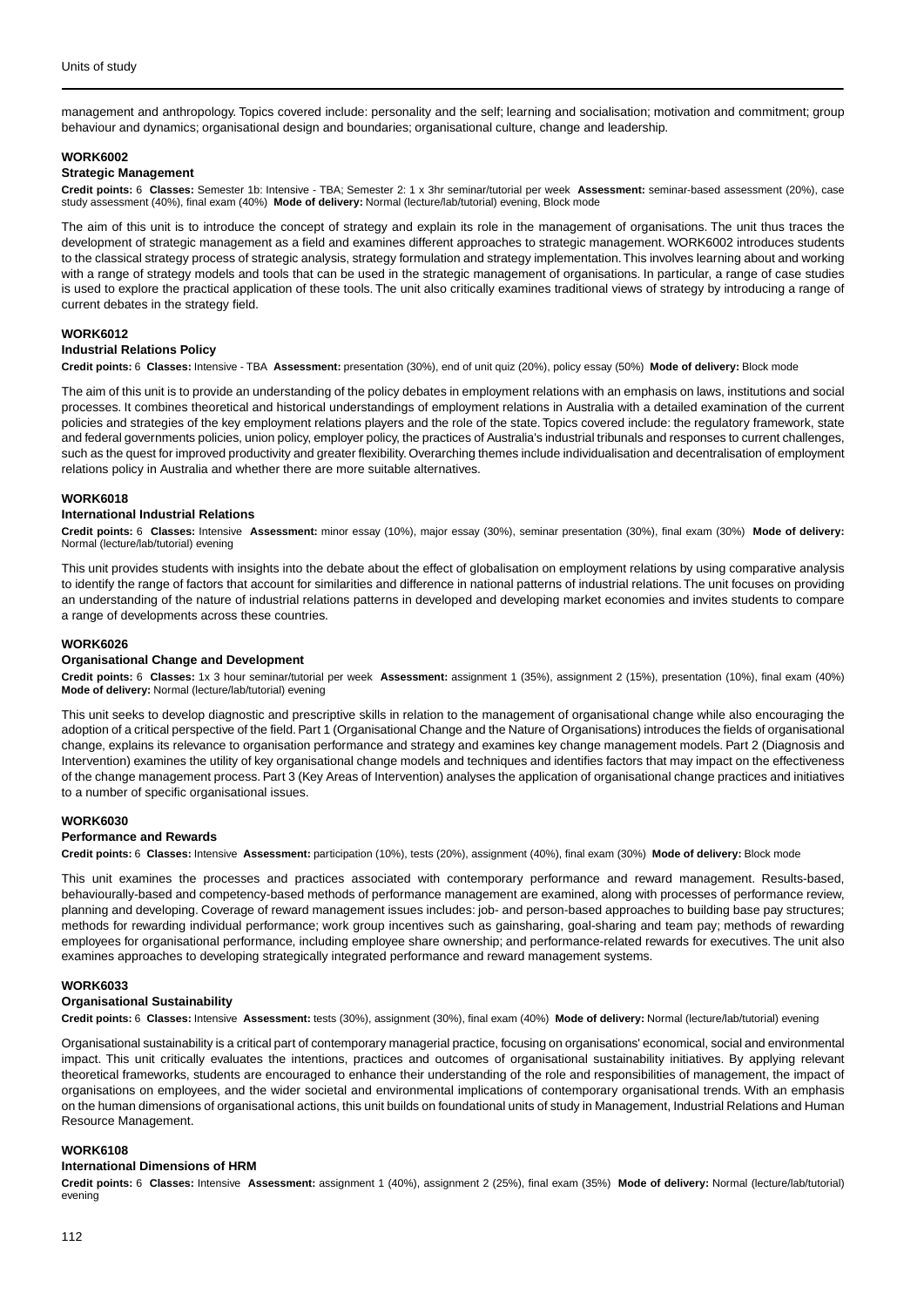This unit considers the opportunities and challenges associated with managing people in international and cross-cultural contexts, with specific emphasis on international recruitment, selection, preparation, placement, management development, performance management, reward and remuneration. The unit considers the implications of internationalisation and globalisation for human resource management (HRM), the different levels of international business activity, the difference between domestic and international HRM, the challenges of cross-cultural management, models of cross-cultural management, and specific international HR processes, including selection, development, performance management, remuneration and repatriation. The unit provides students with a practical understanding of the issues and challenges associated with managing employees in international, global and cross-cultural contexts.

#### **WORK6115**

#### **Managing Diversity at Work**

**Credit points:** 6 **Classes:** intensive: 6 days, 9am - 5pm **Assessment:** facilitation (15%), assignment 1 (10%), assignment 2 (30%), participation (5%), final exam (40%) **Mode of delivery:** Block mode

This unit examines the ways in which organisations manage a heterogeneous workforce and the legal and ethical issues associated with the management of workforce diversity. While drawing on international literature in the field, the primary focus is on the Australian experience, including the so-called 'program' approach and the complaint mechanism found in the anti-discrimination statutes. As well as encouraging the development of diagnostic and prescriptive skills in diversity management, students also have the opportunity to develop a critical perspective on the growing literature in this field.

#### **WORK6118**

#### **Managing Communication in Organisations**

**Credit points:** 6 **Classes:** 1 x 1hr lecture and 1 x 2hr seminar per week **Assessment:** assignment 1 (35%), assignment 2 (15%), presentation (10%), final exam (40%) **Mode of delivery:** Normal (lecture/lab/tutorial) evening

In this unit students learn theories of communication and how they apply within organisations, at an organisational, team and individual level. In the unit we review the concept of communication through different theoretical and philosophical lenses, so that students gain an understanding of how different perspectives provide different insights into communication within organisations.The unit also examines communication processes and how communication occurs between individuals and within groups. There is also a focus on communication challenges such as technology, diversity and globalisation. The unit incorporates practical exercises and case studies to enable students to evaluate their own communication practices and to apply the knowledge and understanding they gain from the unit to their own organisations and careers.

#### **WORK6120**

#### **Research Essay**

**Credit points:** 6 **Classes:** Supervision **Assessment:** research essay (100%) **Mode of delivery:** Supervision

*Note: Department permission required for enrolment in the following sessions: Semester 1, Semester 2.*

*Note: Available only to students who have achieved 75% or better in at least four WORK (or equivalent) units studied; and have the Discipline's permission to take the unit.*

This unit provides high-performing students with the opportunity to undertake supervised reading and research for a major essay of 5,000 words on an approved topic of special interest in work and organisational studies.The unit centres on supervised individual reading and research rather than on class-based teaching and learning. Enrolment is limited to students who (a) have achieved 75% or better in at least four WORK (or equivalent) units studied; and (b) have the Discipline's permission to do so. Approval is subject to supervisor availability. Students contemplating enrolment in this unit must first seek approval from the Work and Organisational Studies Postgraduate Coursework Coordinator. Approval will depend on the nature of the proposed essay topic and the availability of appropriate supervisory expertise.

#### **WORK6130**

#### **Leadership in Organisations**

**Credit points:** 6 **Classes:** 2hr lecture and 1x 1hr tutorial per week **Assessment:** presentation (30%), assignment (30%), final exam (40%) **Mode of delivery:** Normal (lecture/lab/tutorial) evening

This unit is designed to encourage students to consider the role and significance of leadership in various organisational contexts. The unit introduces the major streams of leadership theory and traces the development of our understanding about leadership. The unit explores how these theories allow us to understand leadership in practice and in what ways leadership is linked to different aspects of organisational effectiveness. It then examines the 'good, the bad, and the ugly' sides of leadership, e.g. positive forms (transformational, charismatic) and negative forms (narcissistic and Machiavellian). The unit explores leading for diversity and diversity in leadership (e.g. based on gender, culture and ethnicity) and the role of leaders in constituting ethical and socially responsible organisations. The critical role of leaders in effecting organisational change is explored and the leadership of top management teams, and leadership succession is examined.The unit also examines leadership development programs and instruments and students have an opportunity to reflect on factors that might influence their own leadership style.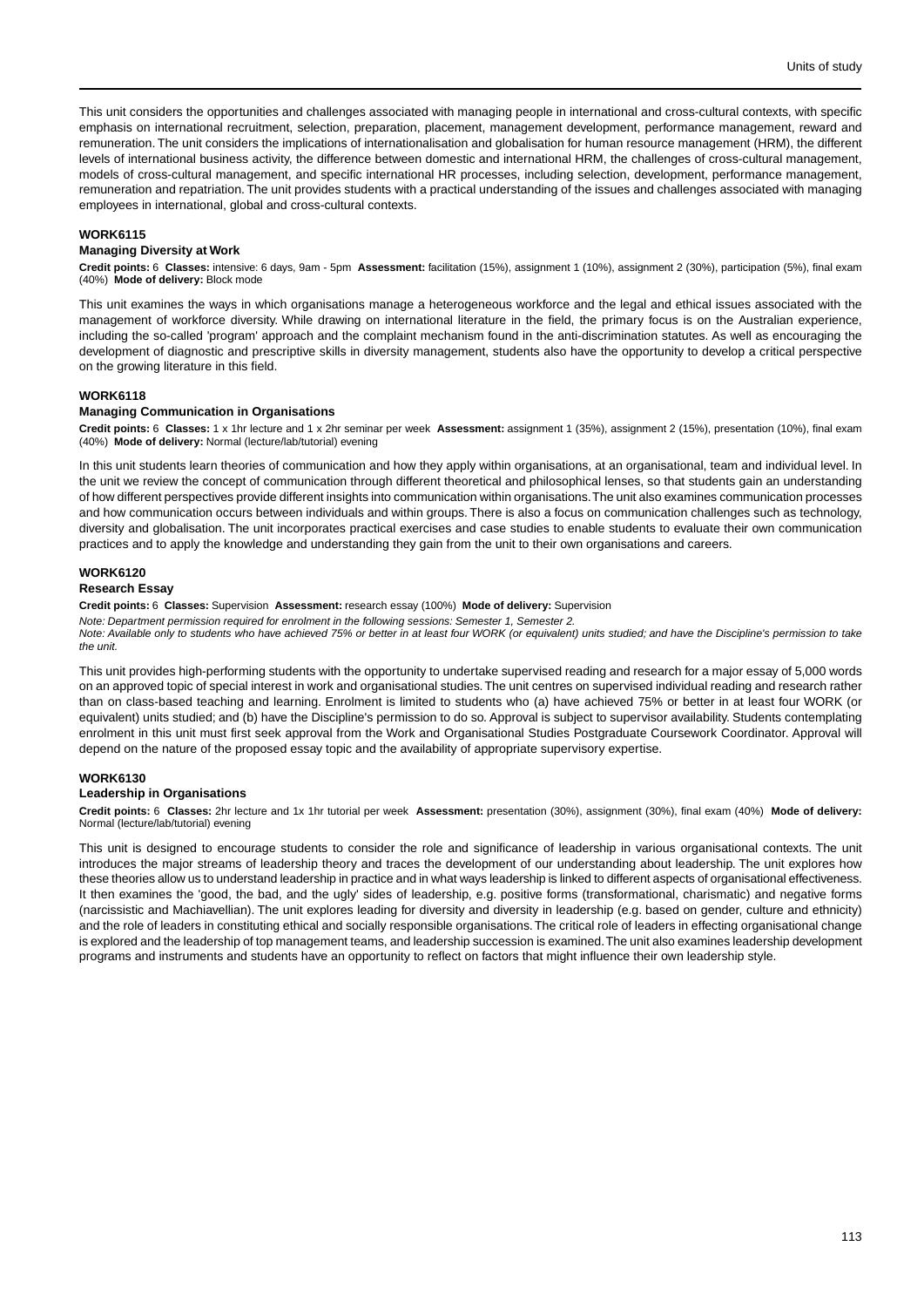Units of study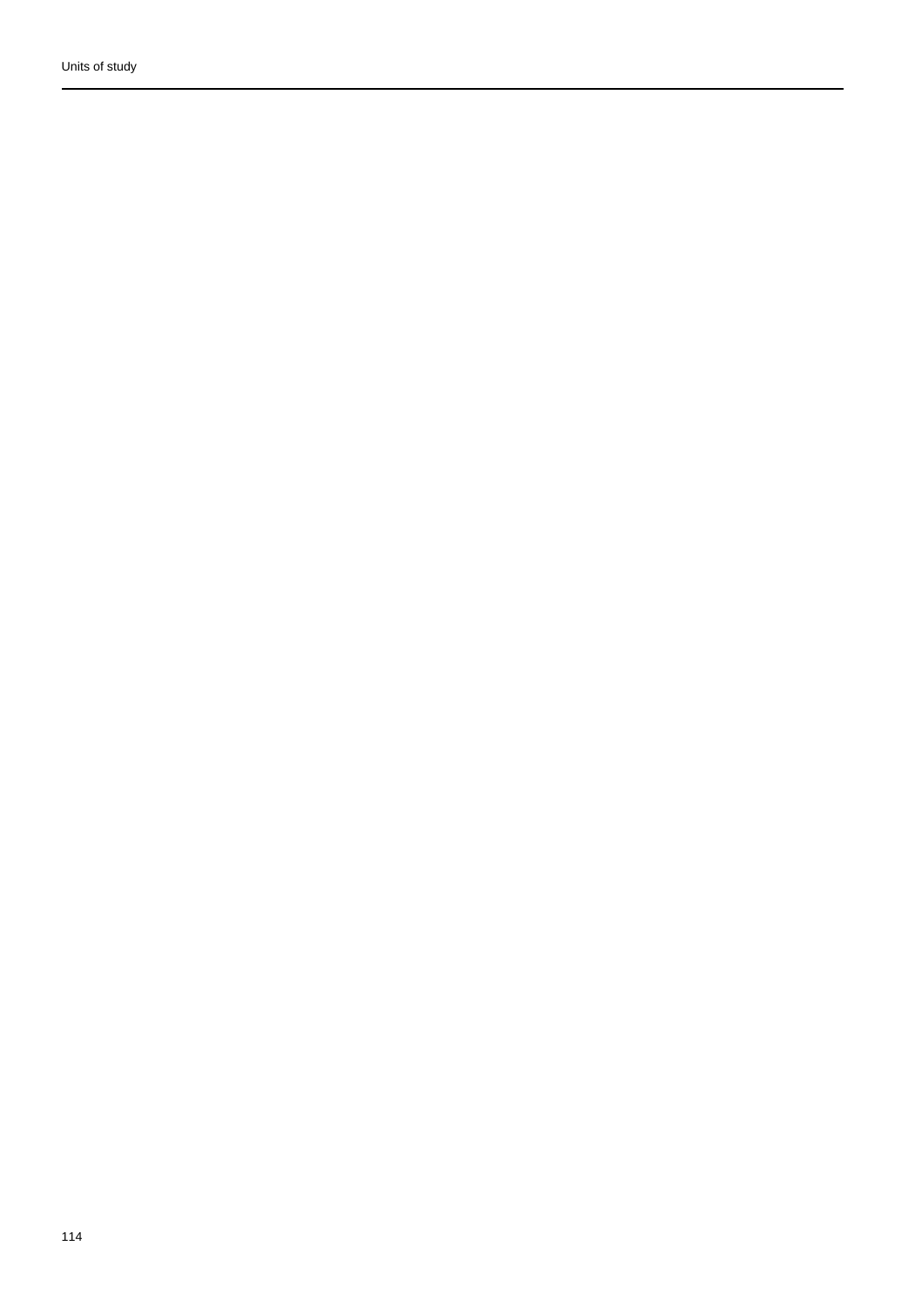# Progression guides

The following tables show course progression examples for a student enrolled in the Human Resource Management and Industrial Relations master's degree, graduate diploma or graduate certificate.

# (1) Master of Human Resource Management and Industrial Relations

The following table illustrates a degree progression example for a student enrolled in the Master of Human Resource Management and Industrial Relations on a full-time basis completing in three semesters.

| <b>YEAR</b>       | <b>SESSION</b> | UNITS OF STUDY                         |                 |          |          | <b>CREDIT POINTS</b> |
|-------------------|----------------|----------------------------------------|-----------------|----------|----------|----------------------|
| Year 1            | Semester 1     | <b>WORK5002</b>                        | <b>WORK6017</b> | elective | elective | 24                   |
|                   | Semester 2     | <b>WORK6116</b>                        | elective        | elective | elective | 24                   |
| Year <sub>2</sub> | Semester 1     | <b>WORK6034</b> (capstone)<br>elective |                 | $-1$     |          |                      |
|                   |                |                                        |                 |          |          | 60                   |

# (2) Graduate Diploma in Human Resource Management and Industrial Relations

The following table illustrates a course progression example for a domestic student enrolled in the Graduate Diploma in Human Resource Management and Industrial Relations on a full-time basis completing in two semesters.

*Note. Students on an International Student VISA must undertake a standard full-time enrolment load of four units of study in their first semester and two units in their final semester.*

| <b>YEAR</b> | <b>SESSION</b> | UNITS OF STUDY  |                 |          |          | <b>CREDIT POINTS</b> |
|-------------|----------------|-----------------|-----------------|----------|----------|----------------------|
| Year '      | Semester 1     | <b>WORK5002</b> | <b>WORK6017</b> | elective |          | 18                   |
|             | Semester 2     |                 | <b>WORK6116</b> | elective | elective | 18                   |
|             |                |                 |                 |          |          | 36                   |

# (3) Graduate Certificate in Human Resource Management and Industrial Relations

The following table illustrates a course progression example for a student enrolled in the Graduate Certificate in Human Resource Management and Industrial Relations on a full-time basis completing in one semester.

| <b>YEAR</b> | <b>SESSION</b> | <b>JNITS</b><br><b>OF STUDY</b> |                 |                 | <b>CREDIT POINTS</b> |    |
|-------------|----------------|---------------------------------|-----------------|-----------------|----------------------|----|
| Year 1      | Semester 1     | <b>WORK5002</b>                 | <b>WORK6017</b> | <b>WORK6116</b> | elective             | 24 |

*Note:* The information listed in these examples is based on the unit of study offerings for the current year and is intended as a guide only. Students are usually able to complete the units of study in different sequences to those listed (including enrolling in units in summer or winter sessions when available). Students are advised to plan their course based upon their individual needs.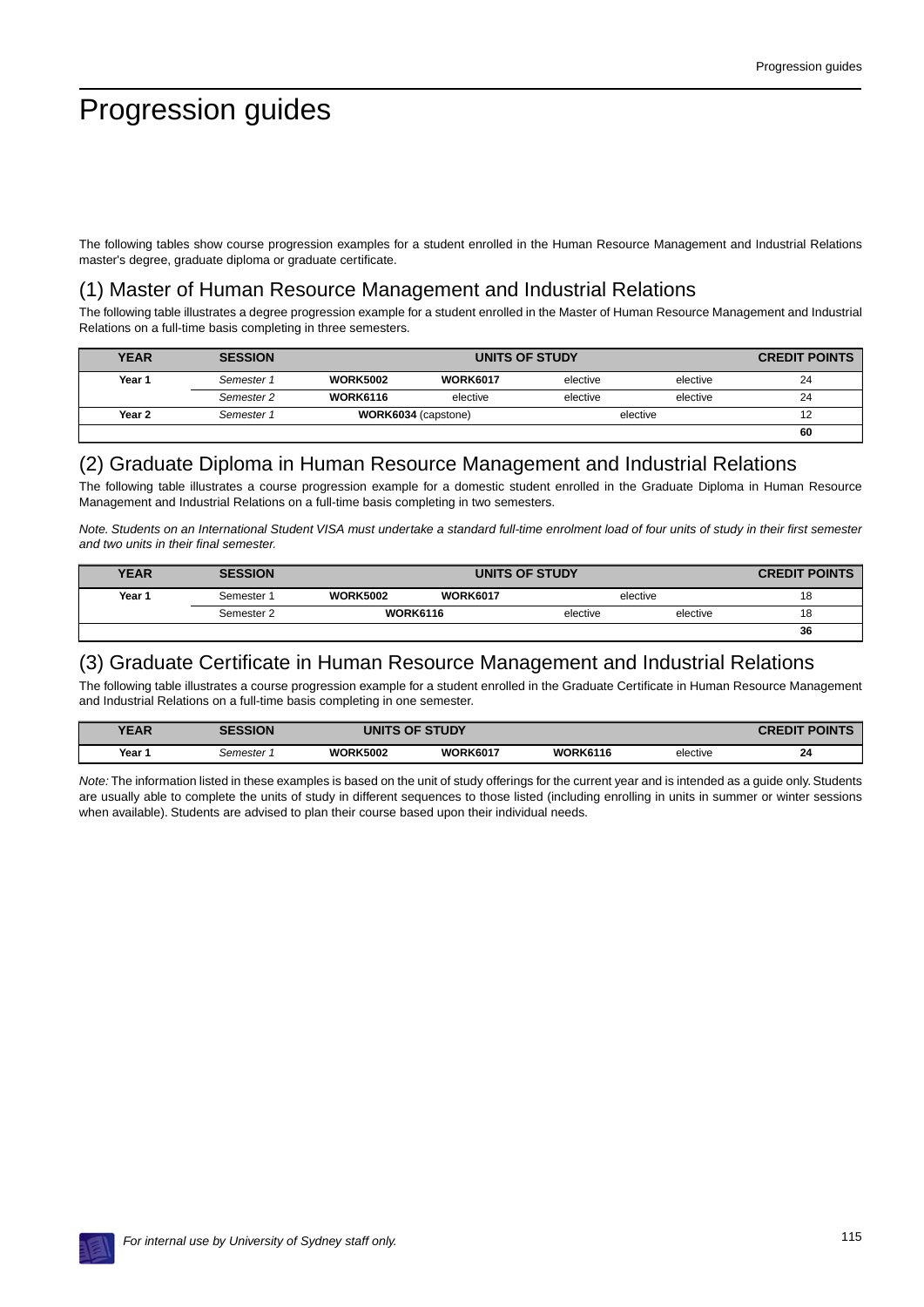Progression guides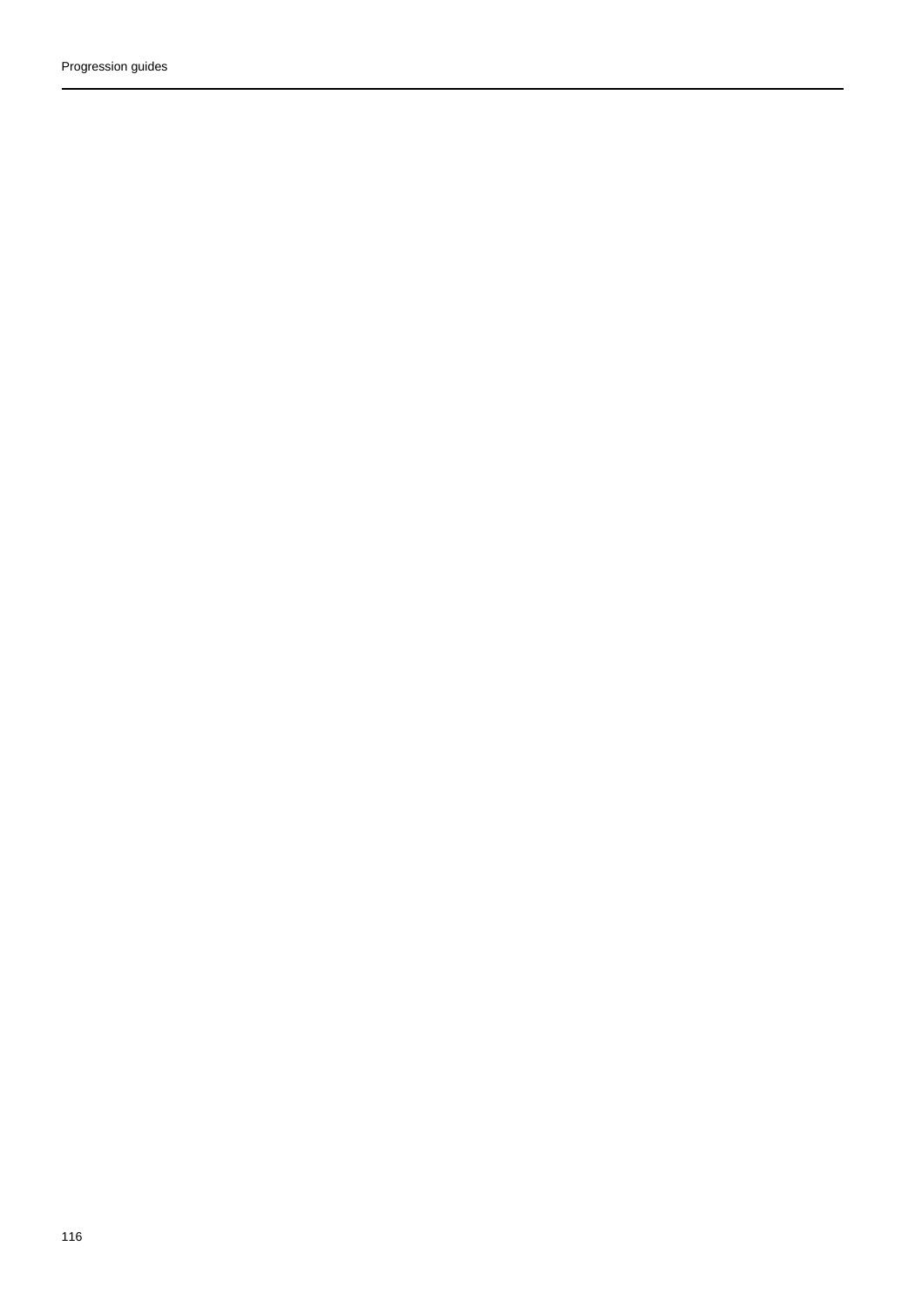# Course rules and resolutions

# Master of Human Resource Management and Industrial Relations

# Graduate Diploma in Human Resource Management and Industrial Relations

# Graduate Certificate in Human Resource Management and Industrial Relations

*These resolutions must be read in conjunction with applicable University By-laws, Rules and policies including (but not limited to) the University of Sydney (Coursework) Rule 2014 (the 'Coursework Rule'), the Coursework Policy 2014, the Resolutions of the Faculty, the University of Sydney (Student Appeals against Academic Decisions) Rule 2006 (as amended), the Academic Honesty in Coursework Policy 2015 and the Academic Honesty Procedures 2016. Up to date versions of all such documents are available from the Policy Register: http://sydney.edu.au/policies.*

## Course resolutions

### 1 Course codes

| Code        | Course title                                                               |
|-------------|----------------------------------------------------------------------------|
| MAHRMIRE-01 | Master of Human Resource Management and Industrial Relations               |
| GNHRMIRE-01 | Graduate Diploma in Human Resource Management and Industrial Relations     |
| GCHRMIRE-01 | Graduate Certificate in Human Resource Management and Industrial Relations |

## 2 Attendance pattern

The attendance pattern for this course is full time or part time according to candidate choice.

## 3 Master's type

The master's degree in these resolutions is a professional master's course, as defined by the Coursework Policy.

# 4 Embedded courses in this sequence

- (1) The embedded courses in this sequence are:
- (a) the Master of Human Resource Management and Industrial Relations
- (b) the Graduate Diploma in Human Resource Management and Industrial Relations
- (c) the Graduate Certificate in Human Resource Management and Industrial Relations
- (2) Providing candidates satisfy the admission requirements for each stage, a candidate may progress to the award of any of the courses in this sequence. Only the longest award completed will be conferred.

## 5 Admission to candidature

- (1) Available places will be offered to qualified applicants ranked on merit in accordance with the following criteria:
- (a) Master of Human Resource Management and Industrial Relations
- (i) an Australian Qualifications Framework Level 8 or higher qualification in any discipline with a minimum credit average (or equivalent) at an institution approved by the Business School; or
- (ii) an Australian Qualifications Framework Level 7 qualification in a cognate discipline, as defined by the Business School, with a minimum credit average (or equivalent) at an institution approved by the Business School; or
- (iii) an Australian Qualifications Framework Level 7 qualification in a non-cognate discipline with a minimum credit average (or equivalent) at an institution approved by the Business School and a minimum of three years relevant work experience; or
- (iv) completion of the qualifications and experience specified in (i), (ii) or (iii) with a minimum pass average (or equivalent) and performance in an admissions test approved by the Business School to a standard considered satisfactory by the Business School; and (v) satisfaction of the English language requirements; and
- 
- (vi) any other minimum standards specified by the Business School.
- (b) Graduate Diploma in Human Resource Management and Industrial Relations
- $\hat{a}$  an Australian Qualifications Framework Level 7 or higher qualification (or equivalent) at an institution approved by the Business School and graded at a standard acceptable to the Business School;
- (ii) satisfaction of the English language requirements; and
- (iii) any other minimum standards specified by the Business School.
- (c) Graduate Certificate in Human Resource Management and Industrial Relations
- (i) an Australian Qualifications Framework Level 7 or higher qualification (or equivalent) at an institution approved by the Business School and graded at a standard acceptable to the Business School; or
- (ii) equivalent professional work experience of no less than three years in a relevant field, as defined by the Business School;
- (iii) satisfaction of the English language requirements; and
- (iv) any other minimum standards specified by the Business School.<br>(2) In exceptional circumstances the Business School may admit applical In exceptional circumstances the Business School may admit applicants without these qualifications who, in the opinion of the Business
- School, have qualifications and evidence of experience and achievement sufficient to successfully undertake the award.

## 6 Requirements for award

- (1) The units of study that may be taken for the course are set out in the Table of postgraduate units of study: Human Resource Management and Industrial Relations coursework programs.
- (2) To qualify for the award of the Master of Human Resource Management and Industrial Relations a candidate must complete 60 credit points, comprising:
- (a) 24 credit points of core units of study; and
- (b) 36 credit points of elective units of study.
- (3) To qualify for the award of the Graduate Diploma in Human Resource Management and Industrial Relations a candidate must complete 36 credit points, comprising: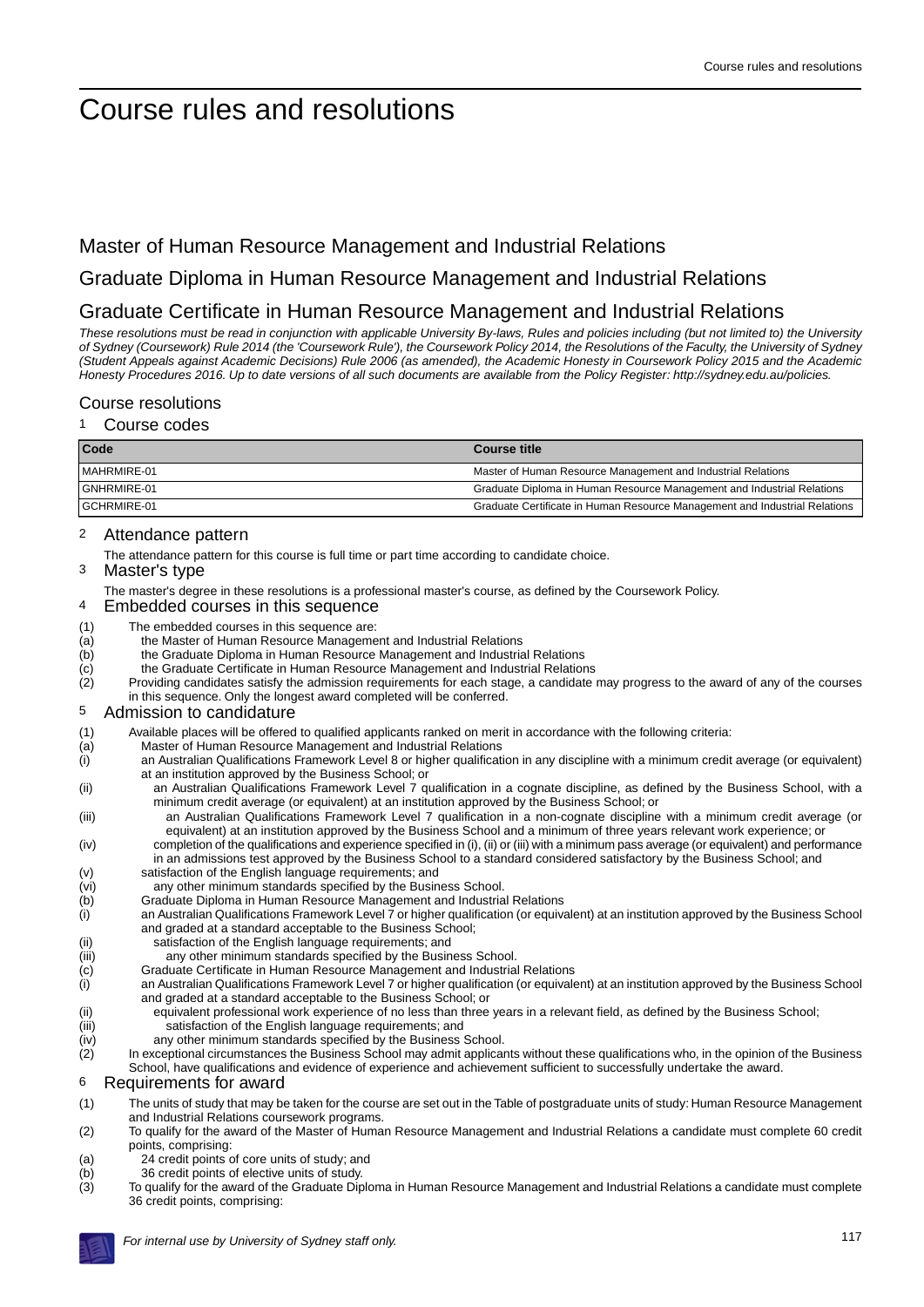- (a) 18 credit points of core units of study; and<br>(b) 18 credit points of elective units of study.
- (b) 18 credit points of elective units of study.<br>
(4) To qualify for the award of the Graduate Cert
- To qualify for the award of the Graduate Certificate in Human Resource Management and Industrial Relations a candidate must complete 24 credit points, comprising:
- (a) 18 credit points of core units of study; and<br>
(b) 6 credit points of elective units of study.
- 6 credit points of elective units of study.

# Recognition of prior learning

- (1) Waivers may be granted or the volume of learning may be reduced in recognition of prior learning.<br>(2) Candidates for the Master of Human Resource Management and Industrial Relations may be elig
- Candidates for the Master of Human Resource Management and Industrial Relations may be eligible for a reduction in the volume of learning of up to 30 credit points for relevant postgraduate studies where no award has been, or will be made.
- (3) Candidates for the Graduate Diploma in Human Resource Management and Industrial Relations may be eligible for a reduction in the volume of learning of up to 18 credit points for relevant postgraduate studies where no award has been, or will be made.
- (4) Candidates for the Graduate Certificate in Human Resource Management and Industrial Relations may be eligible for a reduction in the volume of learning of up to 12 credit points for relevant postgraduate studies where no award has been, or will be made.
- (5) Notwithstanding any reduction in the volume of learning granted on the basis of work completed or prior learning, in order to qualify for an award a student must complete at least 50 per cent of the requirements prescribed for the award course at the University of Sydney.

### 8 Course transfer

A candidate for the master's degree or graduate diploma may elect to discontinue study and graduate with a shorter award from this embedded sequence, with the approval of the Business School, and provided the requirements of the shorter award have been met. (2) A candidate for the graduate certificate or graduate diploma may elect to upgrade to the master's degree with full recognition of prior

learning upon completion of a minimum of 24 credit points and graded at a standard acceptable to the Business School.

#### 8 Transitional provisions

- (1) These resolutions apply to students who commenced their candidature after 1 January, 2017 and students who commenced their candidature prior to 1 January, 2017 who elect to proceed under these resolutions.
- (2) Candidates who commenced prior to 1 January, 2017 may complete the requirements in accordance with the resolutions in force at the time of their commencement, provided that requirements are completed by 1 January, 2022. The Business School may specify a later date for completion or specify alternative requirements for completion of candidatures that extend beyond this time.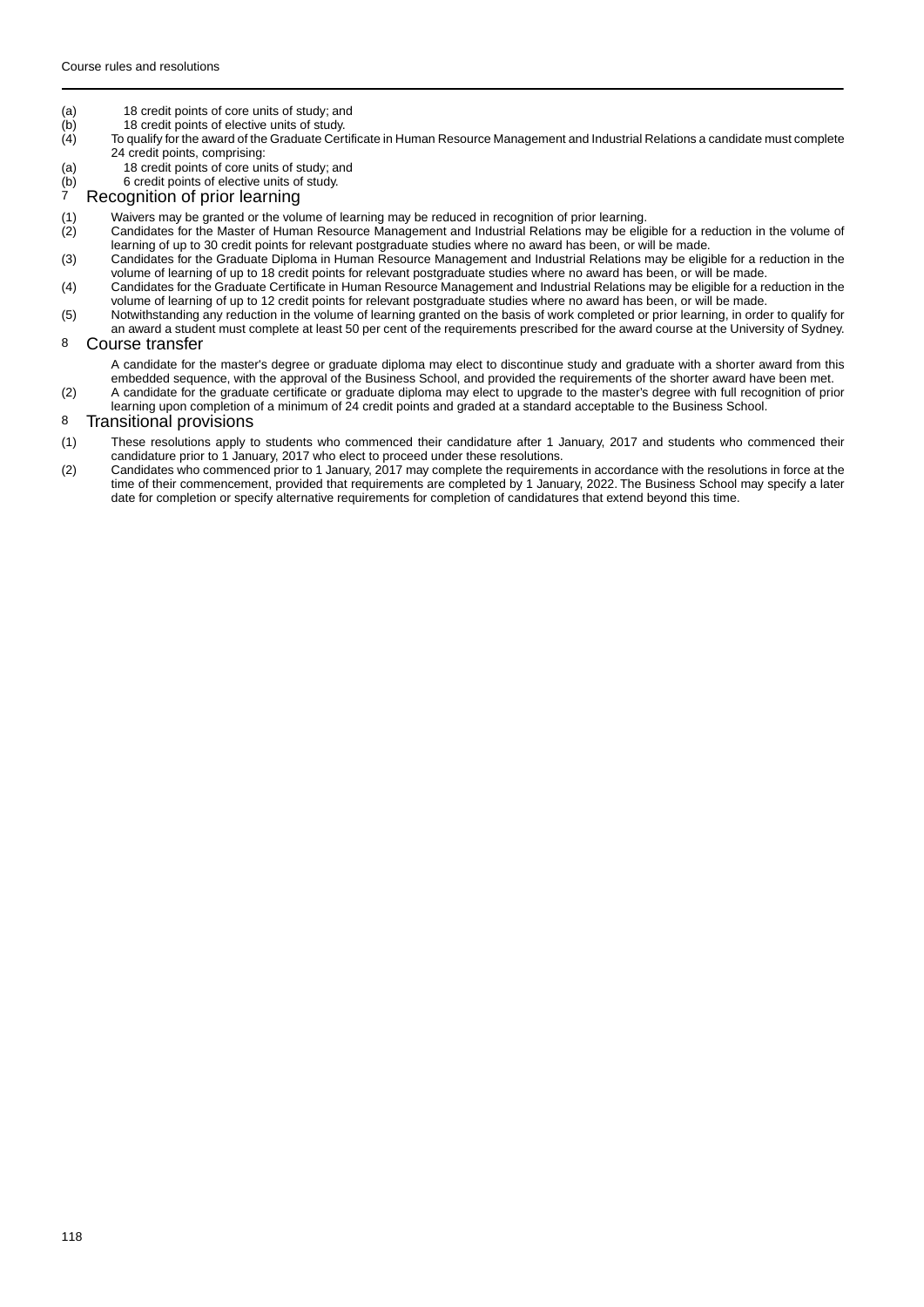# Innovation and Enterprise

This section outlines the course rules and other requirements for the Graduate Certificate in Innovation and Enterprise offered by the University of Sydney Business School.

| Course code                                  | <b>Graduate Certificate in Innovation and Enterprise</b> |
|----------------------------------------------|----------------------------------------------------------|
| <b>CRICOS</b> code                           | 066136E                                                  |
| Course abbreviation                          | GradCertInn&Ent                                          |
| <b>Credit points required for completion</b> | 24                                                       |
| Duration (minimum)                           | 0.5 years full-time                                      |
|                                              | 1 year part-time                                         |

This course aims to develop commercially aware and empowered entrepreneurs. It is designed to equip graduates with the skills and experience necessary to build a business in a variety of industries.

The Graduate Certificate in Innovation and Enterprise is relevant to people with a variety of interests, including the self-employed, business managers, researchers, creative artists, and social activists.

Essentially the course ensures participants gain valuable skills and know-how in:

- identifying and understanding opportunity, change and innovation;
- growing successful and sustainable businesses locally and internationally;
- building cross-functional management competencies, including: marketing, intellectual property management, strategy and finance; and
- establishing the relationships and engaged practices required from entrepreneurial leaders, including: communication, teamwork and reporting/pitching.

Students also have the opportunity to develop expertise in the commercialisation of research and other intellectual property, corporate innovation, as well as commercial and social entrepreneurship. The units of study in this course are characterised by their rich opportunities to 'learn by doing' through experiential and engaged practice.

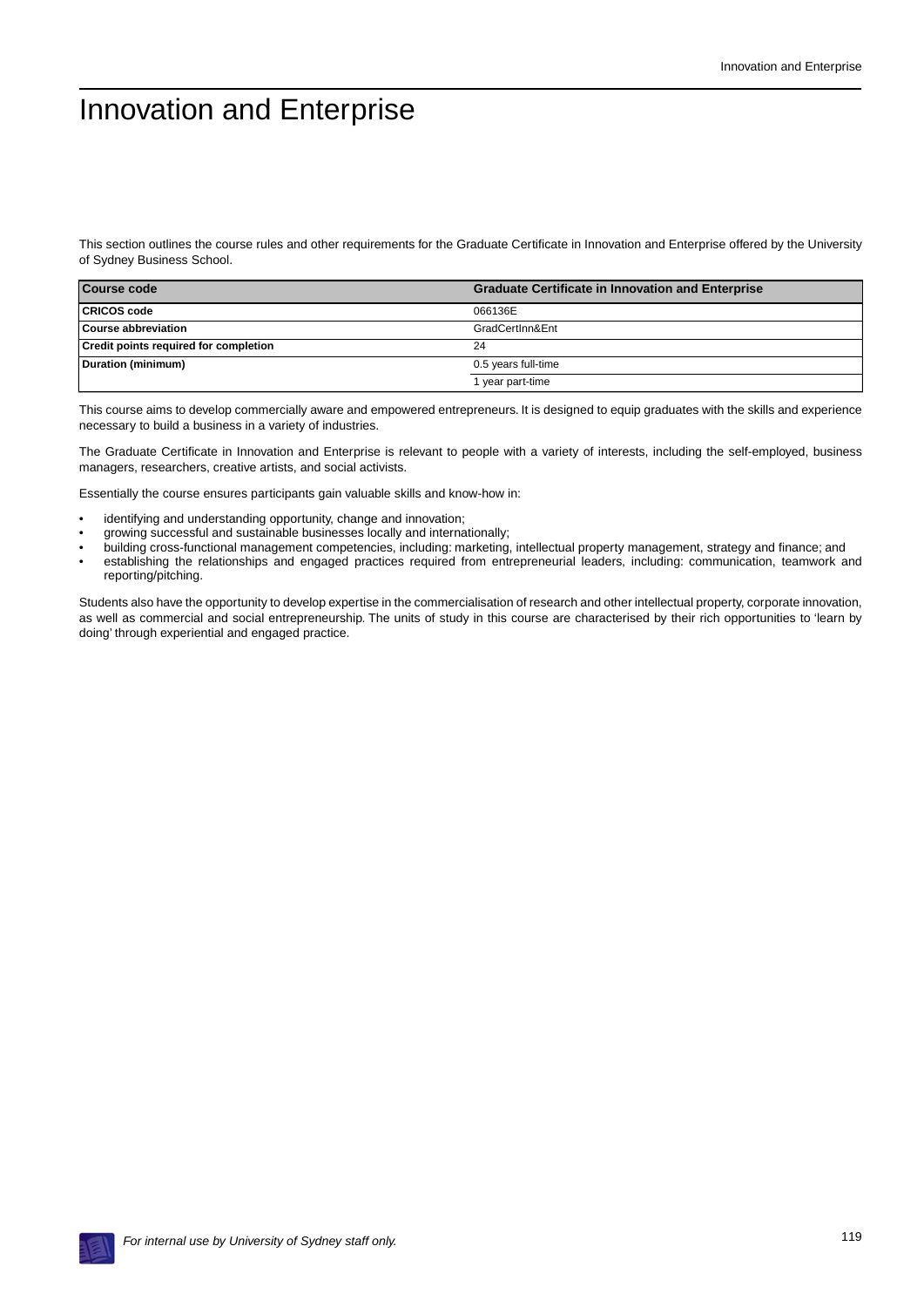Innovation and Enterprise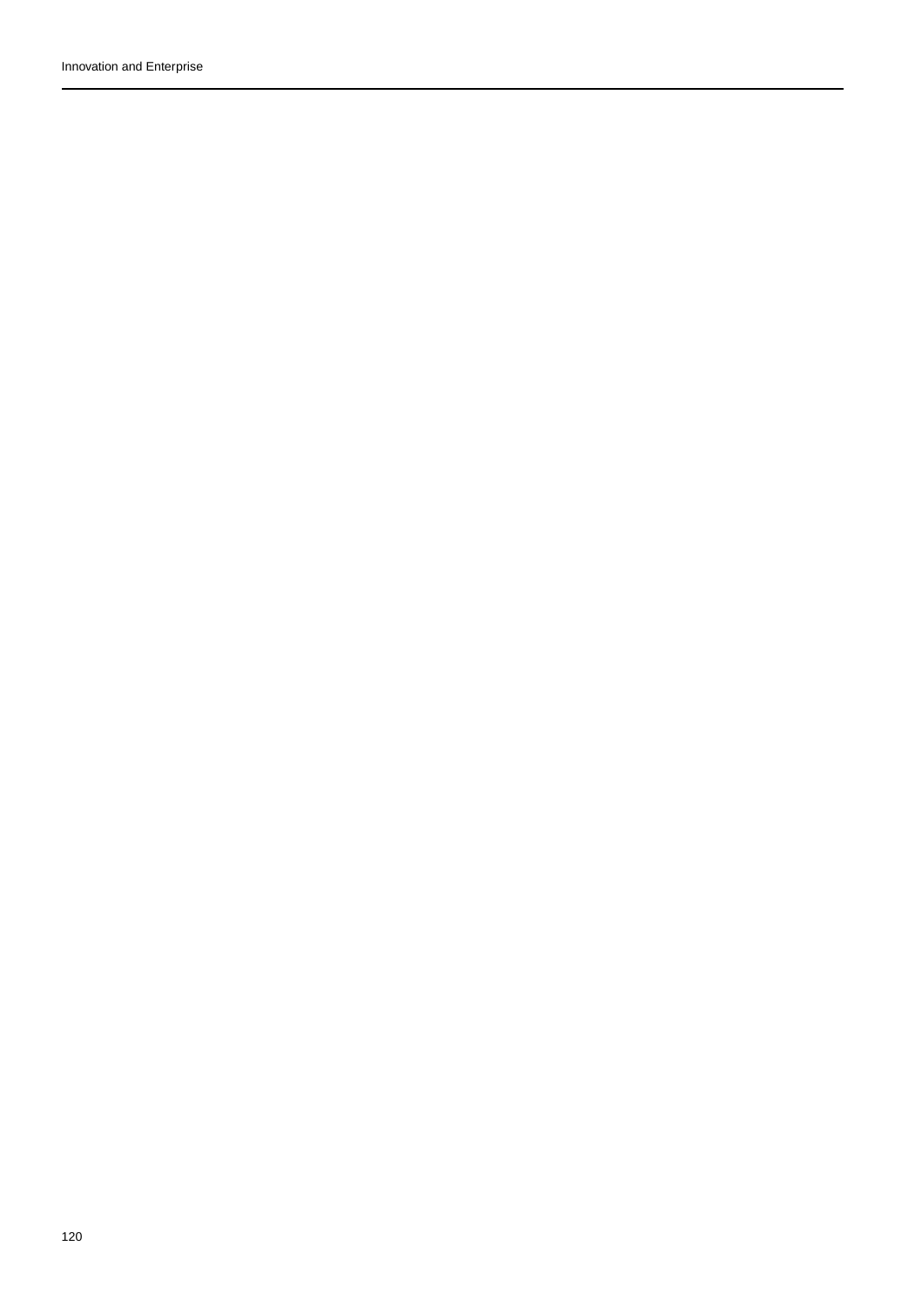# Course structure

# Course requirements

To be awarded the Graduate Certificate in Innovation and Enterprise, students complete units of study totalling 24 credit points, comprising:

- 12 credit points in core units of study; and
- 12 credit points in elective units of study.

The units of study available for Graduate Certificate in Innovation and Enterprise are listed in the Table of postgraduate units of study: Graduate Certificate in Innovation and Enterprise.

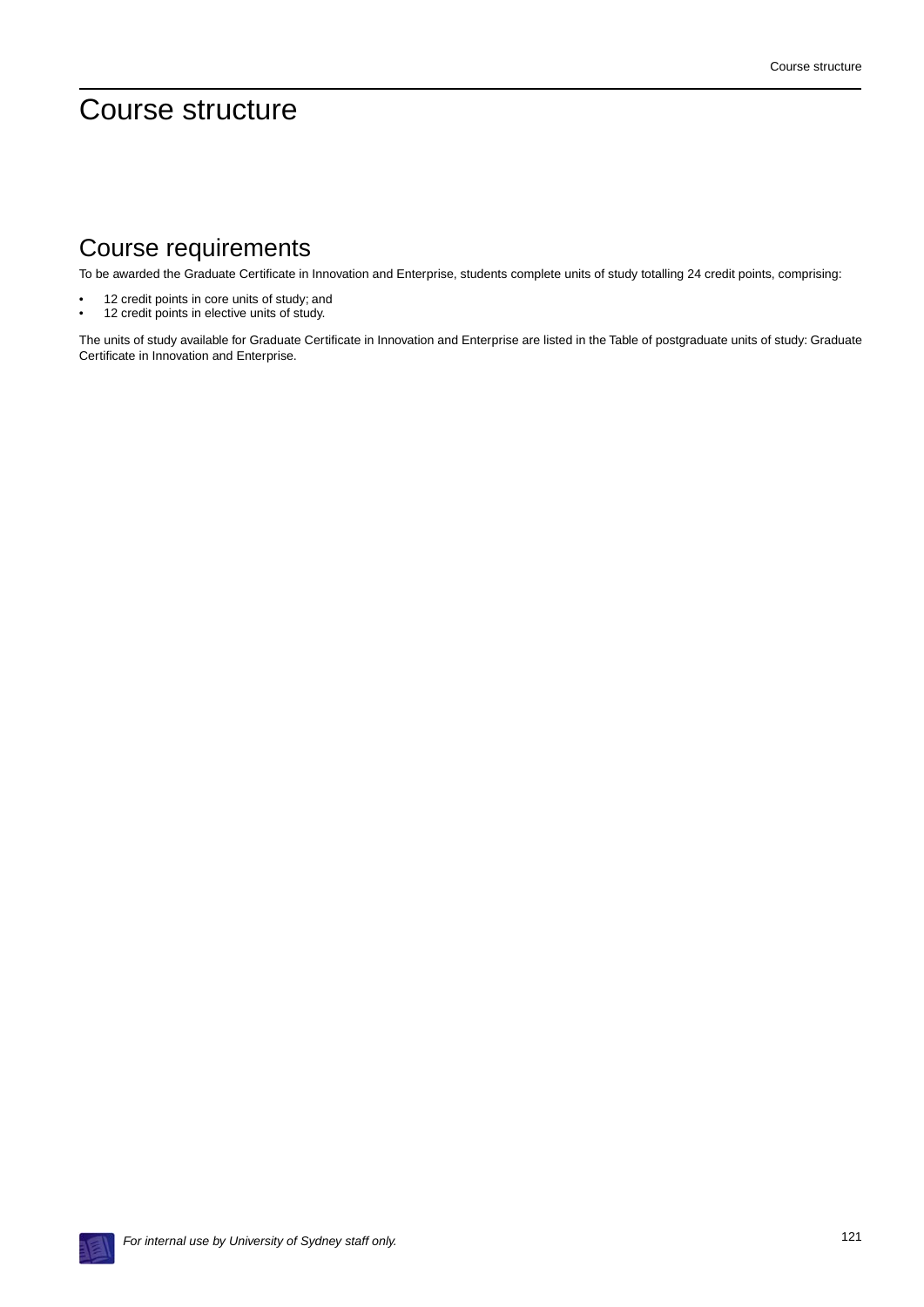Course structure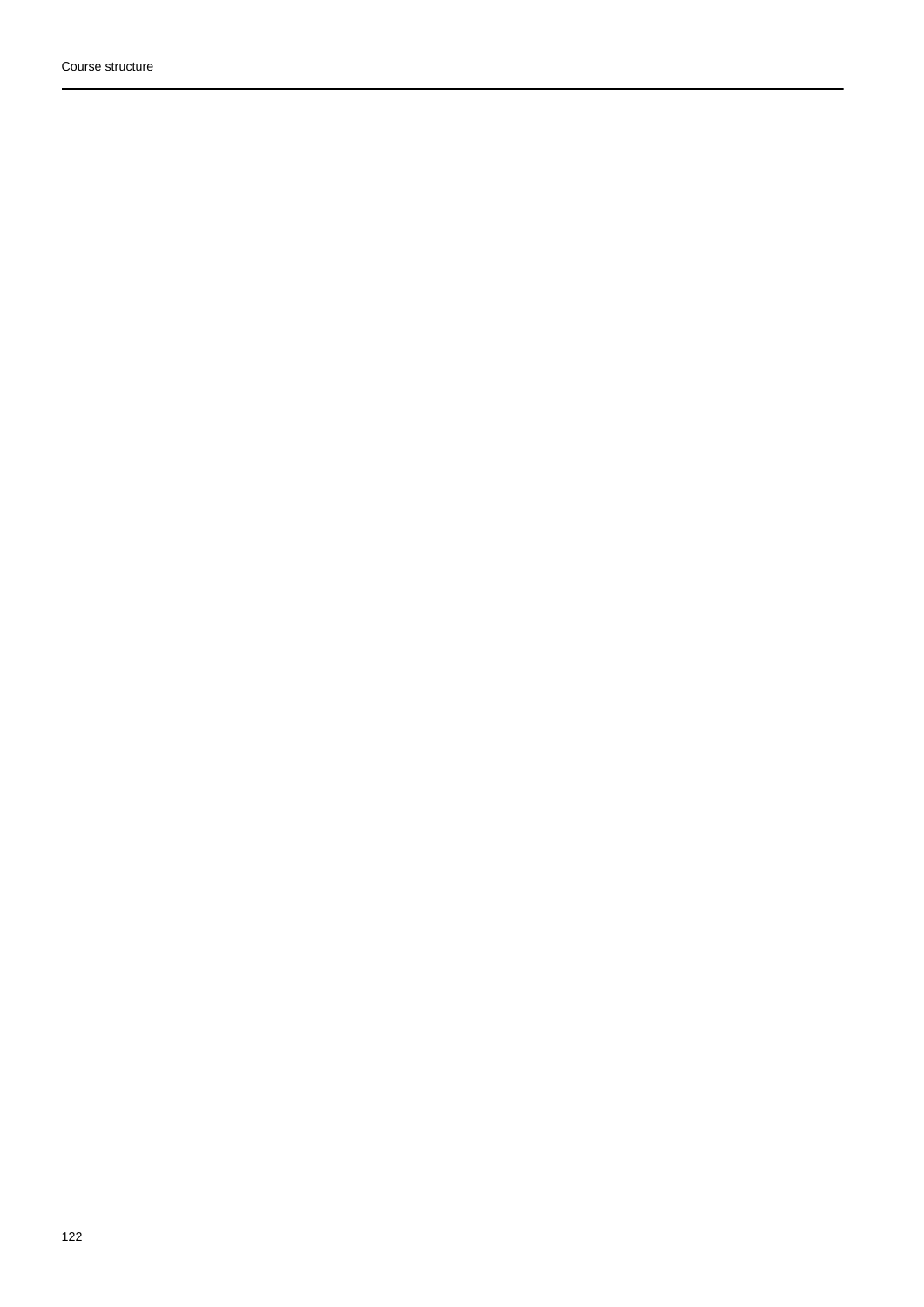# 1.Table of postgraduate units of study: Graduate Certificate in Innovation and Enterprise

The University of Sydney website (sydney.edu.au/courses/) contains the most up to date information on unit of study availability and other requirements. Timetabling information is available on the Business School website (sydney.edu.au/business/timetable). Students should note that units of study are run subject to demand.

### (i) Core units of study

Students must complete 12 credit points in units of study listed in the following table.

| <b>Unit of study</b>                                                        | <b>Credit</b><br>points | A: Assumed knowledge P: Prereguisites C: Coreguisites N: Prohibition                                                                                                                                                                                                                                                                                                          | <b>Session</b>                                                                                                                             |
|-----------------------------------------------------------------------------|-------------------------|-------------------------------------------------------------------------------------------------------------------------------------------------------------------------------------------------------------------------------------------------------------------------------------------------------------------------------------------------------------------------------|--------------------------------------------------------------------------------------------------------------------------------------------|
| <b>IBUS5002</b><br><b>Strategy, Innovation and</b><br>Entrepreneurship      | 6                       | <b>N IBUS5001</b>                                                                                                                                                                                                                                                                                                                                                             | Semester 1<br>Semester 2                                                                                                                   |
| <b>IBUS6015</b><br><b>Entrepreneurship and Innovation</b><br><b>Project</b> | 6                       | <b>C</b> IBUS5002<br>Note: Department permission required for enrolment<br>All students need to apply for permission to enroll in this unit. Students enrolled in the Graduate<br>Certificate of Innovation and Enterprise, where this unit is core, should note that they are<br>enrolled in this course as their reason for applying for permission to enroll in this unit. | Intensive<br>December<br>Intensive<br>February<br>Intensive<br>January<br>Intensive July<br>Intensive<br>March<br>Semester 1<br>Semester 2 |

### (ii) Elective units of study

Students choose 12 credit points in units of study from the options listing in the following table.

| Unit of study                                                               | <b>Credit</b><br>points | A: Assumed knowledge P: Prerequisites C: Corequisites N: Prohibition             | <b>Session</b>                                                                                                       |
|-----------------------------------------------------------------------------|-------------------------|----------------------------------------------------------------------------------|----------------------------------------------------------------------------------------------------------------------|
| <b>IBUS6007</b><br><b>International Business Special</b><br>Project         | 6                       | Note: Department permission required for enrolment                               | Semester 1<br>Semester 2                                                                                             |
| <b>IBUS6011</b><br><b>New Business Opportunities and</b><br><b>Startups</b> | 6                       | A IBUS5002, or completion of at least 24 credit points<br>N IBUS5011 or WORK6112 | Semester 1<br>Semester 2                                                                                             |
| <b>IBUS6012</b><br><b>Business Innovation and</b><br>Sustainability         | 6                       | A IBUS5002, or completion of at least 24 credit points                           | Semester 1                                                                                                           |
| <b>IBUS6013</b><br><b>Business Restructuring and Renewal</b>                | 6                       | A IBUS5002, or completion of at least 24 credit points                           | Semester 2                                                                                                           |
| <b>IBUS6016</b><br><b>Social Entrepreneurship</b>                           | 6                       | A IBUS5002, or completion of at least 24 credit points                           | Semester 2                                                                                                           |
| <b>IBUS6023</b><br><b>Engaged Entrepreneurship Projects</b>                 | 6                       | <b>P IBUS5002</b><br>Note: Department permission required for enrolment          | Intensive<br>December<br>Intensive<br>February<br>Intensive<br>January<br>Intensive July<br>Semester 1<br>Semester 2 |

# 2. Unit of study descriptions for the Graduate Certificate in Innovation and Enterprise

*Note:* These unit of study descriptions are listed alphanumerically by unit code.

### Core units of study

#### **IBUS5002**

#### **Strategy, Innovation and Entrepreneurship**

**Credit points:** 6 **Classes:** 1x 3hr seminar per week **Assessment:** mid-semester test (20%), short essay (20%), group assignment (30%), final exam (30%) **Mode of delivery:** Normal (lecture/lab/tutorial) evening

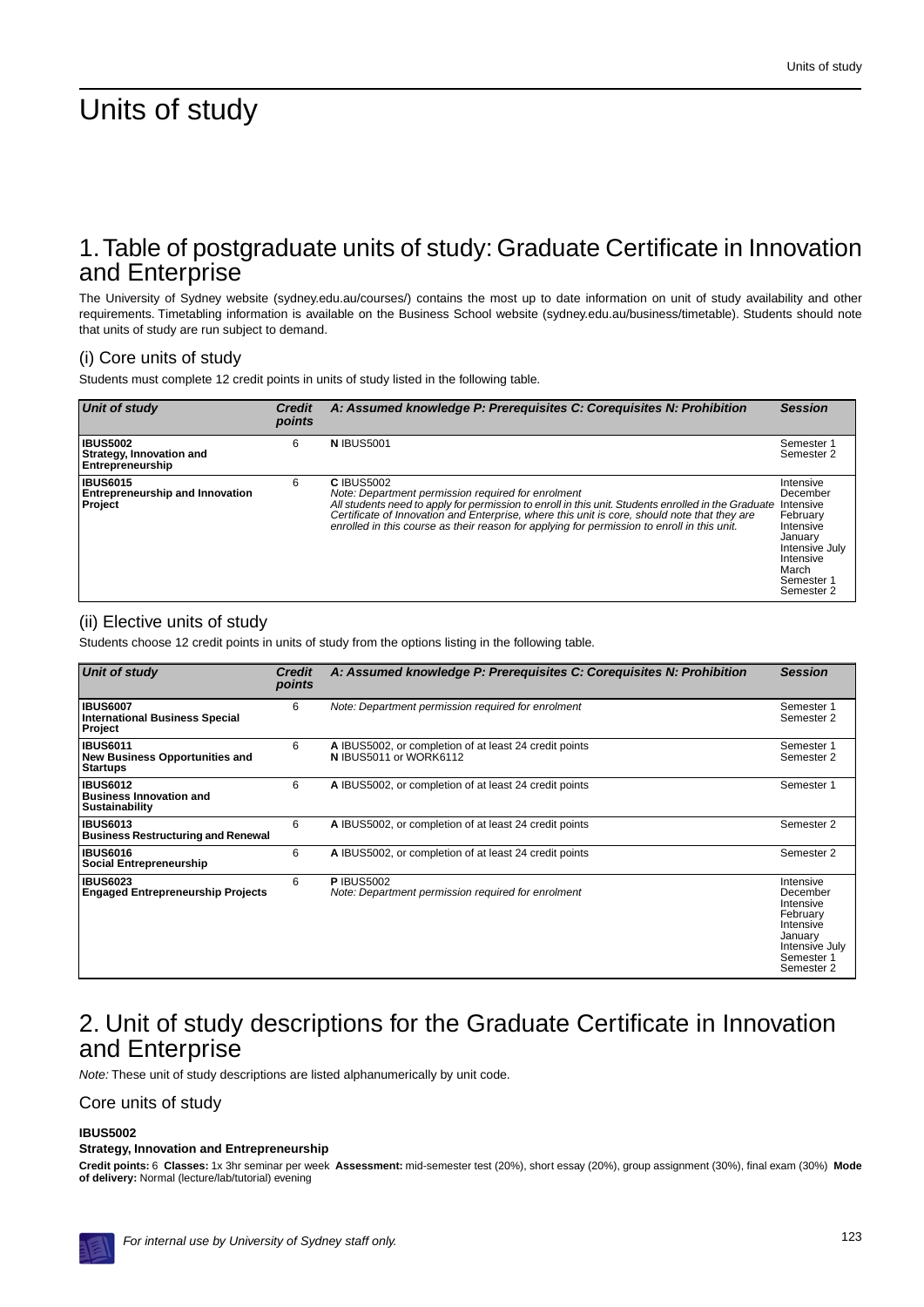This foundation unit provides an introduction to the essential concepts and frameworks relevant to the fields of strategy, innovation and entrepreneurship. Topics covered include the key elements of business strategy, including developing a business mission, understanding the external environment, reviewing internal resources and capabilities, and business and corporate strategy. The importance of entrepreneurial activity and the challenges faced by startup ventures, as well as examples of successful and unsuccessful business innovations, are highlighted. The emphasis of the unit is on understanding the strategic activity of both startup and established businesses with a focus on issues relevant to entrepreneurs as well as business managers.

#### **IBUS6015**

#### **Entrepreneurship and Innovation Project**

**Credit points:** 6 **Classes:** 1x 3hr seminar/wk **Assessment:** instriuctor update 1 (10%), project proposal (20%), instructor update 2 (10%), report presentation (20%), report documentation (40%) **Mode of delivery:** Normal (lecture/lab/tutorial) evening, Block mode

*Note: Department permission required for enrolment in the following sessions: Intensive December, Intensive February, Intensive January, Intensive July, Intensive March, Semester 1, Semester 2.*

*Note: All students need to apply for permission to enroll in this unit. Students enrolled in the Graduate Certificate of Innovation and Enterprise, where this unit is core, should note that they are enrolled in this course as their reason for applying for permission to enroll in this unit.*

This unit is designed to assist students to develop specialised knowledge and communicative skills in the context of entrepreneurship, innovation and sustainability. Students complete a research project that explores the phenomena of strategy, sustainability and/or entrepreneurship in a context of their choice or as proposed by an academic. This research addresses a specific entrepreneurial problem or opportunity confronting business. For example, these research projects could relate to action research in a remote or rural enterprise, students' own enterprise, or future career. The unit is offered to students undertaking the Graduate Certificate in Innovation and Enterprise, as well as those in the Master of Commerce who successfully apply for special permission.

#### Elective units of study

#### **IBUS6007**

#### **International Business Special Project**

**Credit points:** 6 **Classes:** 2 x 3 hr seminars day pre-departure seminar (Sydney), 30 hrs lectures in country action-research, 1x 3hr seminar post trip (Sydney)<br>**Assessment:** Individual Assessments (75%), and Group Asses *Note: Department permission required for enrolment in the following sessions: Semester 1, Semester 2.*

The special project in International Business provides students with an opportunity to undertake a supervised research project on an approved topic.

#### **IBUS6011**

#### **New Business Opportunities and Startups**

**Credit points:** 6 **Classes:** 1x 3 hr lecture/seminar per week for classes **Assessment:** business opportunity and strategy design assignment (35%), start up financials (15%), business plan assignment and presentation (50%) **Mode of delivery:** Normal (lecture/lab/tutorial) evening

Being able to identify and exploit new business opportunities is critical to all sizes of businesses. Identifying new markets, developing new products and implementing new business models are highly-regarded and valuable skills for entrepreneurs and business managers alike. This unit is structured around learning from engaged practice in order to explore the special problems and opportunities associated with entrepreneurial start-ups. Students engage with start up and early stage businesses to deliver a plan to help them become profitable. Topics include opportunity recognition, strategy development, business model design, customer acquisition and retention, financial model development, as well as entrepreneurial and creative leadership.

#### **IBUS6012**

#### **Business Innovation and Sustainability**

**Credit points:** 6 **Classes:** 1x 3 hr lecture/seminar per week **Assessment:** individual assignment (60%); group assignment (30%); presentations (10%) **Mode of delivery:** Normal (lecture/lab/tutorial) evening

Businesses are increasingly challenged for their sustainability. This unit centres on addressing significant business and societal challenges by balancing sustainability and innovation. Topics include current and future challenges of innovation and sustainability for business. This unit is structured around learning from seminar and practice. Students are required to work in a way which delivers sustainability.

#### **IBUS6013**

#### **Business Restructuring and Renewal**

**Credit points:** 6 Classes: 1x 3hr lecture/seminar per week Assessment: presentation (15%), mid-semester test (35%), group presentation (15%), major group<br>project (25%: written report - 20%, individual component group repo

Entrepreneurial business opportunities do not always relate to early-stage or start-up businesses. Later-stage business investments, whether buying existing businesses or turning around failing enterprises, are a significant and growing focus of entrepreneurial activity. This unit explores the process of acquiring and reinvigorating established businesses and how to secure private equity funds (leveraged buy-outs) or corporate funding. The focus is on opportunity evaluation, business model innovation, management and revitalisation rather than financial structuring. Students have the opportunity to apply the functional skills learned in core strategy, finance, marketing, and management units to real opportunities. As well as being of interest to those wishing to acquire and manage their own business, the unit is appropriate for those working in 'big' business and the financial markets.

#### **IBUS6016**

#### **Social Entrepreneurship**

**Credit points:** 6 **Classes:**Semester 1: 1x 3h lecture/workshop per week; Intensive sessions: 2 x 3hr lecture/workshops pre- departure (Sydney), 30hrs lecture/workshops in country, 1 x 3hr seminar post trip (Sydney) **Assessment:** individual report (25%), practice and final pitch (25%), final report (25%), reflective piece (15%), workshop engagement and participation (10%) **Mode of delivery:** Normal (lecture/lab/tutorial) evening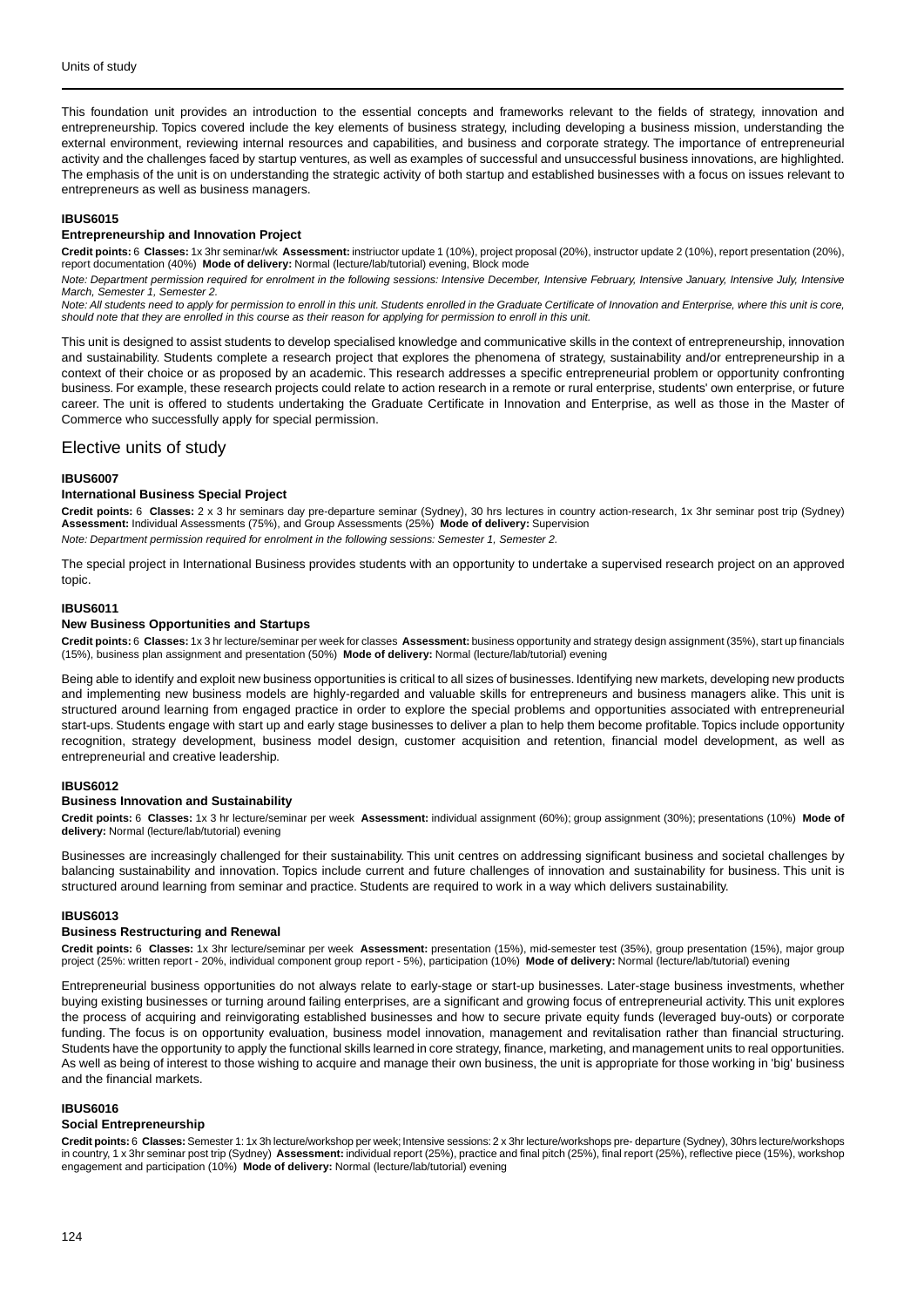Social entrepreneurs are committed to furthering a social mission through enterprises that rank social, environmental or cultural impact on a par with, or even above, profit. Intersecting the business and not-for profit worlds, social entrepreneurship addresses many complex local and global problems. This unit critically introduces the concept and develops frameworks for understanding social entrepreneurship (also referred to as social enterprise and social innovation). Teaching and learning utilises case studies, and includes the opportunity to apply theory to real-world experiences. Topics include creating innovative social enterprises, sustainable business models, philanthropy and funding, impact assessment, and leadership. The unit is structured around learning from engaged practice, and provides the opportunity to work with social enterprises.

#### **IBUS6023**

#### **Engaged Entrepreneurship Projects**

**Credit points:** 6 **Classes:** classes will include 39 hours contact with heavy emphasis on a mix of seminars, workshops and other sessions. With intensive block mode, students will typically be in-country for a period of 2 weeks, with seminars prior and after departure **Assessment:** Respond to the brief (0%), interim pitch<br>(15%), final pitch (15%), final report (30%), reflective p

*Note: Department permission required for enrolment in the following sessions: Intensive December, Intensive February, Intensive January, Intensive July, Semester 1, Semester 2.*

This unit of study will be intensively taught off campus, enabling you to engage deeply with entrepreneurial contexts and opportunities. The unit will be offered in a variety of contexts but could include businesses in cities, towns or remote locations in Australia and Asia. You will work intensively with a business or community to resolve a particular problem, and apply entrepreneurial insights and actions to grow an existing or new enterprise. These problems could be addressed through commercial or social entrepreneurship, and will typically require that you engage with other fields such as architecture or engineering. The focus of the unit is learning with action, and acting with learning - you will cover topics that will ensure you appropriately understand the situation, as well as organisational resources, capabilities and vision. With this understanding you will be challenged to develop an entrepreneurial strategy and funding proposal that can be implemented by the enterprise.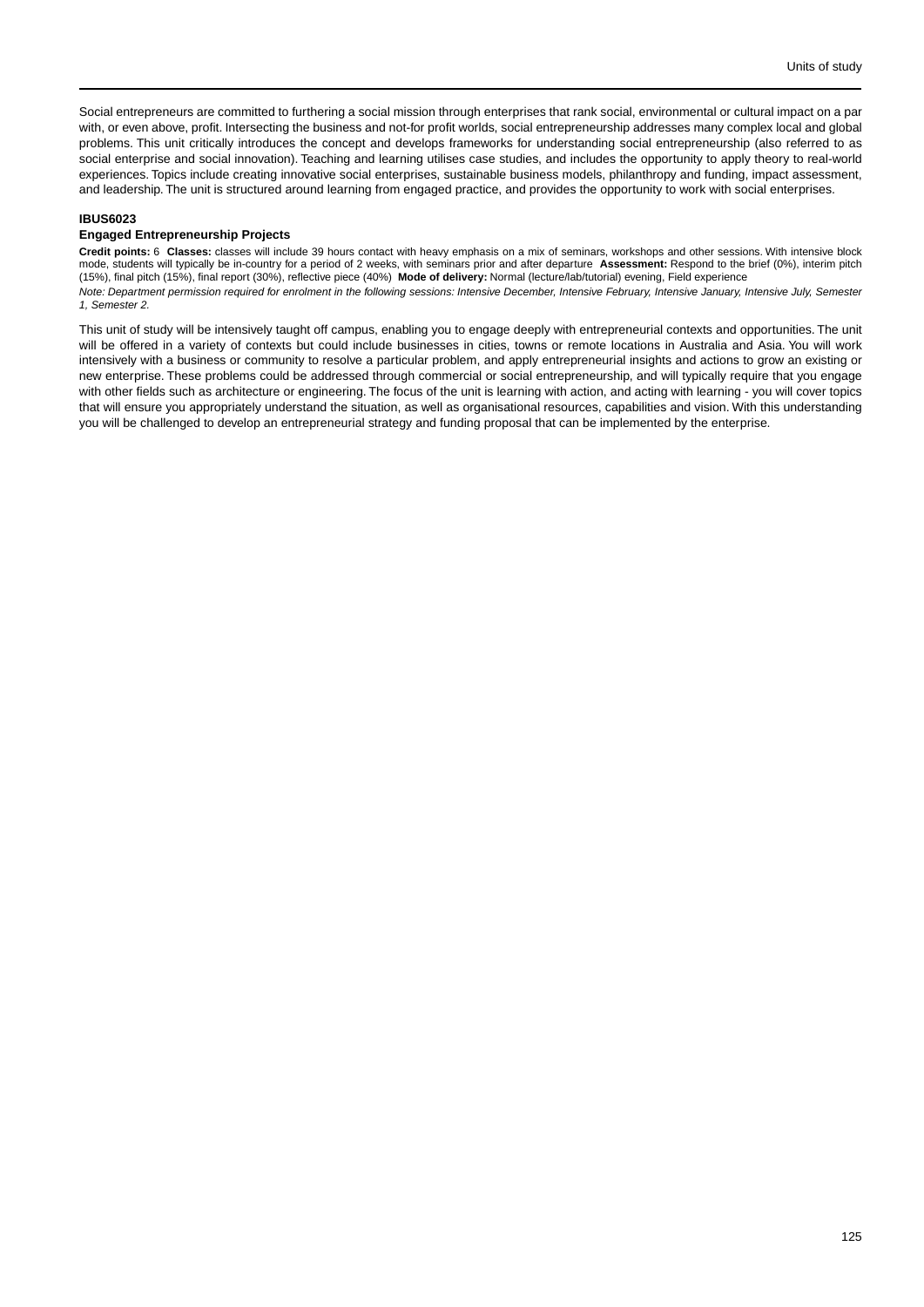Units of study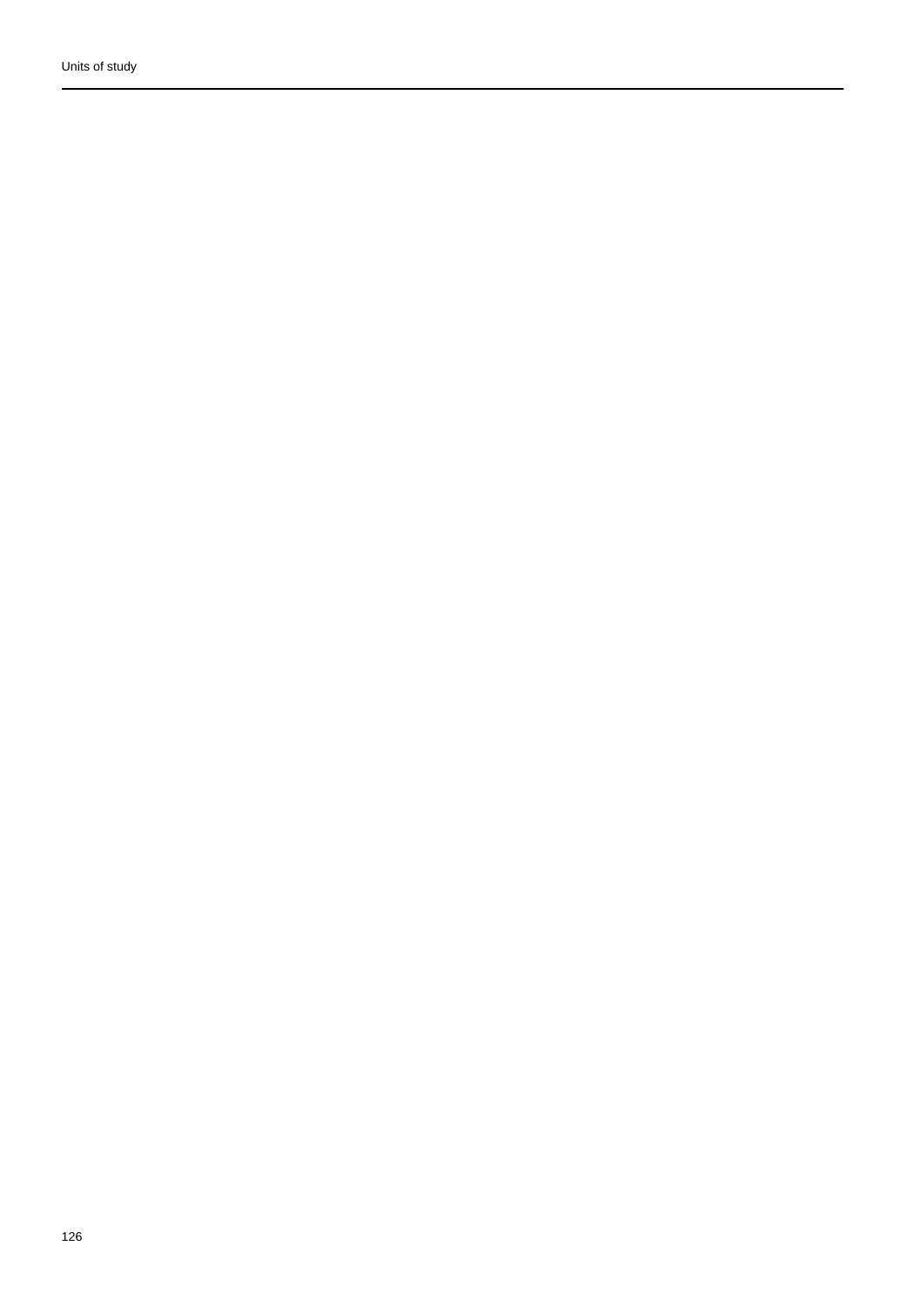# Progression guides

#### *(1) Full-time enrolment example*

The following table illustrates a course progression example for students enrolled in the Graduate Certificate in Innovation and Enterprise on a full-time basis undertaking four units of study (24 credit points) per semester.

| <b>YEAR</b> | <b>SESSION</b> | <b>OF STUDY</b><br>UNIʻ |                 |          | <b>EDIT POINTS</b> |    |
|-------------|----------------|-------------------------|-----------------|----------|--------------------|----|
| Year 1      | semester 1     | <b>IBUS5002</b>         | <b>IBUS6015</b> | elective | elective           | 24 |

#### *(2) Part-time enrolment example*

The following table illustrates a course progression example for students enrolled in the Graduate Certificate in Innovation and Enterprise on a part-time basis undertaking two units of study (12 credit points) per semester.

| <b>YEAR</b> | <b>SESSION</b> | UNITS OF STUDY  |          | <b>CREDIT POINTS</b> |
|-------------|----------------|-----------------|----------|----------------------|
| Year 1      | Semester :     | <b>IBUS5002</b> | elective | . .                  |
|             | Semester 2     | <b>IBUS6015</b> | elective | . .                  |
|             |                |                 |          | 24                   |

*Note:* The information listed in these examples is based on the unit of study offerings for the current year and is intended as a guide only. Students are usually able to complete the units of study in different sequences to those listed (including enrolling in units in summer or winter intensive sessions when available). Students are advised to plan their course based upon their individual needs.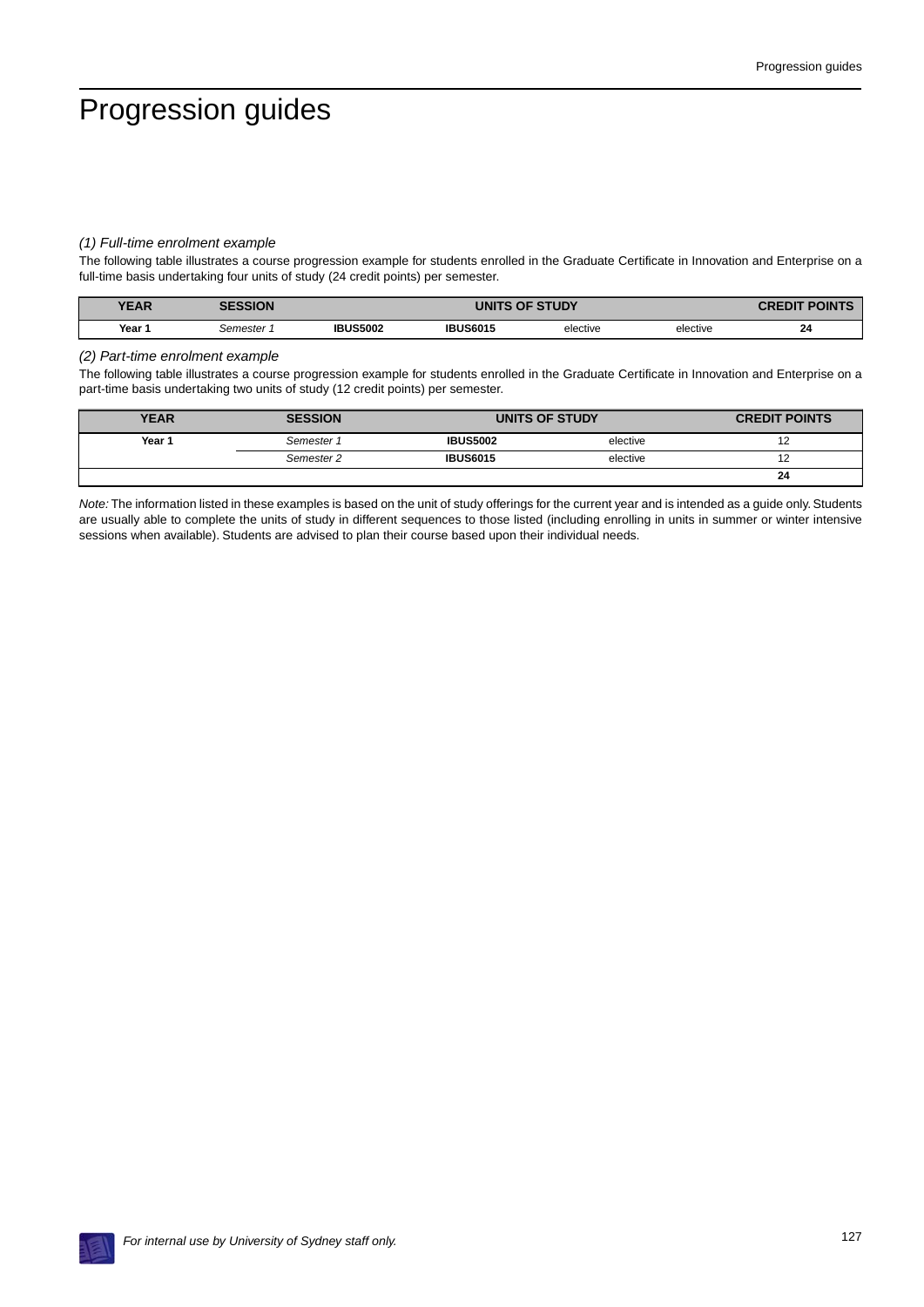Progression guides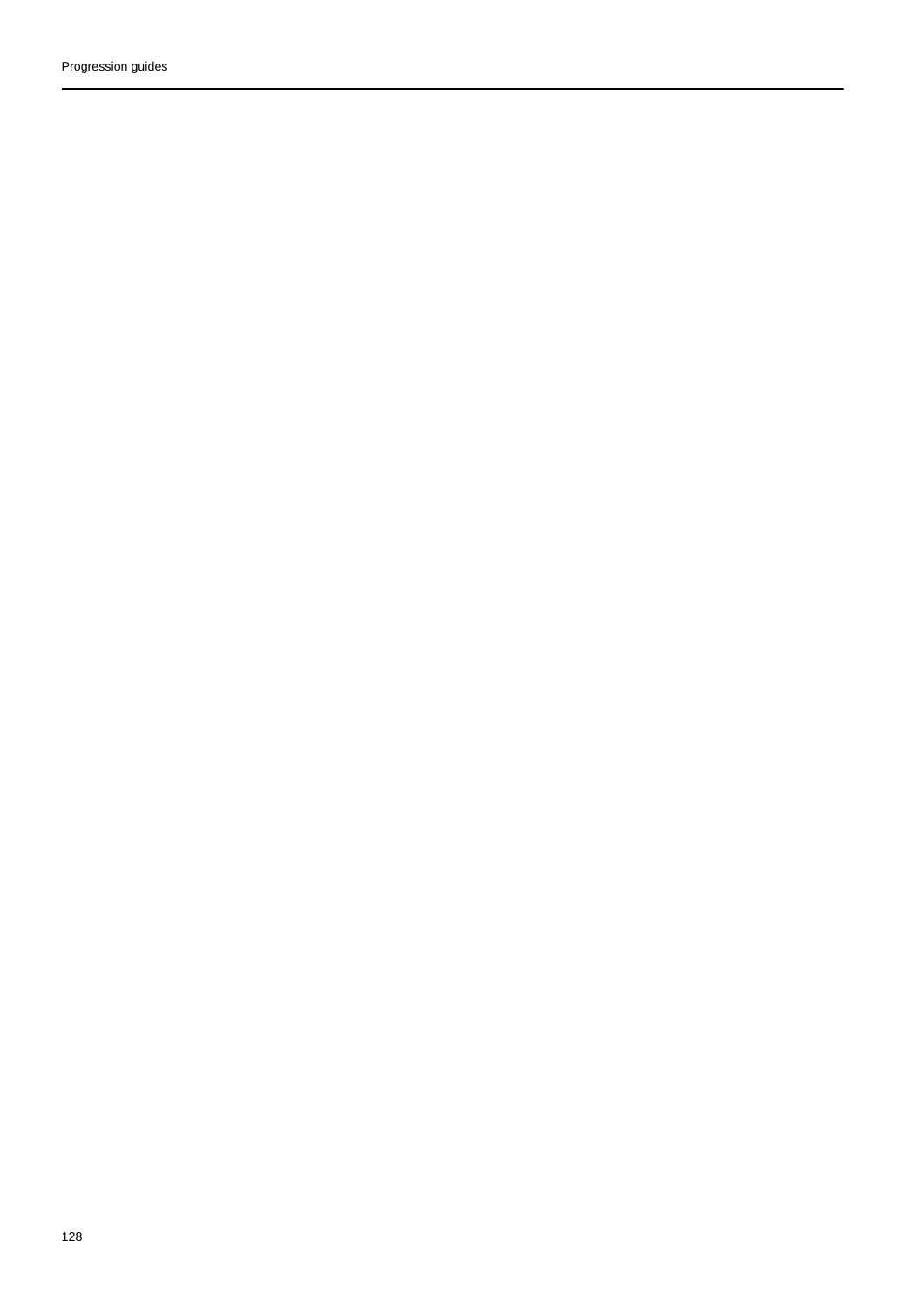# Course rules and resolutions

# Graduate Certificate in Innovation and Enterprise

*These resolutions must be read in conjunction with applicable University By-laws, Rules and policies including (but not limited to) the University of Sydney (Coursework) Rule 2014 (the 'Coursework Rule'), the Coursework Policy 2014, the Resolutions of the Faculty, the University of Sydney (Student Appeals against Academic Decisions) Rule 2006 (as amended), the Academic Honesty in Coursework Policy 2015 and the Academic Honesty Procedures 2016. Up to date versions of all such documents are available from the Policy Register: http://sydney.edu.au/policies.*

## Course resolutions

1 Course codes

| Code        | <b>Course title</b>                               |
|-------------|---------------------------------------------------|
| GCINNENT-01 | Graduate Certificate in Innovation and Enterprise |

### 2 Attendance pattern

The attendance pattern for this course is full time or part time according to candidate choice.

### 3 Admission to candidature

- (1) Available places will be offered to qualified applicants ranked on merit in accordance with the following criteria:<br>(a) a bachelor's degree, graduate diploma, graduate certificate or equivalent at an institution approv
- a bachelor's degree, graduate diploma, graduate certificate or equivalent at an institution approved by the Business School and graded at a standard acceptable to the Business School; and/or where applicable:
- (b) relevant work experience requirements as determined by the Business School;
- (c) satisfaction of the English language requirements; and
- (d) any other minimum standards specified by the Business School.<br>4 Requirements for award

## Requirements for award

- (1) The units of study that may be taken for the course are set out in the Table of postgraduate units of study: Innovation and Enterprise.<br>(2) To qualify for the award of the Graduate Certificate in Innovation and Enterpr
- $(2)$  To qualify for the award of the Graduate Certificate in Innovation and Enterprise a candidate must complete 24 credit points, comprising:<br>(a) 12 credit points of core units of study: and 12 credit points of core units of study; and
- $(b)$  12 credit points of elective units of study.<br>5 Transitional provisions

### 5 Transitional provisions

- (1) These resolutions apply to students who commenced their candidature after 1 January, 2011 and students who commenced their candidature prior to 1 January, 2011 who elect to proceed under these resolutions.
- (2) Candidates who commenced prior to 1 January, 2011 may complete the requirements in accordance with the resolutions in force at the time of their commencement, provided that requirements are completed by 1 January, 2016. The Business School may specify a later date for completion or specify alternative requirements for completion of candidatures that extend beyond this time.

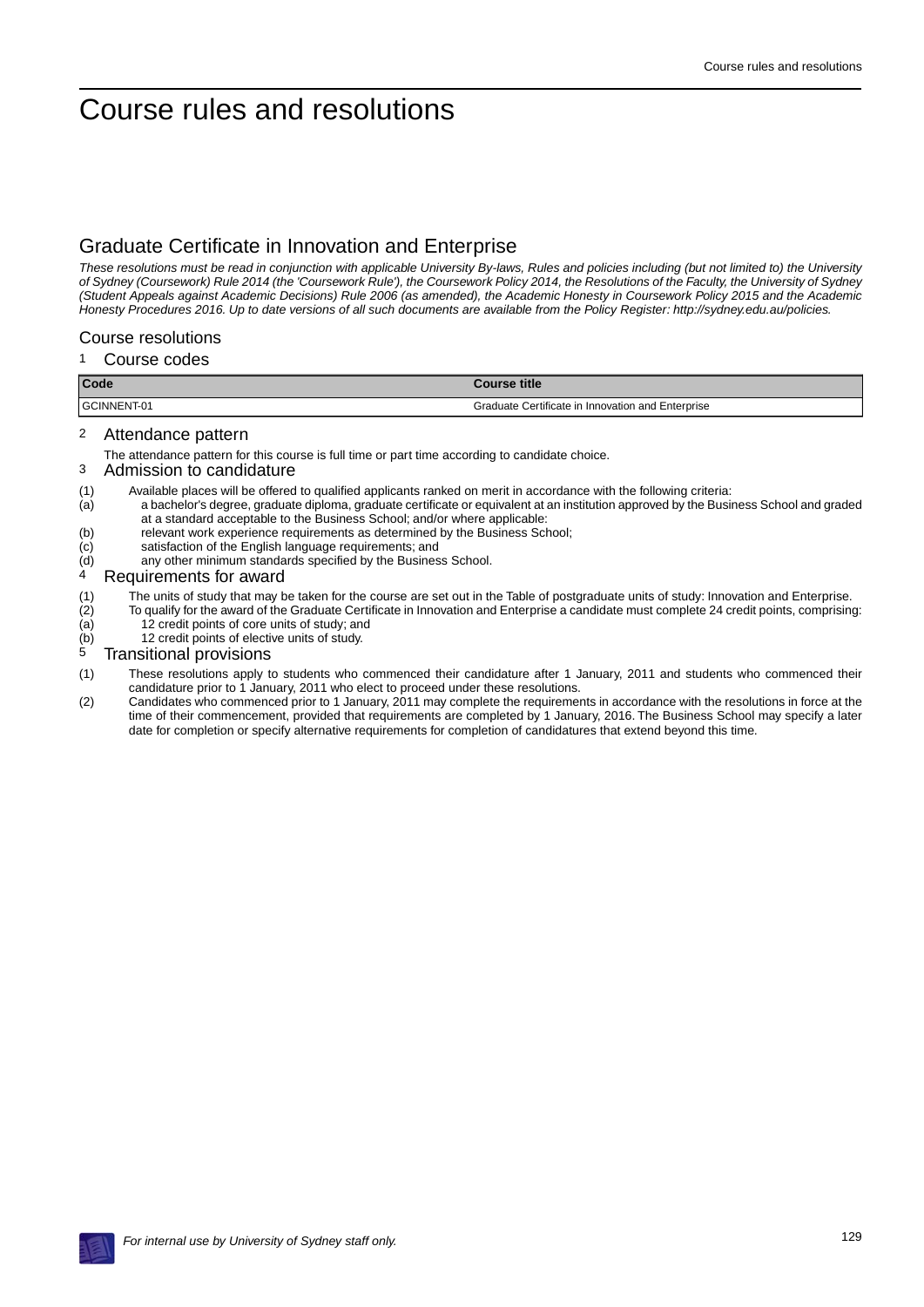Course rules and resolutions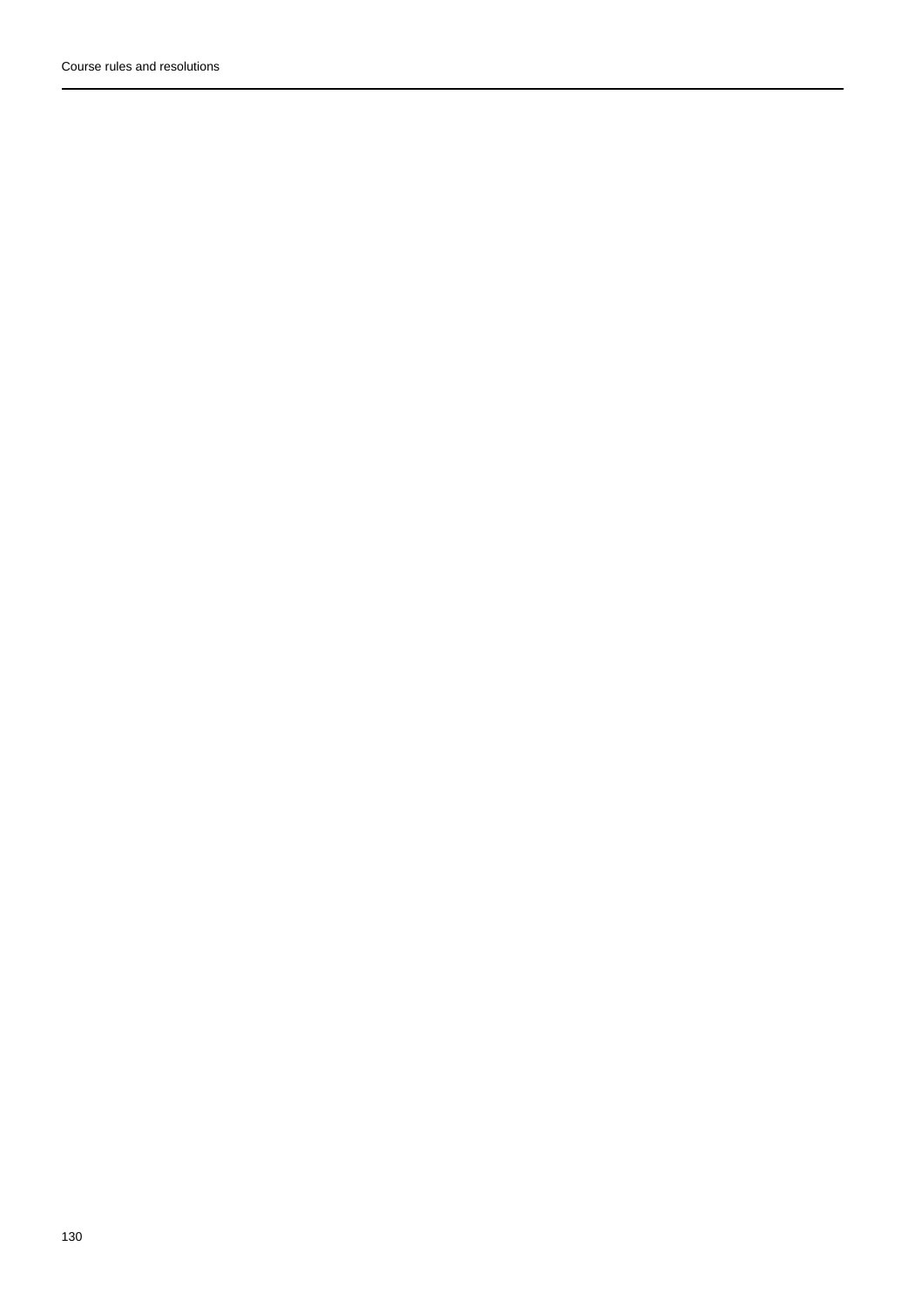# International Business

This section outlines the course rules and requirements for Master of International Business offered by the University of Sydney Business School.

| <b>Course</b>                                | <b>Master of International Business</b> |
|----------------------------------------------|-----------------------------------------|
| CRICOS code                                  | 074087J                                 |
| Course abbreviation                          | <b>MIntBus</b>                          |
| <b>Credit points required for completion</b> | 60                                      |
| Duration (minimum)                           | 1.25 years full-time                    |
|                                              | 2.25 years part-time                    |

The International Business program is designed to provide students with the knowledge and skills relevant to the development, strategy, and management of international business organisations; and an understanding of the institutional context for their development, growth, and operation.

The field of international business includes multinational and transnational business activities; strategic and managerial processes that cross national boundaries; joint ventures and strategic alliances, mergers and acquisitions; managing international risk; cross-cultural management; and the interactions of international business organisations with their economic, political and cultural environment.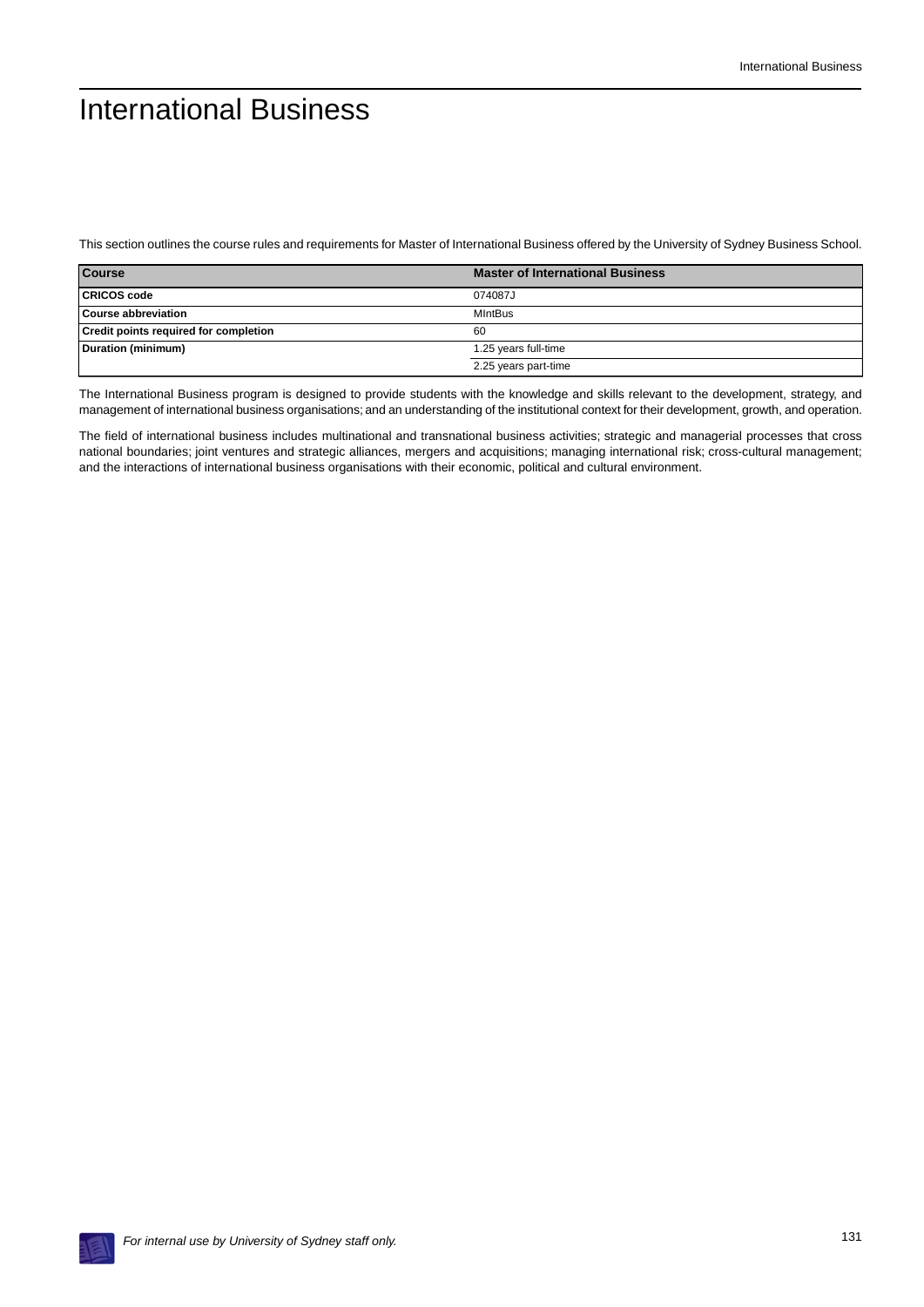International Business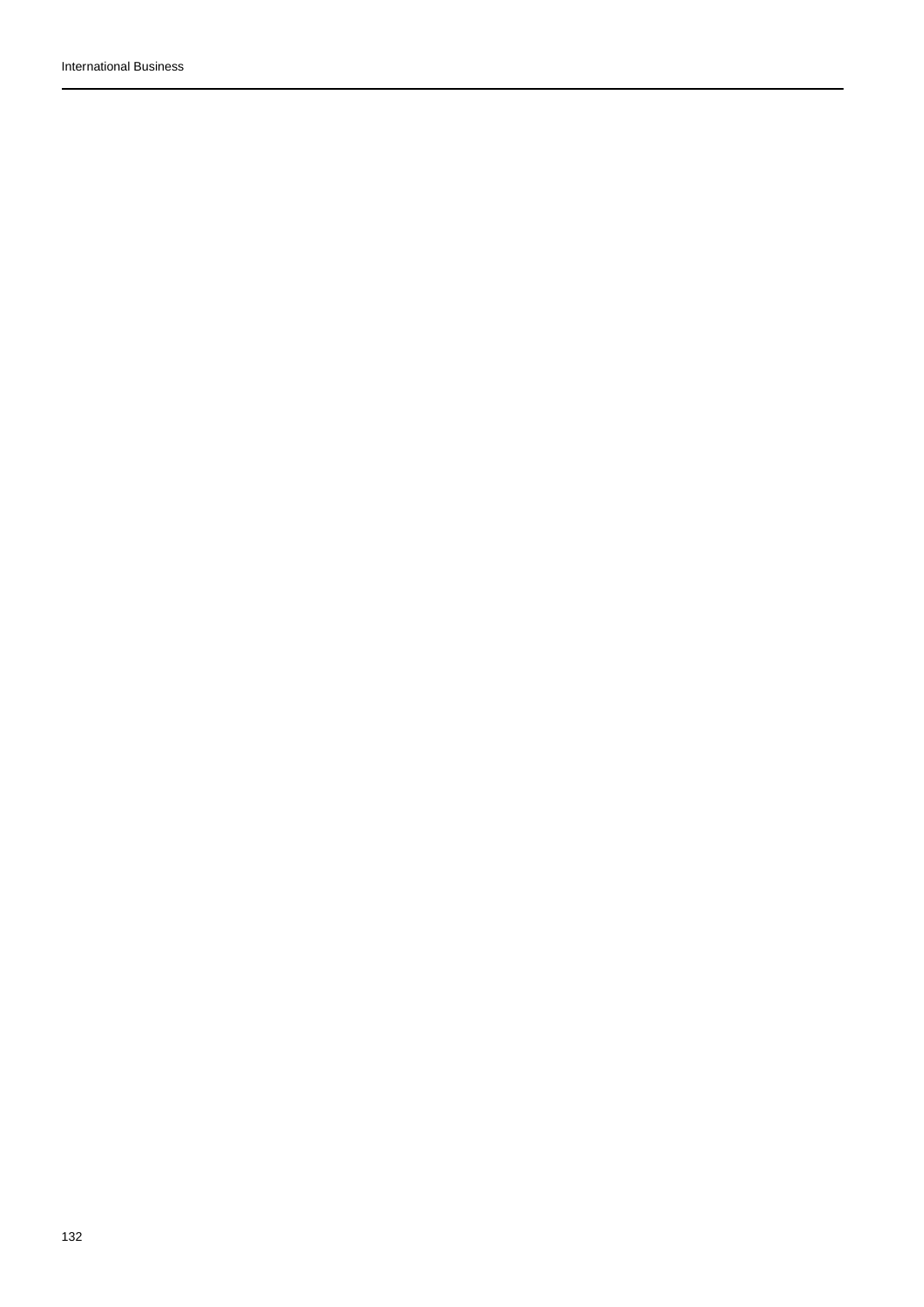# Degree structure

# Degree requirements

To be awarded the Master of International Business, students complete units of study totalling 60 credit points, comprising:

- 24 credit points in core units of study;
- 24 credit points in elective units of study; and<br>• 12 credit points in international business proje
- 12 credit points in international business project units.

Students must complete the units of study in a prescribed sequence, as detailed in the Progression guide.

The units of study available for the Master of International Business are listed in the Table of postgraduate units of study: Master of International Business.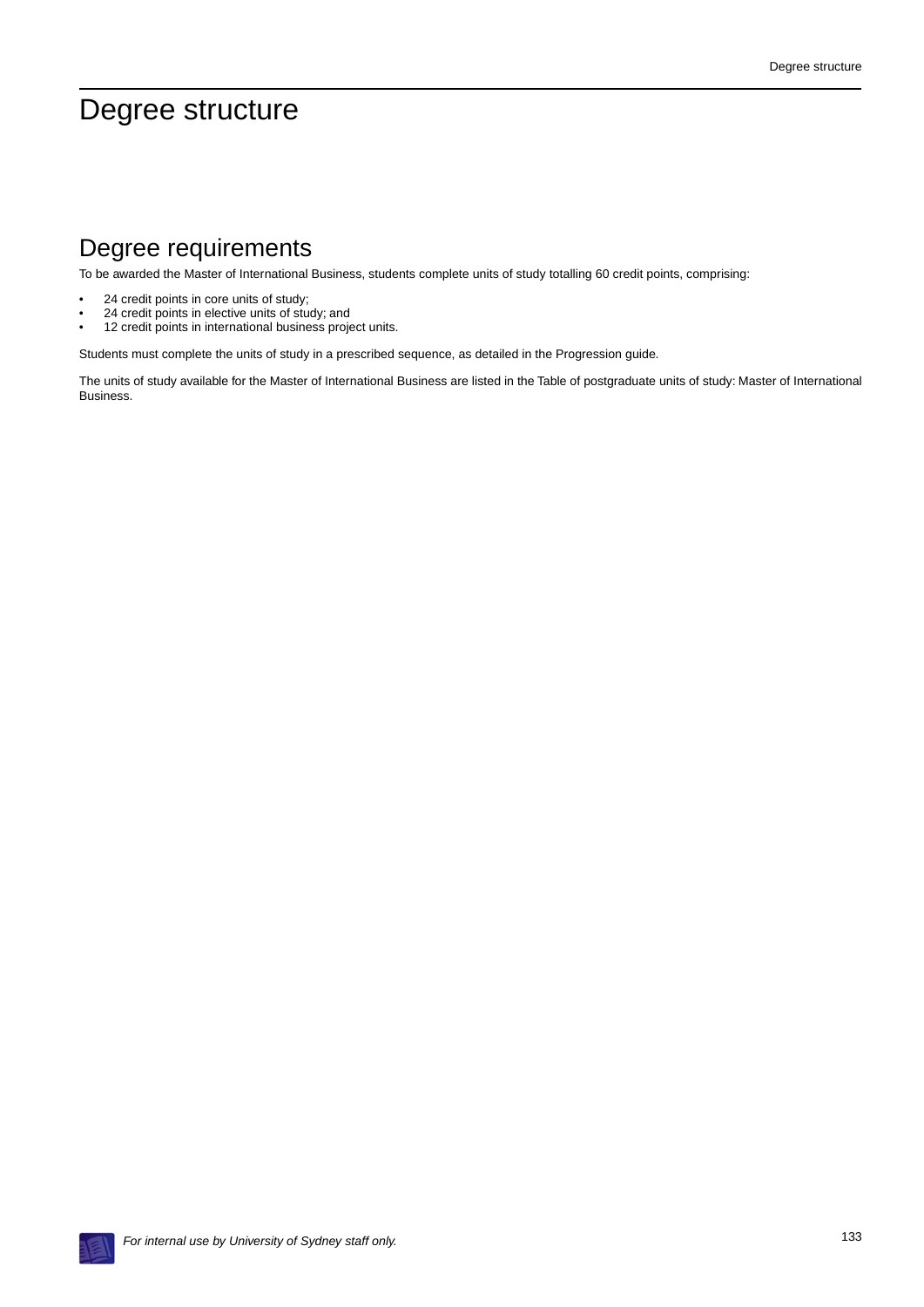Degree structure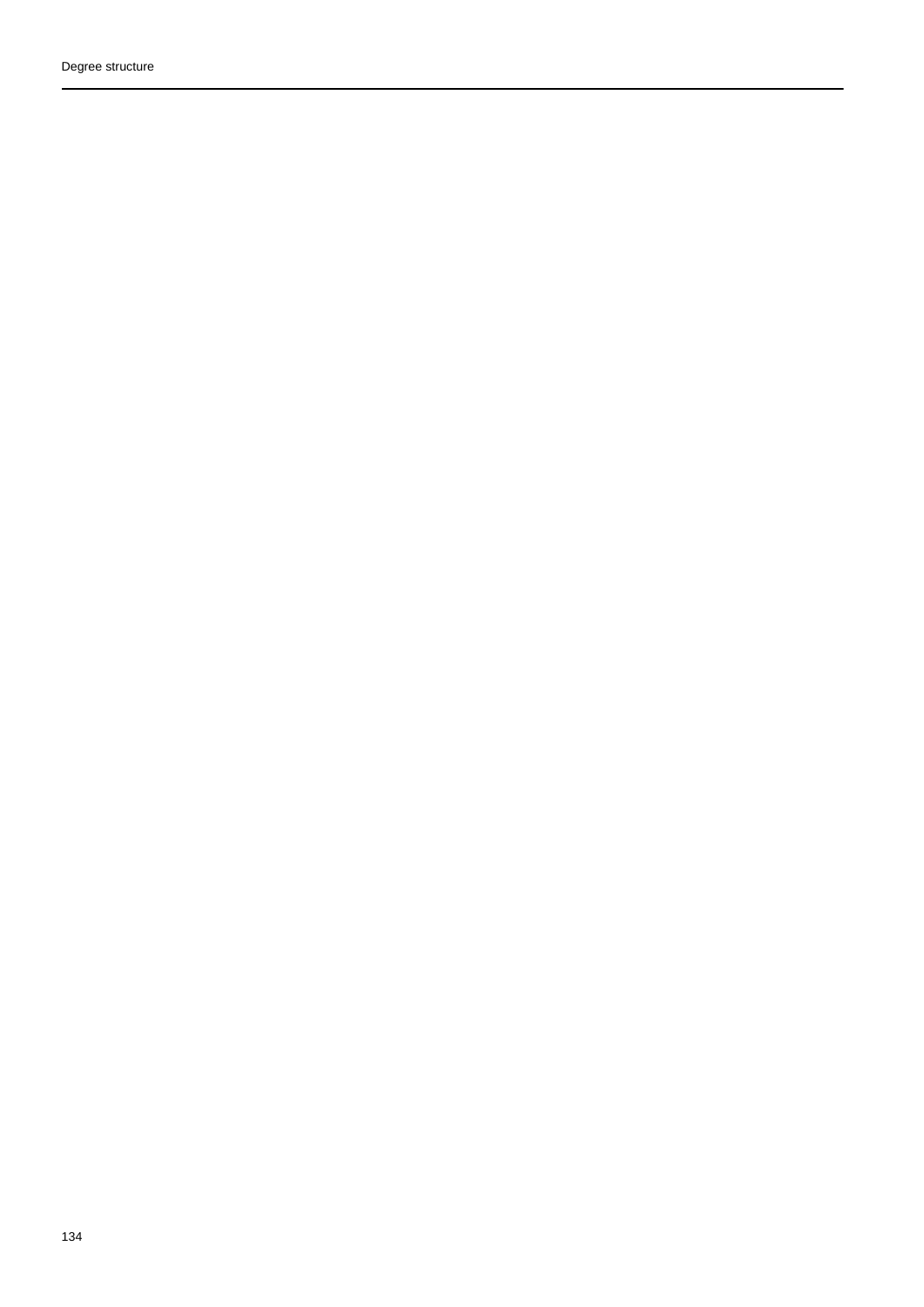# Units of study

The University of Sydney website (sydney.edu.au/courses/) contains the most up to date information on unit of study availability and other requirements. Timetabling information is available on the Business School website (sydney.edu.au/business/timetable). Students should note that units of study are run subject to demand.

# 1. Table of postgraduate units of study: Master of International Business

## (i) Core units of study

Students complete 24 credit points in core units of study from the following table.

| <b>Unit of study</b>                                    | <b>Credit</b><br>points | A: Assumed knowledge P: Prerequisites C: Corequisites N: Prohibition                                                                                                                            | <b>Session</b>           |
|---------------------------------------------------------|-------------------------|-------------------------------------------------------------------------------------------------------------------------------------------------------------------------------------------------|--------------------------|
| <b>MIBS6001</b><br>Global Business Environment          | 6                       | <b>C</b> MIBS6002<br>N IBUS6001 or IBUS6002<br>This unit is available only to students enrolled in the Master of International Business and MIB<br>combined degrees.                            | Semester 1<br>Semester 2 |
| <b>MIBS6002</b><br><b>Global Management and Culture</b> | 6                       | <b>C</b> MIBS6001<br>N IBUS6001 or IBUS6002<br>This unit is available only to students enrolled in the Master of International Business and MIB<br>combined degrees.                            | Semester 1<br>Semester 2 |
| <b>MIBS6003</b><br>∣ Global Strateɑv                    | 6                       | P MIBS6001 and MIBS6002<br><b>C</b> MIBS6004<br>N IBUS6001 or IBUS6002<br>This unit is available only to students enrolled in the Master of International Business and MIB<br>combined degrees. | Semester 1<br>Semester 2 |
| MIBS6004<br>Managing Global Operations                  | 6                       | P MIBS6001 and MIBS6002<br><b>C</b> MIBS6003<br>This unit is available only to students enrolled in the Master of International Business and MIB<br>combined degrees.                           | Semester 1<br>Semester 2 |

## (ii) Elective units of study

Students select their 24 credit points in elective units of study from the following table.

| <b>Unit of study</b>                                                         | <b>Credit</b><br>points | A: Assumed knowledge P: Prerequisites C: Corequisites N: Prohibition             | <b>Session</b>           |
|------------------------------------------------------------------------------|-------------------------|----------------------------------------------------------------------------------|--------------------------|
| <b>ACCT6002</b><br><b>International Accounting</b>                           | 6                       | <b>P</b> ACCT6001                                                                | Semester 1<br>Semester 2 |
| CLAW6007<br><b>Issues in Law and International</b><br><b>Business</b>        | 6                       | <b>P CLAW5001</b>                                                                | Semester 2               |
| CLAW6030<br><b>China's Legal Environment for</b><br><b>Business</b>          | 6                       |                                                                                  | Semester 1               |
| CLAW6033<br><b>International Business Tax Strategy</b>                       | 6                       |                                                                                  | Semester 1               |
| <b>FINC6013</b><br><b>International Business Finance</b>                     | 6                       | <b>P FINC5001</b>                                                                | Semester 1               |
| <b>IBUS6003</b><br><b>Managing International Risk</b>                        | 6                       |                                                                                  | Semester 1               |
| <b>IBUS6004</b><br><b>International Business Alliances</b>                   | 6                       |                                                                                  | Semester 2               |
| <b>IBUS6005</b><br><b>Ethical International Business</b><br><b>Decisions</b> | 6                       |                                                                                  | Semester 1               |
| <b>IBUS6006</b><br><b>Comparative International</b><br>Management            | 6                       |                                                                                  | Semester 2               |
| <b>IBUS6007</b><br><b>International Business Special</b><br>Project          | 6                       | Note: Department permission required for enrolment                               | Semester 1<br>Semester 2 |
| <b>IBUS6008</b><br><b>Export Management</b>                                  | 6                       |                                                                                  | Semester 2               |
| <b>IBUS6011</b><br><b>New Business Opportunities and</b><br><b>Startups</b>  | 6                       | A IBUS5002, or completion of at least 24 credit points<br>N IBUS5011 or WORK6112 | Semester 1<br>Semester 2 |
| <b>IBUS6012</b><br><b>Business Innovation and</b><br>Sustainability          | 6                       | A IBUS5002, or completion of at least 24 credit points                           | Semester 1               |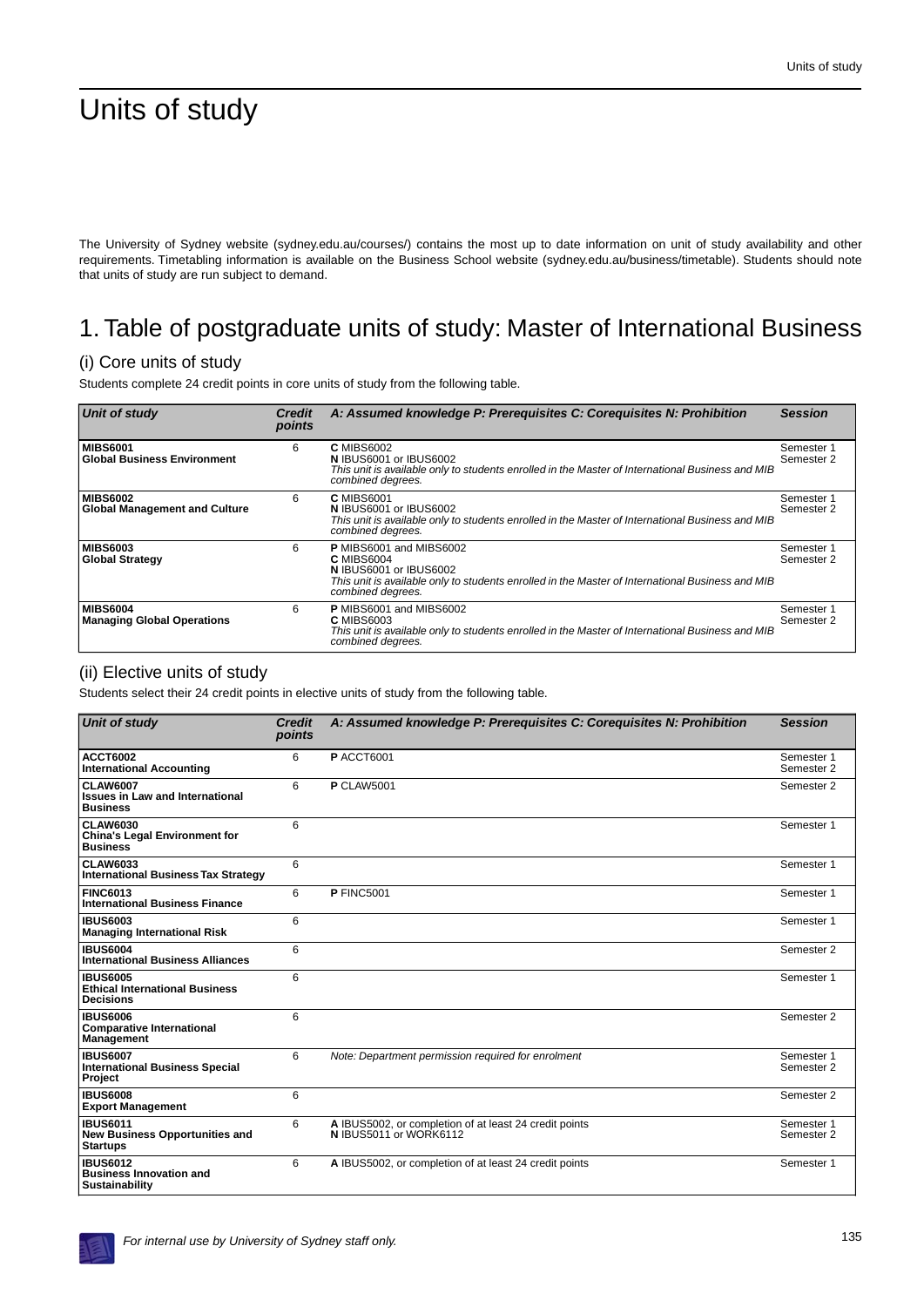| Unit of study                                                | <b>Credit</b><br>points | A: Assumed knowledge P: Prerequisites C: Corequisites N: Prohibition                                                                                                                                         | <b>Session</b>           |
|--------------------------------------------------------------|-------------------------|--------------------------------------------------------------------------------------------------------------------------------------------------------------------------------------------------------------|--------------------------|
| <b>IBUS6013</b><br><b>Business Restructuring and Renewal</b> | 6                       | A IBUS5002, or completion of at least 24 credit points                                                                                                                                                       | Semester 2               |
| <b>IBUS6016</b><br>Social Entrepreneurship                   | 6                       | A IBUS5002, or completion of at least 24 credit points                                                                                                                                                       | Semester 2               |
| <b>IBUS6018</b><br><b>Business Negotiations</b>              | 6                       | Note: this unit requires participation in a number of negotiations. Preparation for these<br>negotiations, which are a large part of the grade, will require time-pressured reading of material<br>in class. | Semester 1<br>Semester 2 |
| <b>IBUS6019</b><br><b>Strategy and Emerging Markets</b>      | 6                       |                                                                                                                                                                                                              | Semester 1               |
| <b>IBUS6020</b><br><b>Enterprise Management in China</b>     | 6                       | N CHSC6902                                                                                                                                                                                                   | Semester 1               |
| <b>IBUS6022</b><br><b>Business and Management in India</b>   | 6                       |                                                                                                                                                                                                              | Semester 2               |
| <b>MKTG6013</b><br>International and Global Marketing        | 6                       | <b>P MKTG5001</b>                                                                                                                                                                                            | Semester 1<br>Semester 2 |
| <b>WORK6108</b><br><b>International Dimensions of HRM</b>    | 6                       |                                                                                                                                                                                                              | Semester 2               |
| <b>WORK6130</b><br>Leadership in Organisations               | 6                       | N ECOF5807 or ECOF6090                                                                                                                                                                                       | Semester 1               |
| In their Sydney Student portal.                              |                         | ACCT6002, CLAW6007, FINC6013, and MKTG6013 all require relevant background knowledge, students must apply to enrol via the Special Permissions process                                                       |                          |

### (iii) International business project

Students complete two 6-credit points international business project units of study as listed in the following table.

| Unit of study                                              | <b>Credit</b><br>points | A: Assumed knowledge P: Prerequisites C: Corequisites N: Prohibition                                                                                                                                                                                                   | <b>Session</b>                          |
|------------------------------------------------------------|-------------------------|------------------------------------------------------------------------------------------------------------------------------------------------------------------------------------------------------------------------------------------------------------------------|-----------------------------------------|
| <b>MIBS6005</b><br><b>International Business Project A</b> | 6                       | P MIBS6001, MIBS6002, MIBS6003, MIBS6004<br>C MIBS6006<br>N IBUS6001 or IBUS6002<br>Note: Department permission required for enrolment                                                                                                                                 | Intensive<br>December<br>Intensive July |
| <b>MIBS6006</b><br><b>International Business Project B</b> | 6                       | P MIBS6001, MIBS6002, MIBS6003, MIBS6004<br><b>C</b> MIBS6005<br>N IBUS6001 or IBUS6002<br>Note: Department permission required for enrolment<br>This unit is available only to students enrolled in the Master of International Business and MIB<br>combined degrees. | Intensive<br>December<br>Intensive July |

# 2. Unit of study descriptions for the Master of International Business

*Note:* These unit of study descriptions are listed alphanumerically by unit code.

### Core units of study

#### **MIBS6001**

#### **Global Business Environment**

**Credit points:** 6 **Classes:** 1 x 3 hr lecture/seminar per week **Assessment:** individual report - part 1 (30%), indvidual report - part 2 (30%), final exam (30%), class preparation (10%) **Mode of delivery:** Normal (lecture/lab/tutorial) evening

*Note: This unit is available only to students enrolled in the Master of International Business and MIB combined degrees.*

This unit aims to build a systematic approach to analysing contemporary developments in the global business environment. Topics covered include political regulation and political risk, international cooperation on trade and investment, the diversity of capitalism, technological and social change, and business responses to climate change. Business responses to the global business environment is a focus, with students actively learning through real world cases, problem-solving and workshops.The unit provides students with the opportunity to develop skills in comparative and country analysis, assessing and managing risk and identifying business opportunities, designing risk identification and forecasting systems, as well as a consideration of ethics and human rights in business.

#### **MIBS6002**

#### **Global Management and Culture**

**Credit points:** 6 **Classes:** 1 x 3 hr lecture/seminar per week **Assessment:** group project (25%), individual assignment (15%), participation (10%), final exam (50%) **Mode of delivery:** Normal (lecture/lab/tutorial) evening

*Note: This unit is available only to students enrolled in the Master of International Business and MIB combined degrees.*

The effective management of employees from diverse backgrounds poses a significant challenge for many international organisations, as well as for domestic firms which inevitably face the dilemma of workforce diversification. However, as organisations move from domestic to global business arenas, meeting this cross-cultural challenge is also one of the key levers for achieving competitive advantage. For managers working in such contexts, the ability to carefully observe and analyse cross-cultural situations is fundamental to individual and organizational success. The underlying driver in achieving this success is the understanding of one's cultural assumptions and how these impact interactions with others, decision making processes and even perception of the world around us. This unit addresses these issues.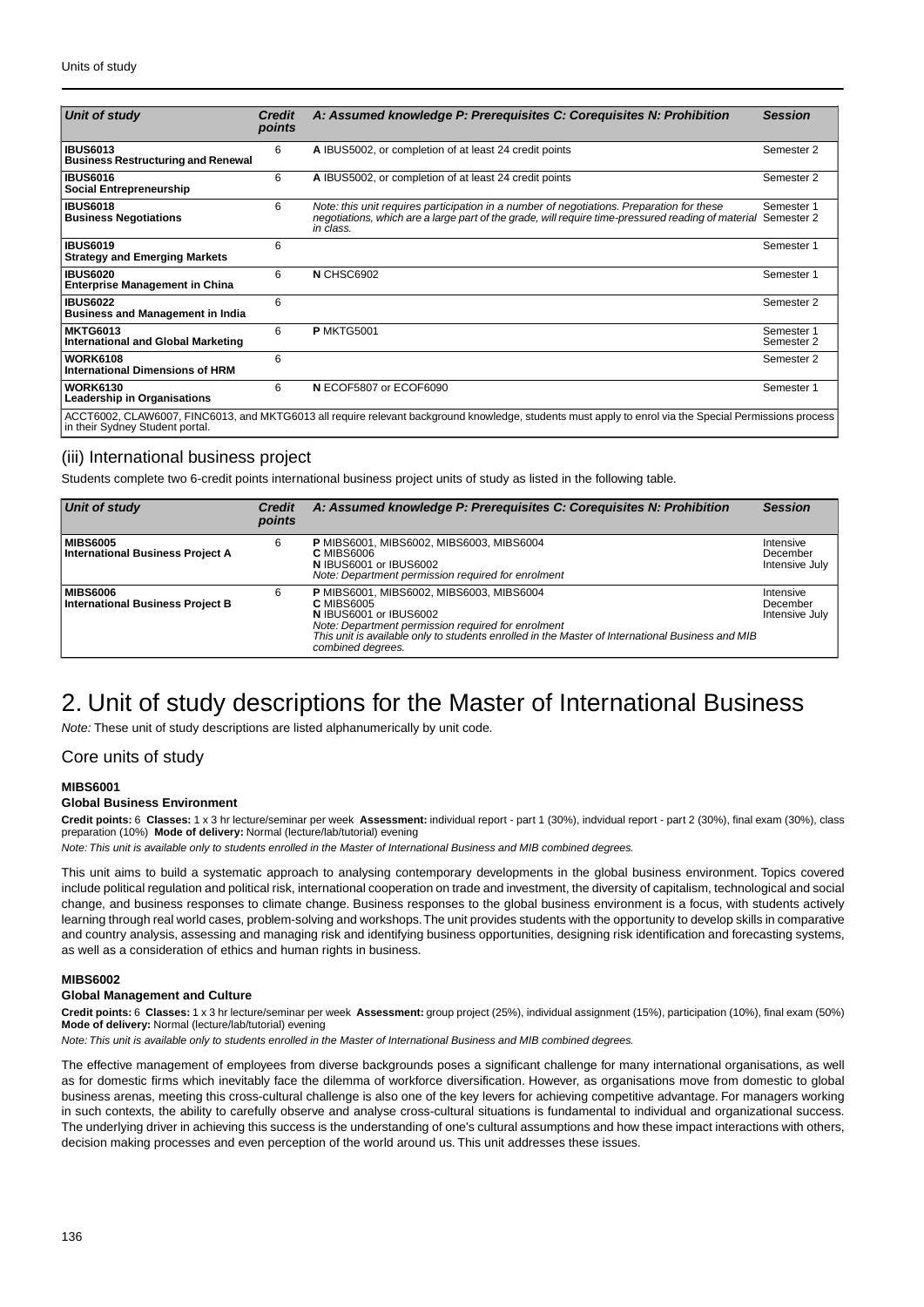#### **MIBS6003 Global Strategy**

**Credit points:** 6 **Classes:** 1 x 3 hr lecture/seminar per week **Assessment:** individual report and class participation (45%), group presentation and report (25%), final examination (30%) **Mode of delivery:** Normal (lecture/lab/tutorial) evening

*Note: This unit is available only to students enrolled in the Master of International Business and MIB combined degrees.*

This unit of study, third in the sequence of six core units students complete in the MIB program, focuses on how international companies win and lose in global competition. Topics include international strategies such as entry mode choices, cross-border strategic alliances, joint ventures, and mergers and acquisitions. The emphasis of the unit is on the application of contextual knowledge about international business and strategic management theories as tailored to emerging markets, and in particular to analyse decisions faced by companies operating in the Asia Pacific region.

#### **MIBS6004**

#### **Managing Global Operations**

**Credit points:** 6 **Classes:** 1 x 3 hr lecture/seminar per week **Assessment:** mid-semester exam (30%), international business proposal (individual) (20%), international business proposal (group) (20%), final exam (30%) **Mode of delivery:** Normal (lecture/lab/tutorial) evening

*Note: This unit is available only to students enrolled in the Master of International Business and MIB combined degrees.*

While Global Strategy (MIBS6003) lays out the concepts and theory relevant to a firms' entry into a new market, this unit focuses on how to successfully implement and manage foreign market operations. The key question addressed is how to design business models that allow a company to adapt to unique host country conditions, and operate successfully and sustainably across a range of diverse markets.The unit draws on knowledge previously gained regarding the diversity among cultures and among various international markets (MIBS6001 and MIBS6002). It focuses on issues related to designing environment-appropriate business models and on the challenges of business model innovation in light of dynamic global change.To complement the conceptual discussions, students will gain first-hand experience in launching the overseas operations of a business.

### Capstone unit of study

#### **MIBS6005**

#### **International Business Project A**

**Credit points:** 6 **Classes:** 12 hours per week **Assessment:** preliminary report and project design (40%); reflective learning journal (30%); LinkedIn article (20%); individual participation (10%) **Mode of delivery:** Block mode

*Note: Department permission required for enrolment in the following sessions: Intensive December, Intensive July.*

This unit aims to prepare students for global careers and to develop and improve their professional practice in cross-order and cross-cultural settings. It provides the opportunity to undertake advanced training in the areas of research methodology, professional communication in its many forms, teamwork, analytical skills, project management and consulting.The unit also involves preparatory work for the International Business Project B (MIBS6006). Project scoping, planning and analysis forms an important part of the activities and assessment for this unit. This allows students to apply their domain knowledge and professional skills to solving a real-life problem in international business.

### **MIBS6006**

#### **International Business Project B**

**Credit points:** 6 **Classes:** 12 hours per week **Assessment:** pproject report presentation (10%); final group project report (40%); individual communication (5%); individual teamwork (5%); assignment (40%) **Mode of delivery:** Field experience

*Note: Department permission required for enrolment in the following sessions: Intensive December, Intensive July.*

*Note: This unit is available only to students enrolled in the Master of International Business and MIB combined degrees.*

This unit is completed at the end of the Master of International Business program. It enables students to apply the knowledge, theories and skills which they have developed throughout the program. Students engage in a mini consulting project where they work on a brief provided by participating companies and designed in consultation with academic staff.The project requires students to define, analyse and propose solutions to actual problems related to the relevant international dimensions of the participating company's operations. Successful completion of the project requires demonstration of the analytical, communication, cross-cultural, teamwork and ethical skills required to perform at a professional level in a global business context.

### Elective units of study

#### **ACCT6002**

#### **International Accounting**

**Credit points:** 6 **Classes:** 1 x 1hr lecture and 1 x 2hr tutorial per week. **Assessment:** final exam (50%), test 1 (15%), test 2 (15%), assignment (10%), oral presentation (10%) **Mode of delivery:** Normal (lecture/lab/tutorial) evening

Many of the topics in an international accounting unit have a domestic counterpart. However, new factors and complications arise in the international arena. Some of these are (1) diversity of laws, practices, customs, cultures, and competitive circumstances; and (2) risks associated with fluctuating exchange rates, differential rates of inflation, and unstable property rights. International accounting discusses issues from the perspective of companies that have internationalised their finance and/or their operations. It has a comparative aspect, comparing accounting across countries. It deals with corporate reporting and disclosure across national boundaries. It also deals with the harmonisation of the worldwide diversity in financial reporting, in particular, convergence around International Financial Reporting Standards. It discusses consolidation issues that arise from multinational operations.

#### **CLAW6007**

#### **Issues in Law and International Business**

**Credit points:** 6 **Classes:** One 3 hour class per week which may include one or more of the following: lectures; seminars; tutorials or workshops. **Assessment:** mid-semester exam (40%), case study presentation (20%), final exam (40%) **Mode of delivery:** Normal (lecture/lab/tutorial) evening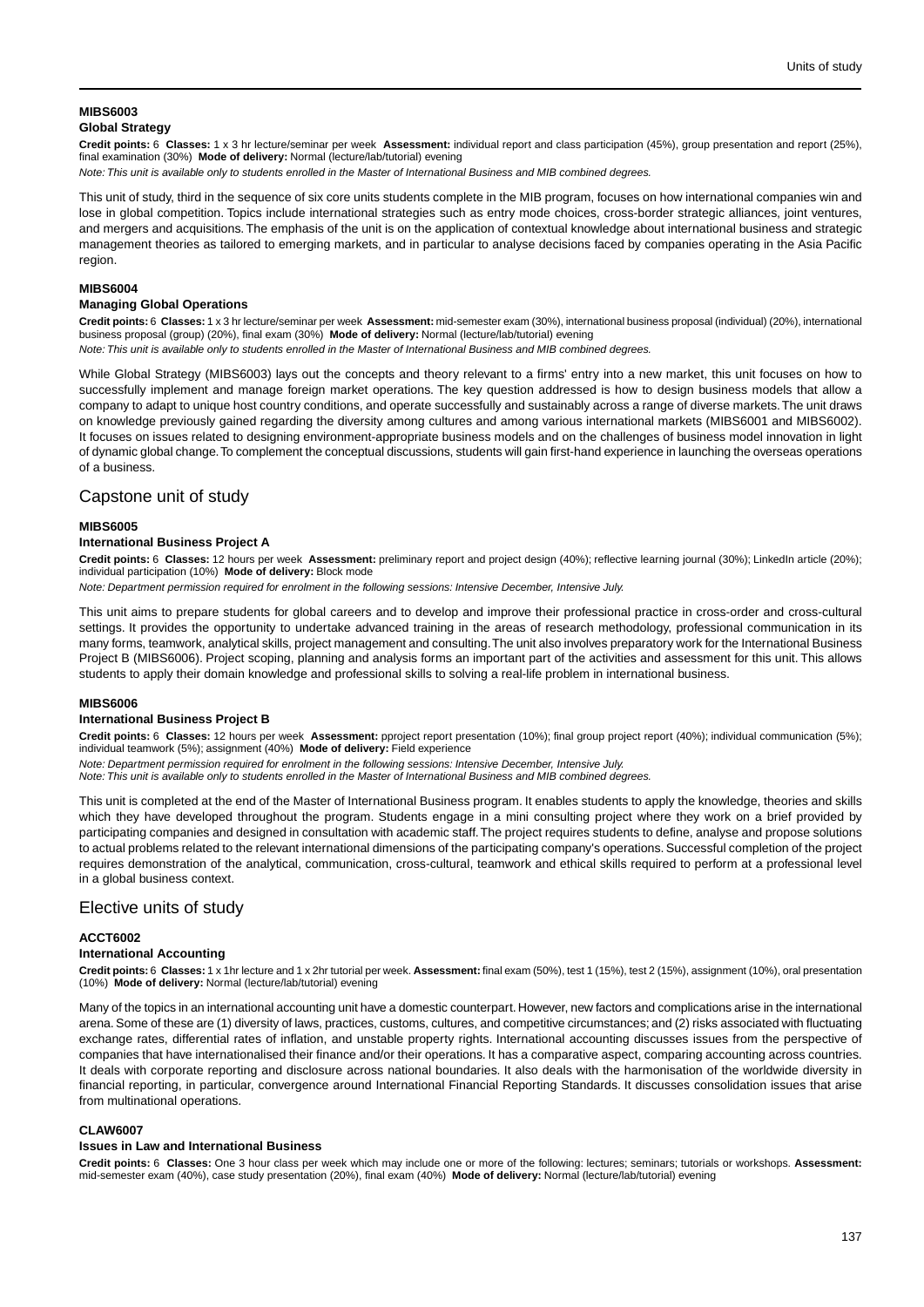Globalisation enables successful businesses to tap into the international economy to find new and bigger markets for their goods and services. Entering the global marketplace also means greater risk, as businesses deal with new customers, and are forced to operate in unfamiliar legal environments where the "normal" rules of business often don't apply. This unit aims to provide students with an understanding of how the global economy is regulated (if at all), and to provide the tools needed to use international business law to minimise the risks of doing business in the global economy. Questions addressed include: What is international business law and what do I need to know?; What institutions ensure a level playing field for my business?; How do I make an agreement to sell my goods to foreign customers?; How do I protect those goods in transit?; How do I ensure payment for goods and services I provide?; How do I build a presence in a foreign market through local agents and distributors?; What considerations apply to entering and borrowing from foreign capital markets?; How can I safely do business online in the global virtual economy?; What if things go wrong?; and How do I fight foreign disputes by my rules and in my court?

#### **CLAW6030**

#### **China's Legal Environment for Business**

**Credit points:** 6 **Classes:** 1x 3hr seminar per week **Assessment:** mid-term exam (25%), presentation of proposed research area (10%), proposal of research paper (5%), research paper (50%), class participation (10%) **Mode of delivery:** Normal (lecture/lab/tutorial) day

China has recently become the second biggest economy in the world and is Australia's most important trading partner. Australian businesses are increasingly engaging with China. This unit addresses the frequently asked question of how to do business with China. It addresses China's unique business environment which has resulted from its unique culture, history and demography, and examines the business regulations, tax system, and the administrative and compliance issues businesses will face when carrying on business with China. The unit first outlines the business environment in terms of culture, history, economics, demography, and government administration. It then provides students with an understanding of the legal environment that businesses will face in China. Through a hypothetical case study, different aspects of business regulation such as contract, entity structure, mergers and acquisition, property and intellectual property rights, the tax system, different tax types and associated international issues, and social insurance are analysed.

#### **CLAW6033**

#### **International Business Tax Strategy**

**Credit points:** 6 **Classes:** 1x 3hr seminar per week **Assessment:** class performance (10%), mid-semester test (20%), individual assignment (20%), final exam (50%) **Mode of delivery:** Normal (lecture/lab/tutorial) day

Taxation strategy of an international business has significant impact on not only the overall financial performance of the enterprise, but also the quantum of tax revenue that governments can collect. The increasing globalisation and integration of operations of multinational enterprises, together with the ingenuity of the army of tax advisors, provides ample opportunities for international tax planning. This unit introduces students to international tax principles and practices. Students will learn how the international tax rules are implemented in practice, and tax strategies that international businesses can adopt to minimise their global tax liabilities. Case studies on major multinational enterprises, such as Apple and Google, will be used to analyse and evaluate the international tax rules and business tax strategies. This unit will cover the fundamental residence and source principles, the taxation of inbound and outbound investments, the taxation of international finance, and common international tax strategies of multinational enterprises, including tax arbitrage between tax rules of entity classifications, the tax treatment of debt and equity, and transfer pricing.

#### **FINC6013**

#### **International Business Finance**

**Credit points:** 6 **Classes:** 1 x 3hr seminar per week **Assessment:** mid-semester test (25%), assignment (25%), final exam (50%) **Mode of delivery:** Normal (lecture/lab/tutorial) day, Normal (lecture/lab/tutorial) evening

In our highly globalised and integrated world economy, understanding international dimensions of financial management is essential for businesses. This unit provides a greater understanding of the fundamental concepts and the tools necessary for effective financial decision making by business enterprises, within a global setting.

#### **IBUS6003**

#### **Managing International Risk**

**Credit points:** 6 **Classes:** 1x 3hr lecture/seminar per week **Assessment:** international risk analysis 1 (20%), international risk analysis 2 (30%), risk management proposal (20%), final exam (30%) **Mode of delivery:** Normal (lecture/lab/tutorial) evening

This unit introduces students to the multi-level risk environments encountered by multinational enterprise and the processes and strategies that can be employed to identify, assess, manage and mitigate risk. Topics covered include multinational enterprise and expropriation, sovereign risk and corruption, political and regulatory risk, brand and corporate reputation risk management, managing anti-globalization protests and consumer boycotts, terrorism risk, and executive risk and risk management and a short introduction to financial risk and risk management. The unit also introduces the various analytical approaches involved in designing risk identification systems, reporting and monitoring protocols, and how risk is able to be assessed, prioritized and effectively managed. The unit emphasizes a problem case based approach to learning using workshops and simulation exercises.

#### **IBUS6004**

#### **International Business Alliances**

**Credit points:** 6 **Classes:** 1 x 3 hr lecture/seminar per week **Assessment:** group project (30%), individual project (50%), final exam (20%) **Mode of delivery:** Normal (lecture/lab/tutorial) day

Collaboration to achieve competitive advantage is one of the most commonly recommended cross border strategies. However, international alliances can take many different forms, and they can serve many different purposes. Managing international alliances raises a series of different issues for the alliance partners to manage. This unit examines the issues raised and considers the reasons for success and failure of international alliances. It looks at the forms that partnerships can take, it examines the methods for choosing among potential partners, it examines the potential forms of collaboration and the level of resources each may require. Managing the partnership for maximum advantage, avoiding possible risks, and deciding how and when to end the partnership, all are further issues that managers must consider. The unit considers these questions in the framework of general theoretical approaches, and pays particular attention to discussion of individual cases.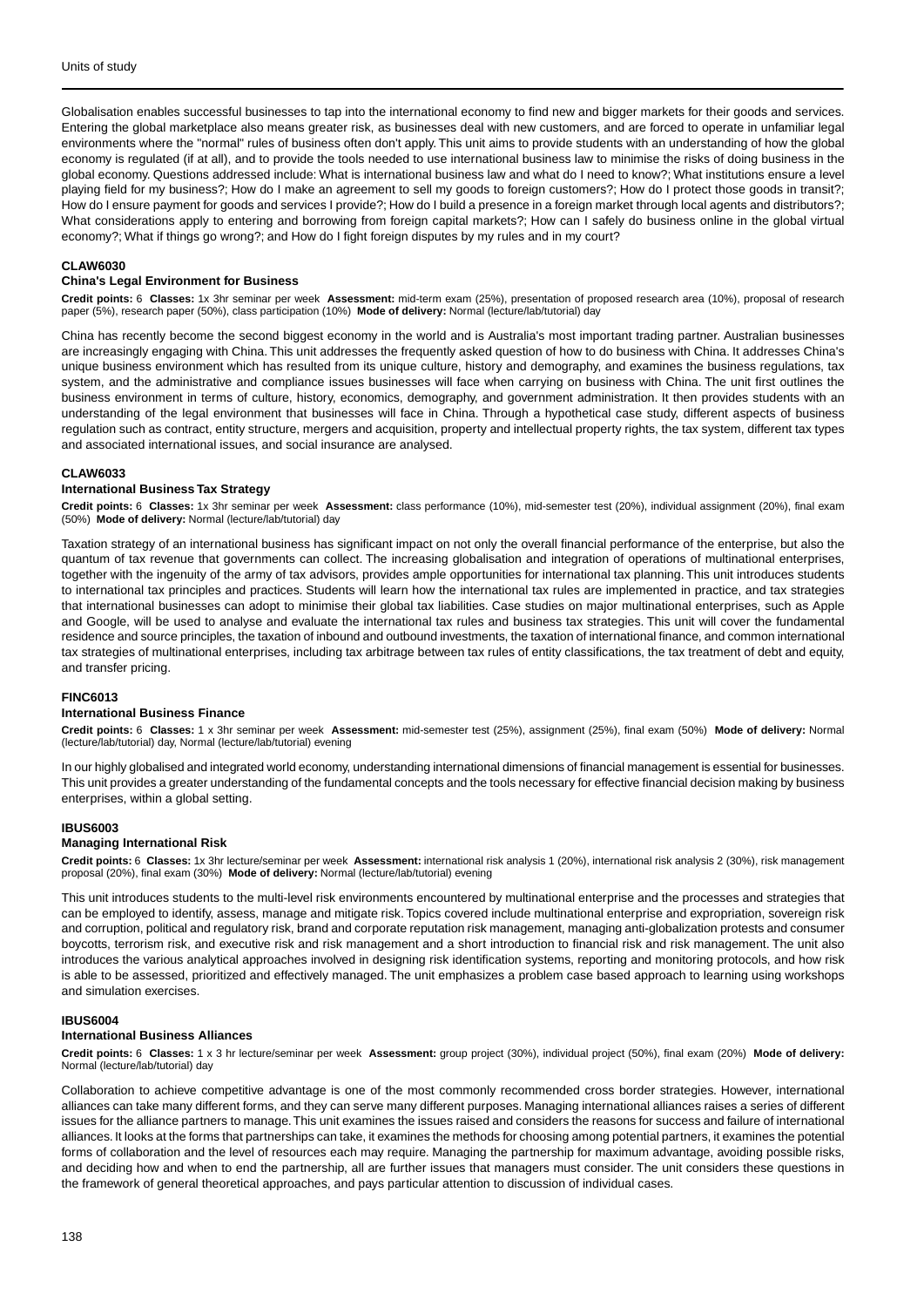#### **IBUS6005**

#### **Ethical International Business Decisions**

**Credit points:** 6 **Classes:** 1x 3 hour seminar per week from week 1 to week 13 **Assessment:** Group assignments (40%), final exam (30%), and individual assignments (30%) **Mode of delivery:** Normal (lecture/lab/tutorial) evening

In order to succeed in international business, both corporations and individuals need broad decision-making abilities. Business decision-making tools yield more coherent and justifiable results when used with an understanding of the ethical, social and environmental aspects of the process. This applies to various situations in the international business setting including business relations with government, customers, employees, and NGOs. This unit is designed to look at these non-financial elements in the decisions made within the international business context. Upon completion of this unit, students will have enhanced skills and knowledge relevant to the understanding of ethical issues and ethical decisions making in international business organisations.

#### **IBUS6006**

#### **Comparative International Management**

**Credit points:** 6 **Classes:** 1x 3hr class per week **Assessment:** mid-semester exam (25%), final exam (35%), group research project (30%), peer evaluation (5%), participation (5%) **Mode of delivery:** Normal (lecture/lab/tutorial) day

The triad regions, Japan, the United States, and the European Union, together are the homes of almost all of the world's largest 500 corporations. They account for a large majority of world exports. They provide most of the world's outward flows of foreign direct investment, and in addition, they are the recipients of most of inward FDI flows. However, they are very different, in firm structure, in regulatory environment, and in the relations between private firms and government agencies. Dealing with them as competitors, customers, suppliers, or partners requires international managers to be aware of these differences and to vary their strategies accordingly.This unit compares the structure and operations of triad firms, and the ways that government agencies frame the operating environment in each region. The unit looks at the ways firms in each region seek competitive advantage, and how governments have supported them. In addition to the specific knowledge of the habits and tendencies of Japanese, United States, and European firms, the techniques of analysis developed in this unit are applicable to a wide range of competitive situations across the global economy.

#### **IBUS6007**

#### **International Business Special Project**

**Credit points:** 6 **Classes:** 2 x 3 hr seminars day pre-departure seminar (Sydney), 30 hrs lectures in country action-research, 1x 3hr seminar post trip (Sydney) **Assessment:** Individual Assessments (75%), and Group Assessments (25%) **Mode of delivery:** Supervision *Note: Department permission required for enrolment in the following sessions: Semester 1, Semester 2.*

The special project in International Business provides students with an opportunity to undertake a supervised research project on an approved topic.

#### **IBUS6008**

#### **Export Management**

**Credit points:** 6 **Classes:** 1x 3hr lecture/seminar per week **Assessment:** individual assignment part 1 (30%), individual assignment part 2 (30%), final test (30%), class preparation (10%) **Mode of delivery:** Normal (lecture/lab/tutorial) day

Exporting is a key international business activity, especially for small and medium-sized enterprises (SMEs). This unit covers both the theory and practice of export management. The main areas covered in the unit are: 1) preparing to export (export stimulation, export readiness and planning), 2) forming and maintaining relationships with intermediaries (including legal considerations), 3) managing risks and export finance, 4) filling export orders. The unit therefore covers both the operational and strategic challenges associated with the exporting process.

#### **IBUS6011**

#### **New Business Opportunities and Startups**

**Credit points:** 6 **Classes:** 1x 3 hr lecture/seminar per week for classes **Assessment:** business opportunity and strategy design assignment (35%), start up financials (15%), business plan assignment and presentation (50%) **Mode of delivery:** Normal (lecture/lab/tutorial) evening

Being able to identify and exploit new business opportunities is critical to all sizes of businesses. Identifying new markets, developing new products and implementing new business models are highly-regarded and valuable skills for entrepreneurs and business managers alike. This unit is structured around learning from engaged practice in order to explore the special problems and opportunities associated with entrepreneurial start-ups. Students engage with start up and early stage businesses to deliver a plan to help them become profitable. Topics include opportunity recognition, strategy development, business model design, customer acquisition and retention, financial model development, as well as entrepreneurial and creative leadership.

#### **IBUS6012**

#### **Business Innovation and Sustainability**

**Credit points:** 6 **Classes:** 1x 3 hr lecture/seminar per week **Assessment:** individual assignment (60%); group assignment (30%); presentations (10%) **Mode of delivery:** Normal (lecture/lab/tutorial) evening

Businesses are increasingly challenged for their sustainability. This unit centres on addressing significant business and societal challenges by balancing sustainability and innovation. Topics include current and future challenges of innovation and sustainability for business. This unit is structured around learning from seminar and practice. Students are required to work in a way which delivers sustainability.

#### **IBUS6013**

#### **Business Restructuring and Renewal**

**Credit points:** 6 **Classes:** 1x 3hr lecture/seminar per week **Assessment:** presentation (15%), mid-semester test (35%), group presentation (15%), major group project (25%: written report - 20%, individual component group report - 5%), participation (10%) **Mode of delivery:** Normal (lecture/lab/tutorial) evening

Entrepreneurial business opportunities do not always relate to early-stage or start-up businesses. Later-stage business investments, whether buying existing businesses or turning around failing enterprises, are a significant and growing focus of entrepreneurial activity. This unit explores the process of acquiring and reinvigorating established businesses and how to secure private equity funds (leveraged buy-outs) or corporate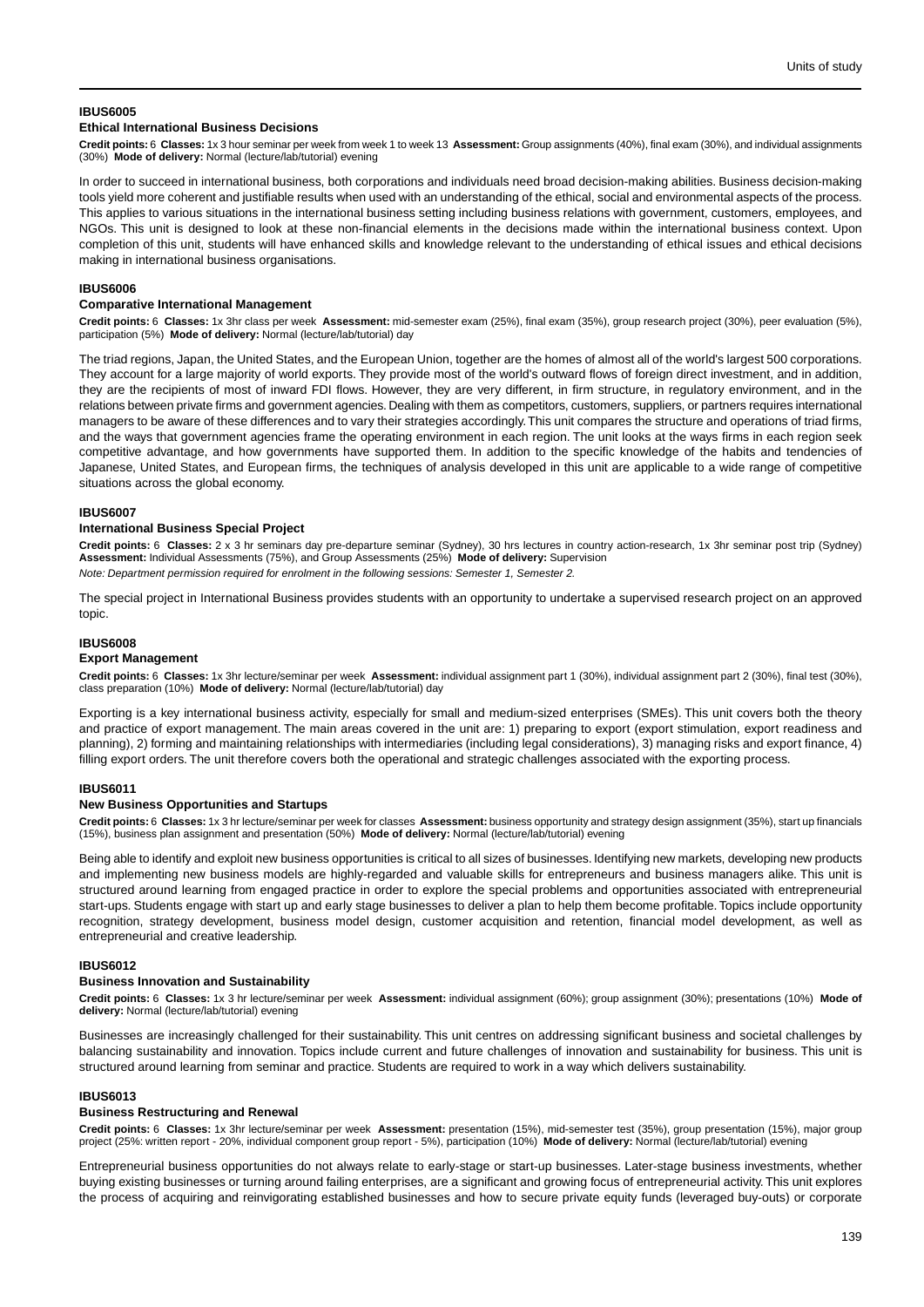funding. The focus is on opportunity evaluation, business model innovation, management and revitalisation rather than financial structuring. Students have the opportunity to apply the functional skills learned in core strategy, finance, marketing, and management units to real opportunities. As well as being of interest to those wishing to acquire and manage their own business, the unit is appropriate for those working in 'big' business and the financial markets.

## **IBUS6016**

## **Social Entrepreneurship**

**Credit points:** 6 **Classes:**Semester 1: 1x 3h lecture/workshop per week; Intensive sessions: 2 x 3hr lecture/workshops pre- departure (Sydney), 30hrs lecture/workshops in country, 1 x 3hr seminar post trip (Sydney) Assessment: individual report (25%), practice and final pitch (25%), final report (25%), reflective piece (15%), workshop engagement and participation (10%) **Mode of delivery:** Normal (lecture/lab/tutorial) evening

Social entrepreneurs are committed to furthering a social mission through enterprises that rank social, environmental or cultural impact on a par with, or even above, profit. Intersecting the business and not-for profit worlds, social entrepreneurship addresses many complex local and global problems. This unit critically introduces the concept and develops frameworks for understanding social entrepreneurship (also referred to as social enterprise and social innovation). Teaching and learning utilises case studies, and includes the opportunity to apply theory to real-world experiences. Topics include creating innovative social enterprises, sustainable business models, philanthropy and funding, impact assessment, and leadership. The unit is structured around learning from engaged practice, and provides the opportunity to work with social enterprises.

#### **IBUS6018**

#### **Business Negotiations**

**Credit points:** 6 **Classes:** 1x 3 hour seminar per week **Assessment:** in-class exercises (33%), assignment (33%), final exam (34%) **Mode of delivery:** Normal (lecture/lab/tutorial) evening

*Note: Note: this unit requires participation in a number of negotiations. Preparation for these negotiations, which are a large part of the grade, will require time-pressured reading of material in class.*

This course is aimed at making you feel more comfortable and confident with the negotiation process.The course is taught as a 'flipped classroom', meaning that the content of the course is primarily taught outside of class, through brief written lectures, and class time is used to assimilate that knowledge through at least a dozen marked role-play negotiations, debriefs of those negotiations, problem-solving workshops and international negotiation case study analysis.You will also be taught how to develop your own negotiation strategies and tactics using a combination of multiple psychological, economic and legal concepts from the course.

### **IBUS6019**

#### **Strategy and Emerging Markets**

**Credit points:** 6 **Classes:** 1X 3 hour lecture/seminar per week **Assessment:** case analysis (20%), class leadership presentation (10%), in-class activity and quiz (10%), mid-term exam (15%), final exam (45%) **Mode of delivery:** Normal (lecture/lab/tutorial) day

Do you have an Emerging Market Strategy? This is a question that an increasingly large number of company managers, especially in the developed western world, are trying to answer.This unit lays the foundations of strategy making in emerging markets, with an emphasis on four of the largest emerging markets of the world today - Brazil, Russia, India and China - often termed as the BRIC countries. Utilising frameworks from mainstream strategy and international business disciplines, the unit analyses emerging markets from the perspective of primarily two simultaneous phenomena - multinationals from developed markets trying to tap into emerging markets, and companies from emerging markets globalising their operations and consequently changing the global competitive landscape.

## **IBUS6020**

#### **Enterprise Management in China**

**Credit points:** 6 **Classes:** 1x 3 hour seminar per week **Assessment:** class participation (10%), group presentation (10%), in-class exam (10%), group case project (30%), final exam (40%) **Mode of delivery:** Normal (lecture/lab/tutorial) day

This unit focuses on China's globalising business environment from an enterprise perspective by analysing the way in which enterprises are embedded in a dynamic economic, legal and political environment and the consequences that arise for enterprise management and entrepreneurship. The unit combines theoretical analysis of the interrelationship of markets, firms and institutions with detailed, practical case studies of domestic and transnational business activities. Students are able to familiarise themselves with different types of enterprises including the local private sector, state-owned enterprises and foreign owned enterprises operating in China as well as Chinese enterprises expanding into global markets through joint ventures, strategic alliances and mergers and acquisitions.

#### **IBUS6022**

#### **Business and Management in India**

**Credit points:** 6 **Classes:** 1x 3hr seminar per week **Assessment:** take home case analysis (30%), critical summary (20%), final report (50%) **Mode of delivery:** Normal (lecture/lab/tutorial) day

India has gained prominence in last two decades and largely viewed as second to China in the development race. While India has significantly liberalised its economy, it remains a difficult market to successfully penetrate and offers unique challenges and opportunities. This unit focuses on achieving a comprehensive understanding of India as a significant global actor and unravel the complexities of the market it represents. Particular emphasis is given to India's institutional environment that epitomises the market conditions for local and international business to succeed in India as well as enhance their global competitiveness. Furthermore, this unit focuses on individual and firm level attributes that are necessary to survive and prosper in the Indian marketplace. How Indian businesses are globalising their operations on the basis of unique competencies is also discussed.

#### **MKTG6013**

## **International and Global Marketing**

**Credit points:** 6 **Classes:** 1x 3hr seminar per week **Assessment:** midterm (15%), participation (15%), written report and reflection (23%), oral presentation (10%), research component (2%), final exam (35%) **Mode of delivery:** Normal (lecture/lab/tutorial) day, Normal (lecture/lab/tutorial) evening

This unit aims to give students an understanding of international marketing concepts by using the framework of marketing mix elements of product, price, distribution and promotions, and highlights their importance in a rapidly changing global economy.Topics include the 'scope and environmental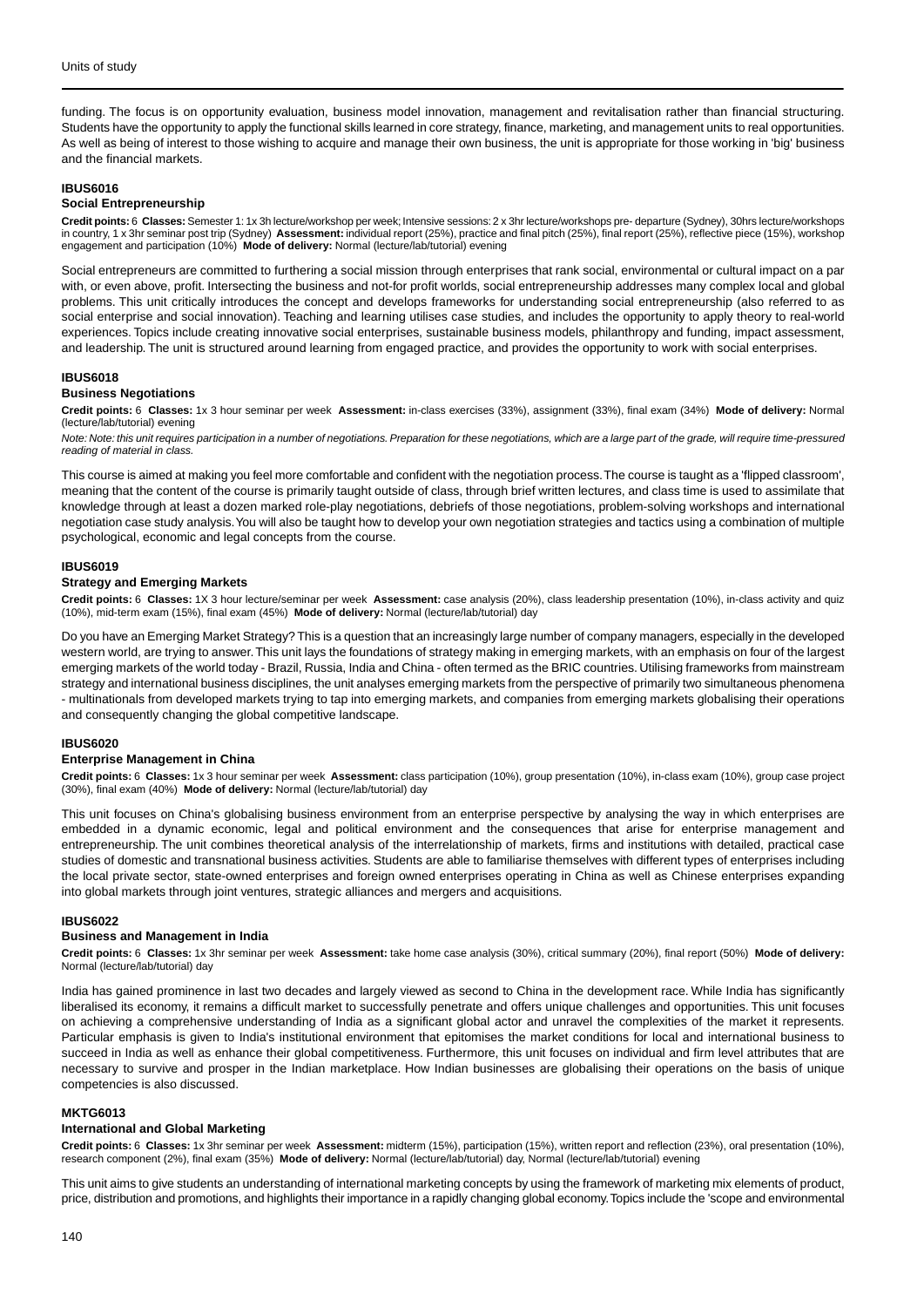factors (PEST)' including 'culture'; 'globalisation verses internationalisation and multinational corporations'; 'international and global products, services and brands', 'market size assessment'; 'foreign market selection'; 'foreign market entry mode'; 'pricing for international markets'; 'international distribution channels'; and 'international promotions (global vs. multinational approaches) and strategies'. Understanding these concepts help students develop skills in designing and implementing marketing strategies in diverse international country contexts.

## **WORK6108**

## **International Dimensions of HRM**

**Credit points:** 6 **Classes:** Intensive **Assessment:** assignment 1 (40%), assignment 2 (25%), final exam (35%) **Mode of delivery:** Normal (lecture/lab/tutorial) evening

This unit considers the opportunities and challenges associated with managing people in international and cross-cultural contexts, with specific emphasis on international recruitment, selection, preparation, placement, management development, performance management, reward and remuneration. The unit considers the implications of internationalisation and globalisation for human resource management (HRM), the different levels of international business activity, the difference between domestic and international HRM, the challenges of cross-cultural management, models of cross-cultural management, and specific international HR processes, including selection, development, performance management, remuneration and repatriation. The unit provides students with a practical understanding of the issues and challenges associated with managing employees in international, global and cross-cultural contexts.

## **WORK6130**

## **Leadership in Organisations**

**Credit points:** 6 **Classes:** 2hr lecture and 1x 1hr tutorial per week **Assessment:** presentation (30%), assignment (30%), final exam (40%) **Mode of delivery:** Normal (lecture/lab/tutorial) evening

This unit is designed to encourage students to consider the role and significance of leadership in various organisational contexts. The unit introduces the major streams of leadership theory and traces the development of our understanding about leadership. The unit explores how these theories allow us to understand leadership in practice and in what ways leadership is linked to different aspects of organisational effectiveness. It then examines the 'good, the bad, and the ugly' sides of leadership, e.g. positive forms (transformational, charismatic) and negative forms (narcissistic and Machiavellian). The unit explores leading for diversity and diversity in leadership (e.g. based on gender, culture and ethnicity) and the role of leaders in constituting ethical and socially responsible organisations. The critical role of leaders in effecting organisational change is explored and the leadership of top management teams, and leadership succession is examined.The unit also examines leadership development programs and instruments and students have an opportunity to reflect on factors that might influence their own leadership style.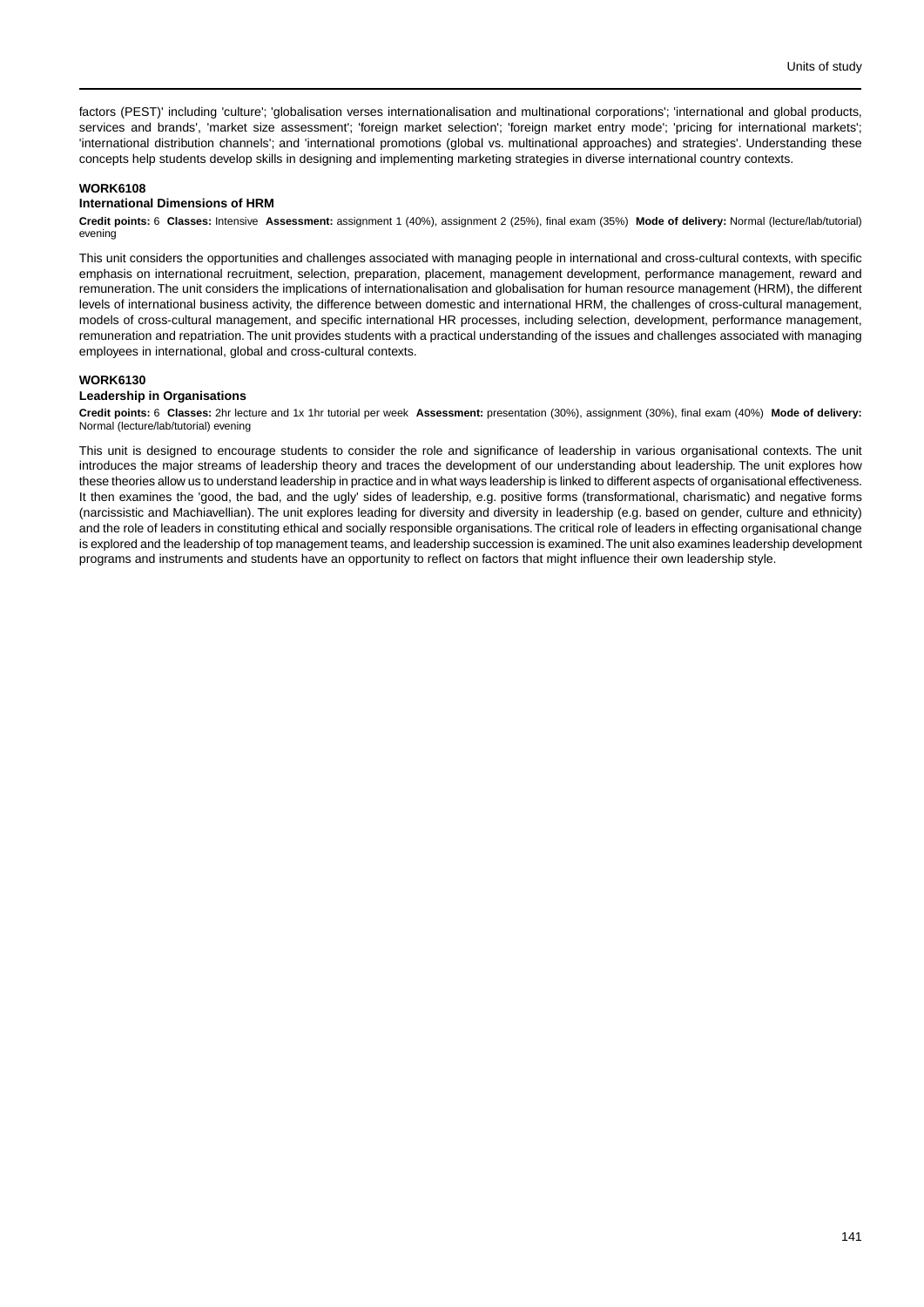Units of study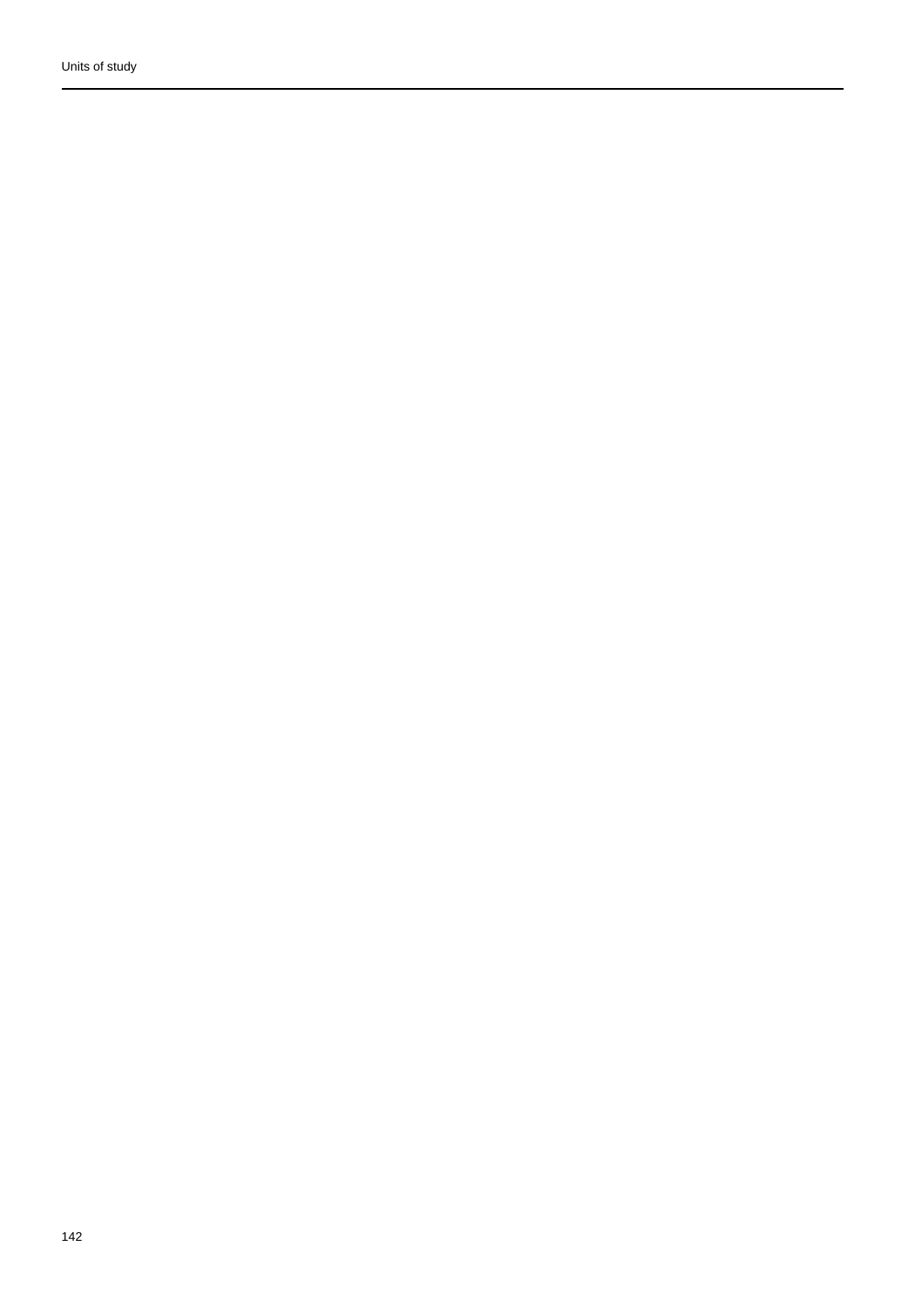# Progression guides

## (1) Full-time study progression examples

The Master of International Business involves two full-time semesters of coursework and a project undertaken over the following summer or winter period. Students complete units of study in a prescribed sequence, as detailed in the following tables, to facilitate progressive learning and enrich the group learning experience.

## **(a) Students commencing study in Semester 1**

| <b>YEAR</b> | <b>SESSION</b>     | UNITS OF STUDY  |                 |                                                               | <b>CREDIT POINTS</b> |    |
|-------------|--------------------|-----------------|-----------------|---------------------------------------------------------------|----------------------|----|
| Year 1      | Semester 1         | <b>MIBS6001</b> | <b>MIBS6002</b> | elective unit                                                 | elective unit        | 24 |
|             | Semester 2         | <b>MIBS6003</b> | <b>MIBS6004</b> | elective unit                                                 | elective unit        | 24 |
|             | Intensive December |                 |                 | <b>MIBS6005 and MIBS6006</b> (International Business project) |                      |    |
|             |                    |                 |                 |                                                               |                      | 60 |

## **(b) Students commencing study from Semester 2**

| <b>YEAR</b> | <b>SESSION</b> | UNITS OF STUDY  |                                                               |               | <b>CREDIT POINTS</b> |    |
|-------------|----------------|-----------------|---------------------------------------------------------------|---------------|----------------------|----|
| Year 1      | Semester 2     | <b>MIBS6001</b> | <b>MIBS6002</b>                                               | elective unit | elective unit        | 24 |
| Year 2      | Semester 1     | <b>MIBS6003</b> | <b>MIBS6004</b>                                               | elective unit | elective unit        | 24 |
|             | Intensive July |                 | <b>MIBS6005 and MIBS6006</b> (International Business project) |               |                      |    |
|             |                |                 |                                                               |               |                      | 60 |

## (2) Part-time study progression examples

**(a) Students commencing study in Semester 1**

| <b>YEAR</b> | <b>SESSION</b>     |                 | UNITS OF STUDY                                                | <b>CREDIT POINTS</b> |
|-------------|--------------------|-----------------|---------------------------------------------------------------|----------------------|
| Year 1      | Semester 1         | <b>MIBS6001</b> | <b>MIBS6002</b>                                               |                      |
|             | Semester 2         | <b>MIBS6003</b> | <b>MIBS6004</b>                                               | 12                   |
| Year 2      | Semester 1         | elective unit   | elective unit                                                 | 12                   |
|             | Semester 2         | elective unit   | elective unit                                                 |                      |
| Year 3      | Intensive December |                 | <b>MIBS6005 and MIBS6006</b> (International Business Project) | 12                   |
|             |                    |                 |                                                               | 60                   |

## **(b) Students commencing study from Semester 2**

| <b>YEAR</b> | <b>SESSION</b> | UNITS OF STUDY                                                |                 | <b>CREDIT POINTS</b> |
|-------------|----------------|---------------------------------------------------------------|-----------------|----------------------|
| Year 1      | Semester 2     | <b>MIBS6001</b>                                               | <b>MIBS6002</b> | 12                   |
| Year 2      | Semester 1     | <b>MIBS6003</b>                                               | <b>MIBS6004</b> | 12                   |
|             | Semester 2     | elective unit                                                 | elective unit   | 12                   |
| Year 3      | Semester 1     | elective unit                                                 | elective unit   | 12                   |
|             | Intensive July | <b>MIBS6005 and MIBS6006</b> (International Business Project) |                 | 12                   |
|             |                |                                                               |                 | 60                   |

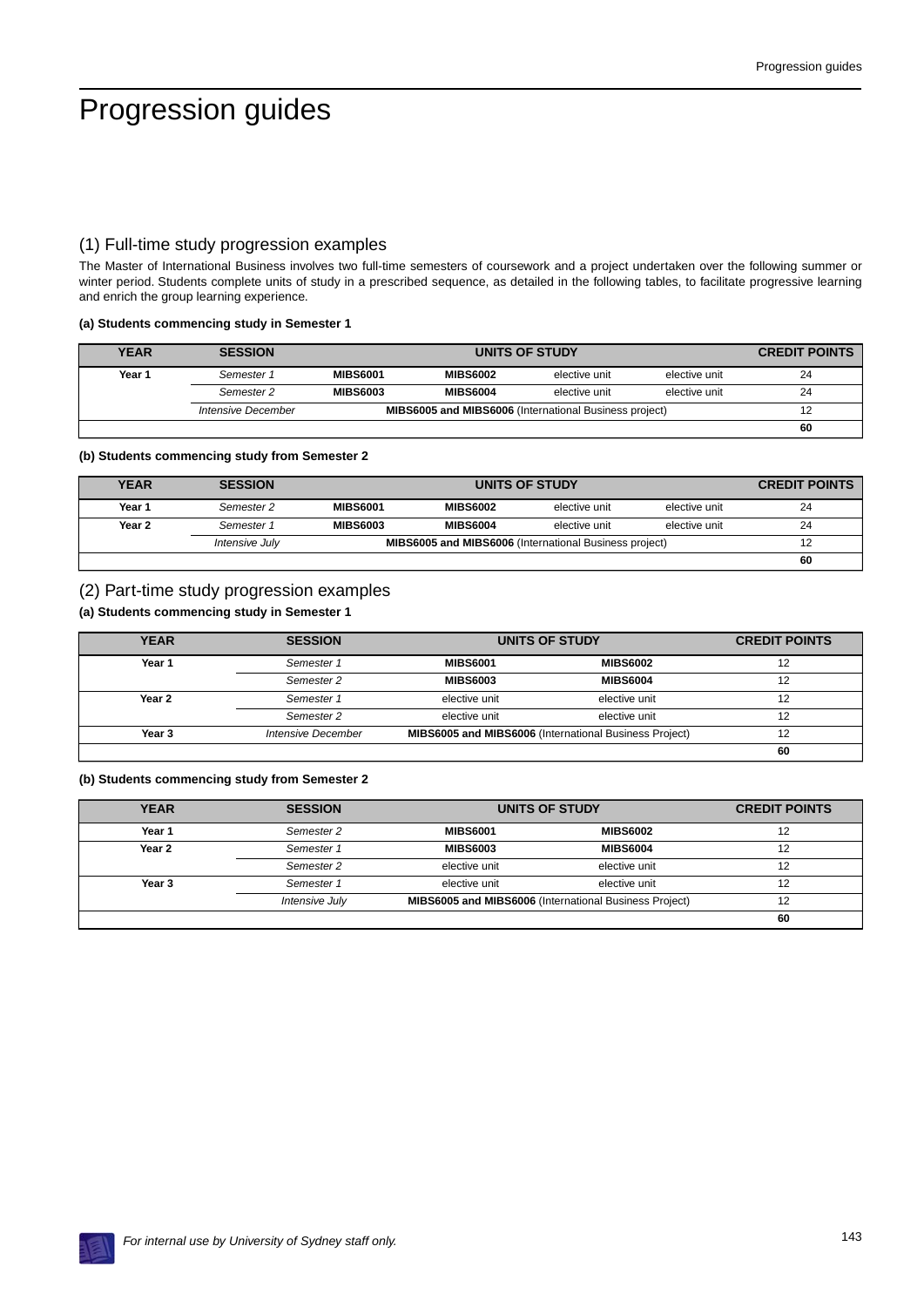Progression guides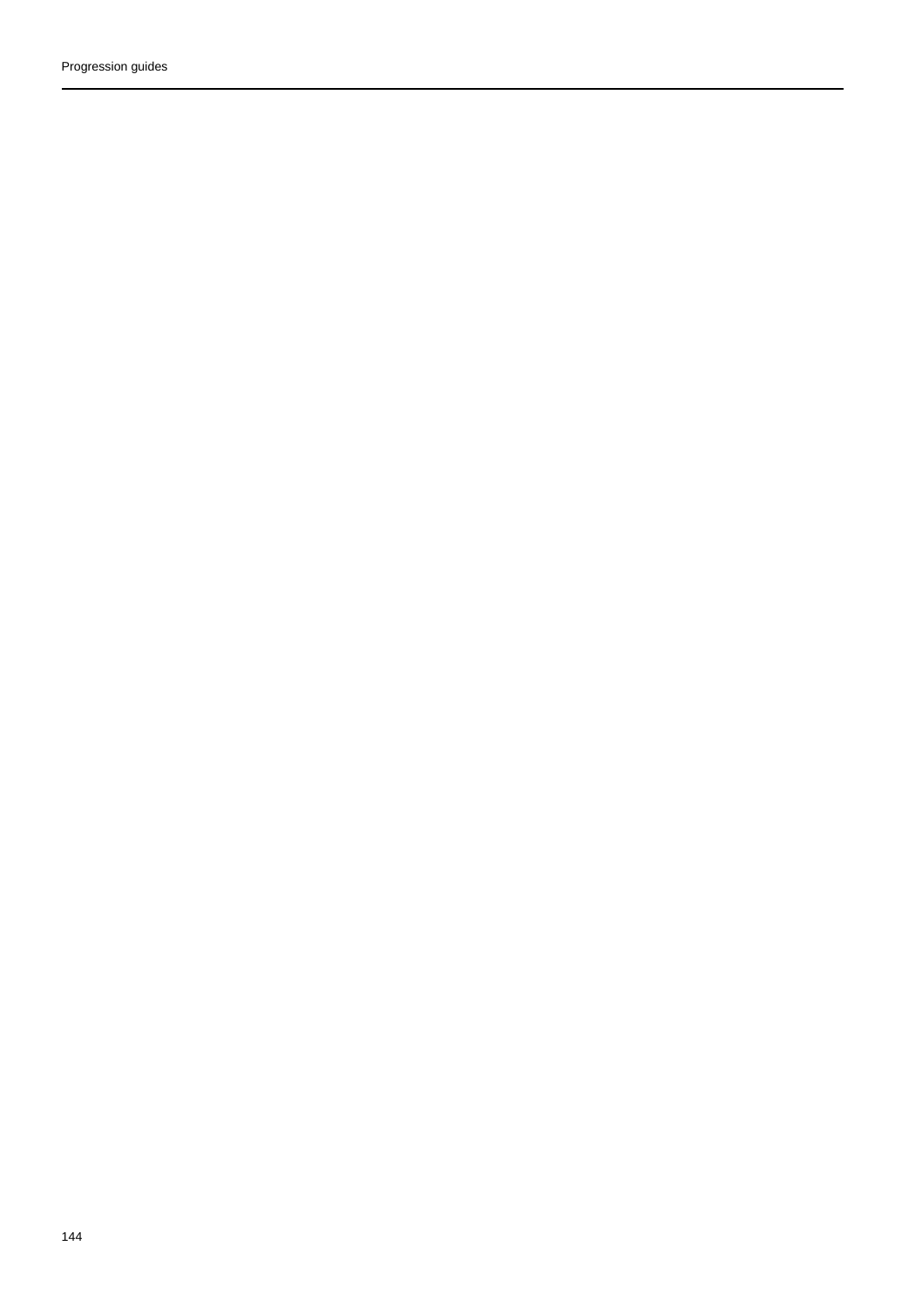# Course rules and resolutions

## Master of International Business

## Graduate Certificate in International Business

*These resolutions must be read in conjunction with applicable University By-laws, Rules and policies including (but not limited to) the University of Sydney (Coursework) Rule 2014 (the 'Coursework Rule'), the Coursework Policy 2014, the Resolutions of the Faculty, the University of Sydney (Student Appeals against Academic Decisions) Rule 2006 (as amended), the Academic Honesty in Coursework Policy 2015 and the Academic Honesty Procedures 2016. Up to date versions of all such documents are available from the Policy Register: http://sydney.edu.au/policies.*

## Course resolutions

Course codes

| Code        | Course title                                   |
|-------------|------------------------------------------------|
| MAINTBUS-02 | Master of International Business               |
| GCINTBUS-01 | Graduate Certificate in International Business |

## 2 Attendance pattern

The attendance pattern for this course is full time or part time according to candidate choice.

3 Master's type

The master's degree in these resolutions is a professional master's course, as defined by the Coursework Policy.

- 4 Embedded courses in this sequence
- (1) The embedded courses in this sequence are:
- (b) the Master of International Business<br>
(b) the Graduate Certificate in Internation
- $\overrightarrow{b}$  the Graduate Certificate in International Business<br>5 Admission to candidature

## 5 Admission to candidature

- (1) Available places in the Master of International Business will be offered to qualified applicants ranked on merit in accordance with the following criteria:
- (a) an Australian Qualifications Framework level 7 or higher qualification in a cognate discipline with a minimum credit average (or equivalent) at an institution approved by the Business School; or
- (b) an Australian Qualifications Framework level 7 or higher qualification in a non-cognate discipline with a minimum credit average (or equivalent) at an institution approved by the Business School and a minimum of three years relevant work experience; or
- (c) completion of the qualifications and experience specified in (i), (ii) or (iii) with a minimum pass average (or equivalent) and performance in an admissions test approved by the Business School to a standard considered satisfactory by the Business School; and
- (d) satisfaction of the English language requirements; and
- (e) any other minimum standards specified by the Business School.<br>(2) Admission to the Graduate Certificate in International Business is o
- Admission to the Graduate Certificate in International Business is only by transfer from the master's degree.
- $(3)$  In exceptional circumstances the Business School may admit applicants without these qualifications who, in the opinion of the Business School, have qualifications and evidence of experience and achievement sufficient to successfully undertake the award.

## 6 Requirements for award

- (1) The units of study that may be taken for the course are set out in the Table of postgraduate units of study: International Business.<br>(2) To qualify for the award of the Master of International Business a candidate must
- $(2)$  To qualify for the award of the Master of International Business a candidate must complete 60 credit points, comprising:<br>(a) 24 credit points in core units of study: and
- $24$  credit points in core units of study; and
- (b) 24 credit points in elective units of study; and
- $\overline{c}$  a 12 credit point international business project.<br>(3) To qualify for the award of the Graduate Certificat
	- To qualify for the award of the Graduate Certificate in International Business a candidate must complete a minimum of 24 credit points from the Table of postgraduate units of study: International Business.

## 7 Progression rules

Unless otherwise permitted, candidates must complete the units of study for the Master of International Business in a prescribed sequence as specified by the Business School.

## 8 Course transfer

Candidates for the Master of International Business may elect to discontinue study and graduate with the graduate certificate, with the approval of the Business School, and provided the requirements of the embedded award have been met.

## 9 Recognition of prior learning

- (1) Waivers may be granted or the volume of learning may be reduced in recognition of prior learning.<br>(2) Candidates for the Master of International Business may be eligible for a reduction in the volume of
- Candidates for the Master of International Business may be eligible for a reduction in the volume of learning of up to 30 credit points for relevant postgraduate studies where no award has been, or will be made.
- (3) Notwithstanding any reduction in the volume of learning granted on the basis of work completed or prior learning, in order to qualify for an award a student must complete at least 50 per cent of the requirements prescribed for the award course at the University of Sydney.

## 10 Transitional provisions

- (1) These resolutions apply to students who commenced their candidature after 1 January, 2018.
- (2) Candidates who commenced prior to 1 January, 2018 complete the requirements in accordance with the resolutions in force at the time of their commencement, provided that requirements are completed by 1 January, 2023. The Business School may specify a later date for completion or specify alternative requirements for completion of candidatures that extend beyond this time.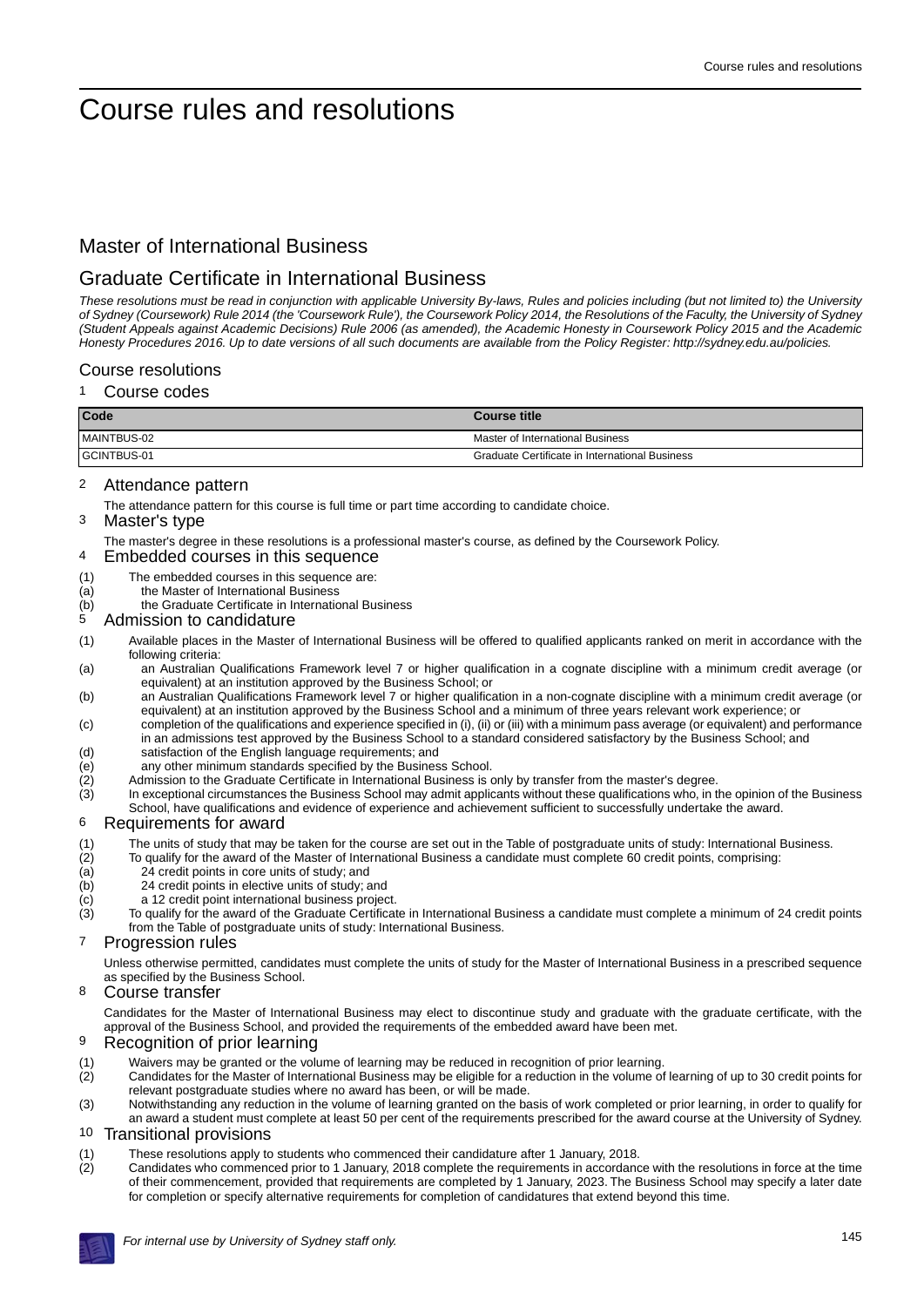Course rules and resolutions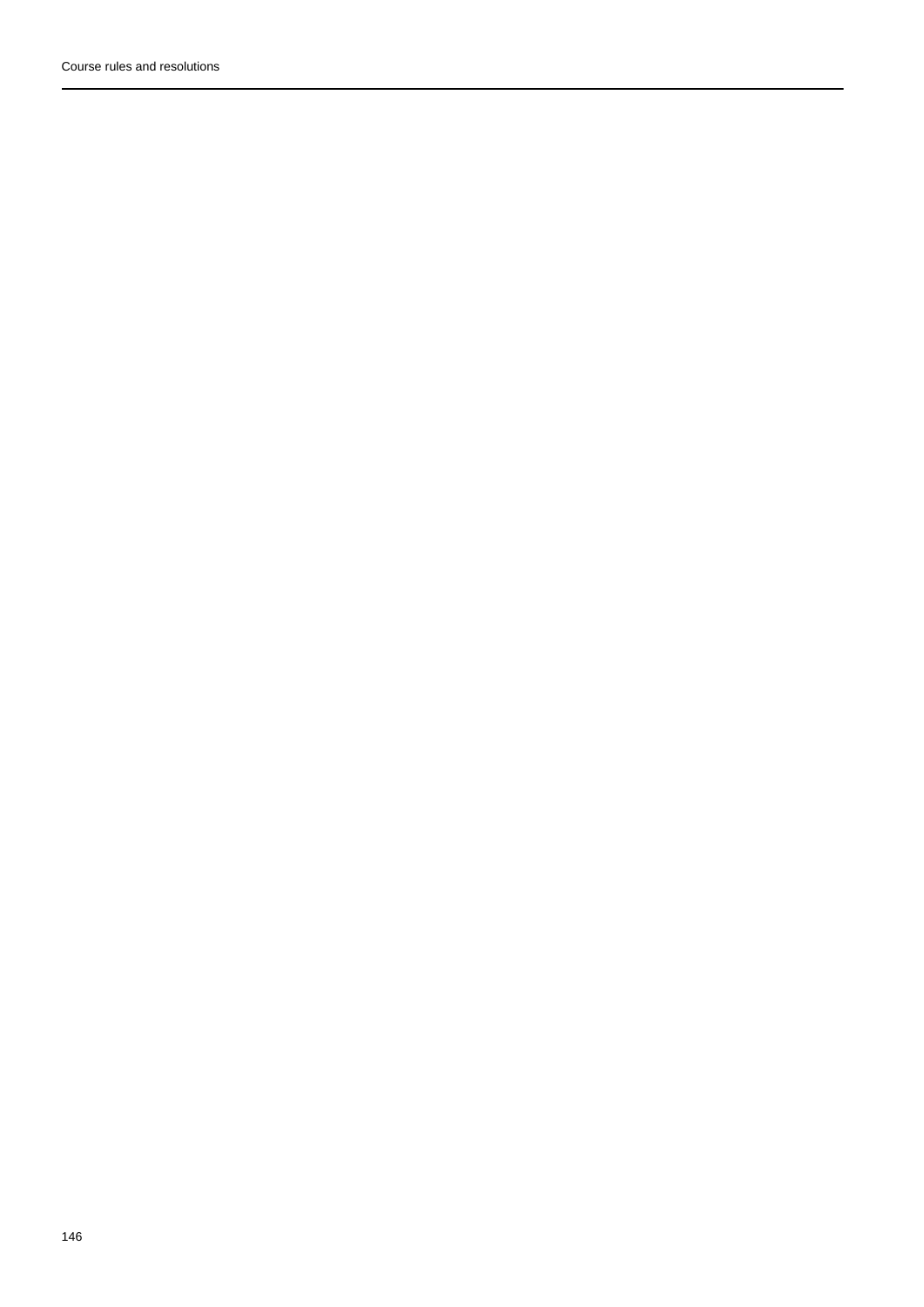# Logistics and Supply Chain Management

This section outlines the course rules and other requirements for the postgraduate programs in Logistics and Supply Chain Management offered by the Institute of Transport and Logistics Studies in the University of Sydney Business School.

| Course code                           | <b>Master of Logistics and Supply</b><br><b>Management</b> | <b>Graduate Diploma in Logistics</b><br>and Supply Chain Management | Graduate Certificate in Logistics<br>and Supply Chain Management |
|---------------------------------------|------------------------------------------------------------|---------------------------------------------------------------------|------------------------------------------------------------------|
| <b>CRICOS</b> code                    | 088747G                                                    | 088746G                                                             | N/A                                                              |
| <b>Course abbreviation</b>            | MLSCM                                                      | GradDipLSCM                                                         | <b>GradCertLSCM</b>                                              |
| Credit points required for completion | 60                                                         | 36                                                                  | 24                                                               |
| Duration (minimum)                    | 1.5 years full-time                                        | l year full-time                                                    | 0.5 years full-time                                              |
|                                       | 2.5 years part-time                                        | 1.5 years part-time                                                 | year part-time                                                   |

The Logistics and Supply Chain Management courses develop specialist skills in: applying the concepts, techniques and principles that underlie logistics and supply chain management; understanding the relationships between business processes within and between organisations; using integrated systems approaches to solve business problems; and managing the impact of current and future trends in logistics management on business processes.We provide our students with connections to industry through practical case studies, presentations from logistics and supply chain professionals, site visits and the opportunity to undertake work placements with our industry partners.

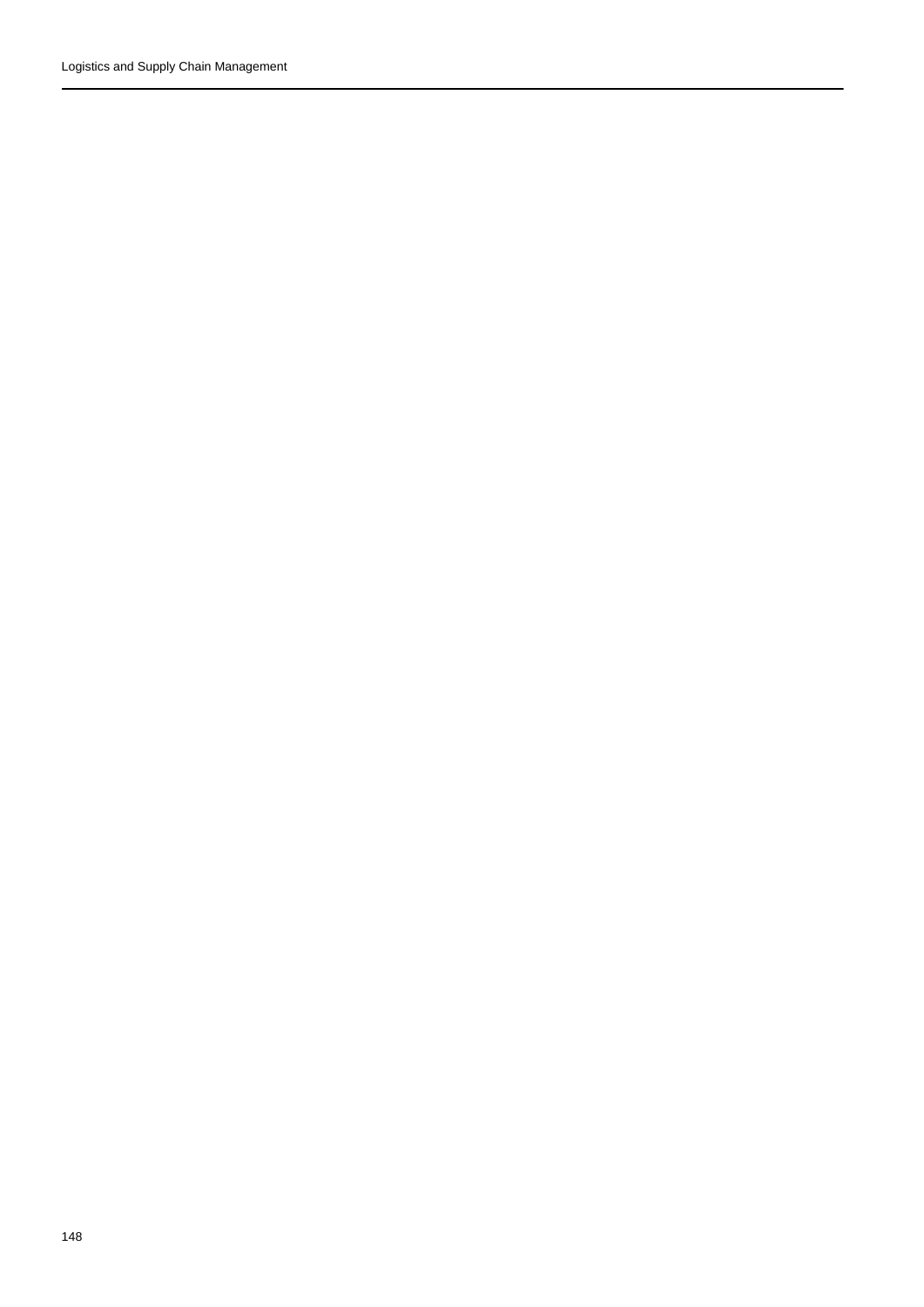# Course structures

## (i) Master of Logistics and Supply Chain Management

To be awarded the Master of Logistics and Supply Chain Management, students complete units of study totalling 60 credit points, comprising:

- 36 credit points in core units of study;
- 18 credit points in elective units of study; and
- a 6 credit point capstone unit of study.

The units of study for this degree are listed in the Table of Postgraduate units of study: Logistic and Supply Chain Management.

## (ii) Graduate Diploma in Logistics and Supply Chain Management

To be awarded the Graduate Diploma in Logistics and Supply Chain Management, students complete units of study totalling 36 credit points, comprising:

- 24 credit points in core units of study; and
- 12 credit points in elective units of study.

The units of study for this course are listed in the Table of Postgraduate units of study: Logistic and Supply Chain Management.

## (iii) Graduate Certificate in Logistics and Supply Chain Management

To be awarded the Graduate Certificate in Logistics and Supply Chain Management, students complete 24 credit points in core units of study.

The units of study for this course are listed in the Table of Postgraduate units of study: Logistic and Supply Chain Management.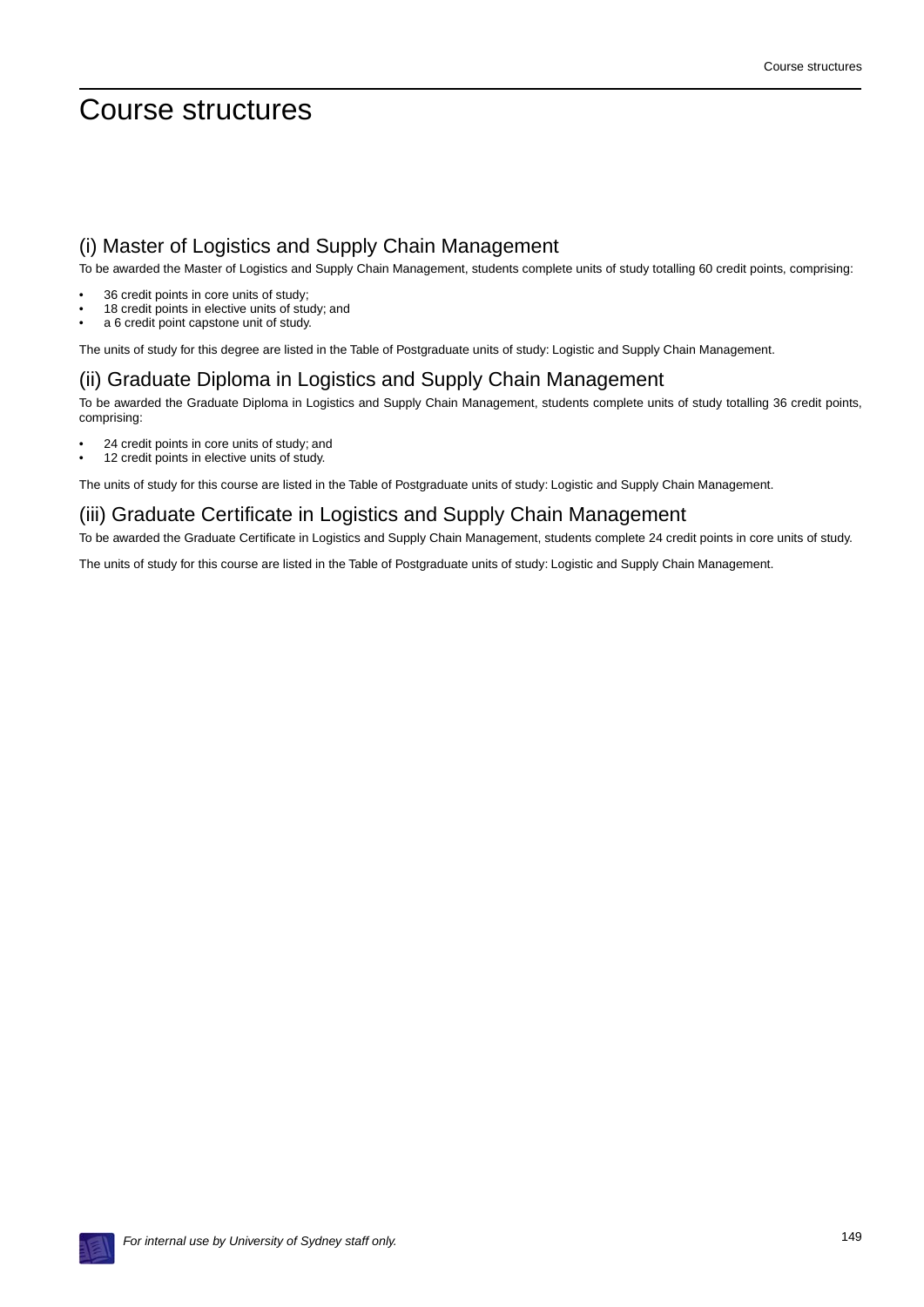Course structures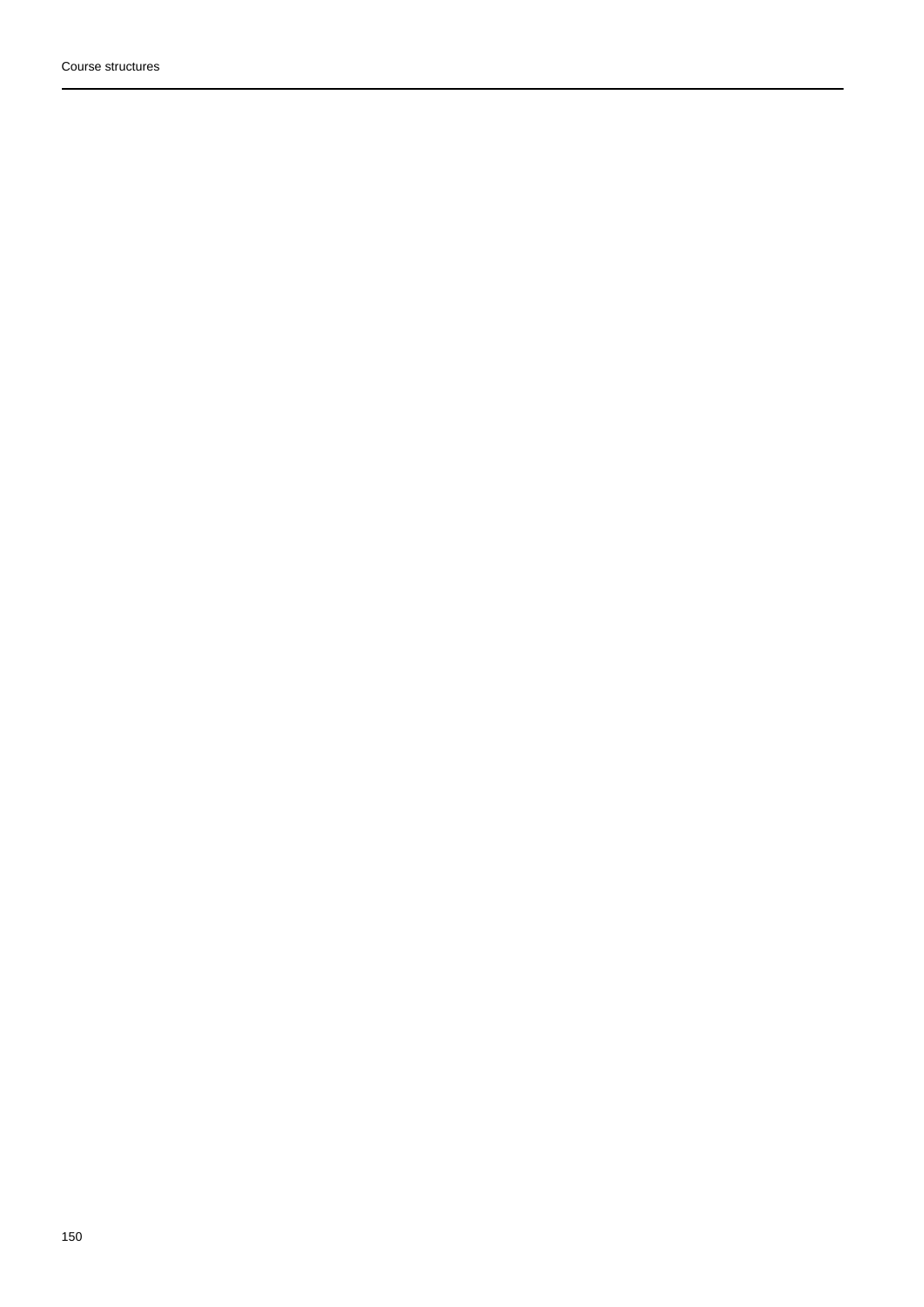# Units of study

The University of Sydney website (sydney.edu.au/courses/) contains the most up to date information on unit of study availability and other requirements. Timetabling information for the current year is available on the Business School website (sydney.edu.au/business/timetable). Students should note that units of study are run subject to demand.

# 1. Table of postgraduate units of study: Logistics and Supply Chain **Management**

## (i) Master of Logistics and Supply Chain Management

Students enrolled in the Master of Logistics and Supply Chain Management complete units of study from the following table.

| <b>Unit of study</b>                                                               | <b>Credit</b><br>points | A: Assumed knowledge P: Prerequisites C: Corequisites N: Prohibition                                                                                                                                                                                                                                                          | <b>Session</b>           |
|------------------------------------------------------------------------------------|-------------------------|-------------------------------------------------------------------------------------------------------------------------------------------------------------------------------------------------------------------------------------------------------------------------------------------------------------------------------|--------------------------|
| Core units of study                                                                |                         |                                                                                                                                                                                                                                                                                                                               |                          |
| Students complete 36 credit points in core units of study.                         |                         |                                                                                                                                                                                                                                                                                                                               |                          |
| The core unit, ITLS5000, must be completed in a student's first semester of study. |                         |                                                                                                                                                                                                                                                                                                                               |                          |
| for Special Permission to waive the prerequisite requirement.                      |                         | Students who can demonstrate prior knowledge of quantitative analysis (in particular mathematical knowledge and MS Excel solver proficiency) may apply to<br>waive the prerequisite requirement for ITLS6002 Supply Chain Planning and Design. Students should outline their knowledge of quantitative analysis when applying |                          |
| <b>ITLS5000</b><br><b>Foundations of Supply Chain</b><br>Management                | 6                       | N TPTM6155 or TPTM5001                                                                                                                                                                                                                                                                                                        | Semester 1<br>Semester 2 |
| <b>ITLS5200</b><br><b>Quantitative Logistics and Transport</b>                     | 6                       | C ITLS5000 or TPTM5001 or ITLS5100 or TPTM6241<br>N TPTM6495                                                                                                                                                                                                                                                                  | Semester 1<br>Semester 2 |
| <b>ITLS6002</b><br>Supply Chain Planning and Design                                | 6                       | P ITLS5200 or TPTM6495 or STAT5002<br><b>C ITLS5000 or TPTM6495</b><br><b>N TPTM6190</b>                                                                                                                                                                                                                                      | Semester 1<br>Semester 2 |
| <b>ITLS6003</b><br><b>Contemporary Procurement</b>                                 | 6                       | A Basic ability to work with Excel is assumed.<br>C ITLS5200 or QBUS5001<br><b>N TPTM6400</b>                                                                                                                                                                                                                                 | Semester 1<br>Semester 2 |
| <b>ITLS6008</b><br><b>Production and Operations</b><br>Management                  | 6                       | <b>C</b> ITLS5000                                                                                                                                                                                                                                                                                                             | Semester 2               |
| <b>ITLS6101</b><br><b>Global Freight Logistics Management</b>                      | 6                       | N TPTM6440                                                                                                                                                                                                                                                                                                                    | Semester 1               |
|                                                                                    |                         |                                                                                                                                                                                                                                                                                                                               |                          |
| Unit of study                                                                      | <b>Credit</b><br>points | A: Assumed knowledge P: Prerequisites C: Corequisites N: Prohibition                                                                                                                                                                                                                                                          | <b>Session</b>           |
| Elective units of study                                                            |                         |                                                                                                                                                                                                                                                                                                                               |                          |
| Students complete 18 credit points in elective units.                              |                         |                                                                                                                                                                                                                                                                                                                               |                          |
| <b>ITLS6007</b><br><b>Disaster Relief Operations</b>                               | 6                       | <b>N TPTM6390</b>                                                                                                                                                                                                                                                                                                             | <b>Winter Main</b>       |
| <b>ITLS6107</b><br><b>Applied GIS and Spatial Data</b><br><b>Analytics</b>         | 6                       | <b>N TPTM6180</b><br>This unit assumes no prior knowledge of GIS; the unit is hands-on involving the use of software,<br>which students will be trained in using.                                                                                                                                                             | Semester 2               |
| <b>ITLS6301</b><br><b>City and Ports Logistics</b>                                 | 6                       |                                                                                                                                                                                                                                                                                                                               | Summer Main              |
| <b>ITLS6400</b><br><b>Airline Strategy and Supply Chains</b>                       | 6                       | <b>C</b> ITLS6101<br><b>N TPTM6160</b>                                                                                                                                                                                                                                                                                        | Semester 2               |
| <b>ITLS6401</b><br><b>Airport Management</b>                                       | 6                       |                                                                                                                                                                                                                                                                                                                               | Semester 1               |
| <b>ITLS6500</b><br><b>Decision Making on Mega Projects</b>                         | 6                       | C ITLS5000 or TPTM5001 or ITLS5100 or TPTM6241 or INFS5001                                                                                                                                                                                                                                                                    | Summer Main              |
| <b>Unit of study</b>                                                               | <b>Credit</b><br>points | A: Assumed knowledge P: Prerequisites C: Corequisites N: Prohibition                                                                                                                                                                                                                                                          | <b>Session</b>           |
| Capstone unit of study                                                             |                         |                                                                                                                                                                                                                                                                                                                               |                          |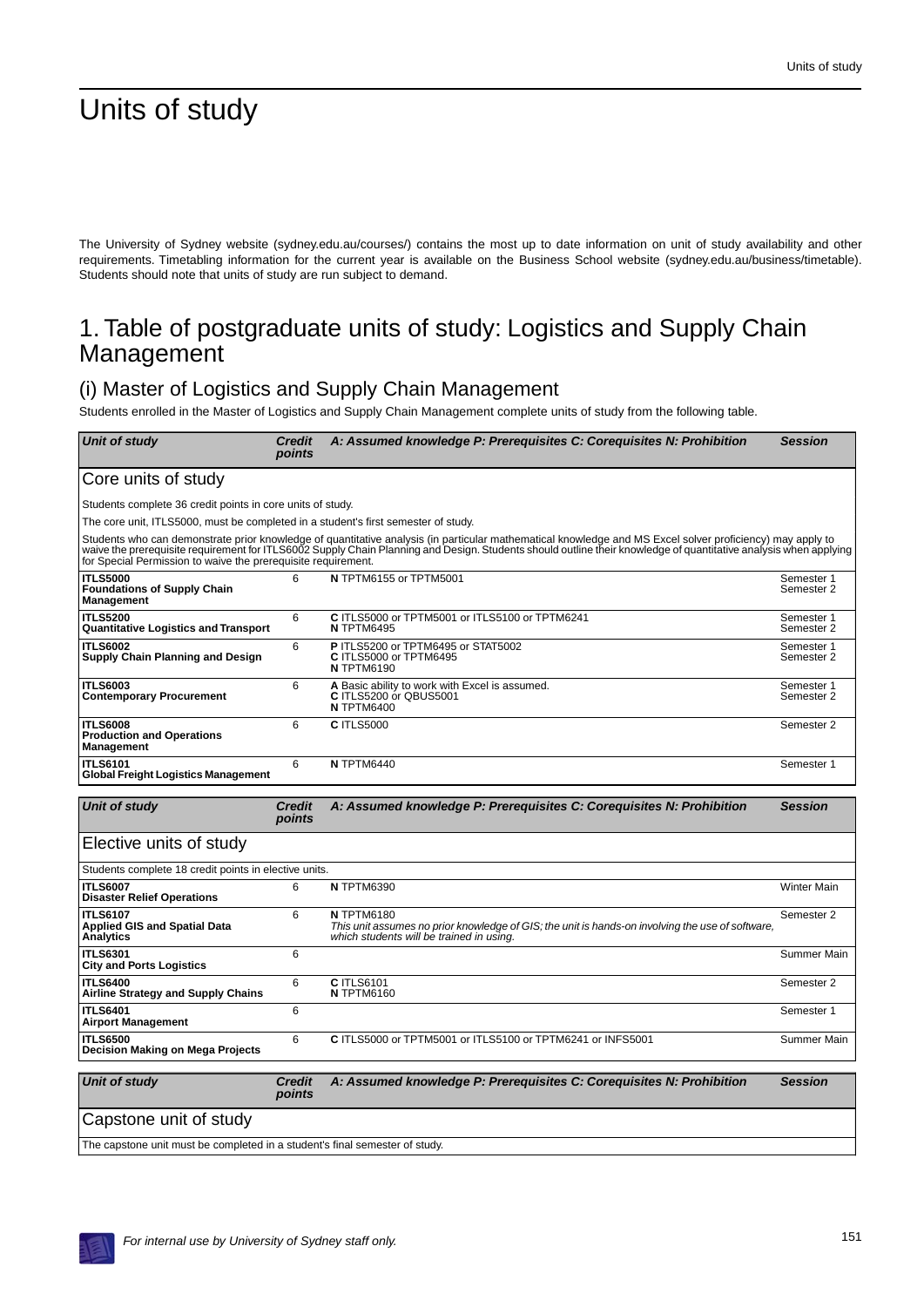| <b>Unit of study</b>                                         | <b>Credit</b><br>points | A: Assumed knowledge P: Prerequisites C: Corequisites N: Prohibition                                                                                                                                                                                        | <b>Session</b>           |
|--------------------------------------------------------------|-------------------------|-------------------------------------------------------------------------------------------------------------------------------------------------------------------------------------------------------------------------------------------------------------|--------------------------|
| <b>ITLS6090</b><br><b>Logistics and Supply Chain Project</b> |                         | <b>P ITLS5000 or TPTM5001</b><br>C ITLS5200 and ITLS6002 and ITLS6003 and (ITLS6004 or ITLS6008)<br>N TPTM6170<br>This is the capstone unit for the Master of Logistics and Supply Chain Management and should<br>be completed in the last period of study. | Semester 1<br>Semester 2 |

## (ii) Graduate Diploma in Logistics and Supply Chain Management

Students enrolled in the Graduate Diploma in Logistics and Supply Chain Management complete units of study from the following table.

| <b>Unit of study</b>                                                               | <b>Credit</b><br>points | A: Assumed knowledge P: Prerequisites C: Corequisites N: Prohibition                                                                                       | <b>Session</b>           |
|------------------------------------------------------------------------------------|-------------------------|------------------------------------------------------------------------------------------------------------------------------------------------------------|--------------------------|
| Core units of study                                                                |                         |                                                                                                                                                            |                          |
| Students complete 24 credit points in core units.                                  |                         |                                                                                                                                                            |                          |
| The core unit, ITLS5000, must be completed in a student's first semester of study. |                         |                                                                                                                                                            |                          |
| <b>ITLS5000</b><br><b>Foundations of Supply Chain</b><br>Management                | 6                       | N TPTM6155 or TPTM5001                                                                                                                                     | Semester 1<br>Semester 2 |
| <b>ITLS5200</b><br><b>Quantitative Logistics and Transport</b>                     | 6                       | C ITLS5000 or TPTM5001 or ITLS5100 or TPTM6241<br><b>N TPTM6495</b>                                                                                        | Semester 1<br>Semester 2 |
| <b>ITLS6003</b><br><b>Contemporary Procurement</b>                                 | 6                       | A Basic ability to work with Excel is assumed.<br>C ITLS5200 or QBUS5001<br><b>N TPTM6400</b>                                                              | Semester 1<br>Semester 2 |
| <b>ITLS6008</b><br><b>Production and Operations</b><br>Management                  | 6                       | <b>C ITLS5000</b>                                                                                                                                          | Semester 2               |
|                                                                                    |                         |                                                                                                                                                            |                          |
| <b>Unit of study</b>                                                               | <b>Credit</b><br>points | A: Assumed knowledge P: Prerequisites C: Corequisites N: Prohibition                                                                                       | <b>Session</b>           |
| Elective units of study                                                            |                         |                                                                                                                                                            |                          |
| Students complete 12 credit points in elective units.                              |                         |                                                                                                                                                            |                          |
| <b>ITLS6002</b><br>Supply Chain Planning and Design                                | 6                       | P ITLS5200 or TPTM6495 or STAT5002<br>C ITLS5000 or TPTM6495<br><b>N TPTM6190</b>                                                                          | Semester 1<br>Semester 2 |
| <b>ITLS6007</b><br><b>Disaster Relief Operations</b>                               | 6                       | <b>N TPTM6390</b>                                                                                                                                          | <b>Winter Main</b>       |
| <b>ITLS6101</b><br><b>Global Freight Logistics Management</b>                      | 6                       | N TPTM6440                                                                                                                                                 | Semester 1               |
| <b>ITLS6107</b><br><b>Applied GIS and Spatial Data</b><br>Analytics                | 6                       | N TPTM6180<br>This unit assumes no prior knowledge of GIS; the unit is hands-on involving the use of software,<br>which students will be trained in using. | Semester 2               |
| <b>ITLS6301</b><br><b>City and Ports Logistics</b>                                 | 6                       |                                                                                                                                                            | Summer Main              |
| <b>ITLS6400</b><br><b>Airline Strategy and Supply Chains</b>                       | 6                       | <b>C</b> ITLS6101<br>N TPTM6160                                                                                                                            | Semester 2               |
| <b>ITLS6401</b><br><b>Airport Management</b>                                       | 6                       |                                                                                                                                                            | Semester 1               |
| <b>ITLS6500</b><br><b>Decision Making on Mega Projects</b>                         | 6                       | C ITLS5000 or TPTM5001 or ITLS5100 or TPTM6241 or INFS5001                                                                                                 | Summer Main              |

## (iii) Graduate Certificate in Logistics and Supply Chain Management

Students enrolled in the Graduate Certificate in Logistics and Supply Chain Management complete 24 credit points in core units of study from the following table.

| <b>Unit of study</b>                                                               | <b>Credit</b><br>points | A: Assumed knowledge P: Prerequisites C: Corequisites N: Prohibition                          | <b>Session</b>           |
|------------------------------------------------------------------------------------|-------------------------|-----------------------------------------------------------------------------------------------|--------------------------|
| Core units of study                                                                |                         |                                                                                               |                          |
| The core unit, ITLS5000, must be completed in a student's first semester of study. |                         |                                                                                               |                          |
| <b>ITLS5000</b><br><b>Foundations of Supply Chain</b><br><b>Management</b>         | 6                       | N TPTM6155 or TPTM5001                                                                        | Semester 1<br>Semester 2 |
| <b>ITLS5200</b><br><b>Quantitative Logistics and Transport</b>                     | 6                       | C ITLS5000 or TPTM5001 or ITLS5100 or TPTM6241<br><b>N TPTM6495</b>                           | Semester 1<br>Semester 2 |
| <b>ITLS6003</b><br><b>Contemporary Procurement</b>                                 | 6                       | A Basic ability to work with Excel is assumed.<br>C ITLS5200 or OBUS5001<br><b>N TPTM6400</b> | Semester 1<br>Semester 2 |
| <b>ITLS6008</b><br><b>Production and Operations</b><br>Management                  | 6                       | <b>C</b> ITLS5000                                                                             | Semester 2               |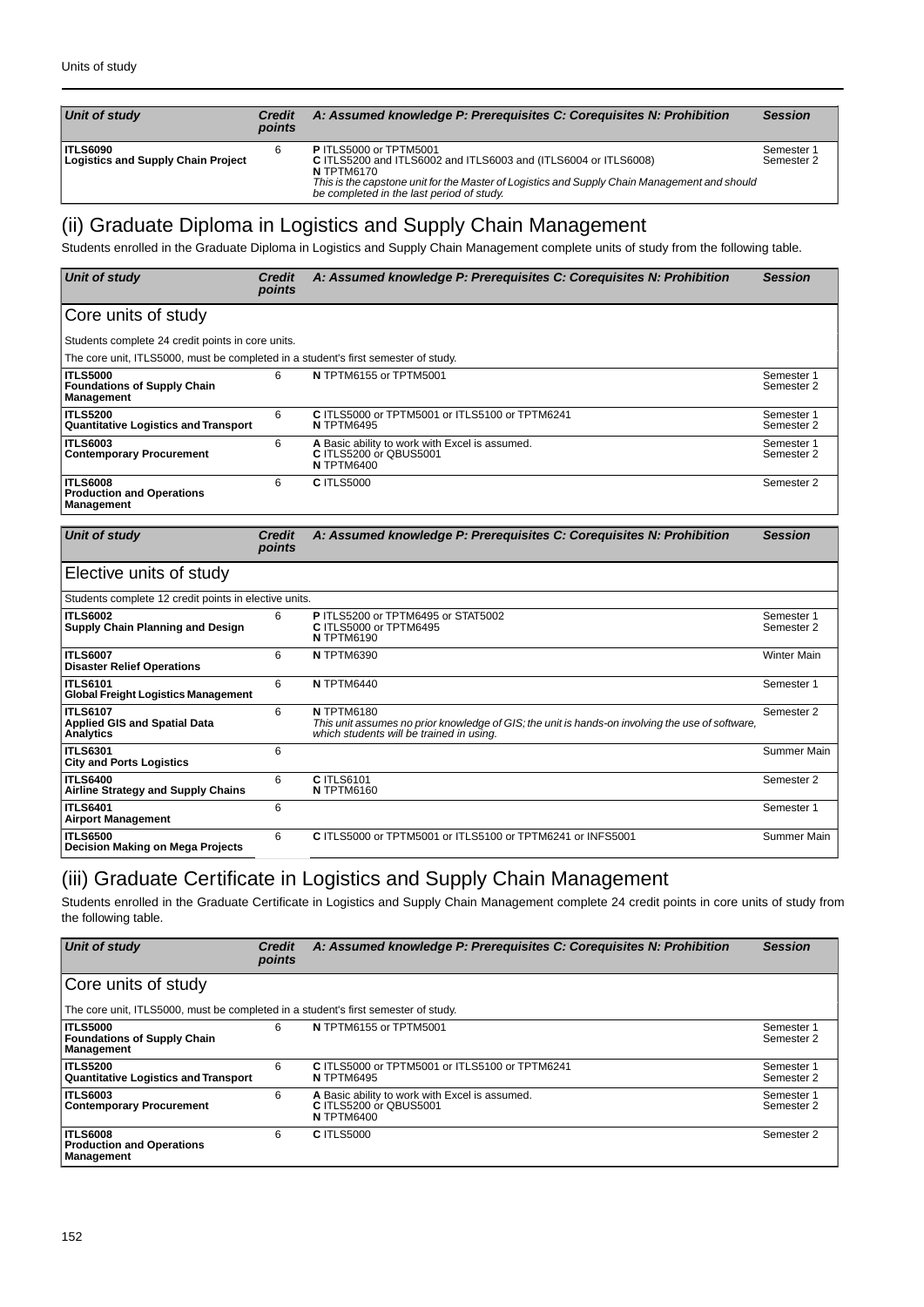# 2. Unit of study descriptions for the Logistics and Supply Chain Management coursework programs

*Note:* These unit of study descriptions are listed alphanumerically by unit code.

## **ITLS5000**

## **Foundations of Supply Chain Management**

**Credit points:** 6 **Classes:** 8 x 3 hr lectures, 5 x 3 hr tutorials **Assessment:** Individual report (20%), group report (30%), quiz (10%), final exam (40%) **Mode of delivery:** Normal (lecture/lab/tutorial) day, Normal (lecture/lab/tutorial) evening

Logistics and supply chain management functions can account for as much as half of the total costs of running a business. The success of a firm $\hat{A}_{\hat{c}}$ s logistic and supply chain management not only impacts on the profitability of a firm but also has a significant and growing impact on customer experience and satisfaction. Logistics and supply chain management plays a major role in implementing organisational strategy and in many industries has sole responsibility for managing customer service. An understanding of the role of this activity within an organisation and how improving logistics and supply chains can assist business managers to better respond to market opportunities is essential for business students. Students undertaking this unit are given a solid grounding in the language, concepts, techniques and principles that underlie the field of logistics and supply chain management, and how knowledge of these concepts contributes towards a strategically effective and operationally efficient organisation or network of organisations.

## **ITLS5200**

## **Quantitative Logistics and Transport**

**Credit points:** 6 **Classes:** 1 x 3hr computer workshop per week **Assessment:** readiness assuranceness assessments (10%); computer exam (25%); individual report (25%); final exam (40%) **Mode of delivery:** Normal (lecture/lab/tutorial) day, Normal (lecture/lab/tutorial) evening

Supply chain management as well as logistics, transport and infrastructure management relies on the ability to make effective decisions based on the information provided by careful analysis of data. Students undertaking this unit will develop a strong understanding of the basic techniques underpinning quantitative analysis and will develop highly marketable skills in spreadsheet modelling and the communication and presentation of data to support management decision making. This unit emphasises the practical aspects of quantitative analysis with computer based workshops. Students are guided through the basic theories used in decision making but emphasis is placed on how the theories are applied in practice, drawing on real world experience in quantitative analysis. The unit covers demand forecasting, spreadsheet modelling, optimisation of production and transportation using linear programming, simulation and basic statistics and linear regression techniques.

## **ITLS6002**

## **Supply Chain Planning and Design**

**Credit points:** 6 **Classes:** 6 x 3.5 hr lectures, 6 x 3.5 hr computer labs. **Assessment:** 2x computer exams (40%), assignments (40%), final exam (20%) **Mode of delivery:** Normal (lecture/lab/tutorial) evening, Normal (lecture/lab/tutorial) day

Successful supply chain management relies upon informed decision making. This unit explores a range of important decisions, and equips students with a toolkit of models and analytical methods that can assist in making informed decisions. The first set of decisions concern supply chain design and strategy, and includes network design and facility location. These decisions provide structure to the supply chain, set the boundaries within which planning decisions will be made, and impact on supply chain performance over the long term. In contrast, planning decisions provide value over the medium and short term. Here, this unit will cover aggregate planning, sales and operations planning, and inventory control. Special attention will be placed on how to handle uncertainty and risk within the supply chain.

## **ITLS6003**

## **Contemporary Procurement**

**Credit points:** 6 **Classes:** 9 x 3 hr lectures, 8 hr workshop, 1 x 3 hr industry forum **Assessment:** quiz (30%), group presentation (20%), final exam (50%) **Mode of delivery:** Normal (lecture/lab/tutorial) day

Procurement practitioners have to be able to generate insights from large volumes of transactional, aggregate, structured and unstructured data resulting from growing stakeholder needs, the globalisation of supply markets, evolving regulatory environments and relevant technological changes. This unit explores challenges in procurement practice using real procurement spend data from organisations with different strategic priorities. Students gain an appreciation of spend analysis techniques involving large datasets and an understanding of how the insights are applied in the context of category strategies, sourcing risk management, negotiations and ethical sourcing. The usefulness of large volumes of both structured and unstructured data for input to procurement strategy is explored. The unit includes an industry-led workshop and certificate component and is suitable for both early career procurement professionals as well as students interested in the application of data analytics in procurement.

## **ITLS6007**

## **Disaster Relief Operations**

**Credit points:** 6 **Classes:** 6 x 3.5 hr lectures, 6 x 3.5 hr workshops. **Assessment:** Individual essay (25%), presentation (25%), final exam (50%) **Mode of delivery:** Block mode

Large scale, sudden onset disasters strike with little or no warning. In their wake they leave shattered infrastructure, collapsed services and traumatised populations, while the number of dead, injured and homeless often reaches staggering proportions. Humanitarian aid organisations, such as the Red Cross, Doctors without Borders or Oxfam, to name just a few, are usually amongst the first responders, but depend on extremely agile supply chains to support their worldwide operations. Successful disaster relief missions are characterised by the ability of professionals to cope with time pressure, high uncertainty and unusual restrictions. This unit is designed as an introduction to the coordination and management of humanitarian aid and emergency response logistics. Case studies of real events, such as the 2004 Boxing Day tsunami and the 2010 Haiti earthquake provide the framework for analysis and research, while discussion of operational factors, simulations, workshops and group exercises offer students an interactive learning environment.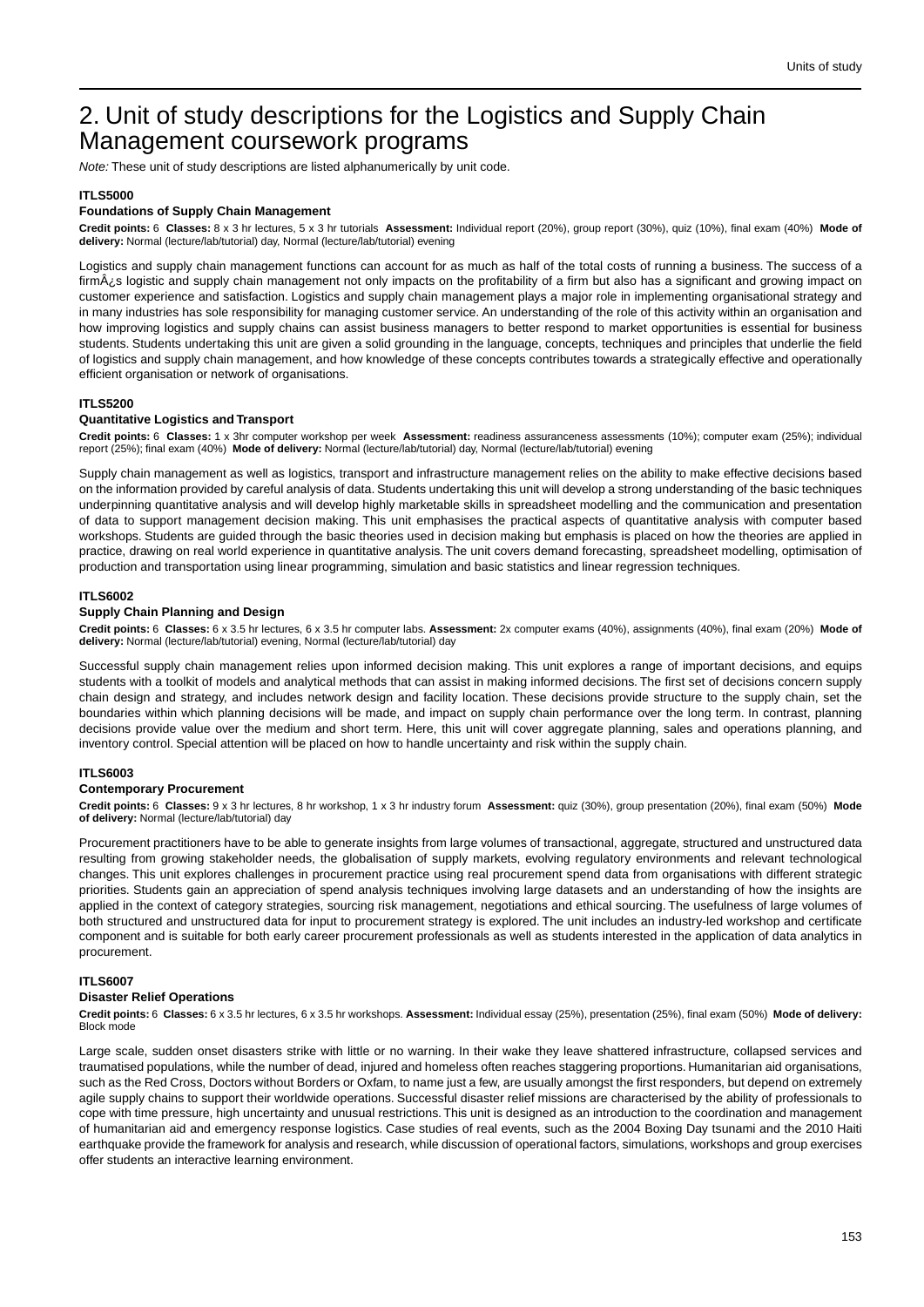## **ITLS6008**

## **Production and Operations Management**

**Credit points:** 6 **Classes:** 8 x 3hr lectures, 4x 3hr tutorials **Assessment:** individual quiz 1 (15%); individual quiz 2 (15%); case study report (30%); final exam (40%) **Mode of delivery:** Normal (lecture/lab/tutorial) evening

Production and operations management designs, operates, and improves the processes and systems through which products are made and delivered. Firms can improve their productivity and gain competitive advantage through effective and innovative production and operations management.This unit offers a thorough examination of various production and operations management concepts from a supply chain perspective. The key teaching topics include operations planning hierarchy, resource management, capacity planning, quality management, retail operations, sustainable/green operations, and reverse logistics. Students learn about the successful production and operations management practices that have helped organisations improve the efficiency and effectiveness of their supply chains and create competitive advantage.

#### **ITLS6090**

### **Logistics and Supply Chain Project**

**Credit points:** 6 **Classes:** 7 x 3.5 hr progress report meetings **Assessment:** group preliminary project report (20%), group presentation (20%), group final project report (40%), final exam (20%) **Mode of delivery:** Supervision

*Note: This is the capstone unit for the Master of Logistics and Supply Chain Management and should be completed in the last period of study.*

This capstone unit consolidates and integrates the knowledge and skills that students have gained in the Master of Logistics and Supply Chain Management program. Taken in the last semester of study, the unit provides students with the opportunity to explore real world and/or scenario?based logistics and supply chain management problems and to reinforce competencies in the area of their interest and expertise. The projects are assigned to students based on their experience and professional needs in one or more of the following areas: design and planning of global supply chains, supply chain risk analysis and mitigation strategies, sustainable logistics and supply chains, performance measurement and management, warehouse and inventory management, production planning and control, strategic procurement, and supply chain challenges facing Australian businesses. Students manage the project investigation and carry it to completion within a specified time period and to a professional standard. Through the project, students identify the problems and existing bottlenecks, explore the potential solutions to these problems, critically analyse the situation, document their progress, communicate findings with their mentor and other students, reflect on their learning, and prepare a formal project report describing the work performed as well as the resulting conclusions and recommendations.

#### **ITLS6101**

## **Global Freight Logistics Management**

**Credit points:** 6 **Classes:** 7 x 3 hr lectures, 6 x 3 hr workshops **Assessment:** Individual report (25%); quiz (30%); group presentation (30%); individual case discussion (15%) **Mode of delivery:** Normal (lecture/lab/tutorial) evening, Normal (lecture/lab/tutorial) day

This unit provides students with an understanding of the management of international freight, including express, freight forwarding, rail, trucking, air freight and ocean shipping. The unit covers underlying supply chain drivers of international trade flows and the demand for capacity in different freight transport modes, as well as industry structure, institutional environment (customs, etc.) and market access. Building on this background the unit highlights the implications for profitable international logistics operations. The unit focuses on corporate strategies around fleet and network planning as well as revenue and cost management. The material covered in the unit takes into account recent developments in global and regional economic activity and discusses implications for the various sectors of the air, sea and intermodal freight businesses. This unit involves case studies and industry presentations, and analysis from the perspectives of shippers, carriers, end customers, regulatory bodies and investors.

## **ITLS6107**

#### **Applied GIS and Spatial Data Analytics**

**Credit points:** 6 **Classes:** 7 x 2 hr lectures, 7 x 4 hr computer labs **Assessment:** individual projects (40%); group project (20%); group presentation (10%); final exam (30%) **Mode of delivery:** Normal (lecture/lab/tutorial) evening

*Note: This unit assumes no prior knowledge of GIS; the unit is hands-on involving the use of software, which students will be trained in using.*

The world is increasingly filled with systems, devices and sensors collecting large amounts of data on a continual basis. Most of these data are associated with locations that represent everything from the movement of individuals travelling between activities to the flow of goods or transactions along a supply chain and from the location of companies to those of their current and future customers. Taking this spatial context into account transforms analyses, problem solving and provides a powerful method of visualising the world. This is the essence of Geographic Information Systems (GIS) and this unit. This unit starts by introducing students to the 'building blocks' of GIS systems, including data structures, relational databases, spatial queries and analysis.The focus then moves on to sources of spatial data including Global Positioning System (GPS), operational systems such as smartcard ticketing and transaction data along with web-based sources highlighting both the potential and challenges associated with integrating each data source within a GIS environment. The unit is hands-on involving learning how to use the latest GIS software to analyse several problems of interest using real 'big data' sources and to communicate the results in a powerful and effective way.These include identifying potential demand for new services or infrastructure, creating a delivery and scheduling plan for a delivery firm or examining the behaviour of travellers or consumers over time and locations. This unit is aimed at students interested in the spatial impact of decision-making and on the potential for using large spatial datasets for in-depth multi-faceted analytics.

#### **ITLS6301**

#### **City and Ports Logistics**

**Credit points:** 6 **Classes:** 20 x 1.5 hr lectures, 4 x 1.5 hr seminars, 4 x 1.5 hr workshops **Assessment:** quiz (10%), individual presentation (10%), individual essay (40%), final exam (40%) **Mode of delivery:** Block mode

This unit conveys the fundamentals of city and port logistics and thus develops each student into a competent practitioner with an understanding of the key concepts, techniques and management methods for the city and port logistics industries. The unit covers all aspects of management from planning and operation to security, efficiency and mitigation of environmental impact for all types of port. Technological changes and their implications for the city and port logistics, in particular intelligent transport systems and container terminal automation, are studied. The role of cities and ports in global supply chains is analysed.The relationship of cities and ports with their hinterlands as well as the concept of port-centric logistics is looked at in detail. The port-city interface as well as waterfront redevelopment is covered, with examples drawn from a number of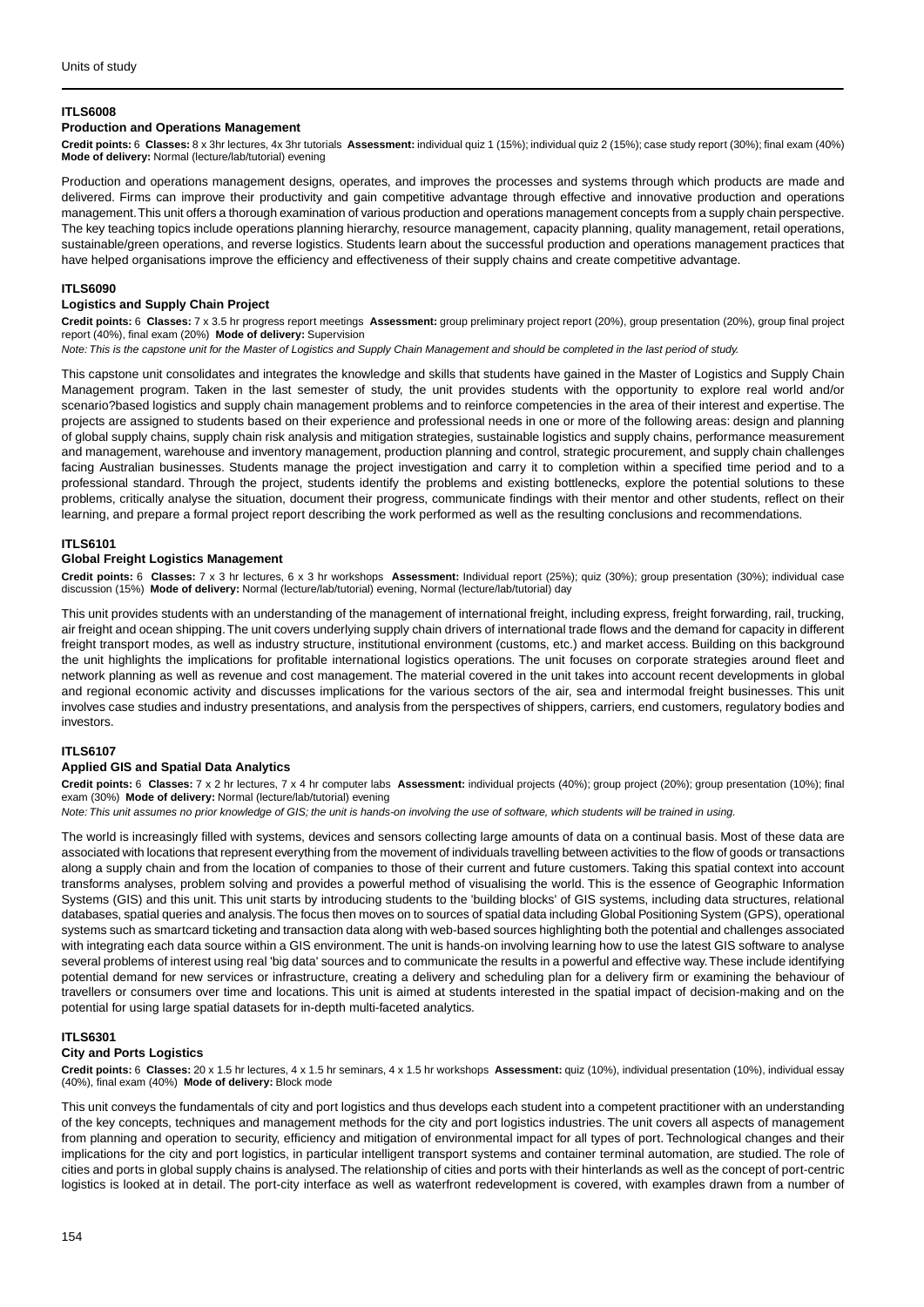countries. Port policy and the importance of competition and/or regulation are presented.Talks by city and port logistics professionals complements the lectures and provides students with windows on the workings of the city and port logistics industries.

## **ITLS6400**

## **Airline Strategy and Supply Chains**

**Credit points:** 6 **Classes:** 6 x 3.5 hr lectures, 3 x 3.5 hr seminars, 3 x 3.5 hr workshops. **Assessment:** individual assignment (50%), quiz (10%), presentation (30%), final exam (10%) **Mode of delivery:** Normal (lecture/lab/tutorial) day

Aviation is an international growth industry offering extensive commercial and employment opportunities in airlines, airports, logistic providers, banks, consultancies and other players of the aviation supply chain.This unit covers all aspects of international business and management along the aviation value chain and analysis from the perspectives of consumers (passengers and cargo), producers, distributors, brokers and investors. Students develop industry skills and an understanding of the strategic management and economics of operating airlines and other aviation entities, including financial analysis, risk management, sustainability, logistics, innovations and implications of competitive strategies for the development of hubs and alliances both in the global and regional/remote context. The growth in air traffic (i.e. in the Asia/Pacific region) creates endless opportunities and the unit thus also covers forecasting, entrepreneurship and the role of the private sector in airline/airport business development. As a result of our strategic partnership with CAPA and a number of airlines and airports, students have access to industry data bases, guest lecturers, company information and aviation contacts/networks.

## **ITLS6401**

## **Airport Management**

**Credit points:** 6 **Classes:** 5 x 3.5 hr lectures, 2 x 3.5 hr seminars, 5 x 3.5 hr workshops. **Assessment:** individual report (40%), quiz (20%), group presentation (20%), final exam (20%) **Mode of delivery:** Normal (lecture/lab/tutorial) evening

Airports play an integral role in the aviation system, and contribute significantly to the economic growth of a region, or even a country. This unit covers major aspects of airport management, operation and public policy. The unit's learning objectives are two-fold. Firstly, it provides students with the core knowledge and insights concerning the key issues and decisions involved in the operation and management of airports in a rapidly changing regulatory environment. Secondly, it develops the skills for applying various applied economics and management knowledge to the airport industry. The unit assists students to understand more fully the business related problems encountered by commercial, industrial and public organisations in the airport industry. It also develops an ability to interpret results from relevant economic / management studies.

## **ITLS6500**

## **Decision Making on Mega Projects**

**Credit points:** 6 **Classes:** 8 x 3.5 hr lectures, 4 x 3.5 hr workshops. Refer to timetable for full details. **Assessment:** 2x individual assignments (40%), group assignment (30%), final exam (30%) **Mode of delivery:** Block mode

Infrastructure is crucial to economic performance; without it business cannot operate efficiently or competitively. Delivery of large infrastructure projects, however, is complex and despite many more megaprojects being undertaken than any time in history, the majority of these projects are completed significantly over?budget and longer than planned. In this unit students will be introduced to megaproject decision making.The sources of social and technical complexity are discussed, issues of risk management and governance explored, and human biases in decision making are also highlighted. Strategies to overcome weaknesses in mega?project decision making are also outlined.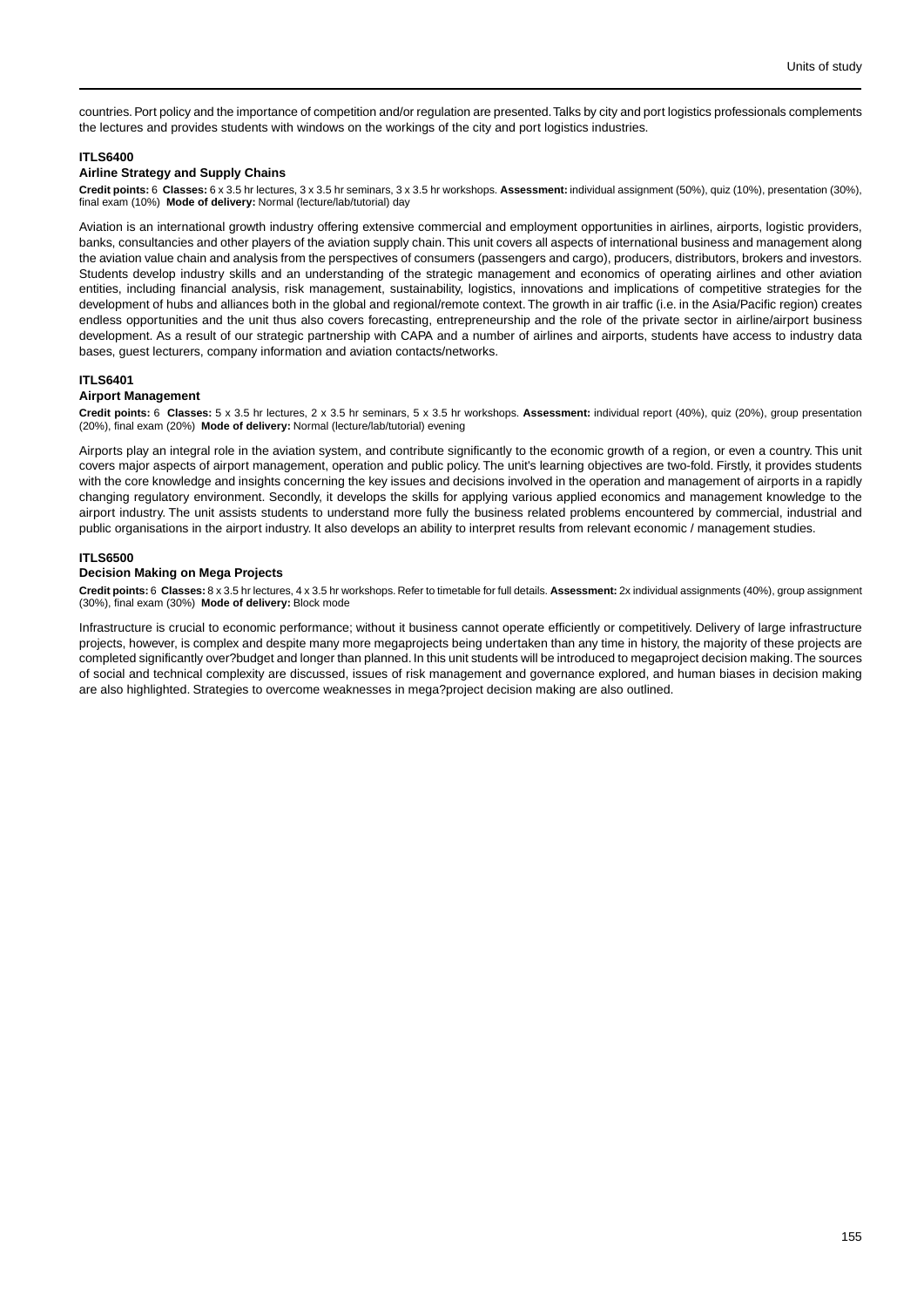Units of study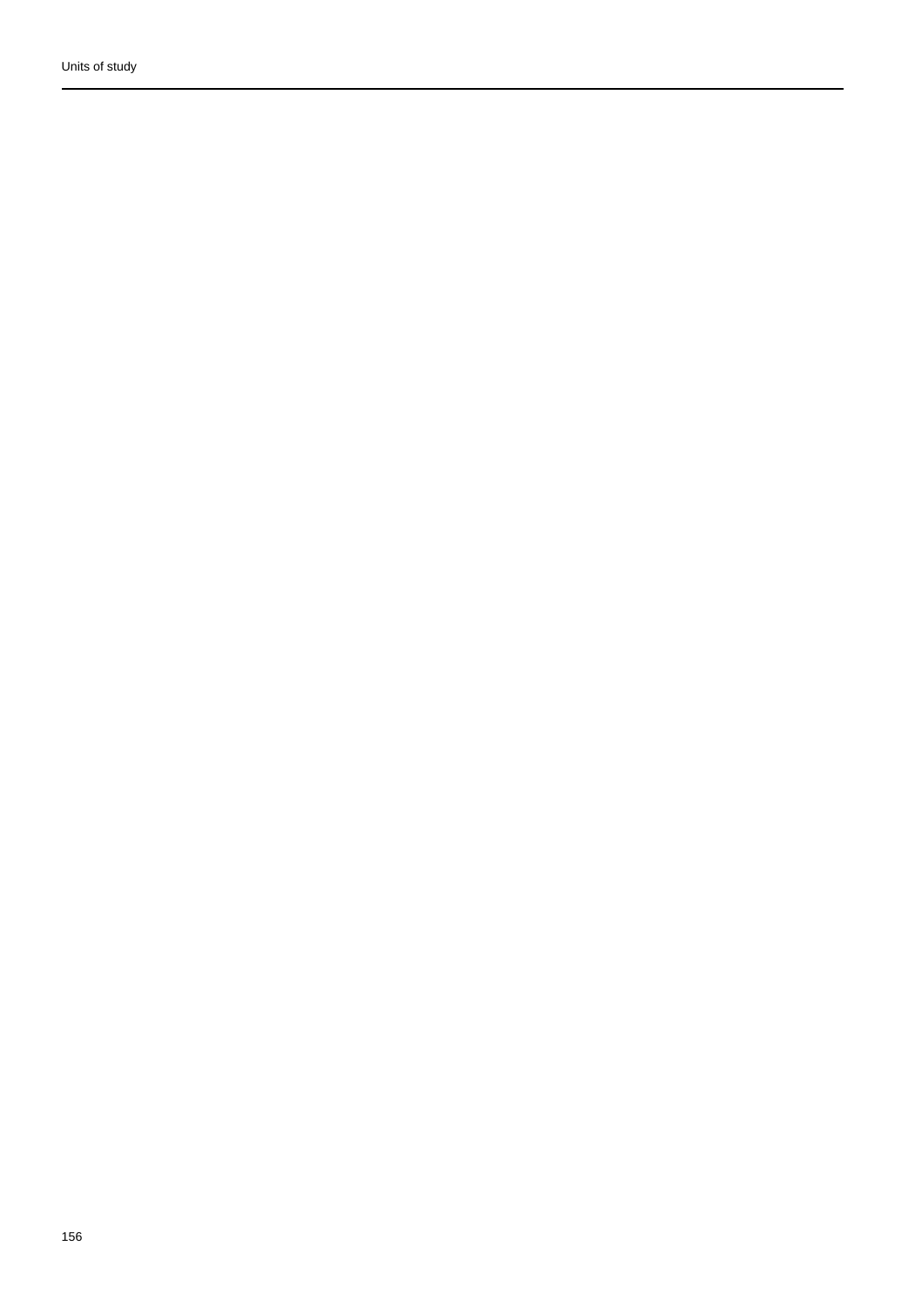# Progression guides

The following tables illustrate course progression examples for a student enrolled in the Logistics and Supply Chain Management master's degree, graduate diploma or graduate certificate.

## (1) Master of Logistics and Supply Chain Management

The following table illustrates a degree progression example for a student enrolled in the Master of Logistics and Supply Chain Management on a full-time basis completing in three semesters.

| <b>YEAR</b>       | <b>SESSION</b> |                 | <b>CREDIT POINTS</b> |                            |          |    |
|-------------------|----------------|-----------------|----------------------|----------------------------|----------|----|
| Year 1            | Semester 1     | <b>ITLS5000</b> | <b>ITLS5200</b>      | <b>ITLS6003</b>            | elective | 24 |
|                   | Semester 2     | <b>ITLS6008</b> | <b>ITLS6002</b>      | <b>ITLS6101</b>            | elective | 24 |
| Year <sub>2</sub> | Semester 1     | elective unit   |                      | <b>ITLS6090</b> (capstone) |          | 12 |
|                   |                |                 |                      |                            |          | 60 |

*Note:* The information listed in this example is based on the unit of study offerings for the current year and is intended as a guide only. Students are usually able to complete the units of study in different sequences to those listed (including enrolling in units in summer or winter intensive sessions when available). Students are advised to plan their course based upon their individual needs.

## (2) Graduate Diploma in Logistics and Supply Chain Management

The following table illustrates a course progression example for a domestic student enrolled in the Graduate Diploma in Logistics and Supply Chain Management on a full-time basis completing in two semesters.

*Note. Students on an International Student VISA must undertake a standard full-time enrolment load of four units of study in their first semester and two units in their final semester.*

| <b>YEAR</b> | <b>SESSION</b> |                 | UNITS OF STUDY  |          | <b>CREDIT POINTS</b> |
|-------------|----------------|-----------------|-----------------|----------|----------------------|
| Year 1      | Semester 1     | <b>ITLS5000</b> | <b>ITLS6003</b> | elective | 18                   |
|             | Semester 2     | <b>ITLS5200</b> | <b>ITLS6008</b> | elective | 18                   |
|             |                |                 |                 |          | 36                   |

*Note:* The information listed in this example is based on the unit of study offerings for the current year and is intended as a guide only. Students are usually able to complete the units of study in different sequences to those listed (including enrolling in units in summer or winter intensive sessions when available). Students are advised to plan their course based upon their individual needs.

## (3) Graduate Certificate in Logistics and Supply Chain Management

The following table illustrates a course progression example for a domestic student enrolled in the Graduate Certificate in Logistics and Supply Chain Management on a part-time basis completing in two semesters.

| <b>YEAR</b> | <b>SESSION</b> | UNITS OF STUDY  |                 | <b>CREDIT POINTS</b> |
|-------------|----------------|-----------------|-----------------|----------------------|
| Year 1      | Semester 1     | <b>ITLS5000</b> | <b>ITLS6003</b> |                      |
|             | Semester 2     | <b>ITLS5200</b> | <b>ITLS6008</b> |                      |
|             |                |                 |                 | 24                   |

*Note:* The information listed in these examples is based on the unit of study offerings for the current year and is intended as a guide only. Students are usually able to complete the units of study in different sequences to those listed (including enrolling in units in summer or winter intensive sessions when available). Students are advised to plan their course based upon their individual needs.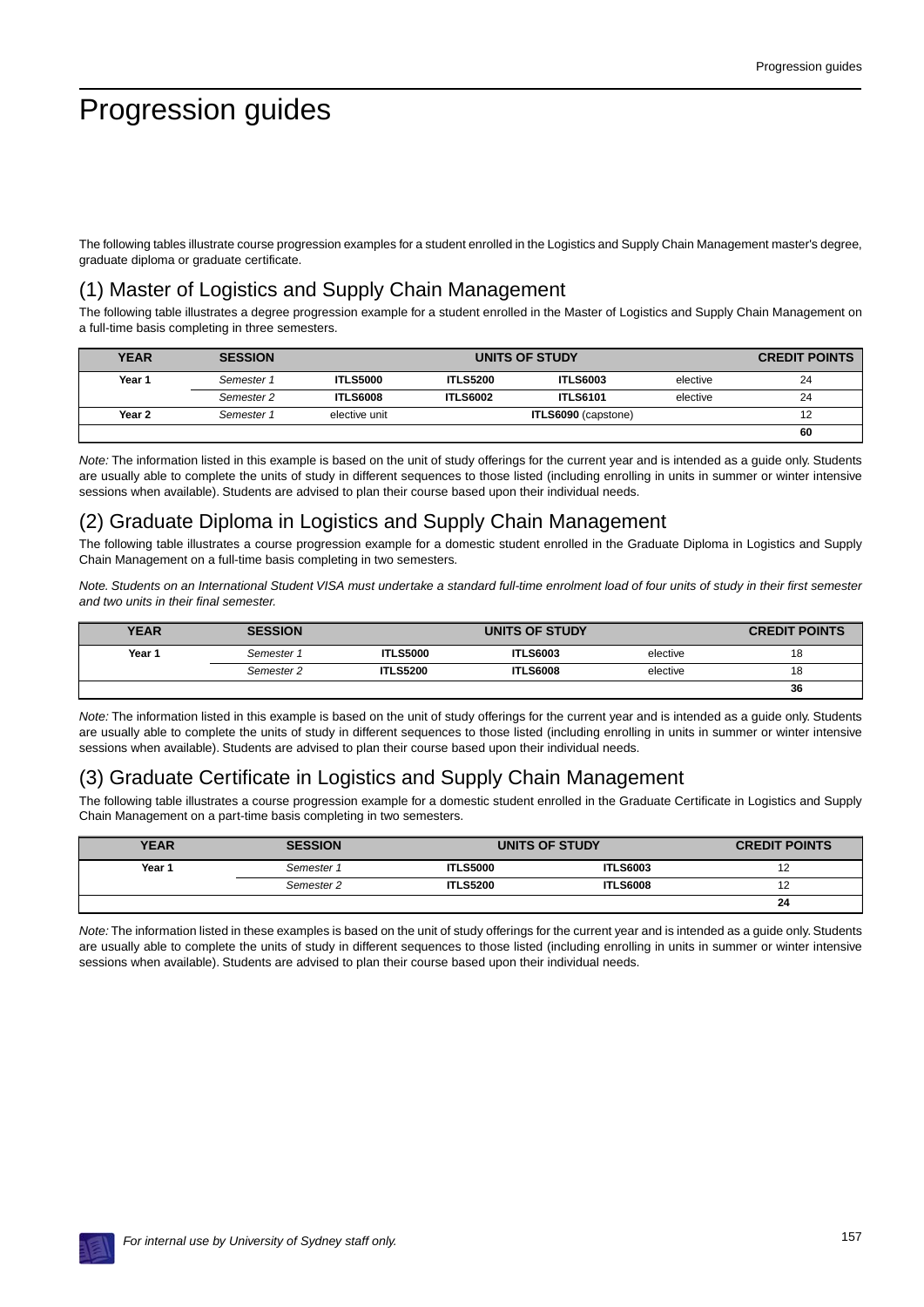Progression guides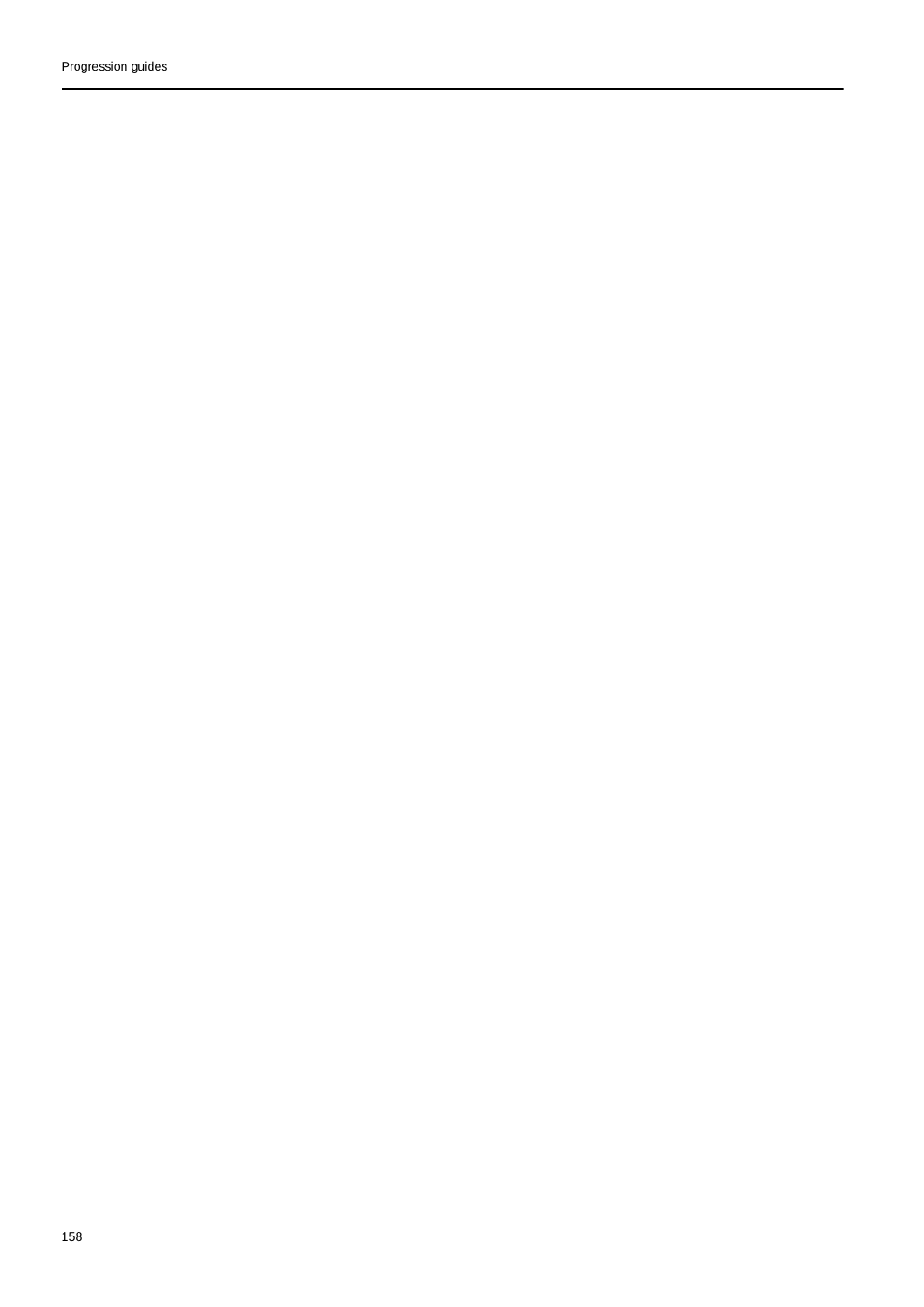# Course rules and resolutions

## Master of Logistics and Supply Chain Management

## Graduate Diploma in Logistics and Supply Chain Management

## Graduate Certificate in Logistics and Supply Chain Management

*These resolutions must be read in conjunction with applicable University By-laws, Rules and policies including (but not limited to) the University of Sydney (Coursework) Rule 2014 (the 'Coursework Rule'), the Coursework Policy 2014, the Resolutions of the Faculty, the University of Sydney (Student Appeals against Academic Decisions) Rule 2006 (as amended), the Academic Honesty in Coursework Policy 2015 and the Academic Honesty Procedures 2016. Up to date versions of all such documents are available from the Policy Register: http://sydney.edu.au/policies.*

## Course resolutions

## 1 Course codes

| <b>Code</b>   | Course title                                                  |
|---------------|---------------------------------------------------------------|
| I MALSCMGT-01 | Master of Logistics and Supply Chain Management               |
| GNLSCMGT-01   | Graduate Diploma in Logistics and Supply Chain Management     |
| I GCLSCMGT-01 | Graduate Certificate in Logistics and Supply Chain Management |

## 2 Attendance pattern

The attendance pattern for this course is full time or part time according to candidate choice.

## 3 Master's type

The master's degree in these resolutions is a professional master's course, as defined by the Coursework Policy.

## 4 Embedded courses in this sequence

- (1) The embedded courses in this sequence are:
- (a) the Master of Logistics and Supply Chain Management
- (b) the Graduate Diploma in Logistics and Supply Chain Management
- (c) the Graduate Certificate in Logistics and Supply Chain Management
- (2) Providing candidates satisfy the admission requirements for each stage, a candidate may progress to the award of any of the courses in this sequence. Only the longest award completed will be conferred.

## 5 Admission to candidature

- (1) Available places will be offered to qualified applicants ranked on merit in accordance with the following criteria:
- (a) Master of Logistics and Supply Chain Management
- (i) an Australian Qualifications Framework Level 8 or higher qualification in any discipline with a minimum credit average (or equivalent) at an institution approved by the Business School; or
- (ii) an Australian Qualifications Framework level 7 qualification in a cognate discipline, as defined by the Business School, with a minimum credit average (or equivalent) at an institution approved by the Business School; or
- (iii) an Australian Qualifications Framework Level 7 or higher qualification in a non-cognate discipline with a minimum credit average (or equivalent) at an institution approved by the Business School and a minimum of three years relevant work experience; or
- (iv) completion of the qualifications and experience specified in (i), (ii) or (iii) with a minimum pass average (or equivalent) and performance in an admissions test approved by the Business School to a standard considered satisfactory by the Business School; and (v) satisfaction of the English language requirements; and
- 
- (vi) any other minimum standards specified by the Business School.
- (b) Graduate Diploma in Logistics and Supply Chain Management
- $\hat{a}$  an Australian Qualifications Framework Level 7 or higher qualification (or equivalent) at an institution approved by the Business School and graded at a standard acceptable to the Business School;
- (ii) satisfaction of the English language requirements; and
- (iii) any other minimum standards specified by the Business School.
- (c) Graduate Certificate in Logistics and Supply Chain Management
- (i) an Australian Qualifications Framework Level 7 or higher qualification (or equivalent) at an institution approved by the Business School and graded at a standard acceptable to the Business School; or
- (ii) equivalent professional work experience of no less than three years in a relevant field, as defined by the Business School; (iii) satisfaction of the English language requirements; and
- (iv) any other minimum standards specified by the Business School.
- $(2)$  In exceptional circumstances the Business School may admit applicants without these qualifications who, in the opinion of the Business School, have qualifications and evidence of experience and achievement sufficient to successfully undertake the award.

## 6 Requirements for award

- (1) The units of study that may be taken for the course are set out in the Table of postgraduate units of study: Logistics and Supply Chain Management.
- (2) To qualify for the award of the Master of Logistics and Supply Chain Management a candidate must complete 60 credit points, comprising:<br>(a) 36 credit points in core units of study; and (a) 36 credit points in core units of study; and<br>(b) 18 credit points in elective units of study:
- 18 credit points in elective units of study; and
- (c) a 6 credit point capstone unit of study.
- (3) To qualify for the award of the Graduate Diploma in Logistics and Supply Chain Management a candidate must complete 36 credit points, comprising: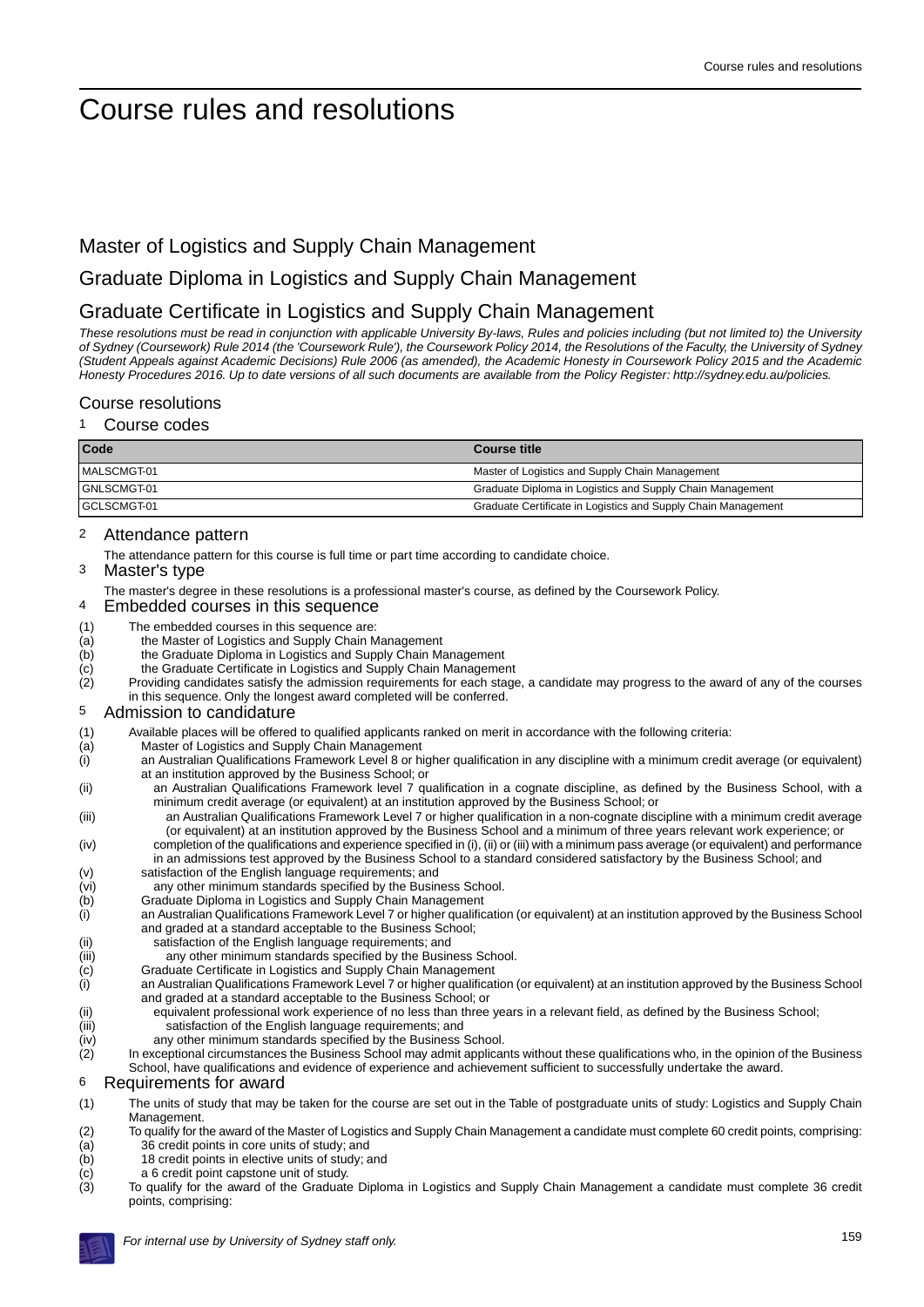- (a) 24 credit points in core units of study; and<br>(b) 12 credit points in elective units of study.
- $(b)$  12 credit points in elective units of study.<br>
(4) To qualify for the award of the Graduate C
- To qualify for the award of the Graduate Certificate in Logistics and Supply Chain Management a candidate must complete 24 credit points in core units of study.

## 7 Recognition of prior learning

- (1) Waivers may be granted or the volume of learning may be reduced in recognition of prior learning.
- (2) Candidates for the Master of Logistics and Supply Chain Management may be eligible for a reduction in the volume of learning of up to 30 credit points for relevant postgraduate studies where no award has been, or will be made.
- (3) Candidates for the Graduate Diploma in Logistics and Supply Chain Management may be eligible for a reduction in the volume of learning of up to 18 credit points for relevant postgraduate studies where no award has been, or will be made.
- (4) Candidates for the Graduate Certificate in Logistics and Supply Chain Management may be eligible for a reduction in the volume of learning of up to 12 credit points for relevant postgraduate studies where no award has been, or will be made.
- (5) Notwithstanding any reduction in the volume of learning granted on the basis of work completed or prior learning, in order to qualify for an award a student must complete at least 50 per cent of the requirements prescribed for the award course at the University of Sydney.

## 8 Course transfer

A candidate for the master's degree or graduate diploma may elect to discontinue study and graduate with a shorter award from this embedded sequence, with the approval of the Business School, and provided the requirements of the shorter award have been met. (2) A candidate for the graduate certificate or graduate diploma may elect to upgrade to the master's degree with full recognition of prior

learning upon completion of a minimum of 24 credit points and graded at a standard acceptable to the Business School.

## 9 Transitional provisions

- (1) These resolutions apply to students who commenced their candidature after 1 January, 2018.
- Candidates who commenced prior to 1 January, 2018 must complete the requirements in accordance with the resolutions in force at the time of their commencement, provided that requirements are completed by 1 January, 2023. The Business School may specify a later date for completion or specify alternative requirements for completion of candidatures that extend beyond this time.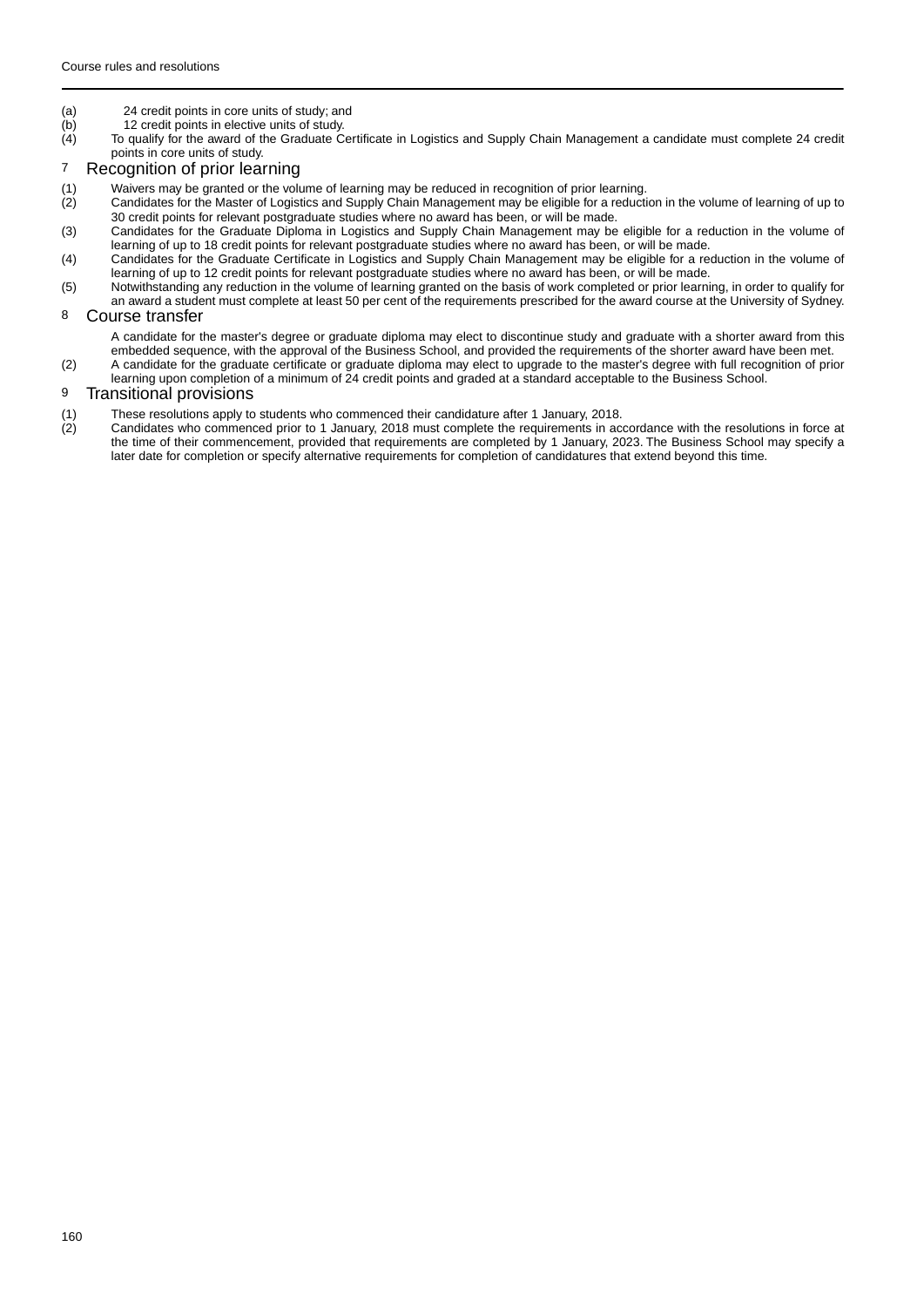# Management

This section outlines the course rules and other requirements for the Master of Management and Master of Management (CEMS) offered by the University of Sydney Business School.

| <b>Course</b>                         | <b>Master of Management</b>                | <b>Master of Management (CEMS)</b>       |
|---------------------------------------|--------------------------------------------|------------------------------------------|
| <b>CRICOS code</b>                    | 063099G                                    | 063100G                                  |
| <b>Course abbreviation</b>            | <b>MMat</b>                                | MMqt(CEMS)                               |
| Credit points required for completion | 60                                         | 72                                       |
| Duration (minimum)                    | 1 year of full-time intensive study        | 3 semesters of full-time intensive study |
|                                       | 2 years part-time (domestic students only) |                                          |

## Master of Management

The Master of Management is specifically designed to meet the needs of high achieving recent graduates from both business and non-business backgrounds. The Master of Management provides students with the skills, knowledge, and experience needed for career advancement in their chosen field.

Distinctive features of this degree include small class sizes, a highly interactive learning environment, direct involvement of corporate partners (inside and outside the classroom), and a focus - across all the specifically designed units of study - on solving real-world business problems. Students work directly in a leading company on a business project as part of this degree.

## Master of Management (CEMS)

The Master of Management (CEMS) has been specifically designed to make it possible for students to complete the prestigious CEMS MIM program as part of their degree.

The Master of Management (CEMS) is a 72-credit point degree and requires three semesters of full-time study. As part of this program students spend at least one semester at a top CEMS Partner University where they undertake a business projects and internships with leading international companies.

Students admitted to the Master of Management (CEMS) complete an individual program of study, drawn from Master of Management units at the University of Sydney and comparable units of study offered at CEMS partner institutions.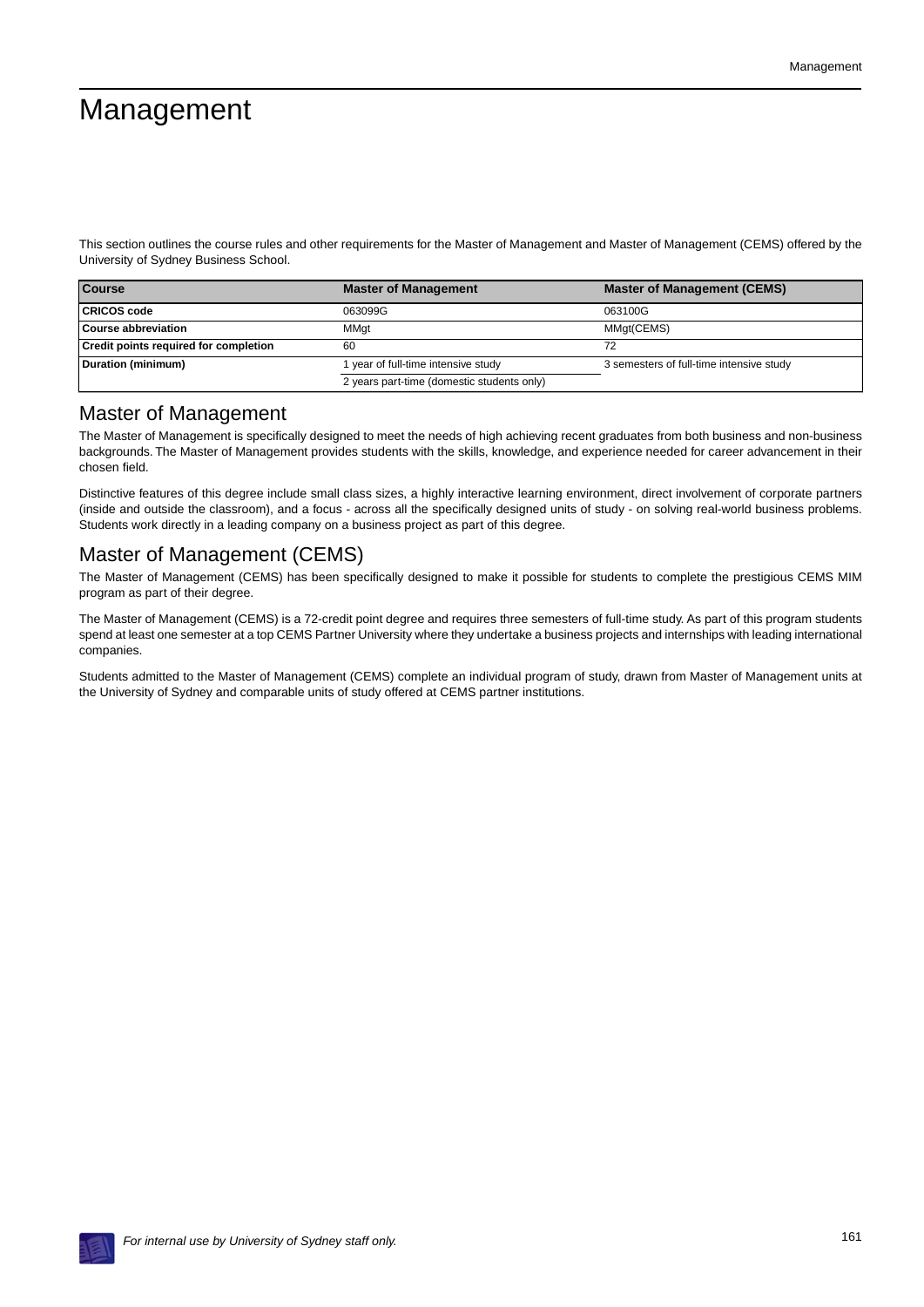Management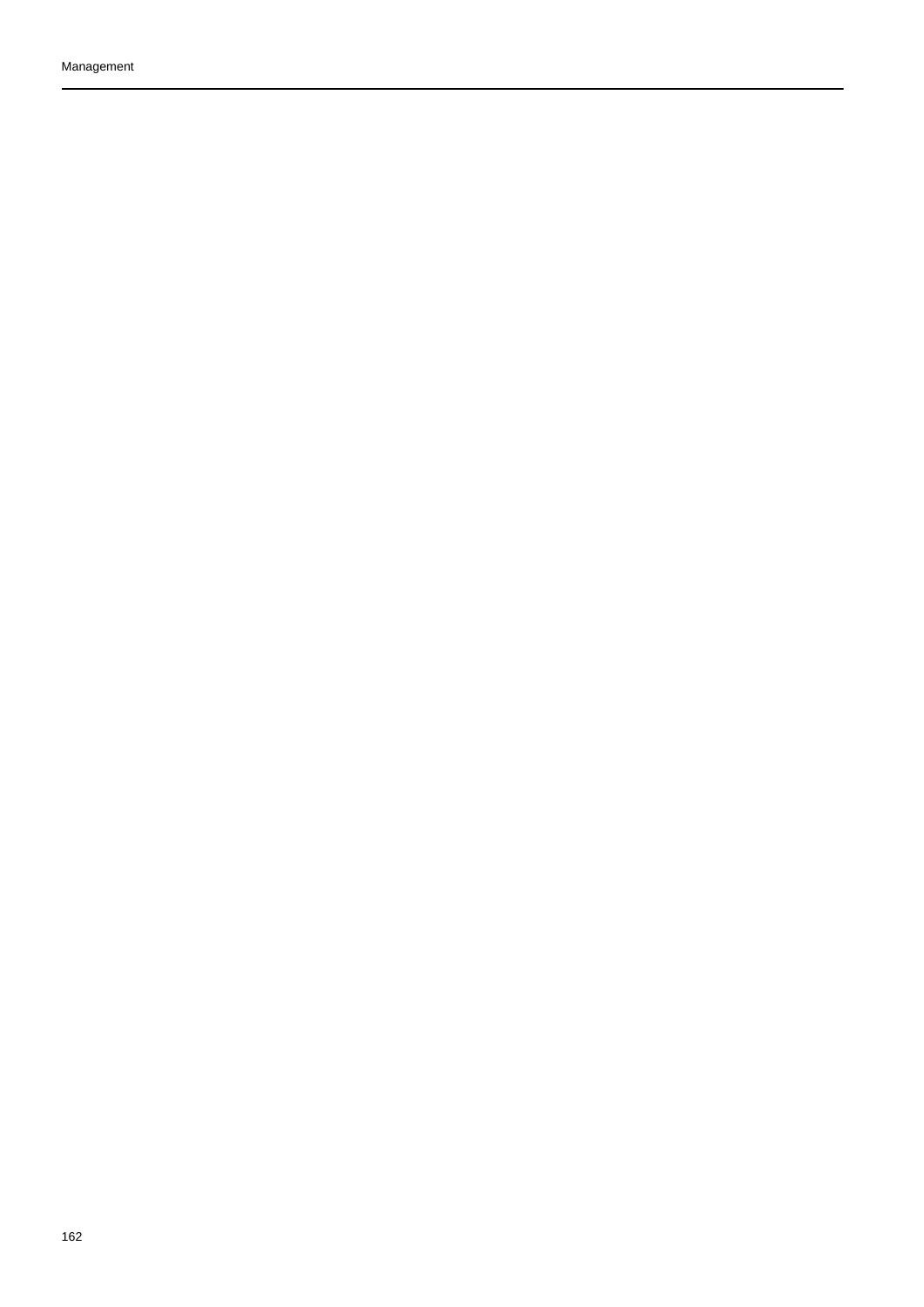# Degree structure - Master of Management

# Degree requirements

To be awarded the Master of Management, student complete units of study totalling 60 credit points, comprising:

- 48 credit points in core units of study; and
- a 12 credit point business project (capstone).

The units of study for this degree are listed in the Table of postgraduate units of study: Master of Management.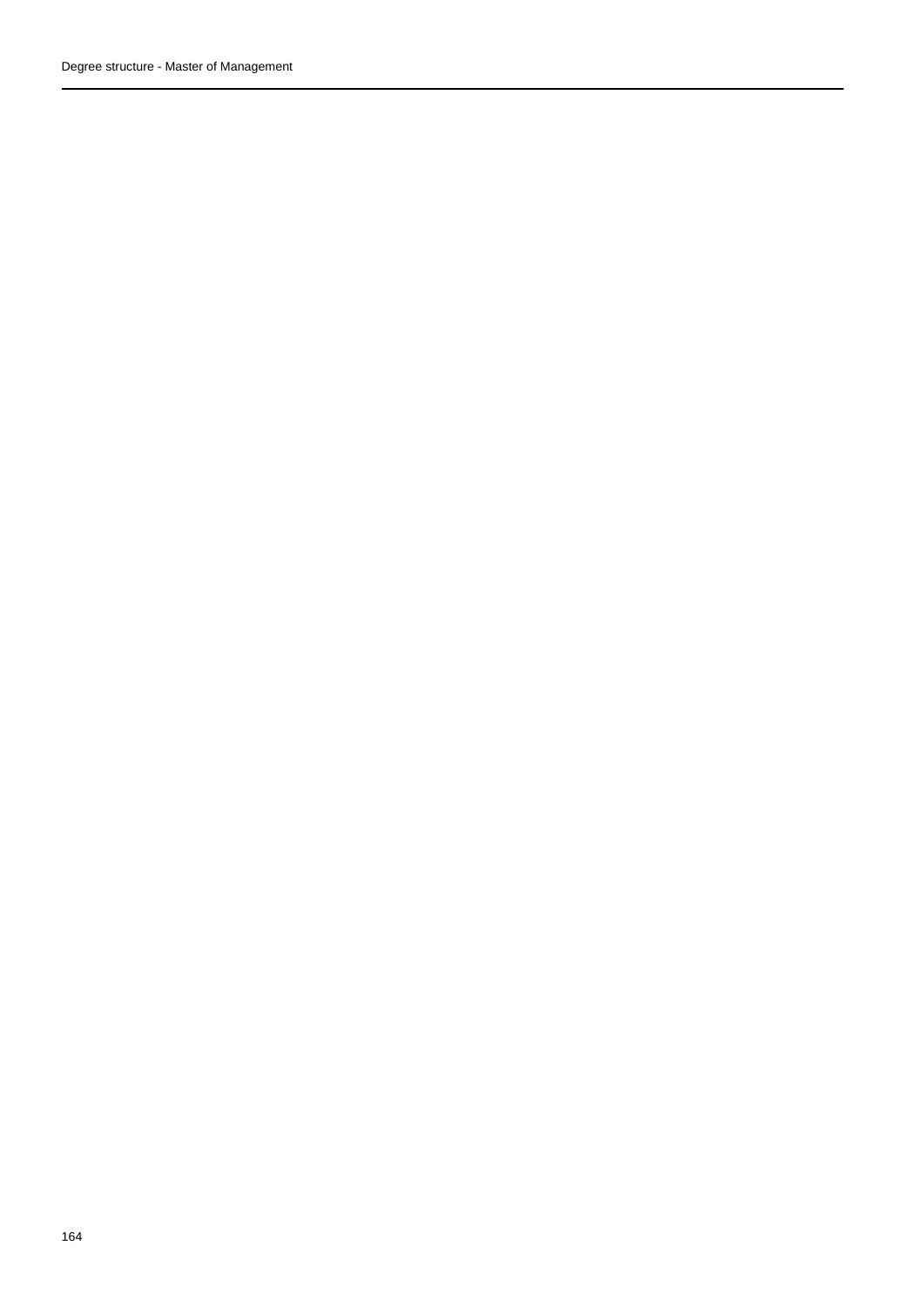# Units of study for the Master of Management

# 1. Table of postgraduate units of study: Master of Management

Students must complete 60 credit points in units of study from the following table.

## (i) Core units of study

| <b>Unit of study</b>                                                        | <b>Credit</b><br>points | A: Assumed knowledge P: Prerequisites C: Corequisites N: Prohibition                                                                                                     | <b>Session</b>                               |
|-----------------------------------------------------------------------------|-------------------------|--------------------------------------------------------------------------------------------------------------------------------------------------------------------------|----------------------------------------------|
| (i) Students must complete all the following core units (42 credit points). |                         |                                                                                                                                                                          |                                              |
| <b>MMGT6001</b><br><b>Strategy and Entrepreneurship</b>                     | 6                       | This unit is only available to students enrolled in the Master of Management.                                                                                            | Intensive<br>August<br>Intensive<br>March    |
| <b>MMGT6003</b><br><b>Accounting and Financial</b><br>Management            | 6                       | This unit is only available to students enrolled in the Master of Management or Master of<br>Management (CEMS).                                                          | Intensive<br>August<br>Intensive<br>March    |
| <b>MMGT6004</b><br><b>Managing People and Organisations</b>                 | 6                       | P A minimum of 24 credit points of MMGT or CEMS units<br>This unit is only available to students enrolled in the Master of Management or Master of<br>Management (CEMS). | <b>Intensive May</b><br>Intensive<br>October |
| <b>MMGT6008</b><br><b>Global Marketing Management</b>                       | 6                       | P A minimum of 24 credit points of MMGT or CEMS units<br>This unit is only available to students enrolled in the Master of Management or Master of<br>Management (CEMS). | Intensive<br>August<br>Intensive<br>March    |
| <b>MMGT6012</b><br><b>Business Tools for Management</b>                     | 6                       | This unit is only available to students enrolled in the Master of Management or Master of<br>Management (CEMS).                                                          | <b>Intensive May</b><br>Intensive<br>October |
| <b>MMGT6013</b><br><b>Project Management in Context</b>                     | 6                       | P A minimum of 18 credit points of MMGT or CEMS units<br>This unit is only available to students enrolled in the Master of Management or Master of<br>Management (CEMS). | Intensive<br>February<br>Intensive July      |
| <b>MMGT6688</b><br>The Future of Business                                   | 6                       | N MMGT6100<br>This unit is only available to students enrolled in the Master of Management programs.                                                                     | Semester 1<br>Semester 2                     |
| (ii) Students must complete six credit points from the following units:     |                         |                                                                                                                                                                          |                                              |
| <b>MMGT6014</b><br><b>Business in China</b>                                 | 6                       | N (CEMS6006 or IBUS6020) or MMGT6015<br>Note: Department permission required for enrolment                                                                               | Intensive July                               |
| <b>MMGT6015</b><br><b>Managing Digital Innovation</b>                       | 6                       | N MMGT6011<br>Note: Department permission required for enrolment                                                                                                         | Intensive July<br>Intensive<br>November      |

*Note.* Other units of study may be substituted for the core units of study listed above with the permission of the Academic Program Director.

## (ii) Capstone unit of study

| Unit of study                            | <b>Credit</b><br>points | A: Assumed knowledge P: Prerequisites C: Corequisites N: Prohibition                                                                      | <b>Session</b>           |
|------------------------------------------|-------------------------|-------------------------------------------------------------------------------------------------------------------------------------------|--------------------------|
|                                          |                         | Students complete the following 12-credit point business project unit in their final semester of study.                                   |                          |
| MMGT6101<br><b>MMGT Business Project</b> |                         | Note: Department permission required for enrolment<br>Note: This unit is only available to students enrolled in the Master of Management. | Semester 1<br>Semester 2 |

# 2. Unit of study descriptions for the Master of Management

*Note:* These unit of study descriptions are listed alphanumerically by unit code.

## **MMGT6001**

## **Strategy and Entrepreneurship**

**Credit points:** 6 **Classes:** Block mode, 5 days, 9am-5pm **Assessment:** class preparation and participation (10%), mini project (35%), group case presentation (20%), final exam (35%) **Mode of delivery:** Block mode

*Note: This unit is only available to students enrolled in the Master of Management.*

How can managers understand their environment, industry, resources and capabilities to achieve business success? This unit explores different levels of strategy, including corporate and business-level strategy for both established and start-up ventures. Strategy is, fundamentally, about making choices and deliberately choosing to be different. Strategic management seeks to understand how these choices and differences can (and sometimes cannot) create sustainable and exceptional value for shareholders, customers, employees and other related stakeholders. Questions addressed include: How can market opportunities be reviewed and understood? How can creativity and opportunity be harnessed across all phases of start-up, growth and maturity? How does a firm (or individual) build and develop resources and capabilities in a global and local competitive environment? When is collaboration preferable to competition? How can risk and uncertainty be evaluated and managed? The

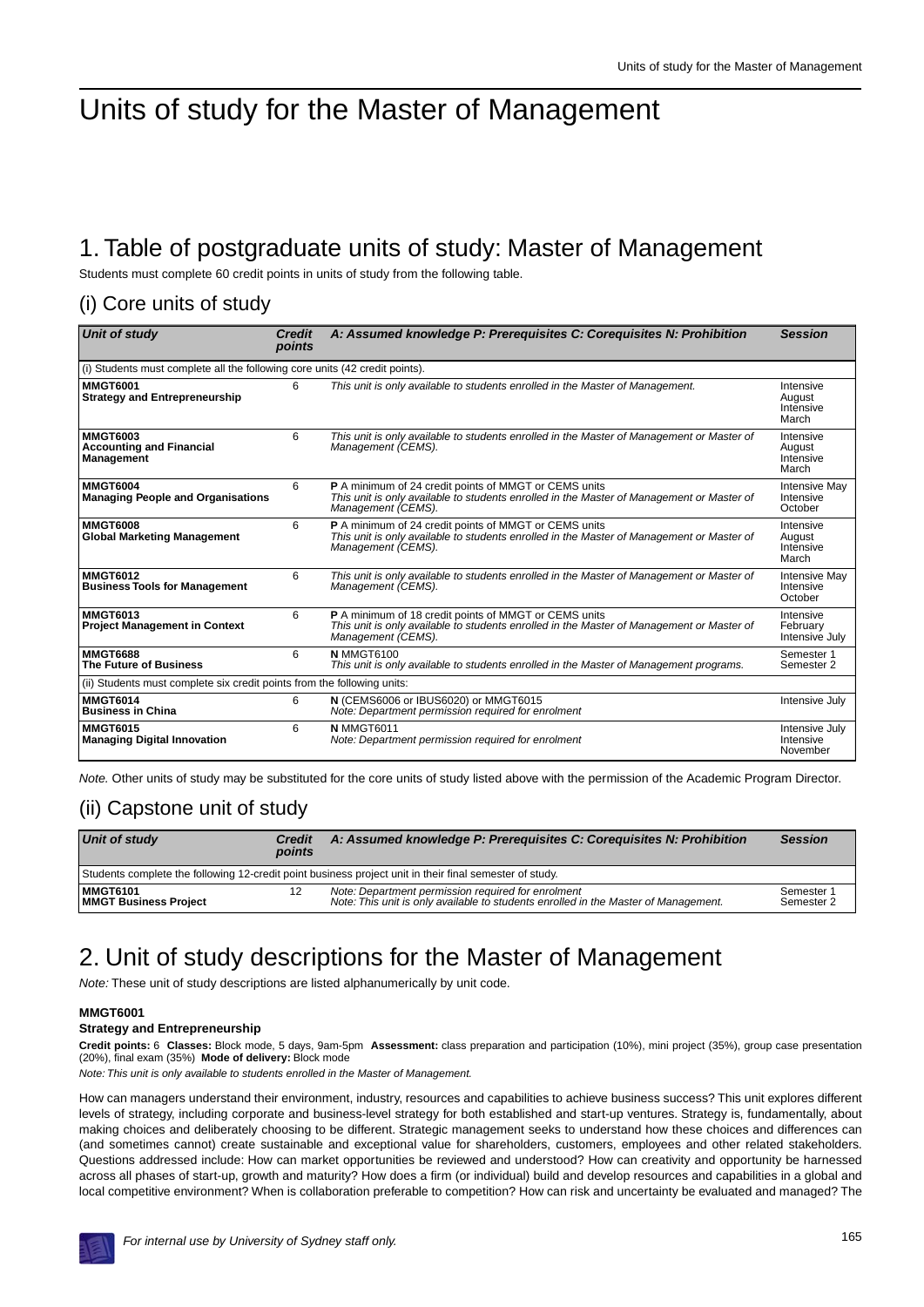unit highlights the challenges of strategic implementation as well as analysis and planning. Insights from entrepreneurial practice and theory are integrated throughout the unit.

### **MMGT6003**

#### **Accounting and Financial Management**

**Credit points:** 6 **Classes:** Block mode, 5 days, 9am-5pm **Assessment:** individual assignment (50%) and exam (50%) **Mode of delivery:** Block mode *Note: This unit is only available to students enrolled in the Master of Management or Master of Management (CEMS).*

This unit focuses on the theory and practice of financial decision making and financial management within organisations. Its subject matter includes a review of the economic logic of financial decisions, drawing on the modern theories of finance and management accounting. Topics covered include capital budgeting, costing for pricing, real options valuation, and all of the other fundamental elements of financial decision making. Decision making within a management context is emphasised. The unit requires an understanding of not only economic principles but also broader behavioural and organisational considerations. The objective of the unit is to balance the need for quantitative and qualitative management tools. The philosophy is that in a sophisticated organisation, these are inseparable essentials of successful financial management.

## **MMGT6004**

#### **Managing People and Organisations**

**Credit points:** 6 **Classes:** 4 hours per week **Assessment:** final exam (50%), group project (25%), individual assignment (25%) **Mode of delivery:** Normal (lecture/lab/tutorial) day

*Note: This unit is only available to students enrolled in the Master of Management or Master of Management (CEMS).*

This unit introduces students to the management of people and organisational processes, with attention to the international context of management practice. It explores the functions of management and the critical role of effective human resource management and leadership of the business enterprise. Key managerial decisions covered include: effective teamwork; managing organisational change and innovation; and the central role of leadership in all areas of the business enterprise. Students are exposed to insights from the following three business knowledge streams: Organisational Behaviour, Human Resource Management, and Cross-cultural Management.

#### **MMGT6008**

#### **Global Marketing Management**

**Credit points:** 6 **Classes:** Block mode, 5 days, 9am-5pm **Assessment:** strategic marketing plan (40%), presentation - marketing plan (20%), final exam (40%) **Mode of delivery:** Block mode

*Note: This unit is only available to students enrolled in the Master of Management or Master of Management (CEMS).*

A core skill for managers in an increasingly competitive world is applying marketing principles within the context of the international marketplace. This unit equips students with key decision-making tools, helping them answer critical questions about managing the marketing effect in the global market place. The unit introduces fundamental marketing concepts and theories, and demonstrates their practical application within the international arena.Topics include market and competitive analysis, market segmentation and product positioning, brand and product management, pricing issues, integrated marketing, communications, measuring return on marketing investment, and managing the international organisation and external relationships responsible for successful implementation. Case studies are used to illustrate concepts and their practical application.

#### **MMGT6012**

### **Business Tools for Management**

**Credit points:** 6 **Classes:** Block mode, 5 days, 9am-5pm **Assessment:** 4x quizzes (15%), computer exam (30%), group assignment (25%), final exam (30%) **Mode of delivery:** Block mode

*Note: This unit is only available to students enrolled in the Master of Management or Master of Management (CEMS).*

Quantitative analysis is a key activity in developing successful business strategies in the areas of business management. Successful business strategies are generally based on diverse forms of analysis on information collected from a wide range of sources.This unit provides an introduction to the theory and principles of quantitative analysis of business markets through lectures, computer workshops, and practical assessments requiring the analysis of various types of data. Through classes and assessments designed to specifically teach students how to undertake quantitative research in a practical manner, students are able to conduct their own quantitative analysis of market places.

#### **MMGT6013**

#### **Project Management in Context**

**Credit points:** 6 **Classes:** Block mode, 5 days, 9am-5pm **Assessment:** project report (30%), presentation (20%), final exam (50%) **Mode of delivery:** Block mode *Note: This unit is only available to students enrolled in the Master of Management or Master of Management (CEMS).*

Projects are key to the success of organisations be it through the introduction of new products, the implementation of new processes or the opening of new markets. It is not enough though for a project to be delivered in isolation. Consideration must be given to how projects relate to other projects and the broader organisation. The foundation of this unit is the Project Management Body of Knowledge (PMBOK) where the essential components of project management and how to manage a project to success are covered. Building upon this students learn how to maximise the value of the project. Students come to understand the benefits, and mechanics, of programmes, project management offices and effectively managing any organisational change with a project.This unit can contribute to the achievement of internationally recognised accreditation from the Project Management Institute (PMI).

## **MMGT6014**

## **Business in China**

**Credit points:** 6 **Classes:** This unit of study comprises 13 workshop/seminar sessions of 3hrs contact time each. **Assessment:** project report (60%), presentation (20%), reflective journal (20%) **Mode of delivery:** Field experience

*Note: Department permission required for enrolment in the following sessions: Intensive July.*

Business in China is an intensive immersion unit of study that is delivered in China. The unit introduces students to the Chinese business environment of both the private and state sectors. Integrated with the unit's delivery are site visits to businesses in China, and an insight into the cultural features of the Chinese economy. While the company engagements may vary from year to year, the topics to be addressed will likely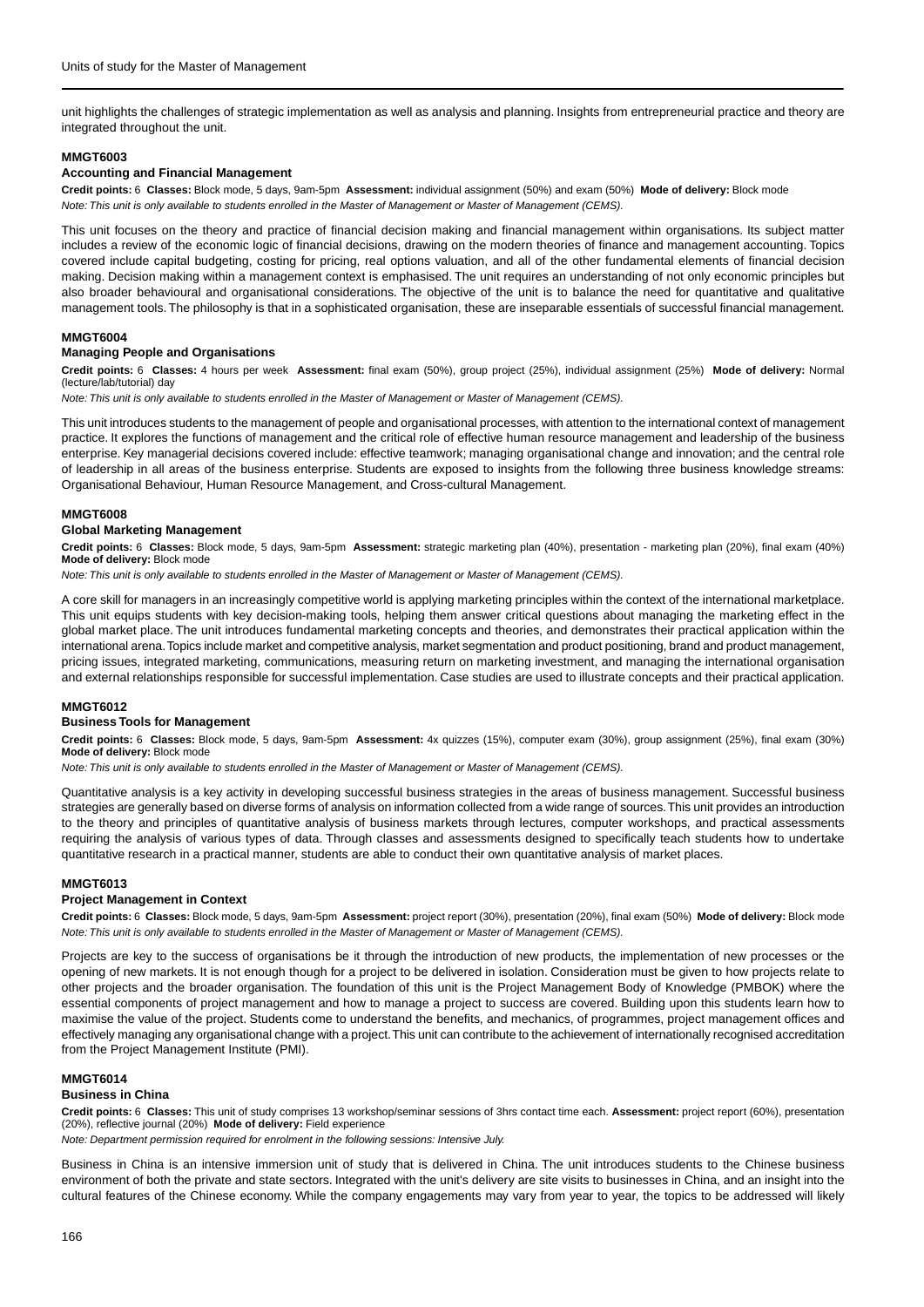include areas such as the management challenges of entering new markets, managing across cultures and regulatory environments, identifying and realising new opportunities and management and coordination challenges in multinational firms. The learning in this unit of study will be supported by industry and academic experts working in China.

### **MMGT6015**

## **Managing Digital Innovation**

**Credit points:** 6 **Classes:** 5 weeks X 8 hour seminar / workshop / studio time **Assessment:** individual journal (x6)(30%); project presentation (30%); summary report (40%) **Mode of delivery:** Block mode

*Note: Department permission required for enrolment in the following sessions: Intensive July, Intensive November.*

Digital innovation is transforming markets, organisations and management itself. It is an important means for businesses in creating value for customers, and a necessary aspect of a modern manager $A_{\zeta}$ s mindset. On the one hand, managers have to be able to critically examine the nature and promises of digital technology to make sense of unfolding trends and to avoid the trappings of technological fashions. On the other hand, the field of digital innovation offers new managerial techniques and tools for effective organizational management in changing environments. In this unit students learn to re-imagine the way in which business is done through digital technology and to employ managerial innovations such as agile methods and insight generation and design thinking for creative problem framing and solving. Learning is based on hands-on in-class activities, case study analysis, and classroom discussions.

### **MMGT6101**

## **MMGT Business Project**

**Credit points:** 12 **Classes:** This is a workplace based unit of study. There are no formal classes. **Assessment:** scoping document (0%), business project report (45%), business project presentation (25%), thought leadership piece and learning portfolio (30%) **Mode of delivery:** Field experience *Note: Department permission required for enrolment in the following sessions: Semester 1, Semester 2. Note: Note: This unit is only available to students enrolled in the Master of Management.*

The Business Project provides students with practical experience in applying management knowledge and skills in business analysis and team-working to researching a significant business challenge or opportunity in a host organisation and preparing and presenting an evidence-based business report of a high professional standard. Most students are already familiar with various business disciplines through course work; however the interdisciplinary use of this knowledge and the capacity to translate it into practical solutions is often a new challenge. The project permits students to combine theory and practice - learning how to analyse problems, develop recommendations and propose solutions to the problem. In addition to providing hands-on experience on how to deal with a business problem, the unit also offers a unique opportunity hone research skills in a cross-functional team context. Students work in small groups of four (4) or five (5) and partner with a real organisation over a ten (10) week period to research and recommend solutions to a real business problem identified in consultation with the partner organisations. Projects range from social entrepreneurship programs, where students work with community groups and NGOs, through to consultancy projects for large multinational corporations. Projects are overseen by a specifically appointed consulting mentor and students also have access to business mentors throughout the project. Following preparatory learning in advanced applied research methods, students design and undertake investigative research on an agreed business issue, deliver a presentation and provide a written report to the client organisation, as well as to create and disseminate a Thought Leadership Piece on a topic linked to their challenge.

#### **MMGT6688**

## **The Future of Business**

**Credit points:** 6 **Classes:** 10 weeks x 3 hour seminar/workshop. company panels, company visits and studio times (aprox. 8-10 hours). **Assessment:** question and justification (10%); answer and reflection (10%); content contribution (20%); class participation (10%); presentation video (25%); summary report (25%) **Mode of delivery:** Normal (lecture/lab/tutorial) day

*Note: This unit is only available to students enrolled in the Master of Management programs.*

This unit introduces students to a range of analytical tools and skills to understand, unpack, evaluate and influence the future of business. A range of megatrends, issues, crisis and concerns (such as digitisation and technology, resource scarcity, demographic change and smart cities) confronting both the public and private sectors are examined and the ways in which they can be addressed are explored. The unit of study has two main purposes: (1) to build problem-solving skills which allow students to think creatively about the future needs of stakeholders and (2) develop studentsÂ<sub>i</sub>, ability to work efficiently in a team environment. The unit provides a variety of learning experiences through which students get to practice these skills in the real and digital space and reflect on the experience of working in a small team with real stakeholders. This unit is only available to students enrolled in the Master of Management programs.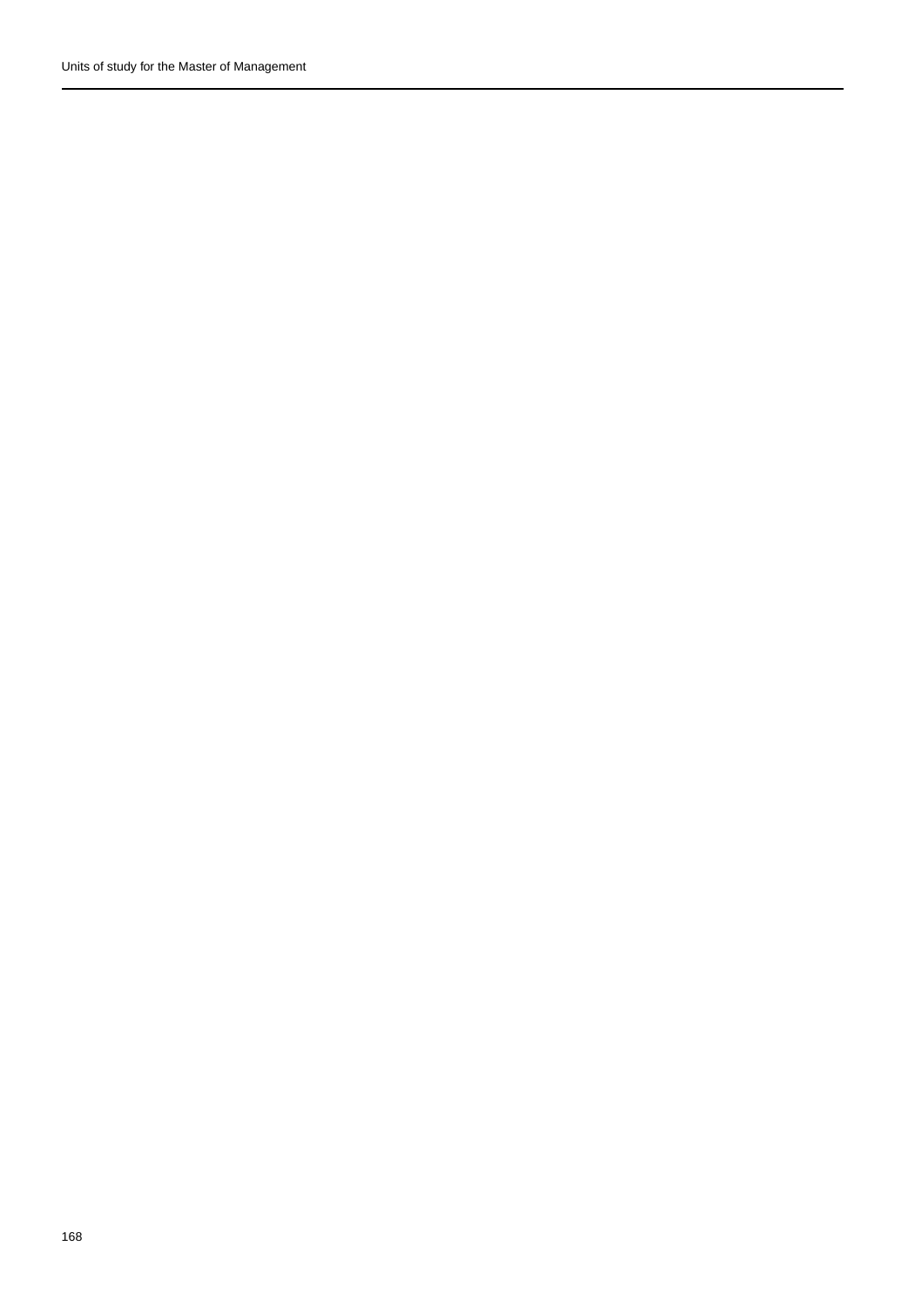# Progression guide

### The Master of Management involves a minimum of one year of full-time intensive study.

The sequence of study is outlined in the following tables:

## **(1) Master of Management – first semester of study**

| Unit code       | Unit name                            | <b>Credit points</b> |
|-----------------|--------------------------------------|----------------------|
| <b>MMGT6001</b> | Strategy and Entrepreneurship        |                      |
| MMGT6003        | Accounting and Financial Management  |                      |
| MMGT6688        | The Future of Business               |                      |
| MMGT6012        | <b>Business Tools for Management</b> |                      |

## **(2) Master of Management – winter session of enrolment**

| <b>Unit code</b> | Unit name                      | <b>Credit points</b> |
|------------------|--------------------------------|----------------------|
| MMGT6013*        | Project Management in Context* |                      |
| AND one of       |                                |                      |
| MMGT6014**       | Business in China*             |                      |
| <b>OR</b>        |                                |                      |
| MMGT6015**       | Managing Digital Innovation*   |                      |

\* MMGT6013 is offered in both winter and summer sessions. It is recommended that MMGT6013 be completed in the winter session for students commencing in Semester 1 and the summer session for those commencing in Semester 2..

\*Students complete either MMGT6014 or MMGT6015. MMGT6015 is offered in both winter and summer sessions. MMGT6014 is only offered in the winter session and enrolment is by application with a maximum of 20 students.

## **(3) Master of Management – second semester of enrolment**

| <b>Unit code</b> | Unit name                         | <b>Credit points</b> |
|------------------|-----------------------------------|----------------------|
| MMGT6004         | Managing People and Organisations |                      |
| <b>MMGT6008</b>  | Global Marketing Management       |                      |
| MMGT6101         | MMGT Business Project (capstone)  |                      |

## **(4) Master of Management – summer session of enrolment**

Students complete units in this session if required.

| <b>Unit code</b> | Unit name                            | <b>Credit points</b> |
|------------------|--------------------------------------|----------------------|
| <b>MMGT6013</b>  | <b>Project Management in Context</b> |                      |
| <b>MMGT6015*</b> | Managing Digital Innovation*         |                      |

\*Students complete either MMGT6014 or MMGT6015. MMGT6015 is offered in both winter and summer sessions. MMGT6014 is only offered in the winter session.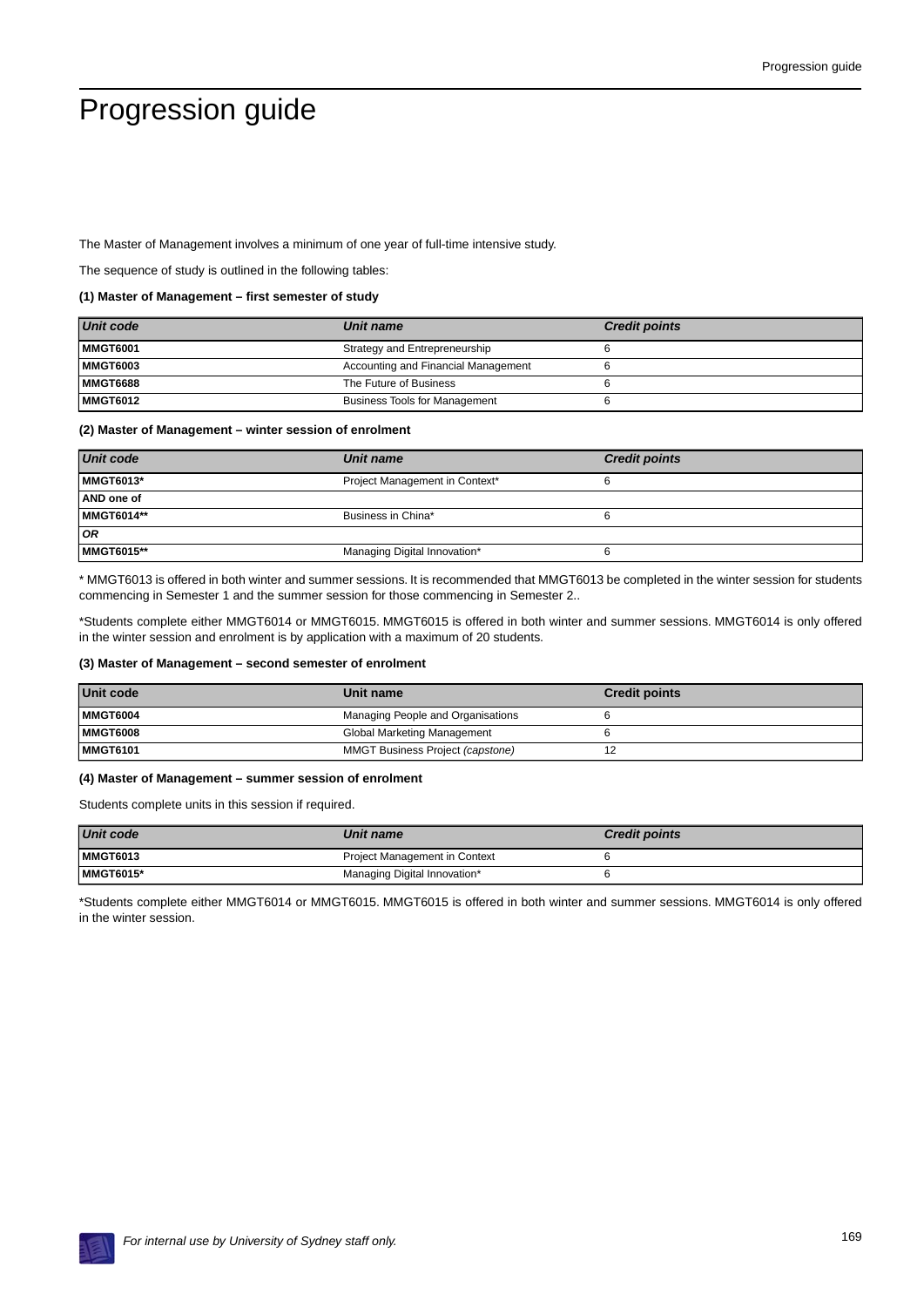Progression guide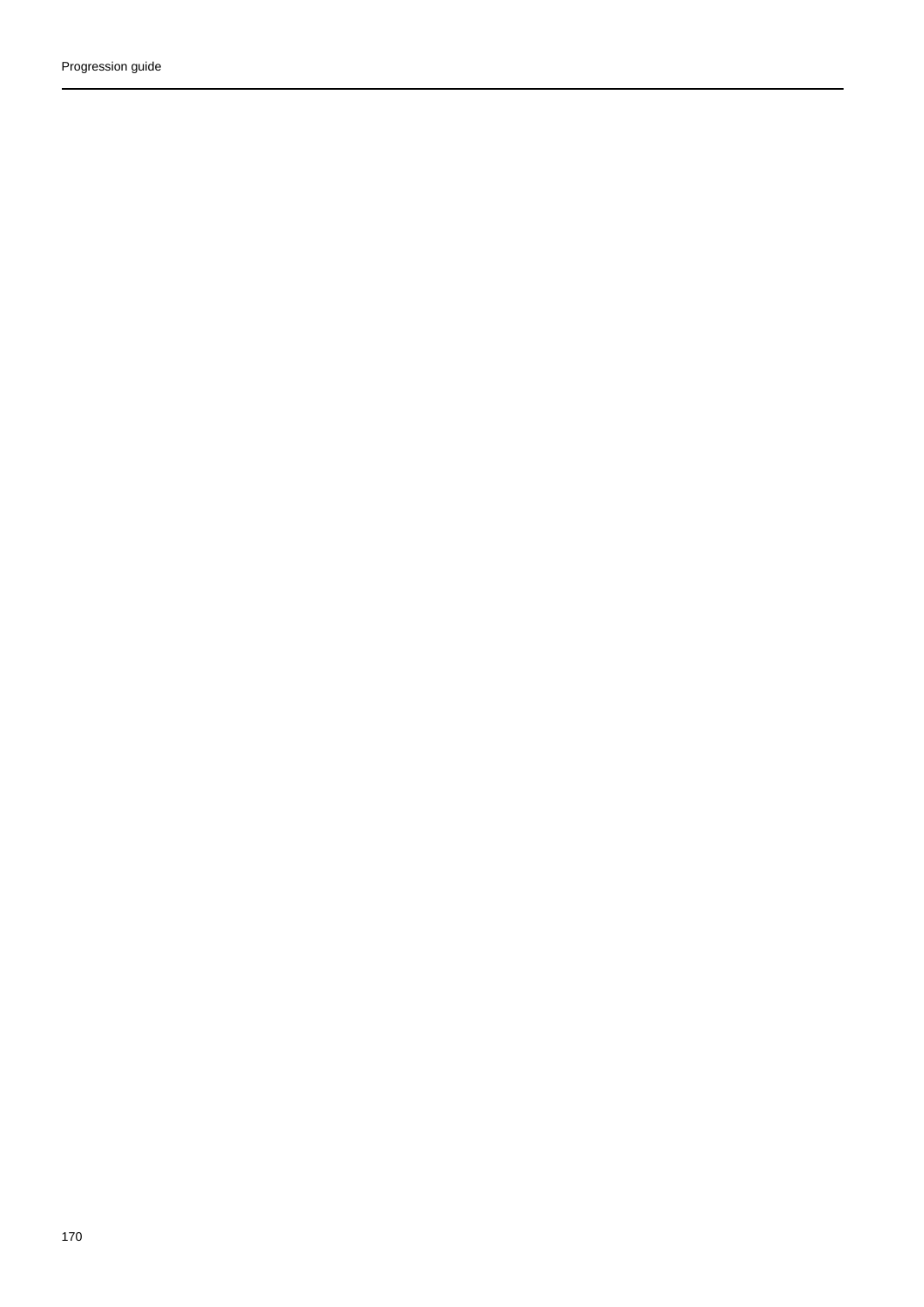# Degree structure - Master of Management (CEMS)

## Degree requirements

To be awarded the Master of Management (CEMS), students complete units of study totalling 72 credit points, comprising:

- a CEMS business project (12 credit points); and
- 10 additional units of study (60 credit points).

The Master of Management (CEMS) involves three semesters of full-time study, of which at least one semester must be completed on exchange at a CEMS partner institution.

The units of study available for the Master of Management (CEMS) are listed in the Table of postgraduate units of study: Master of Management (CEMS).

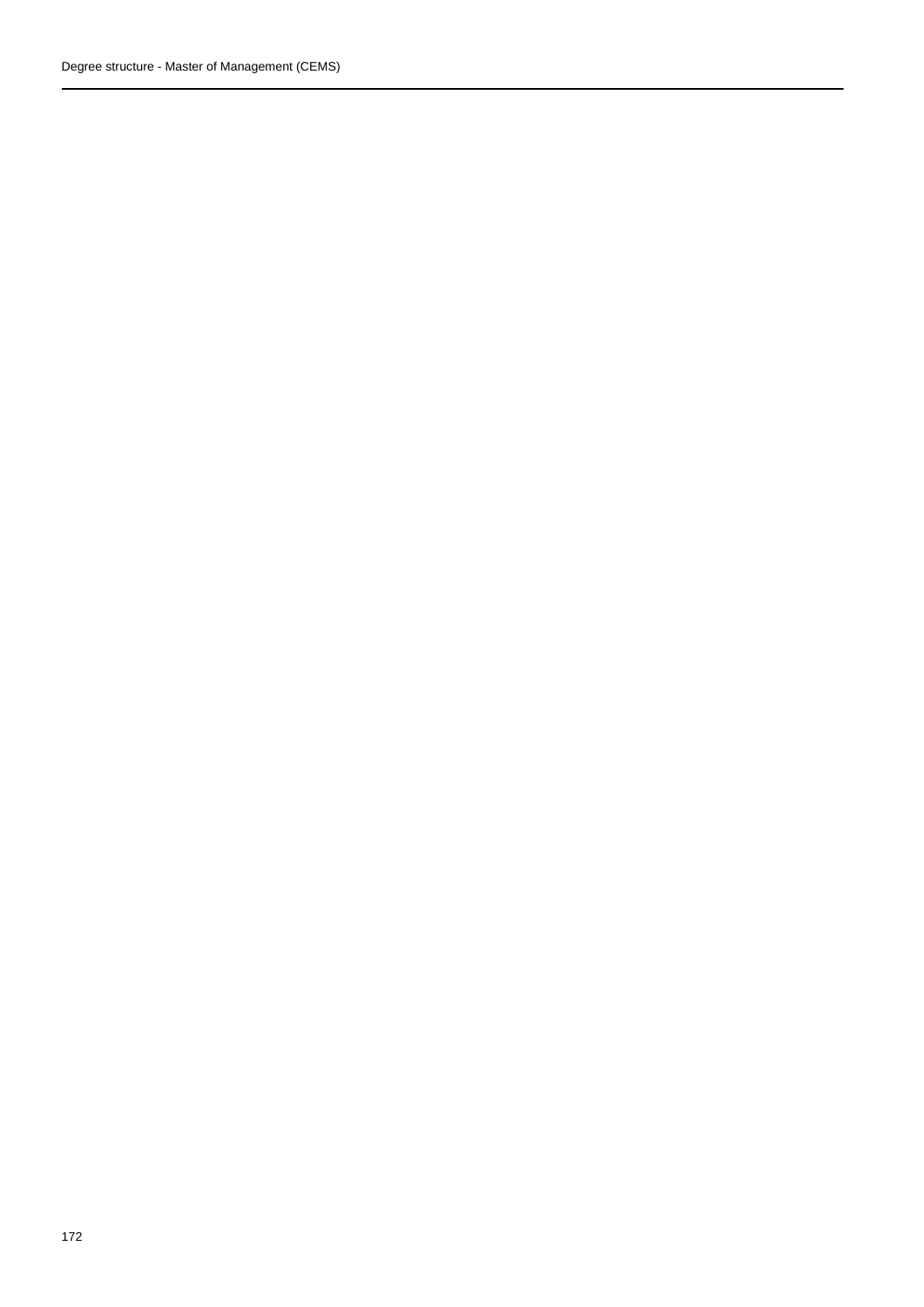# Units of study

# Table of postgraduate units of study: Master of Management (CEMS)

Students must complete 72 credit points in units of study, as follows:

## (i) CEMS business project

| <b>Unit of study</b>                                     | <b>Credit</b><br>points | A: Assumed knowledge P: Prerequisites C: Corequisites N: Prohibition                                                                                                                       | <b>Session</b> |
|----------------------------------------------------------|-------------------------|--------------------------------------------------------------------------------------------------------------------------------------------------------------------------------------------|----------------|
|                                                          |                         | Students complete a CEMS business project (12 credit points). Students complete one of the following units.                                                                                |                |
| <b>CEMS6011</b><br><b>CEMS Business Project</b>          | 12                      | Note: Department permission required for enrolment<br>Note: This unit is only available to students enrolled in the Master of Management (CEMS) or<br>incoming CEMS MIM exchange students. | Semester 1     |
| <b>CEMS6012</b><br><b>CEMS Business Project-Exchange</b> |                         |                                                                                                                                                                                            | Semester 1     |

## (ii) Elective units of study

| <b>Unit of study</b>                                             | <b>Credit</b><br>points | A: Assumed knowledge P: Prerequisites C: Corequisites N: Prohibition                                                                                                                                  | Session                                      |
|------------------------------------------------------------------|-------------------------|-------------------------------------------------------------------------------------------------------------------------------------------------------------------------------------------------------|----------------------------------------------|
|                                                                  |                         | In addition to the business project (12 credit points), students must complete 10 units of study (60 credit points) selected from the following:                                                      |                                              |
| <b>CEMS6003</b><br><b>Advanced Strategy</b>                      | 6                       | Note: This unit is only available to students enrolled in the Master of Management (CEMS) or Intensive<br>incoming CEMS MIM exchange students.                                                        | August                                       |
| <b>CEMS6004</b><br><b>Global Management Practice</b>             | 6                       | Note: This unit is only available to students enrolled in the Master of Management (CEMS) or Intensive<br>incoming CEMS MIM exchange students.                                                        | March                                        |
| <b>CEMS6005</b><br><b>Poverty Alleviation and Profitability</b>  | 6                       | Note: This unit is only available to students enrolled in the Master of Management (CEMS) or Semester 1<br>incoming CEMS MIM exchange students.                                                       |                                              |
| <b>CEMS6006</b><br><b>Chinese Institutions and Business</b>      | 6                       |                                                                                                                                                                                                       | Intensive<br>October                         |
| <b>CEMS6007</b><br><b>Chinese for Business</b>                   | 6                       | Note: Department permission required for enrolment<br>Note: This unit is only available to students enrolled in the Master of Management (CEMS) or Semester 2<br>incoming CEMS MIM exchange students. | Semester 1                                   |
| <b>CEMS6101</b><br><b>CEMS Exchange 1</b>                        | 6                       |                                                                                                                                                                                                       | Semester 1<br>Semester 2                     |
| <b>CEMS6102</b><br><b>CEMS Exchange 2</b>                        | 6                       |                                                                                                                                                                                                       | Semester 1<br>Semester 2                     |
| <b>CEMS6103</b><br><b>CEMS Exchange 3</b>                        | 6                       |                                                                                                                                                                                                       | Semester 1<br>Semester 2                     |
| <b>CEMS6104</b><br><b>CEMS Exchange 4</b>                        | 6                       |                                                                                                                                                                                                       | Semester 1<br>Semester 2                     |
| <b>CEMS6105</b><br><b>CEMS Exchange 5</b>                        | 6                       |                                                                                                                                                                                                       | Semester 1<br>Semester 2                     |
| <b>CEMS6106</b><br><b>CEMS Exchange 6</b>                        | 6                       |                                                                                                                                                                                                       | Semester 1<br>Semester 2                     |
| <b>MMGT6003</b><br><b>Accounting and Financial</b><br>Management | 6                       | This unit is only available to students enrolled in the Master of Management or Master of<br>Management (CEMS).                                                                                       | Intensive<br>August<br>Intensive<br>March    |
| <b>MMGT6004</b><br><b>Managing People and Organisations</b>      | 6                       | P A minimum of 24 credit points of MMGT or CEMS units<br>This unit is only available to students enrolled in the Master of Management or Master of<br>Management (CEMS).                              | <b>Intensive May</b><br>Intensive<br>October |
| <b>MMGT6008</b><br><b>Global Marketing Management</b>            | 6                       | P A minimum of 24 credit points of MMGT or CEMS units<br>This unit is only available to students enrolled in the Master of Management or Master of<br>Management (CEMS).                              | Intensive<br>August<br>Intensive<br>March    |
| <b>MMGT6012</b><br><b>Business Tools for Management</b>          | 6                       | This unit is only available to students enrolled in the Master of Management or Master of<br>Management (CEMS).                                                                                       | <b>Intensive May</b><br>Intensive<br>October |
| <b>MMGT6688</b><br>The Future of Business                        | 6                       | <b>N MMGT6100</b><br>This unit is only available to students enrolled in the Master of Management programs.                                                                                           | Semester 1<br>Semester 2                     |

*Note:* 'Exchange' denotes units that are completed at a CEMS partner institution.

*Note.* With the permission of the Academic Program Director, other units of study may be substituted for those listed above.

# Unit of study descriptions for Master of Management (CEMS)

*Note:* These unit of study descriptions are listed alphanumerically by unit code.

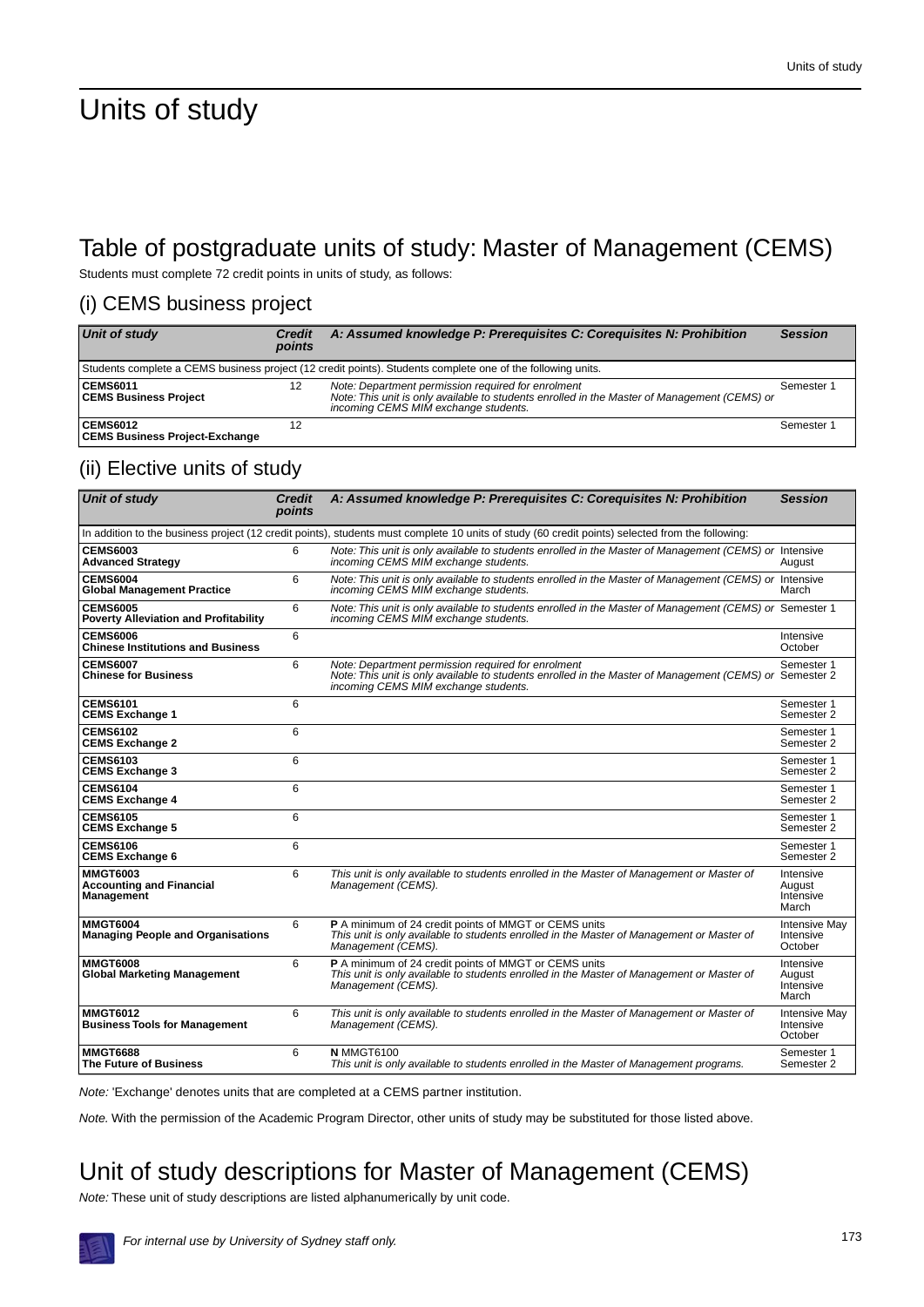# **CEMS6003**

## **Advanced Strategy**

**Credit points:** 6 **Classes:** Intensive over 5 weeks (8hr lectures/seminars per week) **Assessment:** individual assignment (30%), group assignment (40%), exam (30%) **Mode of delivery:** Block mode

*Note: Note: This unit is only available to students enrolled in the Master of Management (CEMS) or incoming CEMS MIM exchange students.*

This unit of study involves all essential aspects of global strategic management. It includes a strong emphasis on the application of theory. Students are expected to bring a prior understanding of the theoretical material to class to be prepared to discuss the boundaries of theories as well the limits to their application in certain business contexts. The unit is built around four broad strategic issues facing international business managers; (1) Whether to diversify the organisation $\hat{A}_\zeta$ s activities across different countries and/or regions? (2) Where (in which specific geographic markets) should the organisation compete? A geographic market can be conceptualised as a collection of buyers and sellers doing business in a specific geographic location. (3) What form(s) should the organisation $\hat{A}_{\zeta}$ s international business activities take? and (4) When should the organisation enter or exit a given geographic market? The unit explores each of these four broad issues and how, although relevant also for managers in domestic businesses, they are particularly important in the context of international business.

## **CEMS6004**

## **Global Management Practice**

**Credit points:** 6 **Classes:** Intensive over 5 weeks (8hr lectures/seminars per week) **Assessment:** individual assignment (20%), class participation (10%), group project (20%), group evaluation (10%) final exam (40%) **Mode of delivery:** Block mode

*Note: Note: This unit is only available to students enrolled in the Master of Management (CEMS) or incoming CEMS MIM exchange students.*

What distinguishes successful from unsuccessful managers when doing business internationally? This unit addresses this question by exposing students to experiential teaching methods and state-of-the-art theory. The unit starts with a self-assessment of individual competencies, traits and assumptions. This assessment serves as a ground for students' developmental journey throughout the unit, in which they explore the cultural, ethical, and social factors affecting management practice. In particular, students are asked to reflect upon a variety of management assumptions, different leadership styles and team management approaches, various decision-making processes and communication patterns in order to achieve a higher level of global management practice competency. This unit of study explores these issues using theory, empirical evidence, case studies, role plays, self-reflection, and group projects to both enlighten and challenge participants.

## **CEMS6005**

## **Poverty Alleviation and Profitability**

**Credit points:** 6 **Classes:** Intensive over 5 weeks (8hr lectures/seminars per week) **Assessment:** participation (10%), critique of a BoP concept (15%), business plan to the BoP (25%), exam (35%), learning journal (15%) **Mode of delivery:** Normal (lecture/lab/tutorial) day

*Note: Note: This unit is only available to students enrolled in the Master of Management (CEMS) or incoming CEMS MIM exchange students.*

There is an increasing recognition that businesses are more than profit making entities. This notion goes beyond being socially responsible and environmentally aware. Poverty alleviation and profits are co-equal in their importance and occur simultaneously. This perceived contradiction raises a myriad of ethical and moral challenges. This unit is designed to critically evaluate the role of business, specifically poverty alleviation and its links with profitability. Basic theories and frameworks relating to the motivations of businesses are critiqued. Poverty is defined as not only income deprivation but capability and freedom deprivation. Contemporary ideas relating to the purpose of business, such as Shared Value is evaluated.The Base of the Pyramid thesis is critically evaluated, including co-creation of value with the poor, marketing to the poor, transformative consumer research and cross sector collaborations.

## **CEMS6006**

#### **Chinese Institutions and Business**

**Credit points:** 6 **Classes:** 1x2-hr seminar/week **Assessment:** in-class exam (10%), class participation (10%), in-class role play (10%), group case report (30%), exam (40%) **Mode of delivery:** Block mode

This unit uses an institutional economics approach to explain characteristic features of the Chinese economy, such as the prevalence of networks, local autonomy and organisational choice. Economic institutions are understood as the rules that inform the behaviour of corporations, governments at different levels as well as their complex interactions.Through the use of case studies, students develop an understanding of how the combination of endogenous and exogenous institutional change contributes to China's highly dynamic business environment.

## **CEMS6007**

## **Chinese for Business**

**Credit points:** 6 **Classes:** 10 weeks in 2 X 3 hours session per week **Assessment:** participation (10%), group presentation (10%), interview (10%), online self-test and quiz (10%), listening and written test 1 (15%), listening and written test 2 (20%), bi-weekly vocabulary quizzes (15%), bi-weekly homework (10%) **Mode of delivery:** Normal (lecture/lab/tutorial) day

*Note: Department permission required for enrolment in the following sessions: Semester 1, Semester 2.*

*Note: Note: This unit is only available to students enrolled in the Master of Management (CEMS) or incoming CEMS MIM exchange students.*

This unit provides communicative language skills in standard modern (Mandarin) Chinese engaging students in the subject matter and asking them to relate the Chinese language to their own lives. Upon completion, students should be able to communicate effectively in a Chinese business context using an introductory level of language skills together with broader cultural and professional business communication skills. They are taken to a level where further self-study is possible to reach a higher level of language competency. This unit enables students to engage more effectively in a Chinese business context and be more aware of the broader issues that are critical to effective business relationships in China. In addition, students gain a greater understanding of the requirements to effectively manage a more diverse workforce and communicate more effectively with Chinese stakeholders.

## **CEMS6011**

## **CEMS Business Project**

**Credit points:** 12 **Classes:** This is a workplace based unit of study. There are no formal classes. **Assessment:** scoping document (0%), business project report (group) (45%), business project presentation (group) (25%), thought leadership and individual reflection (individual) (30%) **Mode of delivery:** Professional practice *Note: Department permission required for enrolment in the following sessions: Semester 1.*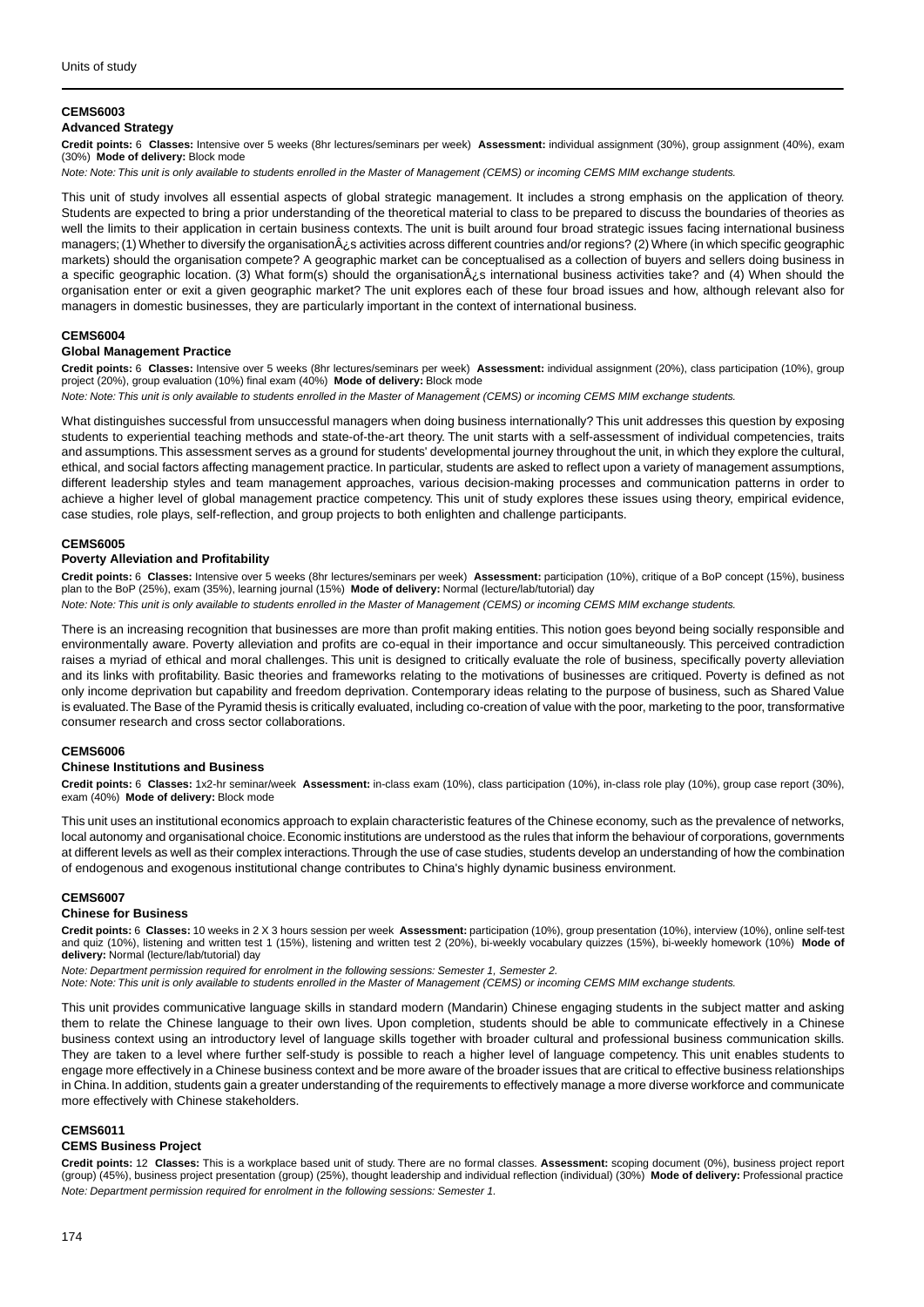*Note: Note: This unit is only available to students enrolled in the Master of Management (CEMS) or incoming CEMS MIM exchange students.*

The CEMS Business Project provides students with practical experiences in applying their management knowledge and skills in business analysis and team-working to researching a significant business challenge or opportunity in a host organisation and preparing and presenting an evidence-based business report of a high professional standard. Most students are already familiar with various business disciplines through course work; however, the interdisciplinary use of this knowledge and the capacity to translate it into practical solutions is often a new challenge. The project permits students to combine theory and practice - by learning how to analyse problems, develop recommendations and propose solutions to the problem. In addition to providing hands-on experience on how to deal with a business problem, the unit also offers a unique opportunity to hone research skills in a cross-functional team context. Students work in small groups of four (4) or five (5) and partner with a real organisation over a ten (10) week period to research and recommend solutions to a real business problem identified in consultation with the partner organisations. Projects range from social entrepreneurship programs, where students work with community groups and NGOs, through to consultancy projects for large multinational corporations. Projects are overseen by a specifically appointed consulting mentor and students have access to business mentors throughout the project. Following preparatory learning in advanced applied research methods, students design and undertake investigative research on an agreed business issue, deliver a presentation and provide a written report to the client organisation, as well as to create and disseminate a Thought Leadership Piece on a topic linked to their challenge.

## **CEMS6012**

## **CEMS Business Project-Exchange**

**Credit points:** 12 **Mode of delivery:** Normal (lecture/lab/tutorial) day

This unit is for students on exchange studying in a Master of Management program at one of the CEMS member institutions.

### **MMGT6003**

## **Accounting and Financial Management**

**Credit points:** 6 **Classes:** Block mode, 5 days, 9am-5pm **Assessment:** individual assignment (50%) and exam (50%) **Mode of delivery:** Block mode *Note: This unit is only available to students enrolled in the Master of Management or Master of Management (CEMS).*

This unit focuses on the theory and practice of financial decision making and financial management within organisations. Its subject matter includes a review of the economic logic of financial decisions, drawing on the modern theories of finance and management accounting. Topics covered include capital budgeting, costing for pricing, real options valuation, and all of the other fundamental elements of financial decision making. Decision making within a management context is emphasised. The unit requires an understanding of not only economic principles but also broader behavioural and organisational considerations. The objective of the unit is to balance the need for quantitative and qualitative management tools. The philosophy is that in a sophisticated organisation, these are inseparable essentials of successful financial management.

## **MMGT6004**

### **Managing People and Organisations**

**Credit points:** 6 **Classes:** 4 hours per week **Assessment:** final exam (50%), group project (25%), individual assignment (25%) **Mode of delivery:** Normal (lecture/lab/tutorial) day

*Note: This unit is only available to students enrolled in the Master of Management or Master of Management (CEMS).*

This unit introduces students to the management of people and organisational processes, with attention to the international context of management practice. It explores the functions of management and the critical role of effective human resource management and leadership of the business enterprise. Key managerial decisions covered include: effective teamwork; managing organisational change and innovation; and the central role of leadership in all areas of the business enterprise. Students are exposed to insights from the following three business knowledge streams: Organisational Behaviour, Human Resource Management, and Cross-cultural Management.

## **MMGT6008**

## **Global Marketing Management**

**Credit points:** 6 **Classes:** Block mode, 5 days, 9am-5pm **Assessment:** strategic marketing plan (40%), presentation - marketing plan (20%), final exam (40%) **Mode of delivery:** Block mode

*Note: This unit is only available to students enrolled in the Master of Management or Master of Management (CEMS).*

A core skill for managers in an increasingly competitive world is applying marketing principles within the context of the international marketplace. This unit equips students with key decision-making tools, helping them answer critical questions about managing the marketing effect in the global market place. The unit introduces fundamental marketing concepts and theories, and demonstrates their practical application within the international arena.Topics include market and competitive analysis, market segmentation and product positioning, brand and product management, pricing issues, integrated marketing, communications, measuring return on marketing investment, and managing the international organisation and external relationships responsible for successful implementation. Case studies are used to illustrate concepts and their practical application.

### **MMGT6012**

## **Business Tools for Management**

**Credit points:** 6 **Classes:** Block mode, 5 days, 9am-5pm **Assessment:** 4x quizzes (15%), computer exam (30%), group assignment (25%), final exam (30%) **Mode of delivery:** Block mode

*Note: This unit is only available to students enrolled in the Master of Management or Master of Management (CEMS).*

Quantitative analysis is a key activity in developing successful business strategies in the areas of business management. Successful business strategies are generally based on diverse forms of analysis on information collected from a wide range of sources.This unit provides an introduction to the theory and principles of quantitative analysis of business markets through lectures, computer workshops, and practical assessments requiring the analysis of various types of data. Through classes and assessments designed to specifically teach students how to undertake quantitative research in a practical manner, students are able to conduct their own quantitative analysis of market places.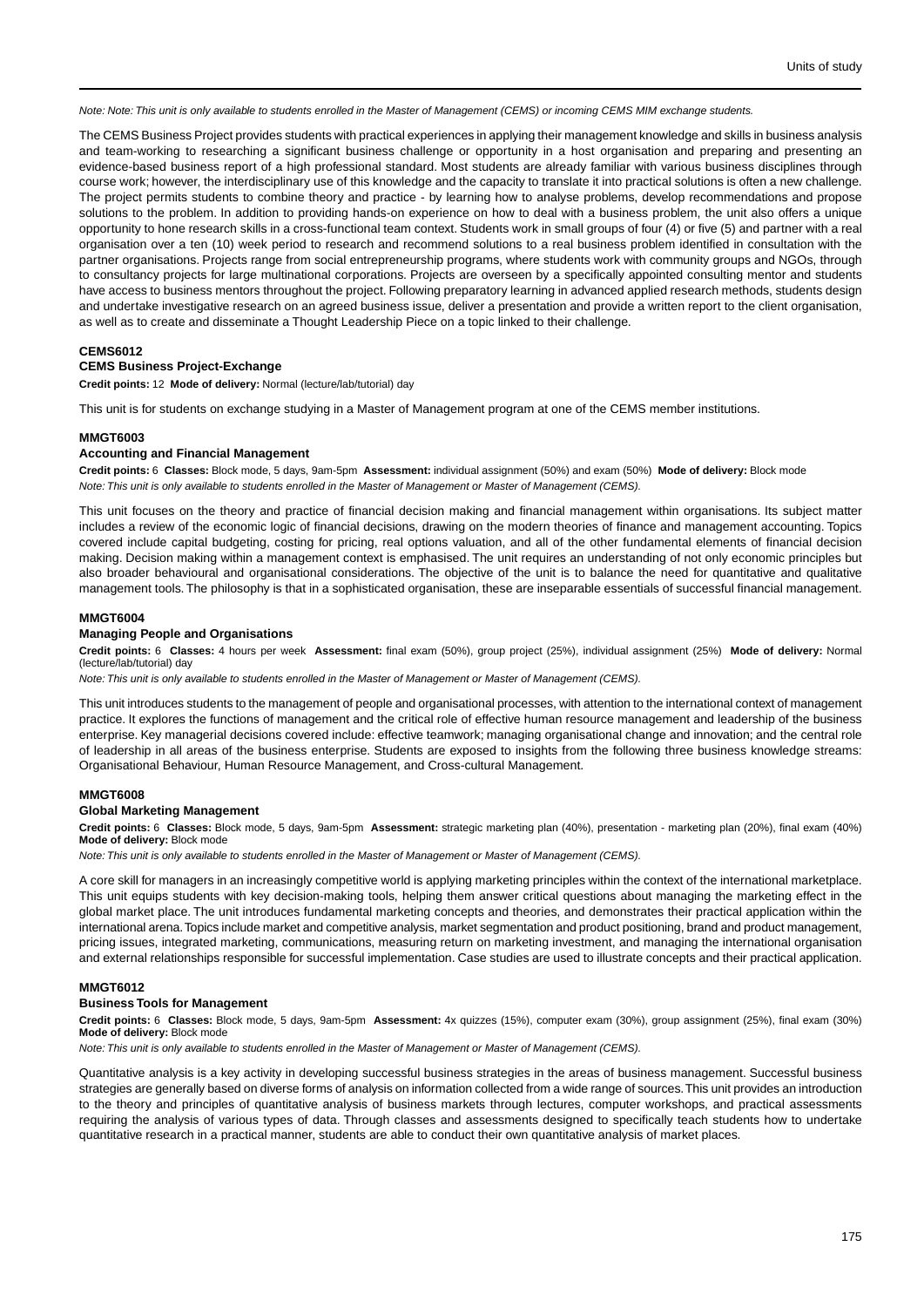## **MMGT6100**

## **Advanced Management Applications**

**Credit points:** 6 **Classes:** Block mode, 5 days, 9am-5pm **Assessment:** Case study assignment (15%), presentation (10%), participation (10%), essay (25%), exam (40%) **Mode of delivery:** Block mode

*Note: This unit is the capstone unit for the Master of Management program.*

This unit is configured around in-depth examination of concepts, practices and debates connected by the core themes of strategy execution and managing organisational performance. It examines different ways of analysing business performance using integrated performance perspectives, considers how to design organizations for different contexts and integrates diverse management disciplines and examines prominent topics of interest including corporate social responsibility and innovations in business models.

## **MMGT6688**

## **The Future of Business**

**Credit points:** 6 **Classes:** 10 weeks x 3 hour seminar/workshop. company panels, company visits and studio times (aprox. 8-10 hours). Assessment: question and<br>justification (10%); answer and reflection (10%); content con **delivery:** Normal (lecture/lab/tutorial) day

*Note: This unit is only available to students enrolled in the Master of Management programs.*

This unit introduces students to a range of analytical tools and skills to understand, unpack, evaluate and influence the future of business. A range of megatrends, issues, crisis and concerns (such as digitisation and technology, resource scarcity, demographic change and smart cities) confronting both the public and private sectors are examined and the ways in which they can be addressed are explored. The unit of study has two main purposes: (1) to build problem-solving skills which allow students to think creatively about the future needs of stakeholders and (2) develop studentsÂ<sub>c</sub> ability to work efficiently in a team environment. The unit provides a variety of learning experiences through which students get to practice these skills in the real and digital space and reflect on the experience of working in a small team with real stakeholders. This unit is only available to students enrolled in the Master of Management programs.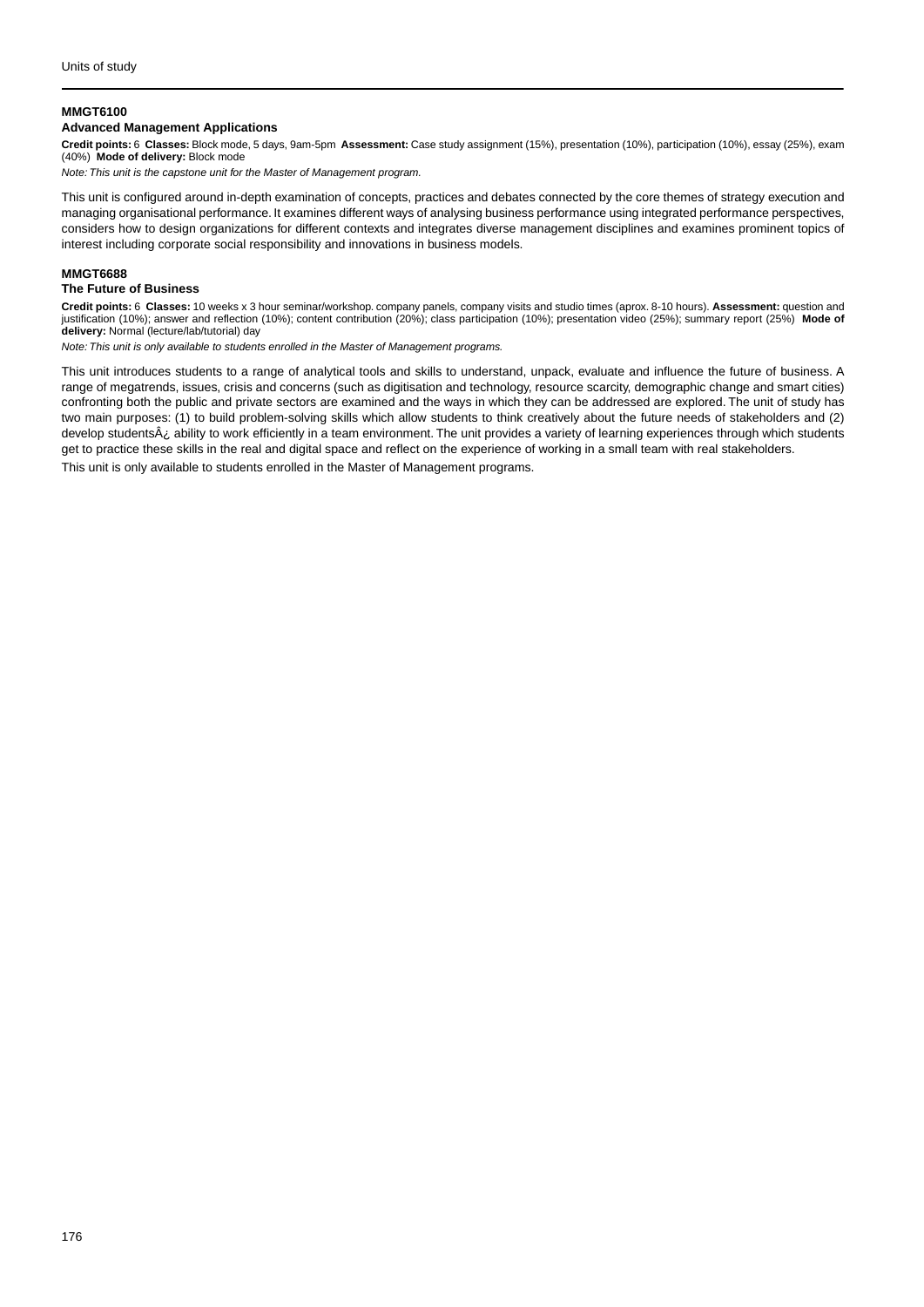# Progression guides

Students enrolled in the Master of Management (CEMS) meet with the Academic Program Director to agree on a path of study that takes into account prior learning and the requirements of the CEMS Masters in International Management (MIM). This recommended path of study is reviewed each semester. The following are degree progression examples of how students might complete the Master of Management (CEMS).

# Example 1

## **(1) Master of Management (CEMS) - first semester of enrolment**

| Unit code        | Unit name                            | <b>Credit points</b> |
|------------------|--------------------------------------|----------------------|
| <b>CEMS/MMGT</b> | CEMS or MMGT unit of study           |                      |
| <b>MMGT6003</b>  | Accounting and Financial Management  |                      |
| <b>MMGT6688</b>  | The Future of Business               |                      |
| <b>MMGT6012</b>  | <b>Business Tools for Management</b> |                      |

## **(2) Master of Management (CEMS) - second semester of enrolment**

| <b>Unit code</b> | Unit name                                | <b>Credit points</b> |
|------------------|------------------------------------------|----------------------|
| <b>CEMS6003</b>  | <b>Advanced Strategy</b>                 |                      |
| <b>CEMS6006</b>  | <b>Chinese Institutions and Business</b> |                      |
| <b>CEMS/MMGT</b> | CEMS or MMGT unit of study               |                      |
| <b>CEMS/MMGT</b> | CEMS or MMGT unit of study               |                      |

## **(3) Master of Management (CEMS) - third semester of enrolment**

| <b>Unit code</b> | Unit name                               | <b>Credit points</b> |
|------------------|-----------------------------------------|----------------------|
| <b>CEMS6012</b>  | <b>CEMS Business Project - Exchange</b> |                      |
| <b>CEMS6101</b>  | CEMS Exchange 1                         |                      |
| <b>CEMS6102</b>  | CEMS Exchange 2                         |                      |

## Example 2

## **(1) Master of Management (CEMS) - first semester of enrolment**

| <b>Unit code</b> | Unit name                            | <b>Credit points</b> |
|------------------|--------------------------------------|----------------------|
| <b>CEMS/MMGT</b> | CEMS or MMGT unit of study           |                      |
| <b>MMGT6003</b>  | Accounting and Financial Management  |                      |
| <b>MMGT6688</b>  | The Future of Business               |                      |
| <b>MMGT6012</b>  | <b>Business Tools for Management</b> |                      |

### **(2) Master of Management (CEMS) - second semester of enrolment**

| <b>Unit code</b> | Unit name       | <b>Credit points</b> |
|------------------|-----------------|----------------------|
| <b>CEMS6101</b>  | CEMS Exchange 1 |                      |
| <b>CEMS6102</b>  | CEMS Exchange 2 |                      |
| <b>CEMS6103</b>  | CEMS Exchange 3 |                      |
| <b>CEMS6104</b>  | CEMS Exchange 4 |                      |

## **(3) Master of Management (CEMS) - third semester of enrolment**

| Unit code        | Unit name                    | <b>Credit points</b> |
|------------------|------------------------------|----------------------|
| <b>CEMS6004</b>  | Global Management Practice   |                      |
| <b>CEMS/MMGT</b> | CEMS or MMGT unit of study   |                      |
| <b>CEMS6011</b>  | <b>CEMS Business project</b> |                      |

*Note:* These examples are meant as a guide only. Students may be able to complete units of study in different combinations and sequences to those listed above.

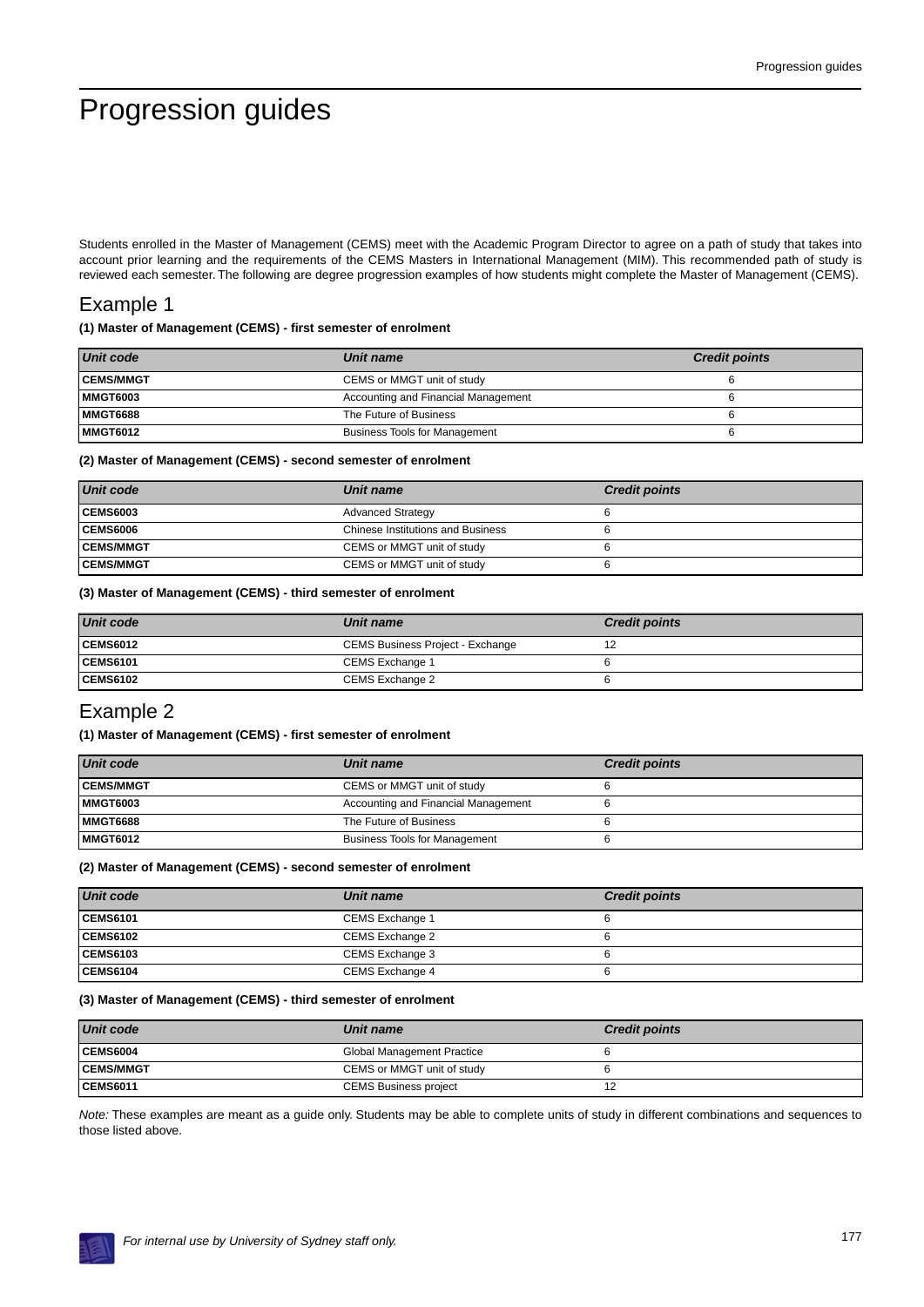Progression guides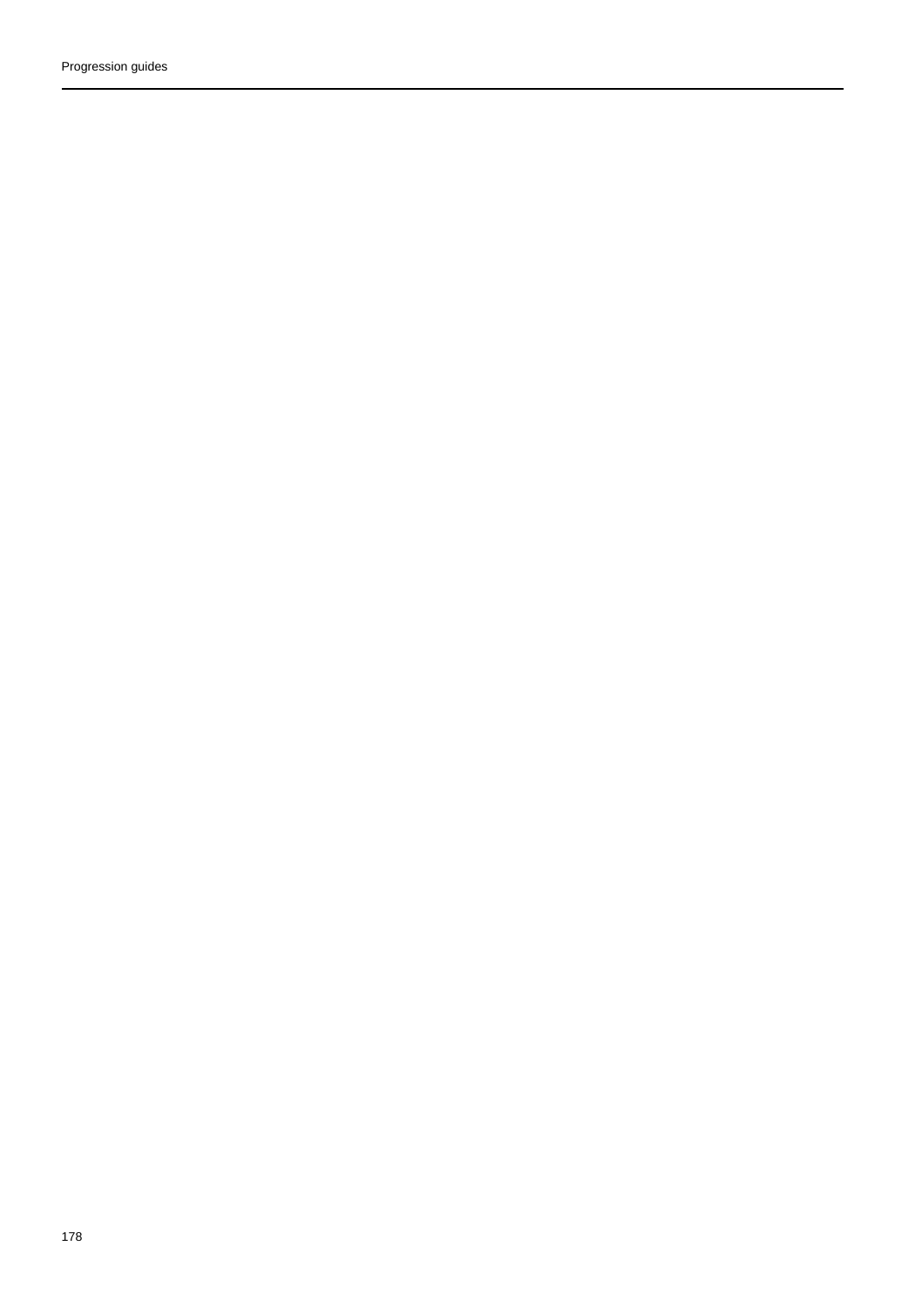# Course rules and resolutions

# Master of Management

# Master of Management (CEMS)

*These resolutions must be read in conjunction with applicable University By-laws, Rules and policies including (but not limited to) the University of Sydney (Coursework) Rule 2014 (the 'Coursework Rule'), the Coursework Policy 2014, the Resolutions of the Faculty, the University of Sydney (Student Appeals against Academic Decisions) Rule 2006 (as amended), the Academic Honesty in Coursework Policy 2015 and the Academic Honesty Procedures 2016. Up to date versions of all such documents are available from the Policy Register: http://sydney.edu.au/policies.*

## Course resolutions

Course codes

| Code          | Course title                       |
|---------------|------------------------------------|
| MAMANAGE-02   | Master of Management               |
| I MAMACEMS-01 | Master of Management (CEMS)        |
| GCMANAGE-02   | Graduate Certificate in Management |

## 2 Attendance pattern

(1) The attendance pattern for the Master of Management is full time or part time according to candidate choice.<br>(2) The attendance pattern for the Master of Management (CEMS) is full time only.

The attendance pattern for the Master of Management (CEMS) is full time only.

## 3 Master's type

The master's degrees in these resolutions are professional master's courses, as defined by the Coursework Policy.

## 4 Embedded courses in this sequence

- (1) The embedded courses in this sequence are:
- (a) the Master of Management<br>(b) the Master of Management
- the Master of Management (CEMS)
- (c) the Graduate Certificate in Management

## 5 Admission to candidature

- (1) Available places will be offered to qualified applicants ranked on merit in accordance with the following criteria:
- (a) Master of Management:
- (i) an Australian Qualifications Framework Level 7 or higher qualification with a minimum credit average (or equivalent) at an institution approved by Business School; or
- (ii) an Australian Qualifications Framework Level 7 or higher qualification (or equivalent) and performance in an admissions test approved by the Business School to a standard considered satisfactory by the Business School; and
- (iii) a selection interview establishing the candidate's suitability for the degree; and
- $(iv)$  a personal statement demonstrating academic motivation; and  $(v)$  satisfaction of the English language requirements: and
- $(v)$  satisfaction of the English language requirements; and  $(vi)$  any other minimum standards specified by the Busin
- any other minimum standards specified by the Business School.
- (b) Master of Management (CEMS):
- $\binom{1}{1}$  an Australian Qualifications Framework Level 7 or higher qualification in a cognate discipline as defined by the Business School, with a minimum credit average (or equivalent) at an institution approved by the Business School; and
- (ii) performance in an admissions test approved by the Business School to a standard considered satisfactory by the Business School: and
- (iii) a selection interview establishing the candidate's suitability for the degree; and (iv) a personal statement demonstrating academic motivation; and
- $(iv)$  a personal statement demonstrating academic motivation; and  $(v)$  satisfaction of the English language requirements; and
- $\dot{v}$  satisfaction of the English language requirements; and<br>
(vi) additional language requirements as specified by the
- (vi) additional language requirements as specified by the CEMS Global Alliance for Management Education; and<br>(vii) any other minimum standards specified by the Business School. any other minimum standards specified by the Business School.
	-
- $\overline{c}$  Admission to the Graduate Certificate in Management is only by transfer from the master's degree.<br>(2) In exceptional circumstances the Business School may admit applicants without these qualifications w In exceptional circumstances the Business School may admit applicants without these qualifications who, in the opinion of the Business School, have qualifications and evidence of experience and achievement sufficient to successfully undertake the award.

## 6 Requirements for award

- (1) The units of study that may be taken for the course are set out in the Table of postgraduate units of study: Master of Management.
- $(2)$  To qualify for the award of the Master of Management a candidate must complete 60 credit points, comprising:
- (a) 48 credit points in core units of study; and
- $(b)$  a 12 credit point business project.<br>(3) To qualify for the award of the Maste
	- To qualify for the award of the Master of Management (CEMS), a candidate must complete 72 credit points, comprising:
- (a) 60 credit points in units of study selected from the Table of postgraduate units of study: Master of Management (CEMS); and<br>(b) a 12 credit point business project. (b) a 12 credit point business project.<br>
(c) lncluded within the units of study, ca
- (c) lncluded within the units of study, candidates may undertake no more than 36 credit points of units of study at CEMS partner institutions.<br>(4) To qualify for the award of the Graduate Certificate in Management a candid
- To qualify for the award of the Graduate Certificate in Management a candidate must complete a minimum of 24 credit points in core units of study.

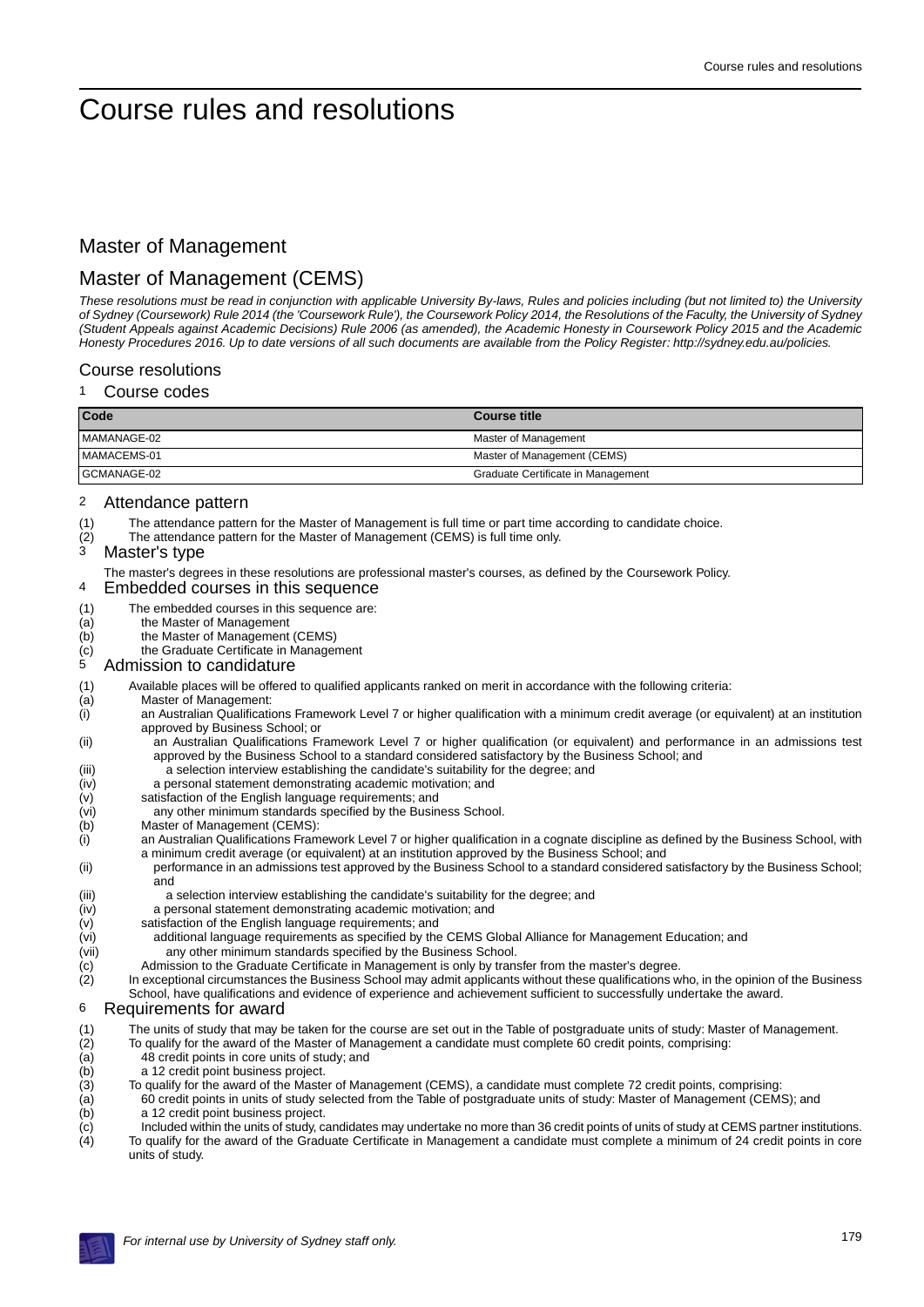## 7 Progression rules

## (1) *Master of Management*

- (i) Unless otherwise permitted, candidates must complete the units of study for the Master of Management in a prescribed sequence as specified by the Business School.
- (ii) Students must have completed 24 credit points before enrolment in the business project.<br>
8 Recognition of prior learning

## Recognition of prior learning

- No recognition of prior learning will be applied to the Management programs.<br>9 Course transfer
- Course transfer
- (1) A candidate for the Master of Management or Master of Management (CEMS) may elect to discontinue study and graduate with the graduate certificate, with the approval of the Business School, and provided that the requirements of the shorter award have been met.

## 10 Transitional provisions

- (1) These resolutions apply to students who commenced their candidature after 1 January, 2018.
- (2) Candidates who commenced prior to 1 January, 2018 complete the requirements in accordance with the resolutions in force at the time of their commencement, provided that requirements are completed by 1 January, 2023. The Business School may specify a later date for completion or specify alternative requirements for completion of candidatures that extend beyond this time.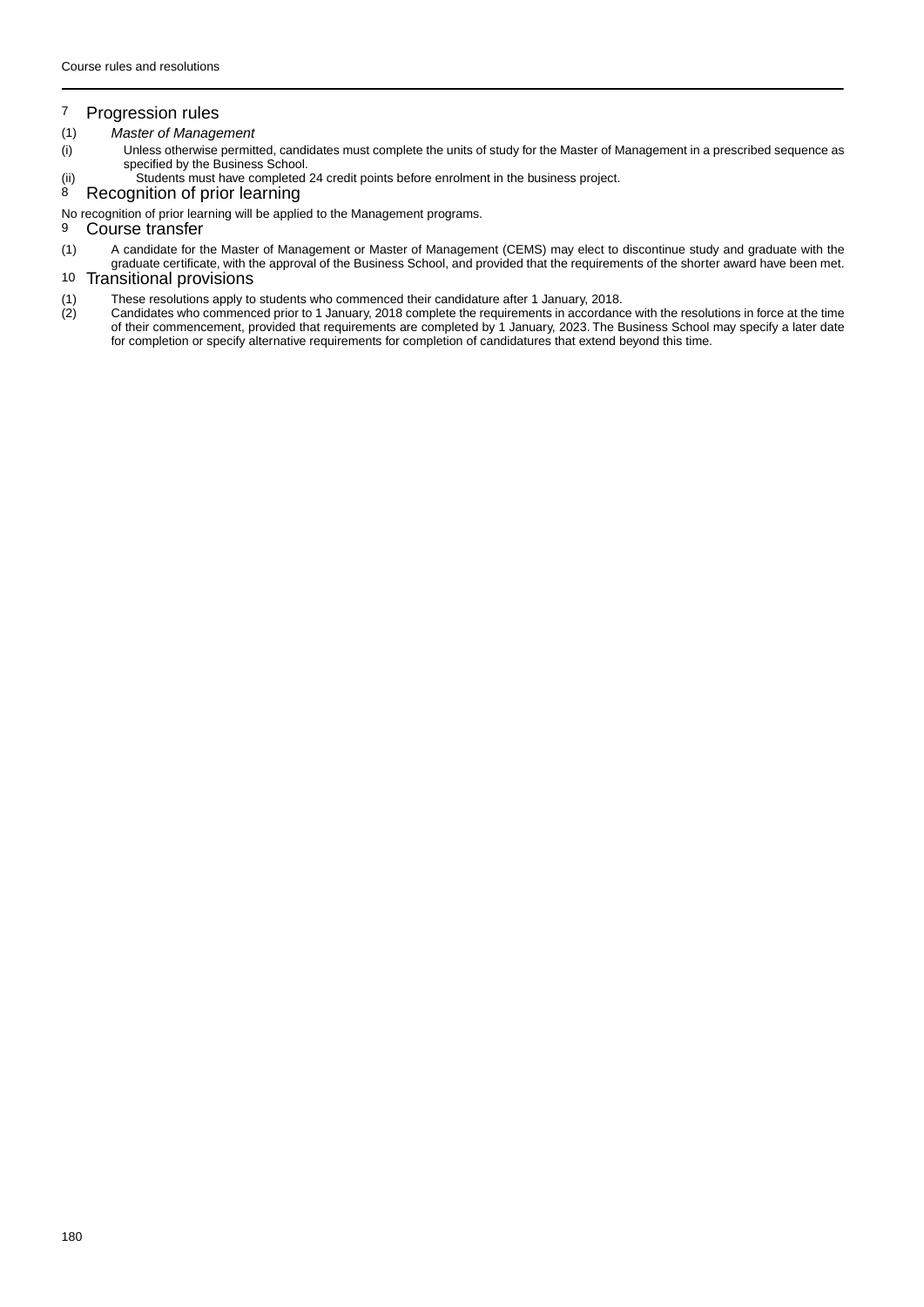# Marketing

This section outlines the course rules and other requirements for the postgraduate programs in Marketing offered by the University of Sydney Business School.

| <b>Course</b>                            | <b>Master of Marketing</b> | <b>Graduate Diploma in Marketing</b> | <b>Graduate Certificate in Marketing</b> |
|------------------------------------------|----------------------------|--------------------------------------|------------------------------------------|
| <b>CRICOS</b> code                       | 062970C                    | 072571B                              | 023940K                                  |
| <b>Course abbreviation</b>               | <b>MMkta</b>               | GradDipMktg                          | GradCertMktg                             |
| Credit points required for completion 60 |                            | 36                                   | 24                                       |
| Duration (minimum)                       | 1.25 years full-time       | year full-time                       | 0.5 years full-time                      |
|                                          | 2.25 years part-time       | 1.5 years part-time                  | I year part-time                         |

The Master of Marketing is for experienced middle managers who wish to pursue a career in marketing. It provides advanced marketing knowledge and applies this within a wider business context. Students study a core program of specialist marketing and business units and a project conducted either in an Australian or an international company.

The Graduate Diploma in Marketing and the Graduate Certificate in Marketing are relevant for qualified professionals who wish to complete a shorter program to update their skills and knowledge in marketing. If a credit average of at least 65 percent is attained in these award courses, students may apply to upgrade to the Master of Marketing.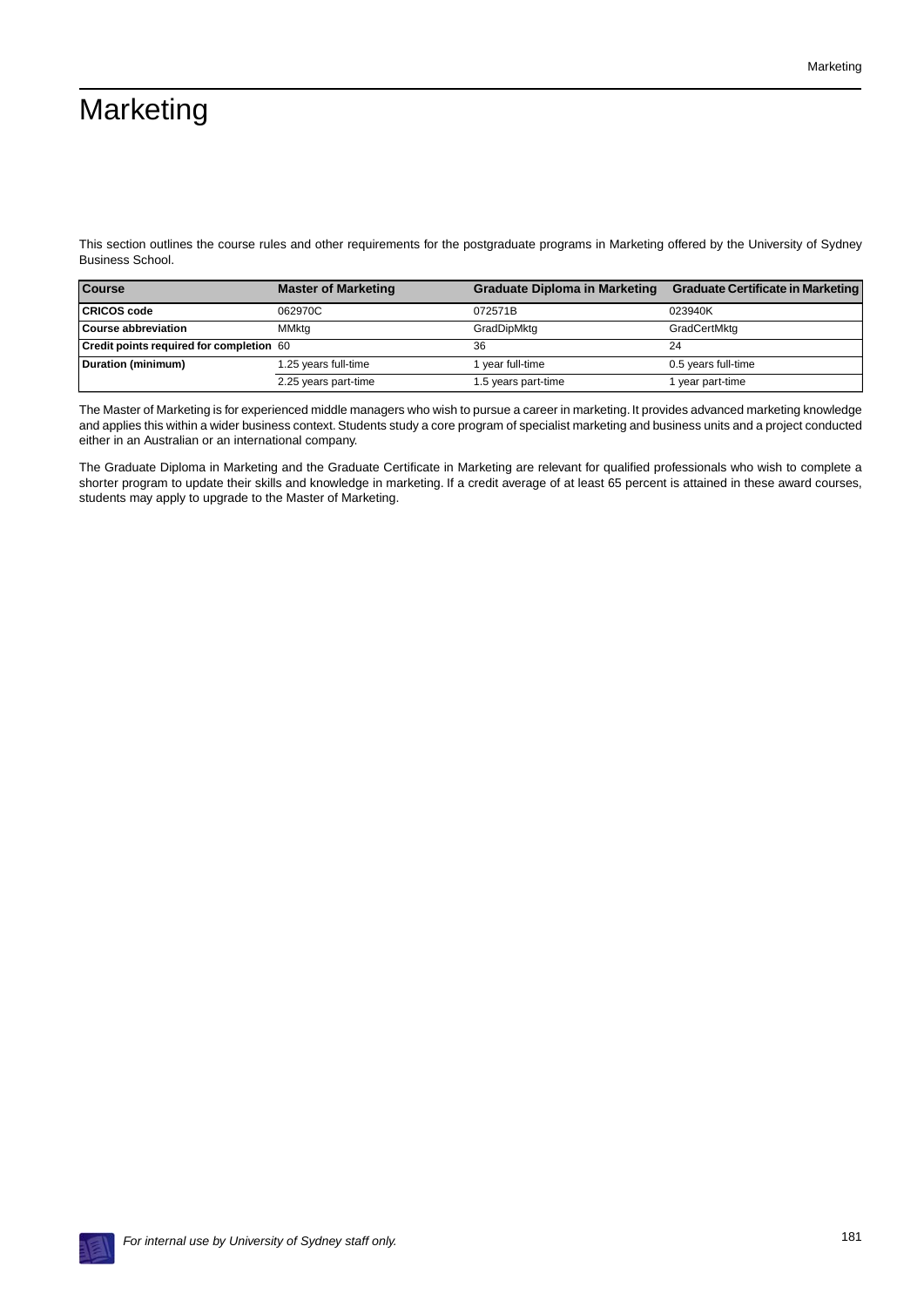Marketing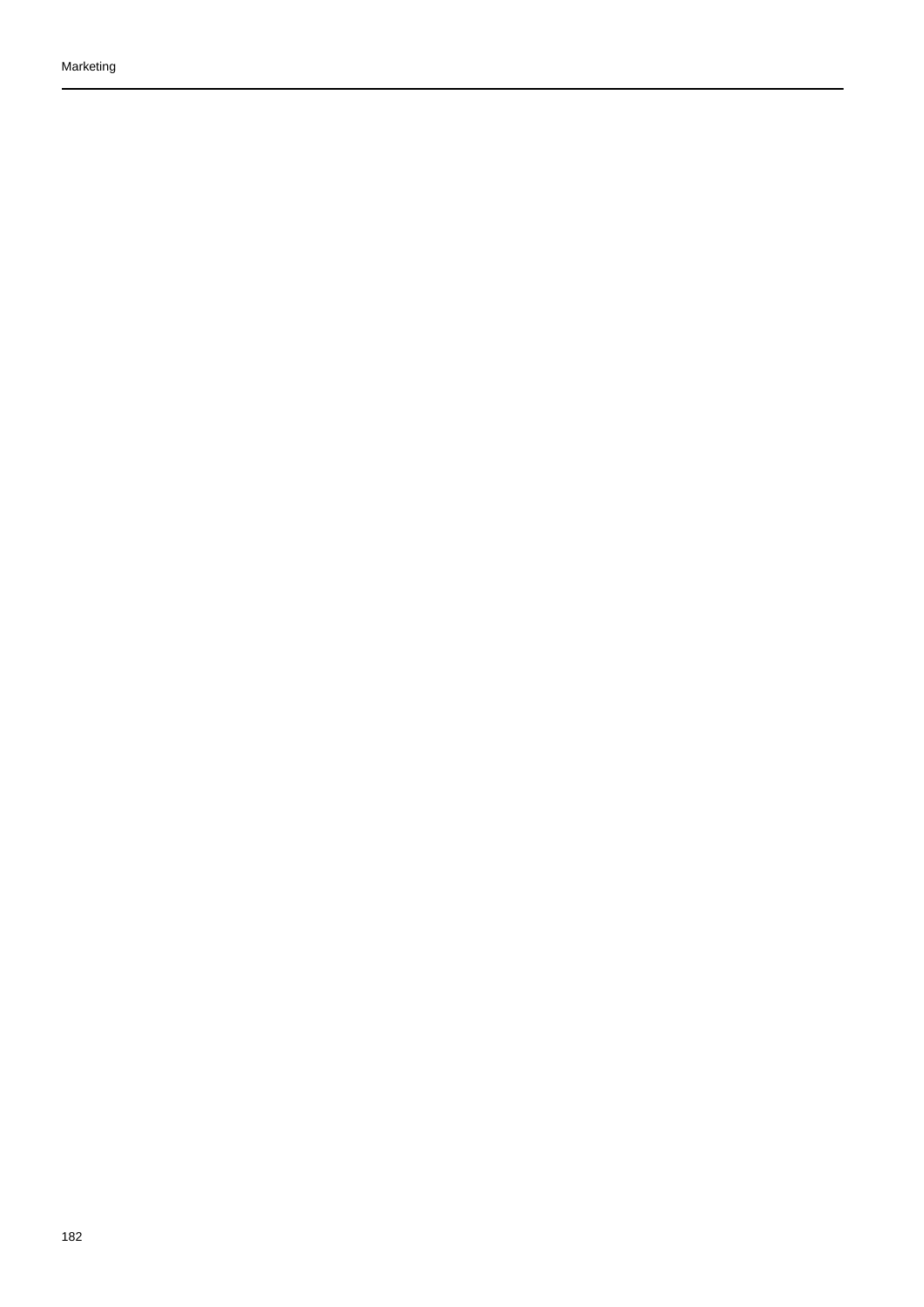# Course structures

# Course requirements

## *1. Master of Marketing*

To be awarded the Master of Marketing, students complete units of study totalling 60 credit points, comprising:

- 48 credit points in core units of study; and
- a 12 credit point research project (two units of study).

The units of study for this degree is set out in the Table of postgraduate units of study: Marketing.

Students complete units of study in a prescribed sequence, as detailed in the Progression guides, to facilitate progressive learning and enrich the group learning experience.

## *2. Graduate Diploma in Marketing*

To be awarded the Graduate Diploma in Marketing, students complete 36 credit points in core units of study.

The units of study for this course is set out in the Table of postgraduate units of study: Marketing.

Students complete units of study in a prescribed sequence, as detailed in the Progression guides, to facilitate progressive learning and enrich the group learning experience.

## *3. Graduate Certificate in Marketing*

To be awarded the Graduate Certificate in Marketing, students complete 24 credit points in core units of study.

The units of study for this course is set out in the Table of postgraduate units of study: Marketing.

Students complete units of study in a prescribed sequence, as detailed in the Progression guides, to facilitate progressive learning and enrich the group learning experience.

# Accreditation

The Master of Marketing is accredited by the Australian Marketing Institute (AMI). Further information on accreditation can be found on the AMI website

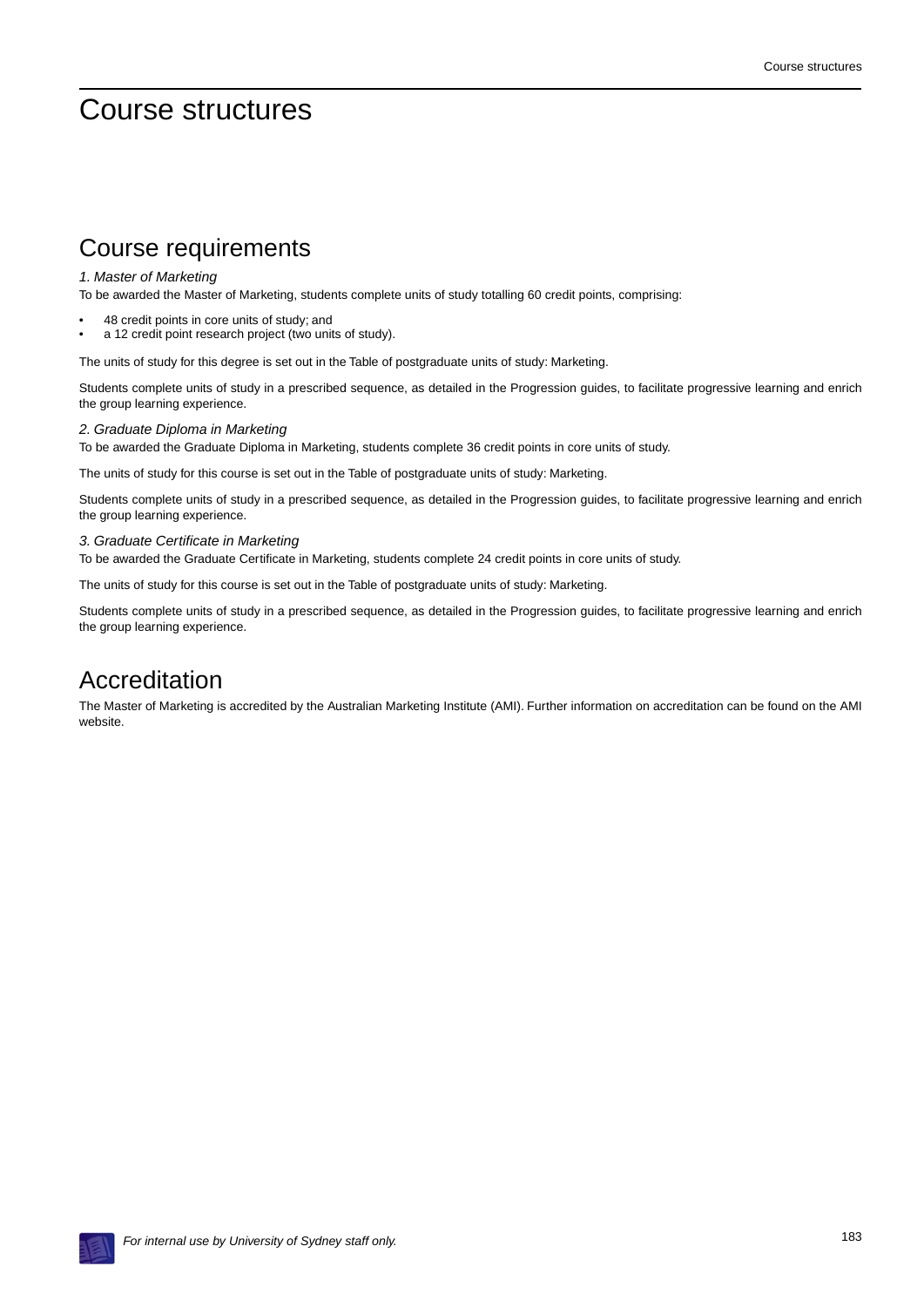Course structures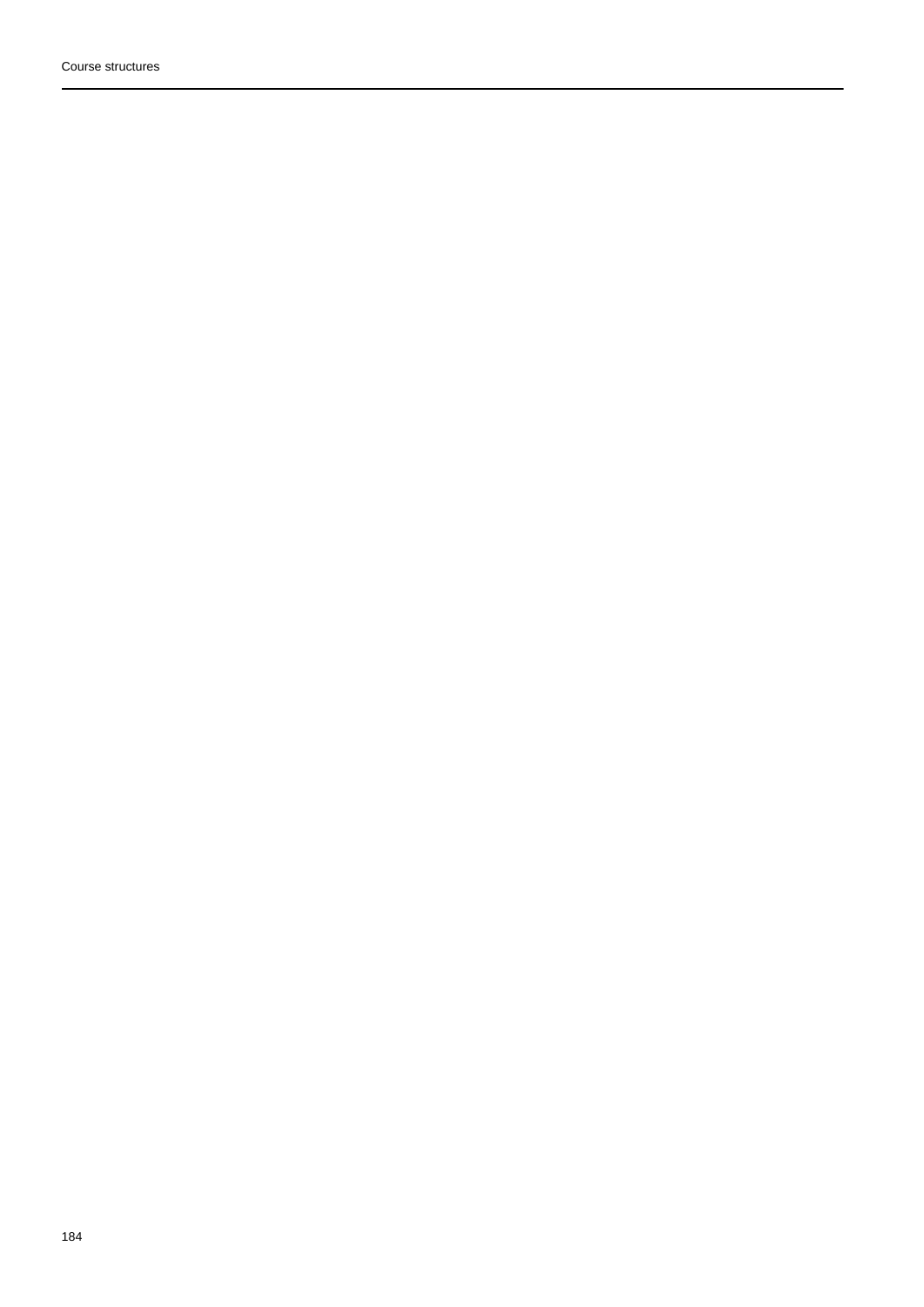# Units of study

The University of Sydney website contains the most up-to-date information on unit of study availability and other requirements. Timetabling information is available on the Business School website (sydney.edu.au/business/timetable). Students should note that units of study are run subject to demand.

# 1. Table of postgraduate units of study: Marketing

Students complete units of study in a prescribed sequence, as detailed in the Progression guides, to facilitate progressive learning and enrich the group learning experience.

# (i) Core units of study

Students enrolled in the Marketing courses must complete the core units of study as follows:

- *Master's degree:* 48 credit points in core units (eight units of study).
- *Graduate Diploma:* 36 credit points (six units of study) in core units of study selected from the eight units listed.
- *Graduate Certificate:* 24 credit points (four units of study) in core units of study selected from the eight units listed.

| Unit of study                                                    | <b>Credit</b><br>points | A: Assumed knowledge P: Prereguisites C: Coreguisites N: Prohibition                                                                                                                                                                     | <b>Session</b> |
|------------------------------------------------------------------|-------------------------|------------------------------------------------------------------------------------------------------------------------------------------------------------------------------------------------------------------------------------------|----------------|
| <b>MKTG6201</b><br><b>Evaluating Marketing Performance</b>       | 6                       | This unit is only available to students enrolled in the Master of Marketing, Graduate Diploma<br>and Graduate Certificate of Marketing.                                                                                                  | Semester 1     |
| <b>MKTG6202</b><br>Decision-Making and Research                  | 6                       | This unit is only available to students enrolled in the Master of Marketing, Graduate Diploma<br>and Graduate Certificate of Marketing.                                                                                                  | Semester 2     |
| <b>MKTG6203</b><br><b>Innovative Marketing Strategies</b>        | 6                       | This unit is only available to students enrolled in the Master of Marketing, Graduate Diploma<br>and Graduate Certificate of Marketing.                                                                                                  | Semester 2     |
| <b>MKTG6204</b><br><b>Contemporary Consumer Behaviour</b>        | 6                       | A Assumed knowledge includes the funadamentals of marketing and consumer behaviour<br>theory.<br>This unit is only available to students enrolled in the Master of Marketing, Graduate Diploma<br>and Graduate Certificate of Marketing. | Semester 1     |
| <b>MKTG6205</b><br><b>Marketing in the Global Economy</b>        | 6                       | This unit is only available to students enrolled in the Master of Marketing, Graduate Diploma<br>and Graduate Certificate of Marketing.                                                                                                  | Semester 1     |
| <b>MKTG6206</b><br><b>Regulatory Environment and Ethics</b>      | 6                       | This unit is only available to students enrolled in the Master of Marketing, Graduate Diploma<br>and Graduate Certificate of Marketing.                                                                                                  | Semester 2     |
| <b>MKTG6207</b><br>Internal Marketing                            | 6                       | This unit is only available to students enrolled in the Master of Marketing, Graduate Diploma<br>and Graduate Certificate of Marketing.                                                                                                  | Semester 1     |
| <b>MKTG6208</b><br><b>Integrated Marketing</b><br>Communications | 6                       | This unit is only available to students enrolled in the Master of Marketing, Graduate Diploma<br>and Graduate Certificate of Marketing.                                                                                                  | Semester 2     |

# (ii) Marketing consulting project

For the master's degree, one of the following consulting projects (comprising two units of study each).

| <b>Unit of study</b>                                             | <b>Credit</b><br>points | A: Assumed knowledge P: Prerequisites C: Corequisites N: Prohibition                                                                                                      | <b>Session</b>                          |
|------------------------------------------------------------------|-------------------------|---------------------------------------------------------------------------------------------------------------------------------------------------------------------------|-----------------------------------------|
| (i) Marketing consulting project                                 |                         |                                                                                                                                                                           |                                         |
| <b>MKTG6209</b><br><b>Marketing Consulting Project (Part 1)</b>  | 6                       | This unit is only available to students enrolled in the Master of Marketing.                                                                                              | Intensive<br>December<br>Intensive July |
| <b>MKTG6210</b><br><b>Marketing Consulting Project (Part 2)</b>  | 6                       | A Good understanding of marketing principles and business management<br><b>P MKTG6209</b><br>This unit is only available to students enrolled in the Master of Marketing. | Intensive<br>December<br>Intensive July |
| (ii) International marketing project                             |                         |                                                                                                                                                                           |                                         |
| MKTG6211<br>International Marketing Project (Part                | 6                       | This unit is only available to students enrolled in the Master of Marketing.                                                                                              | Intensive<br>December<br>Intensive July |
| <b>MKTG6212</b><br>International Marketing Project (Part<br>  2) | 6                       | A Good understanding of marketing principles and business management<br><b>P MKTG6211</b><br>This unit is only available to students enrolled in the Master of Marketing. | Intensive<br>December<br>Intensive July |

# 2. Units of study descriptions for Marketing coursework programs

*Note:* These unit of study descriptions are listed alphanumerically by unit code.

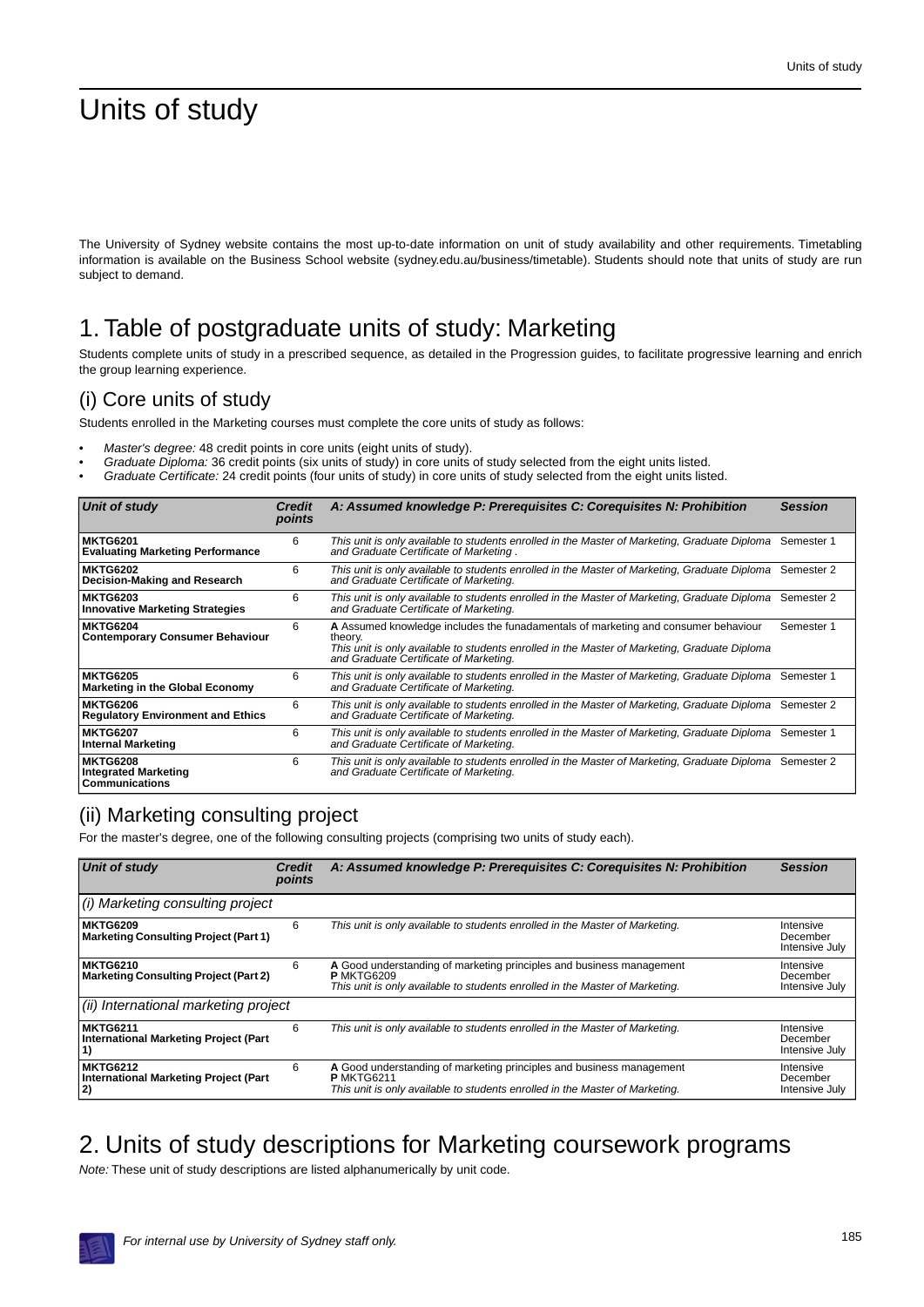## **MKTG6201**

## **Evaluating Marketing Performance**

**Credit points:** 6 **Classes:** 1x 3hr seminar per week **Assessment:** individual assignment (15%), group presentation (10%), group written case analysis (20%), final exam (40%), and in class participation (15%) **Mode of delivery:** Normal (lecture/lab/tutorial) evening

*Note: This unit is only available to students enrolled in the Master of Marketing, Graduate Diploma and Graduate Certificate of Marketing .*

An essential practice in marketing is assessing the impact of marketing strategies on business performance. Increasingly, companies are recognising marketing as a strategic board-level function, directly responsible for wealth creation. Marketers should be equipped with tools to analyse and effectively communicate the value of marketing, using the evidence of marketing metrics underpinning business performance. This unit introduces students to marketing metrics that are responsible for commercial success. Key measures are explained and applied to a wide range of business examples, using a case study approach. This unit provides an overview of marketing metrics and how they relate to business performance, providing students with the opportunity to apply these key concepts to practical business situations.

### **MKTG6202**

### **Decision-Making and Research**

**Credit points:** 6 **Classes:** 1x 3hr seminar per week **Assessment:** major assignment (40%), class quizzes (5%), minor assignment (15%), group presentation (15%), final exam (25%) **Mode of delivery:** Normal (lecture/lab/tutorial) evening

*Note: This unit is only available to students enrolled in the Master of Marketing, Graduate Diploma and Graduate Certificate of Marketing.*

This unit explains the various sources of bias that can influence decision-making and provides strategies to improve the quality of business decisions. Understanding and using marketing information is an essential task for marketing decision-makers. However, despite very large amounts of qualitative and quantitative data being available from both primary and secondary sources, concerns exist over much of its quality and how to combine these different sources into a useful stream of information that helps decision makers make better decisions throughout the product lifecycle. The marketing planning cycle is used as the structure for this unit to explore how data can be turned into actionable marketing information. Students also learn how to assess information requirements, plan data collection and assess data quality.

### **MKTG6203**

#### **Innovative Marketing Strategies**

**Credit points:** 6 **Classes:** Intensive - 6 days, 9am - 4:30pm **Assessment:** final exam (40%), project (30%), exercises (30%) **Mode of delivery:** Block mode *Note: This unit is only available to students enrolled in the Master of Marketing, Graduate Diploma and Graduate Certificate of Marketing.*

This unit is about developing and managing innovative competitive marketing strategies. It not only combines concepts, frameworks and tools from across the marketing discipline, it also transcends the traditional boundaries of the discipline itself (as the modern marketer often must), drawing on materials from strategic management, entrepreneurship and finance. The central focus is on strategy development and how its management can create superior and sustainable value for both customers and shareholders, by introducing a long term perspective.

### **MKTG6204**

#### **Contemporary Consumer Behaviour**

**Credit points:** 6 **Classes:** Intensive - 6 days, 9am - 4:30pm **Assessment:** fundamental quizzes (10%), written report (25%), report presentation (20%), class participation (15%), exam (30%) **Mode of delivery:** Block mode

*Note: This unit is only available to students enrolled in the Master of Marketing, Graduate Diploma and Graduate Certificate of Marketing.*

This unit explores contemporary consumer behaviour and how this knowledge can be useful in assisting marketing managers to enhance their decision-making in contemporary markets. To achieve this objective, the unit moves beyond basic consumer behaviour theory to understand how contemporary consumers behave across a wide variety of contexts, including commercial and not-for-profit markets. Where appropriate the unit explores various techniques of investigating consumer behaviour and developing a consumer centric approach. The unit also highlights how knowledge of consumer insights can appropriately be linked to various marketing practices so as to increase the likelihood of achieving marketing goals.

## **MKTG6205**

### **Marketing in the Global Economy**

**Credit points:** 6 **Classes:** Intensive - 6 days, 9am - 4:30pm **Assessment:** Assignment (individual)(40%), international marketing plan (group)(30%), poster session (group)(25%), peer review (individual)(5%) **Mode of delivery:** Block mode

*Note: This unit is only available to students enrolled in the Master of Marketing, Graduate Diploma and Graduate Certificate of Marketing.*

The dynamic nature of global markets makes international marketing a challenging topic to study. Competitive forces transcend national boundaries so that every company is touched to some extent by the impact of the global market. This unit considers international marketing from a wide range of perspectives and includes issues that impact large multi-nationals as well as smaller international and national players. Marketing concepts are addressed through current case studies with a focus on examples drawn from the Asia Pacific region.

## **MKTG6206**

#### **Regulatory Environment and Ethics**

**Credit points:** 6 **Classes:** 1x 3hr seminar per week **Assessment:** Individual assessment (20%), group assignment (30%), exam (50%) **Mode of delivery:** Block mode, Normal (lecture/lab/tutorial) day

*Note: This unit is only available to students enrolled in the Master of Marketing, Graduate Diploma and Graduate Certificate of Marketing.*

In today's highly competitive and uncertain business environment, it is critical for marketing professionals to have a clear understanding of marketing issues and the impact of possible regulatory and ethical factors. Marketing programmes and strategies have greater chances of success if they are developed with an awareness of regulatory and ethical guidance.

## **MKTG6207**

## **Internal Marketing**

**Credit points:** 6 **Classes:** 1x 3hr seminar per week **Assessment:** class project (40%), group project (40%), participation (20%) **Mode of delivery:** Normal (lecture/lab/tutorial) evening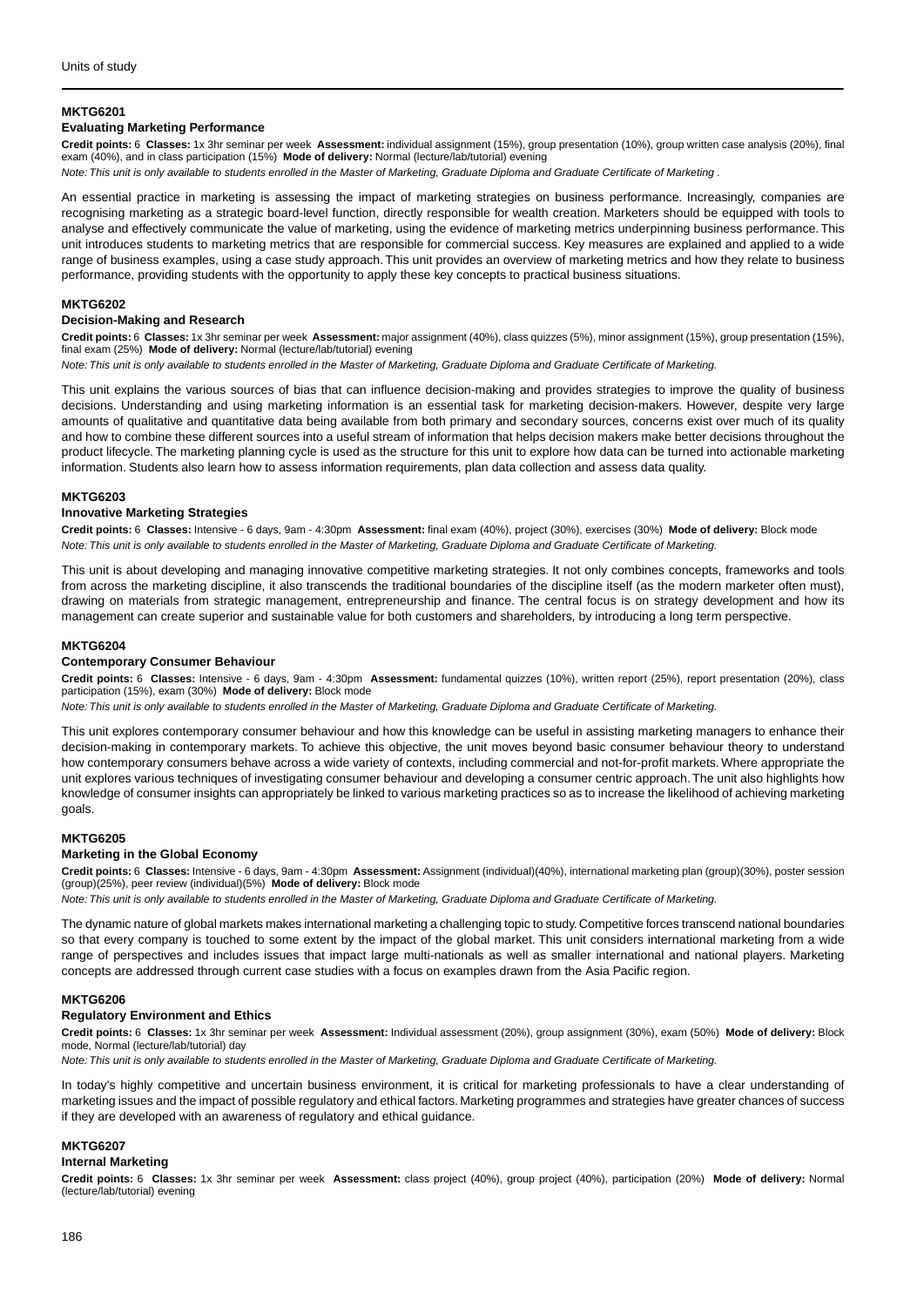*Note: This unit is only available to students enrolled in the Master of Marketing, Graduate Diploma and Graduate Certificate of Marketing.*

This unit considers the role of internal marketing in motivating employees towards implementing marketing strategies. Although the principles of marketing used internally within an organisation are similar to those used externally, frequently a fresh approach is required when addressing practical issues. This unit presents current thinking and research on the topic of internal marketing and explains how it can be used to assist with implementing marketing strategy. The unit is taught mainly through practical case studies, providing an opportunity for analysing how internal marketing is used within leading organisations.

## **MKTG6208**

#### **Integrated Marketing Communications**

**Credit points:** 6 **Classes:** 1x 3hr seminar per week **Assessment:** project (20%), final project (40%), exam (30%), participation (10%) **Mode of delivery:** Block mode

*Note: This unit is only available to students enrolled in the Master of Marketing, Graduate Diploma and Graduate Certificate of Marketing.*

Communicating effectively and efficiently with target markets has become more challenging especially with the advent of digital media. The unit is designed to teach students how to critically assess campaigns, plan strategically, create and then present an integrated marketing campaign using a mix of both traditional and digital channels. Students are introduced to theories, concepts, frameworks, tools and processes that relate to marketing communications.They learn through practically applying this knowledge, planning, developing and presenting an integrated marketing campaign.

### **MKTG6209**

## **Marketing Consulting Project (Part 1)**

**Credit points:** 6 **Classes:** Structured supervision and 2 seminar days **Assessment:** project proposal (40%), marketing audit (40%), client presentation (20%) **Mode of delivery:** Supervision

*Note: This unit is only available to students enrolled in the Master of Marketing.*

This is the first of two units which comprise the final project for the Master of Marketing.This consulting project provides an opportunity for students to use learning gained during the course in a real life case. A successful project applies analytical tools, research design, strategic thinking and project management skills to a real marketing issue. Students identify and approach a company and topic of their own choice. Examples of topics include: (new) product development and launch; developing a marketing strategy for geographic extension; entering a new market segment; or implementing a new marketing initiative such as CRM. Students work individually on their project with the support and guidance of a professional mentor.The unit starts with plenary sessions that introduce project scoping, project design and consulting skills. Students scope and design their project and deliver a project proposal that is approved by the client. In this first part of their project, students are assessed on quality of problem identification, analysis, creativity and relevance of the research proposal, client management skills and persuasive presentation.

#### **MKTG6210**

## **Marketing Consulting Project (Part 2)**

**Credit points:** 6 **Classes:** Structured supervision **Assessment:** client presentation (50%), final project (50%) **Mode of delivery:** Supervision *Note: This unit is only available to students enrolled in the Master of Marketing.*

This is the capstone unit for the Master of Marketing, providing an opportunity for students to use learning gained during the course. The project requires application of analytical tools and project management skills to a marketing issue within a company chosen by the student in MKTG6209. Examples of topics include: (new) product development and launch; developing a marketing strategy for geographic extension; entering a new market segment; or implementing a new marketing initiative such as CRM. This second unit encompasses the actual execution of the project that the student has proposed to the client company in MKTG6209. Student support includes sessions that build on the project management and consulting skills introduced in the previous unit and that are critical when designing and selling marketing solutions within an organisation. In addition, students are offered one-on-one supervisory sessions with an experienced marketing professional for individual guidance on their project.The deliverable is a report of up to 5,000 words, along with a presentation to the client organisation and the student's supervisor. Students are assessed on problem identification, analysis, creative and actionable solutions, client management skills and persuasive presentation. The unit assesses and assures all the program learning goals for the degree.

#### **MKTG6211**

### **International Marketing Project (Part 1)**

**Credit points:** 6 **Classes:** There are no formal classes. Overseas study trip and meeting with supervisor. **Assessment:** market audit (40%), client presentation (20%), project proposal (40%) **Mode of delivery:** Supervision

*Note: This unit is only available to students enrolled in the Master of Marketing.*

This is the first of two units which comprise the final project for the Master of Marketing. The international project provides an opportunity for students to work in a team over an extended period of time and use learning gained during the course in a real life case with an international dimension.

During this first unit, each team identifies and approaches an existing company interested in exploring marketing opportunities in a specified country. Students visit this country in the second part of the project (MKTG6212). The project can focus on a market analysis, developing a market entry strategy, or developing a communication or distribution strategy etc.

In this unit, students scope a project, draft a project plan and present this plan to the client.The project proposal includes a set of goals to achieve or data to be gathered when visiting the country of destination in the following semester.

Student-teams work on their project with the support and guidance of a professional mentor. Throughout the unit the teams are expected to attend workshops on project scoping, project design and consulting skills.Teams are assessed on quality of problem identification (or challenges), analysis, creativity and relevance of the research proposal, client management skills and persuasiveness of presentation. Individual contribution is assessed by peer evaluation and individual participation in the group presentation.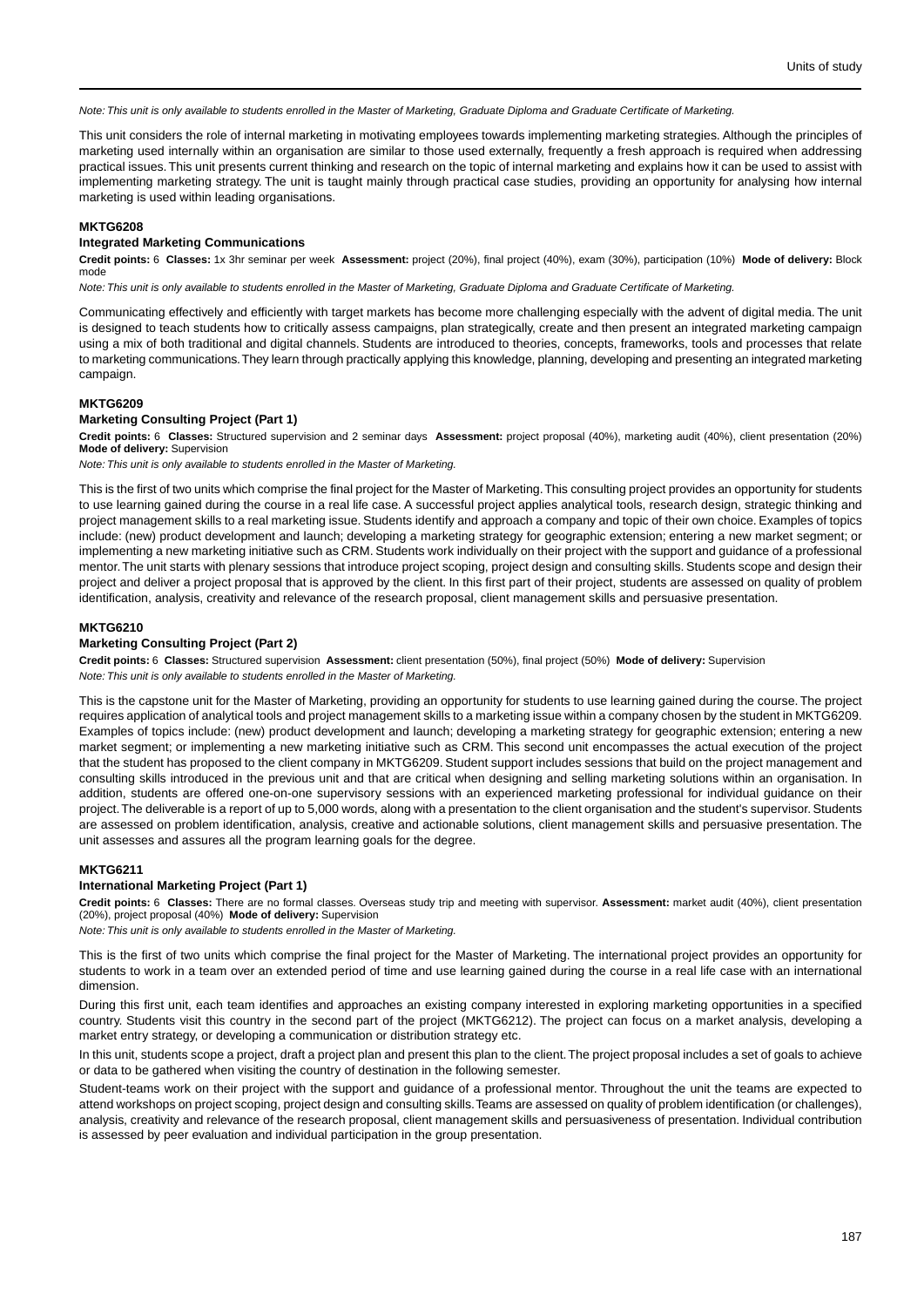## **MKTG6212**

## **International Marketing Project (Part 2)**

**Credit points:** 6 **Classes:** There are no formal classes. Overseas study trip and meeting with supervisor. **Assessment:** project proposal and project plan (20%), summary of findings (20%), and written report (60%) **Mode of delivery:** Supervision *Note: This unit is only available to students enrolled in the Master of Marketing.*

This is the capstone unit for the Master of Marketing, providing an opportunity for students to use learning gained during the course. Student teams attend seminars on International Business Consulting and Trade as well as briefings about a specific destination country. Following these seminars and prior to visiting the country, teams complete a preliminary market analysis of their client's industry in the country of destination and preliminary prospects for the client on the basis of desk-research and data collection in Australia. Although this preliminary report is not formally assessed, completion before embarking on the study tour is compulsory. Teams have two weeks in the designated country for immersion in the local business environment and further fieldwork to complete their project.

In this capstone unit, students demonstrate that they have achieved all the program's learning objectives. Assessment comprises a written report, a client presentation and peer-feedback to assess students' ability to work effectively in teams.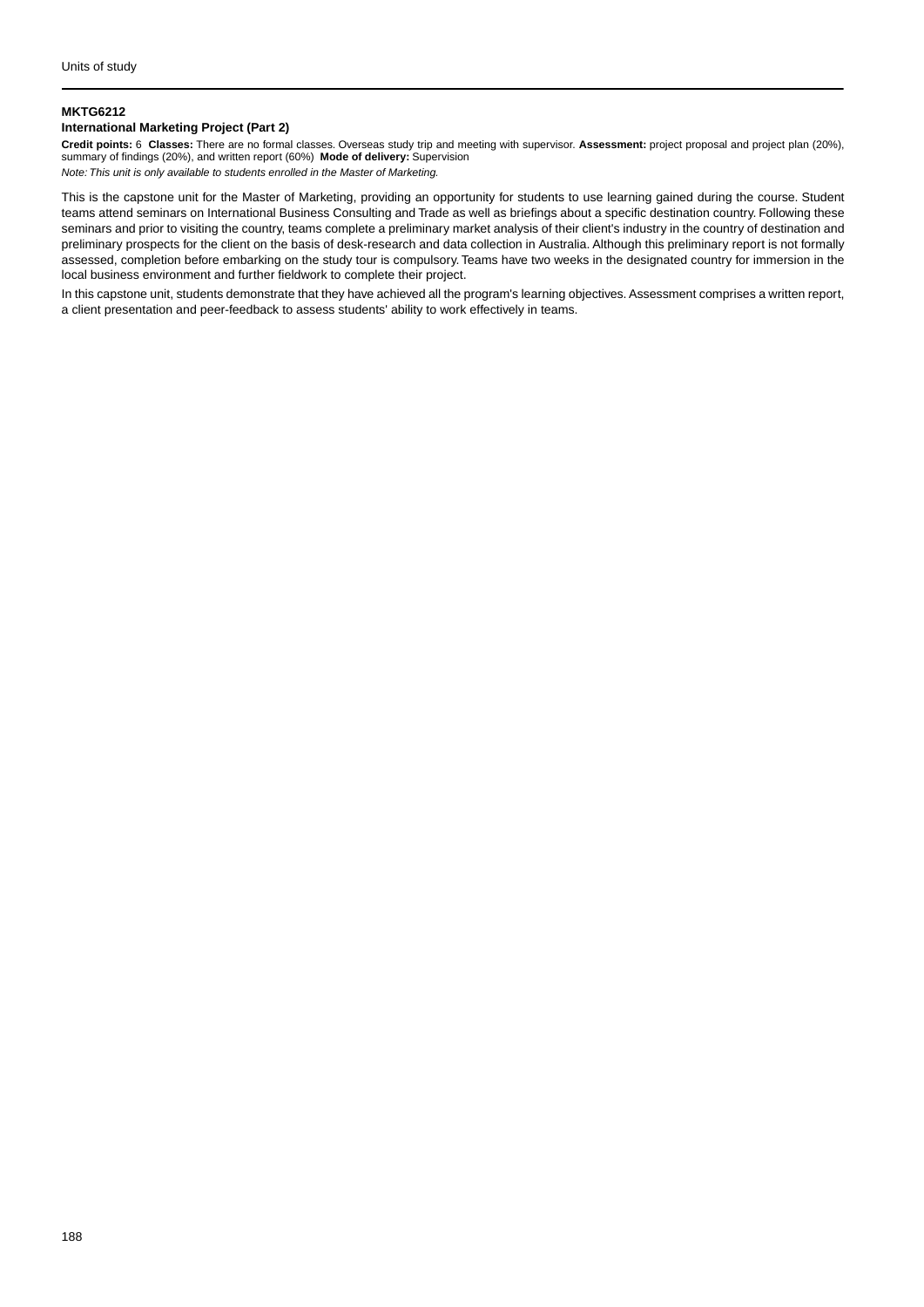# Progression guides

# 1. Master of Marketing

The Master of Marketing involves one calendar year of full-time, intensive study (including two semesters and July and December intensive sessions) or two calendar years of part-time study (including four semesters and intensives session in Year 2 during July and December). Students complete units of study in a prescribed sequence, as detailed in the following tables, to facilitate progressive learning and enrich the group learning experience. Units are taught either in the evening or in intensive weekend delivery, allowing students the flexibility to pursue other commitments while studying.

*(i) Full-time study (two semesters plus July and December intensive sessions) - commencing in Semester 1*

| <b>YEAR</b>       | <b>SESSION</b>     |                                          | <b>CREDIT POINTS</b>                     |                 |                 |    |
|-------------------|--------------------|------------------------------------------|------------------------------------------|-----------------|-----------------|----|
| Year <sub>1</sub> | Semester 1         | <b>MKTG6204</b>                          | <b>MKTG6207</b>                          | <b>MKTG6205</b> | <b>MKTG6201</b> | 24 |
|                   | July intensive     |                                          | <b>MKTG6209</b><br>OR<br><b>MKTG6211</b> |                 |                 |    |
|                   | Semester 2         | <b>MKTG6203</b>                          | <b>MKTG6202</b>                          | <b>MKTG6208</b> | <b>MKTG6206</b> | 24 |
|                   | December intensive | <b>MKTG6210</b><br>OR<br><b>MKTG6212</b> |                                          |                 | 6               |    |
|                   |                    |                                          |                                          |                 |                 | 60 |

*(ii) Full-time study (two semesters plus July and December intensive sessions) - commencing in Semester 2*

| <b>YEAR</b>       | <b>SESSION</b>     |                 | UNITS OF STUDY                           |                 |                 |    |
|-------------------|--------------------|-----------------|------------------------------------------|-----------------|-----------------|----|
| Year 1            | Semester 2         | <b>MKTG6203</b> | <b>MKTG6202</b>                          | <b>MKTG6208</b> | <b>MKTG6206</b> | 24 |
| Year <sub>2</sub> | December intensive |                 | <b>MKTG6209</b><br>0R<br><b>MKTG6211</b> |                 |                 |    |
|                   | Semester 1         | <b>MKTG6204</b> | <b>MKTG6207</b>                          | <b>MKTG6205</b> | <b>MKTG6201</b> | 24 |
|                   | July intensive     |                 | <b>MKTG6210</b><br>0R<br><b>MKTG6212</b> |                 |                 |    |
|                   |                    |                 |                                          |                 |                 | 60 |

*(iii) Part-time study (four semesters plus July and December intensive sessions) - commencing Semester 1*

| <b>YEAR</b>       | <b>SESSION</b>    | UNITS OF STUDY  |                                          | <b>CREDIT POINTS</b> |
|-------------------|-------------------|-----------------|------------------------------------------|----------------------|
| Year 1            | Semester 1        | <b>MKTG6204</b> | <b>MKTG6201</b>                          | 12                   |
|                   | Semester 2        | <b>MKTG6202</b> | <b>MKTG6206</b>                          | 12                   |
| Year 2            | Semester 1        | <b>MKTG6207</b> | <b>MKTG6205</b>                          | 12                   |
|                   | July intensive    |                 | <b>MKTG6209</b><br>0R<br><b>MKTG6211</b> | 6                    |
|                   | Semester 2        | <b>MKTG6203</b> | <b>MKTG6208</b>                          | 12                   |
| Year <sub>3</sub> | Decmber intensive |                 | <b>MKTG6210</b><br>0R<br><b>MKTG6212</b> | 6                    |
|                   |                   |                 |                                          | 60                   |

*(iv) Part-time study (four semesters plus July and December intensive sessions) - commencing Semester 2*

| <b>YEAR</b> | <b>SESSION</b>     | <b>UNITS OF STUDY</b> |                                          | <b>CREDIT POINTS</b> |
|-------------|--------------------|-----------------------|------------------------------------------|----------------------|
| Year 1      | Semester 2         | <b>MKTG6202</b>       | <b>MKTG6206</b>                          | 12                   |
| Year 2      | Semester 1         | <b>MKTG6204</b>       | <b>MKTG6201</b>                          | 12                   |
|             | Semester 2         | <b>MKTG6203</b>       | <b>MKTG6208</b>                          | 12                   |
| Year 3      | December intensive | <b>MKTG6211</b>       | <b>MKTG6209</b><br>ΟR                    | 6                    |
|             | Semester 1         | <b>MKTG6207</b>       | <b>MKTG6205</b>                          | 12                   |
|             | July intensive     |                       | <b>MKTG6210</b><br>OR<br><b>MKTG6212</b> | 6                    |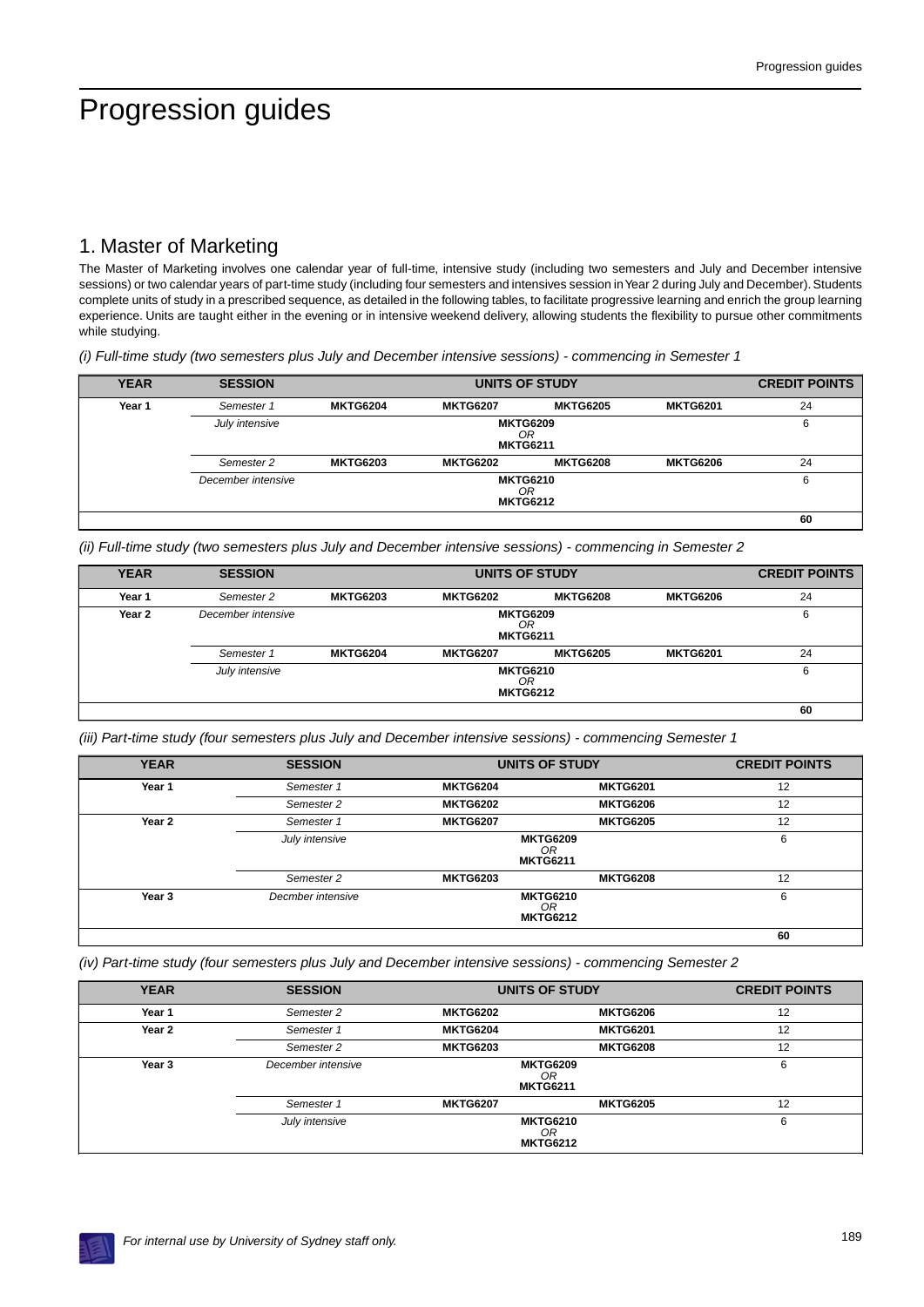| <b>YEAR</b> | <b>SSION</b> | <b>UNITS OF STUDY</b> | <b>OINTS</b> |
|-------------|--------------|-----------------------|--------------|
|             |              |                       | 60           |

# 2. Graduate Diploma in Marketing

Students complete units of study in a prescribed sequence, to facilitate progressive learning and enrich the group learning experience. Units are taught either in the evening or in intensive weekend delivery, allowing students the flexibility to pursue other commitments. The following tables illustrate course progression examples for students enrolled in the Graduate Diploma in Marketing.

*(i) Full-time study - commencing in Semester 1*

| <b>YEAR</b> | <b>SESSION</b> |                 | <b>CREDIT POINTS</b> |                 |                 |    |
|-------------|----------------|-----------------|----------------------|-----------------|-----------------|----|
| Year 1      | Semester 1     | <b>MKTG6204</b> | <b>MKTG6207</b>      | <b>MKTG6205</b> | <b>MKTG6201</b> | 24 |
|             | Semester 2     | <b>MKTG6202</b> |                      | <b>MKTG6206</b> |                 | 12 |
|             |                |                 |                      |                 |                 | 36 |

*(ii) Full-time study - commencing in Semester 2*

| <b>YEAR</b> | <b>SESSION</b> |                 | <b>CREDIT POINTS</b> |                 |                 |    |
|-------------|----------------|-----------------|----------------------|-----------------|-----------------|----|
| Year 1      | Semester 2     | <b>MKTG6202</b> | <b>MKTG6208</b>      | <b>MKTG6203</b> | <b>MKTG6206</b> | 24 |
| Year 2      | Semester 1     | <b>MKTG6204</b> |                      | <b>MKTG6201</b> |                 | 12 |
|             |                |                 |                      |                 |                 | 36 |

## *(iii) Part-time study - commencing in Semester 1*

| <b>YEAR</b>       | <b>SESSION</b> | UNITS OF STUDY  |                 | <b>CREDIT POINTS</b> |
|-------------------|----------------|-----------------|-----------------|----------------------|
| Year 1            | Semester 1     | <b>MKTG6204</b> | <b>MKTG6201</b> | 12                   |
|                   | Semester 2     | <b>MKTG6202</b> | <b>MKTG6206</b> | 14.                  |
| Year <sub>2</sub> | Semester 1     | <b>MKTG6207</b> | <b>MKTG6205</b> | ے ا                  |
|                   |                |                 |                 | 36                   |

## *(iv) Part-time study - commencing in Semester 2*

| <b>YEAR</b> | <b>SESSION</b> | UNITS OF STUDY  |                 | <b>CREDIT POINTS</b> |
|-------------|----------------|-----------------|-----------------|----------------------|
| Year 1      | Semester 2     | <b>MKTG6202</b> | <b>MKTG6206</b> | $\epsilon$           |
| Year 2      | Semester 1     | <b>MKTG6204</b> | <b>MKTG6201</b> |                      |
|             | Semester 2     | <b>MKTG6208</b> | <b>MKTG6203</b> | -                    |
|             |                |                 |                 | 36                   |

Upon successful completion of this course, students may be eligible to upgrade to the Master of Marketing with credit for all units of study completed.

# 3. Graduate Certificate in Marketing

Students complete units of study in a prescribed sequence, to facilitate progressive learning and enrich the group learning experience. Units are taught either in the evening or in intensive weekend delivery, allowing students the flexibility to pursue other commitments. The following tables illustrate course progression examples for students enrolled in the Graduate Certificate in Marketing.

*(i) Full-time study - commencing in Semester 1*

| <b>YEAR</b> | <b>SESSION</b>  | UNITS OF STUDY  |                 |                 |         | <b>CREDIT POINTS</b> |
|-------------|-----------------|-----------------|-----------------|-----------------|---------|----------------------|
| Year :      | <i>Semester</i> | <b>MKTG6204</b> | <b>MKTG6207</b> | <b>MKTG6205</b> | MKTG620 | 24                   |
|             |                 | ___             | ___             | ____            |         |                      |

*(ii) Full-time study - commencing in Semester 2*

| <b>YEAR</b> | <b>SESSION</b>   | <b>STUDY</b><br><b>UNITS</b><br>IITS OF |                 |                 | <b>POINTS</b><br><b>CREDIT</b> |    |
|-------------|------------------|-----------------------------------------|-----------------|-----------------|--------------------------------|----|
| Year :      | <i>Semester∶</i> | <b>MKTG6202</b>                         | <b>MKTG6206</b> | <b>MKTG6208</b> | <b>MKTG6203</b>                | 24 |

*(iii) Part-time study - commencing in Semester 1*

| <b>YEAR</b> | <b>SESSION</b> | UNITS OF STUDY  |                 | <b>CREDIT POINTS</b> |
|-------------|----------------|-----------------|-----------------|----------------------|
| Year 1      | Semester 1     | <b>MKTG6204</b> | <b>MKTG6201</b> | . .                  |
|             | Semester 2     | <b>MKTG6202</b> | <b>MKTG6206</b> | ے ا                  |
|             |                |                 |                 | 24                   |

## *(iv) Part-time study - commencing in Semester 2*

| <b>YEAR</b> | <b>SESSION</b> | UNITS OF STUDY  |                 | <b>POINTS</b><br>EDIT |
|-------------|----------------|-----------------|-----------------|-----------------------|
| Year 1      | Semester 2     | <b>MKTG6202</b> | <b>MKTG6206</b> | . <u>.</u>            |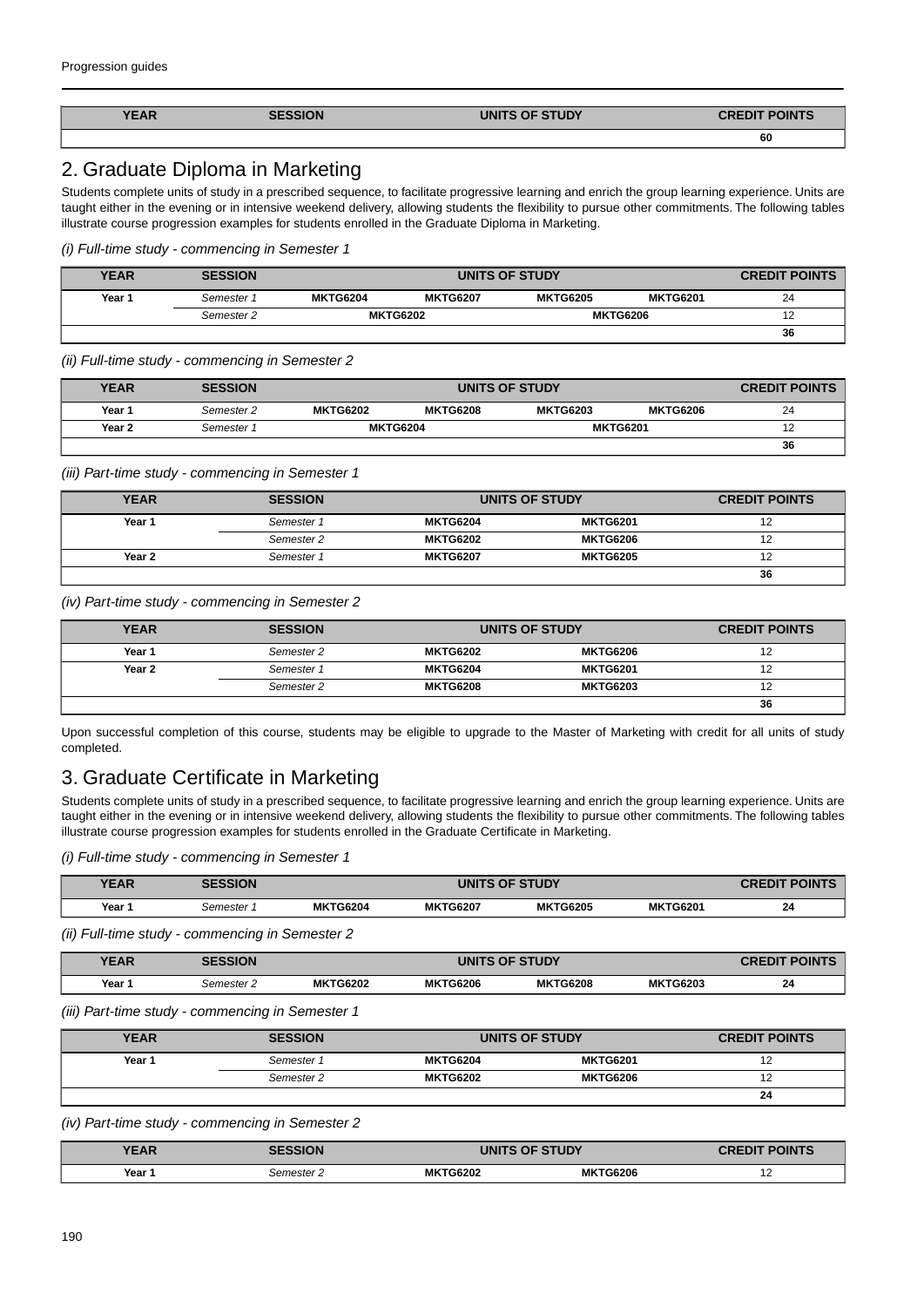| <b>YEAR</b>       | <b>SESSION</b> | UNITS OF STUDY  |                 | <b>CREDIT POINTS</b> |
|-------------------|----------------|-----------------|-----------------|----------------------|
| Year <sub>2</sub> | Semester 1     | <b>MKTG6204</b> | <b>MKTG6201</b> |                      |
|                   |                |                 |                 | 24                   |

Upon successful completion of this course, students may be eligible to upgrade to the Graduate Diploma or Master of Marketing with credit for all units of study completed.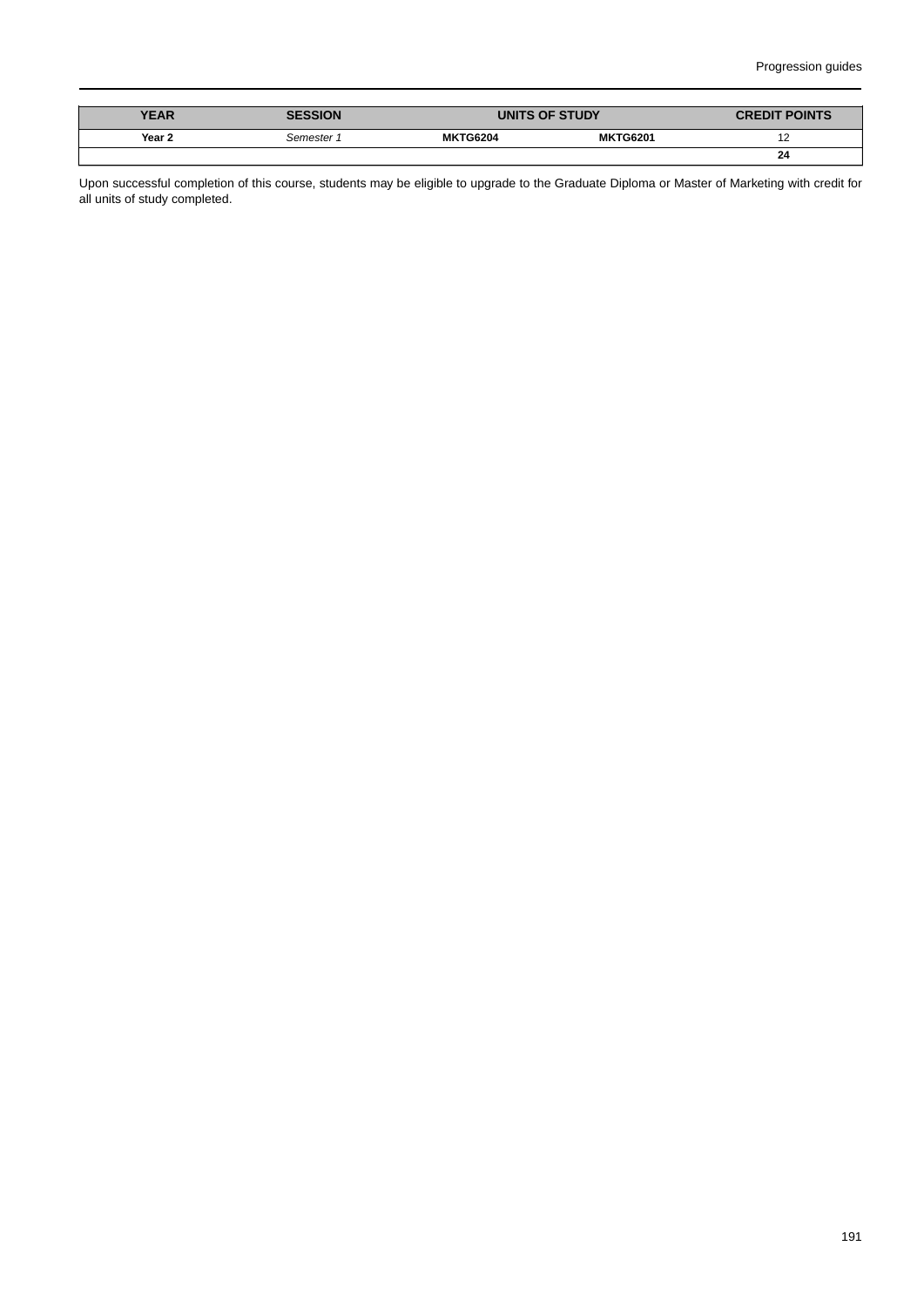Progression guides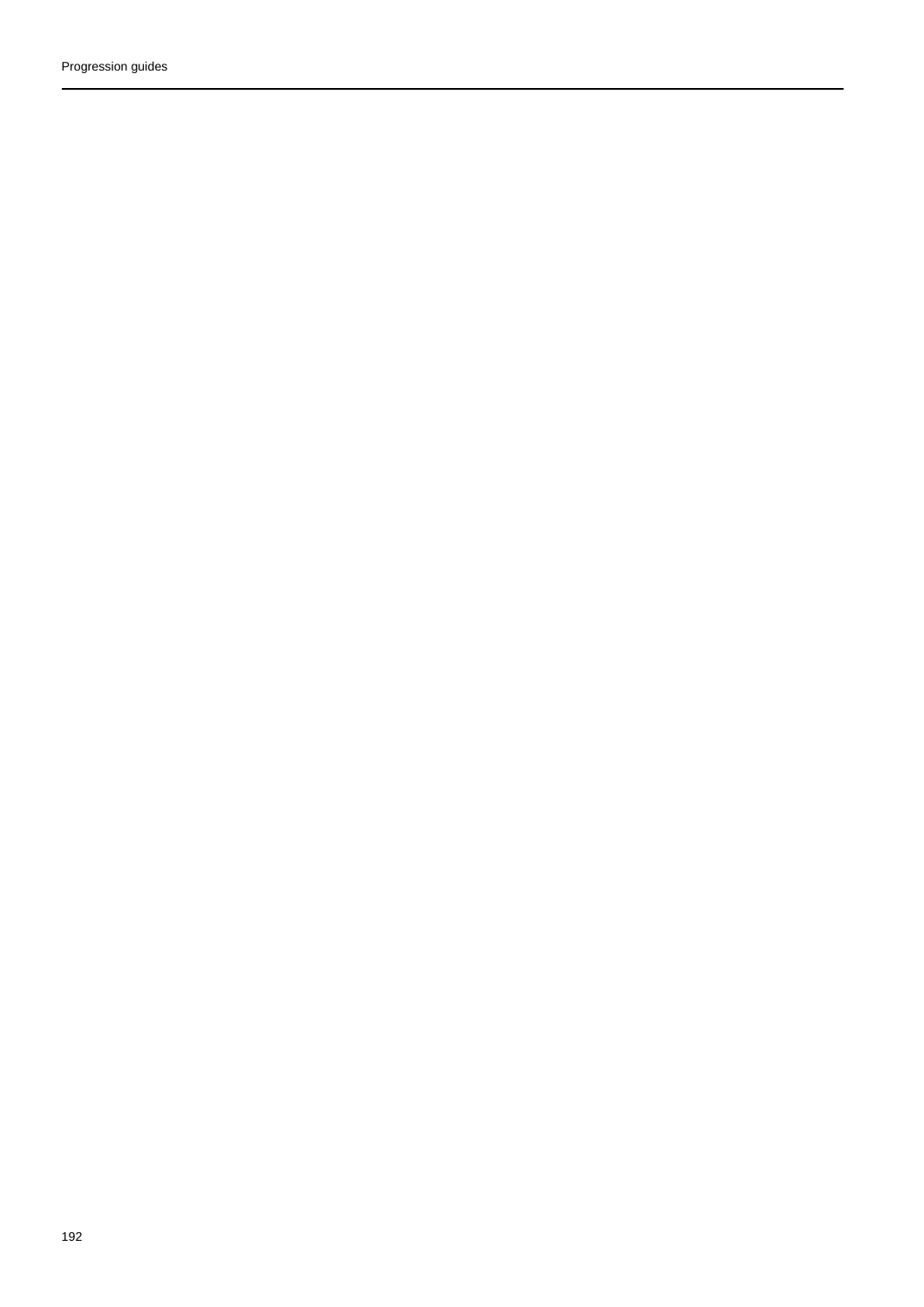# Course rules and resolutions

# Master of Marketing

# Graduate Diploma in Marketing

# Graduate Certificate in Marketing

*These resolutions must be read in conjunction with applicable University By-laws, Rules and policies including (but not limited to) the University of Sydney (Coursework) Rule 2014 (the 'Coursework Rule'), the Coursework Policy 2014, the Resolutions of the Faculty, the University of Sydney (Student Appeals against Academic Decisions) Rule 2006 (as amended), the Academic Honesty in Coursework Policy 2015 and the Academic Honesty Procedures 2016. Up to date versions of all such documents are available from the Policy Register: http://sydney.edu.au/policies.*

## Course resolutions

## 1 Course codes

| Code        | Course title                      |
|-------------|-----------------------------------|
| MAMARKET-01 | Master of Marketing               |
| GNMARKET-01 | Graduate Diploma in Marketing     |
| GCMARKET-01 | Graduate Certificate in Marketing |

## 2 Attendance pattern

The attendance pattern for this course is full time or part time according to candidate choice.

## 3 Master's type

The master's degree in these resolutions is a professional master's course, as defined by the Coursework Policy.

## 4 Embedded courses in this sequence

- (1) The embedded courses in this sequence are:
- (a) the Master of Marketing
- (b) the Graduate Diploma in Marketing
- (c) the Graduate Certificate in Marketing
- (2) Providing candidates satisfy the admission requirements for each stage, a candidate may progress to the award of the courses in this sequence. Only the longest award completed will be conferred.

## 5 Admission to candidature

- (1) Available places will be offered to qualified applicants ranked on merit in accordance with the following criteria:
- (a) Master of Marketing
- (i) an Australian Qualifications Framework Level 7 or higher qualification with a minimum credit average (or equivalent) at an institution approved by the Business School; or
- (ii) completion of the qualifications and experience specified in (i), (ii) or (iii) with a minimum pass average (or equivalent) and performance in an admissions test approved by the Business School to a standard considered satisfactory by the Business School; and (iii) professional work experience of no less than three years in a relevant field; as defined by the Business School; and
	-
- $\begin{pmatrix} i\nu \end{pmatrix}$  a selection interview establishing the candidate's suitability for the degree; and  $\begin{pmatrix} v \end{pmatrix}$  a statement of motivation; and
- $(v)$  a statement of motivation; and  $(vi)$  satisfaction of the English large-
- (vi) satisfaction of the English language requirements; and<br>(vii) any other minimum standards specified by the Busin any other minimum standards specified by the Business School.
- (b) Graduate Diploma in Marketing
- (i) an Australian Qualification Framework Level 7 or higher qualification (or equivalent) at an institution approved by the Business School and graded at a standard acceptable to the Business School; and
- (ii) professional work experience of no less than three years in a relevant field, as defined by the Business School; and a selection interview establishing the candidate's suitability for the degree: and
	- a selection interview establishing the candidate's suitability for the degree; and
- (iv) a statement of motivation; and
- $\overline{(v)}$  satisfaction of the English language requirements; and  $\overline{(vi)}$  any other minimum standards specified by the Busin
- (vi) any other minimum standards specified by the Business School.<br>(c) Graduate Certificate in Marketing
- Graduate Certificate in Marketing
- $\binom{1}{1}$  an Australian Qualifications Framework Level 7 or higher qualification (or equivalent) at an institution approved by the Business School and graded at a standard acceptable to the Business School; or
- (ii) equivalent professional work experience of no less than three years in a relevant field, as defined by the Business School; and<br>(iii) a selection interview establishing the candidate's suitability for the degree: and  $\begin{array}{lll} \text{(iii)} & \text{a selection interview establishing the candidate's suitability for the degree; and} \\ \text{(iv)} & \text{a statement of motivation: and} \end{array}$
- a statement of motivation; and
- $\dot{v}$  satisfaction of the English language requirements; and<br>(vi) any other minimum standards specified by the Busin
- (vi) any other minimum standards specified by the Business School.<br>(2) In exceptional circumstances the Business School may admit applicar
- In exceptional circumstances the Business School may admit applicants without these qualifications who, in the opinion of the Business School, have qualifications and evidence of experience and achievement sufficient to successfully undertake the award.
- 

# 6 Requirements for award

- (1) The units of study that may be taken for the course are set out in the Table of postgraduate units of study: Marketing.
- (2) To qualify for the award of the Master of Marketing a candidate must complete 60 credit points, comprising:
- (a) 48 credit points of core units of study; and<br>(b) 12 credit points of research project units o
- 12 credit points of research project units of study.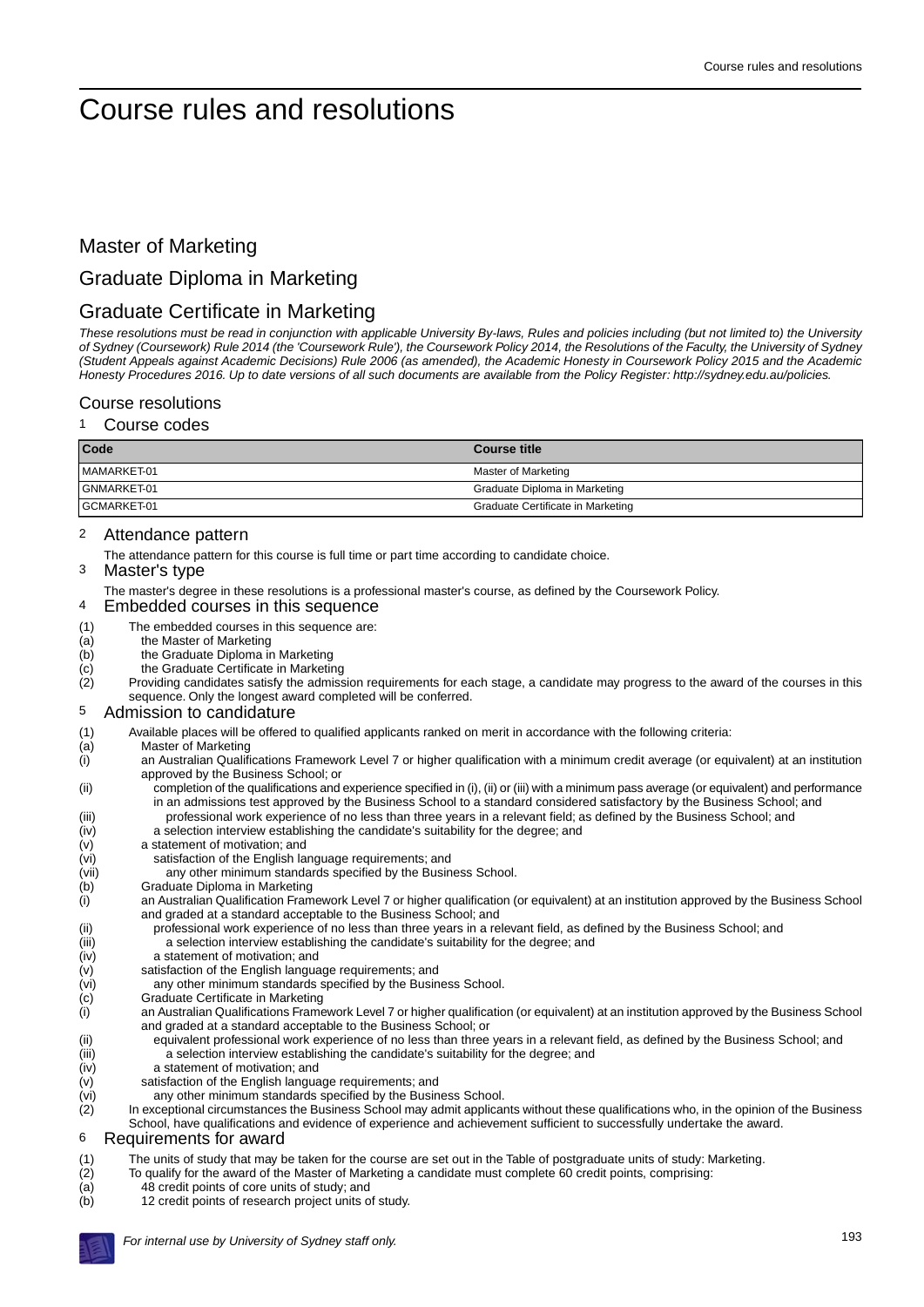- 
- (3) To qualify for the award of the Graduate Diploma in Marketing a candidate must complete 36 credit points of core units of study.<br>To qualify for the award of the Graduate Certificate in Marketing a candidate must comple To qualify for the award of the Graduate Certificate in Marketing a candidate must complete 24 credit points of core units of study. Progression rules

# Unless otherwise permitted, candidates must complete the units of study in a prescribed sequence as specified by the Business School.

- 8 Recognition of prior learning
- (1) Waivers may be granted or the volume of learning may be reduced in recognition of prior learning.<br>(2) Candidates for the Master of Marketing may be eligible for the a reduction in the volume of learning
- Candidates for the Master of Marketing may be eligible for the a reduction in the volume of learning of up to 30 credit points for relevant postgraduate studies where no award has been or will be made.
- (3) Candidates for the Graduate diploma in Marketing may be eligible for a reduction in the volume of learning of up to 18 credit points for relevant postgraduate studies where no award has been, or will be made.
- (4) Candidates for the Graduate Certificate in Marketing may be eligible for a reduction in the volume of learning of up to 12 credit points for relevant postgraduate studies where no award has been, or will be made.
- (5) Notwithstanding any reduction in the volume of learning granted on the basis of work completed or prior learning, in order to qualify for an award a student must complete at least 50 per cent of the requirements prescribed for the award course at the University of Sydney.

## 9 Course transfer

- (1) A candidate for the master's degree or graduate diploma may elect to discontinue study and graduate with a shorter award from this embedded sequence, with the approval of the School, and provided the requirements of the shorter award have been met.
- (2) A candidate for the Graduate Certificate or Graduate Diploma may elect to upgrade to the Master's degree with full recognition of prior learning upon completion of a minimum of 24 credit points and graded at a standard acceptable to the Business School.

## 10 Transitional provisions

- 
- (1) These resolutions apply to students who commenced their candidature after 1 January, 2017. Candidates who commenced prior to 1 January, 2017 will complete the requirements in accordance with the resolutions in force at the time of their commencement, provided that requirements are completed by 1 January, 2022. The School may specify a later date for completion or specify alternative requirements for completion of candidatures that extend beyond this time.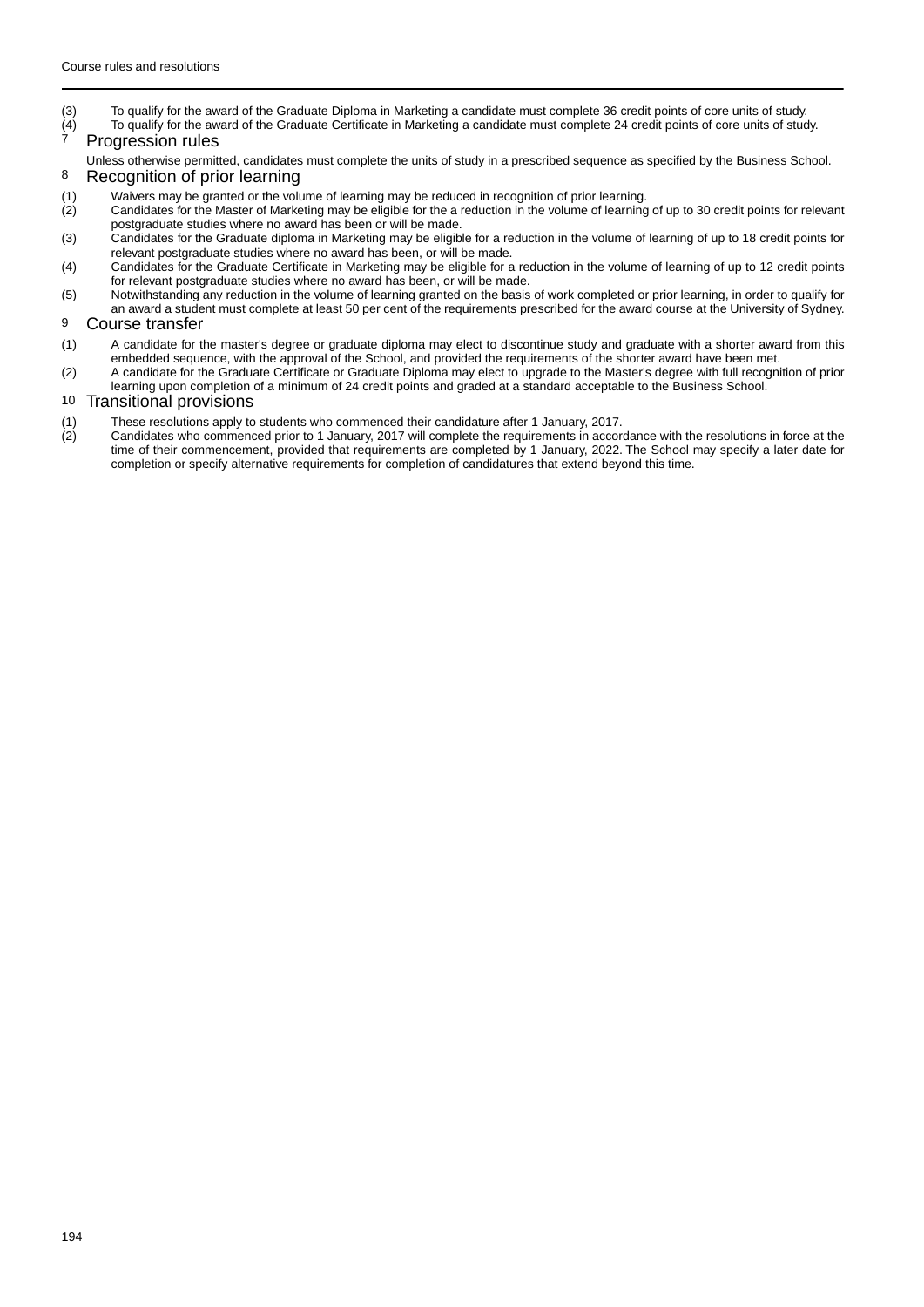# Professional Accounting

This section outlines the course rules and other requirements for the Professional Accounting programs offered by the University of Sydney Business School.

| <b>Course</b>                                | <b>Master of Professional Accounting</b> | <b>Graduate Diploma in Professional</b><br><b>Accounting</b> |
|----------------------------------------------|------------------------------------------|--------------------------------------------------------------|
| <b>CRICOS</b> code                           | 077337E                                  | 077102B                                                      |
| Course abbreviation                          | <b>MPAcc</b>                             | <b>GradDipPAcc</b>                                           |
| <b>Credit points required for completion</b> | 96                                       | 48                                                           |
| Duration (minimum)                           | 2 years full-time                        | 1 vear full-time                                             |
|                                              | 4 years part-time                        | 2 years part-time                                            |

Note: Students commencing the Master of Professional Accounting may be eligible for recognition of prior learning for certified business study or relevant work experience.

## Master of Professional Accounting

The Master of Professional Accounting is a two-year program of full time study (or four years part-time).

Graduates with a recognised bachelor's qualification (or higher) in any field (at a satisfactory standard) have the opportunity to develop the knowledge and skills required for Associate Membership of CPA Australia, the Chartered Accountants Australia and New Zealand (CAANZ), or the Association of Chartered Certified Accountants (ACCA). The degree is a foundation for a successful and rewarding career in professional accountancy.

The foundation of the program exposes students to the broad organisational, regulatory and market context in which accountants operate.

Building upon these foundations, students pursue advanced learning in accounting within the contexts of both professional practice and the theoretical paradigms that underpin such practice.

The program reinforces technical excellence in these fields within a framework that emphasises core professional competencies in:

- critical thinking
- problem-solving and strategic decision-making
- professional communication and persuasion
- information systems applications; and
- management and ethical awareness and reasoning.

While designed specifically for those from a non-business degree background, the program is also open to those with a prior bachelor's qualification or higher in a business-related field.

## Graduate Diploma in Professional Accounting

The Graduate Diploma in Professional Accounting is based on the master's program but requires the completion of fewer units of study. It is an option for students who do not want to commit to a full master's program in the first instance, but who still wish to gain a solid grounding in their chosen field. In most circumstances, students progress to the Master of Professional Accounting on satisfactory completion of the graduate diploma at a standard acceptable to the Business School.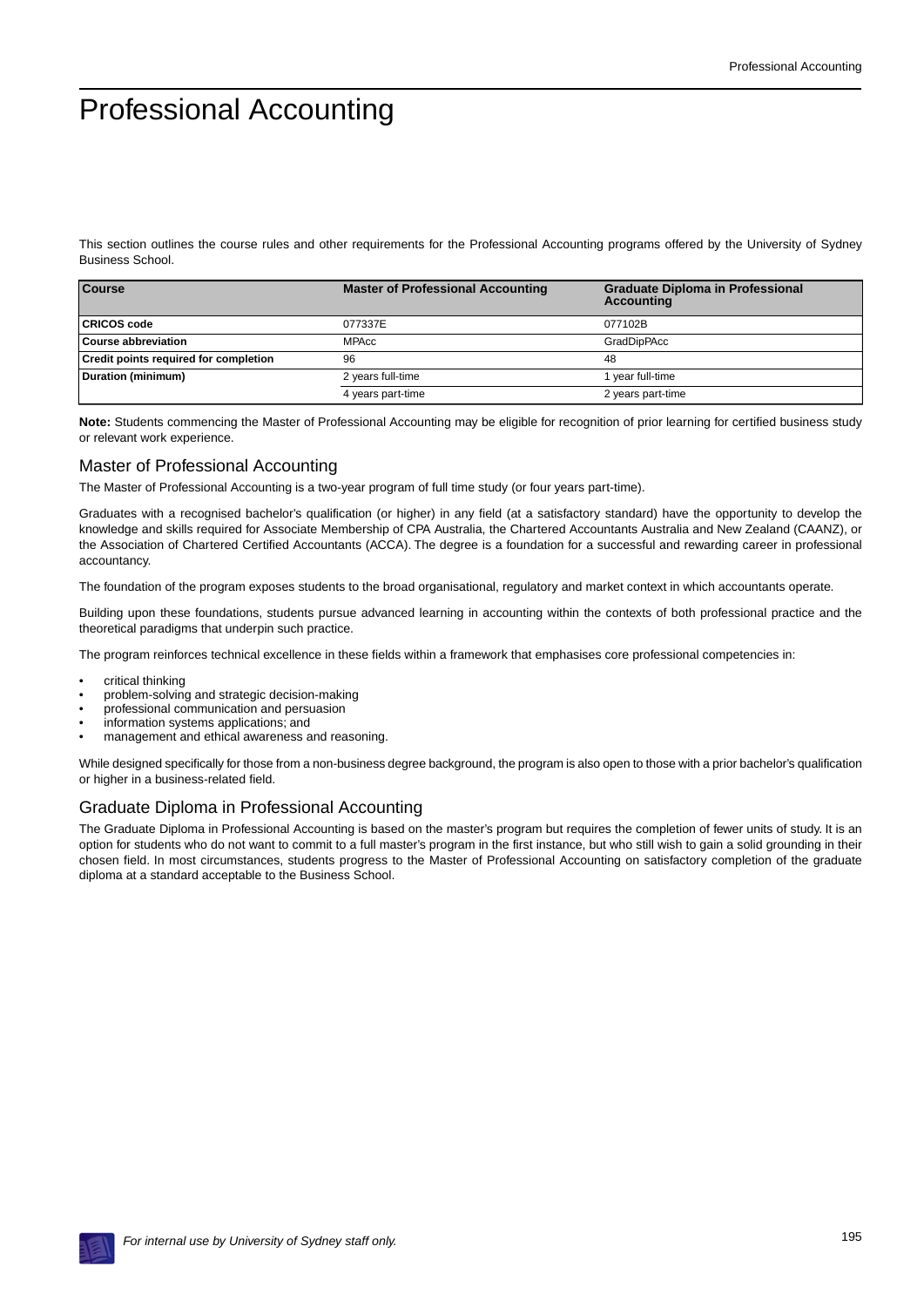Professional Accounting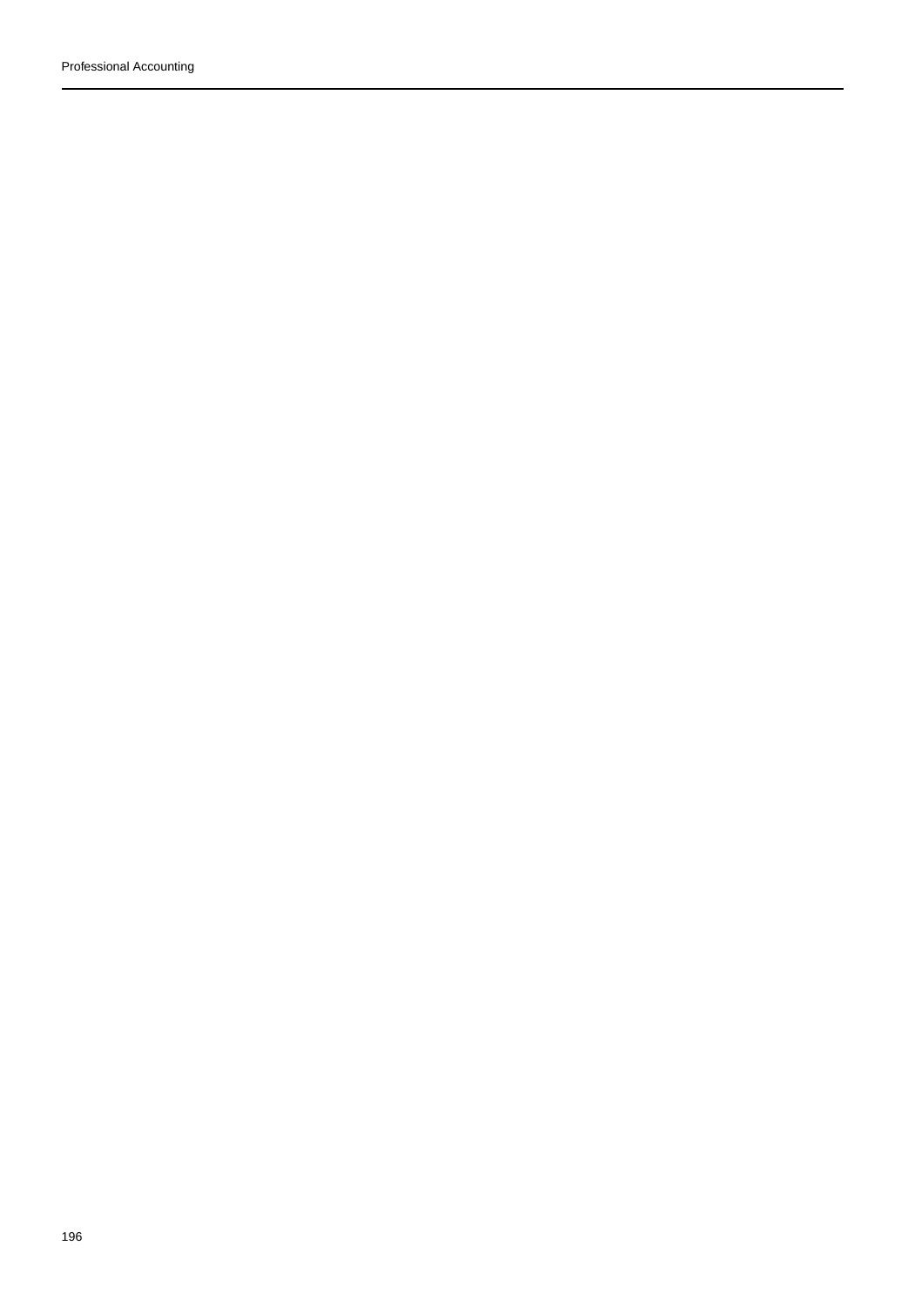# Course structures

# 1. Master of Professional Accounting

To be awarded the Master of Professional Accounting, students complete units of study totalling 96 credit points, comprising:

- 84 credit points in core units of study: 42 credit points in foundation level units of study, 36 credit points in advanced units of study, and a six credit point capstone unit of study; and
- 12 credit points in elective units of study.

**Note:** Students should enrol in core units for this program as set out in the progression guide. Students who do not follow the progression guide may experience difficulties completing within the minimum duration.

The units of study available for this degree are set out in the Table of postgraduate units of study: Professional Accounting.

# 2. Graduate Diploma in Professional Accounting

To be awarded the Graduate Diploma in Professional Accounting, students complete units of study totalling 48 credit points, comprising:

- 30 credit points in core units of study: 18 credit points in foundation level units and 12 credit points in advanced level units; and
- 18 credit points in elective units of study.

The units of study for this course are set out in the Table of postgraduate units of study: Professional Accounting.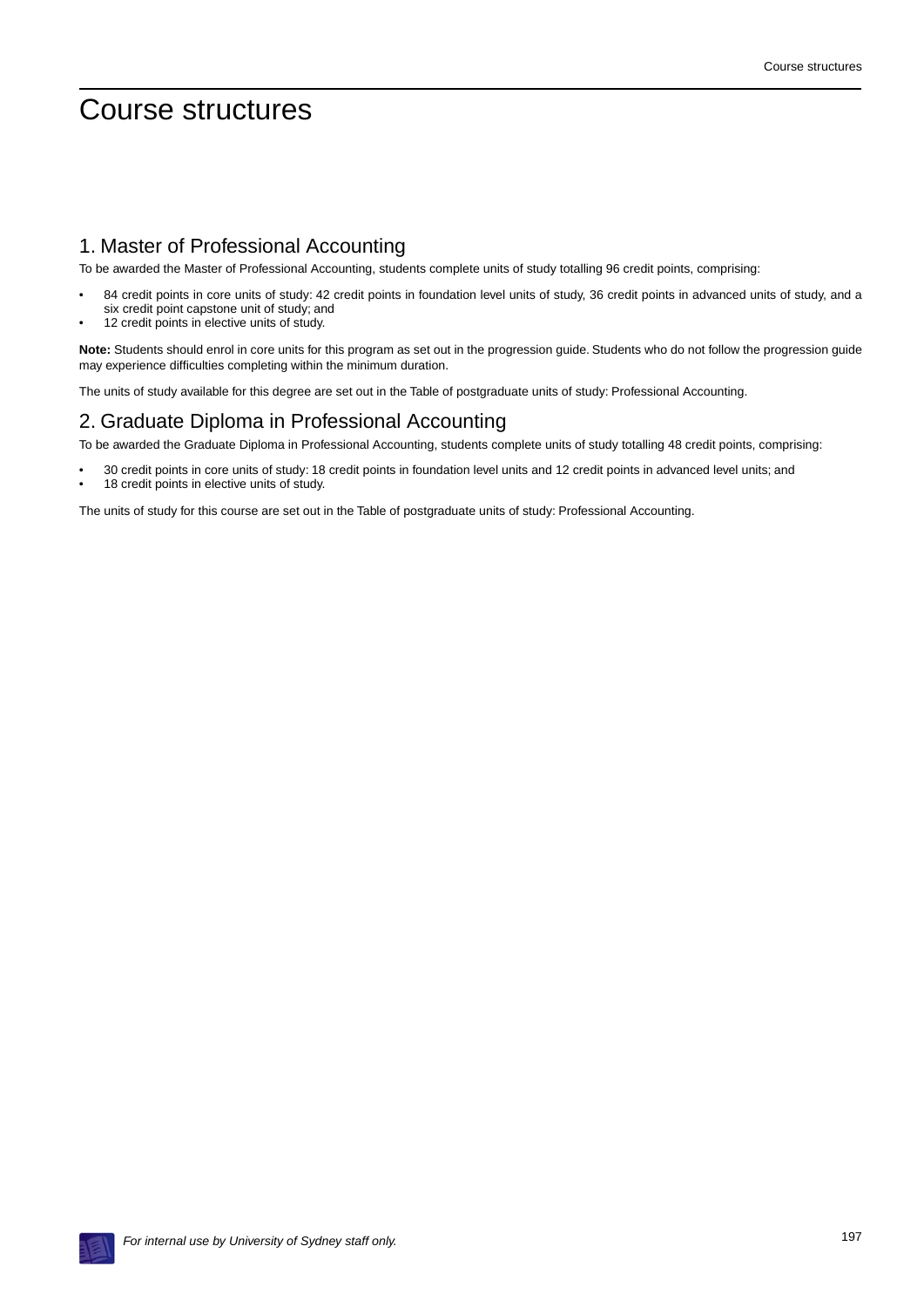Course structures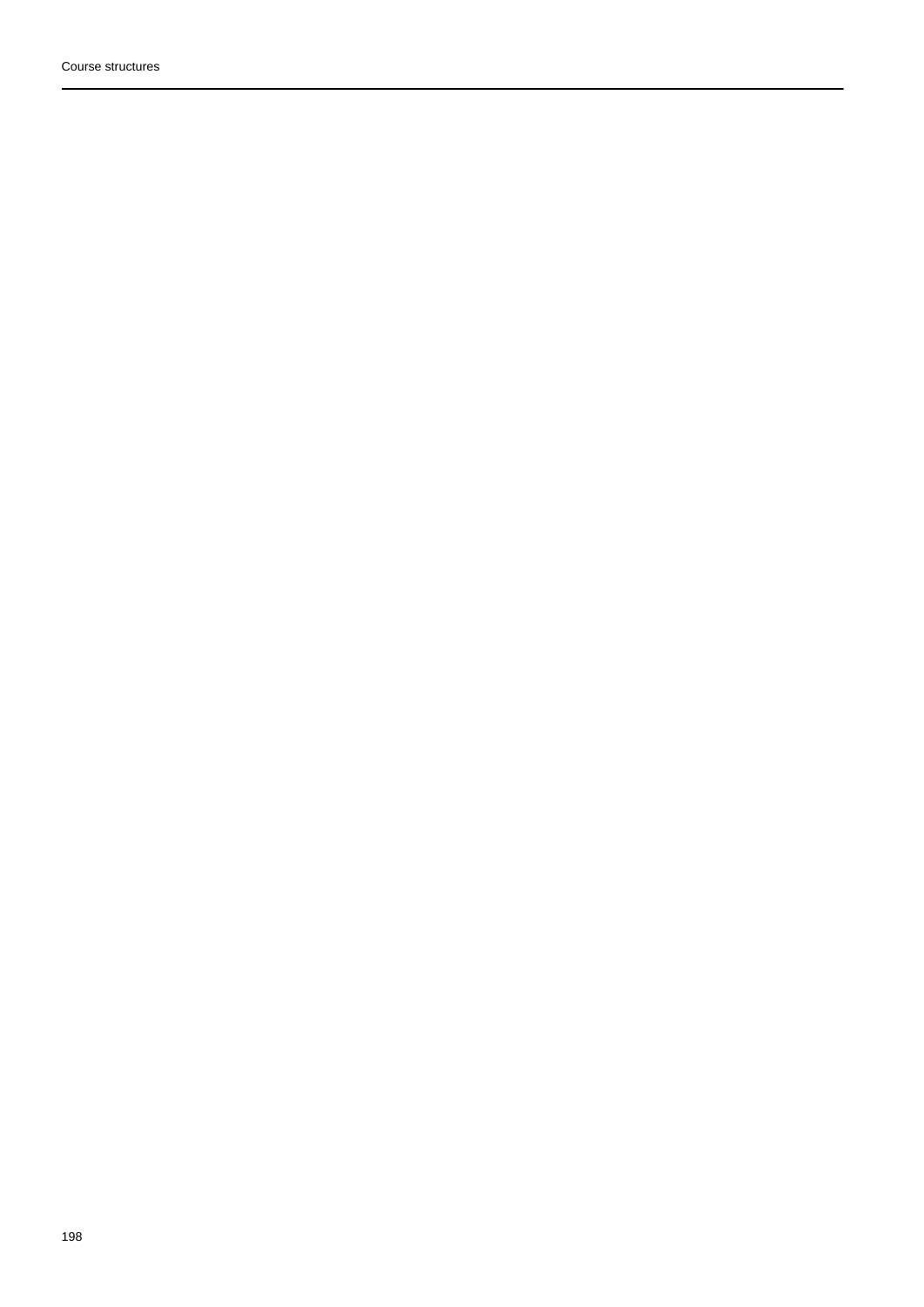# Units of study

The University of Sydney website (sydney.edu.au/courses) contains the most up-to-date information on unit of study availability and other requirements. Timetabling information is available on the Business School website (sydney.edu.au/business/timetable). Students should note that units of study are run subject to demand.

# 1. Table of postgraduate units of study: Professional Accounting

# (a) Master of Professional Accounting

## (i) Core units of study

Students enrolled in the Master of Professional Accounting complete all the core units of study from the following table.

Students should enrol in core units for this program as set out in the progression guide. Students who do not follow the progression guide may experience difficulties completing within the minimum duration.

| <b>Unit of study</b>                                                                  | <b>Credit</b><br>points | A: Assumed knowledge P: Prerequisites C: Corequisites N: Prohibition                                                                                                  | <b>Session</b>                                    |
|---------------------------------------------------------------------------------------|-------------------------|-----------------------------------------------------------------------------------------------------------------------------------------------------------------------|---------------------------------------------------|
| (a) Foundation                                                                        |                         |                                                                                                                                                                       |                                                   |
|                                                                                       |                         | Students must complete the foundational core units, BUSS5080 and ACCT5001, in their first semester of study.                                                          |                                                   |
| <b>ACCT5001</b><br><b>Accounting Principles</b>                                       | 6                       |                                                                                                                                                                       | Semester 1<br>Semester 2                          |
| <b>BUSS5080</b><br><b>Succeeding in the Accounting</b><br><b>Profession</b>           | 6                       |                                                                                                                                                                       | Semester 1<br>Semester 2                          |
| <b>BUSS5001</b><br><b>Firms, Markets and Business</b><br>Management                   | 6                       | N ECON5001 or ECON5002 or ECON5003 or ECOF5010                                                                                                                        | Semester 1<br>Semester 2                          |
| <b>CLAW5001</b><br><b>Legal Environment of Business</b>                               | 6                       |                                                                                                                                                                       | Semester 1<br>Semester 2                          |
| <b>FINC5001</b><br><b>Capital Markets and Corporate</b><br>Finance                    | 6                       |                                                                                                                                                                       | Intensive<br>January<br>Semester 1<br>Semester 2  |
| <b>INFS5000</b><br><b>Accounting Information Systems</b>                              | 6                       | This unit of study is only offered in the Professional Accounting programs.                                                                                           | Semester 1<br>Semester 2                          |
| <b>QBUS5002</b><br><b>Quantitative Methods for Accounting</b>                         | 6                       | A Students should be capable of reading data in tabulated form, working with Microsoft EXCEL,<br>and doing High School level of mathematics<br>N ECMT5001 or QBUS5001 | Semester 1<br>Semester 2                          |
| (b) Advanced                                                                          |                         |                                                                                                                                                                       |                                                   |
| <b>ACCT5002</b><br><b>Managerial Accounting and Decision</b><br><b>Making</b>         | 6                       | <b>P</b> ACCT5001                                                                                                                                                     | Semester 1<br>Semester 2                          |
| <b>ACCT6001</b><br><b>Intermediate Financial Reporting</b>                            | 6                       | <b>P</b> ACCT5001<br>Note: Department permission required for enrolment                                                                                               | Intensive<br>February<br>Semester 1<br>Semester 2 |
| <b>ACCT6007</b><br><b>Contemporary Issues in Auditing</b>                             | 6                       | <b>P</b> ACCT6001                                                                                                                                                     | Semester 1<br>Semester 2                          |
| <b>ACCT6010</b><br><b>Advanced Financial Reporting</b>                                | 6                       | <b>P</b> ACCT6001                                                                                                                                                     | Intensive July<br>Semester 1<br>Semester 2        |
| <b>CLAW6002</b><br><b>Corporate Structures in Practice</b>                            | 6                       | <b>P CLAW5001</b>                                                                                                                                                     | Semester 1<br>Semester 2                          |
| <b>CLAW6026</b><br><b>Taxation Law and Practice</b>                                   | 6                       | <b>P</b> CLAW5001<br><b>N</b> CLAW5002                                                                                                                                | Semester 1<br>Semester 2                          |
| (c) Capstone                                                                          |                         |                                                                                                                                                                       |                                                   |
| Students must complete the capstone unit, ACCT6120, in their final semester of study. |                         |                                                                                                                                                                       |                                                   |
| <b>ACCT6120</b><br><b>Corporate Governance and</b><br><b>Accountability</b>           | 6                       | A CLAW5001<br>P ACCT6010                                                                                                                                              | Semester 1<br>Semester 2                          |

# (ii) Elective units of study

Students enrolled in the Master of Professional Accounting complete their elective units from the following table.

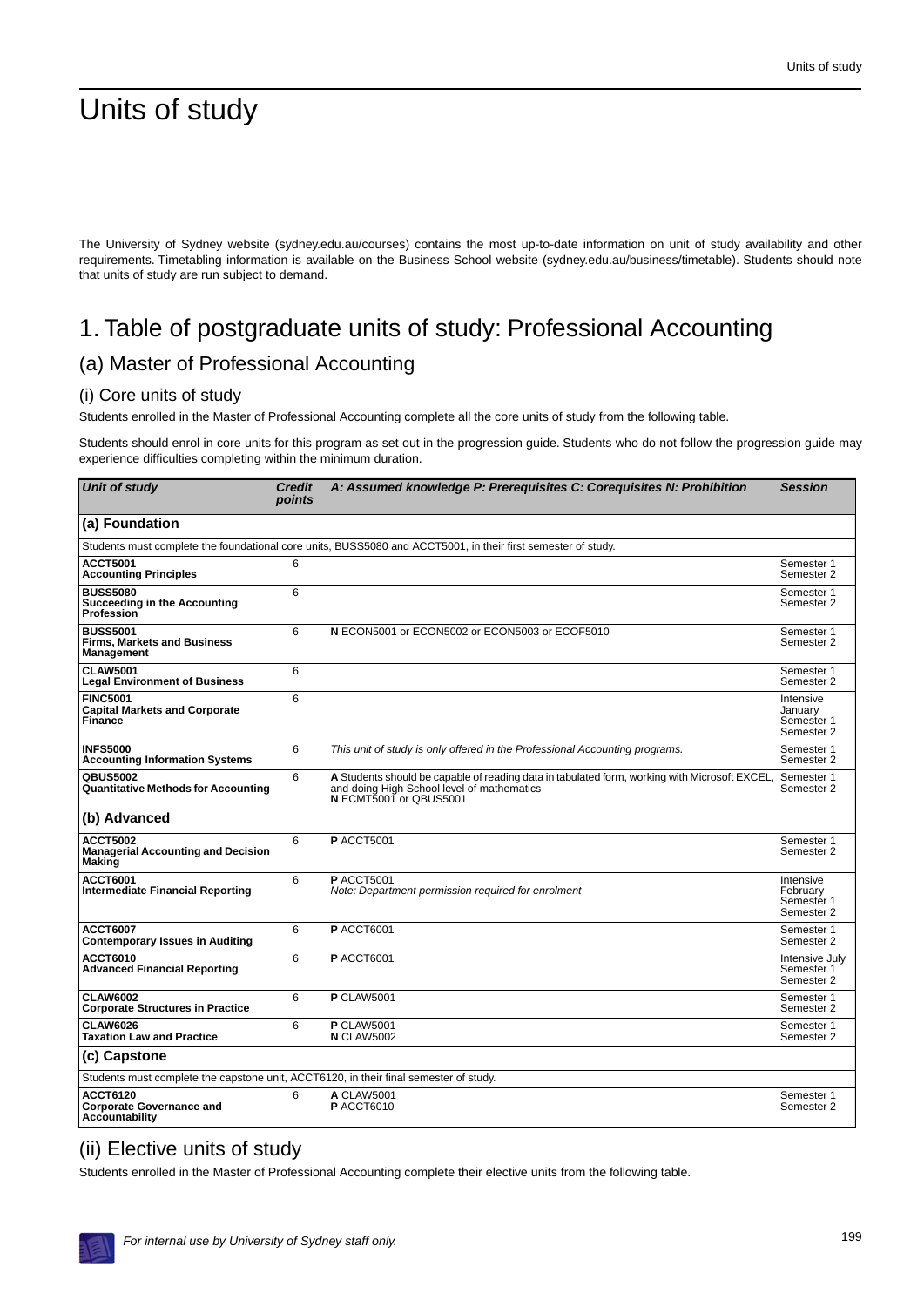| <b>Unit of study</b>                                                       | <b>Credit</b><br>points | A: Assumed knowledge P: Prerequisites C: Corequisites N: Prohibition                                                                                                                                                                                                                                               |                                                                       |
|----------------------------------------------------------------------------|-------------------------|--------------------------------------------------------------------------------------------------------------------------------------------------------------------------------------------------------------------------------------------------------------------------------------------------------------------|-----------------------------------------------------------------------|
| Students must complete 12 credit points in elective units of study.        |                         |                                                                                                                                                                                                                                                                                                                    |                                                                       |
| <b>ACCT6002</b><br><b>International Accounting</b>                         | 6                       | P ACCT6001                                                                                                                                                                                                                                                                                                         | Semester 1<br>Semester 2                                              |
| <b>ACCT6003</b><br><b>Fundamental Analysis for Equity</b><br>Investment    | 6                       | A QBUS5001 or QBUS5002<br>P ACCT5001 and FINC5001<br>ACCT6003 assumes knowledge of basic statistics and econometrics that are covered in<br>QBUS5001/5002. ACCT6003 requires the analysis of data, transformations, understanding<br>of distributions, expectations, variance, regression analysis, data graphing. |                                                                       |
| <b>ACCT6006</b><br><b>Advanced Managerial Accounting</b>                   | 6                       | <b>P</b> ACCT5002<br>Semester 1                                                                                                                                                                                                                                                                                    |                                                                       |
| <b>BUSS6500</b><br><b>Industry Placement</b>                               | 6                       | <b>P</b> 48 credit points with a minimum credit average (65%)<br>N ECOF6500<br>Note: Department permission required for enrolment<br>Permission is required to enrol in this unit. Contact the Careers and Employability Office for<br>details: business.placements@sydney.edu.au.                                 | Intensive<br>August<br>Intensive<br>March<br>Semester 1<br>Semester 2 |
| <b>BUSS6505</b><br><b>NEXT Innovation</b>                                  | 6                       | <b>P</b> Completion of 48 credit points with a WAM of 65%<br>N BUSS6509 or BUSS6510<br>Note: Department permission required for enrolment                                                                                                                                                                          | Semester 1<br>Semester 2                                              |
| <b>BUSS6506</b><br><b>China Industry Placement</b>                         | 6                       | P 48 credit points with a minimum credit average (65%).<br>Note: Department permission required for enrolment<br>Permission is required to enrol in this unit. Contact the Careers and Employability Office for<br>details: business.placements@sydney.edu.au.                                                     | Intensive<br>December<br>Intensive<br>March                           |
| <b>CLAW6030</b><br><b>China's Legal Environment for</b><br><b>Business</b> | 6                       |                                                                                                                                                                                                                                                                                                                    | Semester 1                                                            |
| <b>CLAW6031</b><br><b>International Financial Crime</b>                    | 6                       |                                                                                                                                                                                                                                                                                                                    | Semester 2                                                            |
| <b>FINC6001</b><br><b>Intermediate Corporate Finance</b>                   | 6                       | <b>P FINC5001</b>                                                                                                                                                                                                                                                                                                  | Intensive<br>January<br>Semester 1<br>Semester 2                      |
| <b>FINC6013</b><br><b>International Business Finance</b>                   | 6                       | <b>P FINC5001</b>                                                                                                                                                                                                                                                                                                  | Semester 1                                                            |
| <b>FINC6016</b><br><b>Financial Instruments and Markets</b>                | 6                       |                                                                                                                                                                                                                                                                                                                    | Semester 2                                                            |
| <b>IBUS5003</b><br><b>Global Business</b>                                  | 6                       | <b>N IBUS5001</b>                                                                                                                                                                                                                                                                                                  | Intensive<br>February<br>Semester 1<br>Semester 2                     |
| <b>INFS6012</b><br><b>Enterprise Systems Management</b>                    | 6                       |                                                                                                                                                                                                                                                                                                                    | Semester 2                                                            |
| <b>ITLS6501</b><br><b>Infrastructure Financing</b>                         | 6                       |                                                                                                                                                                                                                                                                                                                    | <b>Winter Main</b>                                                    |
| <b>QBUS6310</b><br><b>Business Operations Analysis</b>                     | 6                       | P ECMT5001 or QBUS5001 or QBUS5002<br>N ECMT6008                                                                                                                                                                                                                                                                   | Semester 2                                                            |
| <b>QBUS6860</b><br>Visual Data Analytics                                   | 6                       | A The unit assumes knowledge of statistics and confidence in working with data.<br>P QBUS5001 or QBUS5002<br>Note: Department permission required for enrolment                                                                                                                                                    | Semester 2                                                            |
| <b>WORK5003</b><br><b>Management and Organisations</b>                     | 6                       |                                                                                                                                                                                                                                                                                                                    | Semester 1<br>Semester 2                                              |
| <b>WORK6030</b><br><b>Performance and Rewards</b>                          | 6                       |                                                                                                                                                                                                                                                                                                                    | Semester 2b                                                           |

# (b) Graduate Diploma in Professional Accounting

# (i) Core units of study

Students enrolled in the Graduate Diploma in Professional Accounting complete all the core units of study from the following table.

Students should enrol in core units for this program as set out in the progression guide. Students who do not follow the progression guide may experience difficulties completing within the minimum duration.

| <b>Unit of study</b>                                               | <b>Credit</b><br>points | A: Assumed knowledge P: Prereguisites C: Coreguisites N: Prohibition                           | <b>Session</b>                                   |
|--------------------------------------------------------------------|-------------------------|------------------------------------------------------------------------------------------------|--------------------------------------------------|
| (a) Foundation                                                     |                         |                                                                                                |                                                  |
|                                                                    |                         | Students must complete the foundational core unit, ACCT5001, in their first semester of study. |                                                  |
| <b>ACCT5001</b><br><b>Accounting Principles</b>                    | 6                       |                                                                                                | Semester 1<br>Semester 2                         |
| <b>CLAW5001</b><br><b>Legal Environment of Business</b>            | 6                       |                                                                                                | Semester 1<br>Semester 2                         |
| <b>FINC5001</b><br><b>Capital Markets and Corporate</b><br>Finance | 6                       |                                                                                                | Intensive<br>January<br>Semester 1<br>Semester 2 |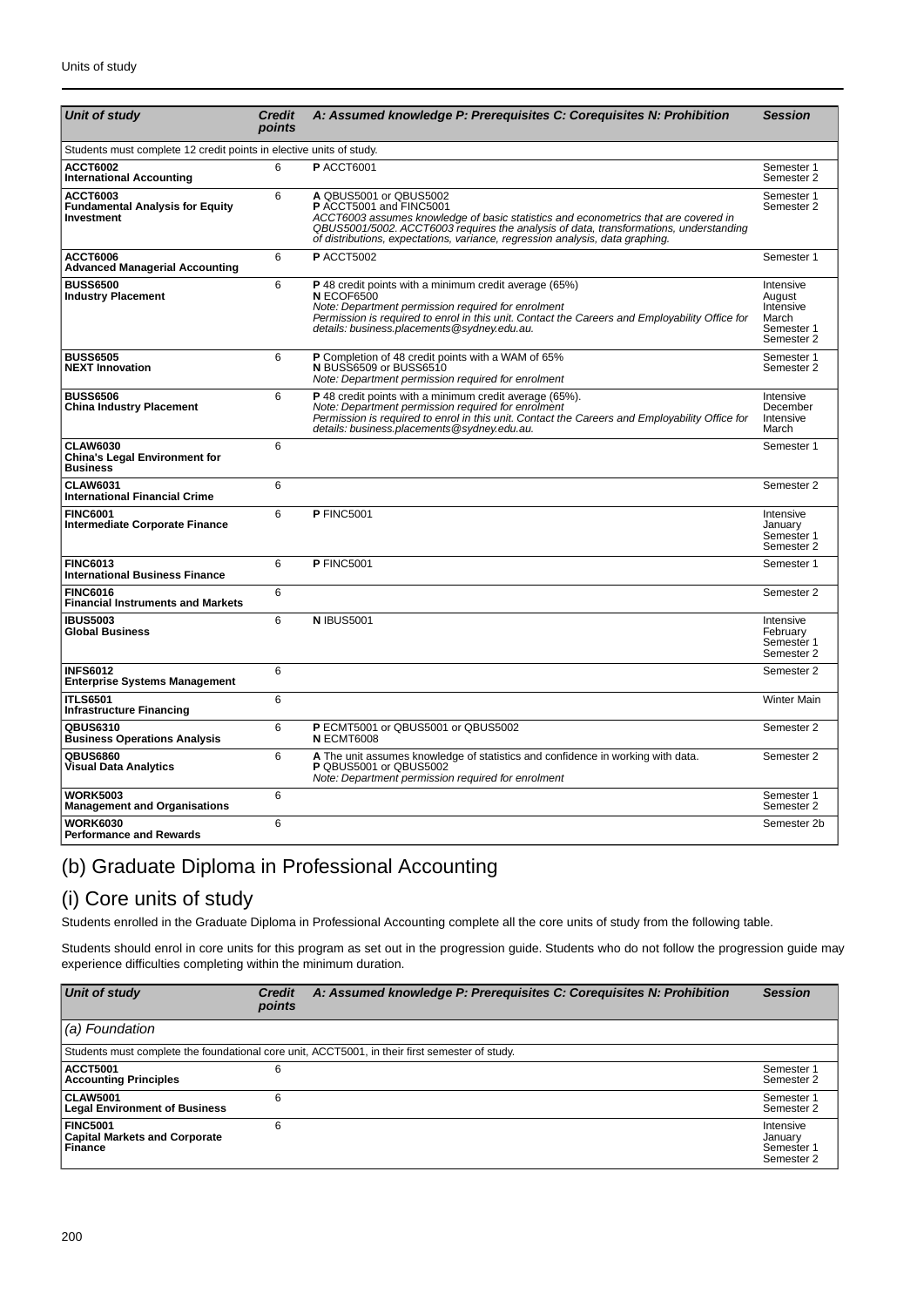| <b>Unit of study</b>                                                   | <b>Credit</b><br>points | A: Assumed knowledge P: Prerequisites C: Corequisites N: Prohibition    | <b>Session</b>                                    |
|------------------------------------------------------------------------|-------------------------|-------------------------------------------------------------------------|---------------------------------------------------|
| (b) Advanced                                                           |                         |                                                                         |                                                   |
| <b>ACCT5002</b><br><b>Managerial Accounting and Decision</b><br>Making | 6                       | <b>P</b> ACCT5001                                                       | Semester 1<br>Semester 2                          |
| <b>ACCT6001</b><br>Intermediate Financial Reporting                    | 6                       | <b>P</b> ACCT5001<br>Note: Department permission required for enrolment | Intensive<br>Februarv<br>Semester 1<br>Semester 2 |

# (ii) Elective units of study

Students enrolled in the Graduate Diploma in Professional Accounting complete their elective units from the following table.

| <b>Unit of study</b>                                                | <b>Credit</b><br>points | A: Assumed knowledge P: Prerequisites C: Corequisites N: Prohibition                                                                                                  | <b>Session</b>                             |
|---------------------------------------------------------------------|-------------------------|-----------------------------------------------------------------------------------------------------------------------------------------------------------------------|--------------------------------------------|
| Students must complete 18 credit points in elective units of study. |                         |                                                                                                                                                                       |                                            |
| <b>ACCT6007</b><br><b>Contemporary Issues in Auditing</b>           | 6                       | <b>P</b> ACCT6001                                                                                                                                                     | Semester 1<br>Semester 2                   |
| ACCT6010<br><b>Advanced Financial Reporting</b>                     | 6                       | <b>P</b> ACCT6001                                                                                                                                                     | Intensive July<br>Semester 1<br>Semester 2 |
| <b>BUSS5001</b><br><b>Firms, Markets and Business</b><br>Management | 6                       | N ECON5001 or ECON5002 or ECON5003 or ECOF5010                                                                                                                        | Semester 1<br>Semester 2                   |
| <b>BUSS5080</b><br>Succeeding in the Accounting<br>Profession       | 6                       |                                                                                                                                                                       | Semester 1<br>Semester 2                   |
| CLAW6002<br><b>Corporate Structures in Practice</b>                 | 6                       | <b>P CLAW5001</b>                                                                                                                                                     | Semester 1<br>Semester 2                   |
| <b>CLAW6026</b><br><b>Taxation Law and Practice</b>                 | 6                       | <b>P CLAW5001</b><br><b>N</b> CLAW5002                                                                                                                                | Semester 1<br>Semester 2                   |
| <b>INFS5000</b><br><b>Accounting Information Systems</b>            | 6                       | This unit of study is only offered in the Professional Accounting programs.                                                                                           | Semester 1<br>Semester 2                   |
| <b>QBUS5002</b><br><b>Quantitative Methods for Accounting</b>       | 6                       | A Students should be capable of reading data in tabulated form, working with Microsoft EXCEL,<br>and doing High School level of mathematics<br>N ECMT5001 or QBUS5001 | Semester 1<br>Semester 2                   |

# 2. Unit of study descriptions for Professional Accounting coursework programs

*Note:* These unit of study descriptions are listed alphanumerically by unit code.

## **ACCT5001**

#### **Accounting Principles**

**Credit points:** 6 **Classes:** 1 x 3hr class per week **Assessment:** assignment (20%), mid semester test (30%), final examination (50%) **Mode of delivery:** Normal (lecture/lab/tutorial) day, Normal (lecture/lab/tutorial) evening

This unit provides an introduction to the generally accepted accounting principles and practices underlying financial accounting and reporting. The unit introduces students to the concepts and skills required to prepare, analyse, and interpret financial statements.

## **ACCT5002**

## **Managerial Accounting and Decision Making**

**Credit points:** 6 **Classes:** 1 x 3hr class per week **Assessment:** business practical (business case) (32%), mid semester assessment task (8%), capstone readiness assurance self-assessment (5%), final exam (55%) **Mode of delivery:** Normal (lecture/lab/tutorial) day, Normal (lecture/lab/tutorial) evening

This unit introduces the context and processes of managerial accounting, with financial and non-financial information literacy to inform both understanding and application of key managerial accounting techniques. Critical business career skills of ethical behaviour in difficult situations, collaboration, problem solving, time management, persuasive communication and following instructions are fostered across the areas of cost accounting, business performance, and strategic value creation in management accounting. Through weekly 'business practicals', students get real-world like experience in addressing practical managerial accounting issues in organisational contexts. Students become familiar with the many kinds of managerial accounting decisions concerning the techniques, benefits and risks of accounting frameworks chosen. The unit is completed with a capstone case study which consolidates learning and allows students to use their new knowledge and skills gained in identifying and addressing operational and strategic issues facing organisations concerning competition, innovation and government regulation.

## **ACCT6001**

## **Intermediate Financial Reporting**

Credit points: 6 Classes: 1 x 3hr class per week Assessment: mid-semester test (35%), final examination (50%), and assignment (15%) Mode of delivery:<br>Normal (lecture/lab/tutorial) day, Normal (lecture/lab/tutorial) evenin

*Note: Department permission required for enrolment in the following sessions: Intensive February, Semester 1, Semester 2.*

This unit provides an understanding of the contemporary Australian financial reporting environment. Particular attention is paid to accounting theory and concepts, mandatory reporting practices and reporting policies that reflect either a choice from among several mandated alternatives,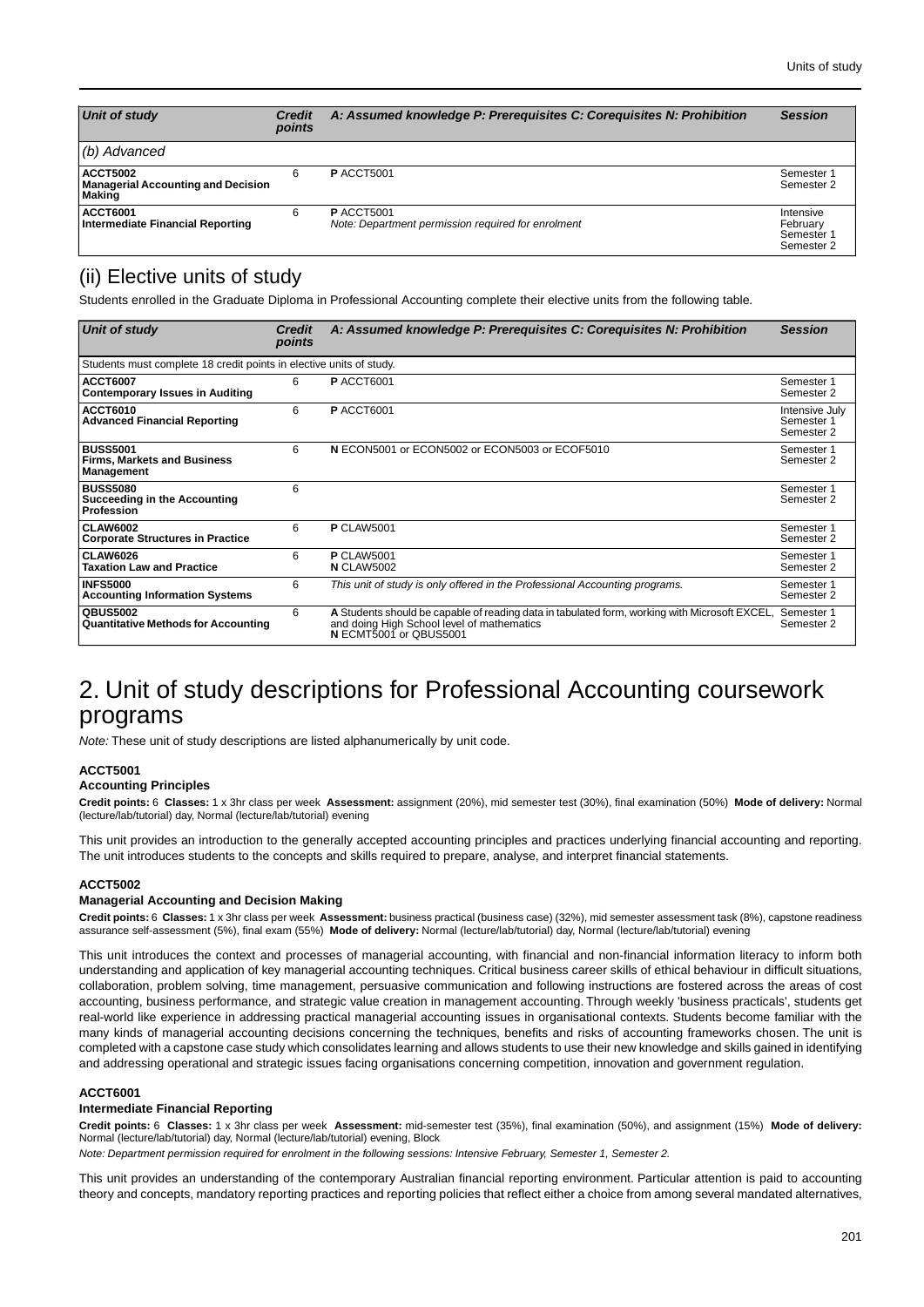or those areas where regulation has not occurred.The unit is intended for those who will be involved in the preparation or use of company financial statements. The unit provides an understanding of accounting techniques, both in terms of technical method and their relative impact on corporation's financial statements. The emphasis throughout is on both the 'techniques' and the related explanations for their use.

### **ACCT6002**

### **International Accounting**

**Credit points:** 6 **Classes:** 1 x 1hr lecture and 1 x 2hr tutorial per week. **Assessment:** final exam (50%), test 1 (15%), test 2 (15%), assignment (10%), oral presentation (10%) **Mode of delivery:** Normal (lecture/lab/tutorial) evening

Many of the topics in an international accounting unit have a domestic counterpart. However, new factors and complications arise in the international arena. Some of these are (1) diversity of laws, practices, customs, cultures, and competitive circumstances; and (2) risks associated with fluctuating exchange rates, differential rates of inflation, and unstable property rights. International accounting discusses issues from the perspective of companies that have internationalised their finance and/or their operations. It has a comparative aspect, comparing accounting across countries. It deals with corporate reporting and disclosure across national boundaries. It also deals with the harmonisation of the worldwide diversity in financial reporting, in particular, convergence around International Financial Reporting Standards. It discusses consolidation issues that arise from multinational operations.

## **ACCT6003**

### **Fundamental Analysis for Equity Investment**

**Credit points:** 6 **Classes:** 13x 2hr lectures, 6x 1hr workshops, 8x 1hr labs. **Assessment:** mid-semester exam (20%), equity investment (25%), trading (10%), final exam (45%) **Mode of delivery:** Normal (lecture/lab/tutorial) day

*Note: ACCT6003 assumes knowledge of basic statistics and econometrics that are covered in QBUS5001/5002. ACCT6003 requires the analysis of data, transformations, understanding of distributions, expectations, variance, regression analysis, data graphing.*

This unit develops a framework of fundamental analysis for equity investment in publicly traded companies. The first part of the unit deals with the analysis of financial statement information, complemented with other sources of information such as business strategy, industry prospects and key macroeconomic effects. Emphasis is on the analysis of earnings quality and accounting-based valuation methods. The second part of the unit applies fundamental analysis in the appraisal of equity investment, and the effect of credit evaluation and risk analysis, as well as the valuation for takeovers. The unit also covers the impact on equity valuation from inherent behavioural patterns in informing investment decisions.

### **ACCT6006**

### **Advanced Managerial Accounting**

**Credit points:** 6 **Classes:** 1 x 3hr class per week **Assessment:** seminar assignments (35%), seminar contribution (15%), final examination (50%) **Mode of delivery:** Normal (lecture/lab/tutorial) day

This unit examines a number of advanced topics in managerial accounting as they relate to the use of key analytic and calculative techniques for decision making and value creation. Topics are biased towards those that are relevant and even contentious to contemporary practice and include: the potential inconsistencies between management accounting and strategic decision making and control; executive compensation and reward systems; ethical issues in budget setting and performance management; the theory of the firm and outsourcing; issues in managing joint ventures and strategic alliances; performance measurement systems; decentralisation and transfer pricing, and innovation and change in management accounting practice. An overview of each topic area is provided before exploring the topics more deeply by examining current research and/or working through case studies to provide insights into contemporary business practice.

## **ACCT6007**

## **Contemporary Issues in Auditing**

**Credit points:** 6 **Classes:** 1 x 3hr seminar per week **Assessment:** quiz 1 (5%), quiz 2 (5%), quiz 3 (10%), quiz 4 (5%), group case study (20%), perspective (5%), final exam (50%) **Mode of delivery:** Normal (lecture/lab/tutorial) day, Normal (lecture/lab/tutorial) evening

The focus of this unit is the development of knowledge and understanding of the key elements of the 'corporate financial statement' audit process with particular reference to Australian Auditing Standards. Auditor's duties and responsibilities are considered before moving to planning the audit, performing the audit and arriving at an audit opinion. Students are exposed to the techniques used by auditors in carrying out audit procedures and evaluating audit evidence. Students are expected to further develop their critical thinking skills through applying technical audit principles to real world auditing problems and corporate case studies. Students develop an appreciation for the essential role the auditor and the audit function play in enhancing the quality of financial statements and corporate governance. In this context, the unit critically examines contemporary audit issues, recent audit headlines and challenges faced by the audit profession in the Australian and global environment.

### **ACCT6010**

### **Advanced Financial Reporting**

**Credit points:** 6 **Classes:** 1 x 3hr seminar per week **Assessment:** mid-semester examination (25%), case study (20%), final examination (55%) **Mode of delivery:** Normal (lecture/lab/tutorial) day, Normal (lecture/lab/tutorial) evening, Block

This unit provides students with a detailed understanding of more complex financial reporting issues. Topics examined include: group accounting issues such as the practical application of the control test; multiple subsidiaries; non-controlling interest; foreign currency translation; consolidated cash flow reporting; segment reporting; accounting for joint arrangements and associates; and related party disclosures. The unit builds on the knowledge base acquired from earlier accounting units with a strong emphasis on the application of technical skills. The unit has a substantial case component, using current examples to illustrate both appropriate technical solutions in accordance with accounting standards and guidelines, as well as the forces which determine the choice of methods. The unit also provides students with an awareness of relevant research to assist in an understanding of both current debates and accounting choices.This unit helps develop students' ability to read and analyse financial reports and to understand the financial reporting implications of management decisions relating to internal reporting and organisational structure.

#### **ACCT6120**

#### **Corporate Governance and Accountability**

**Credit points:** 6 **Classes:** 1x 3hr seminar per week **Assessment:** quiz (10%), individual assignment (20%), group assignment 1 (20%), group assignment 2 (5%), final exam (45%) **Mode of delivery:** Normal (lecture/lab/tutorial) day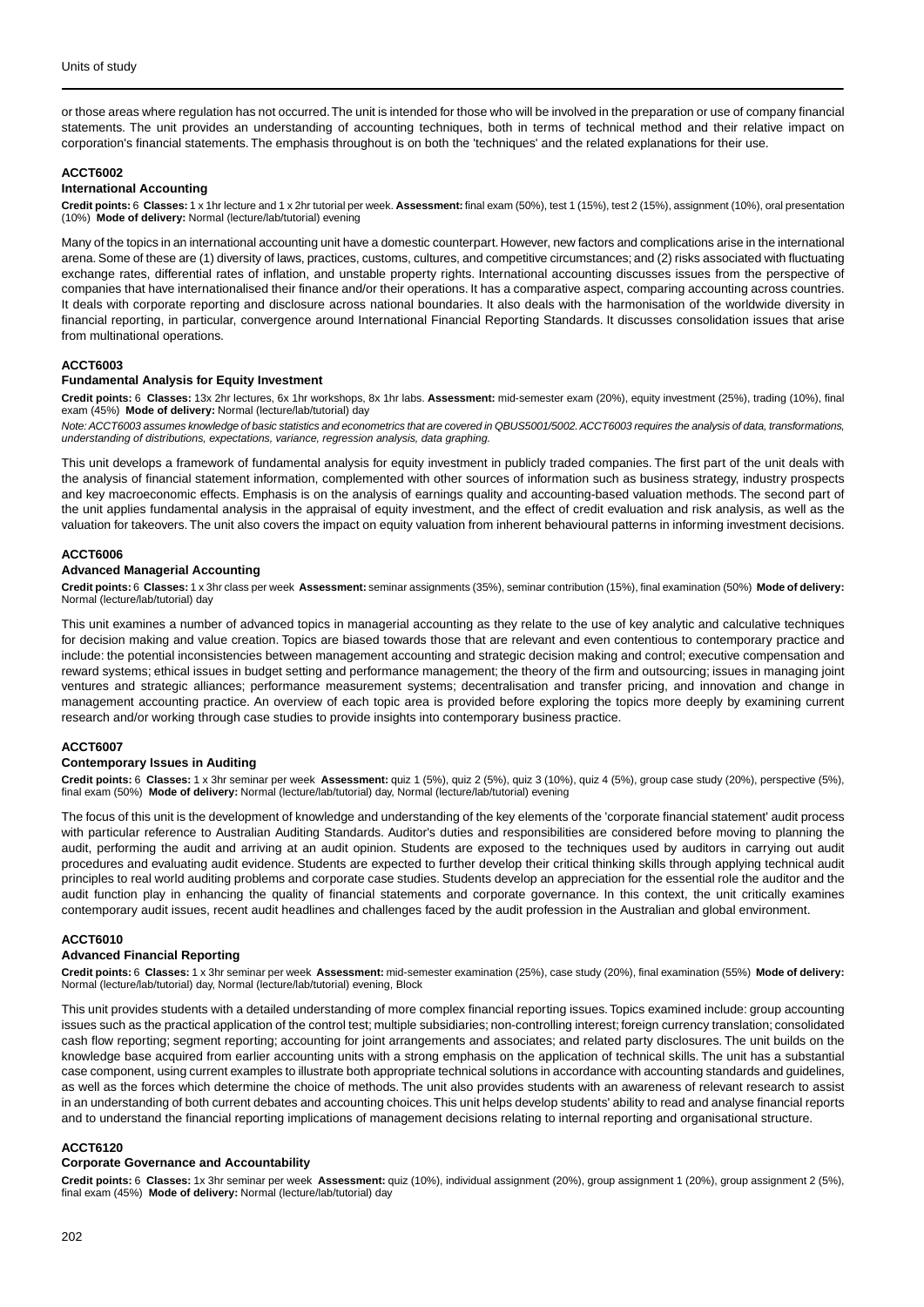Corporate governance has been defined as 'the system by which companies are directed and controlled' (Cadbury 1992). As the capstone unit for the MPAcc this unit assures the learning from prior management, audit, financial reporting and analysis accounting units by exploring how accounting information is used (and at time abused) in enabling the accountability through which the governance of the corporation is affected. The unit introduces students to some of the core theories which are drawn upon to understand corporate governance; agency, stakeholder, stewardship and transaction cost theories. It then explores the key relationships and practices upon which effective governance depends; relationships between a CEO and chairman, executive and non-executive directors, the board and its risk, audit, remuneration and nominations sub-committees, board members and their external auditors and other advisors, and relationships between the board, financial analysts, investors and shareholders. Whilst these issues are explored in relation to the Anglo-American system of corporate governance which privileges the interests of shareholders, the unit also explores alternative stakeholder systems of corporate governance in Germany and Japan, as well as the development of governance frameworks and institutions in the transitional economies of Russia and China. Wider issues of corporate social responsibility in relation to the globalisation of product and capital markets are also examined. As an integral part of their learning experience and assessment, students are required to develop an internationally focussed case study that is updated as they progress through the range of topics explored in this unit.

## **BUSS5001**

### **Firms, Markets and Business Management**

**Credit points:** 6 **Classes:** 1x 1.5hr lecture and 1x 1.5hr seminar per week **Assessment:** case analyses (50%), class participation (15%), final exam (35%) **Mode of delivery:** Normal (lecture/lab/tutorial) day

This unit provides students with the tools to understand the impact of economic, socio-cultural, institutional, and technological factors on businesses' operations. Such considerations are crucial for understanding how businesses make decisions and interact in the marketplace. The first part of the unit provides an introduction to macroeconomic and microeconomic analysis and applications. In macroeconomics, we consider determination of the aggregate level of economic activity (GDP and inflation), the economic effects of government policies, and the link between interest rates and exchange rates and the level of economic activity. In microeconomics, we look at economic decision-making by individuals and firms and the determination of prices in different kinds of markets. The next part of the unit investigates wages, as well as the social, cultural, political, and technological environments in which firms operate. It examines theories, models and conceptual tools that help us understand and make decisions in relation to these factors. The unit is complemented by developing an understanding of the complexity of professional behaviour and ethical decision making.

## **BUSS5080**

## **Succeeding in the Accounting Profession**

**Credit points:** 6 **Classes:** 2 hour workshops and associated online pre-class preparation. **Assessment:** assignment 1 (20%), weekly assignment 2 (15%), presentation (25%), assignment 3 (10%), final exam (30%) **Mode of delivery:** Normal (lecture/lab/tutorial) day

This compulsory foundation unit is designed to help students develop personal and interpersonal skills. These fundamental professional skills will allow students to effectively work with and through others and are important for career success. Through a series of readings, lectures, assessments, and experiential exercises, this unit provides students with useful frameworks and research-based insights on effective organisational behaviours. Topics such as effective communication, self-management, working with others, leadership, influence, decision making, and more are discussed. Upon completion of this unit, students will have gained valuable knowledge and practical skills that will aid their professional development.

### **BUSS6500**

#### **Industry Placement**

**Credit points:** 6 **Classes:** 9 hours of pre-placement workshops; 210 hours internship; 2 hour debrief workshop. **Assessment:** Performance objectives (0%), report (70%), presentation (30%) **Mode of delivery:** Professional practice

*Note: Department permission required for enrolment in the following sessions: Intensive August, Intensive March, Semester 1, Semester 2.*

*Note: Permission is required to enrol in this unit. Contact the Careers and Employability Office for details: business.placements@sydney.edu.au.*

This unit is available to outstanding students completing the Master of Commerce, Master of Human Resource Management and Industrial Relations, and Master of Professional Accounting program. It involves a professional placement with a business, government, or non-government organisation. It includes preparatory coursework in reflective, professional practice and report writing. Assessment includes a reflective journal and professional report and presentation based on the internship placement. Permission is required to enrol in this unit. Further information and application process is outlined at http://sydney.edu.au/business/study/opportunities/industry\_placement\_program

### **BUSS6505**

#### **NEXT Innovation**

**Credit points:** 6 **Classes:** 1.5hr introductory seminar, 2x 4hr workshops, 2-hour teleconference, anticipated 13 hours contact with an industry mentor, 3.5 hours semi-final and networking event and 11 hours of structured online activity. **Assessment:** Initial active concept / value proposition (10%), research / prototype report (15%), innovation pitch (3-5min video) + business plan appendix 6-slide PowerPoint (20%), in-person semi finals (10%), participation (20%), and reflection exercise (25%). **Mode of delivery:** Normal (lecture/lab/tutorial) day

*Note: Department permission required for enrolment in the following sessions: Semester 1, Semester 2.*

The NEXT Innovation program (previously Deloitte FASTRACK) is a globally recognised award-winning innovation program designed to give outstanding business and management students practical experience in business innovation. It has been built up and tested around a structured process specifically for developing a portfolio of market-tested 'business of tomorrow' concepts in a constrained timeframe. The program has been designed as an interactive, work integrated program featuring a mix of instructor presentation, applied reading content, practical application, market testing, assignment and presentation learning methods, supported by a purpose built innovation management system with collaborative social media features.The program allows students to work with Deloitte mentors and aims to replicate a corporate 'innovation community' among the students, corporate mentors, NEXT coordinators and additional participants. Further information and application process is outlined at http://sydney.edu.au/business/study/opportunities/next\_innovation\_program.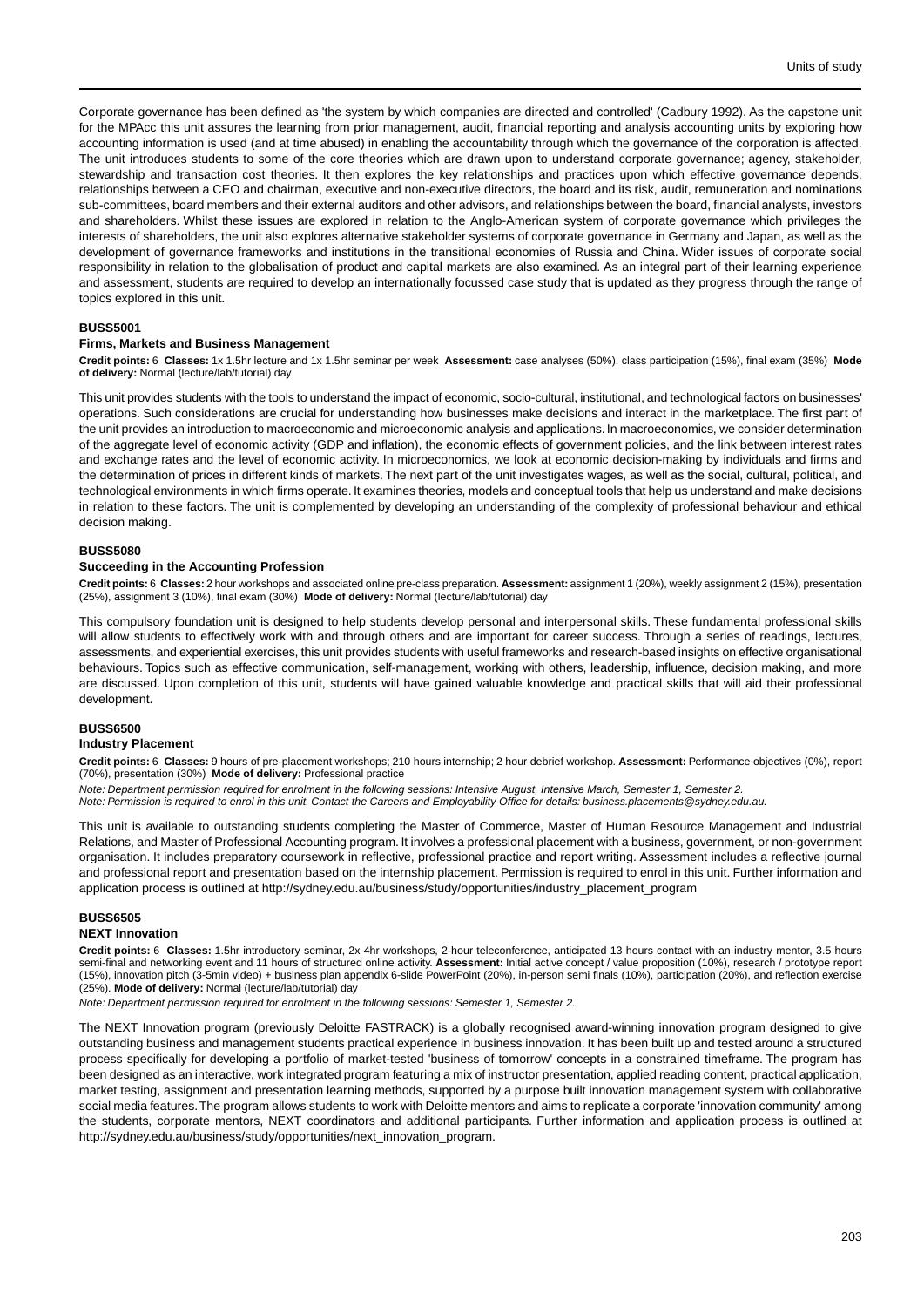## **BUSS6506 China Industry Placement**

**Credit points:** 6 **Classes:** 9 hours of pre-placement workshops; 210 hours internship; 2 hour debrief workshop **Assessment:** performance objectives (0%), report (70%), presentation (30%) **Mode of delivery:** Professional practice

*Note: Department permission required for enrolment in the following sessions: Intensive December, Intensive March. Note: Permission is required to enrol in this unit. Contact the Careers and Employability Office for details: business.placements@sydney.edu.au.*

This unit is available to students accepted into the china Industry Placement Program while they undertake a professional placement with a business or a government organisation that has a particular focus on business interests. It includes preparatory coursework in reflective, professional practice and concurrent coursework on research methods, report and other professional writing skills. Assessment includes a reflective journal, a research report related to their work placement, and an oral presentation on the internship placement and international work and study experience. Further information and application process is outlined at http://sydney.edu.au/business/study/opportunities/industry\_placement\_program

## **CLAW5001**

## **Legal Environment of Business**

**Credit points:** 6 **Classes:** Three hours of classes per week which may include one or more of the following: lectures; seminars; tutorials or workshops. **Assessment:** case analysis (20%), mid-semester exam (35%), final examination (45%) **Mode of delivery:** Normal (lecture/lab/tutorial) day

All business conduct is regulated by the law. Every transaction and every relationship is governed by an increasingly complex mix of statutory and judge-made laws.The ability to identify and manage legal risks, and knowledge of compliance and dispute resolution strategies, are essential business management skills. This unit examines the legal framework and regulatory regime within which all businesses operate in Australia and in a global economy. It introduces students to the legal implications of commercial conduct and provides an overview of the Australian legal system and threshold legal concepts of agreement, ownership, and civil and criminal liability. Key areas of substantive business law are examined including contracts, torts (in particular negligence and the economic torts), property and securities, and crime. The unit also provides students with an overview of areas of legal regulation with an increasingly significant impact on business operations including: privacy, intellectual property rights, competition law, consumer law (in particular advertising regulation, product liability and unfair contracts), misleading conduct and unconscionable conduct.

## **CLAW6002**

## **Corporate Structures in Practice**

**Credit points:** 6 **Classes:** One three hour class per week which may include one or more of the following: lectures; seminars; tutorials or workshops. **Assessment:** Executive report (30%), mid-semester exam (20%), final exam (50%) **Mode of delivery:** Normal (lecture/lab/tutorial) day

The corporation is the dominant structure adopted for business undertakings globally. This unit aims to demystify corporate regulation and its impact in the contemporary commercial context with a view to introducing students to the types of issues they will encounter in the real world of corporations. The unit reviews business structures (joint ventures, partnerships, trusts and companies) from a business perspective with a focus on the corporate form.The unit also examines the different options available for the conduct of businesses and the different stages of the corporate life cycle, including: how corporations are brought into existence and the characteristics attained upon incorporation; how corporations undertake certain activities (including entry into contracts, fundraising, issuing shares, paying dividends); how corporations are managed and power is distributed between participants, how the law places certain duties and obligations upon those who manage corporations; the consequences which may result from any breach of those duties and obligations; and managing corporations in financial distress, liquidation and de-registration. It takes an application-based approach which gives the unit a practical as opposed to theoretical orientation. Current issues in corporate regulation in Australia and internationally are discussed to provide students with an understanding of the types of issues which confront different types of corporations, and how these issues impact upon their management and the discharge of corporate responsibility.

## **CLAW6026**

## **Taxation Law and Practice**

**Credit points:** 6 **Classes:** One 3 hour class per week which may include one or more of the following: lectures; seminars; tutorials or workshops. **Assessment:** mid semester exam (20%), major assignment (30%), final exam (50%) **Mode of delivery:** Normal (lecture/lab/tutorial) day

Taxation is an inevitable reality for all individuals and businesses. The impact of taxation on business structures, transactions and decisions is both real and significant. An understanding of how taxation law works is not only vitally important for professional accountants but is also an essential management skill in an increasingly complex business environment. This unit introduces students to the principal forms of taxation within the Australian taxation system with a focus on concepts and principles of income tax law. Students also learn how tax law is applied in practice.This unit covers key concepts of taxation in Australia (including the concepts of income, capital gains tax, deductions, and the residence and source principles) and examines the taxation of different entities (including partnerships, trusts and companies).The taxation of international business transactions is also considered.

## **CLAW6030**

## **China's Legal Environment for Business**

**Credit points:** 6 **Classes:** 1x 3hr seminar per week **Assessment:** mid-term exam (25%), presentation of proposed research area (10%), proposal of research paper (5%), research paper (50%), class participation (10%) **Mode of delivery:** Normal (lecture/lab/tutorial) day

China has recently become the second biggest economy in the world and is Australia's most important trading partner. Australian businesses are increasingly engaging with China. This unit addresses the frequently asked question of how to do business with China. It addresses China's unique business environment which has resulted from its unique culture, history and demography, and examines the business regulations, tax system, and the administrative and compliance issues businesses will face when carrying on business with China. The unit first outlines the business environment in terms of culture, history, economics, demography, and government administration. It then provides students with an understanding of the legal environment that businesses will face in China. Through a hypothetical case study, different aspects of business regulation such as contract, entity structure, mergers and acquisition, property and intellectual property rights, the tax system, different tax types and associated international issues, and social insurance are analysed.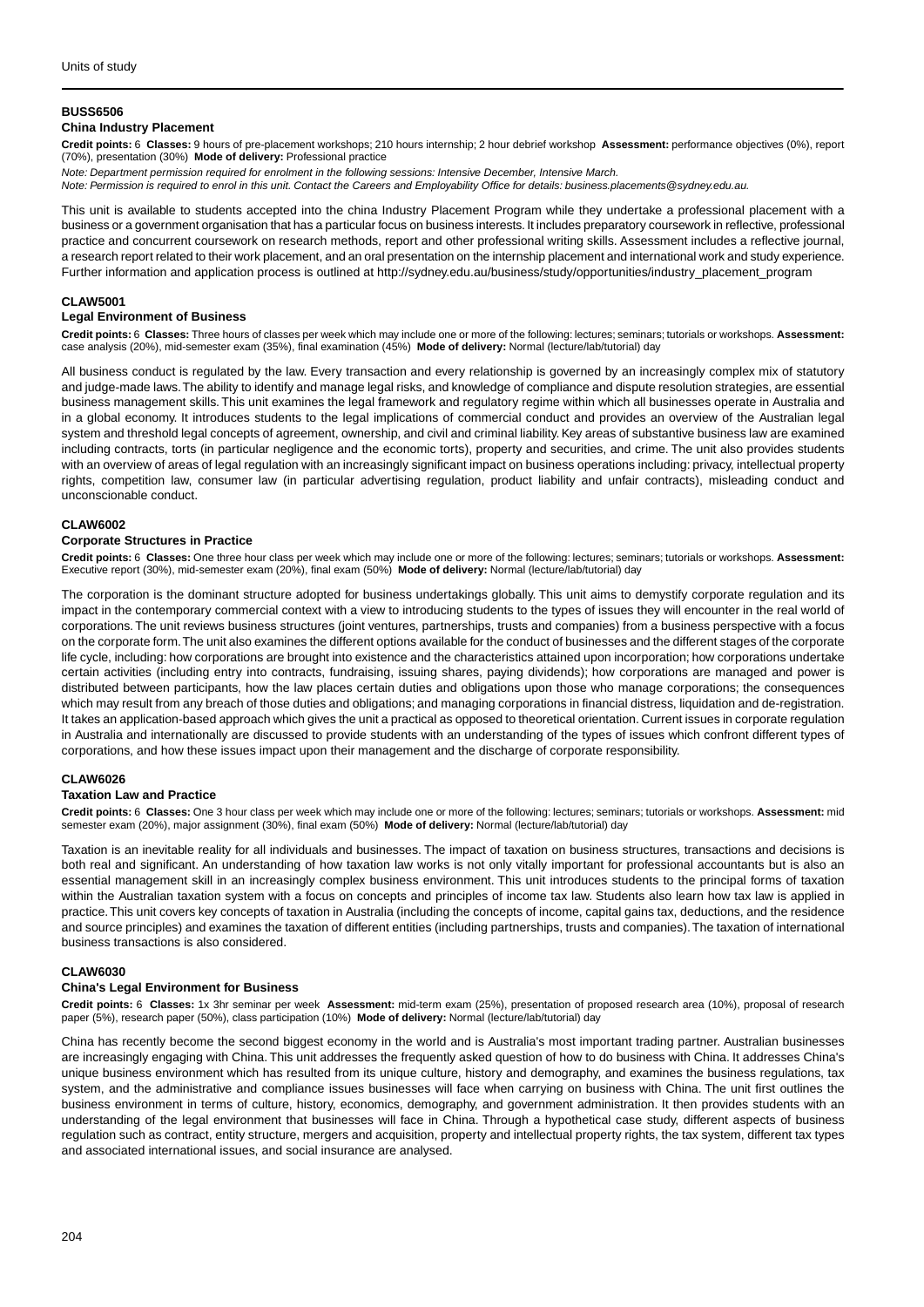## **CLAW6031**

## **International Financial Crime**

**Credit points:** 6 **Classes:** 1x 3hr seminar per week **Assessment:**test (20%), group assignment (30%), final exam (50%) **Mode of delivery:** Normal (lecture/lab/tutorial) day

International financial crime occupies a leading place on the international governance agenda. It has a devastating impact on national economies, international security and human development. This unit examines key international financial crimes such as investment fraud, corruption, tax evasion, money laundering and terrorist financing. Students gain an understanding of how these crimes are committed, detected and prosecuted. They analyse the changing regulatory environment and the new risks facing businesses and the professions. The role of bank secrecy and tax havens in facilitating financial crime is also studied. There is a special focus on the prevention of financial crime, and the regime for tracing, freezing and recovery of illicit assets. The unit draws on case studies from Australia, United States, Europe and Asia so as to gain a better appreciation of the national and international responses to international financial crime.

### **FINC5001**

### **Capital Markets and Corporate Finance**

**Credit points:** 6 **Classes:** 1x 3hr seminar per week **Assessment:** mid semester-test (20%), major assignment (25%), and final examination (55%) **Mode of delivery:** Normal (lecture/lab/tutorial) day, Normal (lecture/lab/tutorial) evening, Block

This unit provides an introduction to basic concepts in corporate finance and capital markets. It is designed to equip students to undertake further studies in finance. After reviewing some very basic ideas in finance and financial mathematics, the unit provides an introduction to the valuation of equity and debt securities and companies. The unit then examines issues related to pricing in capital markets and ends with a discussion of theory and practice related to capital structure and dividend policy.

## **FINC6001**

## **Intermediate Corporate Finance**

**Credit points:** 6 **Classes:** 1x 3hr seminar per week **Assessment:** mid-semester test (30%), major assignment (30%), final exam (40%) **Mode of delivery:** Normal (lecture/lab/tutorial) day, Normal (lecture/lab/tutorial) evening, Block

This unit extends some of the fundamental concepts introduced in FINC5001 Capital Markets and Corporate Finance, and develops a rigorous framework for the analysis and understanding of key aspects of corporate financial decision making. Fundamental concepts in corporate finance are extended to more complex settings. The unit examines more advanced approaches to asset pricing and capital budgeting. New topics are covered in relation to derivative securities and real options applications in capital budgeting. The issues of the cost of capital, corporate capital structure, and corporate dividend policy, are extended to cover the interaction of corporate and personal taxation, agency problems, and information signalling.

### **FINC6013**

### **International Business Finance**

**Credit points:** 6 **Classes:** 1 x 3hr seminar per week **Assessment:** mid-semester test (25%), assignment (25%), final exam (50%) **Mode of delivery:** Normal (lecture/lab/tutorial) day, Normal (lecture/lab/tutorial) evening

In our highly globalised and integrated world economy, understanding international dimensions of financial management is essential for businesses. This unit provides a greater understanding of the fundamental concepts and the tools necessary for effective financial decision making by business enterprises, within a global setting.

## **FINC6016**

### **Financial Instruments and Markets**

**Credit points:** 6 **Classes:** 1x 3hr seminar per week **Assessment:** 2x mid-term exams (2x15%), assignment (20%), and final exam (50%) **Mode of delivery:** Normal (lecture/lab/tutorial) day

This unit provides students with an introduction to Australian financial markets and an evaluation of the institutions, instruments and participants involved in the industry. The main markets evaluated include the equity, money, bond, futures, options, and foreign exchange markets. The relationship between the economic environment and these markets is examined.

### **IBUS5003**

## **Global Business**

**Credit points:** 6 **Classes:** 1x 3hr seminar per week **Assessment:** in class participation (10%), mid-semester exam (20%), group presentation (10%), group project (20%), final exam (40%) **Mode of delivery:** Normal (lecture/lab/tutorial) evening, Block mode

This unit focuses on the application of strategic thinking in key business contexts with a particular focus on the global nature of business. Students gain knowledge about: (i) identifying and managing challenges and risks presented by operating in a global business environment; (ii) international business trade and foreign direct investment theories; (iii) country level factors that impact global strategy.

### **INFS5000**

## **Accounting Information Systems**

**Credit points:** 6 **Classes:** 1x 3 hr seminar per week **Assessment:** group assignment (30%), individual assignment (20%), and final exam (50%) **Mode of delivery:** Normal (lecture/lab/tutorial) evening

*Note: This unit of study is only offered in the Professional Accounting programs.*

Accountants are extensive users of business information systems (BIS). They also play a critical advisory and managerial role in relation to the design, adoption, evaluation and assurance of BIS to ensure that information and systems are properly governed, used ethically and contribute to business value. This unit provides an introduction to current and emerging information technologies (IT) that support and enable business processes, information management, decision-making and reporting of critical business information in accounting. In addition, associated governance, risk and compliance challenges are explored. Relationships between business processes and accounting information systems are examined to develop an understanding of the complex and changing business information environment from the perspective of different stakeholders. Students also learn how to use tools, frameworks and models that assist in identifying opportunities for business value creation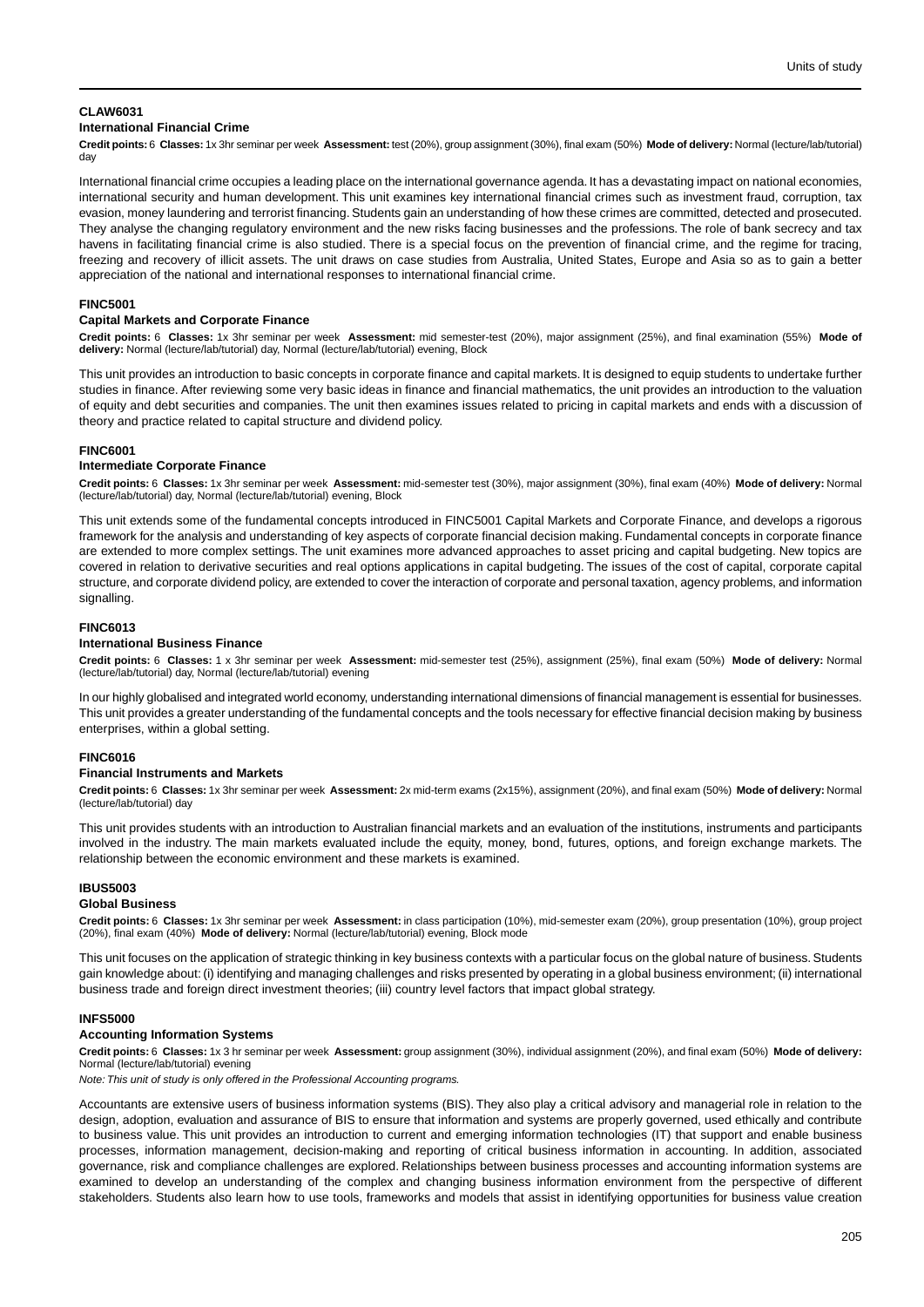through innovative applications of various BIS and managing business information, processes and systems to ensure that strategies and service providers meet business needs.

### **INFS6012**

### **Enterprise Systems Management**

**Credit points:** 6 **Classes:** 1x 3hr seminar per week **Assessment:** individual assignment (25%), group project (25%), final exam (50%) **Mode of delivery:** Normal (lecture/lab/tutorial) evening

This unit explores the strategic managerial issues that arise from the implementation and use of Enterprise Systems as a means of integrating data and standardising processes. The unit utilises a combination of practical sessions with an Enterprise System, such as SAP, and analyses based on readings of case studies to explore the long-term effects of strategic implementation decisions, and issues with regard to Enterprise System implementation projects.The unit explores the emergence and implications of cloud-based Enterprise Systems, and the part that Enterprise Systems play in an organisation's broader information infrastructure.

### **ITLS6501**

### **Infrastructure Financing**

**Credit points:** 6 **Classes:** 9 x 3.5 hr lectures, 3 x 3.5 hr workshops. **Assessment:** 2x individual assignments (50%), group assignment (25%), final exam (25%) **Mode of delivery:** Block mode

Infrastructure is the backbone of every economy. Investment in infrastructure has the capacity to enhance productivity and generate growth, and has multiplier effects that are not only economic but also social and environmental.The cost of infrastructure projects, however, can be substantial and funding these projects represents a significant challenge. In this unit, students explore the distinction between infrastructure financing and funding and the challenges in raising private finance. Students are provided with an understanding of the principles of infrastructure finance and the use of special purpose vehicles and how to structure alternative financing plans. Students learn how to develop approaches to procurement and tendering and understand issues associated with the commercial and financial structuring of Public Private Partnerships.

### **QBUS5002**

## **Quantitative Methods for Accounting**

**Credit points:** 6 **Classes:** 1 x 2hr lecture and 1 x 1hr tutorial **Assessment:** Mid-semester exam (30%), group project (20%), and final exam (50%) **Mode of delivery:** Normal (lecture/lab/tutorial) day

Accountants in the workplace need to be familiar with effective techniques for dealing with business data. This unit uses spreadsheet tools and accounting examples to introduce the most important data analysis methods. The unit helps students understand variability and detect when variation is random and when something significant is going on. This unit also enables students to uncover the relationships between variables that can be hidden in business data. Students learn how to look at accounting data and use it to forecast business performance. Students are also given examples of the misuse of statistics in an accounting context. The unit is taught through data- driven examples, exercises and business case studies.

### **QBUS6310**

#### **Business Operations Analysis**

**Credit points:** 6 **Classes:** 1 x 3hr class per week **Assessment:** group assignment (20%), individual Assignment 1 (10%), individual Assignment 2 (10%), individual Assignment 3 (10%), final exam (50%) **Mode of delivery:** Normal (lecture/lab/tutorial) day

Business operations are the activities that businesses carry out to create value. This unit provides the models needed to analyse business operations of a company or organisation and make management decisions on operational issues. It covers business operations in both manufacturing and service industries, looking at processes, supply chains and quality issues. Topics covered may include the modelling of manufacturing operations and related group technologies, the modelling of financial service operations (e.g. brokerage operations), and the operations implications of internet technologies.

### **QBUS6860**

#### **Visual Data Analytics**

**Credit points:** 6 **Classes:** 13 interactive lectures x 2 hours each, plus 13 workshops driven by student work x 1 hour each, plus 10 week x 1 hour tutorials on software training (e.g. for Tableau, Gephi, Google Charts, Google Big Query) **Assessment:** Weekly assignments (20%), group projects (40%), final exam (40%) **Mode of delivery:** Normal (lecture/lab/tutorial) day

*Note: Department permission required for enrolment in the following sessions: Semester 2.*

Accurate and effective analysis of data is a crucial skill in today's data-rich business environment.Visual Data Analytics (VDA) is an indispensable scientific tool for analysing all sorts of business-related data and, in particular, complex high-dimensional data. Applications include the visualisation of financial statements, capital market data, marketing data, supply chain data and many others. VDA has the ability to encode vast amounts of information into a small space that can be then intuitively interpreted for decision-making. This unit draws upon statistics, computer science, behavioural psychology and information design for visualising numerical and text data. It presents statistical and data analysis methods that are necessary for description, exploration, inference and diagnosis using data reduction, visual mining, smoothing, clustering and validation techniques. Upon completion of the unit, students should be proficient in producing high integrity visuals that enables fast and precise business decision-making. Students will also learn about the limitations of visual perception and how to design powerful visuals that can tap into our natural cognitive predisposition in favouring visual types of information.

#### **WORK5003**

## **Management and Organisations**

**Credit points:** 6 **Classes:** 1 x 3 hour seminar/tutorial per week **Assessment:** quiz (10%), assignment (20%), essay (35%), participation (10%), final exam (25%) **Mode of delivery:** Normal (lecture/lab/tutorial) evening

This unit aims to introduce students to the nature and context of management. It explores the functions and processes of management and encourages students to critically reflect on management theory and practice. It can be taken as a standalone unit for students enrolled in various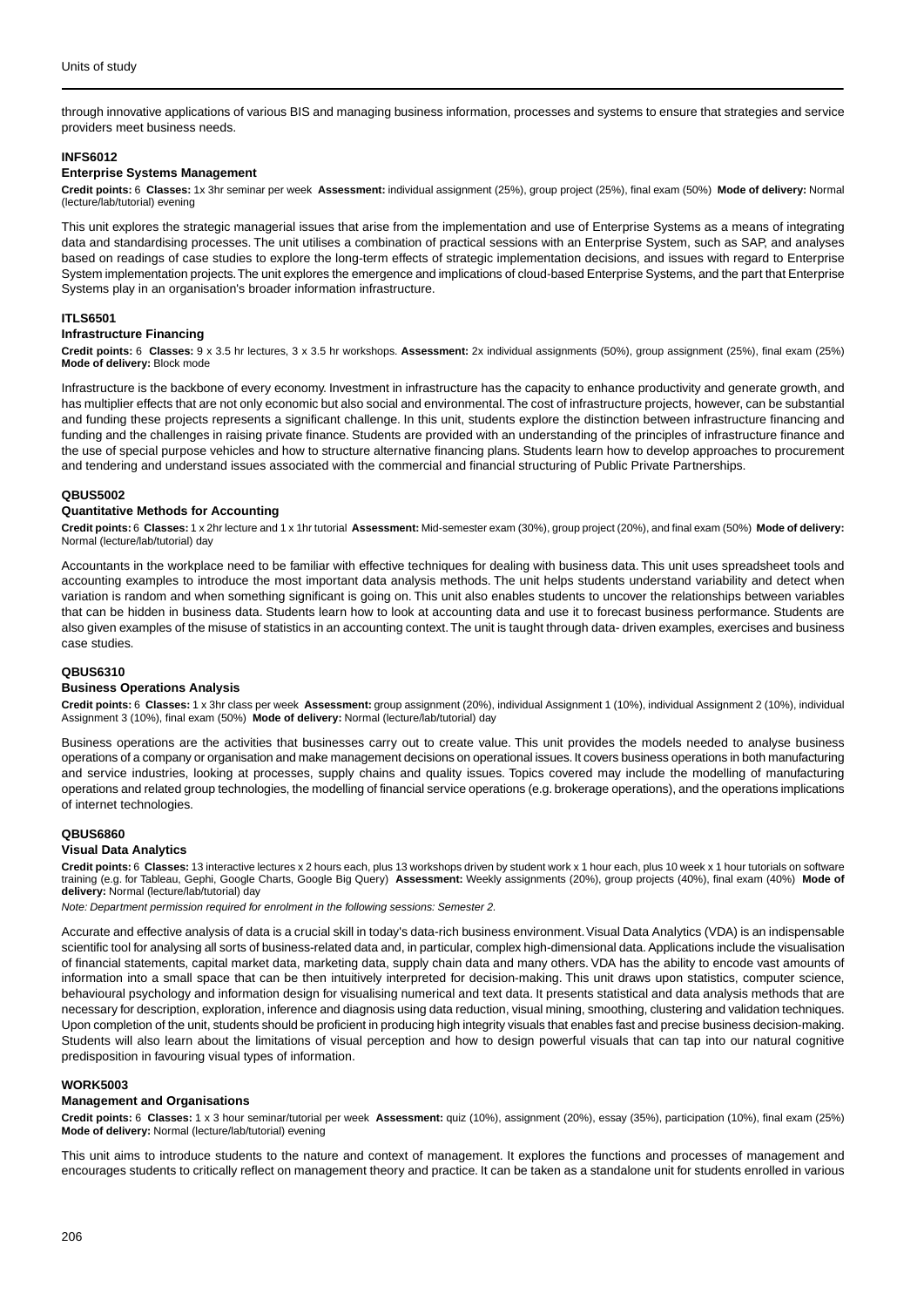specialist masters programs and also prepares students for further study in strategic management, organisational analysis and strategy and human resource management.

## **WORK6030**

### **Performance and Rewards**

**Credit points:** 6 **Classes:** Intensive **Assessment:** participation (10%), tests (20%), assignment (40%), final exam (30%) **Mode of delivery:** Block mode

This unit examines the processes and practices associated with contemporary performance and reward management. Results-based, behaviourally-based and competency-based methods of performance management are examined, along with processes of performance review, planning and developing. Coverage of reward management issues includes: job- and person-based approaches to building base pay structures; methods for rewarding individual performance; work group incentives such as gainsharing, goal-sharing and team pay; methods of rewarding employees for organisational performance, including employee share ownership; and performance-related rewards for executives. The unit also examines approaches to developing strategically integrated performance and reward management systems.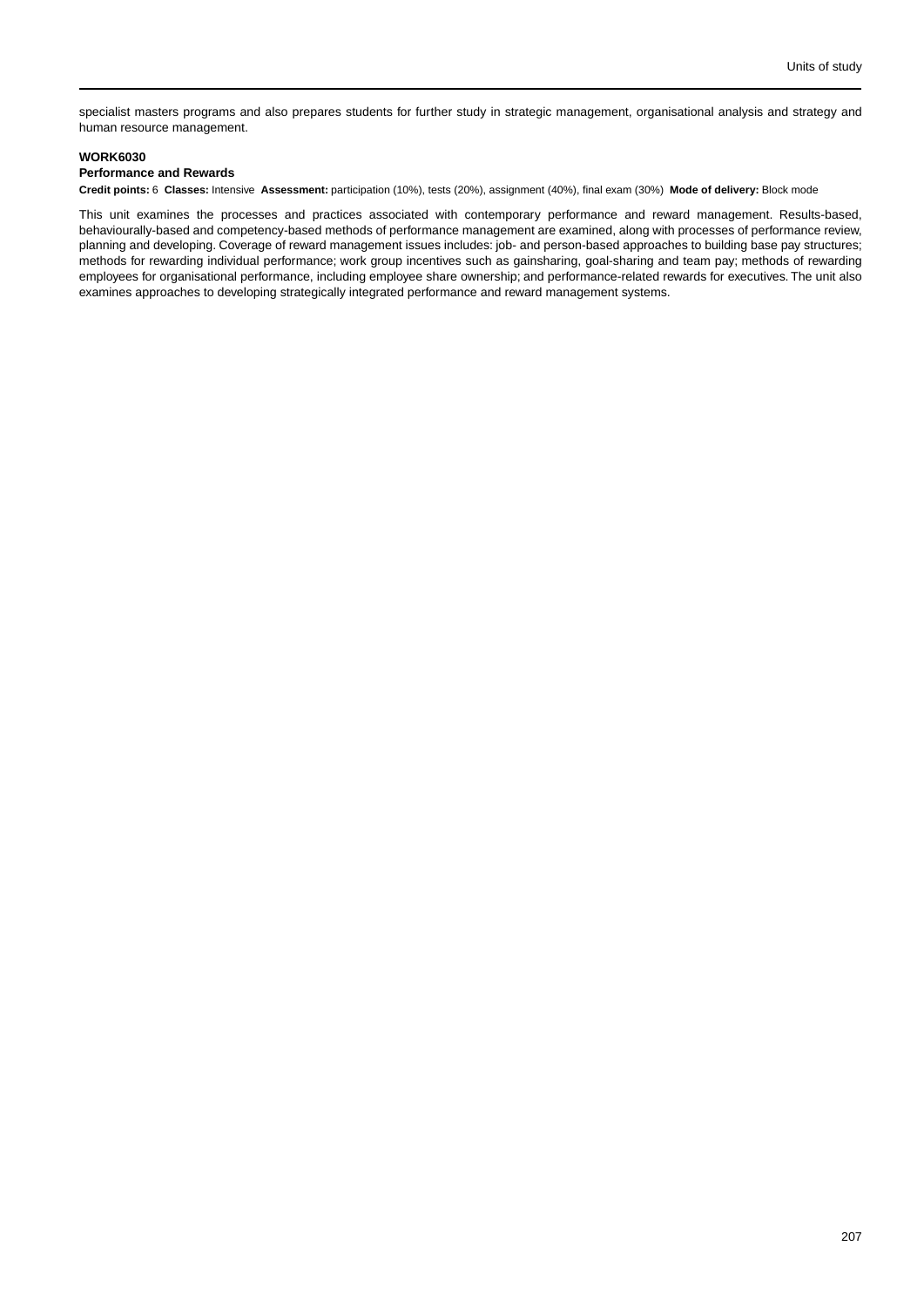Units of study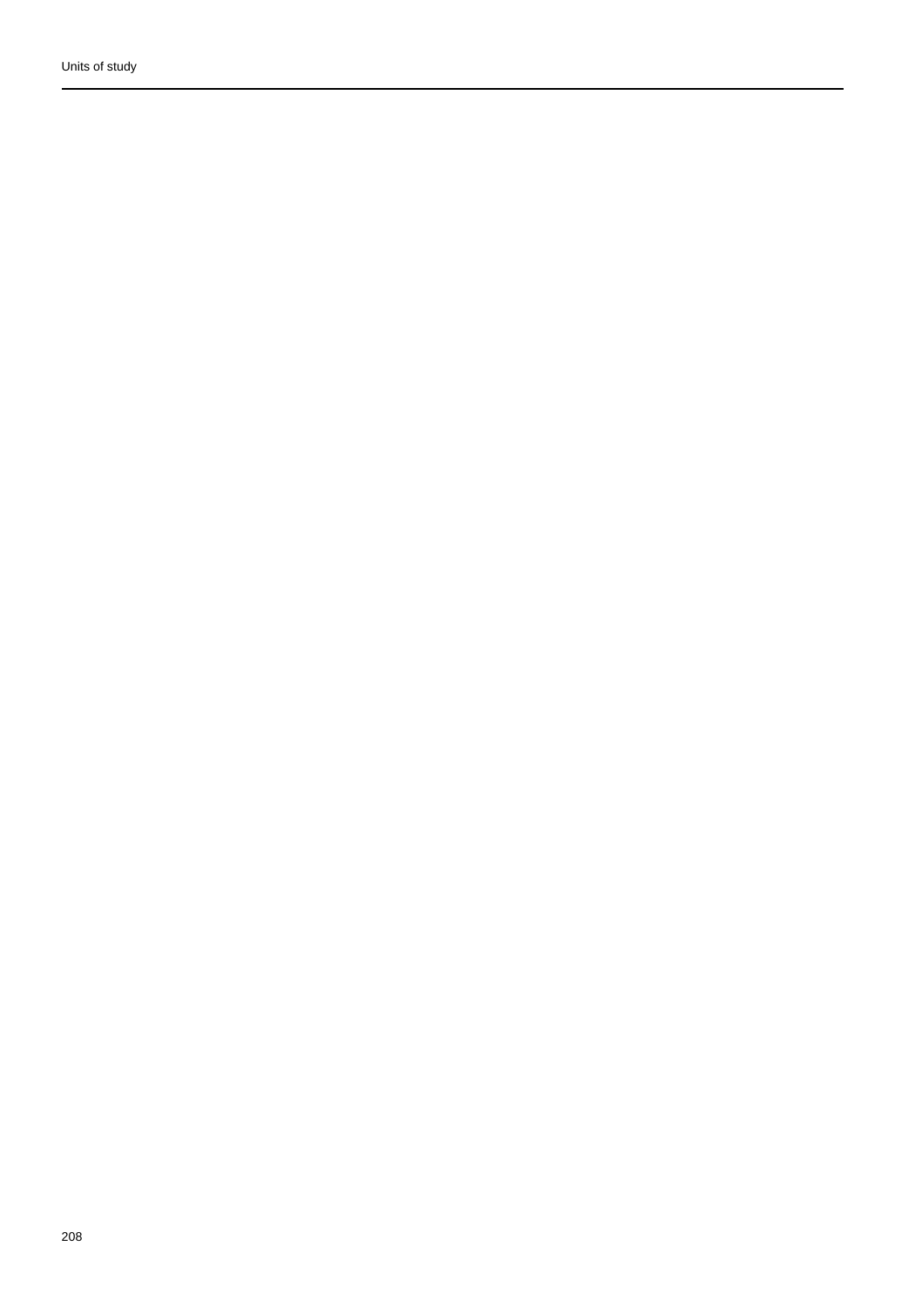# Progression guides

# 1. Master of Professional Accounting

The following table illustrates a suggested full-time learning sequence for the Master of Professional Accounting program.

| <b>YEAR</b>       | <b>SESSION</b> |                 |                 | UNITS OF STUDY                |                 | <b>CREDIT POINTS</b> |
|-------------------|----------------|-----------------|-----------------|-------------------------------|-----------------|----------------------|
| Year 1            | Semester 1     | <b>QBUS5002</b> | <b>ACCT5001</b> | <b>CLAW5001</b>               | <b>BUSS5080</b> | 24                   |
|                   | Semester 2     | <b>ACCT6001</b> | <b>ACCT5002</b> | <b>INFS5000</b>               | <b>BUSS5001</b> | 24                   |
| Year <sub>2</sub> | Semester 1     | <b>ACCT6010</b> | <b>CLAW6002</b> | <b>FINC5001</b>               | elective        | 24                   |
|                   | Semester 2     | <b>ACCT6007</b> | <b>CLAW6026</b> | <b>ACCT6120</b><br>(capstone) | elective        | 24                   |
|                   |                |                 |                 |                               |                 | 96                   |

*Note:* The information listed in this example is based on the unit of study offerings for the current year and is intended as a guide only. Students are usually able to complete the units of study for their course in different sequences to that which is listed (including enrolling in units in summer or winter sessions when available). Students are advised to plan their course based upon their individual needs.

## 2. Graduate Diploma in Professional Accounting

The following table illustrates a suggested full-time learning sequence for the eight unit Graduate Diploma in Professional Accounting program.

| <b>YEAR</b> | <b>SESSION</b>        |                 |                 | UNITS OF STUDY  |          | <b>CREDIT POINTS</b> |
|-------------|-----------------------|-----------------|-----------------|-----------------|----------|----------------------|
| Year '      | Semester <sup>.</sup> | <b>ACCT5001</b> | <b>FINC5001</b> | <b>CLAW5001</b> | elective | 24                   |
|             | Semester 2            | <b>ACCT5002</b> | <b>ACCT6001</b> | elective        | elective | 24                   |
|             |                       |                 |                 |                 |          | 48                   |

*Note:* The information listed in this example is based on the unit of study offerings for the current year and is intended as a guide only. Students are advised to plan their course based upon their individual needs.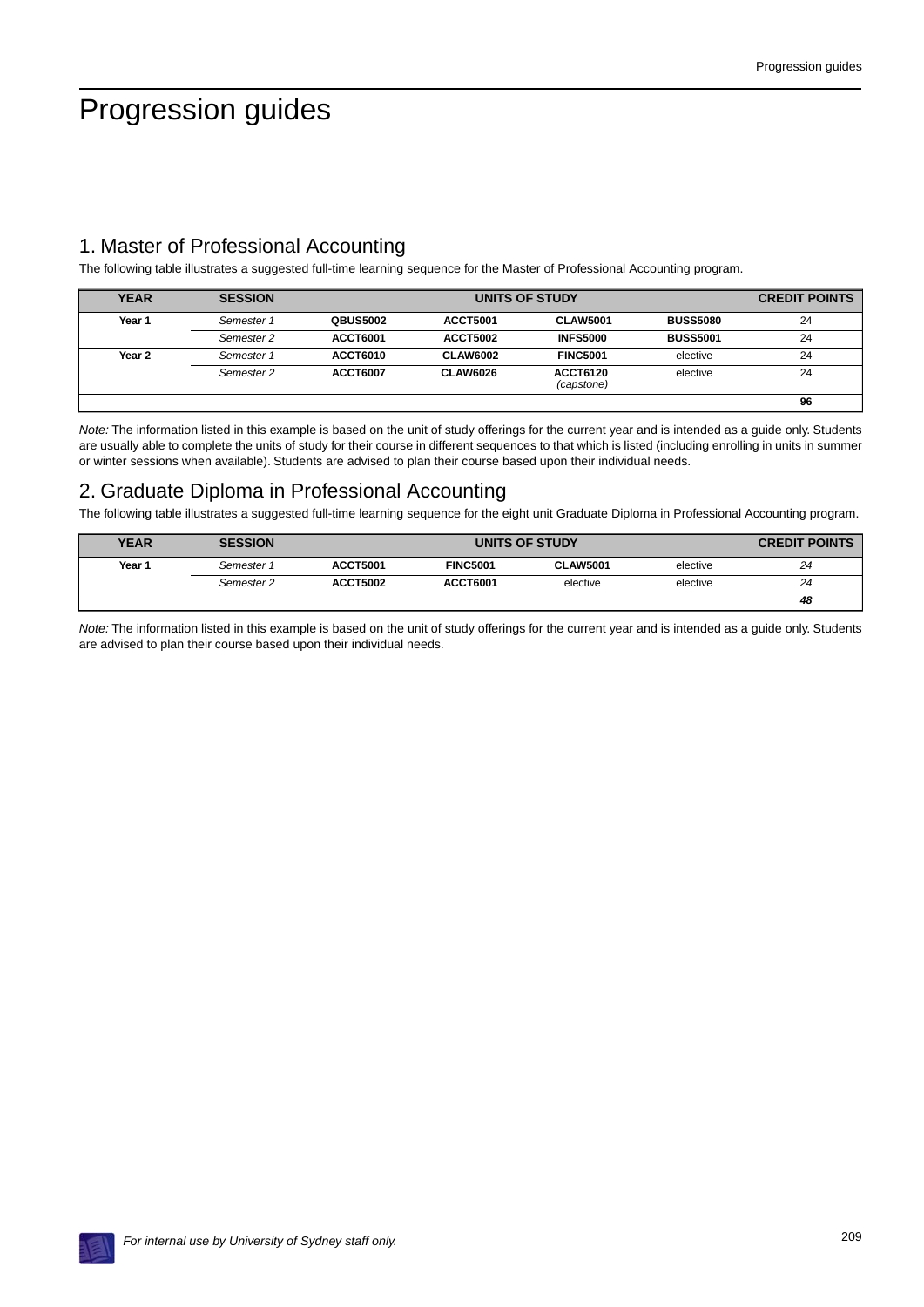Progression guides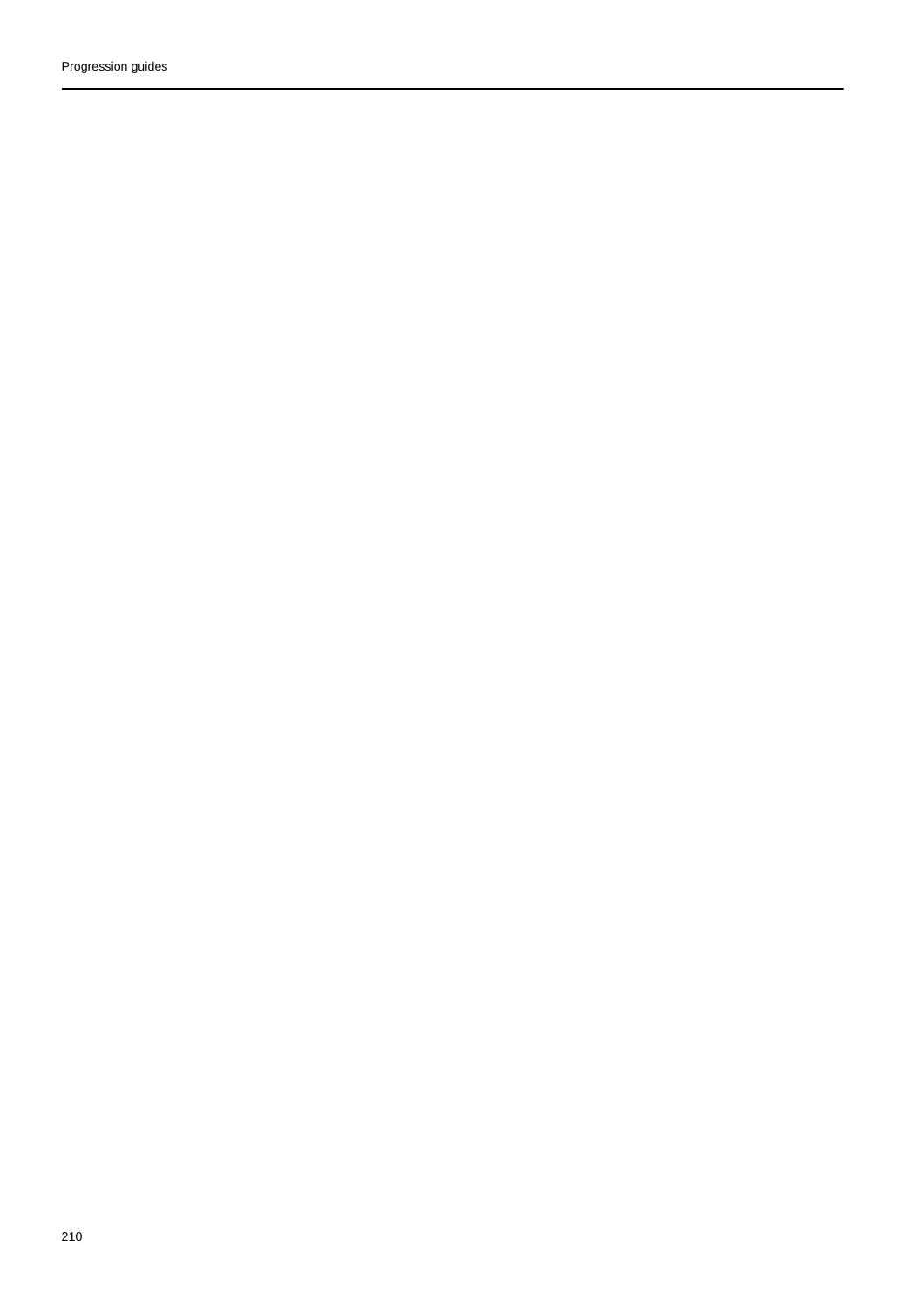# Professional accreditation

# Professional accounting accreditation

## (1) CPA Australia and Chartered Accountants Australia and New Zealand (CAANZ)

Subject to a reaccreditation review due in semester 1 2018, completion of the core units for the Master of Professional Accounting satisfies the requirements of both Chartered Accountants Australia and New Zealand (CAANZ) and CPA Australia for accreditation under the direct program pathway. The foundation competency areas that are required by the two main professional accounting bodies in Australia, and the accredited University of Sydney units of study that cover them, are shown under the professional accounting accreditation link in the Accounting Discipline area of the Business School website.

As accredited units are subject to review by the professional accounting bodies, students should check the CAANZ and CPA Australia websites for units accredited in the year they commenced their course.

If required, the Postgraduate Discipline Coordinator for Accounting can put you in touch with the CPA/CAANZ Accounting Liaison Officer to provide further advice on professional accounting accreditation.

# (2) Association of Chartered Certified Accountants (ACCA)

The ACCA will allow four foundation unit exam exemptions for students who have completed the Master of Professional Accounting as follows:

- F1 Accounting in Business
- F2 Management Accounting
- **F3 Financial Accounting** F4 Corporate and Business Law

In addition, students who complete certain accredited units of study may be eligible for up to five further specific exam exemptions.

| <b>Course exemption</b>   | Units required to be completed                                                          |
|---------------------------|-----------------------------------------------------------------------------------------|
| F5 Performance Management | ACCT5002 Managerial Accounting and Decision Making                                      |
| F6 Taxation               | CLAW6026 Taxation Law and Practice                                                      |
| F7 Financial Reporting    | ACCT6001 International Financial Reporting and ACCT6010 Advanced Financial<br>Reportina |
| F8 Audit and Assurance    | ACCT6007 Contemporary Issues in Auditing                                                |
| F9 Financial Management   | FINC5001 Capital Markets and Corporate Finance                                          |

As of 2017, the ACCA Accelerate Program provides the opportunity for high achieving students from the University of Sydney Business School Master of Professional Accounting program to commence the professional level papers as early as the end of the first year of postgraduate studies with the exam fees waived providing they take their first exam within 12 months of graduating.

Further information on the ACCA exam exemptions can be found on the ACCA website under ACCA exemptions enquiry database.

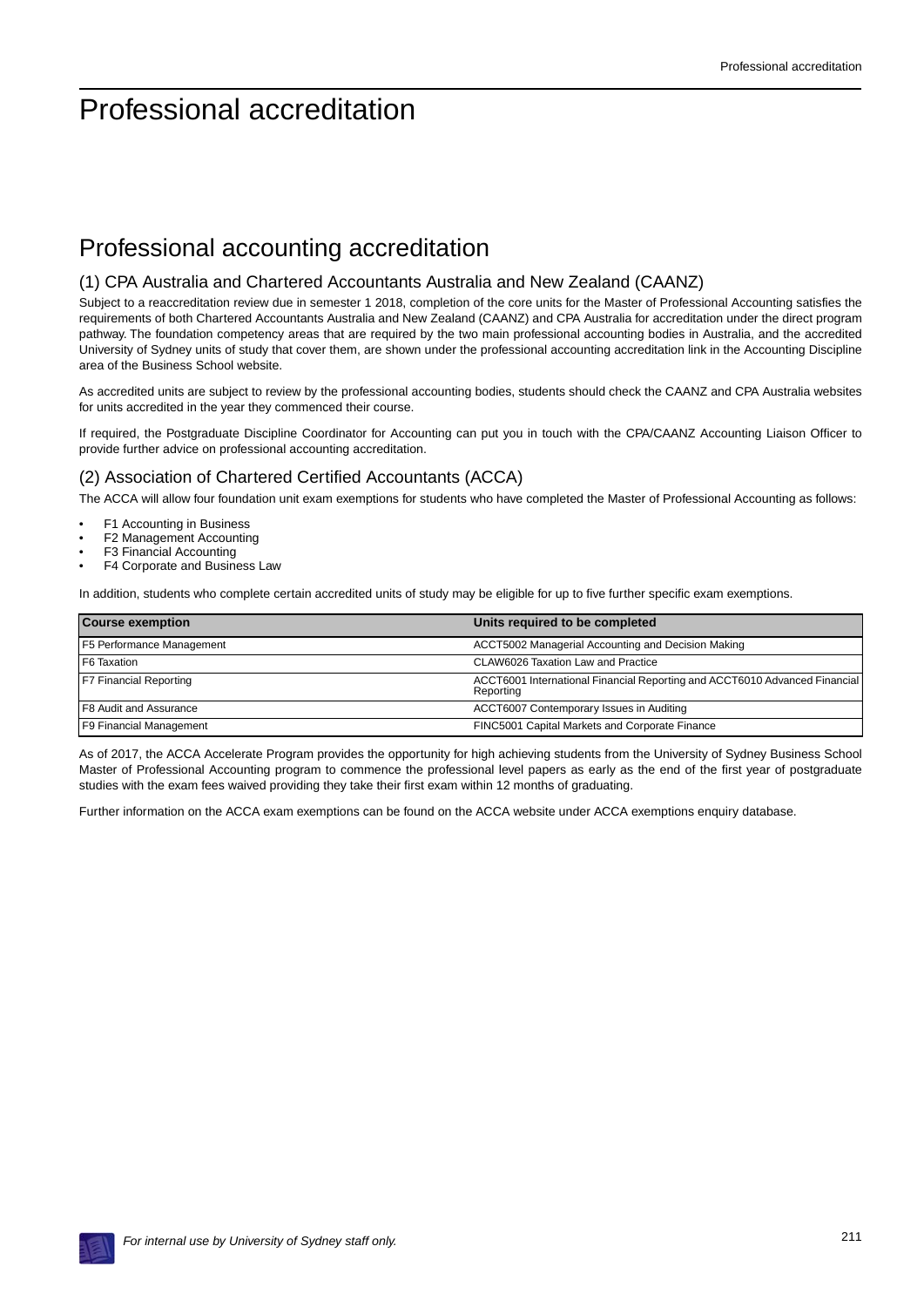Professional accreditation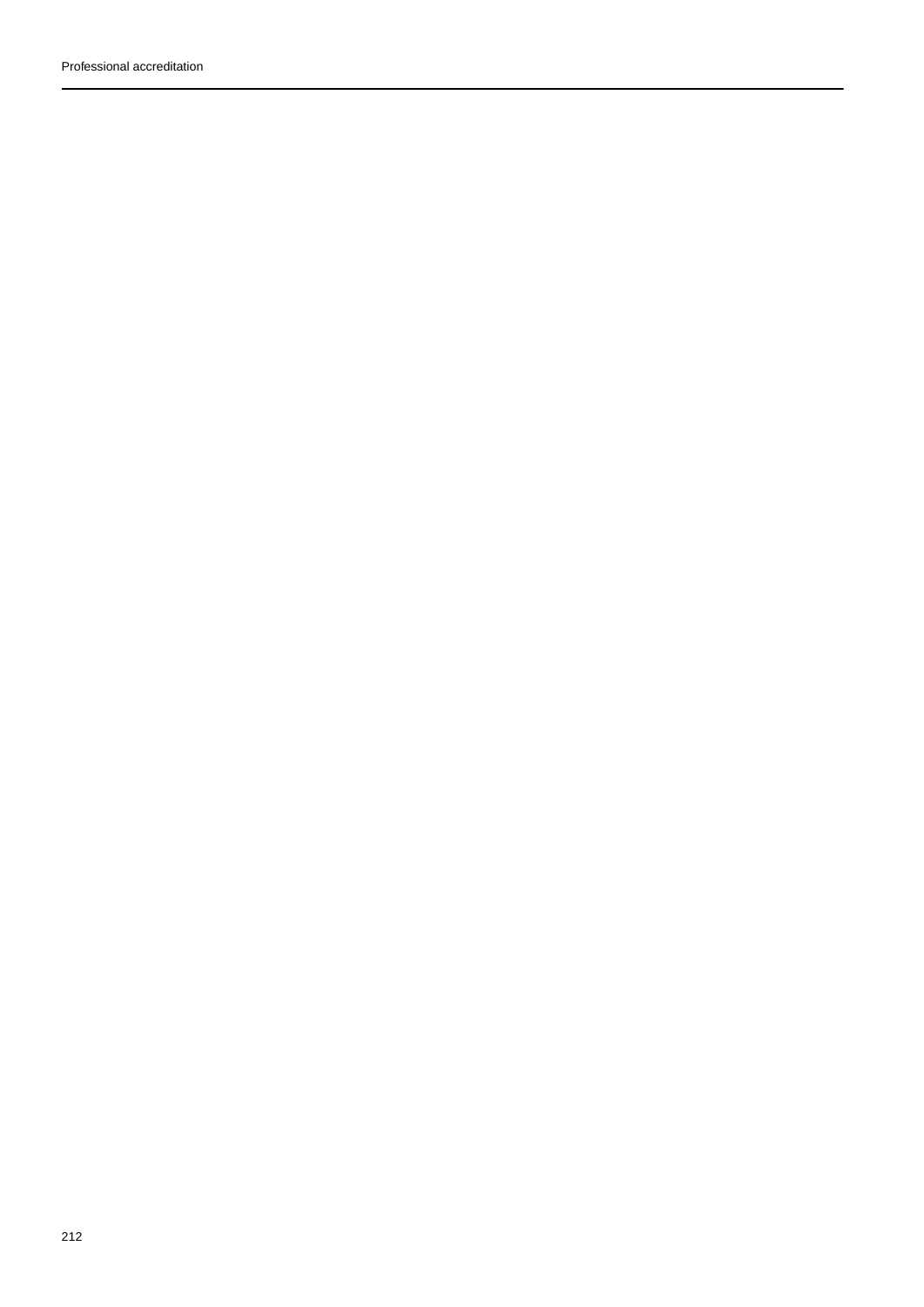## Course rules and resolutions

## Master of Professional Accounting

## Graduate Diploma in Professional Accounting

*These resolutions must be read in conjunction with applicable University By-laws, Rules and policies including (but not limited to) the University of Sydney (Coursework) Rule 2014 (the 'Coursework Rule'), the Coursework Policy 2014, the Resolutions of the Faculty, the University of Sydney (Student Appeals against Academic Decisions) Rule 2006 (as amended), the Academic Honesty in Coursework Policy 2015 and the Academic Honesty Procedures 2016. Up to date versions of all such documents are available from the Policy Register: http://sydney.edu.au/policies.*

## Course resolutions

Course codes

| Code        | Course title                                    |
|-------------|-------------------------------------------------|
| MAPROACC-02 | Master of Professional Accounting               |
| GNPROACC-01 | Graduate Diploma in Professional Accounting     |
| GCPROACC-01 | Graduate Certificate in Professional Accounting |

## 2 Attendance pattern

The attendance pattern for this course is full time or part time according to candidate choice.

## 3 Master's type

The master's degree in these resolutions is a professional master's course, as defined by the Coursework Policy.

## 4 Embedded courses in this sequence

- (1) The embedded courses in this sequence are:<br>(a) the Master of Professional Accounting
- the Master of Professional Accounting
- (b) the Graduate Diploma in Professional Accounting
- (c) the Graduate Certificate in Professional Accounting
- $(2)$  Providing candidates satisfy the admission requirements for the Master of Professional Accounting a candidate may progress to the award of any of the courses in this sequence. Only the longest award completed will be conferred.

### 5 Admission to candidature

- (1) Available places will be offered to qualified applicants ranked on merit in accordance with the following criteria:
- (a) Master of Professional Accounting
- (i) an Australian Qualifications Framework Level 7 or higher qualification with a minimum credit average (or equivalent) at an institution approved by the Business School; or
- (ii) completion of the qualifications and experience specified in (i), (ii) or (iii) with a minimum pass average (or equivalent) and performance in an admissions test approved by the Business School to a standard considered satisfactory by the Business School; and
- (iii) satisfaction of the English language requirements; and<br>(iv) any other minimum standards specified by the Business  $\overrightarrow{v}$  any other minimum standards specified by the Business School.<br>(b) Graduate Diploma in Professional Accounting
- (b) Graduate Diploma in Professional Accounting
- (i) an Australian Qualifications Framework Level 7 or higher qualification (or equivalent) at an institution approved by the Business School and graded at a standard acceptable to the Business School;
- 
- (ii) satisfaction of the English language requirements; and<br>(iii) any other minimum standards specified by the Busin any other minimum standards specified by the Business School.
- (c) Admission to the Graduate Certificate in Professional Accounting is only by transfer from the master's degree or graduate diploma.<br>(2) In exceptional circumstances the Business School may admit applicants without these
- In exceptional circumstances the Business School may admit applicants without these qualifications who, in the opinion of the Business School, have qualifications and evidence of experience and achievement sufficient to successfully undertake the award.

## 6 Requirements for award

- (1) The units of study that may be taken for the course are set out in the Table of postgraduate units of study: Professional Accounting.<br>(2) To qualify for the award of the Master of Professional Accounting a candidate mu
- $\overline{22}$  To qualify for the award of the Master of Professional Accounting a candidate must complete 96 credit points, comprising:<br>(a) 84 credit points in core units of study; and
- 84 credit points in core units of study; and
- $(b)$  12 credit points in elective units of study.<br>(3) To qualify for the award of the Graduate Dig
- (3) To qualify for the award of the Graduate Diploma in Professional Accounting a candidate must complete 48 credit points, comprising:<br>(a) 30 credit points in core units of study: and 30 credit points in core units of study; and
- 
- $(b)$  18 credit points in elective units of study.<br>
(4) To qualify for the award of the Graduate Co To qualify for the award of the Graduate Certificate in Professional Accounting, a candidate must complete 24 credit points of units of study from the Table of postgraduate units of study: Professional Accounting.

## 7 Recognition of prior learning

- (1) Waivers may be granted or the volume of learning may be reduced in recognition of prior learning.
- (2) Candidates for the Master of Professional Accounting may be eligible for a reduction in the volume of learning of up to 48 credit points, subject to the following:
- (a) The maximum permissible reduction in the volume of learning is 24 credit points for an Australian Qualifications Framework Level 7 qualification in a cognate discipline, as defined by the Business School.
- (b) The maximum permissible reduction in the volume of learning is 24 credit points for an Australian Qualifications Framework Level 8 or higher qualification in a non-cognate discipline.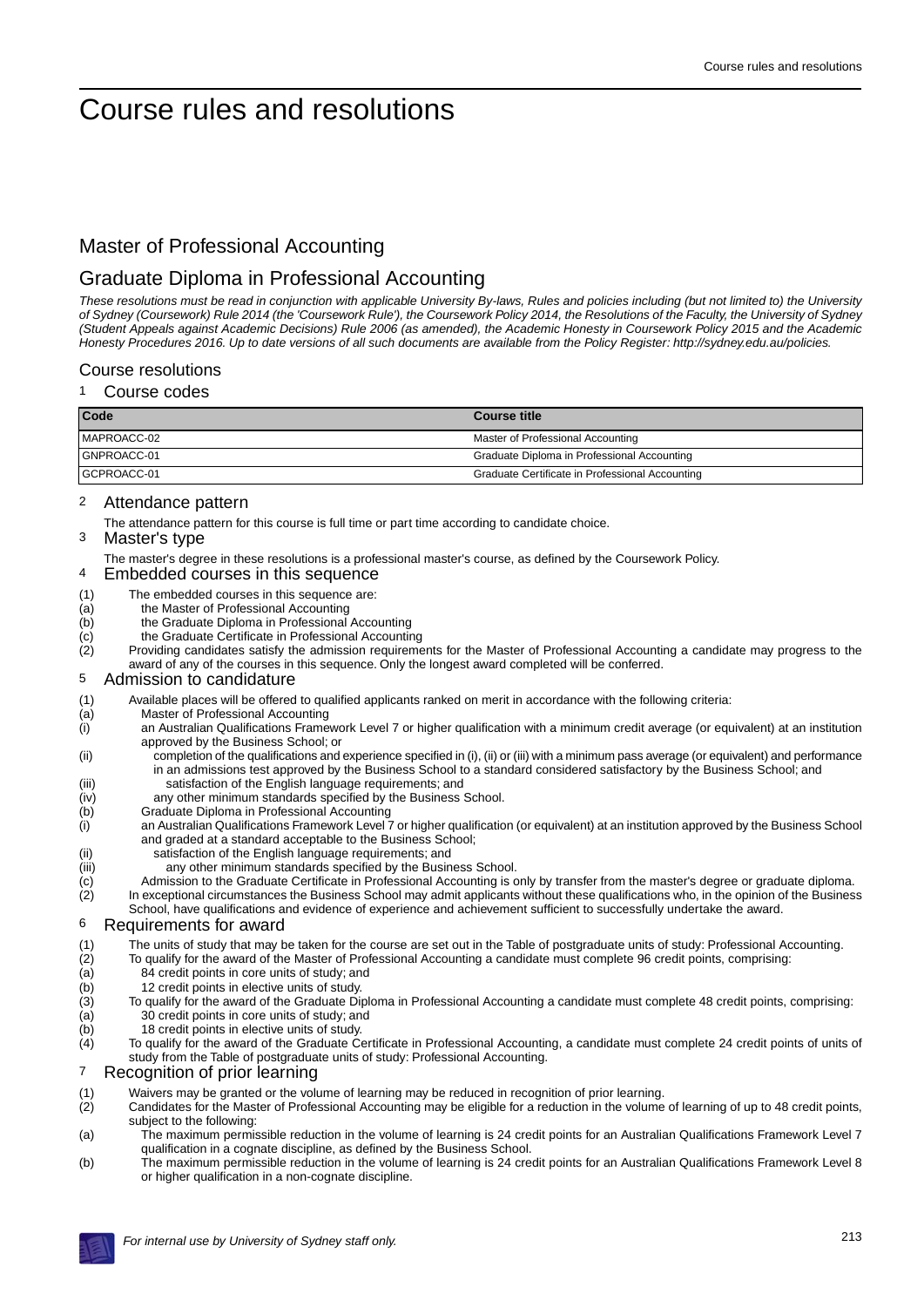- (c) The maximum permissible reduction in the volume of learning is 48 credit points for an Australian Qualifications Framework Level 8 or higher qualification in a cognate discipline, as defined by the Business School.
- (d) The maximum permissible reduction in the volume of learning is 24 credit points for relevant professional work experience deemed by the Business School to have conferred a volume of learning equivalent to that of a graduate certificate in a cognate discipline.
- (3) Candidates for the Graduate Diploma in Professional Accounting may be eligible for a reduction in the volume of learning of up to 24 credit points for relevant postgraduate studies where no award has been, or will be made.
- (4) Notwithstanding any reduction in the volume of learning granted on the basis of work completed or prior learning, in order to qualify for an award a student must complete at least 50 per cent of the requirements prescribed for the award course at the University of Sydney. 8 Course transfer

- (1) Candidates for the Master of Professional Accounting or Graduate Diploma in Professional Accounting may elect to discontinue study and graduate with an award from this embedded sequence, with the approval of the Business School, and provided the requirements of the embedded award have been met.
- (2) Candidates for the Graduate Diploma in Professional Accounting may elect to upgrade to the Master of Professional Accounting with full recognition of prior learning upon completion of a minimum of 24 credit points and graded at a standard acceptable to the Business School.

## 9 Transitional provisions

- (1) These resolutions apply to students who commenced their candidature after 1 January, 2018.
- (2) Candidates who commenced prior to 1 January, 2018 may complete the requirements in accordance with the resolutions in force at the time of their commencement, provided that requirements are completed by 1 January, 2023. The Business School may specify a later date for completion or specify alternative requirements for completion of candidatures that extend beyond this time.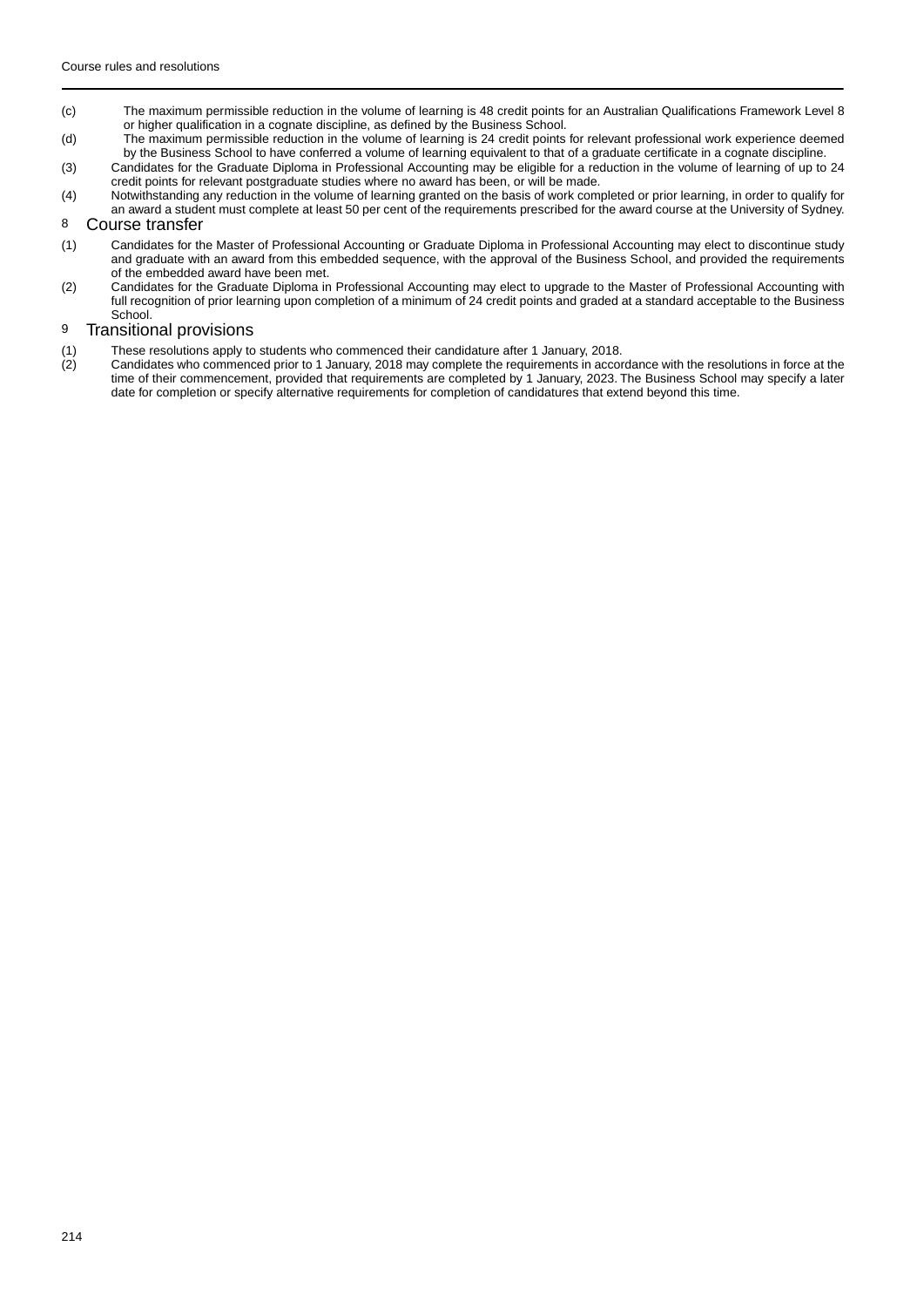## Postgraduate research

The University of Sydney Business School offers two higher degrees by research: the Doctor of Philosophy (PhD) and the Master of Philosophy (MPhil).

The details of the application process are set out on the University of Sydney Business School's Postgraduate Research pages.

| <b>Research Period</b> | <b>Duration of Research Period</b> |
|------------------------|------------------------------------|
| One                    | 1 January to 28 February           |
| l Two                  | 1 March to 30 June                 |
| Three                  | 1 July to 30 September             |
| l Four                 | 1 October to 31 December           |

## Application Process

The details of the application process are set out on the University of Sydney Business School's Postgraduate Research pages.

## Further Information

Prospective students should contact the Business School's Research Unit.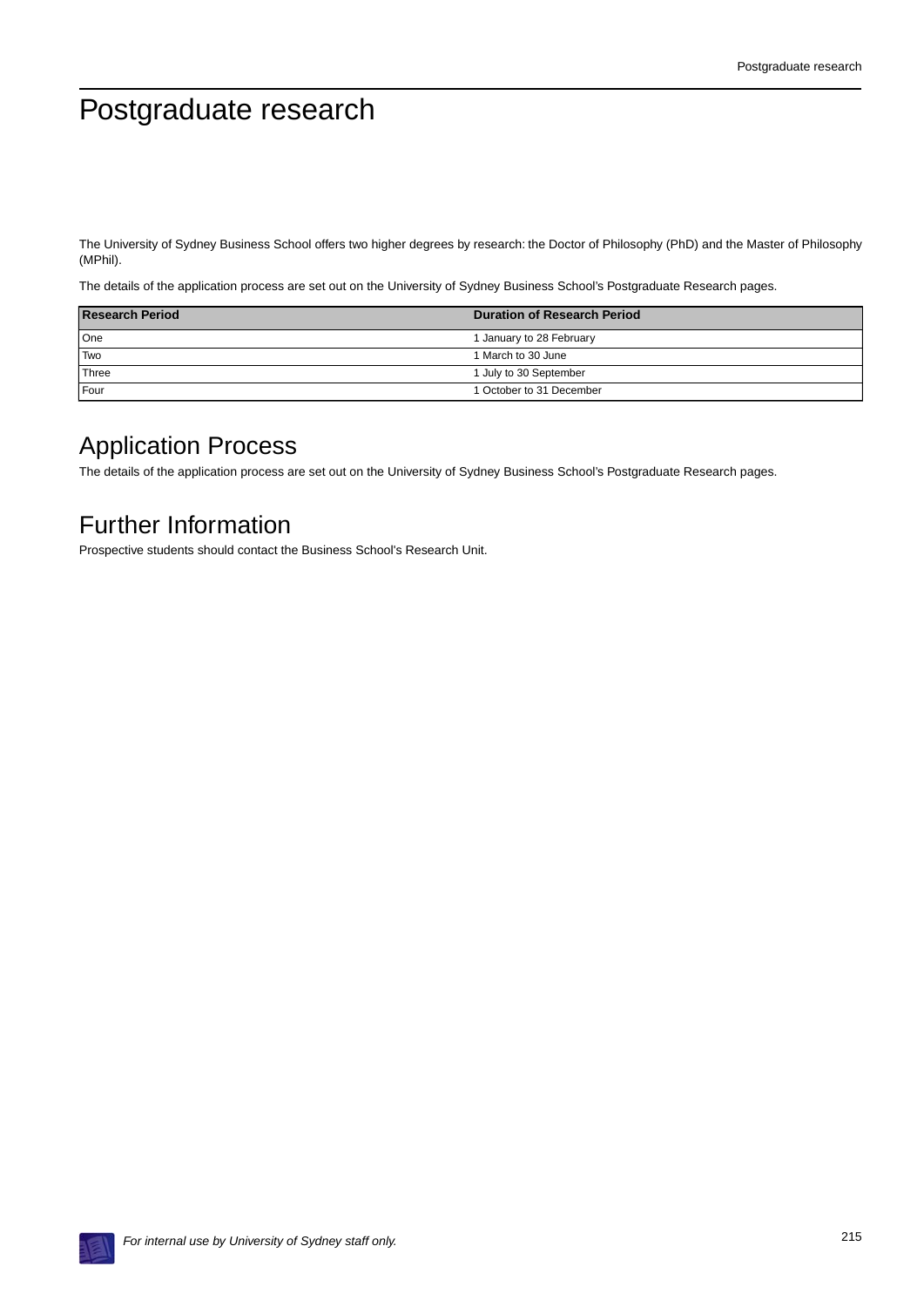Postgraduate research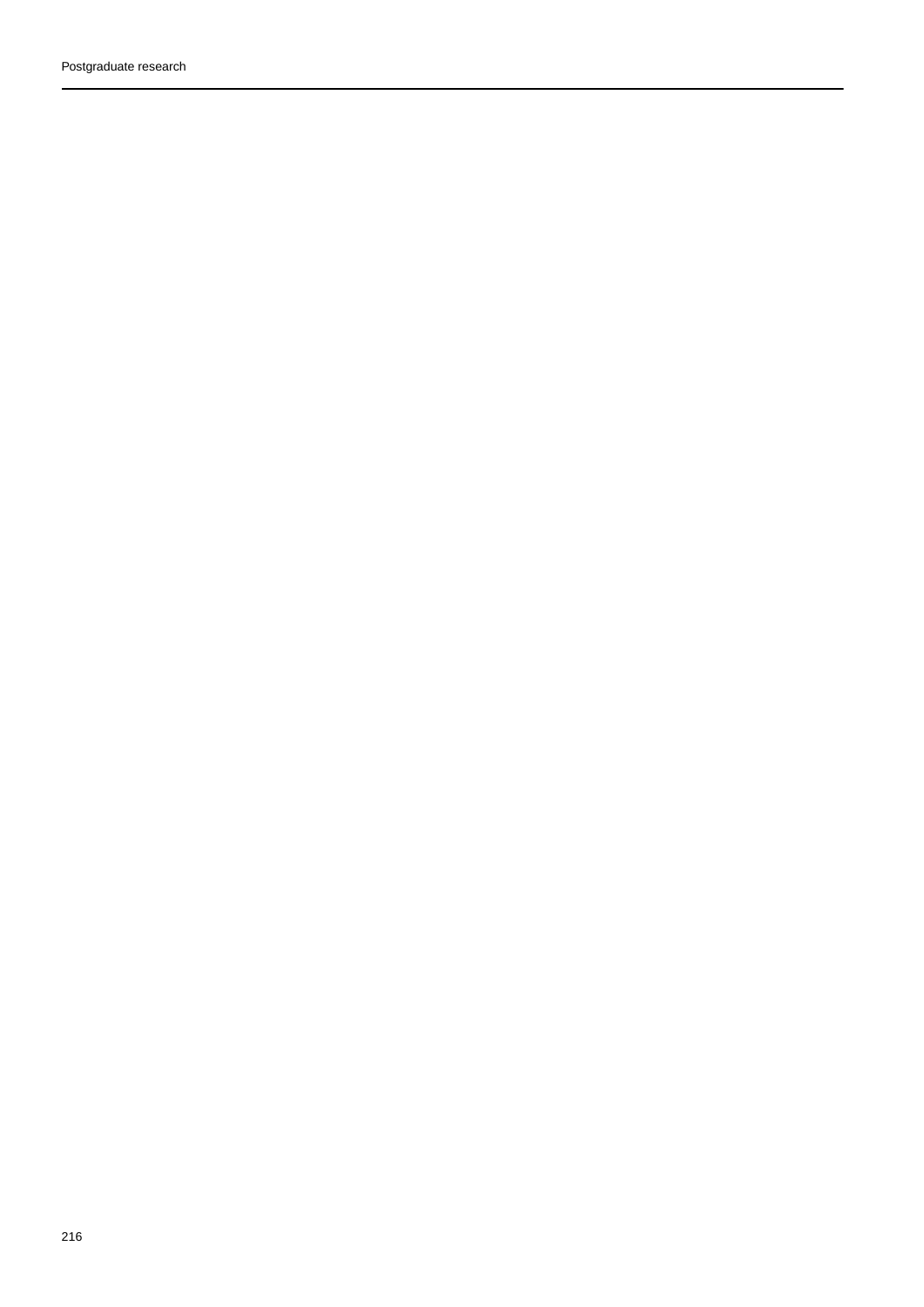# Master of Philosophy (MPhil)

| <b>CRICOS code</b> | <b>Duration (minimum)</b>                 |  |
|--------------------|-------------------------------------------|--|
| 019835A            | 18 months to 2 years full-time equivalent |  |

The University of Sydney Business School has an outstanding reputation for the quality of its research across a wide range of academic disciplines. The Master of Philosophy takes at least 18 months to complete full-time during which candidates undertake approved research and write a thesis with an upper limit of 50,000 words.

The requirements for the Master of Philosophy (MPhil) are set out under the: University of Sydney (Higher Degree by Research) Rule 2011

Duration of the MPhil is 18 months to 2 years full time equivalent. Candidates must successfully complete a 12 month probation period and all coursework requirements.

For details regarding the course structure and entry requirements, please refer to the University of Sydney Business School's Postgraduate Research pages.

## Resolutions for the Master of Philosophy

## Master of Philosophy in Business

*These resolutions must be read in conjunction with applicable University By-laws, Rules and policies including (but not limited to) the University of Sydney (Coursework) Rule 2014 (the 'Coursework Rule'), the Coursework Policy 2014, the Resolutions of the Faculty, the University of Sydney (Student Appeals against Academic Decisions) Rule 2006 (as amended), the Academic Honesty in Coursework Policy 2015 and the Academic Honesty Procedures 2016. Up to date versions of all such documents are available from the Policy Register: http://sydney.edu.au/policies.*

## Course resolutions

## Part 1: Preliminary

## 1 Course codes

| Code        | <b>Course and stream title</b> |
|-------------|--------------------------------|
| RMPHLBUS-01 | Master of Philosophy           |

## Part 2: Admission requirements

#### 2 Eligibility for admission to candidature

- (1) To be eligible to be admitted to candidature by the Dean or Associate Dean, an applicant must:
- hold or have completed the requirements for a bachelor's degree from the University of Sydney, with first class honours or second class honours, first division, in the area of study in which the applicant wishes to undertake the degree; or
- (b) hold both an undergraduate and postgraduate degree from a recognised University, with at least an 80% average in the area of study in which the applicant wishes to undertake research.
- (2) The Dean or Associate Dean may admit to candidature an applicant who does not meet the requirements of sub-clause (1), provided that the applicant holds a qualification or qualifications that, in the opinion of the School's Research Unit Committee are equivalent to those prescribed in sub-clause (1).

#### 3 Application for admission to candidature

- (1) An applicant for admission to candidature must submit to the School:
- (a) satisfactory evidence of the applicant's eligibility for admission;<br>(b) a research proposal detailing the proposed area of research, the
- a research proposal detailing the proposed area of research, the techniques to be used, data sources and bibliography;
- (c) demonstration of research potential either by publication, previous work experience, related coursework or other eligible means;<br>(d) two academic referees reports: and two academic referees reports; and
- 
- (e) a statement certifying the applicant's understanding that, subject to the HDR Rule, if the candidature is successful, his or her thesis will be lodged with the University Librarian and made available for immediate public use.
- (2) In addition, an applicant for admission to part-time candidature must submit a statement that he or she will have sufficient time available to complete the requirements of the degree in accordance with these resolutions.

## 4 Credit transfer

The HDR Rule specifies the conditions for the granting of credit for previous studies, including the effect on completion times.

## Part 3: Candidature

## 5 Appointment of supervisor

The Head of Department will appoint a supervisor and associate supervisor for each candidate in accordance with the HDR Rule and Academic Board policies for postgraduate research higher degree supervision.

#### 6 Control of candidature

The HDR Rule specifies the conditions for the control of candidature by the University.

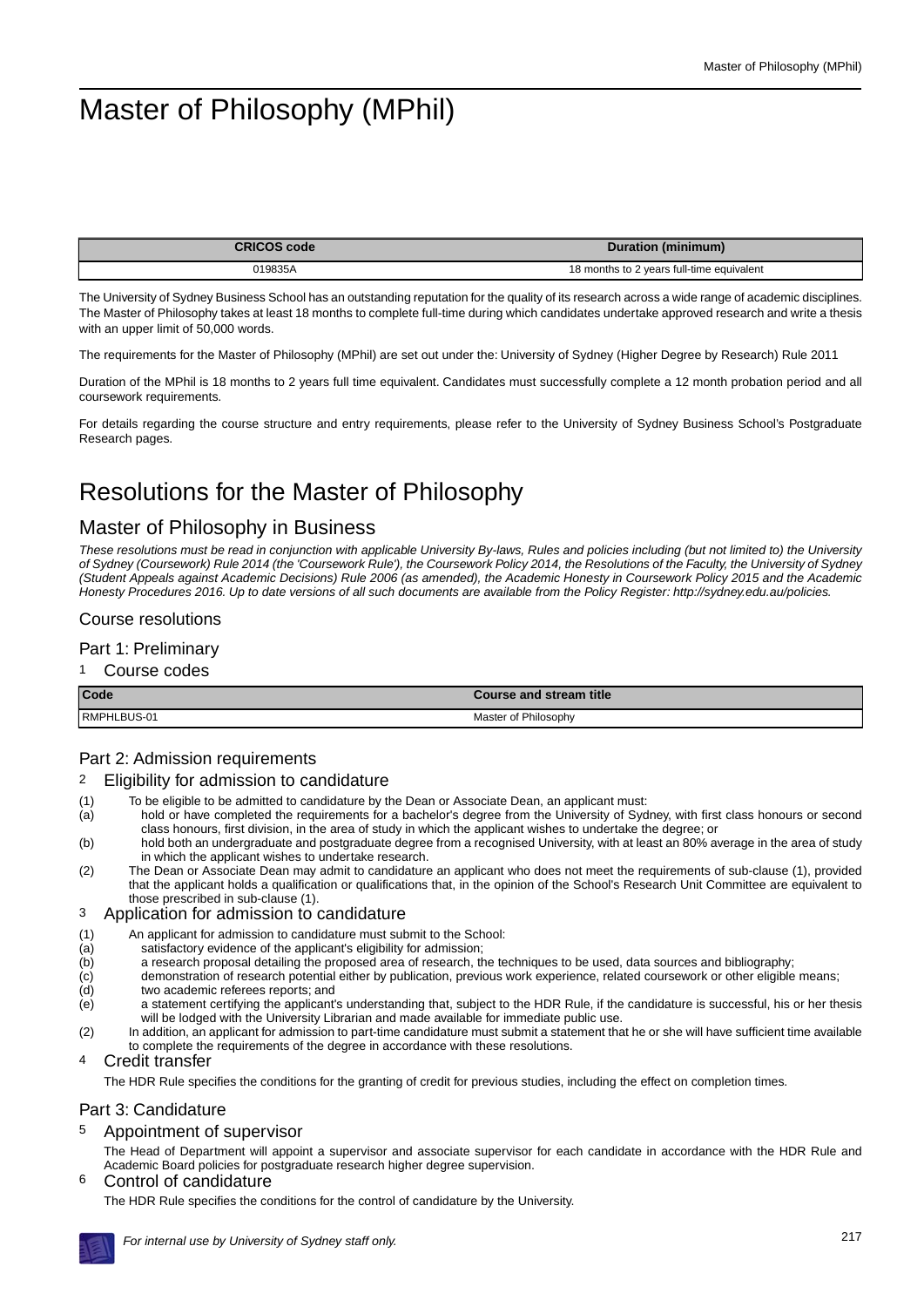## 7 Location of candidature and attendance

The HDR Rule specifies the conditions for the location of candidature and attendance by candidates at the University.

## Part 4: Requirements

#### 8 Subject areas

- (1) The degree is offered in the following subject areas:
- (a) Accounting<br>(b) Business La
- (b) Business Law<br>(c) Business Info
- (c) Business Information Systems<br>
(d) Finance
- **Finance**
- (e) International Business<br>
(f) Marketing
- 
- (f) Marketing<br>
(g) Operation<br>
(h) Transport Operations Management and Decision Sciences
- (h) Transport and Logistics Studies<br>(i) Work and Organisational Studie
- (i) Work and Organisational Studies<br>9 Degree requirements

## Degree requirements

- (1) To satisfy the requirements of the degree candidates must:<br>(a) complete any specified probationary requirements;
- (a) complete any specified probationary requirements;<br>(b) complete any prescribed units of study;
- (b) complete any prescribed units of study;<br>(c) conduct research on the approved topic
- conduct research on the approved topic: and
- (d) write a thesis embodying the results of the research.<br>10 The thesis

## The thesis

- (1) A candidate shall produce a thesis that meets the requirements specified in the HDR Rule.<br>(2) The thesis will be up to 50.000 words in length.
- The thesis will be up to 50,000 words in length.

## Part 5: Enrolment and progression

#### 11 Probation

- (1) A candidate is normally accepted for candidature on a probationary basis for a period not exceeding six months according to the provisions of the HDR Rule.
- (2) In the probationary period each candidate must:<br>(a) complete the School's research induction prog
- complete the School's research induction program; and
- (b) maintain progression to the satisfaction of the supervisor and Head of Department.<br>12. Time limits, earliest and latest submission dates
- Time limits, earliest and latest submission dates
- The HDR Rule specifies the allowable completion times and submission dates available for full- and part-time candidates in this course.

## 13 Mode of attendance

The attendance pattern for this course is full-time or part-time according to candidate choice. Visa requirements commonly restrict international students to full-time study only.

#### 14 Discontinuation of candidature

- A candidate may discontinue enrolment in a unit of study or the degree subject to the conditions specified by the HDR Rule.
- 15 Suspension of candidature
- A candidate may suspend enrolment from the degree subject to the conditions specified by the HDR Rule.
- 16 Leave of absence
- A candidate may take leave of absence from the degree subject to the conditions specified by the HDR Rule.

## 17 Progress

A candidate is required to maintain satisfactory progress towards the timely completion of the degree. Progress will be reviewed annually according to the provisions of the HDR Rule.

## Part 6: Examination

### 18 Examination of the thesis

- (1) Examination of the thesis will be conducted in general accordance with standards prescribed by Academic Board for the Doctor of Philosophy, except that:
- (a) three copies of the thesis shall be submitted by the candidate;<br>(b) two examiners will be appointed by the School, at least one of
- $(b)$  two examiners will be appointed by the School, at least one of whom shall be external to the University; and  $(c)$  the School's Research Unit Committee will act in place of the PhD Award Sub-Committee.
- (c) the School's Research Unit Committee will act in place of the PhD Award Sub-Committee.
- $\langle 2 \rangle$  The thesis will be graded by the examiners and a 'Thesis grade' will be recorded on the academic transcript.<br>(3) In addition to the copy provided to the library, one copy of the final, approved thesis shall be bo
- In addition to the copy provided to the library, one copy of the final, approved thesis shall be bound in hard copy and provided to the **School**

## 19 Award of the degree

The degree is awarded at the Pass level only.

## Part 7: Other

#### 20 Transitional provisions

- (1) These course resolutions apply to students who commenced their candidature after 1 January, 2012 and students who commenced their candidature prior to 1 January, 2012 who elect to proceed under these resolutions.
- (2) Candidates who commenced prior to 1 January, 2012 may complete the requirements in accordance with the resolutions in force at the time of their commencement, provided that requirements are completed within the time limits specified in those resolutions. The Dean or Associate Dean may specify a later date for completion or specify alternative requirements for completion of candidatures that extend beyond this time.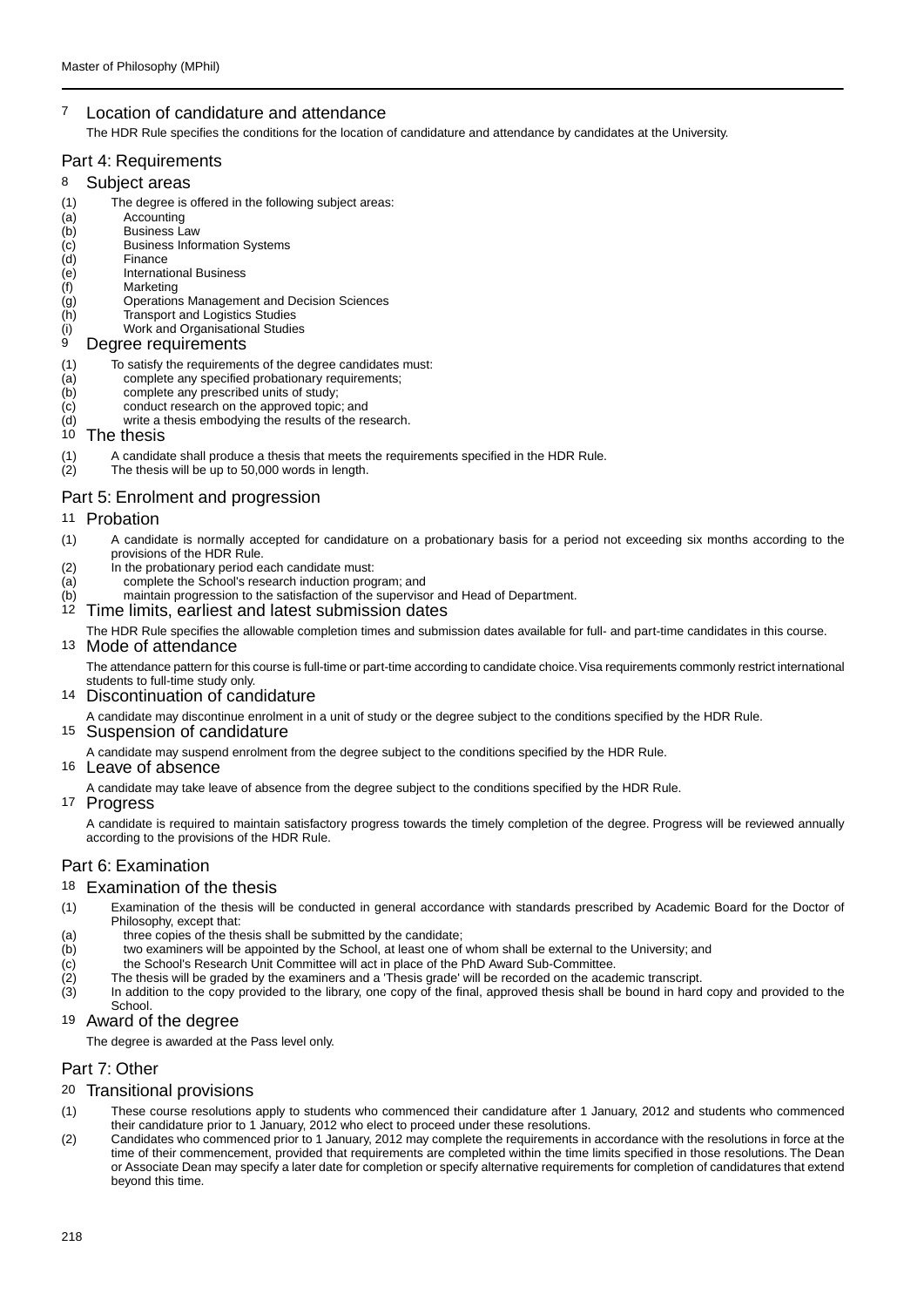## Doctor of Philosophy

| <b>CRICOS code</b> | <b>Duration</b>                   |  |
|--------------------|-----------------------------------|--|
| 000704A            | 3 to 4 years full-time equivalent |  |

The degree of Doctor of Philosophy (PhD) at the University of Sydney Business School may be undertaken within all disciplines, or within a research centre, and in association with one of our dynamic research groups. The degree requires the satisfactory completion of a minimum of three coursework units of study and research and writing toward a thesis with an upper limit of 80,000 words on an approved topic, under the supervision of an academic panel.

Candidature is for a minimum of three years full time or six years part time, and for a maximum of four years full time or eight years part time. Candidates must successfully complete a 12 month probation period and all coursework requirements.

The degree of Doctor of Philosophy is a University degree governed by Resolutions set down by the Academic Board. Candidates should be familiar with the Academic Board documents Thesis and Examination of Higher Degree by Research Policy 2015 and University of Sydney (Higher Degree by Research) Rule 2011.

For details regarding the course structure and entry requirements, please refer to the University of Sydney Business School's Postgraduate Research pages.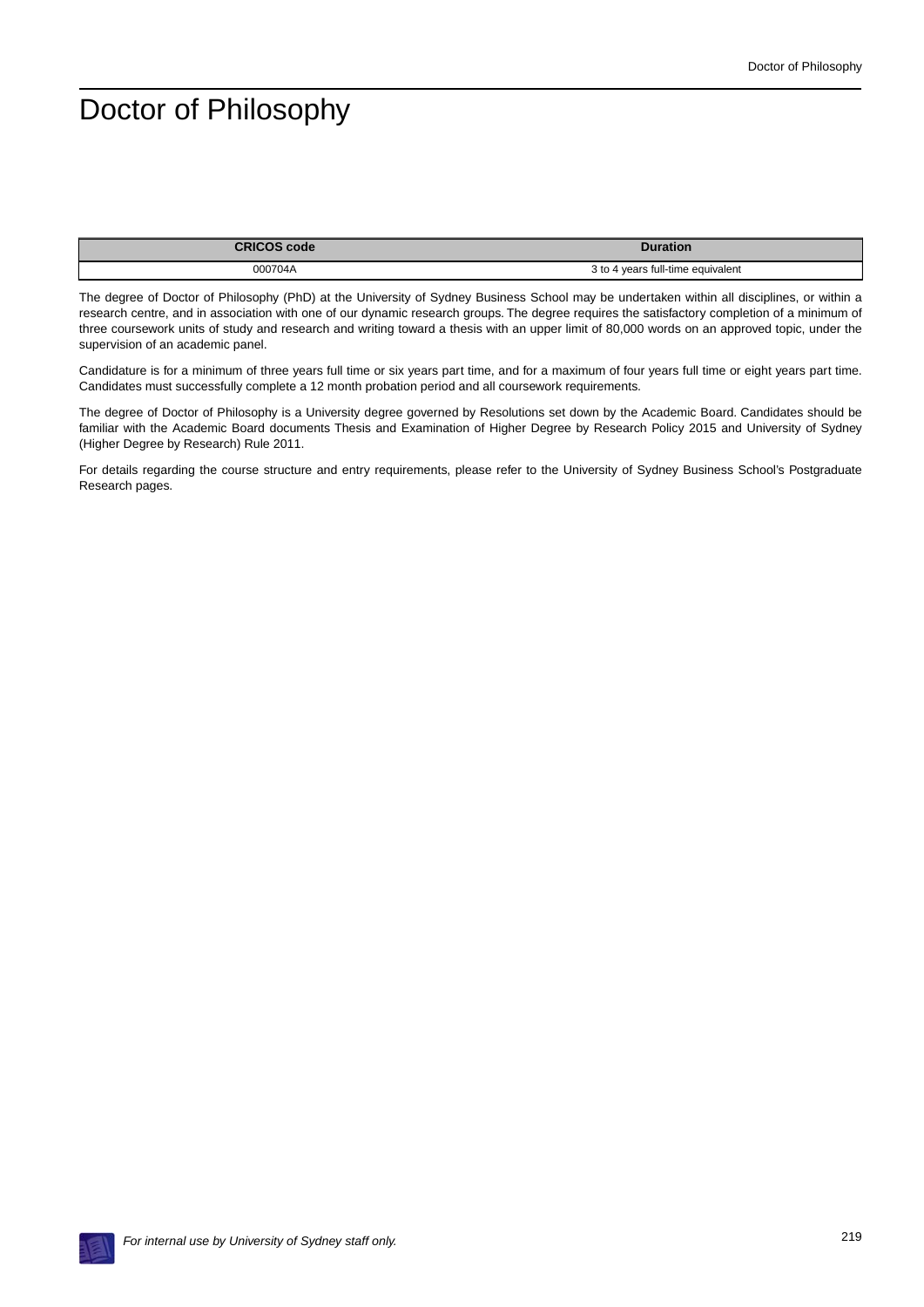Doctor of Philosophy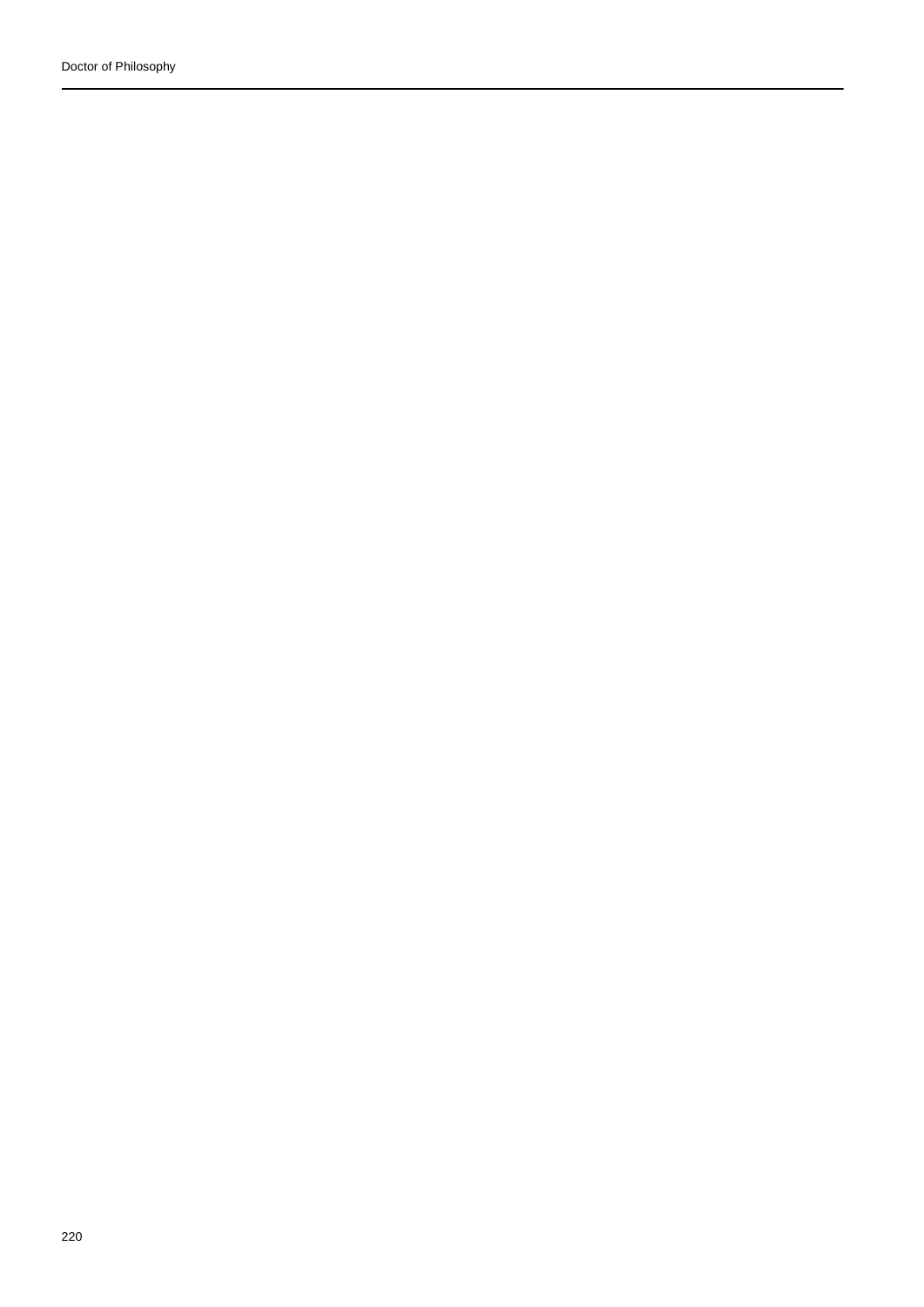# Master of Philosophy (MPhil)

| <b>CRICOS code</b> | <b>Duration (minimum)</b>                 |  |
|--------------------|-------------------------------------------|--|
| 019835A            | 18 months to 2 years full-time equivalent |  |

The University of Sydney Business School has an outstanding reputation for the quality of its research across a wide range of academic disciplines. The Master of Philosophy takes at least 18 months to complete full-time during which candidates undertake approved research and write a thesis with an upper limit of 50,000 words.

The requirements for the Master of Philosophy (MPhil) are set out under the: University of Sydney (Higher Degree by Research) Rule 2011

Duration of the MPhil is 18 months to 2 years full time equivalent. Candidates must successfully complete a 12 month probation period and all coursework requirements.

For details regarding the course structure and entry requirements, please refer to the University of Sydney Business School's Postgraduate Research pages.

## Resolutions for the Master of Philosophy

## Master of Philosophy in Business

*These resolutions must be read in conjunction with applicable University By-laws, Rules and policies including (but not limited to) the University of Sydney (Coursework) Rule 2014 (the 'Coursework Rule'), the Coursework Policy 2014, the Resolutions of the Faculty, the University of Sydney (Student Appeals against Academic Decisions) Rule 2006 (as amended), the Academic Honesty in Coursework Policy 2015 and the Academic Honesty Procedures 2016. Up to date versions of all such documents are available from the Policy Register: http://sydney.edu.au/policies.*

## Course resolutions

## Part 1: Preliminary

## 1 Course codes

| Code        | <b>Course and stream title</b> |
|-------------|--------------------------------|
| RMPHLBUS-01 | Master of Philosophy           |

## Part 2: Admission requirements

#### 2 Eligibility for admission to candidature

- (1) To be eligible to be admitted to candidature by the Dean or Associate Dean, an applicant must:
- hold or have completed the requirements for a bachelor's degree from the University of Sydney, with first class honours or second class honours, first division, in the area of study in which the applicant wishes to undertake the degree; or
- (b) hold both an undergraduate and postgraduate degree from a recognised University, with at least an 80% average in the area of study in which the applicant wishes to undertake research.
- (2) The Dean or Associate Dean may admit to candidature an applicant who does not meet the requirements of sub-clause (1), provided that the applicant holds a qualification or qualifications that, in the opinion of the School's Research Unit Committee are equivalent to those prescribed in sub-clause (1).

#### 3 Application for admission to candidature

- (1) An applicant for admission to candidature must submit to the School:
- (a) satisfactory evidence of the applicant's eligibility for admission;<br>(b) a research proposal detailing the proposed area of research, the
- a research proposal detailing the proposed area of research, the techniques to be used, data sources and bibliography;
- (c) demonstration of research potential either by publication, previous work experience, related coursework or other eligible means;<br>(d) two academic referees reports: and two academic referees reports; and
- 
- (e) a statement certifying the applicant's understanding that, subject to the HDR Rule, if the candidature is successful, his or her thesis will be lodged with the University Librarian and made available for immediate public use.
- (2) In addition, an applicant for admission to part-time candidature must submit a statement that he or she will have sufficient time available to complete the requirements of the degree in accordance with these resolutions.

## 4 Credit transfer

The HDR Rule specifies the conditions for the granting of credit for previous studies, including the effect on completion times.

## Part 3: Candidature

## 5 Appointment of supervisor

The Head of Department will appoint a supervisor and associate supervisor for each candidate in accordance with the HDR Rule and Academic Board policies for postgraduate research higher degree supervision.

#### 6 Control of candidature

The HDR Rule specifies the conditions for the control of candidature by the University.

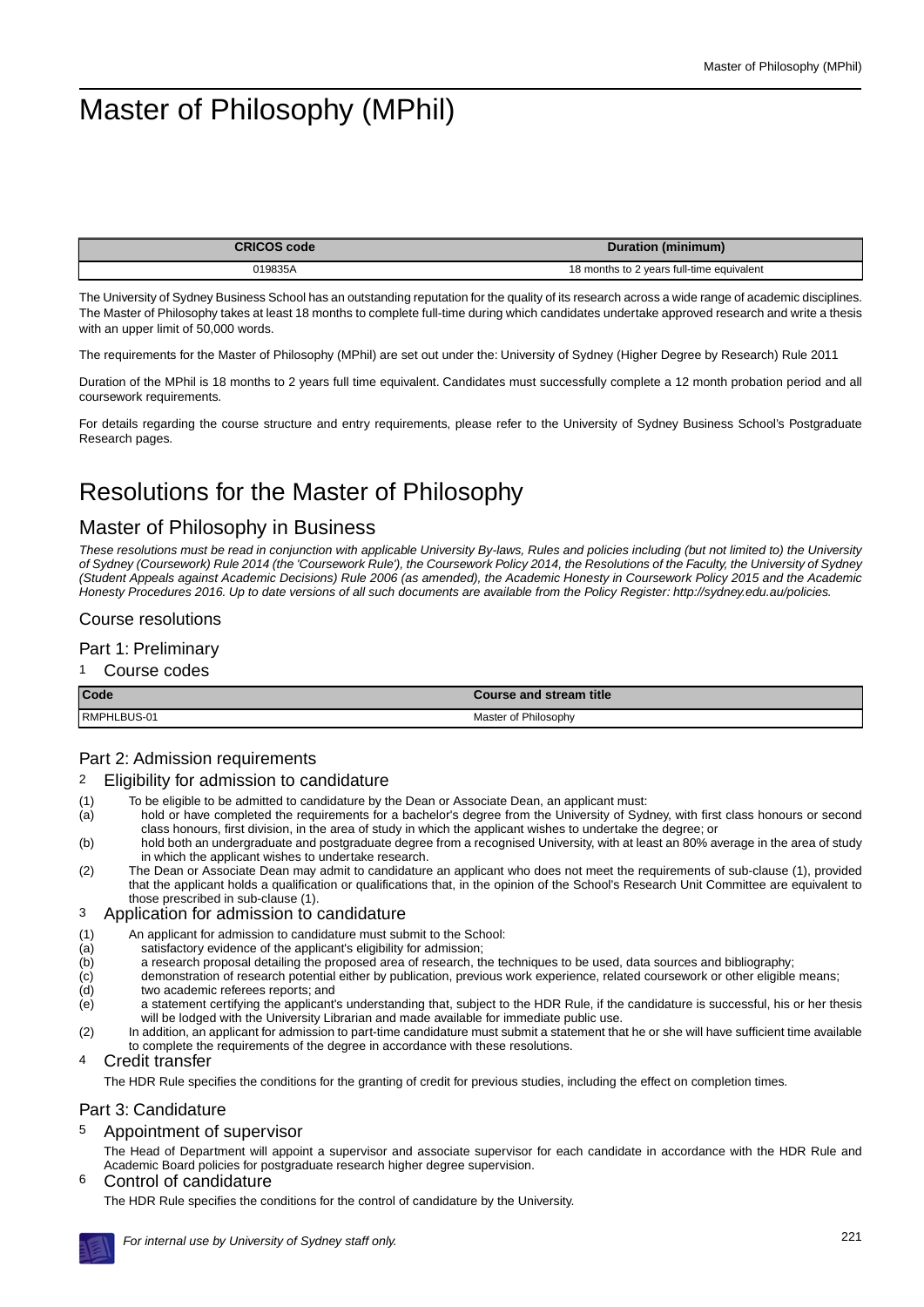## 7 Location of candidature and attendance

The HDR Rule specifies the conditions for the location of candidature and attendance by candidates at the University.

## Part 4: Requirements

#### 8 Subject areas

- (1) The degree is offered in the following subject areas:
- (a) Accounting<br>(b) Business La
- (b) Business Law<br>(c) Business Info
- (c) Business Information Systems<br>
(d) Finance
- **Finance**
- (e) International Business<br>
(f) Marketing
- 
- (f) Marketing<br>
(g) Operation<br>
(h) Transport Operations Management and Decision Sciences
- (h) Transport and Logistics Studies<br>(i) Work and Organisational Studie
- (i) Work and Organisational Studies<br>9 Degree requirements

## Degree requirements

- (1) To satisfy the requirements of the degree candidates must:<br>(a) complete any specified probationary requirements;
- (a) complete any specified probationary requirements;<br>(b) complete any prescribed units of study;
- (b) complete any prescribed units of study;<br>(c) conduct research on the approved topic
- conduct research on the approved topic: and
- (d) write a thesis embodying the results of the research.<br>10 The thesis

## The thesis

- (1) A candidate shall produce a thesis that meets the requirements specified in the HDR Rule.<br>(2) The thesis will be up to 50.000 words in length.
- The thesis will be up to 50,000 words in length.

## Part 5: Enrolment and progression

#### 11 Probation

- (1) A candidate is normally accepted for candidature on a probationary basis for a period not exceeding six months according to the provisions of the HDR Rule.
- (2) In the probationary period each candidate must:<br>(a) complete the School's research induction prog
- complete the School's research induction program; and
- (b) maintain progression to the satisfaction of the supervisor and Head of Department.<br>12. Time limits, earliest and latest submission dates
- Time limits, earliest and latest submission dates
- The HDR Rule specifies the allowable completion times and submission dates available for full- and part-time candidates in this course.

## 13 Mode of attendance

The attendance pattern for this course is full-time or part-time according to candidate choice. Visa requirements commonly restrict international students to full-time study only.

#### 14 Discontinuation of candidature

- A candidate may discontinue enrolment in a unit of study or the degree subject to the conditions specified by the HDR Rule.
- 15 Suspension of candidature
- A candidate may suspend enrolment from the degree subject to the conditions specified by the HDR Rule.
- 16 Leave of absence
- A candidate may take leave of absence from the degree subject to the conditions specified by the HDR Rule.

## 17 Progress

A candidate is required to maintain satisfactory progress towards the timely completion of the degree. Progress will be reviewed annually according to the provisions of the HDR Rule.

## Part 6: Examination

### 18 Examination of the thesis

- (1) Examination of the thesis will be conducted in general accordance with standards prescribed by Academic Board for the Doctor of Philosophy, except that:
- (a) three copies of the thesis shall be submitted by the candidate;<br>(b) two examiners will be appointed by the School, at least one of
- $(b)$  two examiners will be appointed by the School, at least one of whom shall be external to the University; and  $(c)$  the School's Research Unit Committee will act in place of the PhD Award Sub-Committee.
- (c) the School's Research Unit Committee will act in place of the PhD Award Sub-Committee.
- $\langle 2 \rangle$  The thesis will be graded by the examiners and a 'Thesis grade' will be recorded on the academic transcript.<br>(3) In addition to the copy provided to the library, one copy of the final, approved thesis shall be bo
- In addition to the copy provided to the library, one copy of the final, approved thesis shall be bound in hard copy and provided to the **School**

## 19 Award of the degree

The degree is awarded at the Pass level only.

## Part 7: Other

#### 20 Transitional provisions

- (1) These course resolutions apply to students who commenced their candidature after 1 January, 2012 and students who commenced their candidature prior to 1 January, 2012 who elect to proceed under these resolutions.
- (2) Candidates who commenced prior to 1 January, 2012 may complete the requirements in accordance with the resolutions in force at the time of their commencement, provided that requirements are completed within the time limits specified in those resolutions. The Dean or Associate Dean may specify a later date for completion or specify alternative requirements for completion of candidatures that extend beyond this time.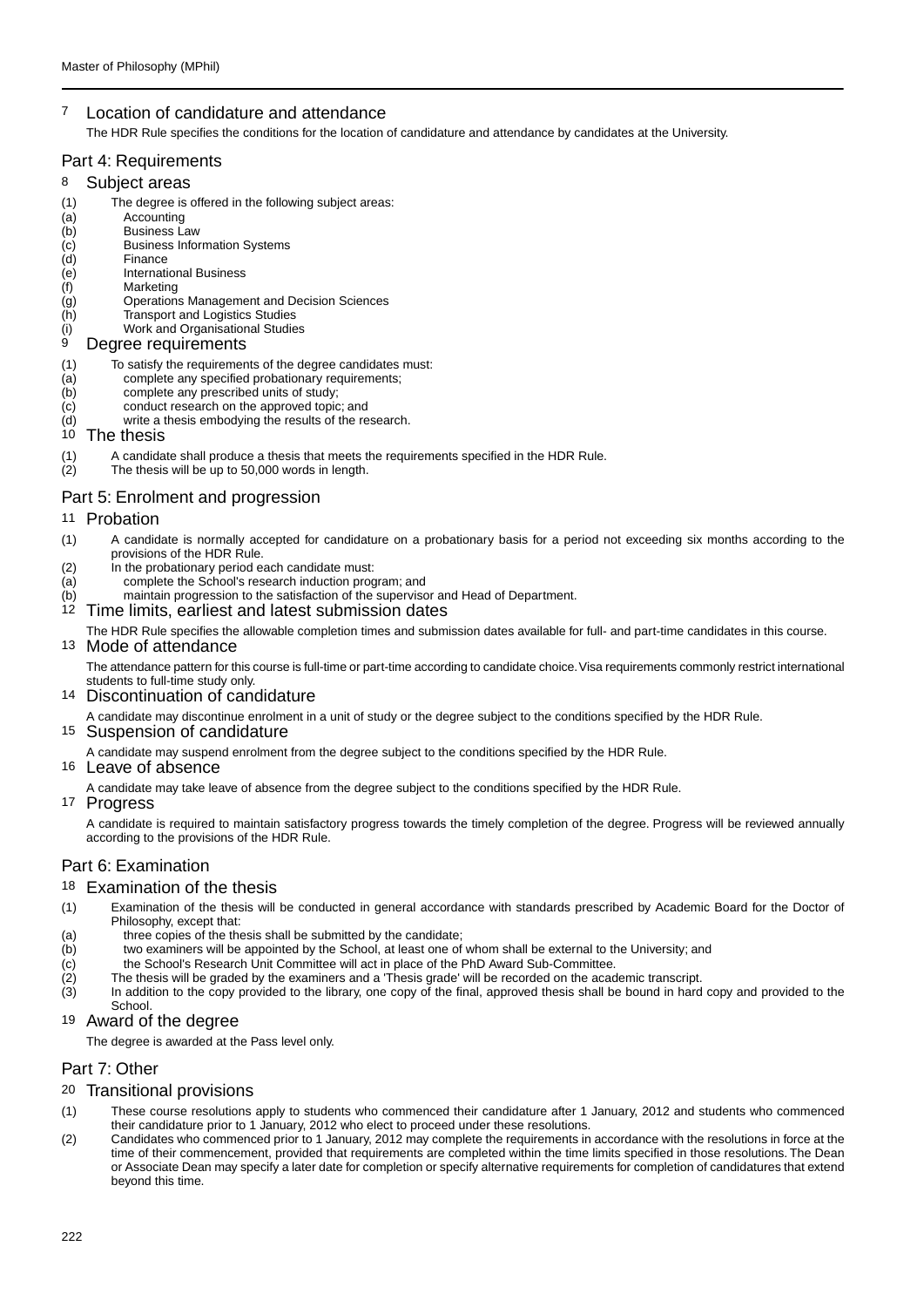## Subject areas

## Research programs by discipline

- Accounting
- Business Analytics
- Business Information Systems<br>• Business Law
- Business Law<br>• Finance
- Finance<br>• Internatio
- International Business • Institute of Transport and Logistics Studies
- Marketing
- Work and Organisational Studies

For discipline Postgraduate Research Coordinators and relevant administrative staff, please refer to the "Staff Contacts" page on the Business School website.

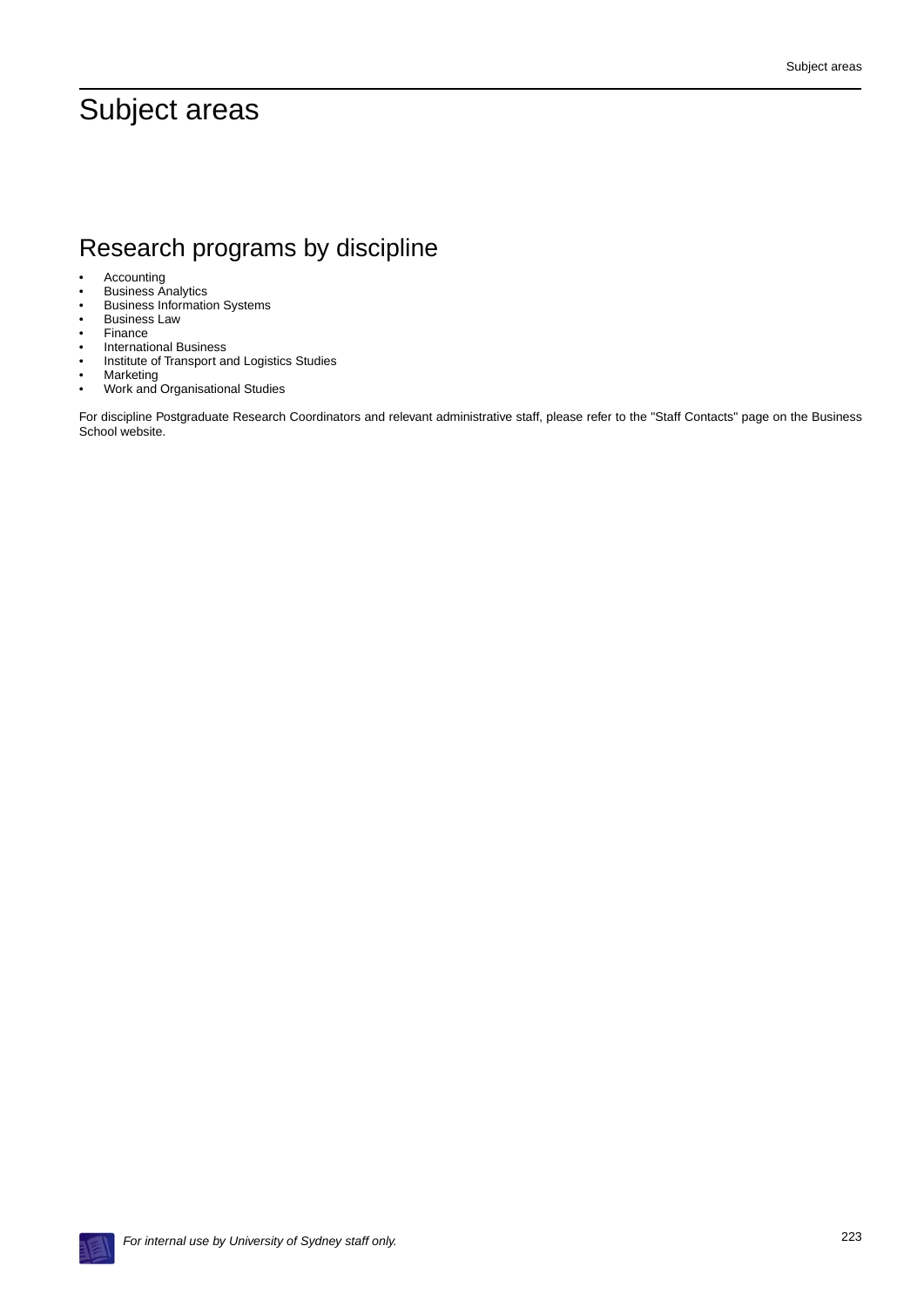Subject areas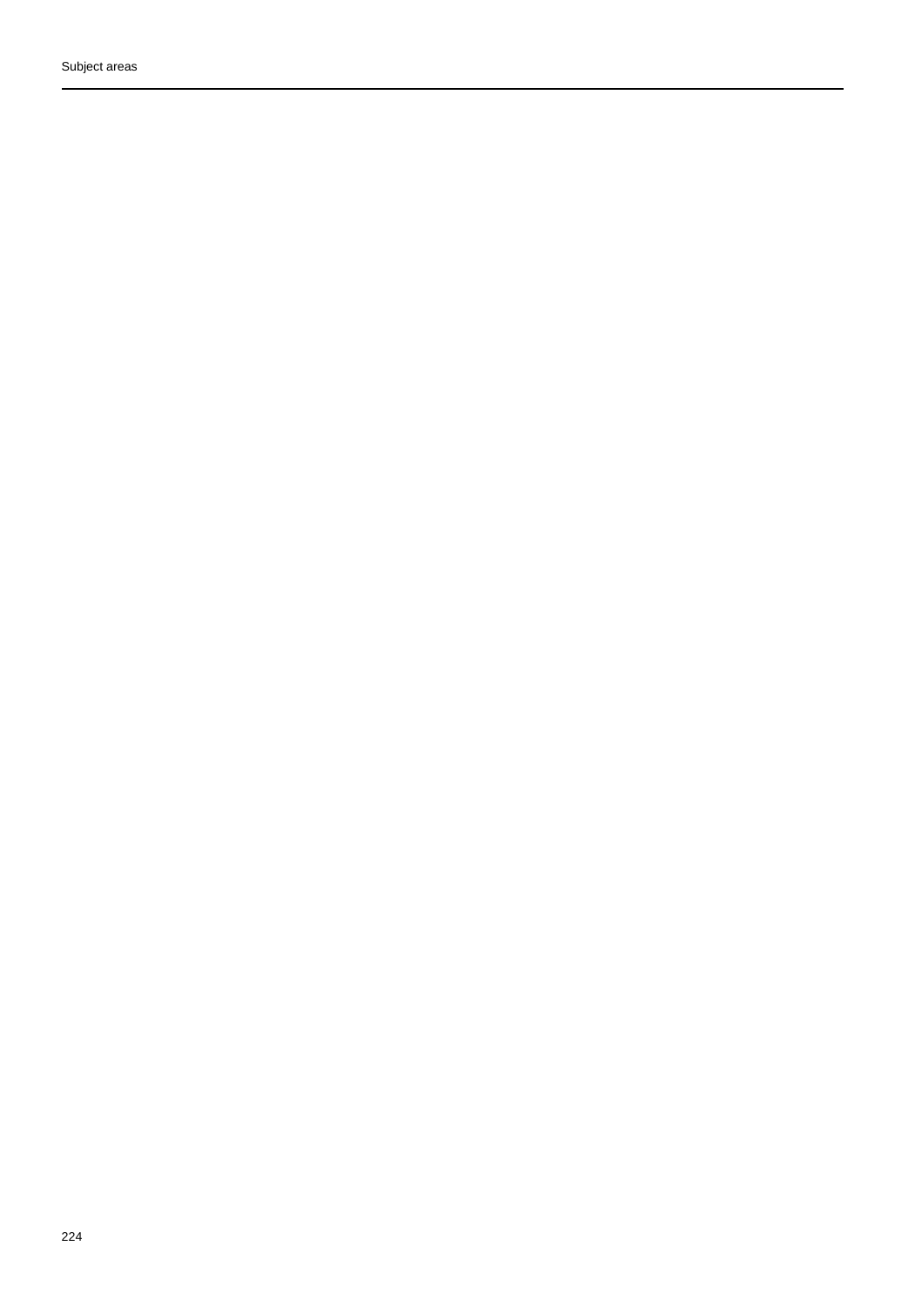## Units of study for Postgraduate Research

The information below relates to the units of study for the current year.

## Table of Postgraduate Research units of study

| <b>Unit of study</b>                                                | <b>Credit</b><br>points | A: Assumed knowledge P: Prereguisites C: Coreguisites N: Prohibition             | <b>Session</b>           |
|---------------------------------------------------------------------|-------------------------|----------------------------------------------------------------------------------|--------------------------|
| BUSS7901<br>Research Design                                         | 6                       | For MPhil and PhD students only.                                                 | Semester 1<br>Semester 2 |
| <b>BUSS7902</b><br>Quantitative and Qualitative Research<br>Methods | 6                       | <b>N</b> BUSS7903<br>For MPhil and PhD students only.                            | Semester 1<br>Semester 2 |
| <b>BUSS7904</b><br><b>Advanced Quantitative Methods</b>             | 6                       | <b>A BUSS7902</b><br><b>N ECOF7904</b><br>For MPhil and PhD students only.       | Semester 1<br>Semester 2 |
| <b>BUSS7906</b><br>Advanced Qualitative Methods                     | 6                       | <b>A BUSS7902</b><br><b>N ECOF7906</b><br>For MPhil and PhD students only.       | Semester 1<br>Semester 2 |
| <b>BUSS7907</b><br><b>Applied Quantitative Analysis</b>             | 6                       | A BUSS7902 and BUSS7904<br><b>N ECOF7907</b><br>For MPhil and PhD students only. | Semester 1<br>Semester 2 |
| <b>BUSS7908</b><br>Research Readings Seminar                        | 6                       | For MPhil and PhD students only                                                  | Semester 1<br>Semester 2 |

## Postgraduate Research units of study descriptions

#### **BUSS7901**

#### **Research Design**

**Credit points:** 6 **Session:** Semester 1, Semester 2 **Classes:** 24 lectures for this unit **Assessment:** critical literature review (25%), concise research proposal (45%), presentation of research proposal (15%), peer marketing assignment (10%), in-class participation (5%) **Mode of delivery:** Normal (lecture/lab/tutorial) day *Note: For MPhil and PhD students only.*

The unit provides PGR candidates with an understanding of the research design as the foundation for effective and interesting research. It emphasises a systematic approach to developing rigour in research design, building theoretical and paradigmatic links from a research idea to the design of research methods.

#### **BUSS7902**

#### **Quantitative and Qualitative Research Methods**

**Credit points:** 6 **Session:** Semester 1, Semester 2 **Classes:** 3 hrs per week **Prohibitions:** BUSS7903 **Assessment:** research ideas (qualitative) (15%), research report I (quantitative) (30%), self-assessment of research report I (5%), research ideas (qualitative) (10%), discussion leadership session (15%), research report II (qualitative) (25%) **Mode of delivery:** Normal (lecture/lab/tutorial) day

*Note: For MPhil and PhD students only.*

This unit is intended to introduce PhD students in the University of Sydney Business School to two streams of techniques for research. The first stream (Quantitative Analysis) provides students with a review or introduction to the types of quantitative analysis techniques that they may be required to know, discuss or conduct, both during their PhD and in their future working lives. This stream aims to provide a basic training with a focus on statistical and business analysis methods. The skills taught in this stream are considered important for all PhD candidates to possess, both during and after their candidature. Students learn the different methods that can be applied to both continuous and discrete data.The second stream (Qualitative Analysis) introduces students to a broad range of philosophical approaches to research. Students also discover the practical implications for the research design accompanying each of the approaches. This stream introduces a broad range of interpretive approaches to research. Students learn to choose a methodological approach that is appropriate for particular interpretive research enquiry, keeping in mind the epistemological 'fit' with the research question. This stream also helps students understand the practical implications of adopting a particular methodological approach.

#### **BUSS7904**

#### **Advanced Quantitative Methods**

**Credit points:** 6 **Session:** Semester 1, Semester 2 **Classes:** Workshop, once a week, 3 hours per class **Prohibitions:** ECOF7904 **Assumed knowledge:** BUSS7902 **Assessment:** data analytics problem 1 (25%), data analytics problem 2 (25%), data analytics problem 3 (25%), data analytics problem 4 (25%). **Mode of delivery:** Normal (lecture/lab/tutorial) day

*Note: For MPhil and PhD students only.*

This unit provides students with an introduction to advanced quantitative analysis techniques that they may be required to know, discuss or conduct, both during their PhD and in their future working lives.The unit is divided into four segments.The first segment reviews basic quantitative methods covered in BUSS7902 before considering issues around estimation and forecasting. Focus then switches to approaches for dealing

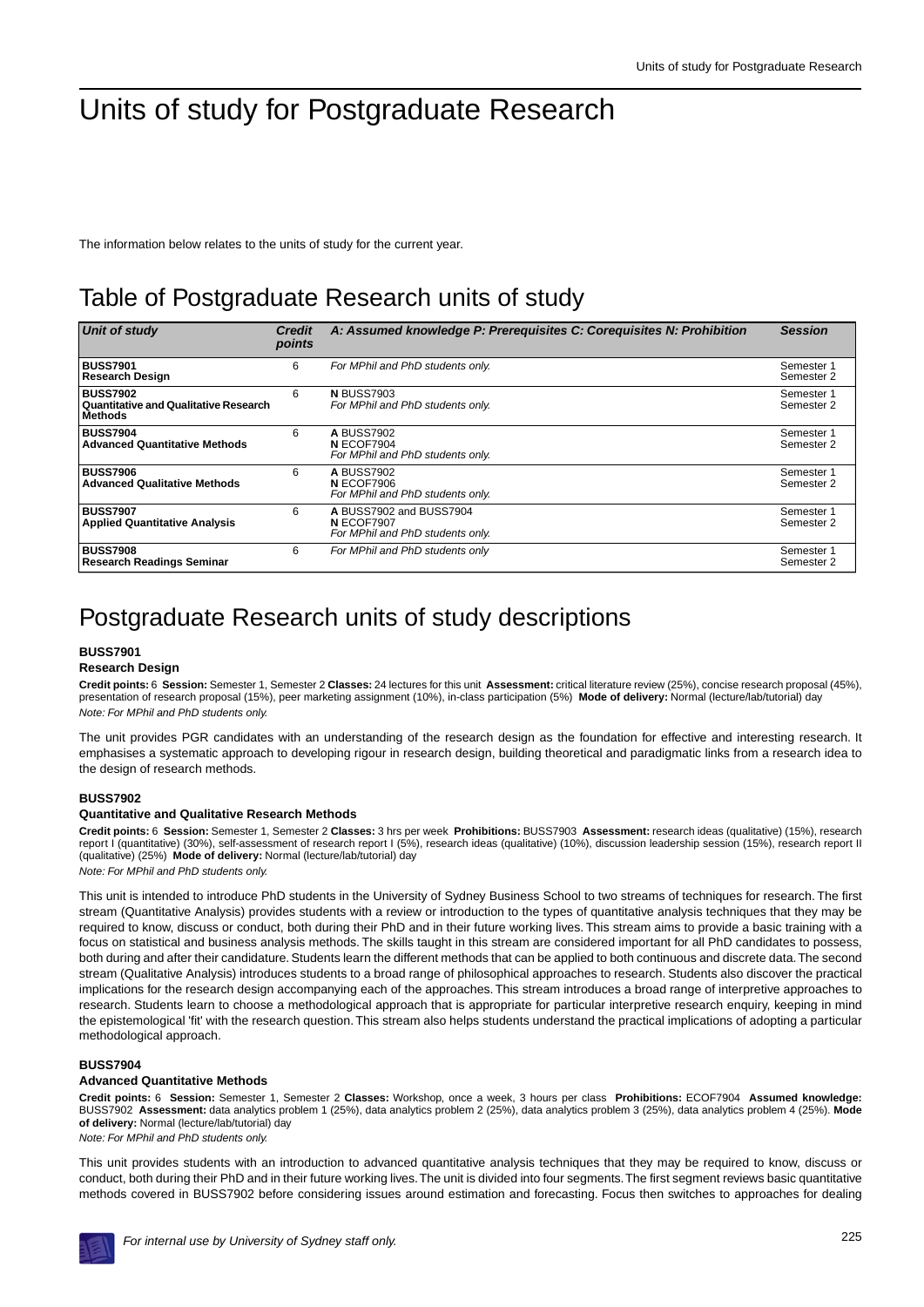with repeated measures including panel estimation methods and time series analysis, before consideration of ANOVA techniques and analogous non-parametric methods. Consideration is then given to the most widely used multivariate methods including factor analysis, multiple discriminant analysis, cluster analysis and structural equation modelling. The final segment covers categorical and discrete choice data analysis covering both the theory and practice of designing choice experiments and conducting sophisticated logit modelling applications. The unit covers both the theory and application of the various techniques with hands-on lab-based sessions and assignments crucial to the quality of the learning experience.

#### **BUSS7906**

#### **Advanced Qualitative Methods**

Credit points: 6 Session: Semester 1, Semester 2 Classes: Workshop, once a week, 3 hours per class Prohibitions: ECOF7906 Assumed knowledge:<br>BUSS7902 Assessment: seminar preparation (30%), presentation (20%), individual re (lecture/lab/tutorial) day

#### *Note: For MPhil and PhD students only.*

The purpose of this unit is to extend and deepen students' knowledge of qualitative research gained in BUSS7902. Students participate in the key contemporary debates on qualitative research in business/management disciplines, and in the social sciences more broadly. The unit covers all stages of conducting a qualitative study, from research design to reporting the results of an empirical study. Emphasis is placed on the relevance of the researcher¿s own paradigmatic and disciplinary positioning, the diversity and evolution of qualitative traditions, and emerging trends. The implications of different ontological and philosophical commitments for the choices made during the course of a qualitative project are a key integrating theme of this unit. Upon completion of this unit, students are able to critically evaluate qualitative research, make informed decisions in the context of their own projects and improve their own research practices.

#### **BUSS7907**

#### **Applied Quantitative Analysis**

**Credit points:** 6 **Session:** Semester 1, Semester 2 **Classes:** Intensive - 5 days, 9am-5.30pm **Prohibitions:** ECOF7907 **Assumed knowledge:** BUSS7902 and BUSS7904 **Assessment:** stata, data management and programming (50%), copulas: multivariate distribution modelling (50%) **Mode of delivery:** Normal (lecture/lab/tutorial) day

#### *Note: For MPhil and PhD students only.*

The unit aims to develop advanced quantitative research proficiencies for managing and analysing large-scale datasets, and applying advanced statistical and econometric techniques using real data.This is a hands-on workshop and all material is straightforwardly applied using the software Stata.

#### **BUSS7908**

#### **Research Readings Seminar**

**Credit points:** 6 **Session:** Semester 1, Semester 2 **Classes:** 20 lectures for this unit **Assessment:** essay / conversation starter (50%), final essay (50%) **Mode of delivery:** Normal (lecture/lab/tutorial) day

*Note: For MPhil and PhD students only*

This unit provides research candidates with the opportunity to gain in-depth business-related knowledge in their academic domain and assists them to engage in critical interrogation of academic work. Through reading and in-class discussions, candidates are exposed to seminal papers and key trends that influence the thinking within their discipline. The unit is seminar-based and candidates are expected to actively contribute to class discussions around readings and research ideas. Candidates submit a short written synthesis of the readings assigned for each session. Additionally, based on the readings and discussions, candidates write and present a 5,000 word final essay. Enrolment is limited to research candidates and is by special permission from each discipline and the Director of Doctoral Studies.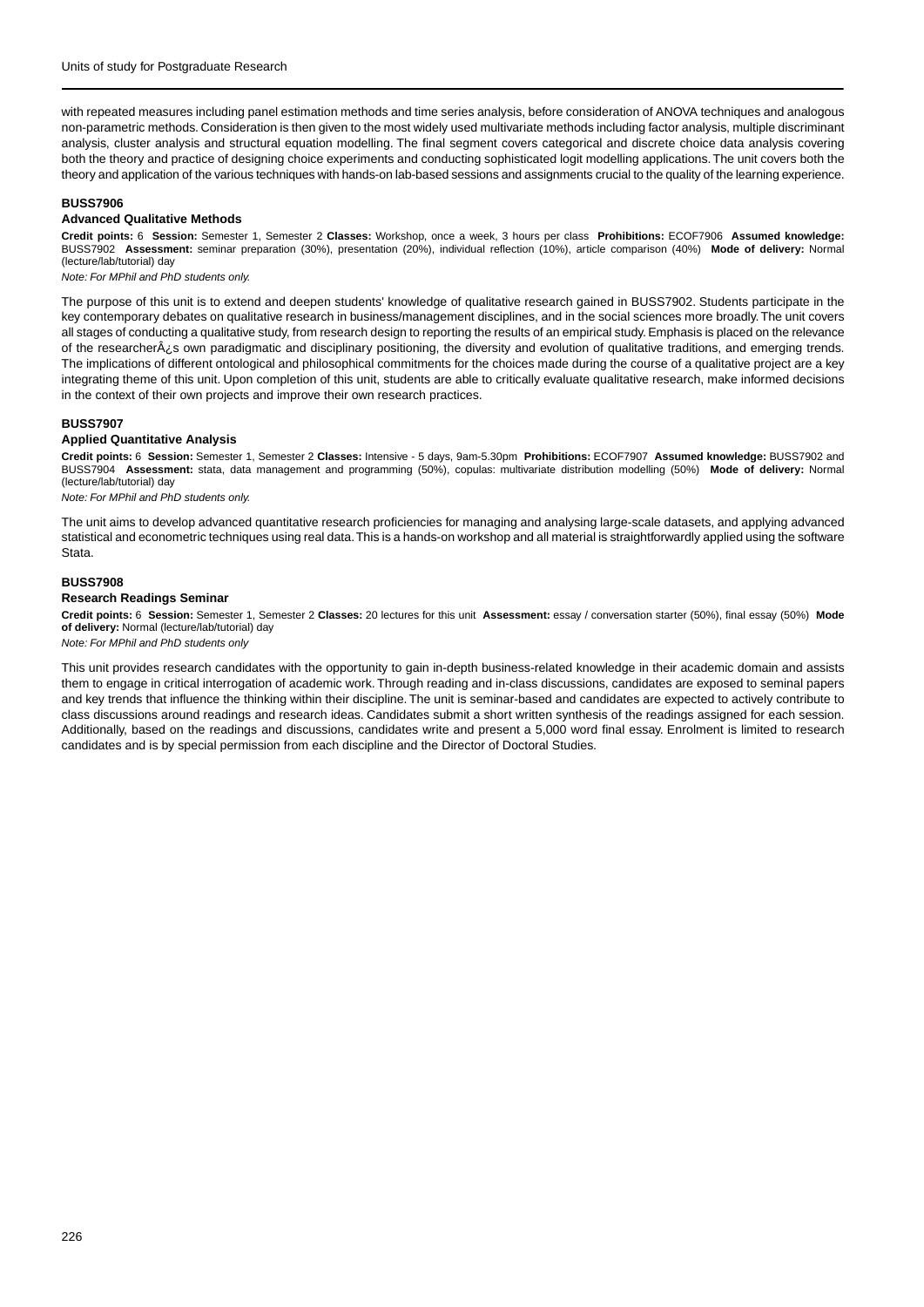## Resolutions of the Senate

The Senate Resolutions for the University of Sydney Business School must be read in conjunction with the appropriate faculty resolutions for the Business School and the individual course resolutions and rules. Course resolutions are located after each course section in this handbook.

## Resolutions of the Senate for the University of Sydney Business School

- 1 Degrees, diplomas and certificates of the University of Sydney Business School
- (1) With the exception of the Doctor of Philosophy, the Senate, by authority of the University of Sydney Act 1989 (as amended), provides and confers the following degrees, diplomas and certificates, according to the rules specified by the University of Sydney Business School. The Doctor of Philosophy is provided and conferred according to the rules specified by the Senate and the Academic Board. (2) This list is amended with effect from 1 January, 2018. Degrees, diplomas and certificates no longer open for admission will be conferred
	- by the Senate according to the rules previously specified by the School.

#### 2 Degrees

| - 72 - 73    |                                                                     |                |          |  |
|--------------|---------------------------------------------------------------------|----------------|----------|--|
| RPPHDBUS-01  | Doctor of Philosophy                                                | PhD            | Research |  |
| RMPHLBUS-01  | Master of Philosophy                                                | <b>MPhil</b>   | Research |  |
| MAEXMBAD-01  | <b>Executive Master of Business</b><br>Administration               | <b>EMBA</b>    | 72       |  |
| MABUSADM-06  | Master of Business Administration                                   | <b>MBA</b>     | 72       |  |
| MABUSSALE-01 | Master of Business<br>Administration (Leadership and<br>Entreprise) | MBA(L&E)       | 72       |  |
| MACOMMER-03  | Master of Commerce                                                  | <b>MCom</b>    | 96       |  |
| MAHRMIRE-01  | Master of Human Resource<br>Management and Industrial Relations     | MHRM&IR        | 60       |  |
| MAINTBUS-02  | Master of International Business                                    | <b>MIntBus</b> | 60       |  |
| MAINBUAL-02  | Master of International Business and<br>Law^                        | MIntBus&Law    | 72       |  |
| MALSCMGT-01  | Master of Logistics and Supply Chain<br>Management                  | <b>MLSM</b>    | 60       |  |
| MAMANAGE-02  | Master of Management                                                | MMgt           | 60       |  |
| MAMACEMS-01  | Master of Management (CEMS)                                         | MMgt(CEMS)     | 72       |  |
| MAMARKET-01  | Master of Marketing                                                 | MMktg          | 60       |  |
| MAPROACC-02  | Master of Professional Accounting                                   | <b>MPAcc</b>   | 96       |  |
| MATRAMGT-06  | Master of Transport Management+                                     | <b>MTM</b>     | 60       |  |
| BPCOMMER-06  | <b>Bachelor of Commerce</b>                                         | <b>BCom</b>    | 144      |  |
|              | Dalyell                                                             |                |          |  |
|              |                                                                     |                |          |  |

*^ no new intake since 2014*

*+ no new intake since 2017*

#### Combined degrees

| Code        | <b>Course title</b>                                                                    | <b>Abbreviation</b> | <b>Credit points</b> |  |
|-------------|----------------------------------------------------------------------------------------|---------------------|----------------------|--|
| BPCOMLAW-04 | Bachelor of Commerce and Bachelor of BCom/LLB<br>Laws^                                 |                     | 240                  |  |
|             | Dalyell                                                                                |                     |                      |  |
| BPCOMAVS-01 | Bachelor of Commerce and Bachelor of BCom/BAdyStudies<br>Advanced Studies <sup>^</sup> |                     | 192                  |  |
|             | Dalyell                                                                                |                     |                      |  |
| BPACMCOM-01 | Bachelor of Advanced Computing and<br>Bachelor of Commerce                             | BAdvComp/BCom       | 240                  |  |
|             | Dalyell                                                                                |                     |                      |  |
| BHENGCOM-01 | Bachelor of Engineering Honours and<br>Bachelor of Commerce                            | BEHons/BCom         | 240                  |  |
| MALOMTRM-02 | Master of Logistics Management and<br>Master of Transport Management #                 | MLogMan             | 96                   |  |

*^ may be awarded with honours in an integrated or embedded program.*

*# no new intake since 2014*

#### 4 Double degrees

| Code        | Course title                                                                        | <b>Abbreviation</b> | <b>Credit points</b> |
|-------------|-------------------------------------------------------------------------------------|---------------------|----------------------|
| BPCOMMES-02 | Bachelor of Commerce and Bachelor of BCom/MBBS<br>Medicine and Bachelor of Surgery* |                     | 336                  |

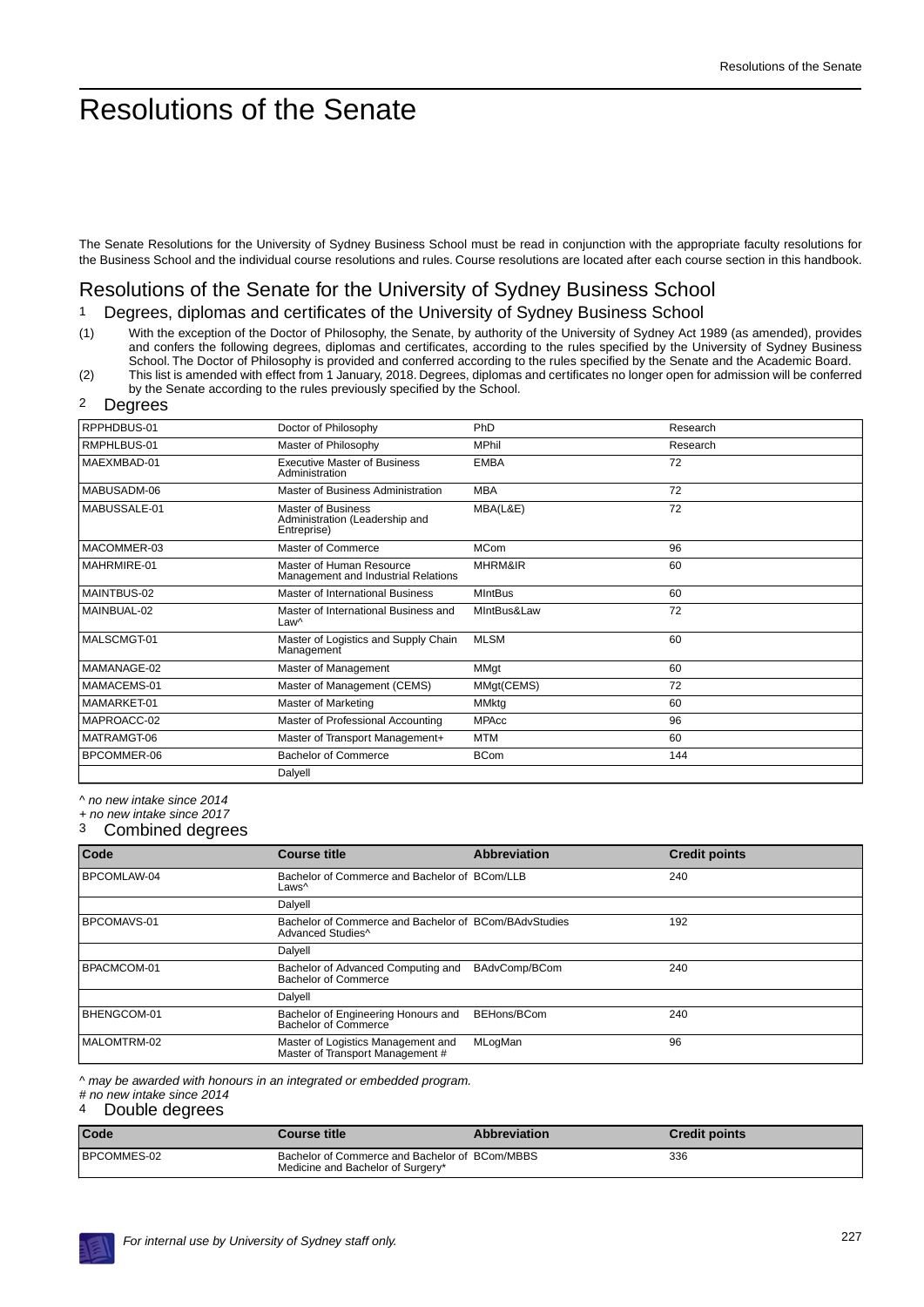| Code        | <b>Course title</b>                            | <b>Abbreviation</b> | <b>Credit points</b> |
|-------------|------------------------------------------------|---------------------|----------------------|
| BPCOMMED-01 | Bachelor of Commerce and Doctor of<br>Medicine | BCom/MD             | 336                  |

*\* no new intake since 2013*

4 Graduate diplomas

| Code        | <b>Course title</b>                                                       | <b>Abbreviation</b> | <b>Credit points</b> |  |
|-------------|---------------------------------------------------------------------------|---------------------|----------------------|--|
| GNBUSADM-02 | Graduate Diploma in Business<br>Administration                            | GradDipBA           | 48                   |  |
| GNCOMMER-02 | Graduate Diploma in Commerce                                              | GradDipCom          | 48                   |  |
| GNHRMIRE-01 | Graduate Diploma in Human Resource<br>Management and Industrial Relations | GradDipHRM&IR       | 36                   |  |
| GNLSCMGT-01 | Graduate Diploma in Logistics and<br>Supply Chain Management              | GradDipLSCM         | 36                   |  |
| GNMARKET-01 | Graduate Diploma in Marketing                                             | GradDipMktg         | 36                   |  |
| GNPROACC-01 | Graduate Diploma in Professional<br>Accounting                            | <b>GradDipPAcc</b>  | 48                   |  |
| GNTRAMGT-05 | Graduate Diploma in Transport<br>Management *                             | GradDipTM           | 36                   |  |

#### *\* no new intake since 2017*

#### 5 Graduate certificates

| Code        | <b>Course title</b>                                                                          | <b>Abbreviation</b>   | <b>Credit</b><br>points |
|-------------|----------------------------------------------------------------------------------------------|-----------------------|-------------------------|
| GCBUSADM-02 | Graduate Certificate in Business<br>Administration                                           | <b>GradCertBA</b>     | 24                      |
| GCCOMMER-01 | Graduate Certificate in Commerce                                                             | <b>GradCertCom</b>    | 24                      |
| GCHRMIRE-01 | Graduate Certificate in Human Resource GradCertHRM&IR<br>Management and Industrial Relations |                       | 24                      |
| GCINNENT-01 | Graduate Certificate in Innovation and<br>Enterprise                                         | GradCertInn&Ent       | 24                      |
| GCINTBUS-01 | Graduate Certificate in International<br><b>Business</b>                                     | <b>GradCertIntBus</b> | 24                      |
| GCLSCMGT-01 | Graduate Certificate in Logistics and<br>Supply Chain Management                             | GradCertLSCM          | 24                      |
| GCMANAGE-02 | Graduate Certificate in Management                                                           | GradCertMqt           | 24                      |
| GCMARKET-02 | Graduate Certificate in Marketing                                                            | GradCertMktg          | 24                      |
| GCPROACC-01 | Graduate Certificate in Professional<br>Accounting                                           | <b>GradCertPAcc</b>   | 24                      |
| GCTRAMGT-02 | Graduate Certificate in Transport<br>Management *                                            | GradCertTM            | 24                      |

*\* no new intake since 2017*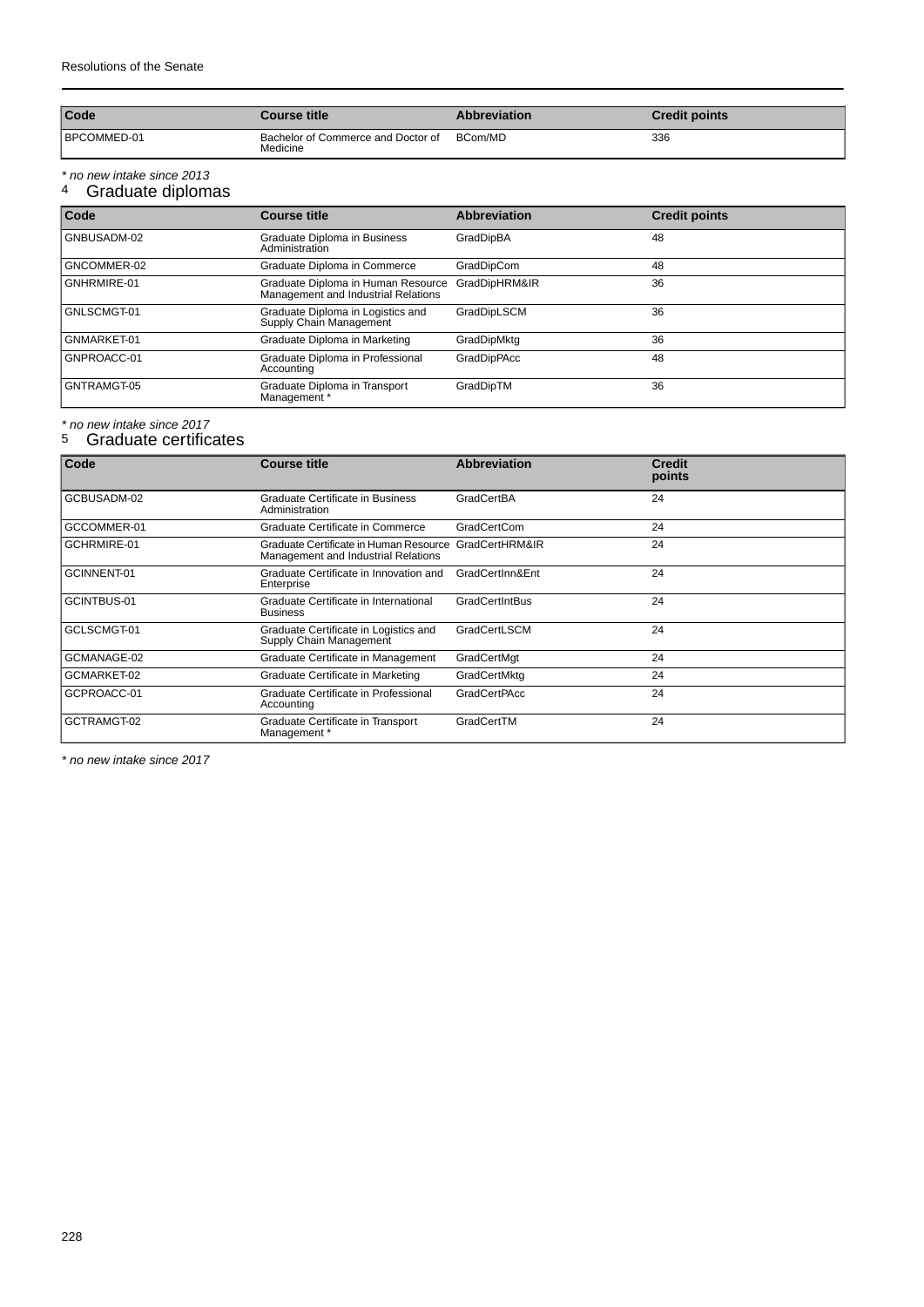## Resolutions of the University of Sydney Business School (Faculty resolutions)

The Faculty Resolutions for the University of Sydney Business School must be read in conjunction with the appropriate Senate resolutions for the Business School and the individual Course resolutions and rules. Course resolutions are located after each course section in this handbook.

## Resolutions of the University of Sydney Business School for coursework awards

*These resolutions apply to all undergraduate and postgraduate coursework award courses in the School, unless specifically indicated otherwise. Students enrolled in postgraduate research awards should consult the resolutions for their course.These resolutions must be read in conjunction with applicable University By-laws, Rules and policies including (but not limited to) the University of Sydney (Coursework) Rule 2014 (the 'Coursework Rule'), the resolutions for the course of enrolment, the University of Sydney (Student Appeals against Academic Decisions) Rule 2006 (as amended), the Academic Honesty in Coursework Policy 2015 and the Academic Honesty Procedures 2016. Up to date versions of all such documents are available from the Policy Register: http://sydney.edu.au/policies.*

## Part 1: Course enrolment

## 1 Enrolment restrictions

Except as with the permission of the Business School a student may not enrol in units of study with a total value of more than 24 credit points in either semester one or two, twelve credit points in the summer session and six credit points in the winter session.

## 2 Time limits

The Coursework Rule limits the time students may take to complete their course; part time students should ensure their enrolment pattern allows completion within the maximum time. The Rule also defines how time limits are affected by periods of suspension or absence, and the time limits for recognition of prior learning.

#### 3 Suspension, discontinuation and lapse of candidature

The Coursework Policy specifies the conditions for suspending or discontinuing candidature, and return to candidature after these events. The Policy also defines the circumstances when candidature is deemed to have lapsed. Students should pay careful attention to the significant dates in these processes and their effect on results and financial liability.

## 4 Recognition of prior learning

The Coursework Policy specifies the general conditions for recognition of prior learning.

## Part 2: Unit of study enrolment

#### 5 Cross-institutional study

- (1) Provided permission has been obtained in advance, the Business School may permit a student to complete a unit of study at another institution and have that unit credited to the student's course requirements, provided that:
- (a) the resolutions of the student's course of enrolment do not specifically exclude cross-institutional study; and<br>(b) the unit of study content is not taught in any corresponding unit of study at the University; or
- $\begin{pmatrix} h \\ h \end{pmatrix}$  the unit of study content is not taught in any corresponding unit of study at the University; or  $\begin{pmatrix} h \\ h \end{pmatrix}$  or any corresponding unit of study at the University; or
- the student is unable, for good reason, to attend a corresponding unit of study at the University.
- (2) Cross-institutional study is another form of credit and this will be taken into consideration when considering eligibility.

#### 6 International Exchange

The Business School encourages students to participate in international exchange programs, unless specified otherwise in the resolutions for a particular course.

## Part 3: Studying and Assessment

## 7 Attendance, Participation and Achievement of Learning Outcomes

- (1) Students are required to be in attendance at the correct time and place of any formal, informal or replacement examinations. Non attendance on any grounds insufficient to claim special consideration, special arrangement or previously arranged disability adjustment will result in the forfeiture of marks associated with the assessment.
- (2) Students are expected to attend a minimum of 90 per cent of timetabled activities for a unit of study, unless granted exemption through special consideration, special arrangement, previously arranged disability adjustment or by the Associate Dean. The Associate Dean may determine that a student fails a unit of study because of inadequate attendance. Alternatively, at their discretion, they may set additional assessment items where attendance is lower than 90 per cent.
- (3) Participation in a minimum number of assessment items or learning activities may be a requirement of any unit of study.
- (4) Mandatory or barrier assessments where students must show achievement of learning outcomes above a certain standard before they are able to pass a unit of study may be a requirement in any unit of study.

#### 8 Late submission policy

- (1) It is expected that unless an application for special consideration, special arrangement or previously arranged disability adjustment has approved an extension, students will submit all assessment for a unit of study on or before the due date specified. If the assessment is completed or submitted by the student before the due date or within the period of extension, no academic penalty will be applied to that piece of assessment.
- (2) If assessments are submitted after the due date or if an extension is not granted, or is granted but work is submitted by the student after the extended due date, the late submission of assessment will result in an academic penalty as follows:
- (a) any assessment submitted after the due time and date (or extended due time and date) will incur a late penalty of 10% of the total marks per 24 hour period, or part thereof, late.
- (b) assessments submitted after the "Closing Date" noted in the Unit of Study Outline will not be marked or assessed.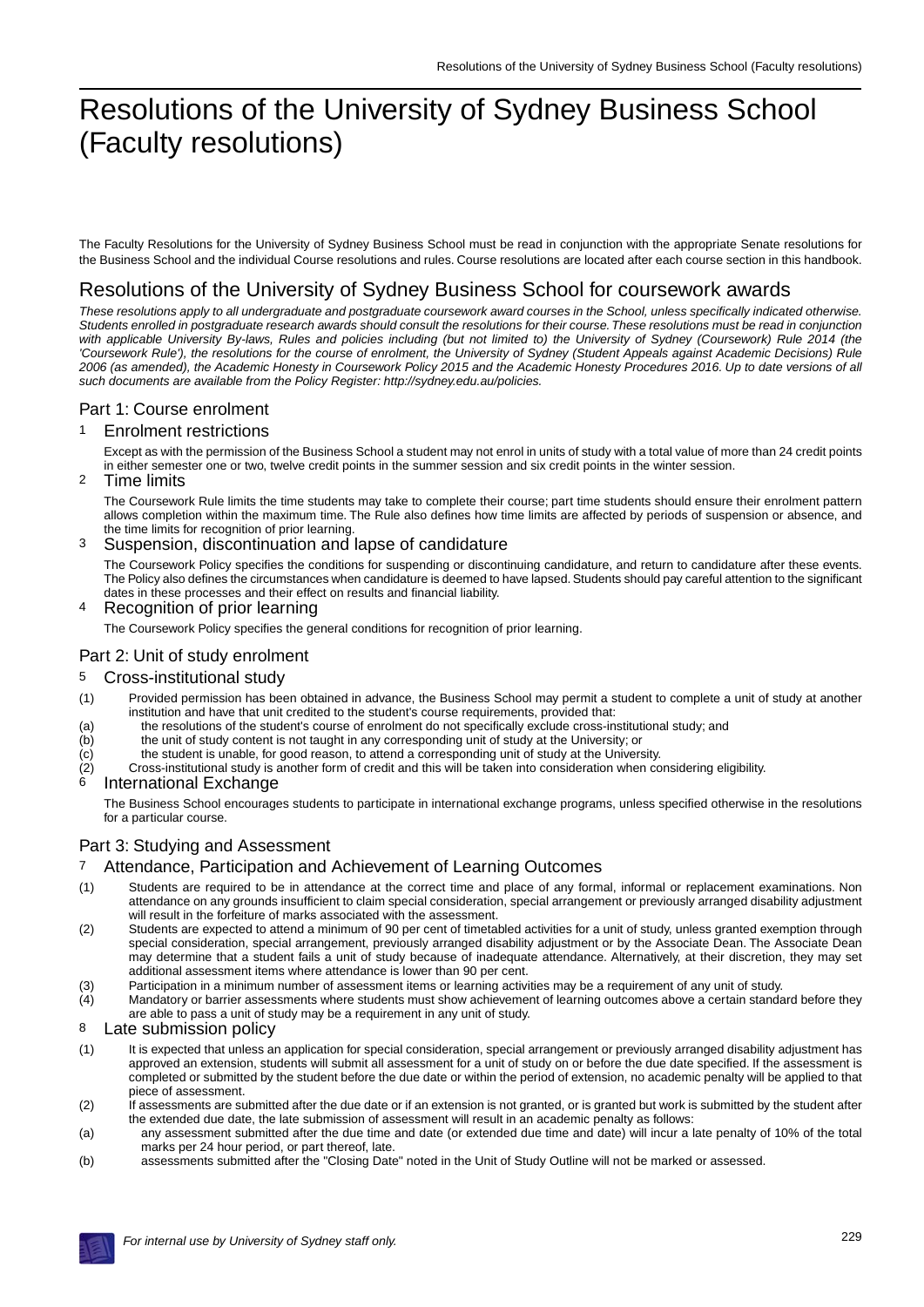## 9 Special consideration (for illness, injury or misadventure), special arrangement (for known events such as military service, jury duty or religious observation) or disability adjustment (for registered disabilities)

Special consideration, special arrangement or disability adjustment is a process that affords equal opportunity to students who have experienced circumstances that adversely impact their ability to adequately complete an assessment task in a unit of study.The Coursework Policy provides full details of the University policy. The procedures for applying for special consideration, special arrangement or disability adjustment are described in the Adminsitration Manual for Students.

10 Re-assessment

The Business School does not offer opportunities for re-assessment other than on the grounds of approved special consideration, reasonable adjustments or special arrangements for examination and assessment in accordance with the relevant sections of the Coursework Policy.

## 11 Concessional pass

The grade of Concessional Pass is not awarded or recognised by the Business School and is treated as a failure for the purpose of progression and credit point accumulation.

## Part 4: Progression, Results and Graduation

#### 12 Satisfactory progress

- (1) The Business School will monitor students for satisfactory progress towards the completion of their award course.<br>(2) In addition to the common triggers used to identify students not meeting academic progression requir
- In addition to the common triggers used to identify students not meeting academic progression requirements (as defined by the Progression requirements of the Coursework Policy), students must pass any unit of study identified in the course resolutions as being critical to progression through the course (barrier unit).

#### 13 Award of the bachelor's degree with honours

- 
- (1) To qualify for admission to honours canditature a student must: (a) have completed the requirements for the pass degree at the University of Sydney or an equivalent recognised tertiary institution; and<br>(b) have a WAM of at least 65 across all units attempted and a WAM of at least 70 ac have a WAM of at least 65 across all units attempted and a WAM of at least 70 across senior units of study in the major subject area relevant to the honours program.
- (2) Where honours places are limited by quota, applicants will be ranked by WAM in order to select the most meritorious candidates.<br>(3) In exceptional circumstances, the Associate Dean (Undergraduate Studies) and Honours P
- In exceptional circumstances, the Associate Dean (Undergraduate Studies) and Honours Program Director may admit applicants who do not meet the criteria specified in (1) who, in the opinion of the Business School, have qualifications and evidence of experience and achievement sufficient to successfully undertake the program.
- (4) There is no mid-year intake for the honours program.<br>(5) Students must complete the honours requirements w
- Students must complete the honours requirements within no more than 10 years from the commencement of candidature in the pass degree.
- (6) To qualify for the award of honours a student must complete 48 credit points of honours units of study as specified in the Business School's Tables of undergraduate units of study.
- (7) The honours mark is determined by the Business School, based on the candidate's performance in the honours course in both coursework and thesis.
- (8) Honours is awarded in the following classes:

| <b>Description</b>            | <b>Mark Range</b>   |
|-------------------------------|---------------------|
| Honours Class I               | Mark $>= 80$        |
| Honours Class II (Division 1) | $75 \leq Mark < 80$ |
| Honours Class II (Division 2) | $70 \leq Mark < 75$ |
| Honours Class III             | $65 \leq Mark < 70$ |
| Pass (Honours not awarded)    | Mark $< 65$         |

#### 14 University medal

A student with an honours mark of 90 or above may be awarded a university medal. The medal is awarded at the discretion of the Business School to the highest achieving students who in the opinion of the Business School have an outstanding academic record, in accordance with the Coursework Rule.

## 15 Weighted average mark (WAM)

(1) The University WAM is calculated using the following formula: **WAM = sum(Wc x Mc)**

Where Wc is the unit of study credit points x the unit weighting and Mc is the mark achieved for the unit. The mark used for units with a grade AF is zero. Pass/ fail units and credited units from other institutions are not counted.

(2) The weight of a unit of study is assigned by the owning faculty. In the Business School all units are given a weighting of one.

## Part 5: Other

sum(Wc)

## 16 Transitional provisions

- (1) These resolutions apply to students who commenced their candidature after 1 January, 2016 and students who commenced their candidature prior to 1 January, 2016 who elect to proceed under these resolutions unless otherwise specified under the specific course resolutions.
- (2) Students who commenced prior to 1 January, 2016 may complete the requirements in accordance with the resolutions in force at the time of their commencement, provided that requirements are completed by 1 January, 2021, unless otherwise specified under the specific course resolutions.The Business School may specify a later date for completion or specify alternative requirements for completion of candidatures that extend beyond this time.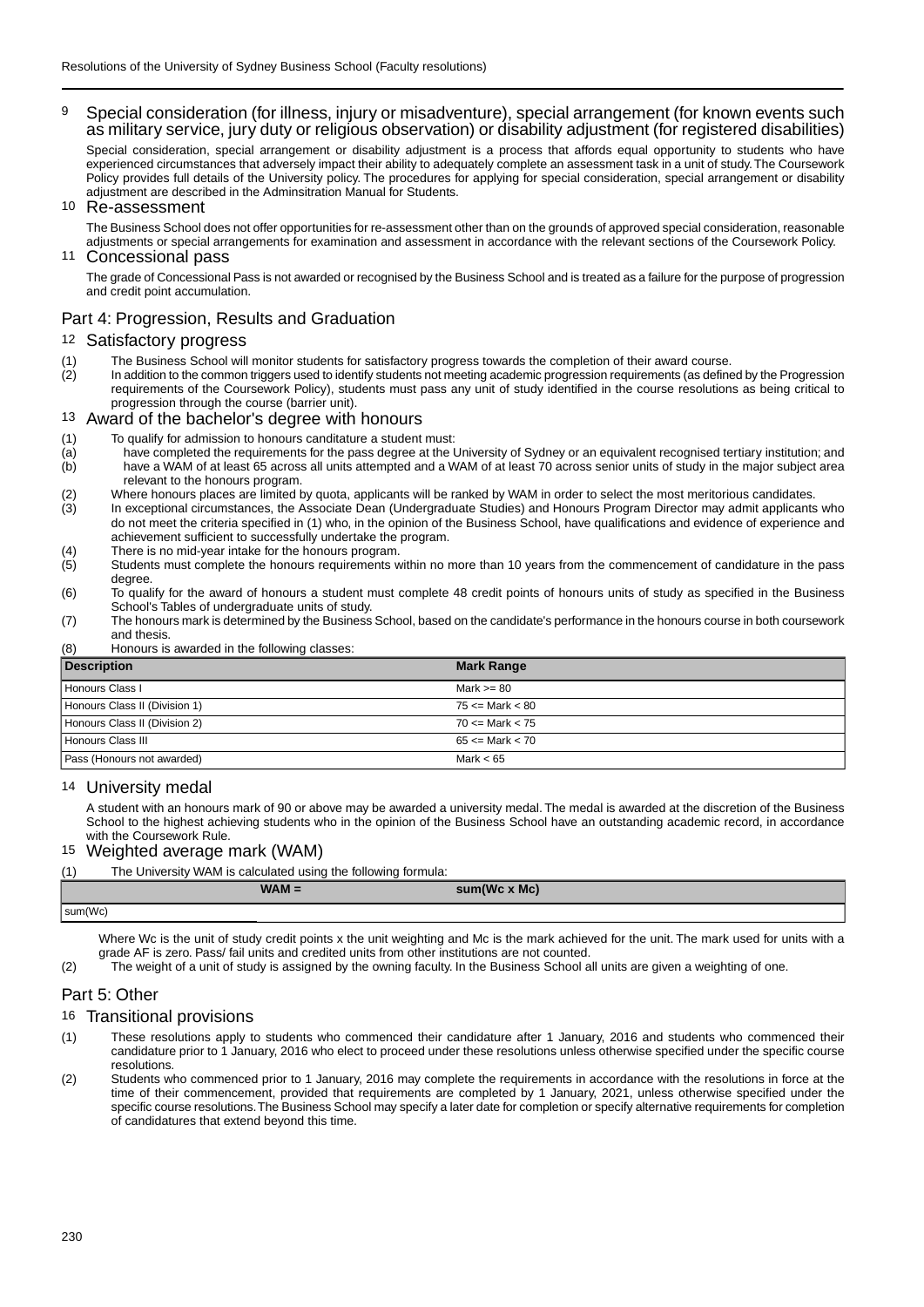## Index by alpha code

#### **A**

ACCT5001 Accounting Principles, **31, 32, 47, 50, 199, 200, 201**

ACCT5002 Managerial Accounting and Decision Making, **32, 50, 199, 201, 211**

ACCT6001 Intermediate Financial Reporting, **32, 50, 199, 201**

ACCT6002 International Accounting, **32, 40, 50, 71, 135, 137, 200, 202**

ACCT6003 Fundamental Analysis for Equity Investment, **32, 34, 50, 53, 200, 202**

ACCT6006 Advanced Managerial Accounting, **32, 51, 200, 202**

ACCT6007 Contemporary Issues in Auditing, **32, 51, 199, 201, 202, 211**

ACCT6010 Advanced Financial Reporting, **32, 51, 199, 201, 202**

ACCT6014 Designing Accounting Systems, **32, 51**

ACCT6101 Special Topic in Accounting, **32, 51** ACCT6120 Corporate Governance and Accountability,

**199, 202**

#### **B**

BANK6002 Bank Management, **33, 53** BANK6003 Global Supervision of Bank Risks, **33, 53** BANK6005 International Banking, **33, 53** BUSS5001 Firms, Markets and Business Management, **45, 86, 199, 201, 203** BUSS5020 Business Insights, **31, 47** BUSS5080 Succeeding in the Accounting Profession, **199, 201, 203** BUSS6000 Succeeding in Business, **32, 49** BUSS6002 Data Science in Business, **34, 56** BUSS6500 Industry Placement, **45, 86, 110, 111, 200, 203** BUSS6503 USA Industry Placement, **45** BUSS6504 Europe Industry Placement, **45, 86** BUSS6505 NEXT Innovation, **28, 44, 45, 84, 86, 200, 203** BUSS6506 China Industry Placement, **45, 86, 200, 204** BUSS6508 Community Placement Program (Intensive), **45, 87** BUSS6511 South America Industry Placement, **45, 87** BUSS7000 Business Dissertation A, **29, 45, 87** BUSS7001 Business Dissertation B, **29, 45, 87** BUSS7002 Business Dissertation, **29, 45, 87** BUSS7901 Research Design, **225** BUSS7902 Quantitative and Qualitative Research Methods, **225** BUSS7904 Advanced Quantitative Methods, **225** BUSS7906 Advanced Qualitative Methods, **225, 226** BUSS7907 Applied Quantitative Analysis, **225, 226** BUSS7908 Research Readings Seminar, **225, 226**

#### **C**

CEMS6003 Advanced Strategy, **173, 174** CEMS6004 Global Management Practice, **173, 174** CEMS6005 Poverty Alleviation and Profitability, **173, 174** CEMS6006 Chinese Institutions and Business, **173, 174** CEMS6007 Chinese for Business, **173, 174** CEMS6011 CEMS Business Project, **173, 174** CEMS6012 CEMS Business Project-Exchange, **173, 175** CEMS6101 CEMS Exchange 1, **173** CEMS6102 CEMS Exchange 2, **173** CEMS6103 CEMS Exchange 3, **173** CEMS6104 CEMS Exchange 4, **173** CEMS6105 CEMS Exchange 5, **173** CEMS6106 CEMS Exchange 6, **173** CLAW5001 Legal Environment of Business, **31, 37, 47, 63, 199, 200, 204** CLAW6002 Corporate Structures in Practice, **37, 63, 199, 201, 204** CLAW6007 Issues in Law and International Business, **37, 40, 63, 71, 135, 137** CLAW6026 Taxation Law and Practice, **37, 64, 199, 201, 204, 211** CLAW6030 China's Legal Environment for Business, **37, 40, 64, 72, 135, 138, 200, 204** CLAW6031 International Financial Crime, **34, 37, 38, 54, 64, 66, 200, 205** CLAW6032 Regulating Innovation and Distribution, **37, 41, 44, 64, 76, 84** CLAW6033 International Business Tax Strategy, **37, 40, 64, 72, 135, 138** CLAW6034 Commercial Property Law, **37, 64 E**  ECMT5001 Principles of Econometrics, **36, 60** ECON5002 Macroeconomic Theory, **36, 59** ECON5004 Communication in Economics, **36, 60** ECON5006 Economics of Law and Public Policy, **36, 60**

ECON5007 The Economics of Financial Markets, **36, 60** ECON5026 Strategic Business Relationships, **36, 60** ECON5040 Microeconomics for Business, **31, 35, 47, 59** ECON6008 International Money and Finance, **36, 60**

ECON6016 Trade and Development, **36, 60** ECON6018 Environmental Economics, **36, 61**

ECON6024 Private Equity, **36, 61**

ECON6029 Health Economics and Policy Evaluation, **36, 61**

EMBA6000 Executive MBA Primers, **97, 101** EMBA6001 EMBA Report, **97, 101**

EMBA6002 Reframing Leadership, **97, 98**

EMBA6003 Managing Connected Enterprises, **97, 98**

EMBA6004 Thriving in New Markets, **97, 98**

EMBA6005 Finding Opportunity in Disruptive Technology, **97, 98**

EMBA6006 Challenging Business Models, **97, 98**

#### **F**

FINC5001 Capital Markets and Corporate Finance, **31, 33, 38, 43, 48, 53, 54, 66, 82, 91, 199, 200, 205, 211** FINC6000 Quantitative Finance, **38, 43, 67, 82**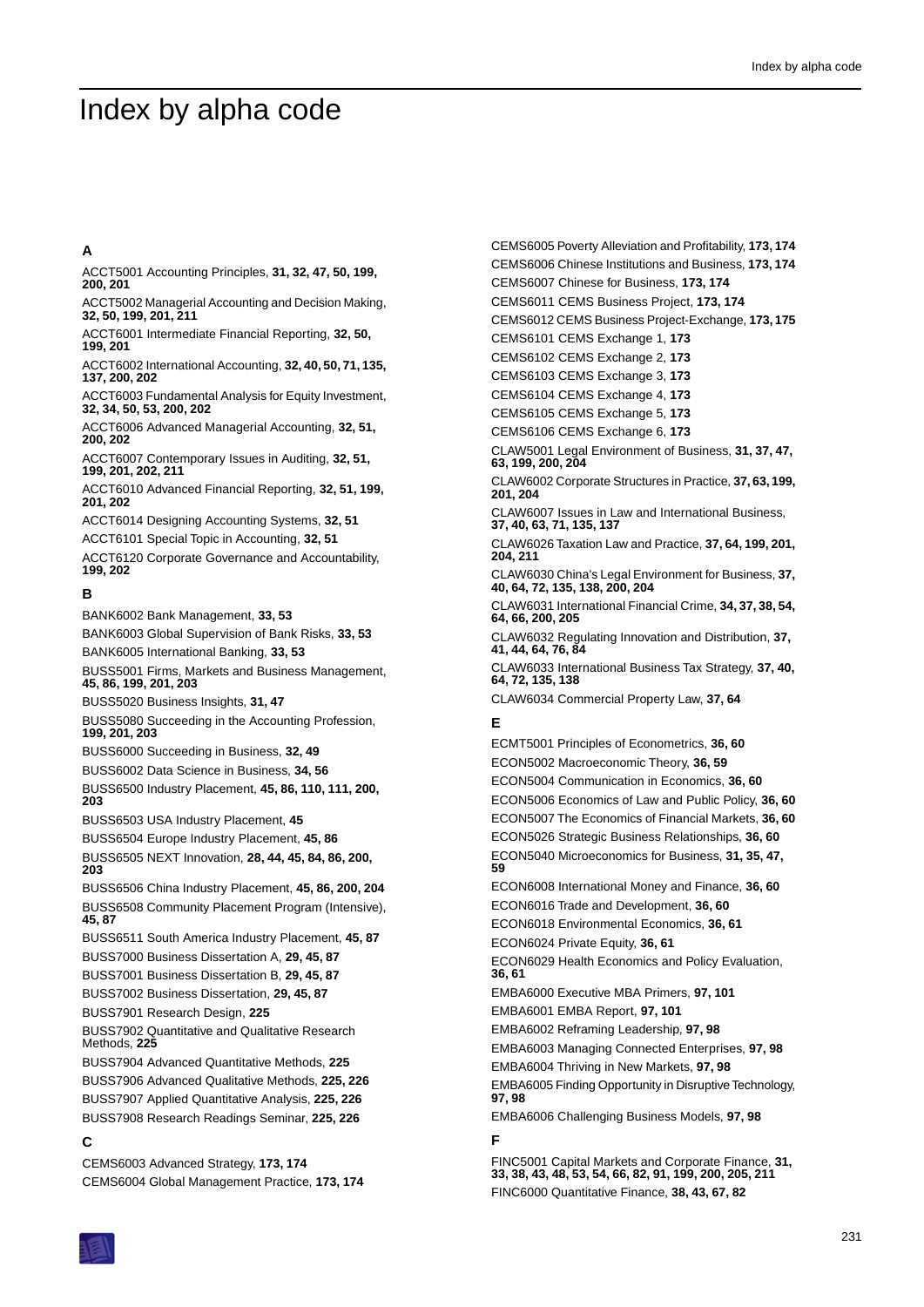FINC6000 Quantitative Finance and Derivatives, **38, 43, 67, 82**

- FINC6001 Intermediate Corporate Finance, **34, 38, 54, 66, 91, 200, 205**
- FINC6005 Advanced Asset Pricing, **38, 43, 67, 83**
- FINC6007 Financial Strategy, **34, 38, 54, 67**

FINC6009 Portfolio Theory and its Applications, **34, 38, 43, 54, 67, 83, 91**

FINC6010 Derivative Securities, **34, 38, 54, 67, 91**

FINC6013 International Business Finance, **34, 38, 40, 54, 67, 72, 135, 138, 200, 205**

FINC6014 Fixed Income Securities, **34, 38, 43, 54, 67, 83, 91**

FINC6015 Trading in Securities Markets, **38, 67**

FINC6016 Financial Instruments and Markets, **34, 38, 55, 68, 200, 205**

FINC6017 Mergers and Acquisitions, **34, 38, 55, 68, 91**

FINC6021 Corporate Valuation, **34, 38, 55, 68, 91**

FINC6022 Behavioural Finance, **39, 68, 91**

FINC6023 Financial Risk Management, **34, 39, 43, 55, 68, 83, 91**

FINC6024 Real Estate Finance and Investment, **34, 39, 55, 68**

FINC6025 Entrepreneurial Finance, **39, 68**

FINC6101 Special Topic in Finance 1, **39, 69**

FINC6102 Special Topic in Finance 2, **39, 69**

FMBA5001 Leadership Practice and Development, **19** FMBA5002 Critical Analysis and Thought Leadership,

**19**

FMBA5003 Creativity, Innovation and Business, **19** FMBA5004 Nature of Systems, **19, 20**

#### **I**

IBUS5002 Strategy, Innovation and Entrepreneurship, **31, 44, 48, 83, 123**

- IBUS5003 Global Business, **31, 40, 48, 71, 200, 205**
- IBUS6001 International Business Strategy, **40, 71**

IBUS6002 Cross-Cultural Management, **40, 43, 71, 81, 110, 111**

IBUS6003 Managing International Risk, **40, 72, 135, 138** IBUS6004 International Business Alliances, **40, 72, 135, 138**

IBUS6005 Ethical International Business Decisions, **40, 72, 110, 111, 135, 139**

IBUS6006 Comparative International Management, **40, 73, 135, 139**

IBUS6007 International Business Special Project, **40, 44, 73, 84, 123, 124, 135, 139**

IBUS6008 Export Management, **33, 40, 52, 73, 135, 139**

IBUS6011 New Business Opportunities and Startups, **44, 84, 123, 124, 135, 139**

IBUS6012 Business Innovation and Sustainability, **38, 44, 65, 84, 123, 124, 135, 139**

IBUS6013 Business Restructuring and Renewal, **44, 84, 123, 124, 136, 139**

IBUS6015 Entrepreneurship and Innovation Project, **44, 85, 123, 124**

IBUS6016 Social Entrepreneurship, **44, 85, 123, 124, 136, 140**

IBUS6018 Business Negotiations, **40, 44, 73, 85, 136, 140**

IBUS6019 Strategy and Emerging Markets, **40, 73, 136, 140**

IBUS6020 Enterprise Management in China, **40, 73, 136, 140**

IBUS6022 Business and Management in India, **40, 74, 136, 140**

IBUS6023 Engaged Entrepreneurship Projects, **44, 85, 123, 125**

INFS5000 Accounting Information Systems, **199, 201, 205**

INFS5001 Project Management, **31, 43, 48, 80**

INFS5002 Digital Business Foundations, **31, 36, 48, 61** INFS6002 Strategic Information Systems Sourcing, **36,**

**61** INFS6004 Business Transformation Projects, **36, 43, 61,**

**81**

INFS6012 Enterprise Systems Management, **36, 62, 200, 206**

INFS6015 Business Process Management, **36, 62** INFS6016 Technology Enabled Business Innovation, **36, 62**

INFS6018 Managing Business Intelligence, **34, 35, 36, 56, 58, 62**

INFS6022 Systemic Sustainable Development, **38, 65** INFS6023 Data Visualisation, **34, 36, 56, 62**

INFS6030 Project Management in Practice, **43, 80**

INFS6032 Agile Project Management, **37, 43, 63, 81**

ITLS5000 Foundations of Supply Chain Management, **31, 41, 48, 74, 151, 152, 153**

ITLS5100 Transport and Infrastructure Foundations, **31, 33, 39, 49, 52, 69**

ITLS5200 Quantitative Logistics and Transport, **39, 41, 70, 74, 151, 152, 153**

ITLS6002 Supply Chain Planning and Design, **41, 74, 151, 152, 153**

ITLS6003 Contemporary Procurement, **41, 75, 151, 152, 153**

ITLS6007 Disaster Relief Operations, **41, 75, 151, 152, 153**

ITLS6008 Production and Operations Management, **38, 41, 65, 75, 151, 152, 154**

ITLS6090 Logistics and Supply Chain Project, **152, 154** ITLS6101 Global Freight Logistics Management, **33, 39, 41, 52, 69, 75, 151, 152, 154**

ITLS6102 Strategic Transport Planning, **39, 70**

ITLS6103 Sustainable Transport Policy, **38, 39, 65, 70** ITLS6107 Applied GIS and Spatial Data Analytics, **34,**

**39, 41, 56, 70, 75, 151, 152, 154** ITLS6301 City and Ports Logistics, **33, 39, 52, 70, 151, 152, 154**

ITLS6400 Airline Strategy and Supply Chains, **33, 52, 151, 152, 155**

ITLS6401 Airport Management, **33, 53, 151, 152, 155** ITLS6500 Decision Making on Mega Projects, **39, 43, 69, 81, 151, 152, 155**

ITLS6501 Infrastructure Financing, **39, 69, 200, 206**

## **M**

MIBS6001 Global Business Environment, **135, 136** MIBS6002 Global Management and Culture, **135, 136** MIBS6003 Global Strategy, **135, 137**

MIBS6004 Managing Global Operations, **135, 137**

MIBS6005 International Business Project A, **136, 137** MIBS6006 International Business Project B, **136, 137**

MKTG5001 Marketing Principles, **31, 41, 49, 76**

MKTG6001 Marketing Research Concepts, **34, 41, 56, 76**

MKTG6003 Marketing Strategy, **41, 76**

MKTG6004 New Product Development, **41, 43, 76, 81**

MKTG6005 Marketing Communications, **41, 76**

MKTG6006 Creative Communications in Marketing, **41, 77**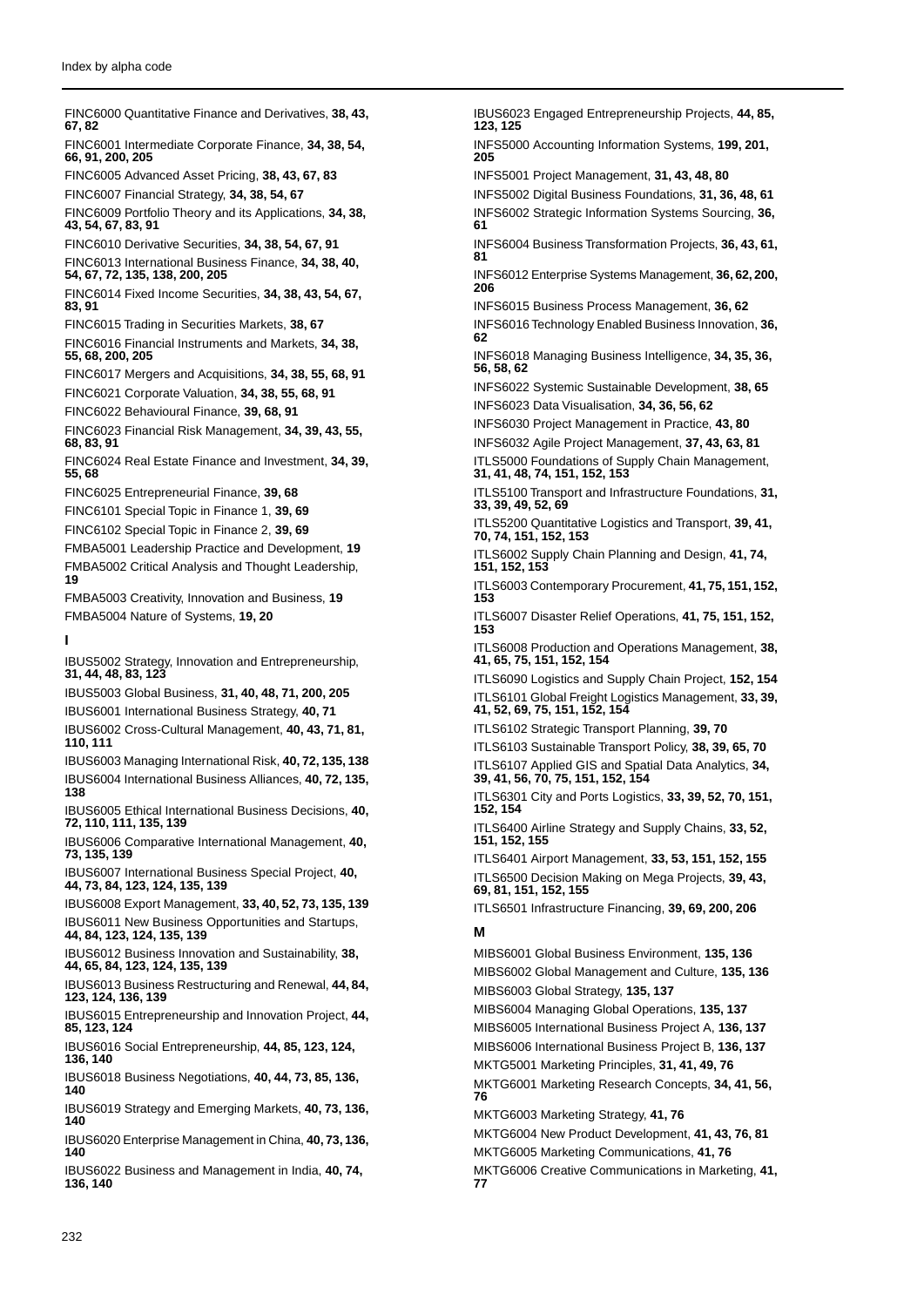MKTG6007 Consumer Behaviour, **41, 76**

MKTG6013 International and Global Marketing, **40, 41, 74, 77, 136, 140**

MKTG6015 Digital and Social Media Marketing, **41, 77**

MKTG6016 Brand Management, **41, 77**

MKTG6018 Customer Analytics and Relationship

Management, **34, 41, 57, 77** MKTG6020 Business Marketing, **41, 77**

MKTG6104 The Psychology of Business Decisions, **42, 78**

MKTG6201 Evaluating Marketing Performance, **185, 186** MKTG6202 Decision-Making and Research, **185, 186** MKTG6203 Innovative Marketing Strategies, **185, 186** MKTG6204 Contemporary Consumer Behaviour, **185,**

**186** MKTG6205 Marketing in the Global Economy, **185, 186**

MKTG6206 Regulatory Environment and Ethics, **185, 186**

MKTG6207 Internal Marketing, **185, 186**

MKTG6208 Integrated Marketing Communications, **185, 187**

MKTG6209 Marketing Consulting Project (Part 1), **185, 187**

MKTG6210 Marketing Consulting Project (Part 2), **185, 187**

MKTG6211 International Marketing Project (Part 1), **185, 187**

MKTG6212 International Marketing Project (Part 2), **185, 188**

MMGT6001 Strategy and Entrepreneurship, **165**

MMGT6003 Accounting and Financial Management, **165, 166, 173, 175**

MMGT6004 Managing People and Organisations, **165, 166, 173, 175**

MMGT6008 Global Marketing Management, **165, 166, 173, 175**

MMGT6012 Business Tools for Management, **165, 166, 173, 175**

MMGT6013 Project Management in Context, **165, 166** MMGT6014 Business in China, **165, 166**

MMGT6015 Managing Digital Innovation, **165, 167, 169** MMGT6100 Advanced Management Applications, **176** MMGT6101 MMGT Business Project, **165, 167**

MMGT6688 The Future of Business, **165, 167, 173, 176**

## **P**

PHYS5031 Ecological Econ and Sustainable Analysis, **38, 66**

PHYS5032 Techniques for Sustainability Analysis, **38, 66**

## **Q**

QBUS5001 Quantitative Methods for Business, **31, 34, 35, 43, 49, 55, 58, 82**

QBUS5002 Quantitative Methods for Accounting, **199, 201, 206**

QBUS6310 Business Operations Analysis, **35, 58, 200, 206**

QBUS6320 Management Decision Making, **35, 43, 58, 81, 110, 111**

QBUS6810 Statistical Learning and Data Mining, **35, 57, 58**

QBUS6820 Business Risk Management, **35, 59**

QBUS6830 Financial Time Series and Forecasting, **35, 43, 59, 82**

QBUS6840 Predictive Analytics, **35, 57, 59**

QBUS6850 Machine Learning for Business, **35, 57, 59**

QBUS6860 Visual Data Analytics, **35, 57, 200, 206**  $\epsilon$ 

SMBA6001 Leadership Practice and Development, **5, 6** SMBA6002 Strategies for Growth, **5, 6** SMBA6003 Data Analytics and Modelling, **5, 6** SMBA6004 Financial Management, **5, 6** SMBA6005 Critical Analysis and Thought Leadership, **5, 7**

SMBA6006 Innovation in Strategic Marketing, **5, 7** SMBA6007 Managing People and Organisations, **5, 7** SMBA6101 International Business Project, **5, 7** SMBA6102 Individual Company Project, **5, 7**

SMBA6103 Expert Topic A, **7**

SMBA6105 Business Negotiations and Decision Making, **5, 8**

SMBA6108 Leading Project Management, **5, 8**

SMBA6110 Operations Management, **5, 8**

SMBA6111 Coaching and Performance Management, **5, 8**

SMBA6113 Financing Innovation, **5, 8**

SMBA6118 International Social Enterprise Project, **5, 9** SMBA6119 Globalisation and Emerging Markets, **5, 9** SMBA6201 Design Strategy: MBA Capstone, **6, 9**

#### **W**

WORK5002 People, Work and Employment, **109, 110** WORK5003 Management and Organisations, **31, 42, 49, 78, 200, 206**

WORK6001 Organisational Analysis and Behaviour, **42, 78, 109, 111**

WORK6002 Strategic Management, **42, 44, 78, 83, 109, 112**

WORK6012 Industrial Relations Policy, **42, 78, 109, 112** WORK6017 Human Resource Strategies, **42, 78, 109, 110**

WORK6018 International Industrial Relations, **42, 79, 109, 112**

WORK6026 Organisational Change and Development, **42, 44, 79, 85, 110, 112**

WORK6030 Performance and Rewards, **42, 79, 110, 112, 200, 207**

WORK6033 Organisational Sustainability, **37, 42, 65, 79, 110, 112**

WORK6034 HRM and IR in Action, **109, 111**

WORK6108 International Dimensions of HRM, **42, 79, 110, 112, 136, 141**

WORK6115 Managing Diversity at Work, **42, 79, 110, 113**

WORK6116 Employment and the Law, **42, 80, 109, 110** WORK6118 Managing Communication in Organisations, **42, 43, 80, 82, 110, 113**

WORK6120 Research Essay, **42, 80, 110, 113**

WORK6130 Leadership in Organisations, **42, 80, 110, 113, 136, 141**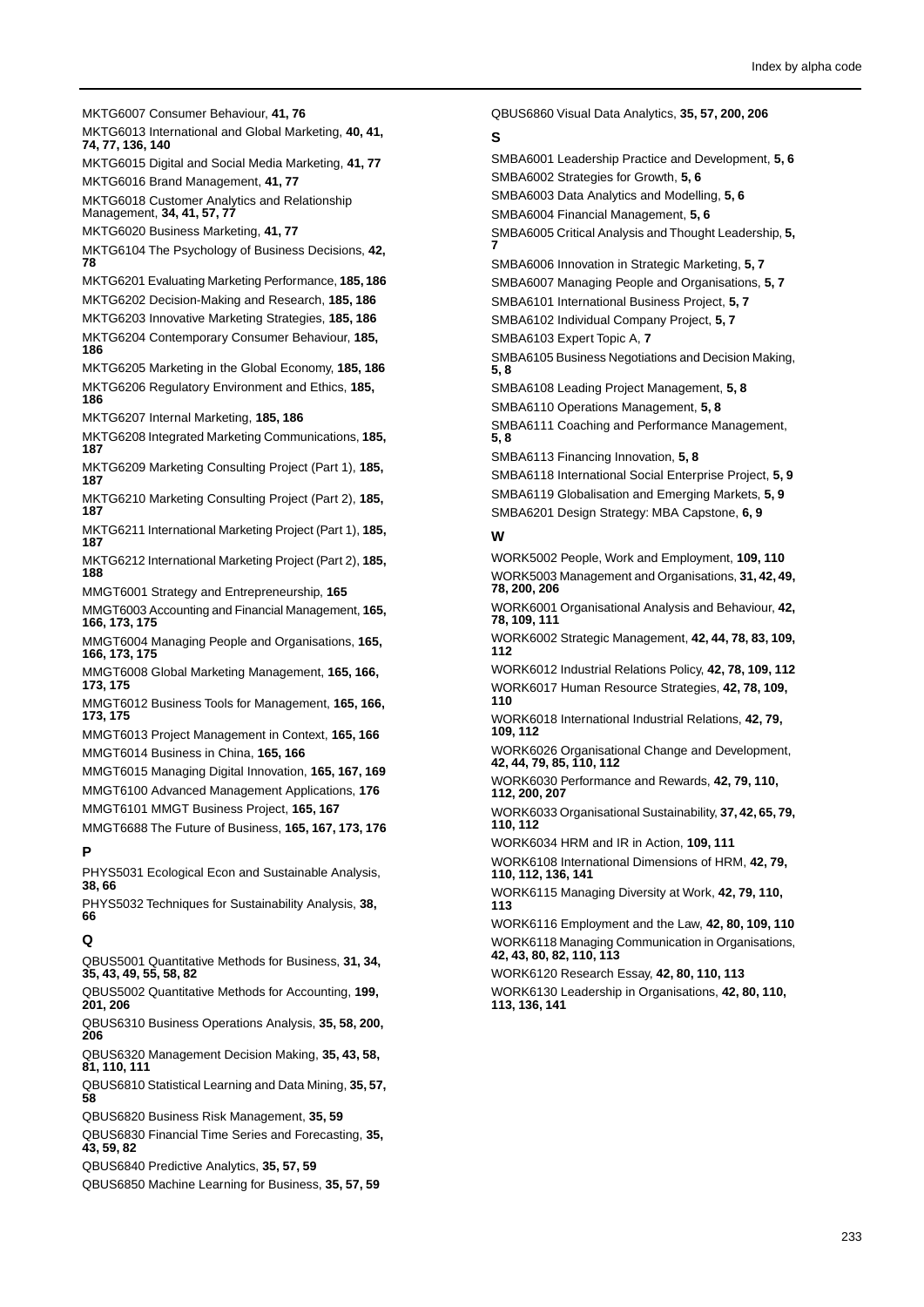Index by alpha code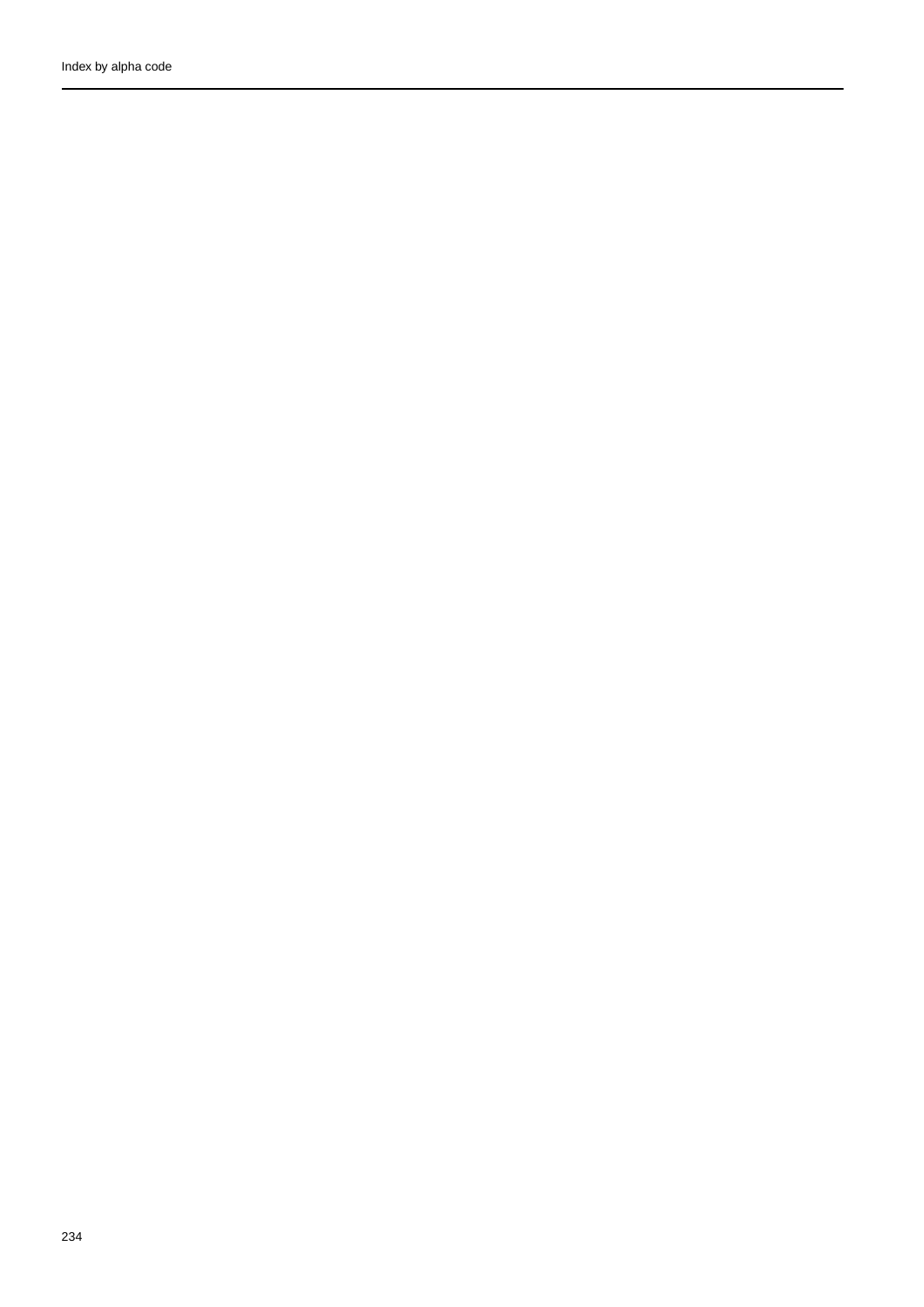## Index by name

#### **A**

**B** 

Accounting and Financial Management MMGT6003, **165, 166, 173, 175** Accounting Information Systems INFS5000, **199, 201, 205** Accounting Principles ACCT5001, **31, 32, 47, 50, 199, 200, 201** Advanced Asset Pricing FINC6005, **38, 43, 67, 83** Advanced Financial Reporting ACCT6010, **32, 51, 199, 201, 202** Advanced Management Applications MMGT6100, **176** Advanced Managerial Accounting ACCT6006, **32, 51, 200, 202** Advanced Qualitative Methods BUSS7906, **225, 226** Advanced Quantitative Methods BUSS7904, **225** Advanced Strategy CEMS6003, **173, 174** Agile Project Management INFS6032, **37, 43, 63, 81** Airline Strategy and Supply Chains ITLS6400, **33, 52, 151, 152, 155** Airport Management ITLS6401, **33, 53, 151, 152, 155** Applied GIS and Spatial Data Analytics ITLS6107, **34, 39, 41, 56, 70, 75, 151, 152, 154** Applied Quantitative Analysis BUSS7907, **225, 226** Bank Management BANK6002, **33, 53** Behavioural Finance FINC6022, **39, 68, 91** Brand Management MKTG6016, **41, 77** Business and Management in India IBUS6022, **40, 74, 136, 140** Business Dissertation A BUSS7000, **29, 45, 87** Business Dissertation B BUSS7001, **29, 45, 87** Business Dissertation BUSS7002, **29, 45, 87** Business in China MMGT6014, **165, 166** Business Innovation and Sustainability IBUS6012, **38, 44, 65, 84, 123, 124, 135, 139** Business Insights BUSS5020, **31, 47** Business Marketing MKTG6020, **41, 77** Business Negotiations and Decision Making SMBA6105, **5, 8** Business Negotiations IBUS6018, **40, 44, 73, 85, 136, 140** Business Operations Analysis QBUS6310, **35, 58, 200, 206**

Business Process Management INFS6015, **36, 62**

Business Restructuring and Renewal IBUS6013, **44, 84, 123, 124, 136, 139**

Business Risk Management QBUS6820, **35, 59**

Business Tools for Management MMGT6012, **165, 166, 173, 175**

Business Transformation Projects INFS6004, **36, 43, 61, 81**

#### **C**

Capital Markets and Corporate Finance FINC5001, **31, 33, 38, 43, 48, 53, 54, 66, 82, 91, 199, 200, 205, 211** CEMS Business Project-Exchange CEMS6012, **173, 175** CEMS Business Project CEMS6011, **173, 174**

CEMS Exchange 1 CEMS6101, **173** CEMS Exchange 2 CEMS6102, **173** CEMS Exchange 3 CEMS6103, **173** CEMS Exchange 4 CEMS6104, **173** CEMS Exchange 5 CEMS6105, **173** CEMS Exchange 6 CEMS6106, **173** Challenging Business Models EMBA6006, **97, 98** China's Legal Environment for Business CLAW6030, **37, 40, 64, 72, 135, 138, 200, 204** China Industry Placement BUSS6506, **45, 86, 200, 204** Chinese for Business CEMS6007, **173, 174** Chinese Institutions and Business CEMS6006, **173, 174** City and Ports Logistics ITLS6301, **33, 39, 52, 70, 151, 152, 154** Coaching and Performance Management SMBA6111, **5, 8** Commercial Property Law CLAW6034, **37, 64** Communication in Economics ECON5004, **36, 60** Community Placement Program (Intensive) BUSS6508, **45, 87** Comparative International Management IBUS6006, **40, 73, 135, 139** Consumer Behaviour MKTG6007, **41, 76** Contemporary Consumer Behaviour MKTG6204, **185, 186** Contemporary Issues in Auditing ACCT6007, **32, 51, 199, 201, 202, 211** Contemporary Procurement ITLS6003, **41, 75, 151, 152, 153** Corporate Governance and Accountability ACCT6120, **199, 202** Corporate Structures in Practice CLAW6002, **37, 63, 199, 201, 204** Corporate Valuation FINC6021, **34, 38, 55, 68, 91** Creative Communications in Marketing MKTG6006, **41, 77** Creativity, Innovation and Business FMBA5003, **19** Critical Analysis and Thought Leadership FMBA5002, **19** Critical Analysis and Thought Leadership SMBA6005, **5, 7** Cross-Cultural Management IBUS6002, **40, 43, 71, 81, 110, 111** Customer Analytics and Relationship Management MKTG6018, **34, 41, 57, 77 D**  Data Analytics and Modelling SMBA6003, **5, 6** Data Science in Business BUSS6002, **34, 56**

Data Visualisation INFS6023, **34, 36, 56, 62** Decision-Making and Research MKTG6202, **185, 186** Decision Making on Mega Projects ITLS6500, **39, 43, 69, 81, 151, 152, 155**

Derivative Securities FINC6010, **34, 38, 54, 67, 91** Designing Accounting Systems ACCT6014, **32, 51** Design Strategy: MBA Capstone SMBA6201, **6, 9** Digital and Social Media Marketing MKTG6015, **41, 77** Digital Business Foundations INFS5002, **31, 36, 48, 61**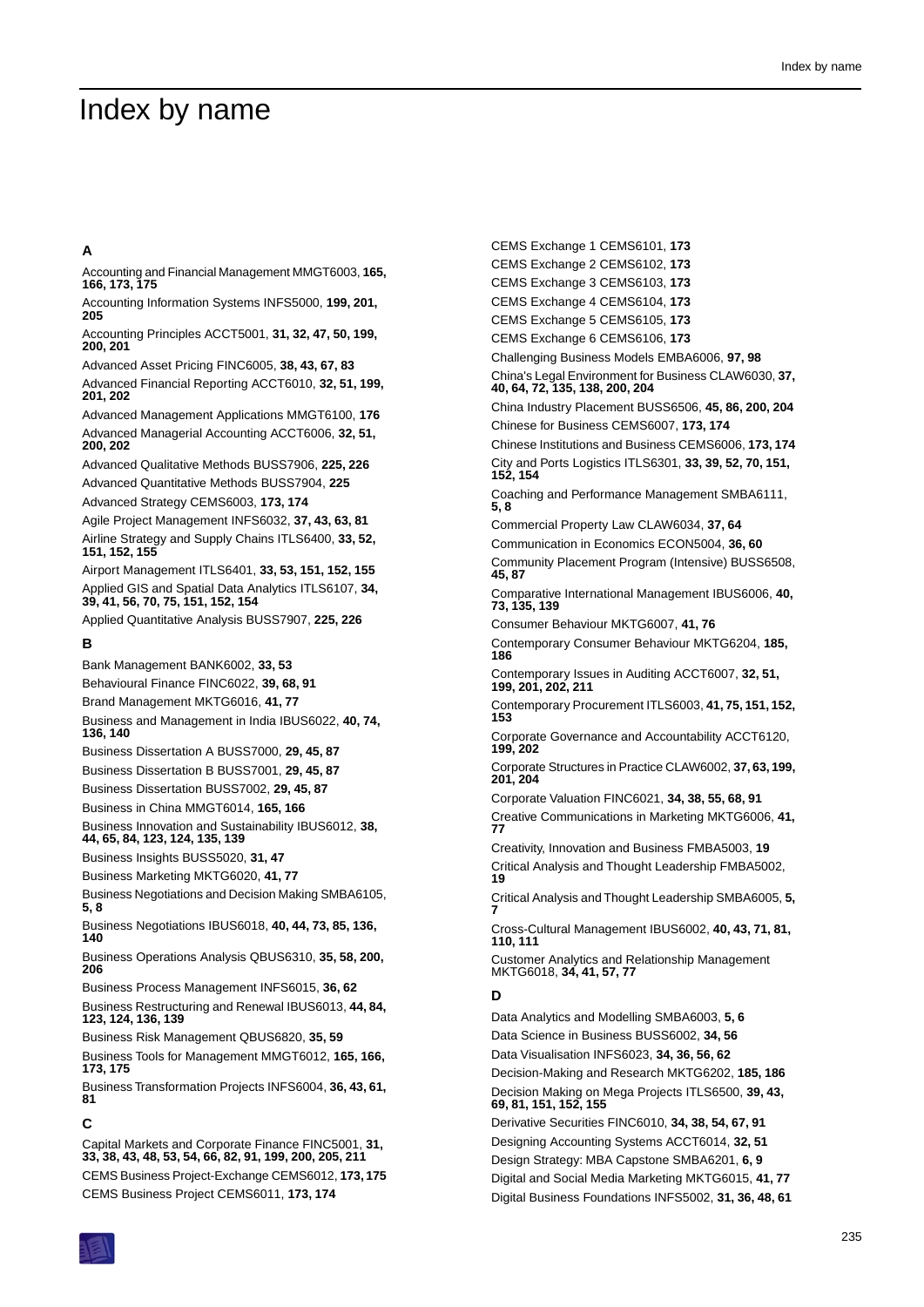Disaster Relief Operations ITLS6007, **41, 75, 151, 152, 153**

#### **E**

Ecological Econ and Sustainable Analysis PHYS5031, **38, 66**

Economics of Law and Public Policy ECON5006, **36, 60** EMBA Report EMBA6001, **97, 101**

Employment and the Law WORK6116, **42, 80, 109, 110** Engaged Entrepreneurship Projects IBUS6023, **44, 85, 123, 125**

Enterprise Management in China IBUS6020, **40, 73, 136, 140**

Enterprise Systems Management INFS6012, **36, 62, 200, 206**

Entrepreneurial Finance FINC6025, **39, 68**

Entrepreneurship and Innovation Project IBUS6015, **44, 85, 123, 124**

Environmental Economics ECON6018, **36, 61**

Ethical International Business Decisions IBUS6005, **40, 72, 110, 111, 135, 139**

Europe Industry Placement BUSS6504, **45, 86**

Evaluating Marketing Performance MKTG6201, **185, 186** Executive MBA Primers EMBA6000, **97, 101**

Expert Topic A SMBA6103, **7**

Export Management IBUS6008, **33, 40, 52, 73, 135, 139**

#### **F**

Financial Instruments and Markets FINC6016, **34, 38, 55, 68, 200, 205**

Financial Management SMBA6004, **5, 6**

Financial Risk Management FINC6023, **34, 39, 43, 55, 68, 83, 91**

Financial Strategy FINC6007, **34, 38, 54, 67** Financial Time Series and Forecasting QBUS6830, **35, 43, 59, 82**

Financing Innovation SMBA6113, **5, 8**

Finding Opportunity in Disruptive Technology EMBA6005, **97, 98**

Firms, Markets and Business Management BUSS5001, **45, 86, 199, 201, 203**

Fixed Income Securities FINC6014, **34, 38, 43, 54, 67, 83, 91**

Foundations of Supply Chain Management ITLS5000, **31, 41, 48, 74, 151, 152, 153**

Fundamental Analysis for Equity Investment ACCT6003, **32, 34, 50, 53, 200, 202**

#### **G**

Global Business Environment MIBS6001, **135, 136** Global Business IBUS5003, **31, 40, 48, 71, 200, 205**

Global Freight Logistics Management ITLS6101, **33, 39, 41, 52, 69, 75, 151, 152, 154**

Globalisation and Emerging Markets SMBA6119, **5, 9** Global Management and Culture MIBS6002, **135, 136** Global Management Practice CEMS6004, **173, 174** Global Marketing Management MMGT6008, **165, 166, 173, 175**

Global Strategy MIBS6003, **135, 137**

Global Supervision of Bank Risks BANK6003, **33, 53**

#### **H**

Health Economics and Policy Evaluation ECON6029, **36, 61**

HRM and IR in Action WORK6034, **109, 111**

Human Resource Strategies WORK6017, **42, 78, 109, 110**

#### **I**

Individual Company Project SMBA6102, **5, 7** Industrial Relations Policy WORK6012, **42, 78, 109, 112** Industry Placement BUSS6500, **45, 86, 110, 111, 200, 203**

Infrastructure Financing ITLS6501, **39, 69, 200, 206** Innovation in Strategic Marketing SMBA6006, **5, 7**

Innovative Marketing Strategies MKTG6203, **185, 186** Integrated Marketing Communications MKTG6208, **185, 187**

Intermediate Corporate Finance FINC6001, **34, 38, 54, 66, 91, 200, 205**

Intermediate Financial Reporting ACCT6001, **32, 50, 199, 201**

Internal Marketing MKTG6207, **185, 186**

International Accounting ACCT6002, **32, 40, 50, 71, 135, 137, 200, 202**

International and Global Marketing MKTG6013, **40, 41, 74, 77, 136, 140**

International Banking BANK6005, **33, 53**

International Business Alliances IBUS6004, **40, 72, 135, 138**

International Business Finance FINC6013, **34, 38, 40, 54, 67, 72, 135, 138, 200, 205**

International Business Project A MIBS6005, **136, 137** International Business Project B MIBS6006, **136, 137** International Business Project SMBA6101, **5, 7**

International Business Special Project IBUS6007, **40, 44, 73, 84, 123, 124, 135, 139**

International Business Strategy IBUS6001, **40, 71**

International Business Tax Strategy CLAW6033, **37, 40, 64, 72, 135, 138**

International Dimensions of HRM WORK6108, **42, 79, 110, 112, 136, 141**

International Financial Crime CLAW6031, **34, 37, 38, 54, 64, 66, 200, 205**

International Industrial Relations WORK6018, **42, 79, 109, 112**

International Marketing Project (Part 1) MKTG6211, **185, 187**

International Marketing Project (Part 2) MKTG6212, **185, 188**

International Money and Finance ECON6008, **36, 60** International Social Enterprise Project SMBA6118, **5, 9** Issues in Law and International Business CLAW6007, **37, 40, 63, 71, 135, 137**

## **L**

Leadership in Organisations WORK6130, **42, 80, 110, 113, 136, 141**

Leadership Practice and Development FMBA5001, **19** Leadership Practice and Development SMBA6001, **5, 6** Leading Project Management SMBA6108, **5, 8**

Legal Environment of Business CLAW5001, **31, 37, 47, 63, 199, 200, 204**

Logistics and Supply Chain Project ITLS6090, **152, 154**

## **M**

Machine Learning for Business QBUS6850, **35, 57, 59** Macroeconomic Theory ECON5002, **36, 59**

Management and Organisations WORK5003, **31, 42, 49, 78, 200, 206**

Management Decision Making QBUS6320, **35, 43, 58, 81, 110, 111**

Managerial Accounting and Decision Making ACCT5002, **32, 50, 199, 201, 211**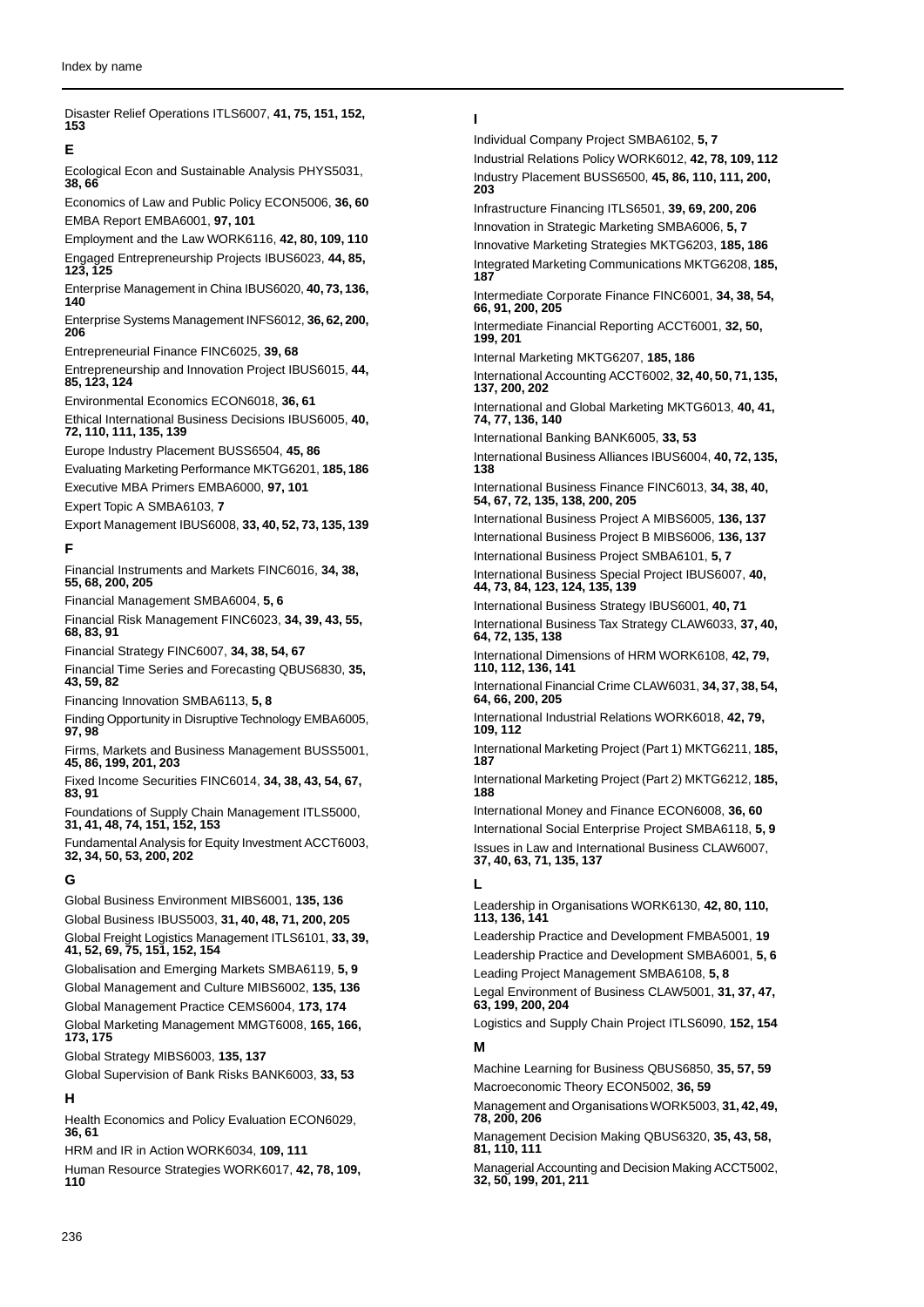Managing Business Intelligence INFS6018, **34, 35, 36, 56, 58, 62**

Managing Communication in Organisations WORK6118, **42, 43, 80, 82, 110, 113**

Managing Connected Enterprises EMBA6003, **97, 98** Managing Digital Innovation MMGT6015, **165, 167, 169** Managing Diversity at Work WORK6115, **42, 79, 110, 113**

Managing Global Operations MIBS6004, **135, 137**

Managing International Risk IBUS6003, **40, 72, 135, 138** Managing People and Organisations MMGT6004, **165, 166, 173, 175**

Managing People and Organisations SMBA6007, **5, 7** Marketing Communications MKTG6005, **41, 76**

Marketing Consulting Project (Part 1) MKTG6209, **185, 187**

Marketing Consulting Project (Part 2) MKTG6210, **185, 187**

Marketing in the Global Economy MKTG6205, **185, 186** Marketing Principles MKTG5001, **31, 41, 49, 76**

Marketing Research Concepts MKTG6001, **34, 41, 56, 76**

Marketing Strategy MKTG6003, **41, 76**

Mergers and Acquisitions FINC6017, **34, 38, 55, 68, 91** Microeconomics for Business ECON5040, **31, 35, 47, 59**

MMGT Business Project MMGT6101, **165, 167**

#### **N**

Nature of Systems FMBA5004, **19, 20**

New Business Opportunities and Startups IBUS6011, **44, 84, 123, 124, 135, 139**

New Product Development MKTG6004, **41, 43, 76, 81** NEXT Innovation BUSS6505, **28, 44, 45, 84, 86, 200, 203**

## **O**

Operations Management SMBA6110, **5, 8**

Organisational Analysis and Behaviour WORK6001, **42, 78, 109, 111**

Organisational Change and Development WORK6026, **42, 44, 79, 85, 110, 112**

Organisational Sustainability WORK6033, **37, 42, 65, 79, 110, 112**

#### **P**

People, Work and Employment WORK5002, **109, 110** Performance and Rewards WORK6030, **42, 79, 110, 112, 200, 207**

Portfolio Theory and its Applications FINC6009, **34, 38, 43, 54, 67, 83, 91**

Poverty Alleviation and Profitability CEMS6005, **173, 174** Predictive Analytics QBUS6840, **35, 57, 59**

Principles of Econometrics ECMT5001, **36, 60**

Private Equity ECON6024, **36, 61**

Production and Operations Management ITLS6008, **38, 41, 65, 75, 151, 152, 154**

Project Management in Context MMGT6013, **165, 166** Project Management INFS5001, **31, 43, 48, 80**

Project Management in Practice INFS6030, **43, 80**

#### **Q**

Quantitative and Qualitative Research Methods BUSS7902, **225**

Quantitative Finance and Derivatives FINC6000, **38, 43, 67, 82**

Quantitative Finance FINC6000, **38, 43, 67, 82**

Quantitative Logistics and Transport ITLS5200, **39, 41, 70, 74, 151, 152, 153** Quantitative Methods for Accounting QBUS5002, **199, 201, 206**

Quantitative Methods for Business QBUS5001, **31, 34, 35, 43, 49, 55, 58, 82**

#### **R**

Real Estate Finance and Investment FINC6024, **34, 39, 55, 68**

Reframing Leadership EMBA6002, **97, 98** Regulating Innovation and Distribution CLAW6032, **37, 41, 44, 64, 76, 84** Regulatory Environment and Ethics MKTG6206, **185, 186**

Research Design BUSS7901, **225**

Research Essay WORK6120, **42, 80, 110, 113**

Research Readings Seminar BUSS7908, **225, 226**

## **S**

Social Entrepreneurship IBUS6016, **44, 85, 123, 124, 136, 140** South America Industry Placement BUSS6511, **45, 87** Special Topic in Accounting ACCT6101, **32, 51** Special Topic in Finance 1 FINC6101, **39, 69** Special Topic in Finance 2 FINC6102, **39, 69** Statistical Learning and Data Mining QBUS6810, **35, 57, 58** Strategic Business Relationships ECON5026, **36, 60** Strategic Information Systems Sourcing INFS6002, **36, 61** Strategic Management WORK6002, **42, 44, 78, 83, 109, 112** Strategic Transport Planning ITLS6102, **39, 70** Strategies for Growth SMBA6002, **5, 6** Strategy, Innovation and Entrepreneurship IBUS5002, **31, 44, 48, 83, 123** Strategy and Emerging Markets IBUS6019, **40, 73, 136, 140** Strategy and Entrepreneurship MMGT6001, **165** Succeeding in Business BUSS6000, **32, 49** Succeeding in the Accounting Profession BUSS5080, **199, 201, 203** Supply Chain Planning and Design ITLS6002, **41, 74, 151, 152, 153** Sustainable Transport Policy ITLS6103, **38, 39, 65, 70** Systemic Sustainable Development INFS6022, **38, 65 T**  Taxation Law and Practice CLAW6026, **37, 64, 199, 201, 204, 211** Techniques for Sustainability Analysis PHYS5032, **38, 66** Technology Enabled Business Innovation INFS6016, **36, 62**

The Economics of Financial Markets ECON5007, **36, 60** The Future of Business MMGT6688, **165, 167, 173, 176** The Psychology of Business Decisions MKTG6104, **42, 78**

Thriving in New Markets EMBA6004, **97, 98** Trade and Development ECON6016, **36, 60** Trading in Securities Markets FINC6015, **38, 67** Transport and Infrastructure Foundations ITLS5100, **31, 33, 39, 49, 52, 69**

## **U**

USA Industry Placement BUSS6503, **45**